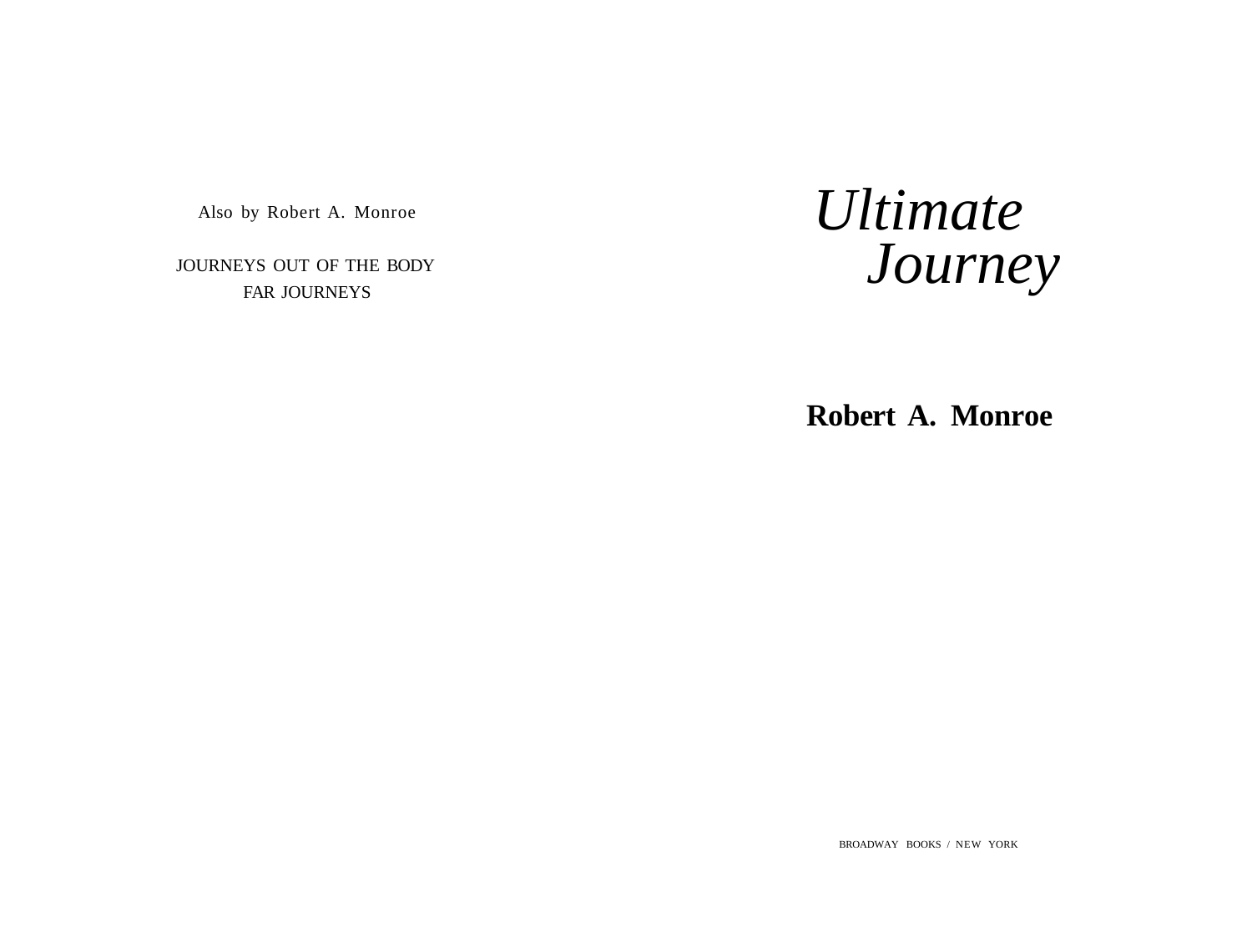#### **BROADWAY**

A hardcover edition of this book was originally published in 1994 by Doubleday. It is here reprinted by arrangement with Doubleday.

Ultimate Journey. Copyright © 1994 by Robert A. Monroe. All rights reserved. Printed in the United States of America. No part of this book may be reproduced or transmitted in any form or by any means, electronic or mechanical, including photocopying, recording, or by any information storage and retrieval system, without written permission from the publisher. For information, address: Broadway Books, a division of Random House, Inc., 1540 Broadway, New York, NY 10036.

Broadway Books titles may be purchased for business or promotional use or for special sales. For information, please write to: Special Markets Department, Random House, Inc., 1540 Broadway, New York, NY 10036.

BROADWAY BOOKS and its logo, a letter B bisected on the diagonal, are trademarks of Broadway Books, a division of Random House, Inc.

First Broadway Books trade paperback edition published 2000.

The Library of Congress has catalogued the hardcover edition as: Monroe, Robert A. Ultimate journey / Robert A. Monroe, p. cm. 1. Astral projection. I. Title. BF1389.A7M667 1994 93-32139 133.9—dc20 CIP

ISBN 0-385-47208-0

17 16 15 14 13

to *Nancy Venn Monroe Co-founder, The Monroe Institute and the Hundreds of Supporting Friends Who Have Provided Assistance and Love over the Past Thirty Years in the TMI Pursuit of Obscured Knowns* 

*Dedicated*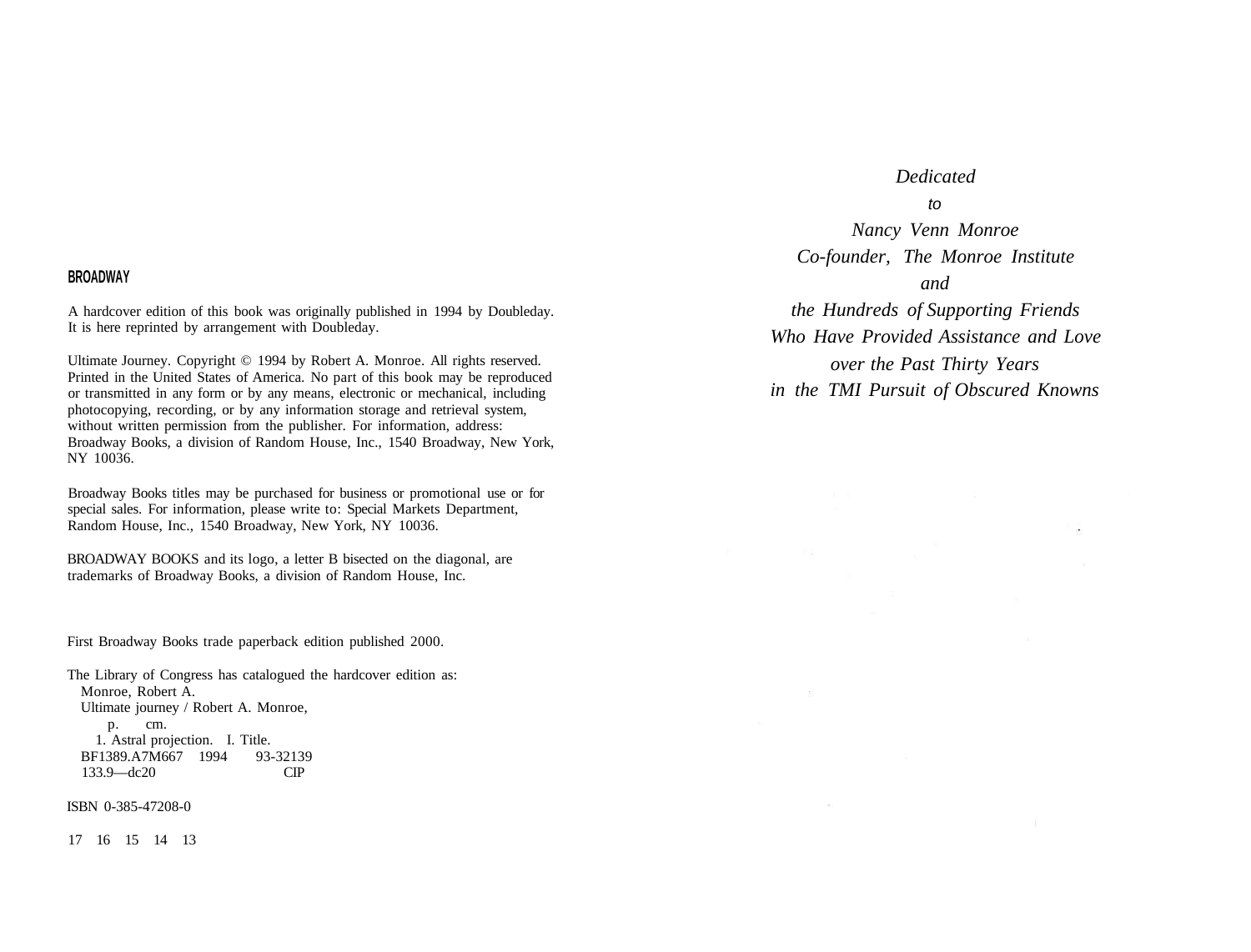### *Contents*

**\*** 

|    | Foreword              | ix  |
|----|-----------------------|-----|
|    |                       |     |
| 1  | The Variable          | 1   |
| 2  | The Long, Long Trail  | 15  |
| 3  | Along the Interstate  | 29  |
| 4  | Hail and Farewell     | 47  |
| 5  | Recoup and Regroup    | 59  |
| 6  | Inside and Outside    | 71  |
| 7  | Tour Guide            | 83  |
| 8  | Recall and Review     | 97  |
| 9  | The Hard Way          | 105 |
| 10 | Detached Retinue      | 125 |
| 11 | Turning Inward        | 141 |
| 12 | Inside the Inside     | 163 |
| 13 | Fine Tuning           | 179 |
| 14 | The Sum and the Parts | 191 |
| 15 | Long Trail A-Winding  | 201 |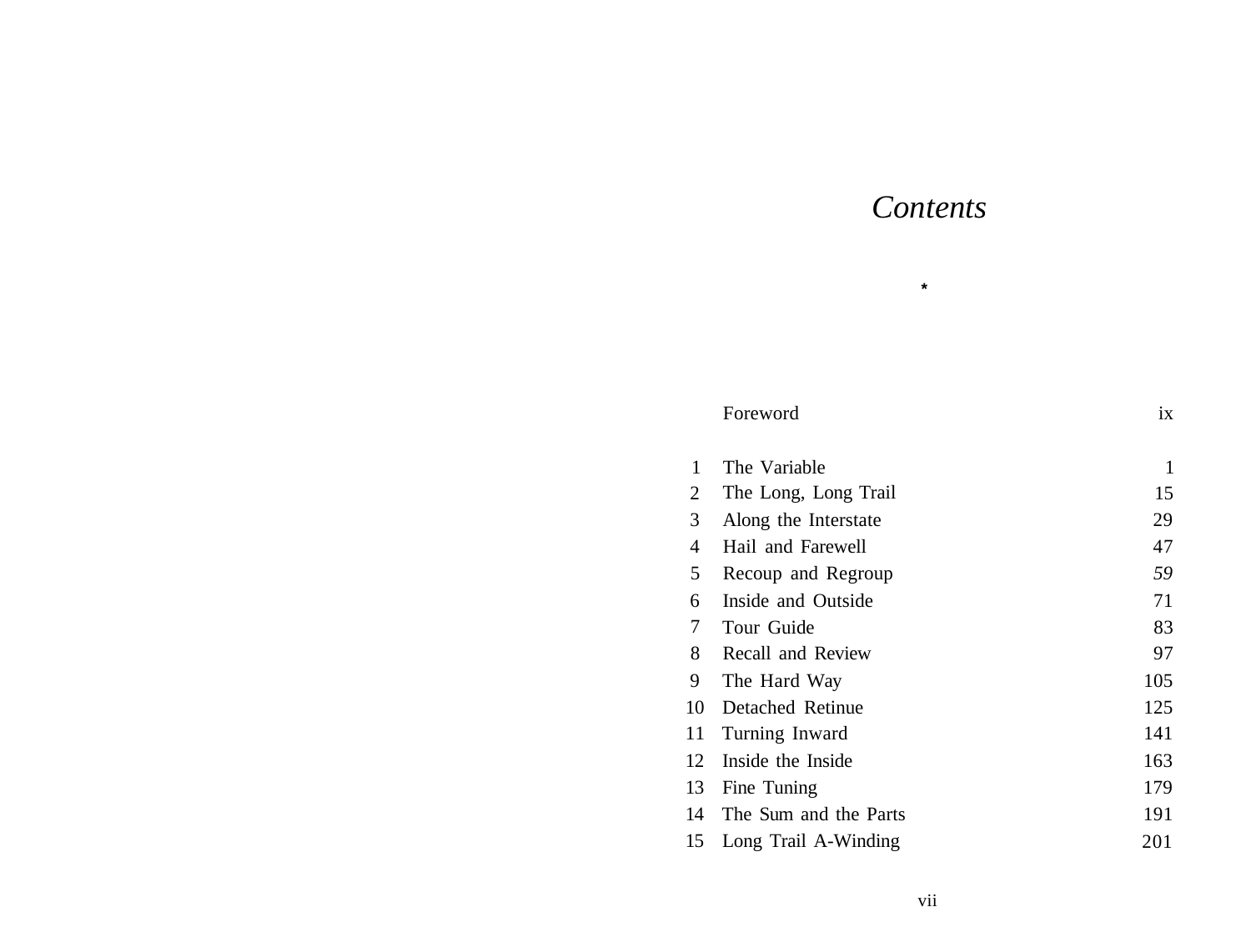#### **Contents**

|    | 16 The Roadside View        | 223 |
|----|-----------------------------|-----|
| 17 | More Work in Progress       | 231 |
| 18 | The New Direction           | 245 |
| 19 | <b>Taking Timeout</b>       | 265 |
|    |                             |     |
|    | Glossary                    | 271 |
|    | The Monroe Institute        | 277 |
|    | Research Papers and Reports | 285 |
|    | Going Home Series           | 790 |

### *Foreword*

Robert Monroe is a mapmaker. In *Ultimate Journey* he seeks to chart that area which lies "over the edge," beyond the limits of the physical world. He presents us with a map of the "Interstate"—the route that opens to us when we leave our physical lives, with its entry and exit ramps, its signposts and its hazards. This he is able to do because he has traveled the route himself; he writes from knowledge, not from belief.

Monroe's first book, *Journeys out of the Body,* was published in 1971. Since then, according to Dr. Charles Tart, one of the leading experts on consciousness and human potential, "innumerable people have found comfort and help in the knowledge that they weren't alone and weren't crazy just because they had had out-of-body experiences." In that book and its successor, *Far Journeys,* Monroe recorded his out-ofbody experiences over three decades and established a reputation as a trailblazer in the exploration of the far reaches of human consciousness. Now in *Ultimate Journey* he takes the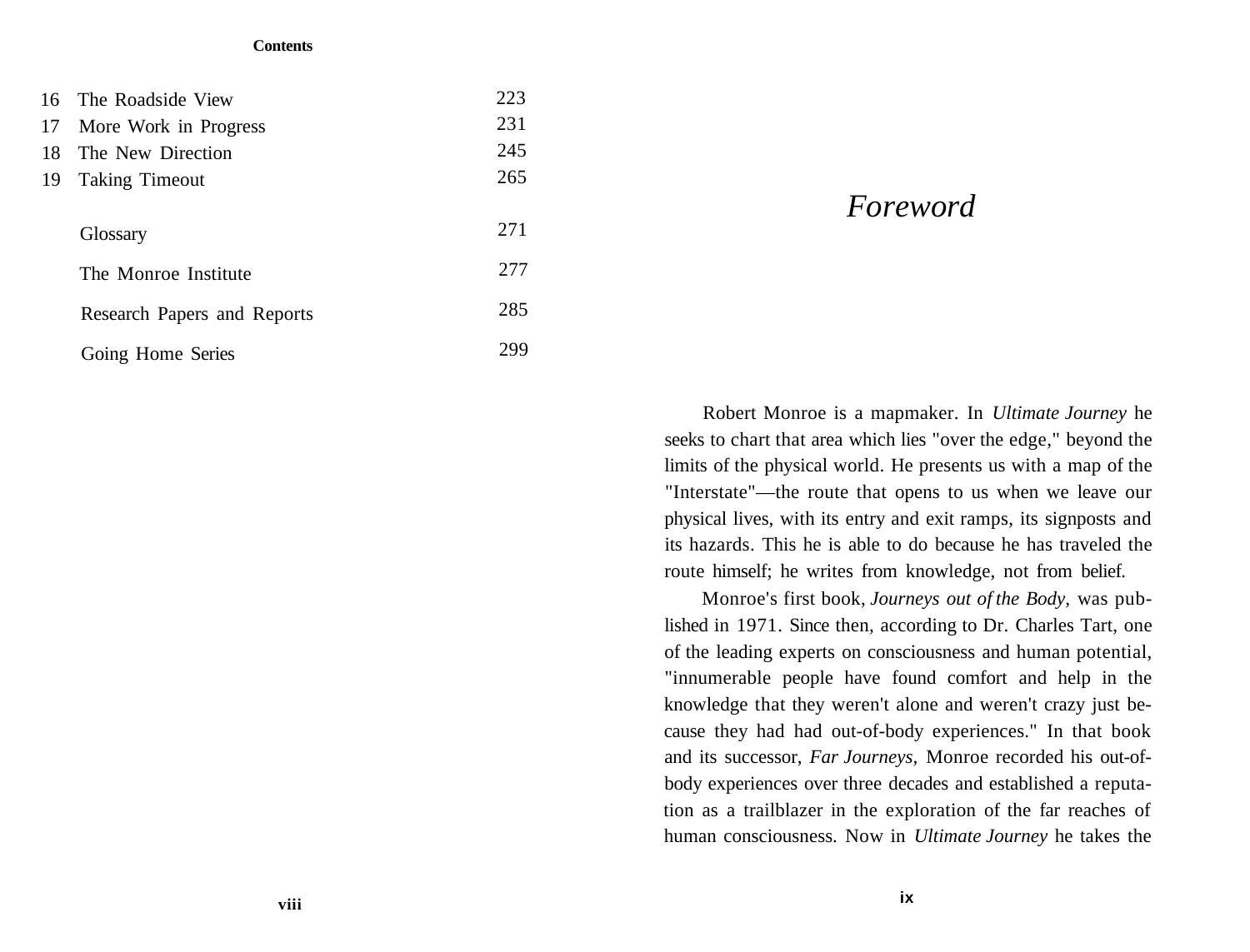#### Foreword

#### Foreword

exploration a stage further—though he would be the last to say that he has reached the limit.

There is one major difference between this book and its predecessors. Until now, the story has been Monroe's alone; it has been his own adventures he has described, his own meetings, dialogues, perils, and discoveries. In *Ultimate Journey,*  he tells how he found the route—the new direction—traveled it, and uncovered the reason and the purpose for this pioneering expedition. And, most important, he includes the reports of others who, through his new teaching program, have been able to read the map, follow the direction, and fulfill the same purpose.

Those who are not familiar with the out-of-body state may find in this book echoes, significances, clues, or points of recognition that may remind them of something that happened, in a dream perhaps, in that twilight state between sleep and wakefulness, or in a sudden moment of understanding or insight when everything seems to fall into place and make sense. Those who are familiar will, in addition, be aware of the difficulty of translating the experiences into language that is easily comprehended. All may know that it is possible for anyone to follow this new direction if belief systems are set aside and the mind is open and willing.

Monroe says that nothing in this book negates the validity of its two predecessors, "which represent stages of growth and are accurate according to the Knowns available through personal experience at the time." His personal experience while working on his third book, however, took a sad and unforeseen turn when his wife Nancy was diagnosed with

cancer. His search for the missing Basic was intensified by the knowledge that for Nancy's sake there was little time to spare. It is good to record that he completed his exploration and found both the new direction and the missing Basic while Nancy was still with him in physical reality, and that he and others were able to apply the knowledge he gained to help her in her own ultimate journey.

> —Ronald Russell *Cambridge, England*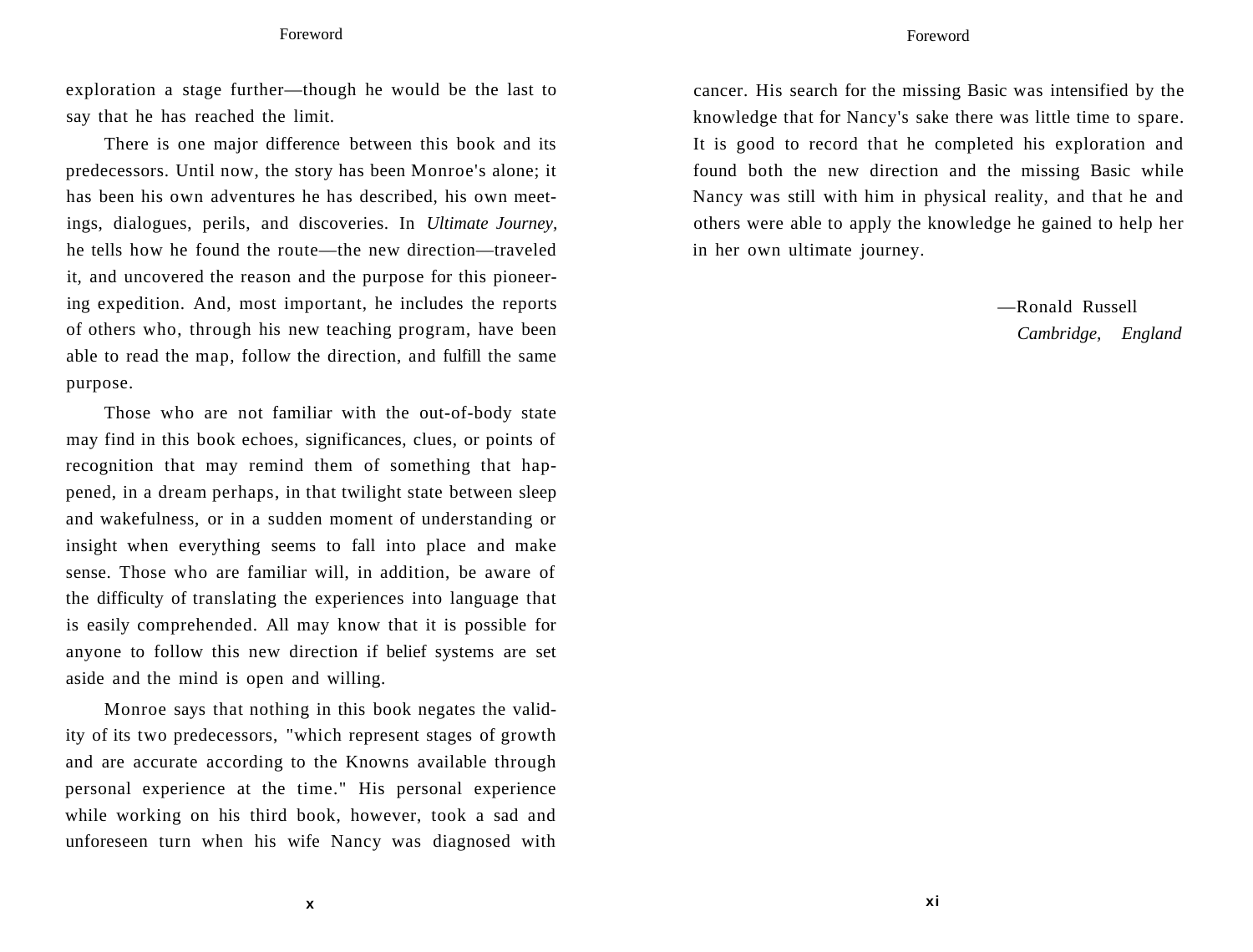# *Ultimate Journey*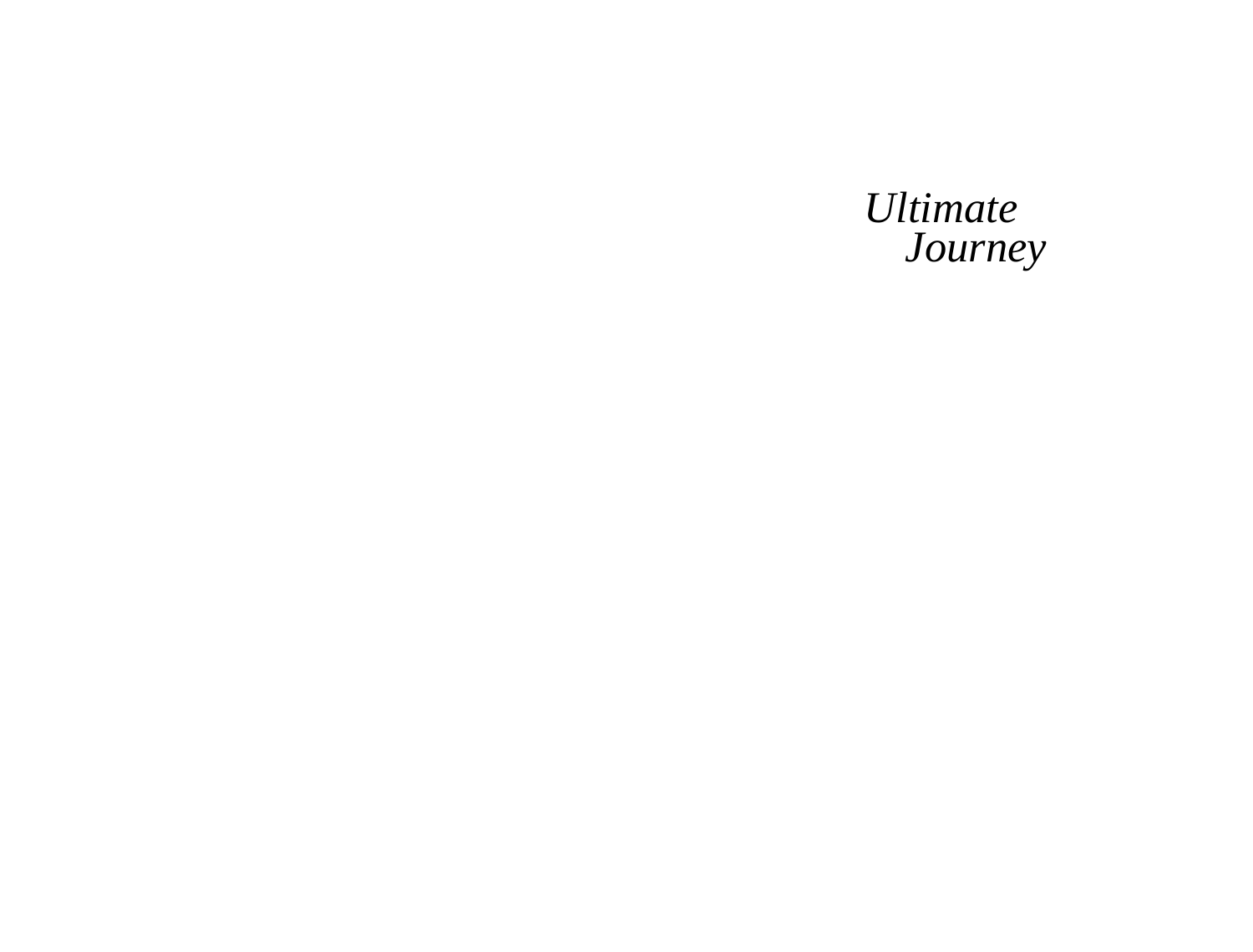### **1**

### *The Variable*

*Fear is the great barrier* to human growth. It is said that when we are born into this physical universe we bring with us only two fears, of loud noise and of falling, both engendered by the birth process. As we grow older we learn more and more fears so that by the time we reach maturity we—or most of us—are loaded with them. We have grown physically, but our real growth, the realization of our true potential, has been sadly impeded.

Unknowns create fears. We may fear the darkness because we don't know what's there. A physical pain may create fear because we don't know what it may imply. When these Unknowns become Knowns the fears diminish and disappear and we are able to cope with whatever confronts us.

All of us have enough Unknowns in our lives—and enough fears. We have no need to look for more. Yet there are times when we don't have any choice. Here is an example. This is how it was for me—it is the source for the material that follows.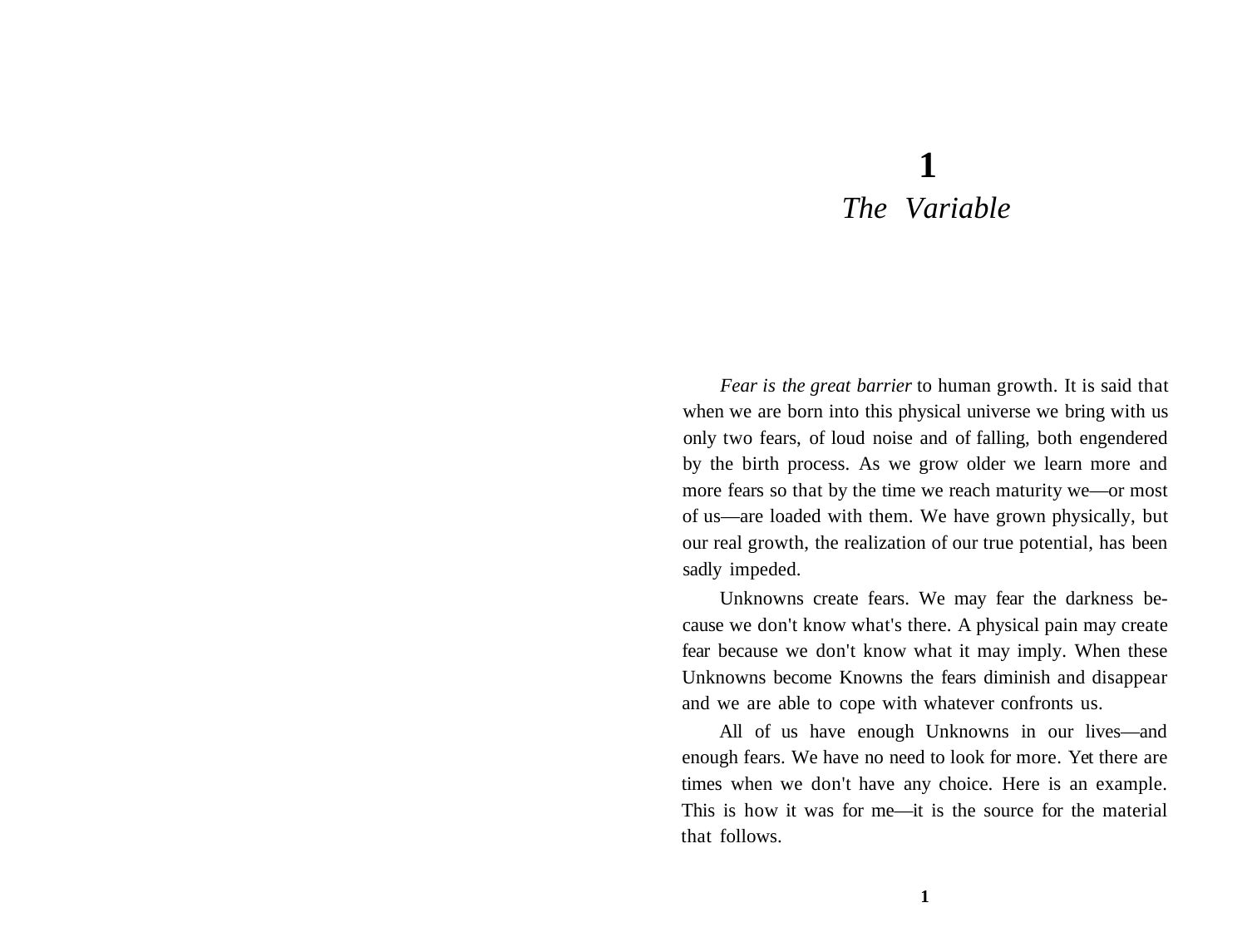It is generally believed that as we go through life we don't really change. We just become more of the same. Barring the usual exceptions that, as we say, prove the rule, when we look around us as the years go by, this seems quite valid. On the whole, people don't change, and most of us strongly resist change.

Nevertheless, all our worries and wars are based upon change. We fear that something will happen, or we fear that it won't; so we fight to prevent change or to speed up the process. But whatever we do, change is 100 percent guaranteed. The only question is its rate. Slow change we interpret as evolution, fast as revolution. Changes are the epitome of Unknowns—the greatest of fear generators.

In my own case, there seemed to be no choice. I fell, unknowing and panic-stricken, into the process that engendered the new recognition of reality—what I call the Different Overview—that I now carry with me. The change in my life was not simply more of the same. It was something that hadn't worried me beforehand because I had no idea that such things existed. Was this change in my life accidental or evolutionary? To me, it was revolutionary.

In 1958, without any apparent cause, I began to float out of my physical body. It was not voluntary; I wasn't attempting any mental feats. It was not during sleep, so I couldn't dismiss it as simply a dream. I had full, conscious awareness of what was happening, which of course only made it worse. I assumed it was some form of severe hallucination caused by something dangerous—a brain tumor, a stroke, or impending mental illness. Or imminent death.

The phenomenon continued. I had no control over it. It occurred usually when I would lie down or relax for rest or preparatory to sleep—not every time, but several times weekly. I would float up a few feet above my body before I became aware of what was happening. Terrified, I would struggle through the air and back into my physical body. I was sure I was dying. Try as I might, I could not prevent it from recurring.

At the time, I thought I was in reasonably good health with no major problems or stress. I was fully occupied; I owned several radio stations and other businesses, had offices on Madison Avenue in New York, a home in Westchester County, and, not the least, a wife and two small children. I was taking no medication, used no drugs, and drank very little alcohol. I was not particularly involved in any religion, nor was I a student of philosophies or Eastern disciplines. I was completely unprepared for such a radical change.

It is impossible to describe the fear and the loneliness that took over during these episodes. There was no one I could talk with about it, not even my wife in the early days because I didn't want to alarm her. Strongly attached to Western culture and science in general, I automatically turned to conventional medicine and orthodox science for answers. After extensive examinations and tests, my doctor reassured me that there was no brain tumor or physiological factor involved. But more he could not tell.

Eventually I found the courage to talk to a psychiatrist and a psychologist, both of whom I knew as friends. One

**2**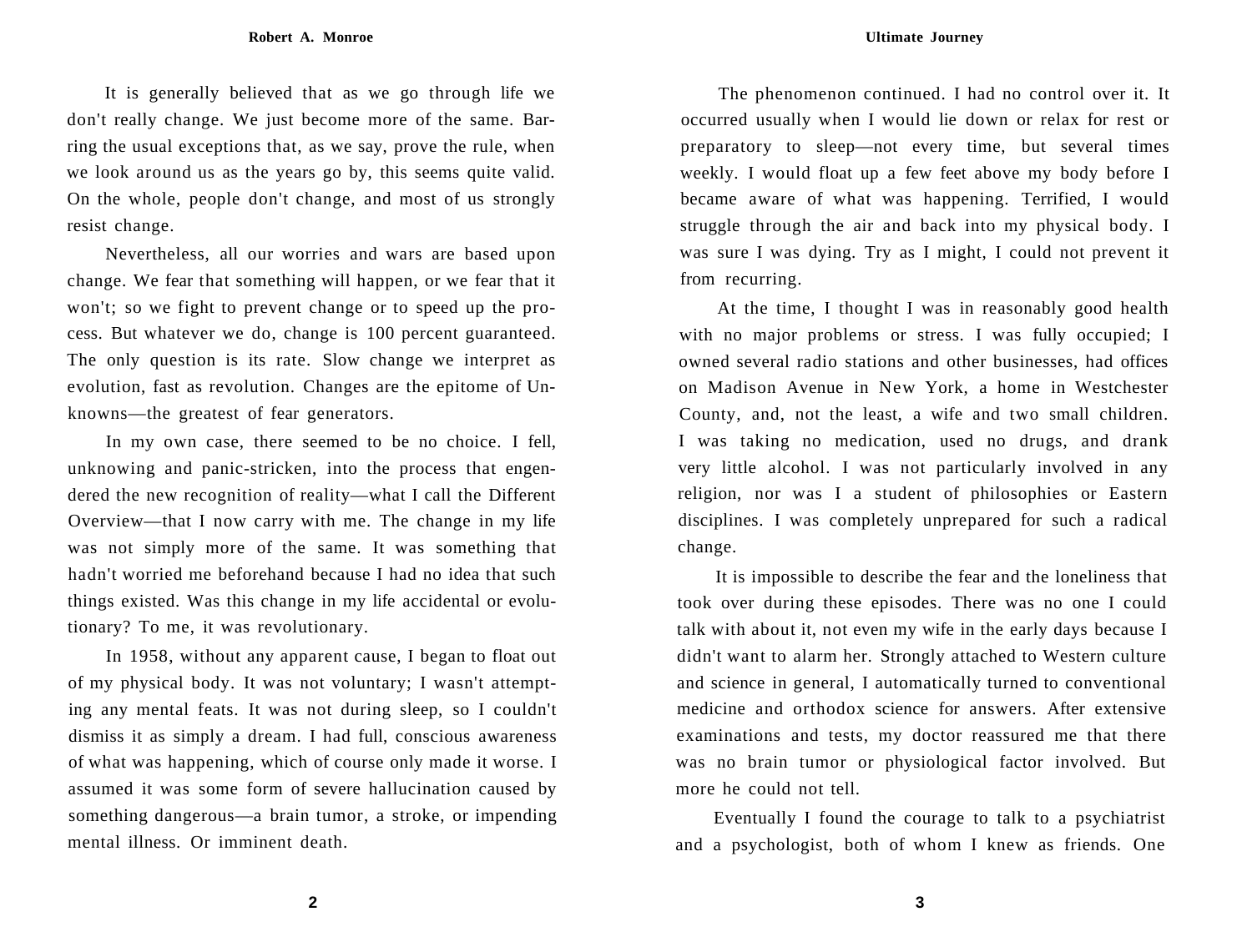assured me I was not psychotic—he knew me too well. The other suggested indeterminate years of study under a guru in India—a concept wholly alien to me. I revealed to neither of them, nor to anyone else, how extremely frightened I was. I was a misfit in a culture of which I thought I was a part, a culture that I admired and respected.

Yet the drive for survival is very strong. Slowly, very slowly, I learned to control the process. I found that it was not necessarily a prelude to dying, that it could be directed. But it took a full year before I came to accept the reality of the outof-body experience—now familiarly known as OBE. This came about as the result of some forty carefully validated OBE "trips," giving me—and no one else—extensive documentation. With this knowledge the fear soon receded, to be replaced by something almost as demanding—curiosity!

Still, something had to be done. I needed answers, and I was sure I would not find them in an Indian ashram. My thought processes were the product of Western civilization, for good or ill. Therefore, to provide systematic help to me and also to gather information related to this strange "Unknown," I set up a research and development division in the corporation privately owned by me and my family. This division later was detached and became eventually what is now The Monroe Institute.

Thus the original purpose was solely to solve my own personal and urgent problems: to convert my fear-producing Unknowns into Knowns if at all possible. That meant learning how to control and understand the out-of-body experience. To begin with, I was the only one I knew who needed such

help, so the motive was personal and selfish, not profound, idealistic, or noble. I offer no apology for this; I was the one who paid the bills.

In a contemporary view, the OBE is a state of consciousness where you perceive yourself as distinct and separate from your physical body. This separateness can be two inches or two thousand miles, or more. You can think, act, and perceive in this state much as you do physically, although with some important exceptions.

In the early stages of OBE activity, you seem to retain the form of your physical body—head, shoulders, arms, legs, and so on. As you become more familiar with this other state of being, you may become less humanoid in shape. It is similar to gelatin when taken out of the mold. For a short period it retains the form of the mold; then it begins to melt around the edges and finally it becomes a liquid or a blob. When this happens in an OBE, it takes only a thought for you to become totally human again in shape and form.

From this description it is clear that this "second body" is extremely plastic. However, it is very important to know that, whatever the shape, you remain you. That does not change—except that you discover you are more than you realized.

As to where you go and what you do, there seems to be no limitation. If there is, we have not found it. In an out-ofbody state, you are no longer bounded by time-space. You can be in it but not part of it. You—your nonphysical self—are comfortable in another energy system. You have a great sense of freedom. Yet you are not totally free. You are like a balloon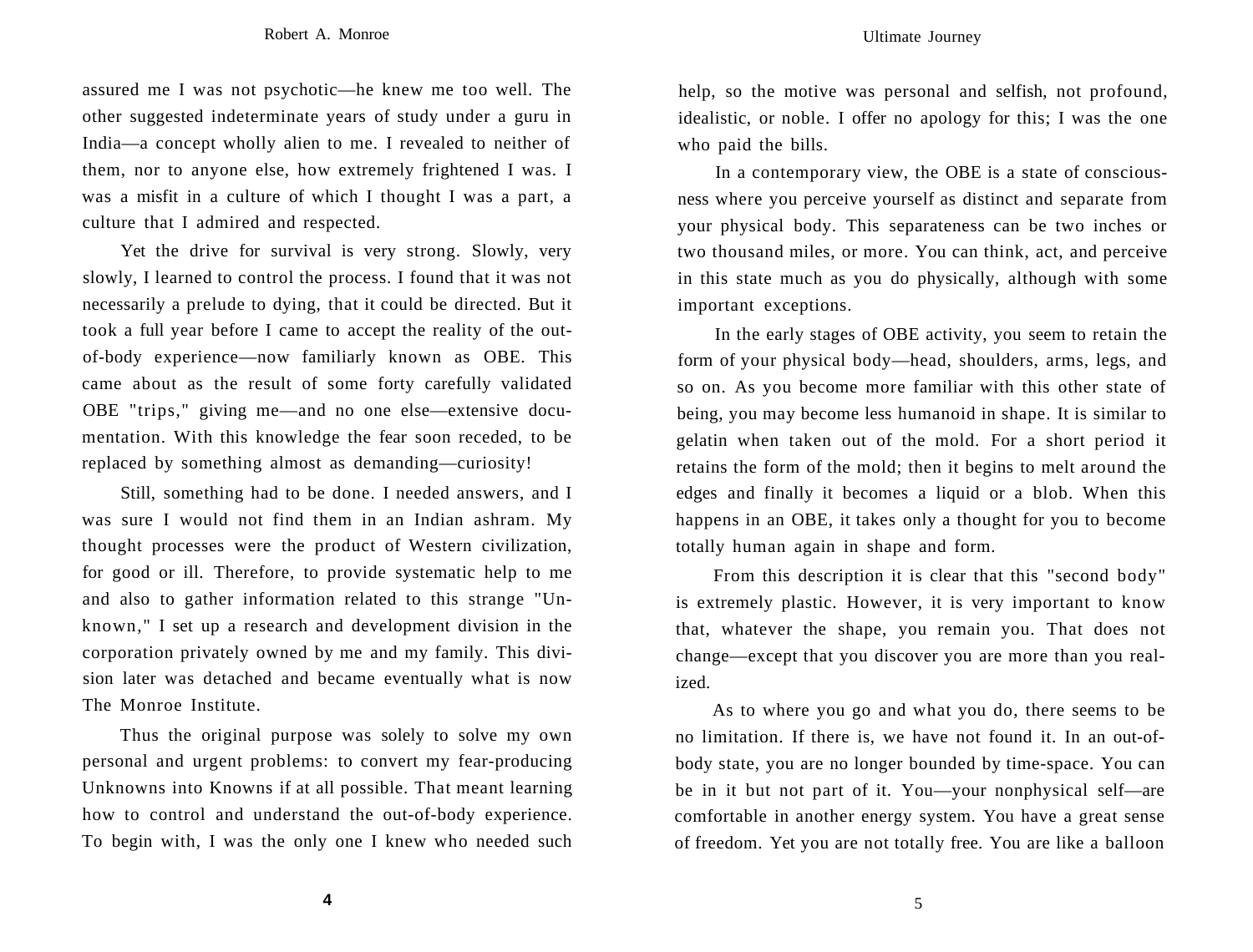#### **Robert A. Monroe**

#### **Ultimate Journey**

or a kite on a tether. At the other end of the cord—the invisible cord—is your physical body.

Early in our investigation, we realized that we live in a culture and civilization where waking physical consciousness is the most vital of all qualities. It is not easy to make a case for any state of being that is different. A little inquiry soon produces any number of anomalies which cannot be fitted or answered within the confines of current Knowns or belief systems—bearing in mind that "belief" is a currently popular label for anything that cannot be fully understood or identified.

We began to work on questions about consciousness in general. What happens to it when we become unconscious through a hit on the head, shock, fainting, alcohol or drug overdose, anesthesia, sleep, or death? Is consciousness akin to a magnetic field produced by an electromagnet that ceases to exist once the electricity is cut off? If so, does it get weaker or stronger if we vary the "electrical" current? If we do this, we are doing it without any awareness of the "how" of it. How can we control such action, if at all?

It is easy enough to raise these questions, which simply beget more questions with no trace of an answer. We soon became aware that a huge information gap exists. We needed some premise that might indicate a direction to follow.

We moved away from seeking materialistic explanations to look at the other end of the spectrum. What if consciousness does continue when the current is reduced? Immediately we began to find examples.

The problem is that when out-of-body we have lost con-

sciousness and yet we haven't, our memory is or is not impaired, some of our physical senses are working and some are not, and so on. At the least, we don't have total consciousness as we like to think of it, and therefore we don't regard this state as valid. One body of thought holds that if you can't move your physical body, or if it doesn't respond to stimulus, you're not conscious as we understand the term. Or if you cannot communicate by current standards you're not conscious. Yet there have been many comatose human beings who have continued to be conscious—they simply had not the means to communicate physically.

Thus to explain, or explain away, all of the many physical functions we perform without conscious awareness, our culture had to invent nonconscious systems. These are identified as autonomic, subconscious, limbic, and so on, including sleep. Any activity we cannot willfully control is not within consciousness.

At The Monroe Institute in the 1960s we began not only historical research into aspects of consciousness but also study of out-of-body events, mine and others'. We discovered that many OBEs have been related to the sleep state and thus dismissed as simply dreams—except that they do not fit the hazy and unreal quality associated with dreaming. Other spontaneous OBEs have occurred under anesthesia during surgery, when the patient found himself six or eight feet above the operating table and later reported accurately what he heard and saw from this vantage point—a physical impossibility. Events such as these happen frequently but for the most part are never publicly reported.

6

**7**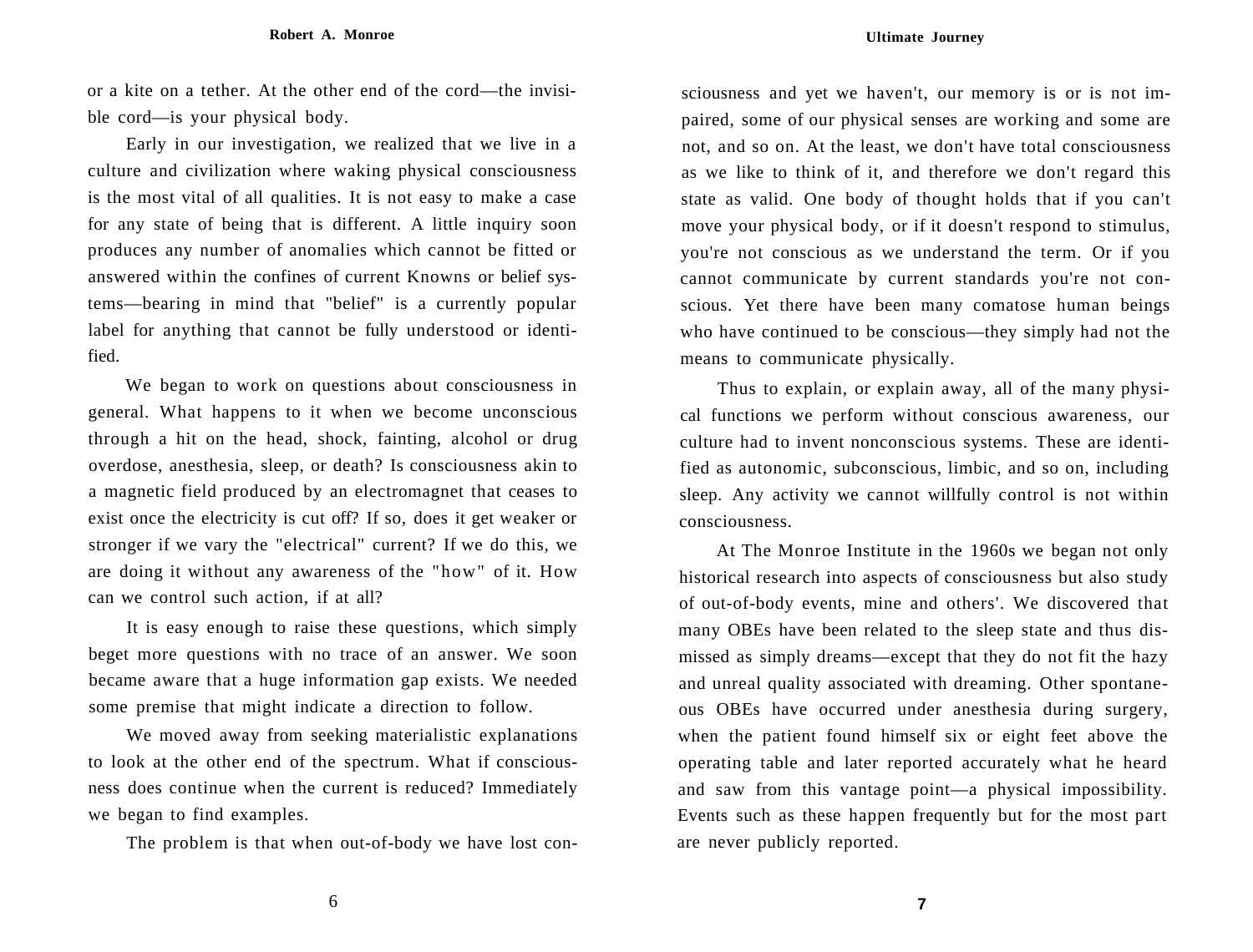#### **Robert A. Monroe**

#### **Ultimate Journey**

Other incidental OBEs occur during what are regarded as unconscious periods caused by accident or injury. Mostly these are categorized as freak events and are tucked away in memory as anomalies—or something that didn't really happen. Our belief systems would not allow it to be otherwise.

Some of the most striking of the spontaneous OBEs are now often identified as near-death experiences. Again, these occur frequently, usually during surgery under anesthesia. Most have the effect of changing completely the belief systems of the patients, providing them with a genuine Different Overview. They return knowing that not only are they more than their physical bodies, but that, without equivocation, they will survive physical death.

Our history is full of references to what we now call outof-body experiences, including the language we use. You are "beside yourself," "out of your mind," you "fall" asleep, wake "up," pass "out." One of the very few relevant surveys in the past ten years showed that over 25 percent of our national population recall having at least one spontaneous outof-body experience.

If you think about it, you may be among that 25 percent. Can you remember having a "flying" dream, with or without an airplane? Can you remember dreaming of looking for your car among many others in a parking lot, finding it, and waking up immediately after doing so? (We often subconsciously look upon our car as an additional body.) Can you remember having a "falling" dream, where you wake up instead of hitting "bottom"? This is quite common when reentry into the physical body is hastened by the ringing of an alarm clock!

Until 1970 the whole research effort operated quietly, if not covertly. After all, I was the head of a conventional business dealing with conventional people. I was sure that any public revelation of my secret life activity would bring doubt of my ability to conduct responsible business affairs.

But I could not remain silent forever. With the publication of my first book, *Journeys Out of the Body,* our work began to attract much attention. We were able to select a number of volunteers as subjects in our laboratory. Most of them were able to replicate the out-of-body state so familiar to me, using the methods we had developed.

During the 1980s, talks on out-of-body experiences were given at various colleges and universities, on radio and TV, and even at the Smithsonian Institution. Three papers were delivered on the subject at the annual convention of the American Psychiatric Association, the presentation being sponsored by the University of Kansas Medical Center and The Monroe Institute. Currently there are occasional cartoon jokes in magazines based upon the out-of-body state as real. T-shirts have OBE themes and even Bob Hope had an out-of-body joke on a TV appearance. The reality of the OBE is slowly becoming accepted, and the term "OBE" is now part of our language.

What are the Knowns regarding the out-of-body experience? First, while there is nothing new about realizing that you are more than your physical body, you now have a means of proving it to yourself. We also believe that by applying other criteria it can be proved to the scientific community, and to the rest of humankind. To date, however, we know of no way to do this except through individual personal experience,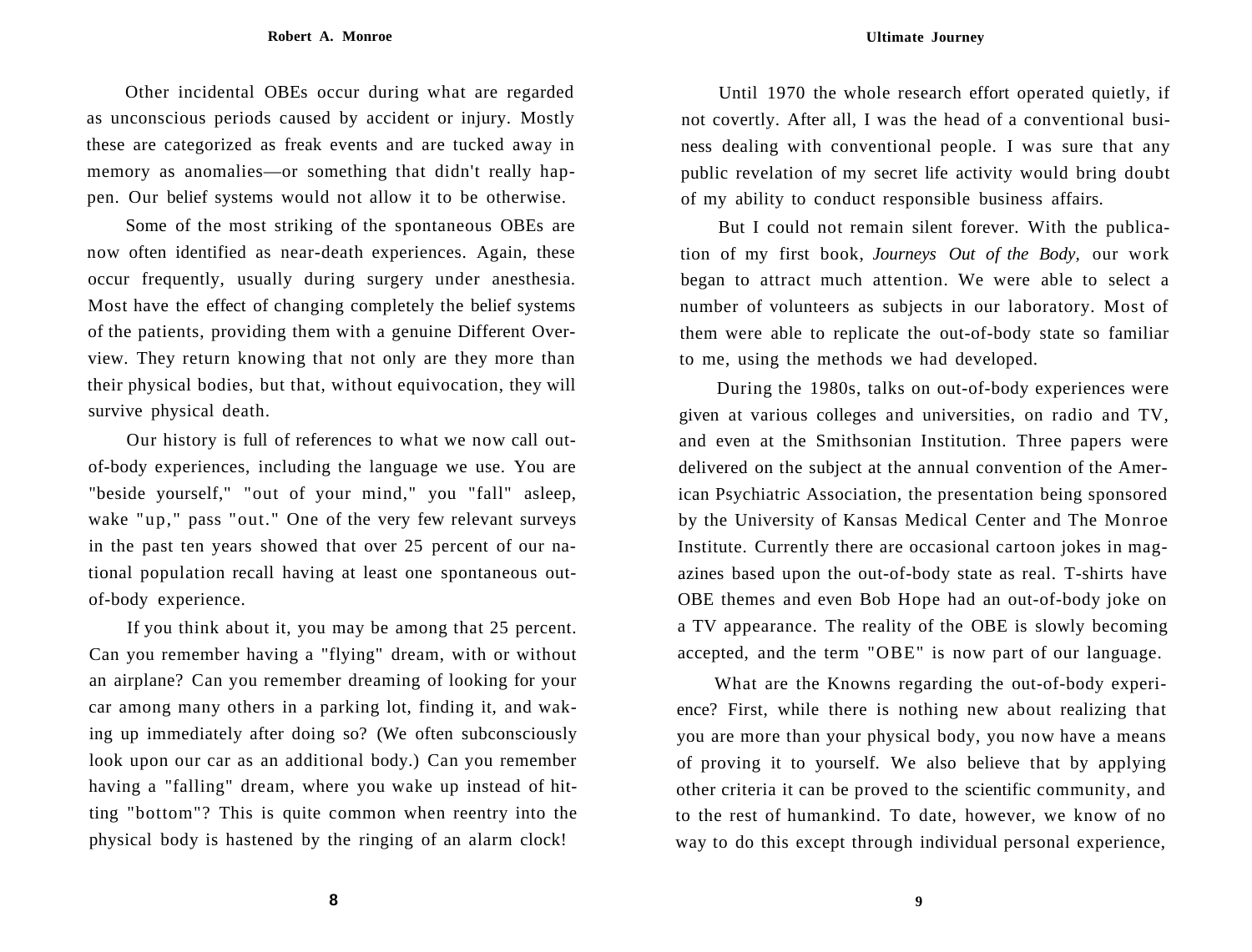but we do know that the tools are available to perform this verification.

A controlled out-of-body experience is the most efficient means we know to gather Knowns to create a Different Overview. First, and perhaps most important, among these Knowns is survival of physical death. If there is a better way than the OBE of knowing that this takes place—not just hoping, having faith, or believing, but knowing—we are unaware of it. All of those who become only mildly proficient in the OBE soon reach this stage of knowing. In addition, such survival takes place whether we like it or not, and without any consideration as to what we do or are in physical life. It makes no difference. Survival of self beyond physical existence is a natural and automatic process. We wonder how we could ever have become so limited in our thinking.

Next, the greatest barrier to proficiency in out-of-body experiencing is fear—fear of the unknown and of physical death. The attachment of our mind-consciousness to the physical environment is very strong. Virtually all of what we think is expressed in time-space terms. But now we find ourselves faced with the need to translate something completely alien into something understandable here and now.

The only way we have learned to ease these fears is to move into the OBE process one step at a time, in slow motion, as it were. This permits the novice to absorb and become accustomed to small changes, and learn to know that such changes are not dangerous or threatening to physical life. As these changes accumulate, we help the student to look back continually to complete physical awareness, so that there is an ongoing, familiar point of reference. Gradually the basic fears are released.

Most important, the mind-consciousness present in the out-of-body state is significantly different from that in physical wakefulness. Initially, intellectual and analytical focus do not seem to be present, at least not in terms we understand. However, the insertion of physical consciousness changes this. Conversely, the emotional extremes of the symbolic right brain are often totally absent and are usually more difficult to activate. (Love in a strict interpretation is not considered an "emotion" in this context.)

In the out-of-body mind-consciousness, all of what we are shows "up front" and out in the open, so to speak. There is no sub- or nonconsciousness hidden under layers of restraint. Thus there cannot be any deceit or deviousness because all of us is on display. Whatever we are, we radiate the facts. There is always some carryover from our physical thought and conditioning, which we eventually release and reject if it gets in the way.

It is perhaps equally important that we learn in the OB state just how much more we are than our physical bodies. The answer to exactly how and why we exist is readily available if we have the desire and courage to find out. When we search for information we may not like the answer we receive, but we know we have the correct one.

If you want to prove—to yourself and to no one else that we survive physical death, you can learn to move into the out-of-body state and seek out a friend, relative, or someone close to you who has recently died. To find them, all you need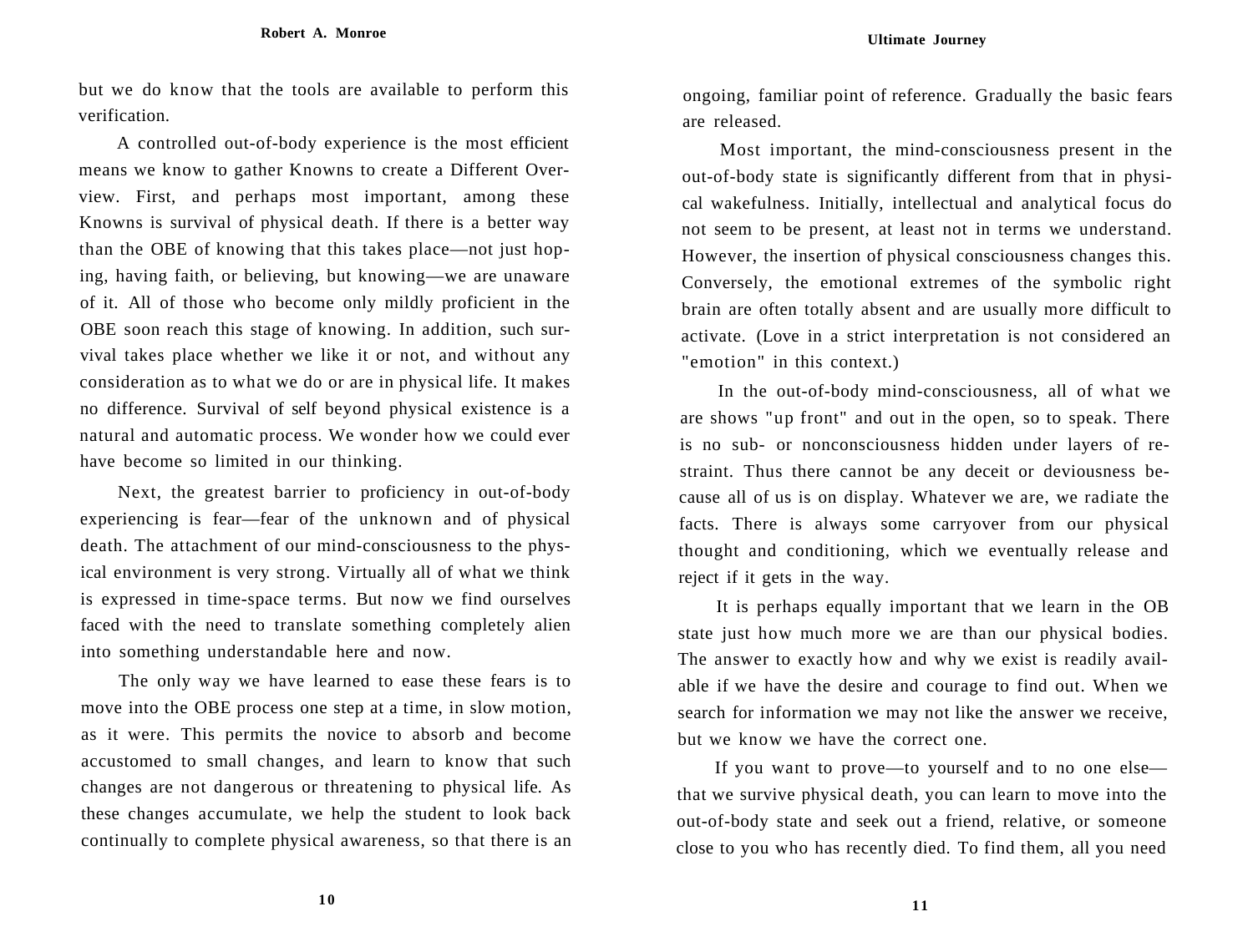Ultimate Journey

do is tune in on your memory of what that person was or represented. Several such meetings will be enough. You will have your proof—not for anyone else, but for you. You will need to make this contact relatively soon after their passing because most of them rapidly lose interest in the life they have just completed.

Moving into the out-of-body state is an excellent means of gathering information. One of the easiest information runs you can make is checking on the welfare of a loved one. It is also probably the most simple of OB targets. If you are separated from your spouse or mate because of a business trip, for example, it's very comforting to home in on her/him to be sure everything is all right. For example, when one of our daughters was away at college, I would occasionally drop in during an OBE to see how she was getting along. However, I made the mistake of telling her about this on one of her visits home. A year later, she told me that after this disclosure every night just before bedtime she would say to the ceiling in her room, "If you're around, Dad—good night!"

Voyeurism is almost nonexistent in the OB state. There is much more exciting action available.

You can go anywhere in any time, past, present, or future, via OBEs. You can go directly to any chosen place and observe what is there in detail and what is going on. At your target site you can move around the area to observe from different perspectives. The only problem is that you cannot pick up physical objects—your hand goes right through them.

With this freedom you can follow the route our explor-

ative research at the Institute has taken. You can go anywhere on Earth, or in it and through it. You can move outward and play around the moon and the solar system. It is beautiful and awe-inspiring, but it can become monotonous. Thus we saw and knew the other side of the moon before the NASA probes took their pictures. It was the same with Mars, where we were looking for artifacts such as buildings or structures that might indicate some form of intelligent life. Some of us even made a number of runs outside the solar system and usually got lost, in the sense that we could not establish where we had gone in relation to Earth. Getting back was no problem. The explorer simply focused on his physical body. There is no speed-oflight limitation.

If there are intelligent beings in the physical universe, we failed to find them. Either they were hidden, or more likely we didn't know what to look for. Of course, our exploration was infinitesimal. Perhaps if we had investigated the further galaxies we would have met someone out there. One day maybe one of us will.

In the nonphysical universe, it was an entirely different matter. We encountered hundreds, if not thousands, most of them nonhuman. Exploration out-of-body is a prime means for functioning outside the physical universe. The "second body" of the OB state is certainly not physical. It is part of another energy system that commingles with the Earth Life System but is out of phase with it. The clue lies in how easy it is to find those who have left physical existence.

When you look for action in this other energy system, in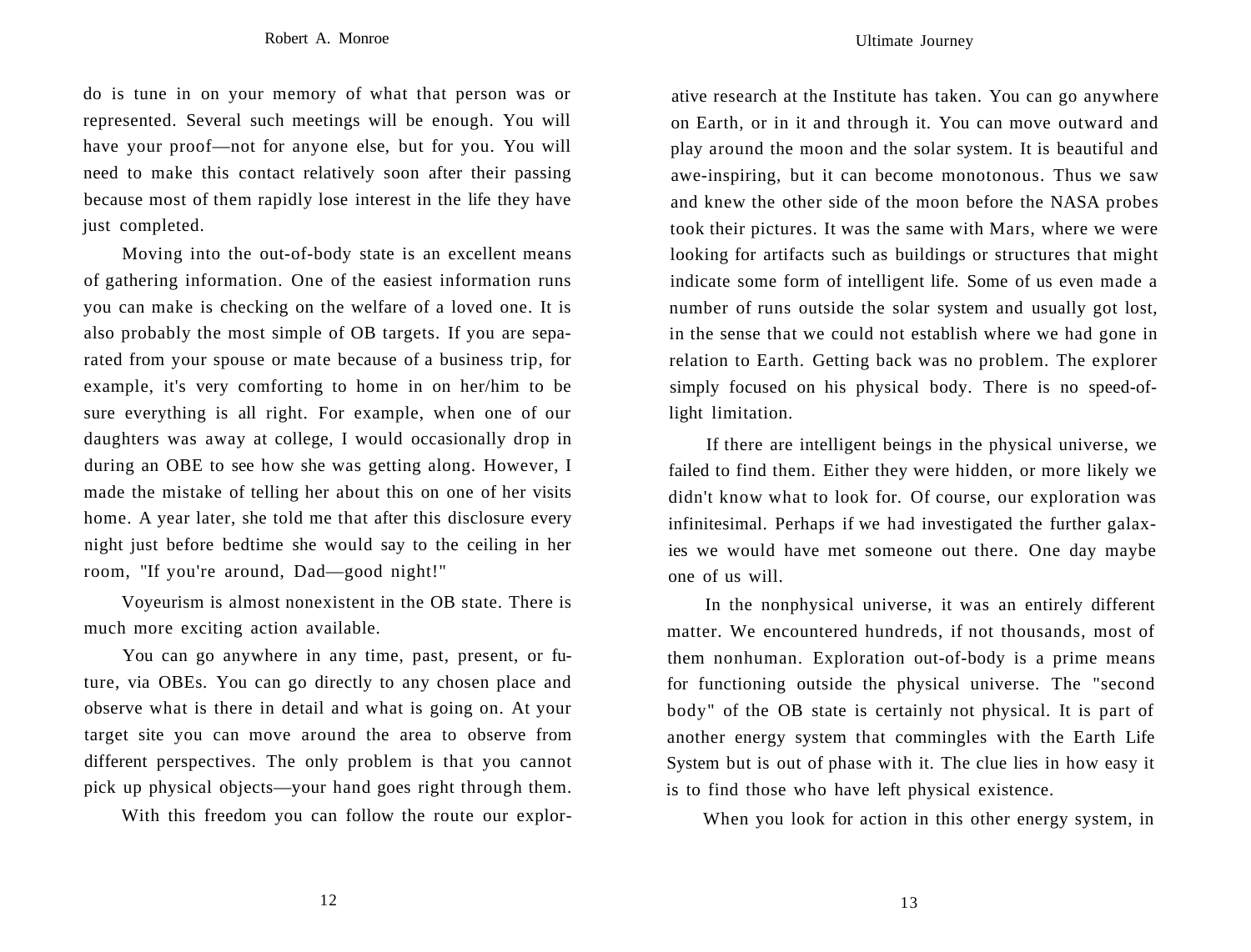#### **Robert A. Monroe**

the There, the effect is near-instantaneous. The system is very well populated and you meet some special friends when you become proficient in OBEs.

The highways and byways of out-of-body adventures and exploration are broad and varied, for the most part beyond ordinary time-space concepts. We can understand only that portion which relates directly to the Earth Life System. We may attempt to report the rest of it—and it seems limitless —but we have no acceptable or comparable baseline of knowledge and experience to do this accurately. The problem lies in trying to understand it and to translate what you find to bring it back. Never be surprised when you return to the physical to find tears running down your cheeks.

What has happened is that you have gone off the edge of the Known map, and have returned with some previous important Unknowns now converted to Knowns. You may or may not convince others of this reality. Most do not try; the individual knowledge is enough.

Think how such knowledge—not belief or faith—would affect your own life pattern; the knowledge that you are indeed more than your physical body, that you do indeed survive physical death. These two Unknowns converted to Knowns, with no conditions or contingencies—what a difference that would make!

A Different Overview—a clear way of perceiving—can make these into personal Knowns. And more, much more. So unlatch your Security Belief Belt, grab your climbing spurs and perhaps a machete—and let's hit the high road.

## **2**  *The Long, Long Trail*

*Throughout history,* labels have been developed for those who won't leave well enough alone: infidels, mystics, sinners, rebels, revolutionaries, misfits, neurotics, anarchists, adventurers, traitors, explorers, visionaries, researchers—add to the list what you will. Any deviation from the accepted norm engenders risk. All of these individuals have been for the most part aware of the risk. If they were not, ignorance was no excuse. If there was a price to be paid in reaction or effect, they must or should have known about it before they took action. No sad tears for the wounded or the dead in such cases. I know this well, and you may discover it for yourself.

So it must be said: the Different Overview you are beginning to consider can be at most only a belief until you begin to test it for validity within your own ongoing experience during your life as an active Human Mind. As small beliefs convert to Knowns, perhaps larger Different Overview beliefs will follow the same path—until you are free.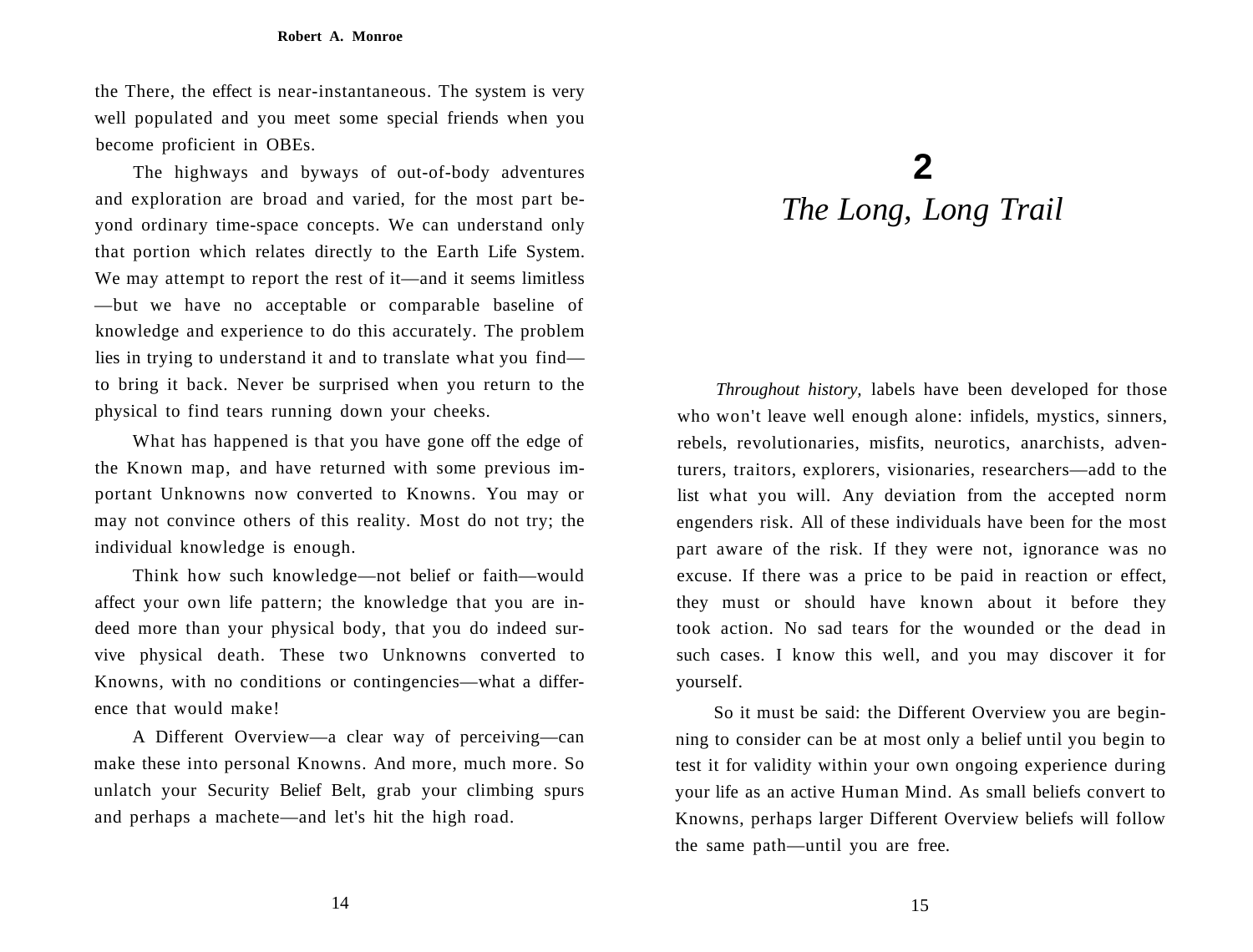**Ultimate Journey** 

From this point on, the delivery of a personal narrative seems the most convenient and definitive method of explanation. What to me are Knowns can produce only beliefs in you unless you have had or are having similar experiences that demand verification. Let me therefore attempt to tell it "like it is" for me, allowing you to form your own beliefs which experience may in time convert to Knowns.

**Robert A. Monroe** 

In my personal run, thirty-plus years of out-of-body activity had brought me to a calm state of satisfaction. A cycle has been completed, or so it seemed. My own Different Overview was well in place and eminently rewarding. Or it should have been.

I knew where I came from, how I got here and became a human, why I hung around, my final departure schedule, and where I would go when I left. What else could have had any importance? Anything else was mere detail.

And there was my INSPEC friend.

It was one thing to talk with such mind-consciousness in sessions in a laboratory, as simply a voice speaking through someone physical that you knew well. It was something quite different to encounter one face to face. Either in fun or fact, we had chosen the acronym INSPEC (for Intelligent Species) to identify this energy form, which implied that we Human Minds were something less.

But this INSPEC was not the same as those I had previously met. Over the years I had experienced many nonphysical meetings, communication and rapport with those who were obviously very human, those who still possessed a physical body, and otherwise. This INSPEC, however, was different.

Our usual meeting place was just past the H Band Noise. The H Band Noise is the peak of uncontrolled thought that emanates from all living forms on Earth, particularly humans. If you consider it as truly *all,* even in a current time frame, you get a better idea of the magnitude of this disorganized, cacophonous mass of messy energy. The amplitude of each segment of the band is determined by the emotion involved in the thought. Yet our civilization does not even recognize that the H Band exists.

My impression is that it contains not only current time thought patterns, but all that ever existed. They are continuous and simultaneous, and it may be that the older radiation is layered over so all one perceives is the current emission.

To study it objectively, if one is so foolhardy, as to want to do so, all one needs do is move to that state of disassociation just beyond the last vestiges of any direct Earth-related Human Mind activity in the nonphysical There. It appears much like a reflective layer, beyond which the effects diminish rapidly. Passing through it quickly is advisable, just as one would try to work through a screaming, angry mob—for that is what it sounds like, in a multitude of accents and tongues.

Now back to my INSPEC friend. Here is an excerpt from one of our earlier meetings when I had phased out of my body and moved to a point just beyond the H Band.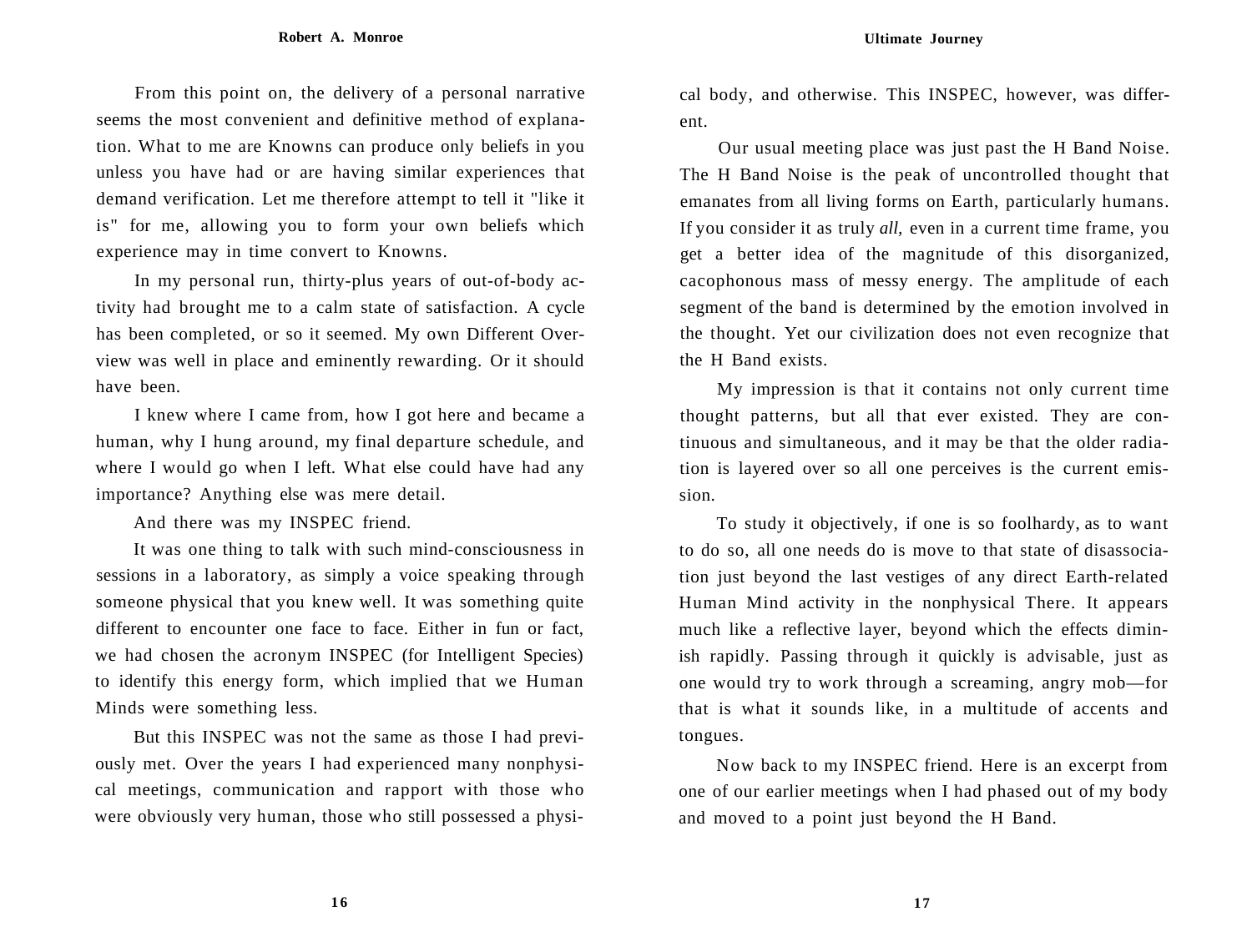I wonder if this being understands how strong his or her light is. Could it be an E.T. (extraterrestrial) after all?

*You will become accustomed to the light. You have the same radiation to us . . . and we are not the extraterrestrials as you mean it.* 

You read what I am thinking?

*That is true. Just as you can with me.* 

I can?

*You are doing it now in part, but only the surface part.* 

Yes, you are right. It is certainly not words and sounds . . . no air to vibrate . . . but simply in the mind . . . yes.

*What you call the core self does remember.* 

You know, I do remember .. . I remember you . . . the feel of you . . .

*It is good that you do not express fear. We can do much when that barrier is removed.* 

Oh, I have a few fears left . . .

*But they do not rule your perception. For example, why are you not filled with fear at this moment?* 

I don't know. But I'm not afraid. That's true. Right at this moment I am here, talking with you in a rational way . . . with you, someone who is very familiar to me ... a brightly glowing figure that some people would interpret as a god, an

angel, or at the very least some extraterrestrial. Yet we are here talking just like two ordinary people . . . except that we are not using words!

*The difference is the lack of fear.* 

There is so much potential . . . Who are you actually? Or maybe I should say, What are you? Now I do have the courage to ask.

*It is beyond your experience to understand at this time. But you will understand, and very soon.* 

Can we meet again?

*All you need do is ask for our help.* 

You mean meditating? Saying prayers?

*The words and rituals are meaningless. It is the thought . . . the emotion . . . that is the signal. If the proper signal is given, we are able to help.* 

Let me be sure of this. You are not the god  $\ldots$  a god  $\ldots$ . but perhaps someone from another planet?

*No, not from another planet.* 

Are you the one, or one of those who may have created us . . . the Earth?

*No. We are sorry to disappoint you. But we can give you what we have in regard to the creative process. Do you desire it?* 

Why, yes. Yes!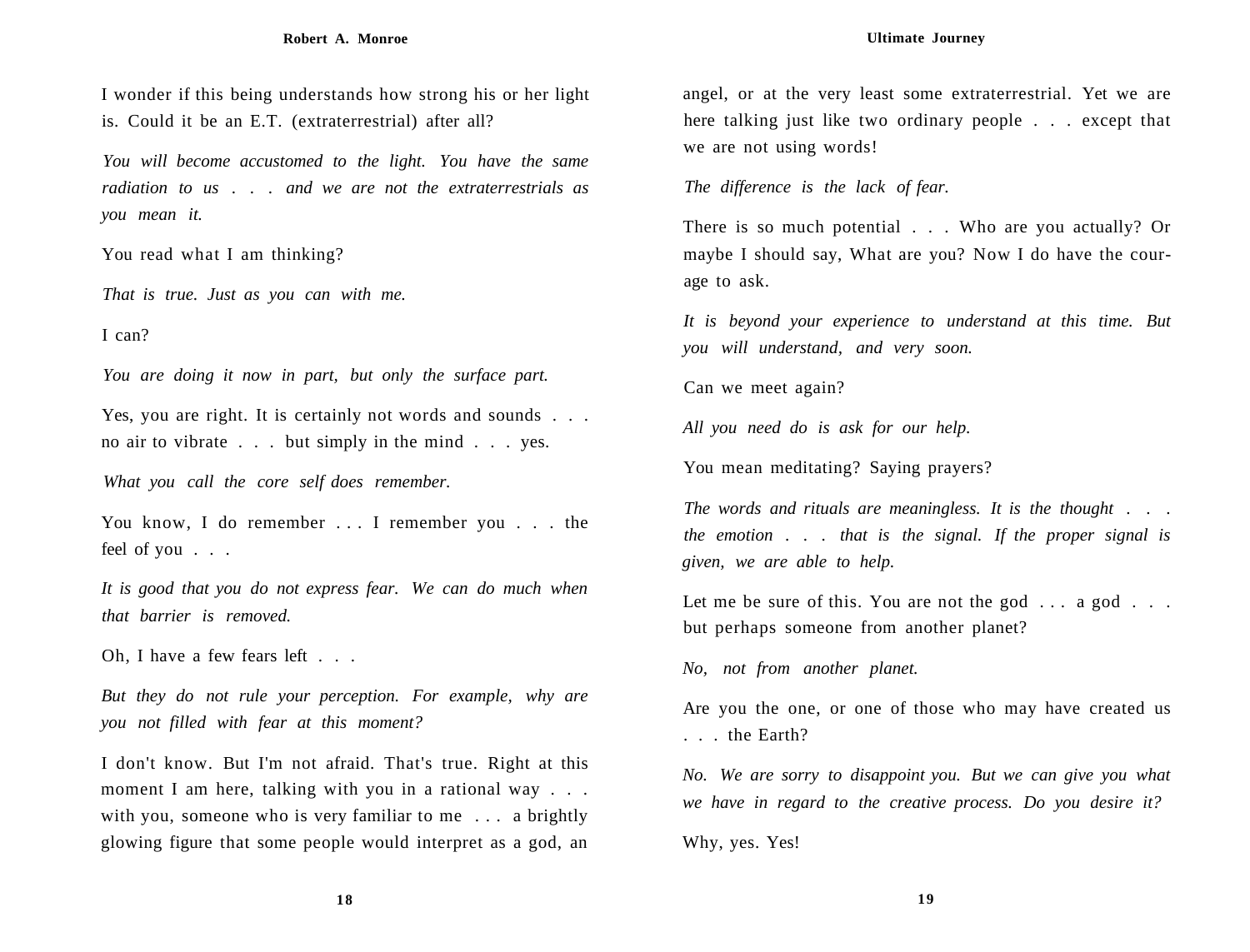**Robert A. Monroe** 

*This is what we have . . .* 

I was filled, almost overcome, with a surge of enormous energy, an immensely powerful vibration of very high frequency. This I knew as a ROTE, short for Related Organized Thought Energy, a sort of ball of condensed thought and ideas.

It is so much! I can't understand it all at once . . .

*You will, when you can examine it at leisure.* 

Thank you.

There was a pause before the INSPEC communicated again.

*You are uncertain as to your progress, your growth.* 

I am uncertain, that's true. I think I know my goal, my purpose. The uncertainty is what lies in between.

*What do you perceive as your goal?* 

Well . . . I guess . . . service to humankind.

*That is indeed a noble goal. It is the ever-present desire of your human self to attain perfection. When you are no longer human, desire focuses in another direction. But there are other goals.* 

A desire more important? No, I don't mean that .. . a desire different from the human experience?

*You are doing very well.* 

I often wonder about that.

*You will find an answer . . . Now I perceive you need to return to your physical body.* 

You do read my mind! I don't know what it is, but I have to go back. How do we meet again?

*All you need do is hold this moment in your awareness, and I will be here.* 

Thank you.

The return to the physical was uneventful. The signal had been generated not by the usual full bladder but by my favorite cat lying on the pillow beside my head. I was sure I had checked the room but somehow she must have sneaked in. In my excitement, I wasn't in the least irritated.

**\* \* \*** 

After this particular INSPEC encounter, I began to take another look at my goal of service to humankind. This had been my target for many years, to help humans attain peaks of perfection as physical beings not even contemplated by our contemporary culture. To add a goal beyond this was indeed exciting stuff. My Different Overview was a major factor in this stimulation.

So I took a very hard look. To help someone else live better while in physical form is open to serious possibilities as to motivation. The implication surfaces that any such action cannot help but be or become tainted with drives from what I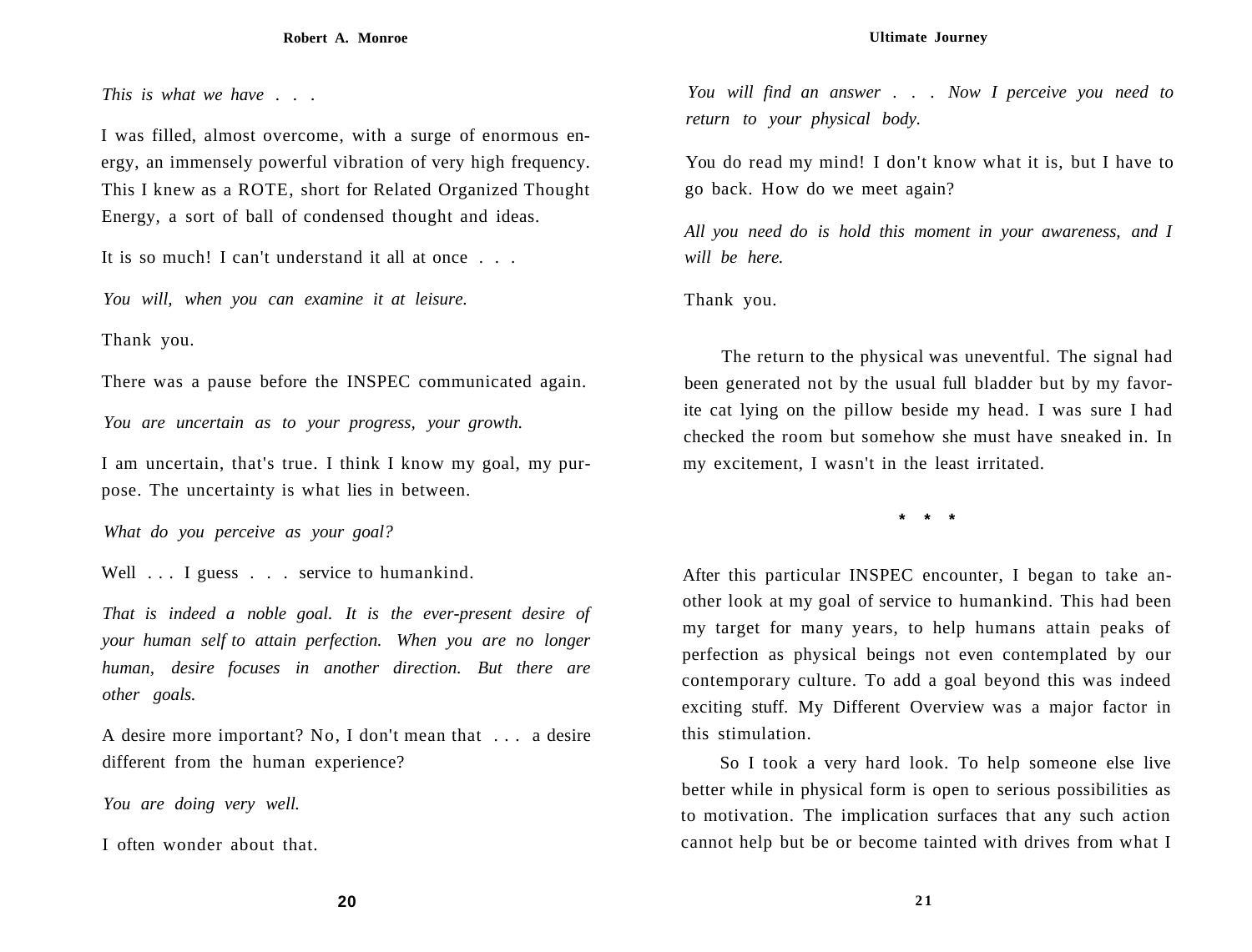#### **Ultimate Journey**

#### **Robert A. Monroe**

think of as the Animal Sub-Self, brought about by existence in the Earth Life System. This is the very essence of the process. The allure for Human Minds is near-inescapable.

I realized that the prime fallacy lay in a simple fact. Whatever I did, whatever I wrote, whatever I said, would have little if any effect upon human destiny. It was good to be of service to those around me, but this was no more than passing ego-gratification. Two generations later it would all be forgotten, footprints in the sand washed away by the tides of time.

The INSPEC was right. There had to be other, broader goals. My search for a broad goal that drives every human brought out one that was all too obvious. The nostalgia, the yearning to go Home. It could be the physical place where you were born and raised, the house where you lived, the town, the city, the countryside. This could be no more than the homing instinct that is present with variations in virtually all animal species. Or it could be the many forms set forth in assorted religious beliefs.

It might well be that much of our scientific endeavor is inspired unconsciously by such motivation. The rationale that billions spent on astronomy, space probes, radio telescopes, and the like will affect our lives constructively in the predictable future is a very thin premise. The unconscious desire to find Home fits much better.

Eagerly I took what was a Known to me. My memory was very vivid as to my source. My new goal became to go and be in what I construed as Home. Twice I had been there for short visits many years ago. All that I had learned while being human might be of immense value if I returned. Such information could indeed effect major changes. It was a joyous concept and I reveled in it.

Immediately I wanted to share this discovery with my INSPEC friend. Late at night I phased out of my body and headed for our usual meeting site beyond the H Band. Just out in the clear, the shining figure was waiting at our contact point. The INSPEC knew my thoughts instantly.

*Your wish is to return Home. Yes, that is a different goal.* 

After this life, I will stay at Home and return to being human for one last time, some thousand or more years from now. After that, I will return Home to stay.

*It is good that you understand the difference between yourself visiting Home and yourself returning to being human, as you put it.* 

Yes. But I'm not sure. About not being human, I mean.

*As you remember more, it will become clear to you. You are being human when your fundamental focus remains fixed within such concepts of consciousness. If you change this fundamental, you are no longer human.* 

I see . . . Thus I stay being human, awake or asleep, in or out of body, physically alive or dead, as long as my reference point is human.

*That is correct.*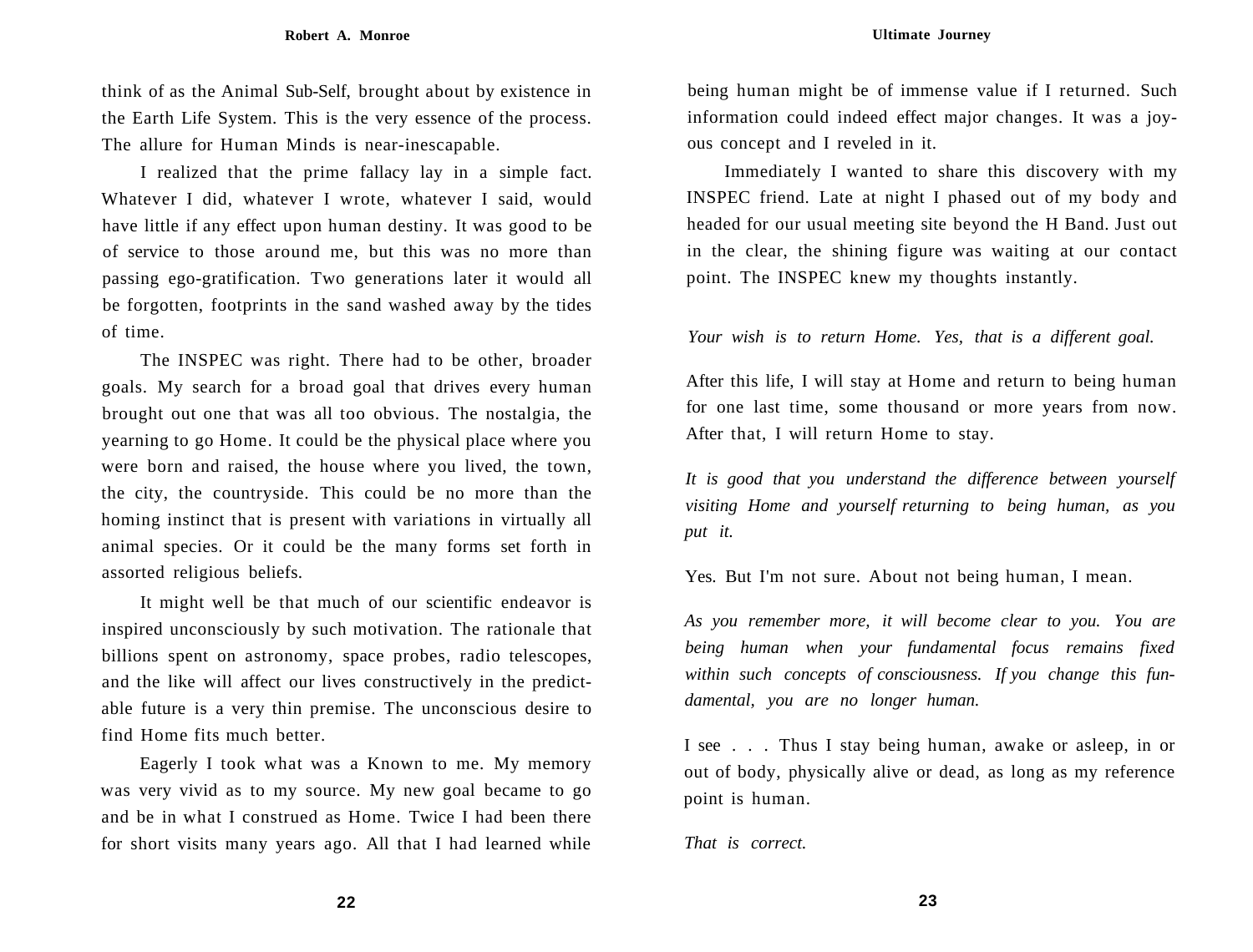But I retain all of my human memory and experience in whatever state of being.

*Yes. You have learned much. This experience is of great value as a nonhuman. It is one of the basic purposes for your sojourn. You will draw upon it in many ways nonhuman, but your attention will be in another direction. The graduate from the human experience is very respected elsewhere.* 

Does this mean that in what I remember as Home, I will no longer be human?

*You will be as you were before, but the human experience will be added.* 

It comes down to being in the warm and familiar place where I truly belong.

*Your desire is very strong.* 

Yes.

*You wish to be there again?* 

Sometimes I become emotional about it. But I know I haven't completed this cycle yet, so it will come in time.

*As you are now, time does not exist.* 

Is that an inference I can go Home now? For a short visit? I've done it before, long ago.

*If that is your wish. You desire to do this?* 

Yes. For a visit, yes!

*You will learn much as a result. Are you ready?* 

Yes!

*Stretch your mind to there, what you know Home to be. Then release from here and you will be there. I will observe and assist if needed.* 

I thought of Home as strongly as I could, and released as the INSPEC told me. There was sensation of movement . . . a sound like the wind flowing around me. Before me . . . around me . . . the scene came into view . . .

. . . many-hued cloud towers, just as I remember, only they are not clouds . . . flowing in shades of glowing color, every color I ever thought of and some I only remember but can't express .. . let me just stop in the cloud and watch, feel . . . not seeing, but feeling . . .

. . . and there is the music .. . a thousand instruments, thousands of voices . . . melody weaving upon melody . . . perfect counterpoint, the harmonic patterns I know so well. Just stretch out and let the clouds enfold me, and the music is all around me, inside me .. . a thousand years is but an instant . . . but an instant .. . so relaxing and absorbing, just as I remembered it. How great it will be when I return to stay forever . . . forever . . . yes . . .

... a little worm intrudes upon my ecstasy ... Is something wrong? No, it's not a signal to return to my body. But what? What's wrong with the clouds? Watch carefully . . . there, the large bright blue, followed by two smaller yellow ones . . . It's familiar! Others, and they are familiar too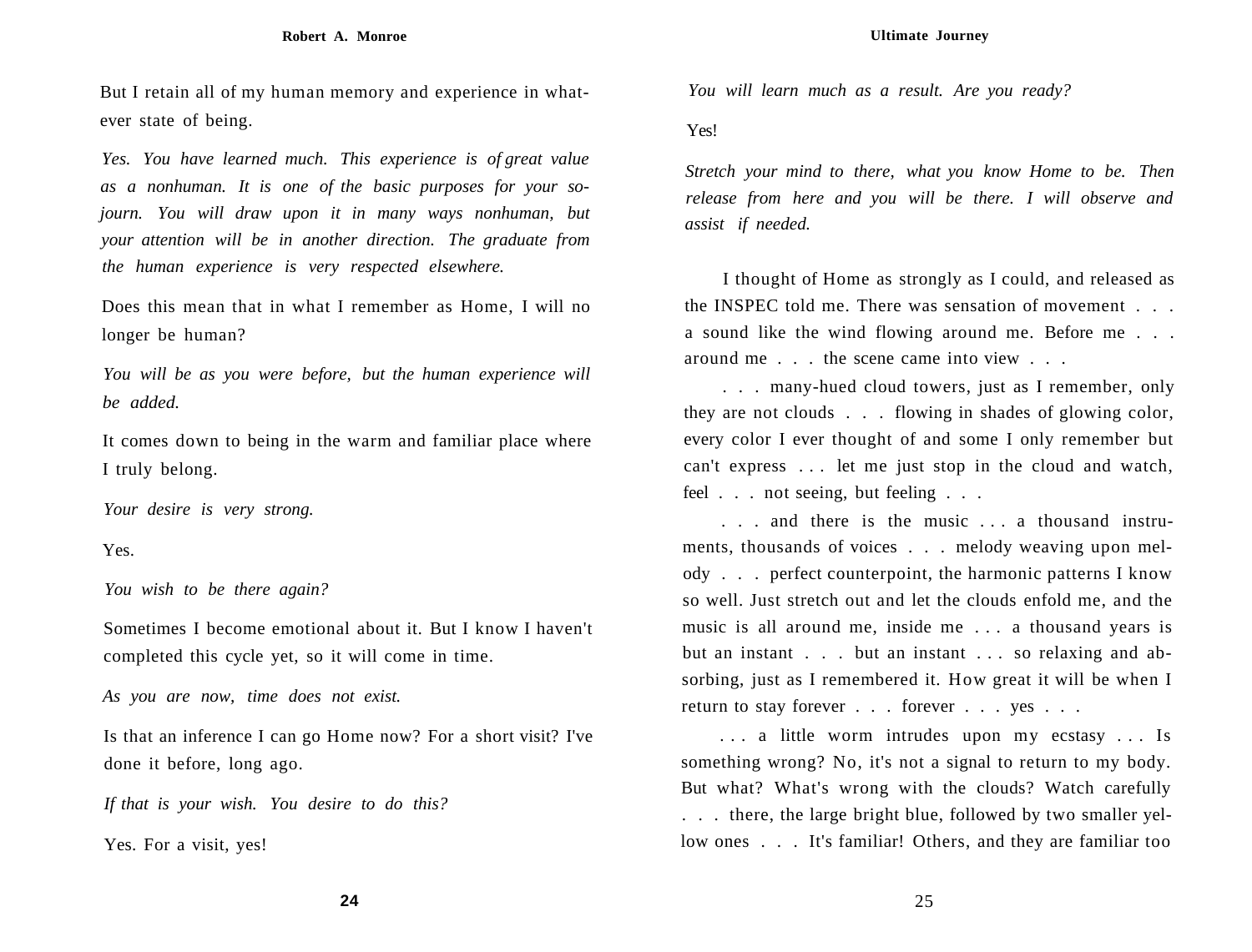. . . What? That's exactly the same cloud frame . . . and the others, they are all the same! It keeps repeating, over and over again—the same patterns in a repeating loop!

. . . The worm, my analytical worm, gets larger. The music, check the music .. . it can't be . . . but yes, it's repeating . . . the same as I felt an hour or an eternity ago . . . exactly the same. Let me try another spot, another perspective . . . move to another part of Home . . .

. . . Here is good enough . . . this will make it different. But no . . . it's just the same as it was . . . it's not different at all! I'll move far away . . . far away . . . but still here in my Home . . .

. . . There, that ought to do it. No, it's still the same . . . nothing new, nothing different. The same pattern over and over, the same clouds, the same music . . . Let me go in deeper . . .

. . . There they are, a bunch of curls, curls of energy playing games. That's more like it! I was such a curl once . . . let me join in the game! Round and round .. . up and down .. . in and out . . . round and round .. . up and down .. . in and out . . . The game is like an endless loop . . . round and round .. . up and down . . . No more, that's enough for me, that's enough.

. . . How about playing a new game? How about . . . ? Oh, happy with what you've got? Don't want to change? All right, keep doing what you're doing . . .

Where do I go now? Where . . . ? That's all there is! There isn't any more. But I don't want to lie around in the same clouds forever, with the same music over and over . . .

I don't want to play the same game over and over . . . How could I have dreamed of .. . ?

There's nothing here for me now . . . nothing at all. Now I remember . . . this happened to me before. This is why I left . . . and I can't come back! I don't want to come back!

I had better leave .. . I know how .. . I know how to do it . . .

There was a feeling of movement, with the wind around me again. Then silence . . . then fading easily into my physical body. I opened my eyes and looked through the tears. Nothing in the moonlit bedroom had changed. But I had.

I was unable to get to sleep for several hours, too stimulated, too depressed.

**2 6**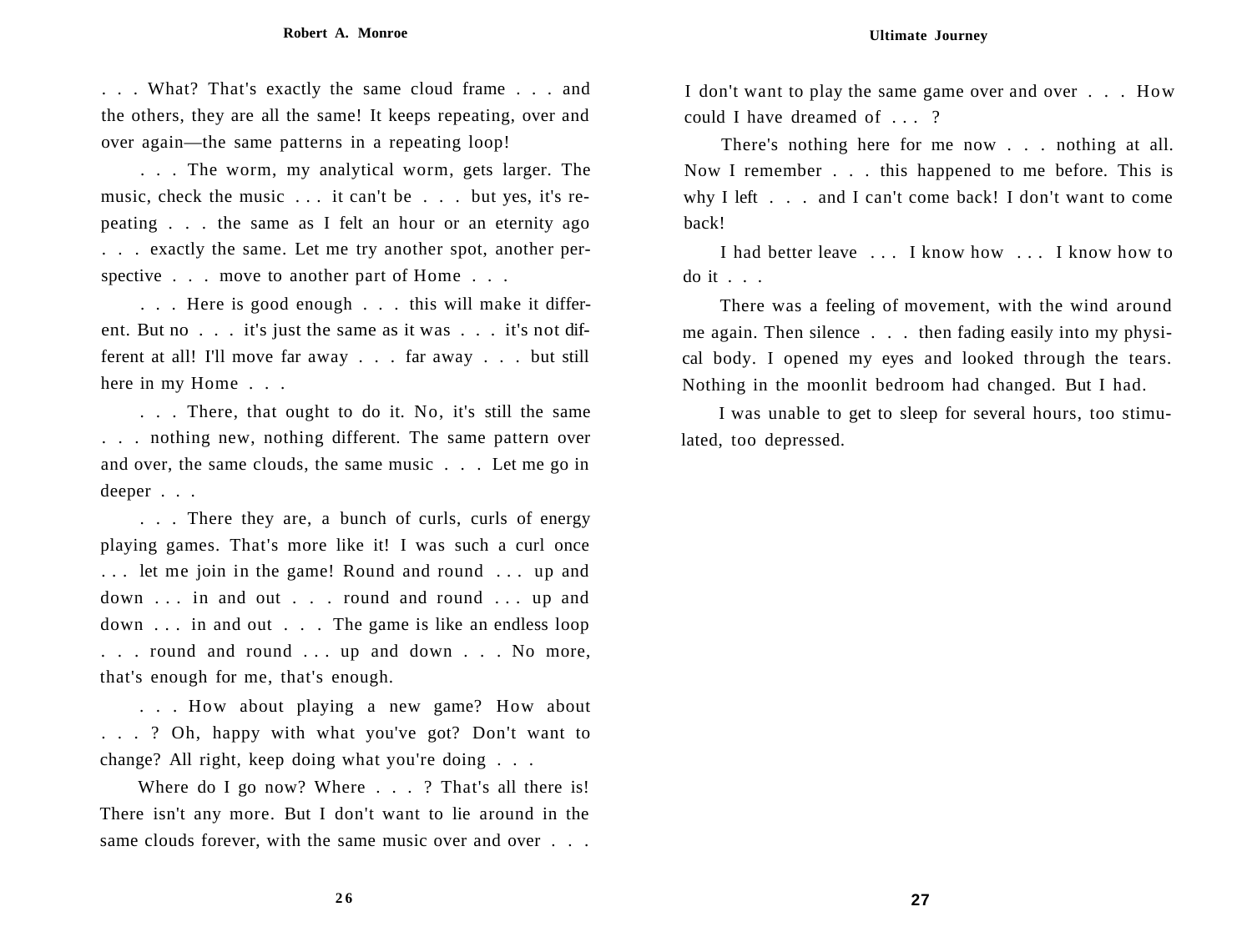### **3**  *Along the Interstate*

*It took* me *many weeks* to adjust to the idea that I would no longer be able to go Home. I had thought I would be returning to a hero's welcome, bringing back valuable information from Here to change and improve There. But it was not to be.

I made no attempt to try to go Home again. I recognized finally and sadly that this option no longer existed for me. It became much on the order of a childhood recollection; something to hold dear as it was, but not to relive. Clearly much ego and ego-gratification were involved.

But one Known did emerge. I knew why I had left.

A further visit with my new INSPEC friend helped greatly. He—or was it she—or both—was waiting, a familiar bright spot in endless blackness.

*The sense of loss will pass. It is not lost because you remember.*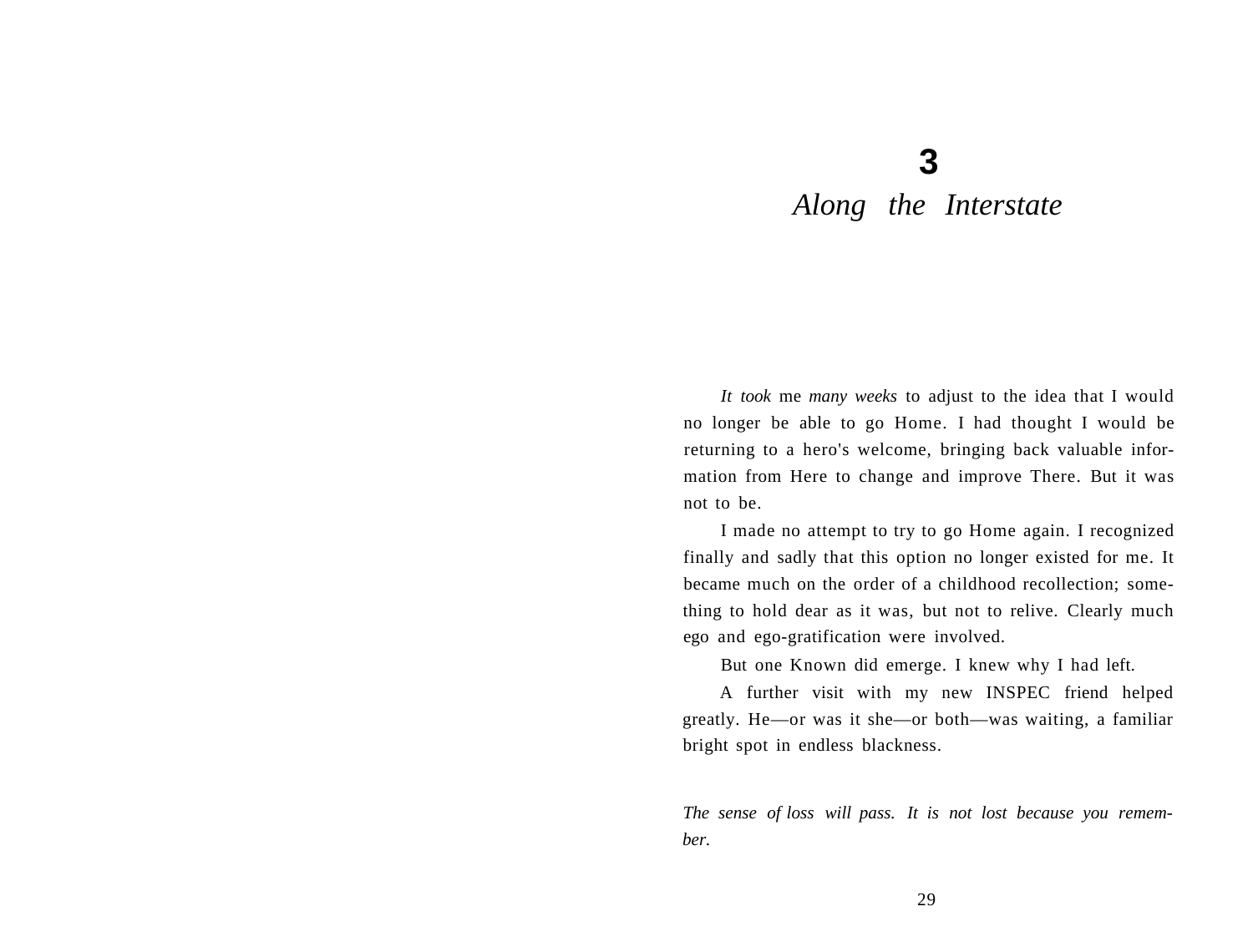**Ultimate Journey** 

I don't belong there now. Everything was the same, just as it was. But I didn't fit. It was as if I tried to put on a coat or glove I had outgrown. I can't go there and be— I'm too different.

*And that saddened you.* 

Yes. More than that. It is as if a part of me no longer exists. I've thought of it so many times . . . going Home.

*It is the reality of returning that does not exist. You need to release the illusion that you could do so.* 

I have. And I think I know what the actual difference was. It was exactly as I had remembered it. Nothing had changed. I guess I expected some kind of progress. But what made me face it was the repetition. If you watched long enough, if you listened long enough, everything repeated itself. There's no excitement, nothing new.

*That energy pattern . . . you did not learn that from being human.* 

No. That is why I left Home, the limiting factor of repetition. There was no growth, nothing new to learn or experience. You learn all the time in living on Earth—change and new learning go on constantly. But the fact that I can't go back Home will take getting used to. It is not easy to handle.

*Yet you will adjust. Just as you will when you reach a point where you recognize that you can no longer return to being human. Perhaps it is better put that you not only cannot but*  *you do not need to do so when you have outgrown what you call the human coat and glove.* 

That will happen? That I won't want to be human? How will I cope with that?

*When that point approaches, it will be easier than you can perceive as you are now.* 

Well ... if you say so, I believe it to be so.

*You will know instead of merely believing, as you are fond of saying.* 

Thank you for your help . . . which is a weak way to put it . . .

We *understand. You are welcome.* 

The glowing figure began to fade and then winked out. My return to the physical was without incident.

Things for me changed greatly after this meeting. I became aware of another, wider goal: to grow and evolve somehow into the awe-inspiring yet warm being that I happily called my INSPEC. With this desire and decision, I accepted the gentle encouragement that was being offered. The result was a strange mixture of peace and excitement, simple and complex at the same time, a form of knowing and belonging beyond description.

This was heightened exponentially when I was escorted on a short visit to the fringes of INSPEC space at my request. Although I was able to perceive very little other than the mas-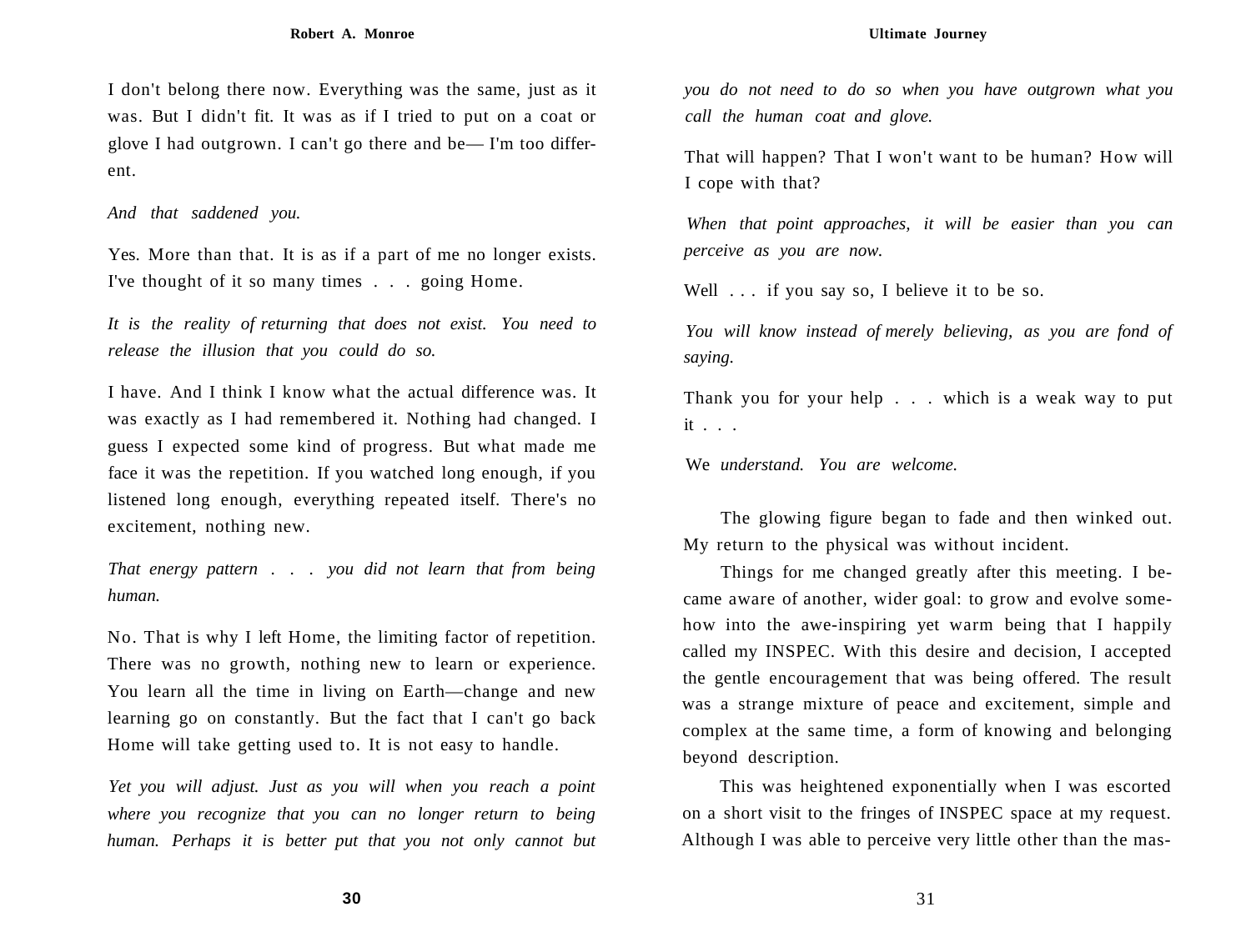**Ultimate Journey** 

sive empathy and love that radiated through me, there was also the strong impression of many beings in happy residence. There was even a flow of newcomers joining this community which I felt as Layered Intelligence-Forming Energy (LIFE). The strange part was that it seemed like a new home to me, as if I already knew the residents. Yet it was more than knowing. It was as if I were a part of them and they of me.

The combination of excitement and serenity there left me bemused. Why could there not be some way that humans living on Earth could exist in such harmony? At the next meeting, I brought the question to my INSPEC friend as we drifted beyond the outer edge of the rings that make up what I was later to realize were the Belief System Territories, parts of the (M) Field spectrum adjacent to the Earth Life System where many Human Minds reside after completing physical life experiences. We could perceive the Earth in the center with semitransparent radiant globes around it, each larger and thinner as the distance increased. It took some effort to recognize that we were "seeing" the nonphysical energies in the structure rather than electrons and molecules.

*It is interesting that your civilization knows nothing of this aspect of the structure, as you put it.* 

I wonder if they ever will.

*Not in the completeness that you would wish.* 

If they did know this, it might clean up the mess. So much of it seems without purpose. The pain, the suffering, the violent

emotions. It is very hard to accept that mess as a design of some sort.

*Perhaps you will have what you call a Different Overview when your opportunity comes.* 

My opportunity? You mean I will have a chance to do something about it?

*Yes . . . you and your friends. It might be helpful to you to visit the potential of states of being that are very different from the one you are experiencing. For example, to visit an era where human organization is different and conforms more to the way you believe it should be.* 

I can do this?

*If that is your wish.* 

Can you be with me?

*It will be my pleasure. Are you ready?* 

If you move slowly, I might be able to learn the technique.

*You already know it. It is the same as the one you used to move to what you called Home. It is only the destination that is not a part of your knowledge.* 

You are right. If you lead, I will follow.

The glowing figure began to move. I stayed close by until suddenly it started to dwindle. My response was automatic. The energy pattern of the Earth dissolved into blackness ...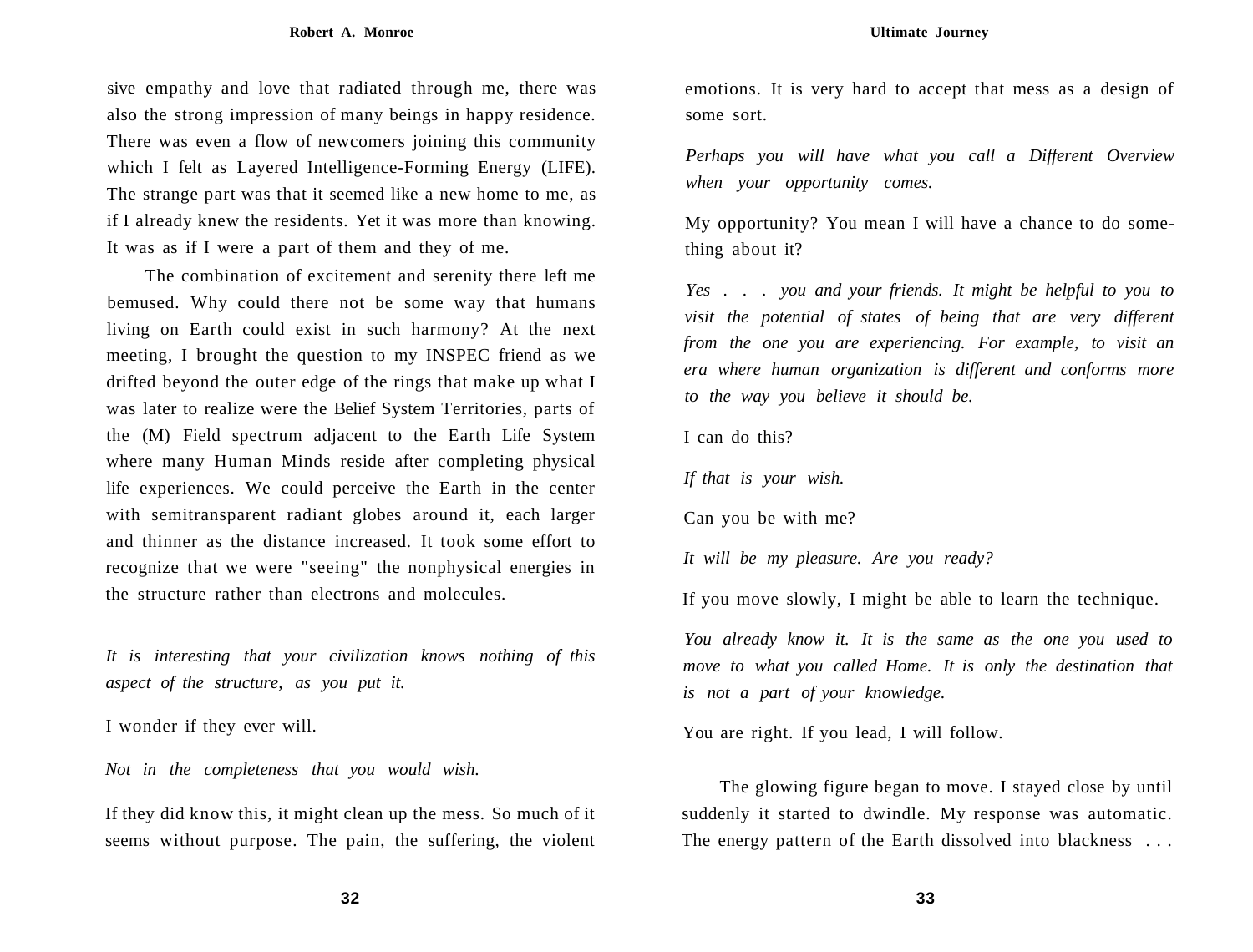then out of the blackness a landscape emerged. Just ahead of me, the glowing INSPEC waited motionless.

We were some thousand feet over a wide valley, which appeared to be eight to ten miles long and about five miles wide. Snowcapped peaks surrounded the valley on three sides. Beyond the open side were forests and fields extending to the horizon. A bright sun hung in a blue sky studded with small cumulus clouds.

Directly below us was what appeared to be a large settlement stretching nearly to the base of the mountains. There was a mass of trees of a variety of shapes and sizes with variegated foliage in every possible shade of green. Among the trees was a complex and extensive network of narrow paths. But there were no houses or buildings, no smoke or smog. The air was totally clean and clear.

I turned to the INSPEC.

No houses? No buildings?

*Sleeping quarters are underground, and the places for artisan activity.* 

Where are all the people?

*They are among the trees. Each is performing an individual function.* 

How many are there?

*Just over two million, as we understand it.* 

Two million!

*That is so.* 

How many settlements are there like this? It is our planet Earth, isn't it?

*It is indeed and it is the only such place. These are the only humans in residence.* 

The only ones on all of Earth?

*That is correct:* 

I won't ask what happened that brought the numbers down from billions .. . So this is what we can expect in the future?

*You are thinking in the wrong direction, my friend.* 

What do you mean?

*This is a place of the past, as you express time.* 

The past! There is nothing in our history that remotely resembles this! It must be very far back.

*It is. Nearly a million of your years.* 

The inhabitants ... are they human? Such as I am?

*Slightly different but definitely human.* 

Can we go down?

*We can indeed. That is our purpose.*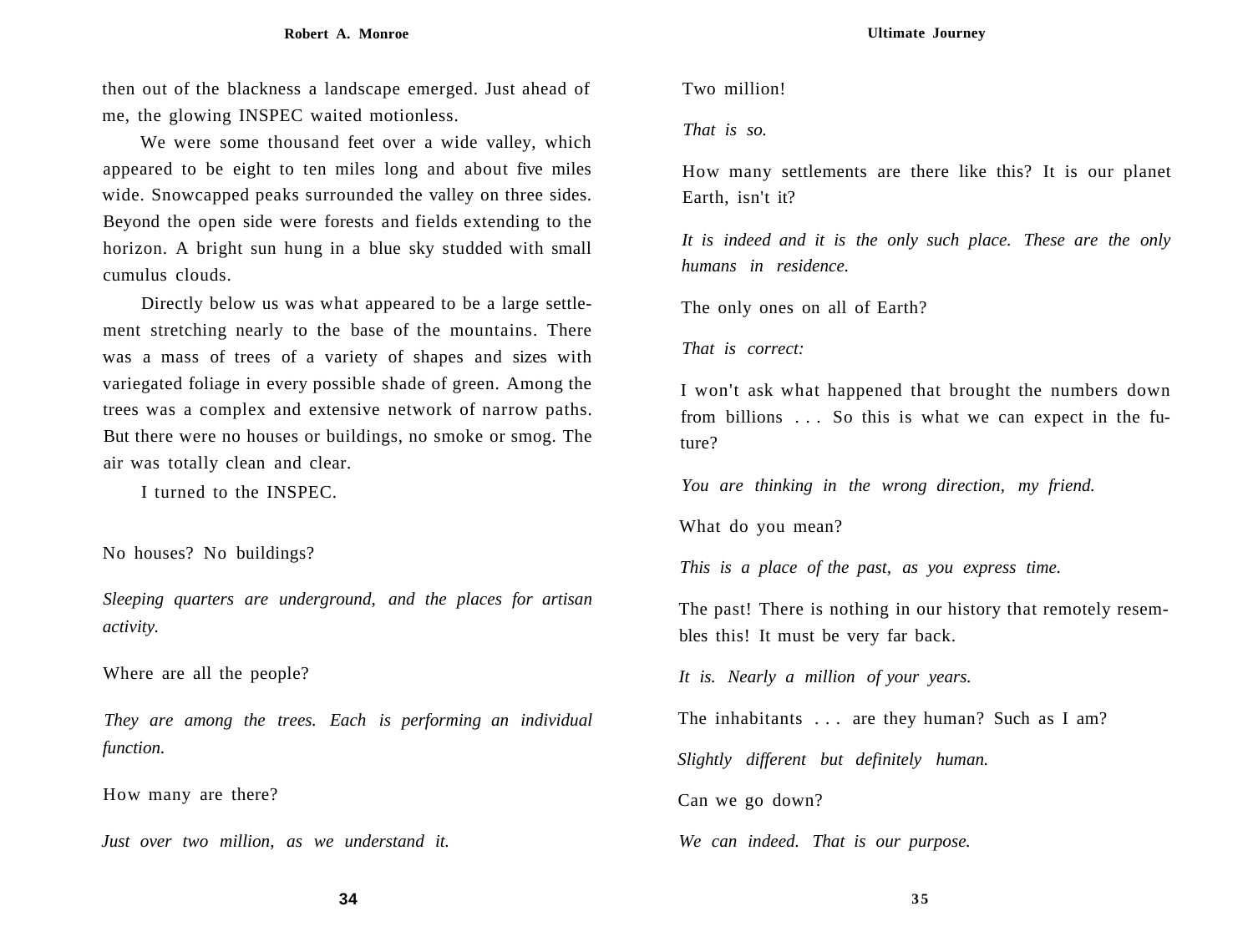Will they be able to see us? Can we communicate with them?

*Yes, with no difficulty.* 

They won't resent our intrusion?

*On the contrary. They will welcome us.* 

We drifted down toward the trees and then into an open area about the size of a football field. It was a park, or perhaps a huge flower garden, with neat, irregular beds of flowers and plants, none of which I recognized. Wide, grass-covered walks wound around among the beds in sweeping curves. I even thought I could feel the grass under my feet.

*You do feel it. Just as you are able to see, in a physical manner. But you are not physical.* 

I turned. The glowing figure of the INSPEC was beside me. Walking rapidly toward us were four people. They seemed about five feet tall, each with a different tone color of hair and skin. Their hair was uniform in length,.just below their ears. Their faces and bodies were those of active, athletic thirtyyear-olds, but without bulging muscles. Two were men and two were women. It was easy to tell, because they wore no clothes.

#### *They have no need for clothes.*

What about keeping warm? Or protection from the weather?

*Each has an individual control system for that purpose.* 

I don't see anything.

*It's all in the mind, as you would say.* 

I gather you have been here before.

*That is so . . . in a manner of speaking.* 

The four approached and stood before us, smiling happily. They had beautiful bodies, in perfect condition. I wondered how we could communicate—what language they used. Could they even see us?

One of the men took a step forward and nodded.

"Yes, we can see you, Robert. And communication is easy. We will use your English. OK?"

The OK was what got to me. There was something wrong here. How would he know American slang from the future ?

"We absorbed it from your mind. No problem."

Then I noted that his lips had not moved, and saw the twinkle in his eyes. We both laughed—mentally. I had found a new friend who could read minds, probably every last bit of what I thought or felt. From then on, all of the talk was mental—thought transference, you might call it.

"This is a beautiful place," I began.

"The weather is very pleasant. We stir up a thunderstorm every afternoon to clean off the leaves and provide water for the plants."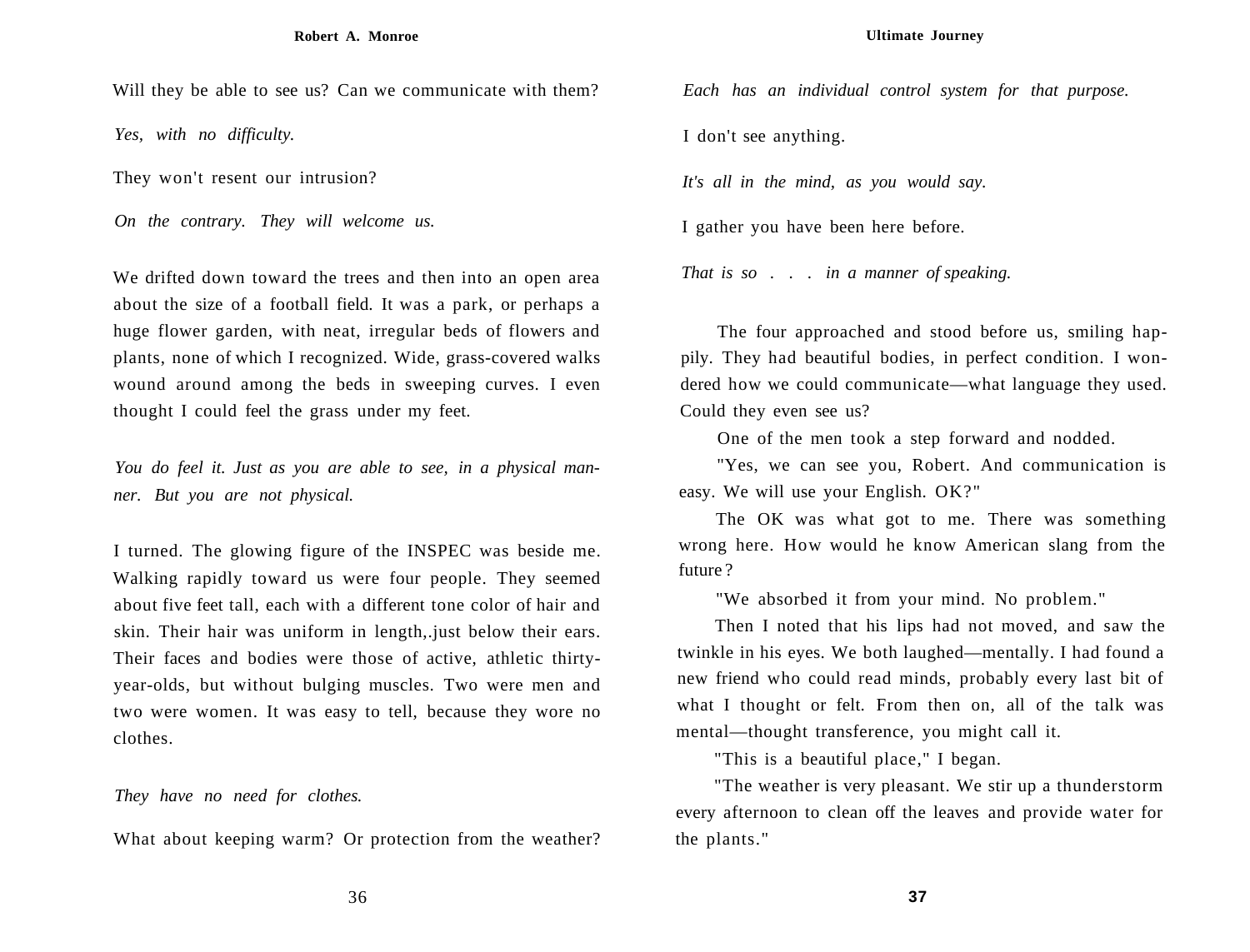"With lightning?"

"Yes, but we direct the intensity and where it will make contact. The electrical charge is vital to all carbon-based life."

"And the wind ... do you control the wind too?"

"The wind? Would you like it stronger?"

"No, it's all right . . . it's fine . . ."

He smiled broadly. "You are wondering what we eat."

"You all look well fed and healthy."

"Healthy?"

"No sickness or injuries, and so on."

"You come from a strange world! Do you really have difficulty maintaining your physical body?"

"That is our major difficulty."

"How sad. Our history has a record of such problems many thousands of years past."

"No bugs? No viruses? No one is killed or injured?"

"I understand what you are saying. The bugs and viruses work with us, Robert. There is no conflict. As for being killed

. . . we stopped what you call dying long ago."

Thoughts and questions flooded my mind. One rose to the surface.

"Then you must control your . . . reproduction?"

"Oh yes. And as for the rest of that thought—we still enjoy the ritual!"

"But no children ... "

"We have many children. Would you like to meet some of them?"

"Yes, I would."

"I will call them."

A series of different whistles sounded in my head, like songs of birds, almost a form of music. Out of the trees came several kinds of animals, large and small, all bounding up to the four people, who rubbed and patted them. Some resembled cats, others were reptilian, like small alligators and large snakes. Others were monkey-like, and still others could have been deer, but with long manes and tails. A swarm of huge bees surged out of a tree and made diving, playful swoops past our group. Overhead, a pair of large, brilliant green birds soared in circles, looking down at us. A small blue bird dropped down on my friend's shoulder and chirped in his ear. He turned to me.

"Our children."

"I would like to call my own animals children so easily."

"You will remember the sound, and with practice you can."

"Is all of the earth like this? The animals, I mean?"

"Only here in the valley. The rest is much what you would expect, from reading your books. You know of the food chain system?"

"I do. So the animals die."

"Yes, in the natural order of events. So do these, our children. A balance is achieved and we do not disturb it."

"Then what do you eat? Vegetables?"

"Eat? I will show you."

My friend turned to one of the females in the group, who stepped over to a garden plot and scooped up what appeared to be simple black dirt. She brought a handful back and stood beside us. Suddenly I knew what was going to happen.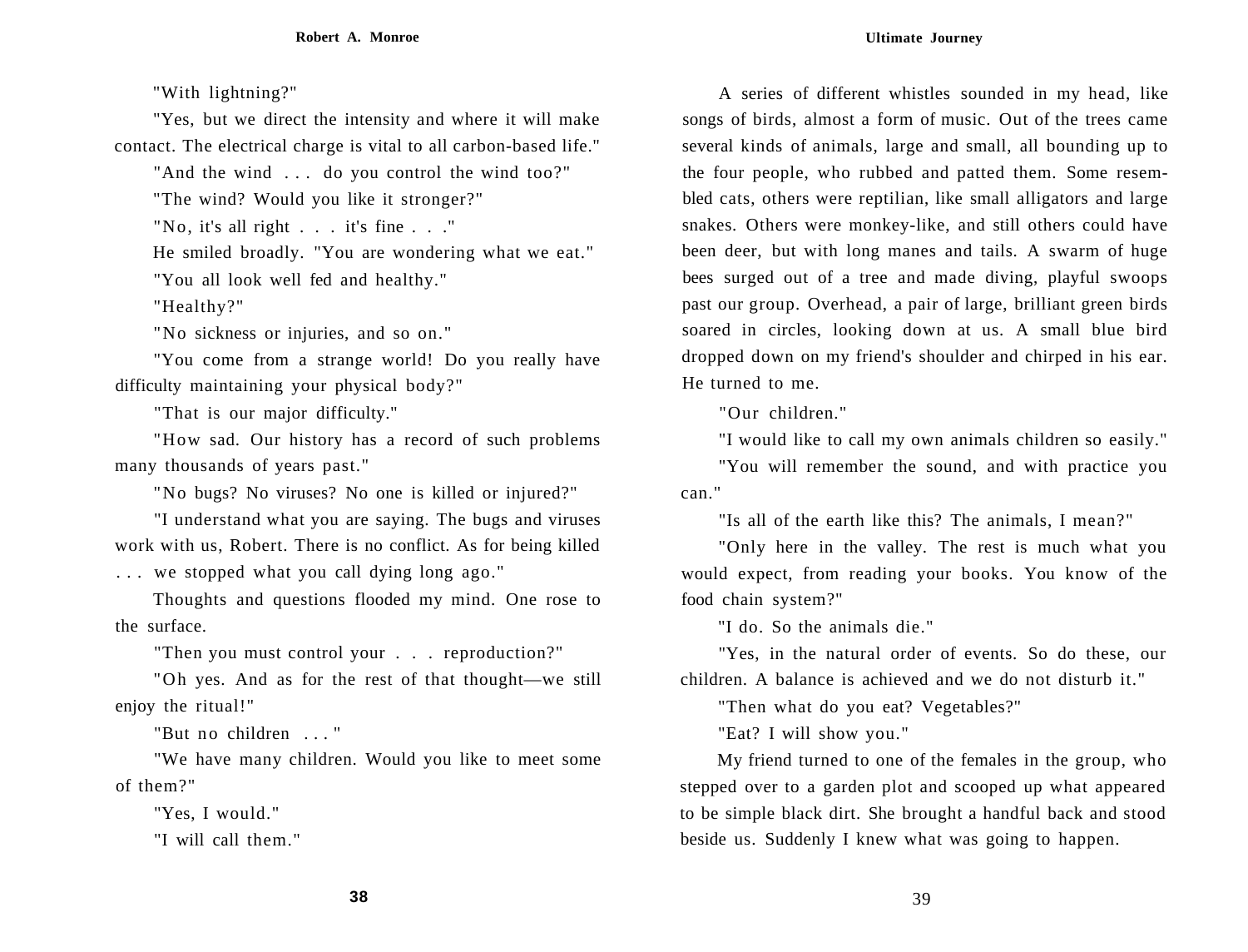"Would you like some of your favorite corn, silver queen, as you call it?"

I nodded. The girl stared at me intently, then put her other hand palm-down over the handful of dirt, still holding me steadily in her gaze. I knew she was reading my mind. After a moment, she lifted her hand and uncovered a pale-white and perfect miniature ear of corn. She held it out to me.

"He can't take it," said my friend. "He doesn't have a physical body with him."

I sensed the girl's laughter as she turned and tossed it to one of the little brown fawns, who sniffed at it suspiciously. They do have laughter, I registered, so they must have emotion.

"We have experienced every emotion you can remember, Robert. We treasure emotion, but it controls us only when we let it."

I felt an outflow of gratitude. "We thank you for the warm welcome and letting us visit you. It is very rewarding. No conflicts, no anger, no competition ... "

"We do have competition. But we never get so involved that we forget it is a game."

I did not ask about love. There was no need to. The radiation from the four of them was evidence enough. But there was a tinge of sadness mixed with excitement.

My friend smiled again. "Your visit is well timed, for we will be leaving very shortly. We have to adjust to be without our valley and our children."

"Leaving? Why?"

"We received the Signal nearly a hundred years ago. We had waited several thousand years for it, and it finally came."

"I don't understand."

"It is rather that you don't remember. You will, when it is time for you and yours. We have experienced and known all the patterns of change in our part of this physical universe. We have gone to the stars and back, moving just the way you are doing. We found nothing that we did not have here, nothing truly new."

"I think I have it. You know there is more . . ."

"Perhaps that is one way of saying it. Another is . . . curiosity . . . yes, curiosity."

"Yes! This has happened to me. But are all of you going?"

"Why would we leave anyone behind? Would you leave your hand, or even a finger?"

"But where will you go?"

"The Signal will guide us."

"What is this Signal? Can you describe it?"

"It is made by arrangement."

"By arrangement with whom? Or what?"

"With one of us who went ahead. They all agreed to send us the special Signal when it was time for us to follow. One finally did so after these many years."

"He was . . . you are . . . like an explorer, looking for new worlds to conquer."

"Not to conquer, Robert. To be in and to understand."

"How do you know where to go?" The questions kept flooding in.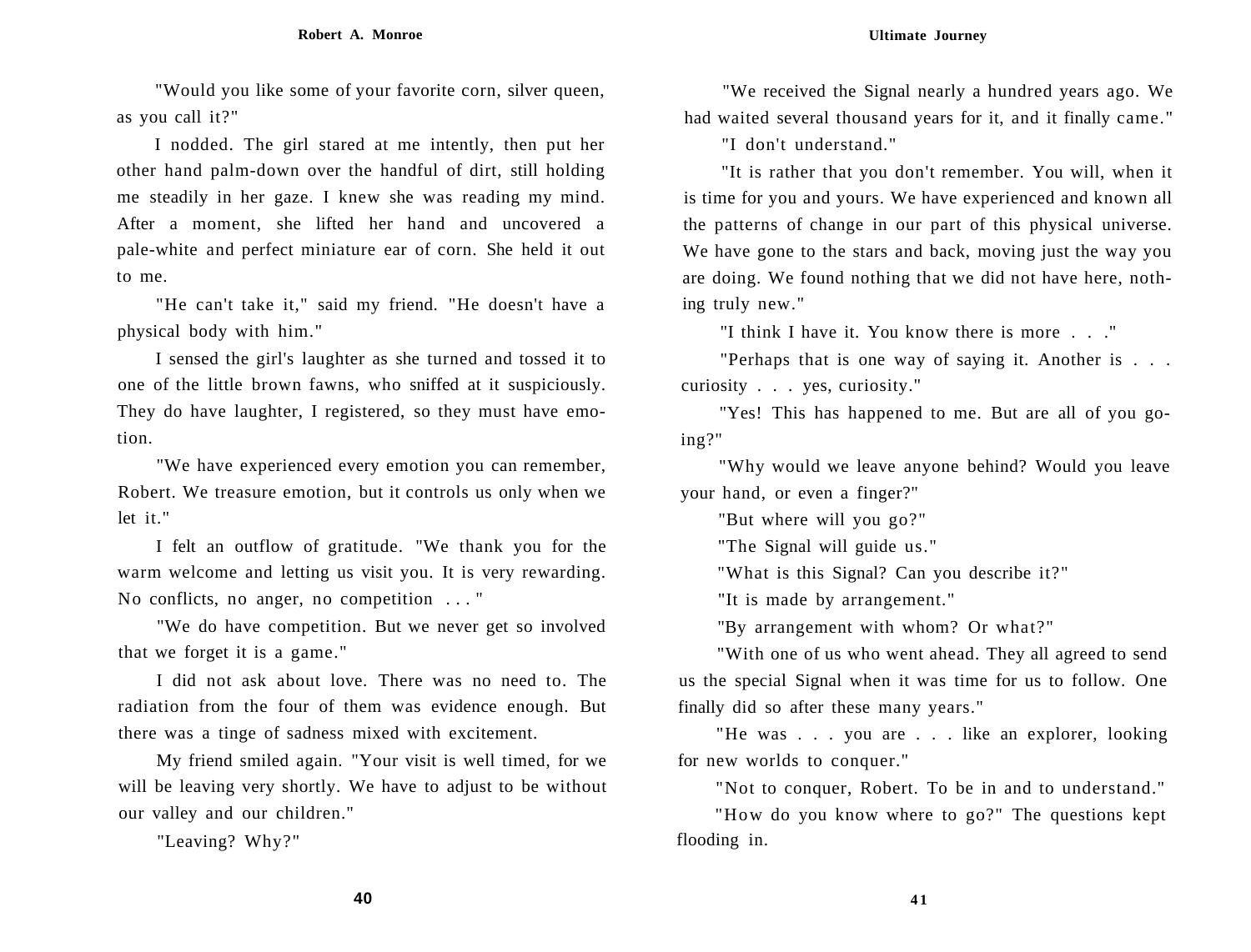"We simply follow the Signal."

"Are you receiving it now?"

"Oh yes. It has been with us continuously since we first perceived it."

"Why don't I perceive it too?"

"I do not know. Perhaps your attunement is different."

"You have waited so long. Why is that?"

"It was necessary to train our animal children to live without us. Now that we have completed this, we are in the process of saying goodbye to all of them. We cannot nor would we take them with us."

I understood that it was time now for me to leave.

"I am glad that we came. Somehow, I think we shall meet again."

"We shall. I could tell you more . . . but that would, as you might say, spoil the fun."

I waved farewell, and all four waved back as I began to lift off the grass. I could not see my INSPEC fellow traveler, but at least I knew the way back. I phased out gradually and dwindled into blackness. Then the glowing INSPEC figure was beside me.

*You found them interesting, did you not?* 

They were much like humans in the future that I have met before. Except that those were living just outside of Earth, not in it.

*Because of your love of animals, we felt you would sense a kinship.* 

I did. Now, is there somewhere else we can visit?

*What is your desire?* 

Somewhere where there are nonhumans. But intelligent. And nonphysical.

*There are many choices, if they will permit it.* 

Permit it? That doesn't sound comfortable . . .

*Some would look upon you as a* .. . *a pest. Yes, a pest.* 

But you have told me I am indestructible! I cannot be harmed!

*That is so.* 

I think I need something less serene, a little more exciting. Does that sound foolish?

*No, not if that is what you desire.* 

And this time will you stay with me?

*I am always with you. Follow me closely.* 

The bright figure began to dwindle rapidly and I was right behind, using the method I had learned to keep up, and homing in on his energy field. It could have been an eternity or only an instant—that period in the blackness with just the pinpoint of light ahead of me. Then there was an explosion of bright colors in tiny dots which formed what appeared to be several irregular shapes . . . first bright green . . . then yellow ... and then I was pulled into one that was bright or-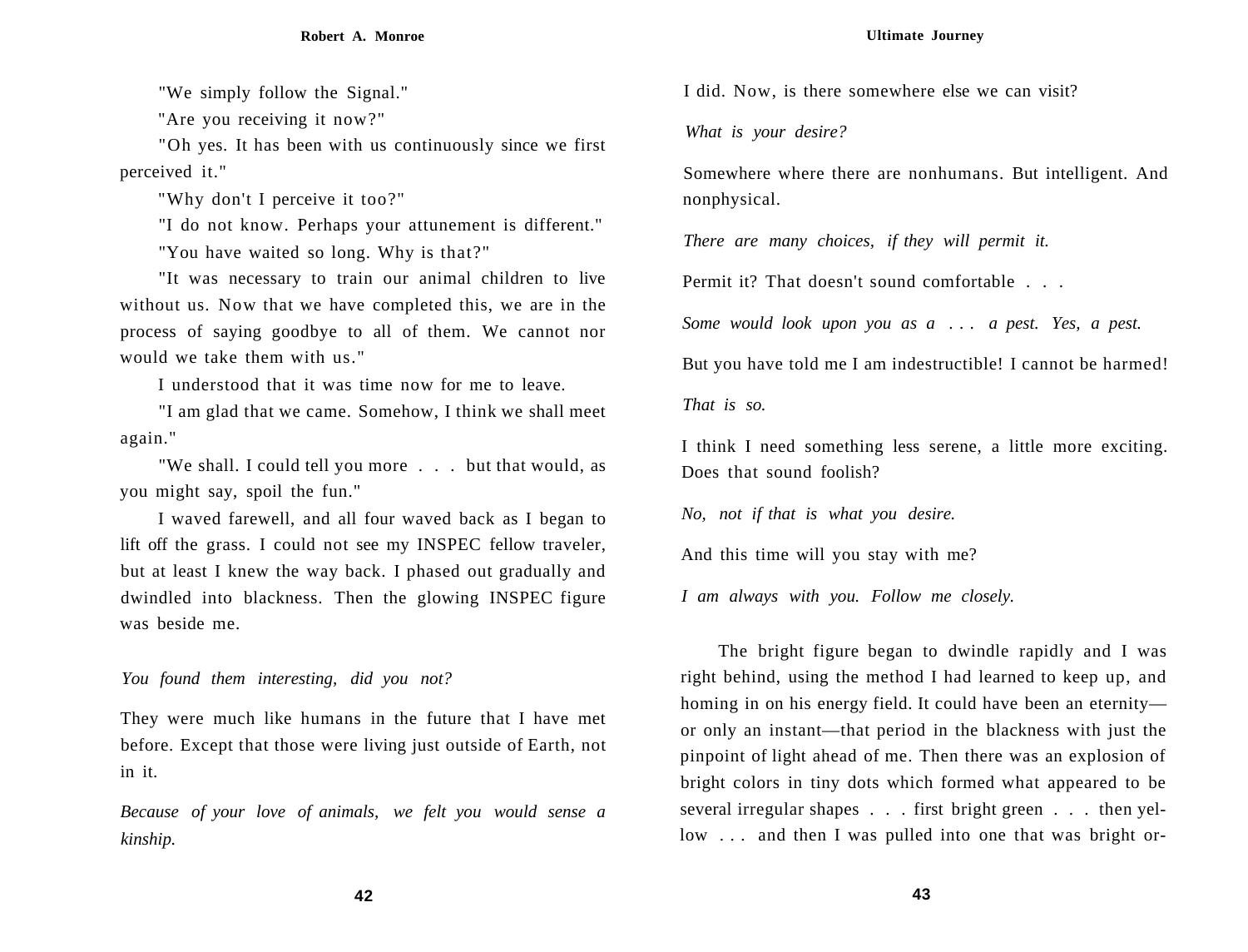ange. I waited motionless as the orange pressed around me, holding me in a tight grip. I made no attempt to struggle nor was I afraid. I had learned much.

Suddenly a series of beats pounded into my awareness, like a succession of electric shocks. They were not severe, but irritating, demanding. I could only interpret them as a sort of computerese, a binary code. But what was communicating was a living organism, of that I was sure.

The beats continued, thudding into my head. I could not read them, so I tried to send my own weak version of nonverbal communication. I thought of an inner model of our solar system, then mentally pushed an arrow emerging from the third planet and ending where I was. This produced in response a long succession of beats—they reminded me of a primitive form of Morse code but did not translate into letters. But as my mind became accustomed to them, a picture began to form .. . a flaming sun, with an arrow pointing not from it, but into it. Was that where we were now?

The beats stopped. Then a short pattern began and repeated. Was that affirmative—did it mean yes?

The pattern repeated. It seemed a safe assumption. I created and sent a picture of myself in a physical body, followed by a rising inflection. This produced a different pattern in reply—negative, I assumed.

"That means no? You have not met my species? Let me show you." I transmitted a picture of a group of men and women, as best I could.

The response was negative.

"Are you interested in who and what I am?"

Negative again.

"But you understand me?"

Positive this time, if I interpreted correctly.

"But I can't understand you. Only yes and no."

Negative.

"Do you want me to understand you?"

Negative.

"Then let me go and I shall move out of your energy."

The beats increased in speed and volume and then faded away. There was what seemed a quick and violent movement —and I was in deep blackness with my glowing INSPEC friend beside me.

*You were in communication with but a small part of the whole.* 

You mean like a finger?

*That is a good image.* 

There is not much personality in a finger.

*But there are some who do communicate with such entities.* 

I wonder if I will ever be able to.

*I believe you may, if you so desire.* 

I have this problem—curiosity. Tell me, are there any physical nonhumans I can meet who will communicate with me?

*You are presuming that I am not of physical matter and that I am human.*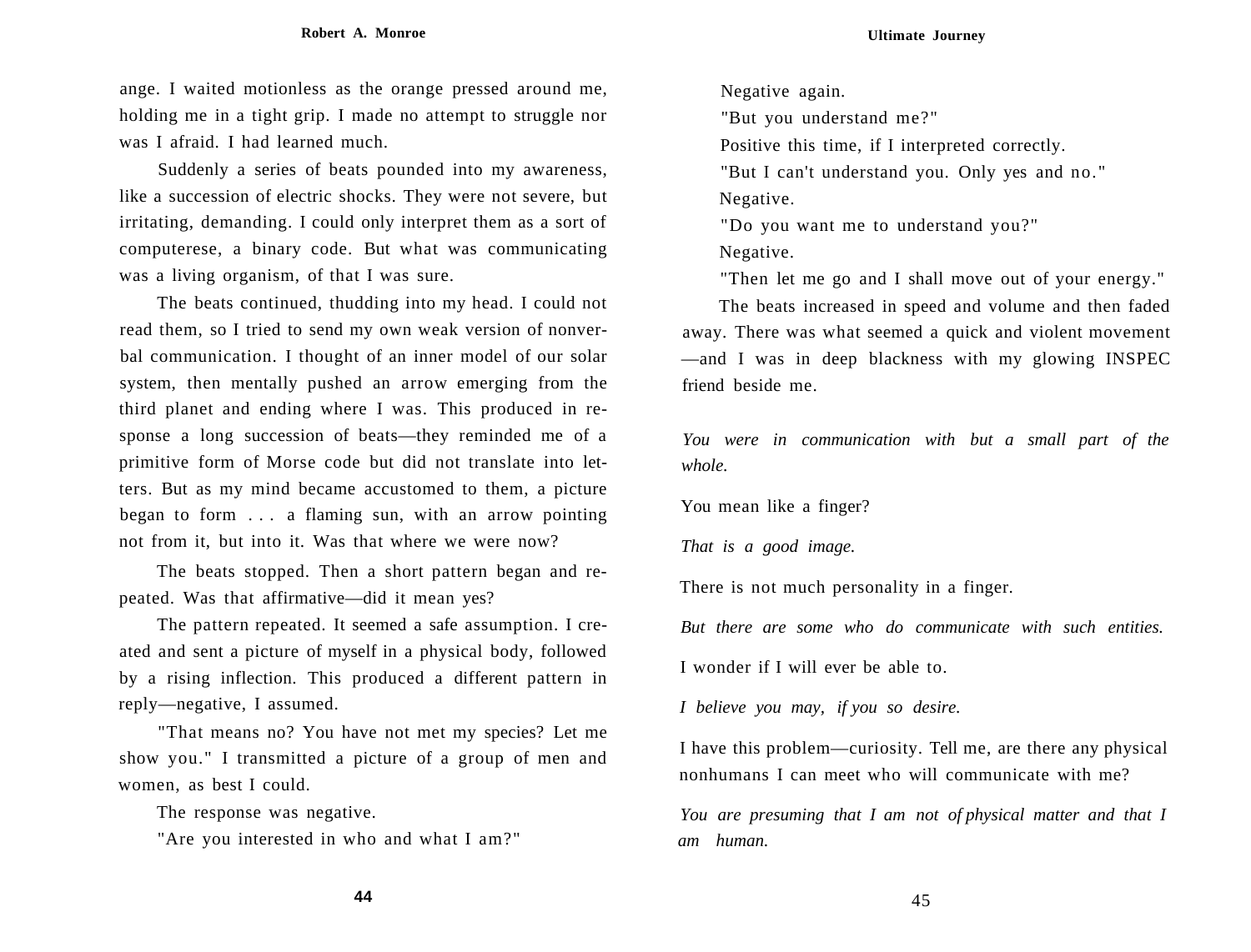#### **Robert A. Monroe**

Somehow I sense you did have a physical body, but not now. You're too free. You have never said you were once human, but I suspect you were. For one thing, you have a sense of humor. Sly and satirical, but it's there. Very human stuff.

There was a pause. The INSPEC glow seemed to flicker momentarily.

*I perceive you need to return to the physical now.* 

Yes, I think I had better. Thank you for the guided tour!

*It is my pleasure.* 

I returned to the physical to empty a full bladder. The signal—my signal—was all too familiar! How small it is to be human—but how much fun!

### **4**  *Hail and Farewell*

*My curiosity was still not satisfied.* I was feeling full of myself, impatient and ready for more new experiences. However, I discovered that not everything I asked for could be granted. A man who lived nearby died—or exited as I preferred to regard it—following a heart attack and his family asked me if I could locate and contact him. On my next visit to my INSPEC friend I asked for help with this but I was told such access was not possible at this time. A report in the form of a ROTE was all that could be obtained and I accepted this as satisfactory in the circumstances.

Then a new question came immediately to mind, which had much to do with my own physical experience in the Here. I asked the INSPEC if I could be shown one nonphysical, nonhuman intelligence which I could talk with easily. Somewhat to my surprise, my friend offered to lead me to one and we set off through the darkness. In what seemed only a moment we flashed into a space filled with stars. Just below us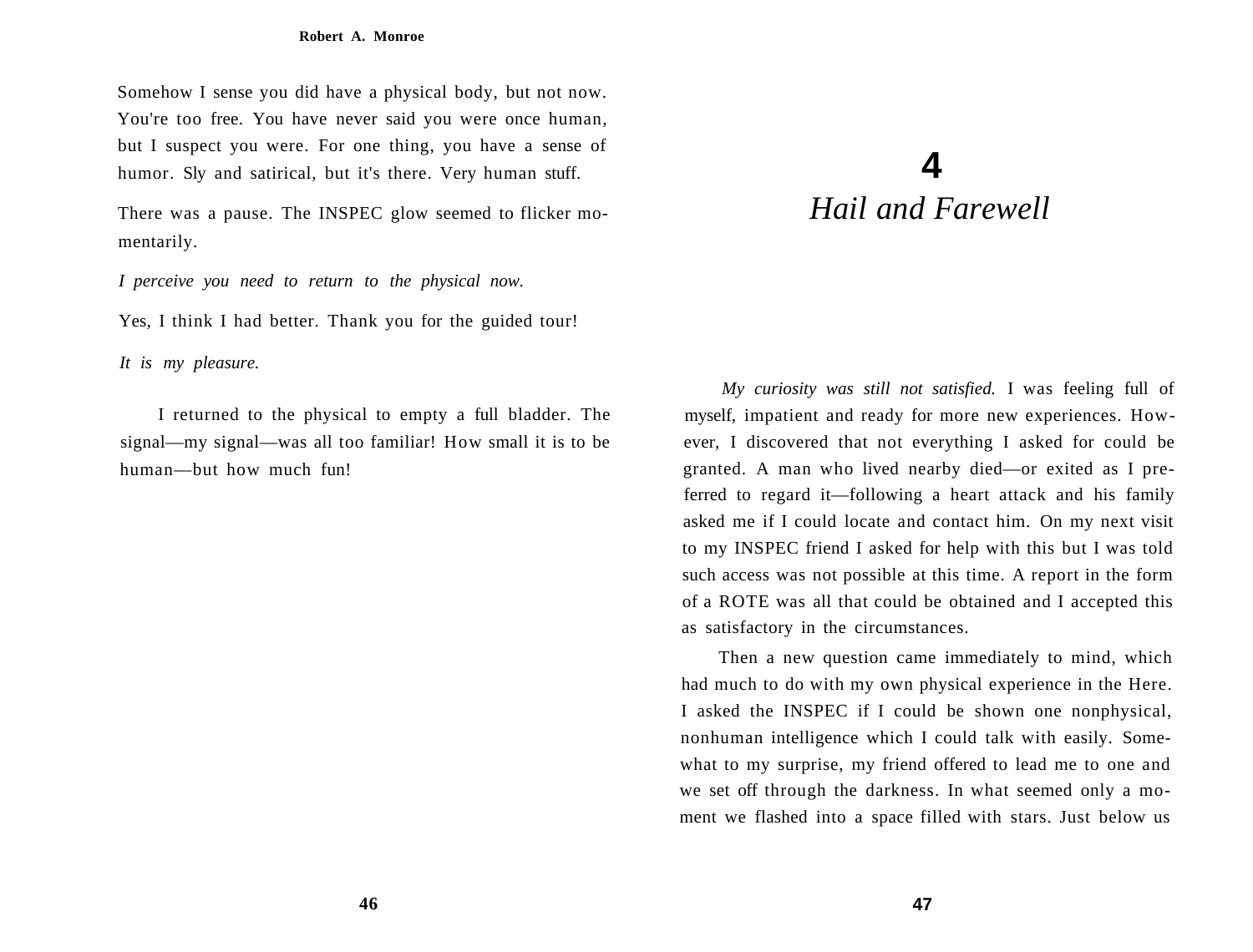was what I recognized as our moon and in the near distance was the huge blue and white marbelized globe, the Earth.

I looked around. Where was this super-nonhuman intelligence? Reading the question, the INSPEC told me to look behind and above.

I was astonished. Just twenty feet above me and stretching for what seemed to be miles was a huge, circular, saucershaped object, a typical "flying saucer" as so often described, but a thousand times larger. Much too big to credit—but as I had that thought, it shrank instantly to some two hundred feet in diameter.

Then a door in the bottom slid open and a figure .. . a man ... a very human-looking man, emerged and walked yes, walked, across to where I floated. As he approached, I recognized him. Short, round, and chubby, dressed with a sor | of shabby gentility and wearing a gray top hat, his nose red and bulbous, his mouth a leering grin, he was an exact replica of the star of so many comic movies I had enjoyed in the physical when I was young—W. C. Fields!

This replica, projection, hologram—whatever it was spoke like Fields as well, with the same intonations and repetitions. He invited me aboard, and showed me into what appeared as a large, domed room with pictures on its walls of every comedian I had ever heard of, and many more of whom  $\frac{1}{2}$ I hadn't, together with thousands of scribbled jokes and cartoons. He described all this as his cargo.

I framed the question in my mind.

"Cargo? What do you mean, cargo? And," I continued,

"you can drop the impersonation. I can take you exactly as you are."

"You really mean it, don't you . . . But I'll keep it if you don't mind. It helps me to think like a human. Or would you prefer someone else? Groucho Marx, perhaps?"

"No, no. Stay as you are. Tell me, what are you doing, hanging around Earth?"

"My boy, I'm an exporter."

"I see. What do you have that we need—apart from this spaceship?"

"I must have used the term wrong. I export from here, not to, my friend."

"What possible thing could we have that is valuable to you? You're obviously way ahead of our technology. You use thought communication. We have nothing you could want or need."

He scratched his nose. "Well, sir, it's not easy to get it, but I do, yes sir, I do. We don't have any, and you can't imagine how valuable something is if you don't have any."

"Don't have any what?"

"I've been gathering it for ages. It used to be very rare, but there's more of it about now."

"You've lost me."

"Sometimes you need to know the civilization to understand it, that's one of the problems."

"I still don't see . . ."

"You humans have it, and it's very rare and valuable among the rest of the intelligent species in what you call the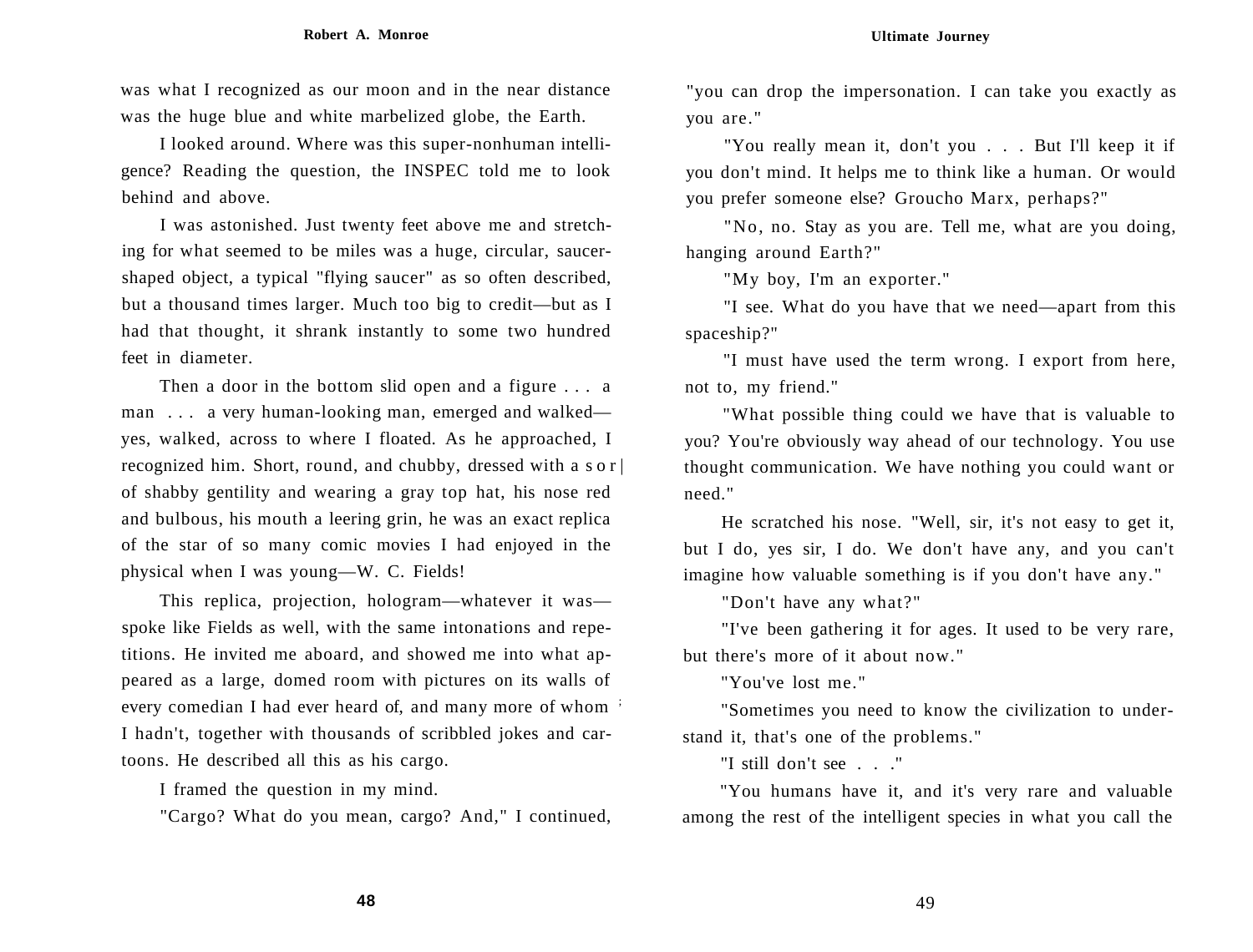physical universe—and elsewhere. Very rare and valuable, sir. I'm a specialist in collection. You don't understand, I see! Let me explain."

"Please do."

"It's a one-in-a-million product and you humans have it. A sense of humor! Jokes! Fun! The best tonic there is for overloaded mind systems. It auto-erases the tension and pressure almost every time it's used!"

"So . . . you cruise around among us looking for the newest and latest . . . ?"

"Exactly! You humans catch sight of our collection units every now and then and get the wrong idea. You even make UFO jokes about us! All we want to do is look and listen nothing else. Apart from the odd practical joke—just to keep in training. And now, if you'll excuse me, sir, I must be on my way."

Suddenly I found myself outside the spaceship, which was rapidly diminishing into the far distance. I homed in on my INSPEC friend, who was waiting for me in the deep darkness. Now I knew that at least humans have one unique quality.

*You managed that well. But there is another matter that occupies your mind. You have a hidden desire that you are trying to express.* 

Yes . . . there is one that I would like to visit. You know what I mean.

*The most mature and evolved human in physical earth, living in your time reference.* 

That is so. Can it be done?

*Yes, but the result may not be what you expect.* 

I wish to try, all the same.

/ *shall lead you.* 

I followed the dwindling curl of light through the darkness, for I don't know how long. Suddenly I was in a room, a normal sort of room, sparsely furnished with a few chairs and easy chairs and a table. Two large windows allowed in rays of sunlight; outside there appeared to be a stand of tall trees. It could be anywhere on Earth.

At a desk on one side of the room sat a person. I couldn't tell whether it was male or female; the face and body structure could be either. The face was almost unlined, the hair light brown and down just around the ears; the age somewhere between thirty and fifty, as far as I could tell. The clothing was simple, a white shirt and dark slacks.

But it was the radiation that stunned me. It was like standing in bright spring sunlight that was filled with every human emotion that ever existed. It was almost overwhelming —and yet familiar. It was equally balanced. One moment it was male, then I was sure it was female. A true equal—a He/ She. Heshe!

The radiation closed off. Heshe—there had to be a name —looked up. The eyes were bottomless; I could detect no expression or emission. The control was perfect, yet I could not understand the reason for the restraint.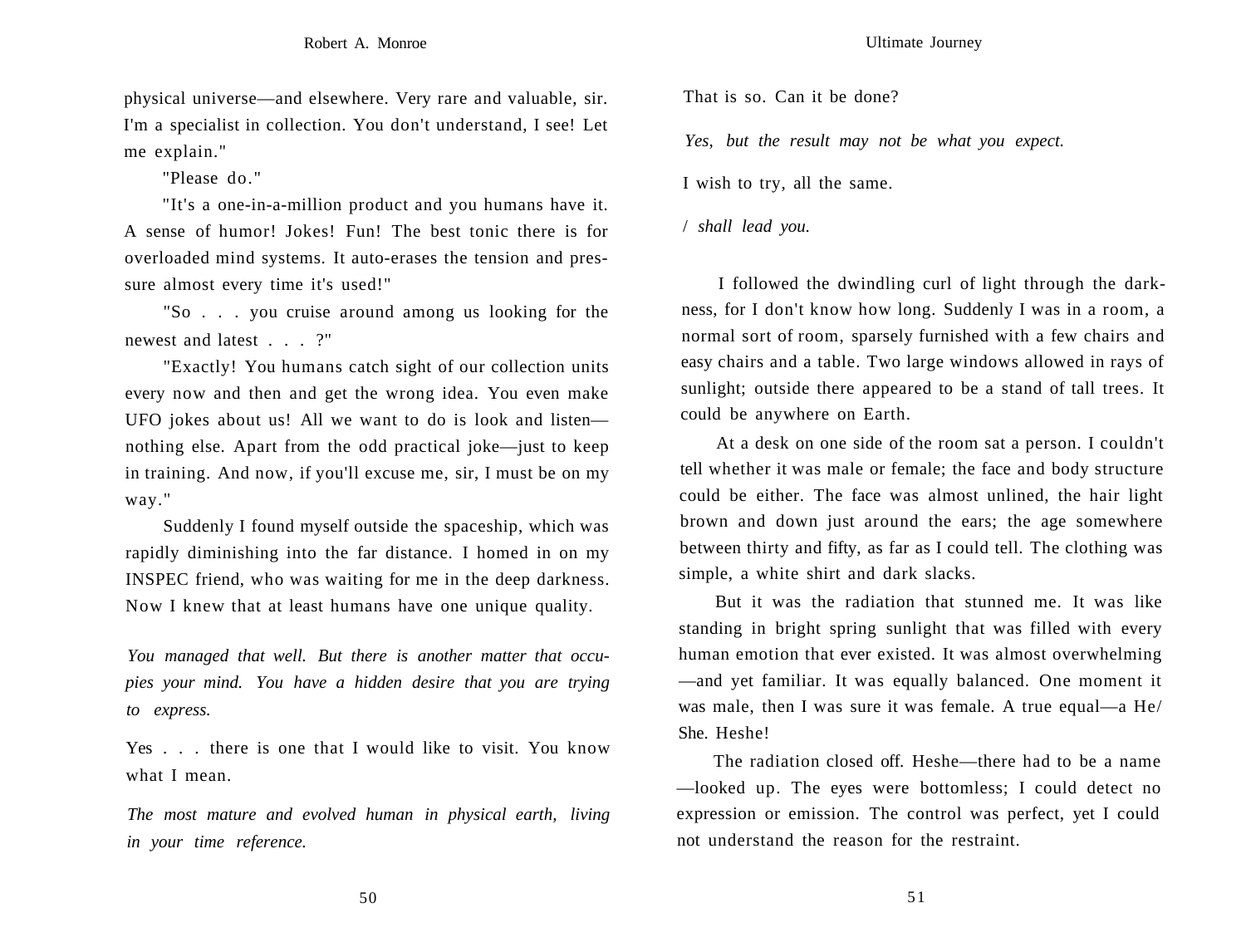The lips didn't move, but I heard. I was expecting this now. There was a warm chuckle in what I understood.

"Heshe? I've never had that name before."

"I meant no disrespect. I didn't know what to call you."

"One name is as good as another. Now, do you really believe I can be of help to you?"

"I always hoped that you could."

"In what way?"

"To answer a few questions . . ."

"What good would my answers be to you?"

"I .. . I don't know . . ."

"You insist others obtain their own answers. Why should you be different?"

This struck home. It was as if my bluff had been called.

"You're right. What I'm really interested in is you, not answers to my questions."

"I am only one of your statistics. One of the onein-a-million types. Your friend has done well in locating me."

"I perceive you as occidental, yet no one on Earth really believes you exist. But .. . we have met before . . . just once . . . haven't we?"

"You see? You are answering your own questions."

"Yet . . . you have lived only one physical lifetime. You have not been recycled, like the rest of us. But . . . how do I know these things?"

"You are reading my mind."

"Only a part of it, and with your permission, I'm sure.

One continuous lifetime, for eighteen hundred years! How do you stay . . . young?"

"I keep changing jobs. That keeps anyone young. Is that a good answer?"

"A great one. What a pleasure to meet you this way! What is your job now, if it may be called that?"

"You might call me an organizer, or facilitator, whichever you like."

"With your ability, I would think there is much you can do at this very moment."

"I keep busy."

"What . . . ? No, I can read it . . . you drive an ambulance, you're a late-night bartender, a psychiatric counselor . . . and you're just on your way to teach history at the university. And there's more."

"I like people."

"Wait . . . you flew gliders once, at Harris Hill .. . I think I remember you. That's where it was!"

"Just having a little fun."

"Where do you eat and sleep?"

"I gave those up years ago."

"You must conduct fascinating lectures in history."

"I try to amuse, and confuse, with contradictions."

"Your next job . . . what kind of job will it be?"

"Organizing, naturally. Introducing a Variable, just as you do. Such as this book, or the mind-altering programs you disseminate—all add a Variable into the lives of those who encounter them. Now, instead of all the questions, why don't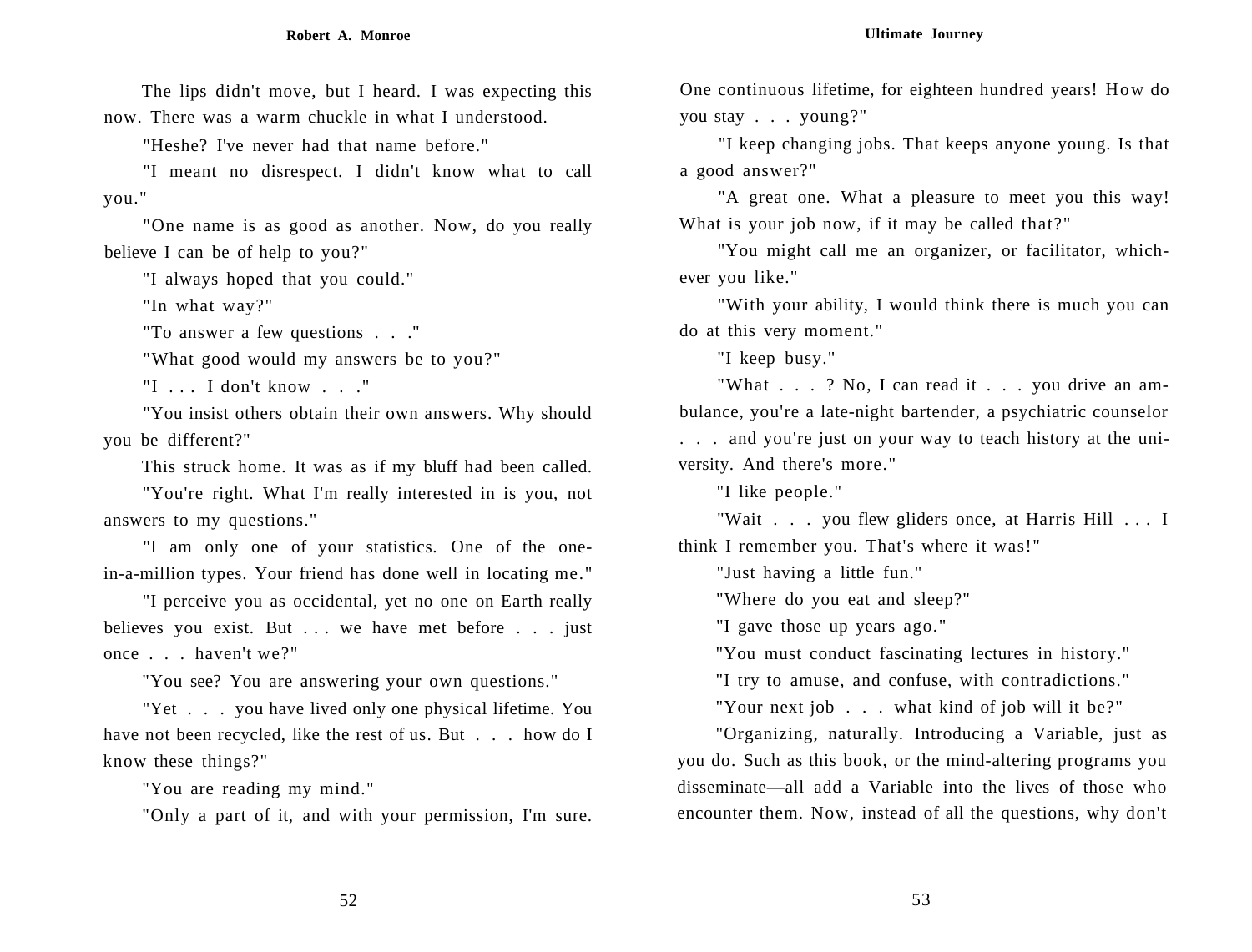you read what needs organizing and the goals to be achieved? I can give you what you call a ROTE about that, about a plan that doesn't involve communism or socialism, capitalism or dictatorship."

"They say it can't be done."

"That is what makes it worth the effort. It needs a unified worldwide human endeavor. This will happen through recognized necessity, not through religions, race, or political beliefs, or force of arms."

"Necessity is severe stuff. The world would have to be in rough shape."

"That is the reason for waiting. The time will come."

"But worldwide, humans have never agreed on anything."

There was a sudden surge of energy, similar to what I had felt previously. As it faded, I knew the ROTE was in place, ready to be unrolled when the time was right. I had one more question for Heshe.

"When you have time, what about organizing the energy where we work? We need it."

"You do not really need it, but I will do my best."

"Will you be in physical form?"

"Certainly. But you will not recognize me."

"You know I will try."

"Of course, Ashaneen. And I will be ready for you. You cannot find me again unless I agree. And now I am due at the university."

"Thank you so very much. Will I see you again soon?" "No. Not for a while."

Heshe, the Organizer, turned and left without a backward look. Reluctantly I searched for my INSPEC friend, but I could not obtain a fix on any radiation. I was aware it was time to return to the physical, which I accomplished with no trouble. Once there, I sat up, stretched my arms—and suddenly realized I had been given a clue. Heshe had called me Ashaneen. Or was it a clever misdirection, just for the fun of it?

Now I look carefully at every stranger who comes to visit us. Perhaps I should have made a bet!

**\* \* \*** 

After this experience, I knew I needed good, solid information more than ever. Several nights later, I focused again on my INSPEC contact point and used the customary technique. The brightly glowing figure was motionless as I approached, but I could feel the radiation, now familiar and comfortable, that had so overwhelmed me when we first met. I remembered my feeling of awe, and how I had nearly prostrated myself in obeisance that first time.

*But you did not. Instead, we shook hands.* 

So we did. I did not know what else to do.

*You are doing well now with your tuning process. The vibrational adjustment is no longer needed. You understand me clearly and your thoughts are crisp.*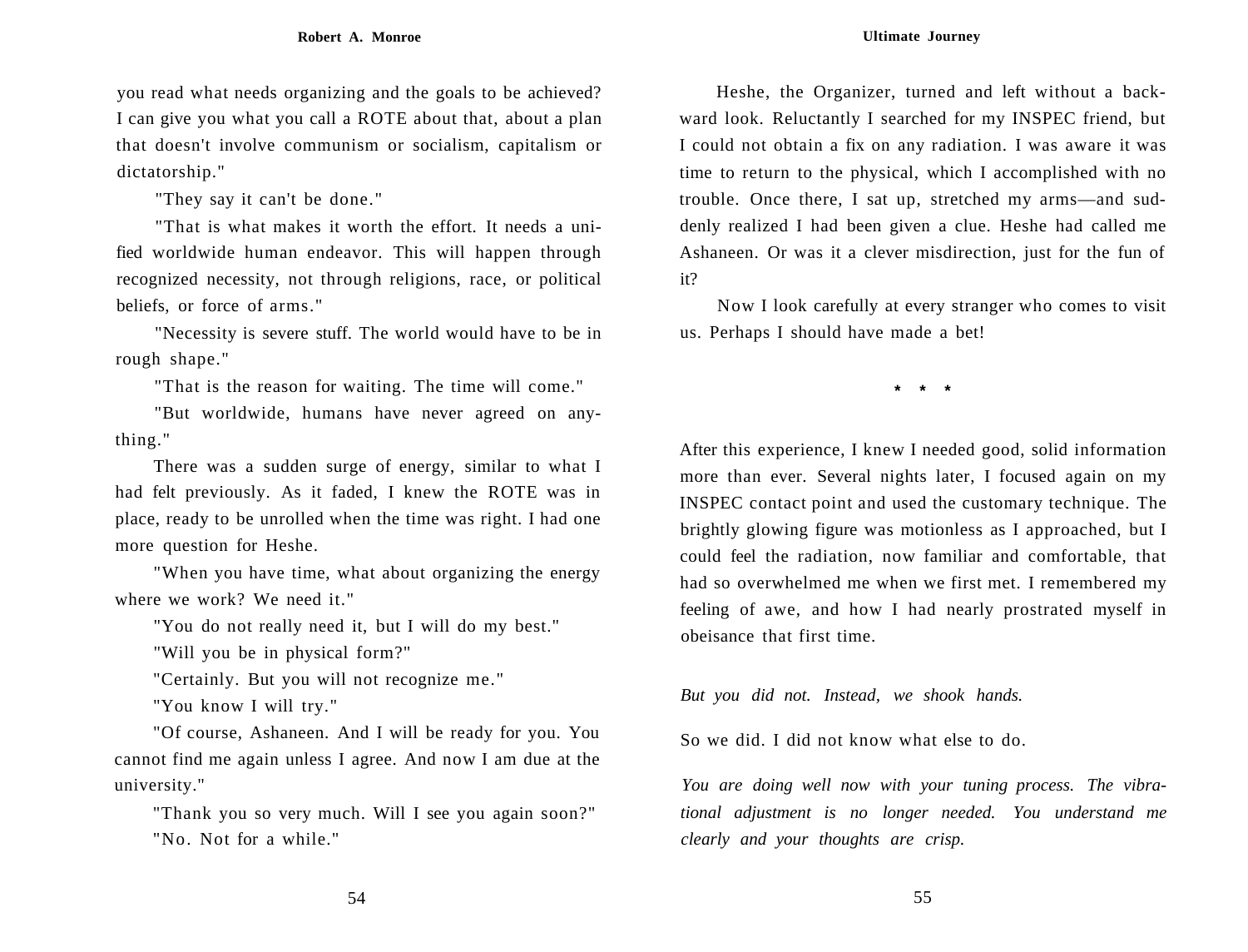And I'm finally able to handle your bright light without shrinking.

*That is interesting. To me, you have the same radiation.* 

The mind reading, your reading my thoughts. That took getting used to.

*You read my thoughts as I read yours.* 

Then you perceive my preoccupation with our world changes.

*Certainly. However, it is, as you might put it, not our department.* 

But how do I address these events? My own system demands an explanation, if not understanding.

*You have begun to find your answers. Although it will seem difficult, the rewards will be great.* 

You evidently know more about this than I can gather from you. And for some reason you cannot or will not tell me. Why?

*There is indeed a reason. In your terms, what we relate becomes only a belief to you. Instead, it is crucial that you know what you seek. We cannot provide such knowing.* 

You mean I have to experience it, whatever it is, and reach my own knowing.

*That is correct.* 

But you do have knowledge of all I am encountering—and will encounter?

*Up to a point. Beyond that point, the information is not available to us. Soon the reason will become clear to you.* 

I assumed you knew all of it. I was wrong.

*Because you are seeking other knowledge, your path is changing. You will be moving in a new direction. We will no longer be able to meet you as we are doing now.* 

What . . . what do you mean?

*That which you desire can only be reached in another form. You are well prepared for it.* 

But .. . I don't understand .. . Have I done something wrong . . . incorrectly?

*It is the opposite. This coat and this glove, as you put it, will no longer fit that which you need.* 

Do you mean I have outgrown you? That is impossible!

*We shall always be with you. That will not change. But you will alter your polarities. Such communication as this will no longer be needed.* 

Alter my polarities? But I don't know how to do that!

*You have done it already. Your return from what you identified as Home was performed solely by you. You learned as*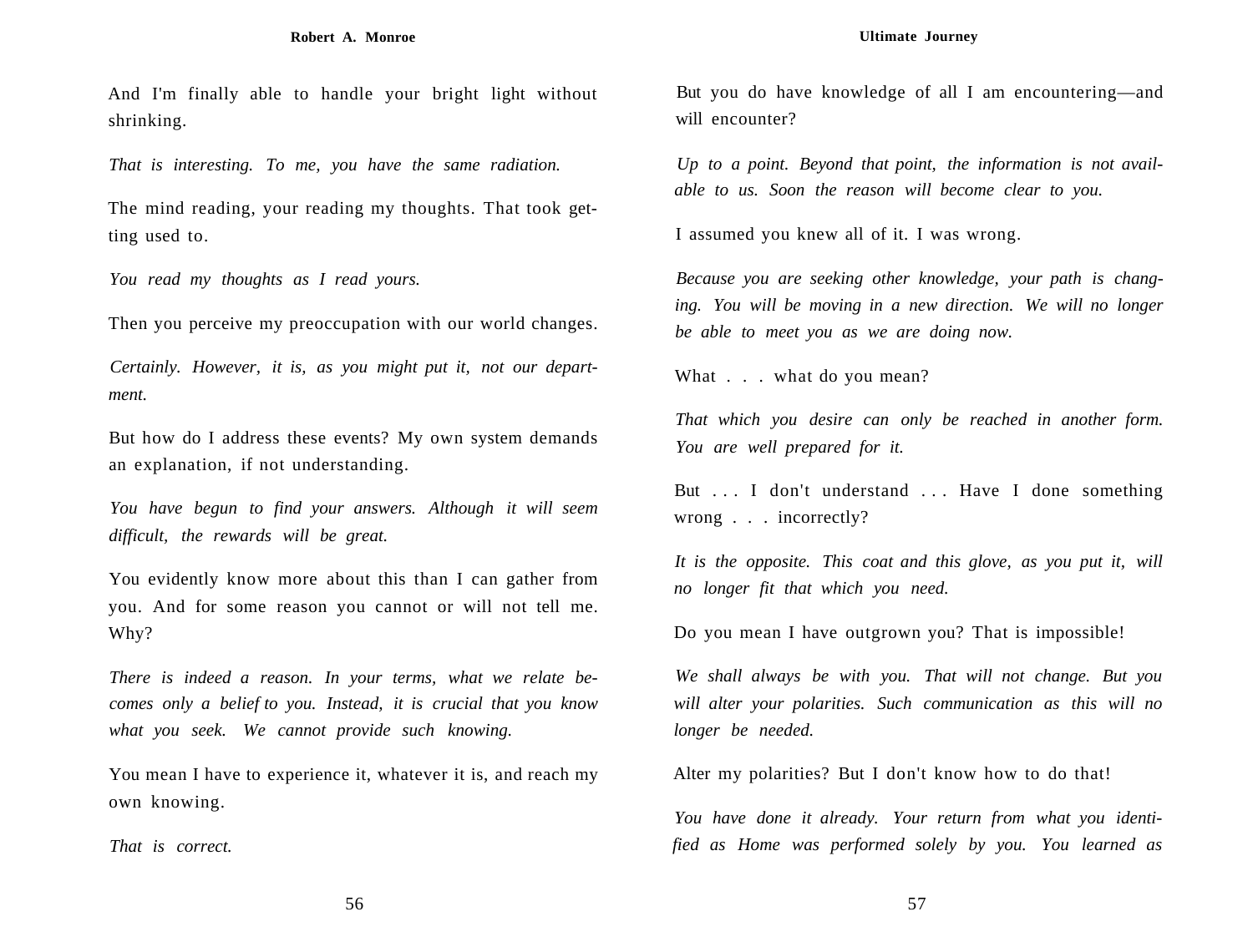**Robert A. Monroe** 

*you repolarized to achieve the change. You did remember. You have been using it.* 

You mean . . . that method of moving out of and back to the physical? As if in slow motion? What I call a quick switch?

*That is correct. And there is more. There is also a Basic, an essential knowledge, as you would describe it, that you have yet to discover and explore. We wish you well on your journey.* 

But . . . we will meet again?

*Yes. But not as we are at this point.* 

I .. . I don't know what to say .. . to think . . .

*Nothing need be said or thought.* 

The glowing light winked out. I waited alone in the deep blackness for an eternity before, sad and confused, deciding to return.

The feeling of loss was overwhelming. And .. . a missing Basic? A new direction? But in my loneliness, there was no place to look.

## **5**  *Recoup and Regroup*

*At first, I found it impossible* to get over the loss of my INSPEC friend. I tried many times, in desperation, to meet again at our contact point, but it was empty. There was simply nothing, not even a whisper of energy radiation. The feeling of abandonment and lack of direction was overwhelming.

It was difficult to keep the resultant depression from permeating my daily life, but eventually I managed more or less to succeed. With the INSPEC connection seemingly dissolved, my goal of becoming a member of that species dimmed. But it was certainly not forgotten. Gradually I restored balance as everyday questions demanded answers. And, as I knew of no one who could help me, I kept the problem to myself.

I was supposed to be taking a "new direction," but I had no idea or clue as to what that meant. Linked to this was the question: what was the Basic I had missed? However, there was one item I was sure of: whatever the direction, it was an integral part of a learning process whether I liked it or not.

I turned again to the Basic. What could it be?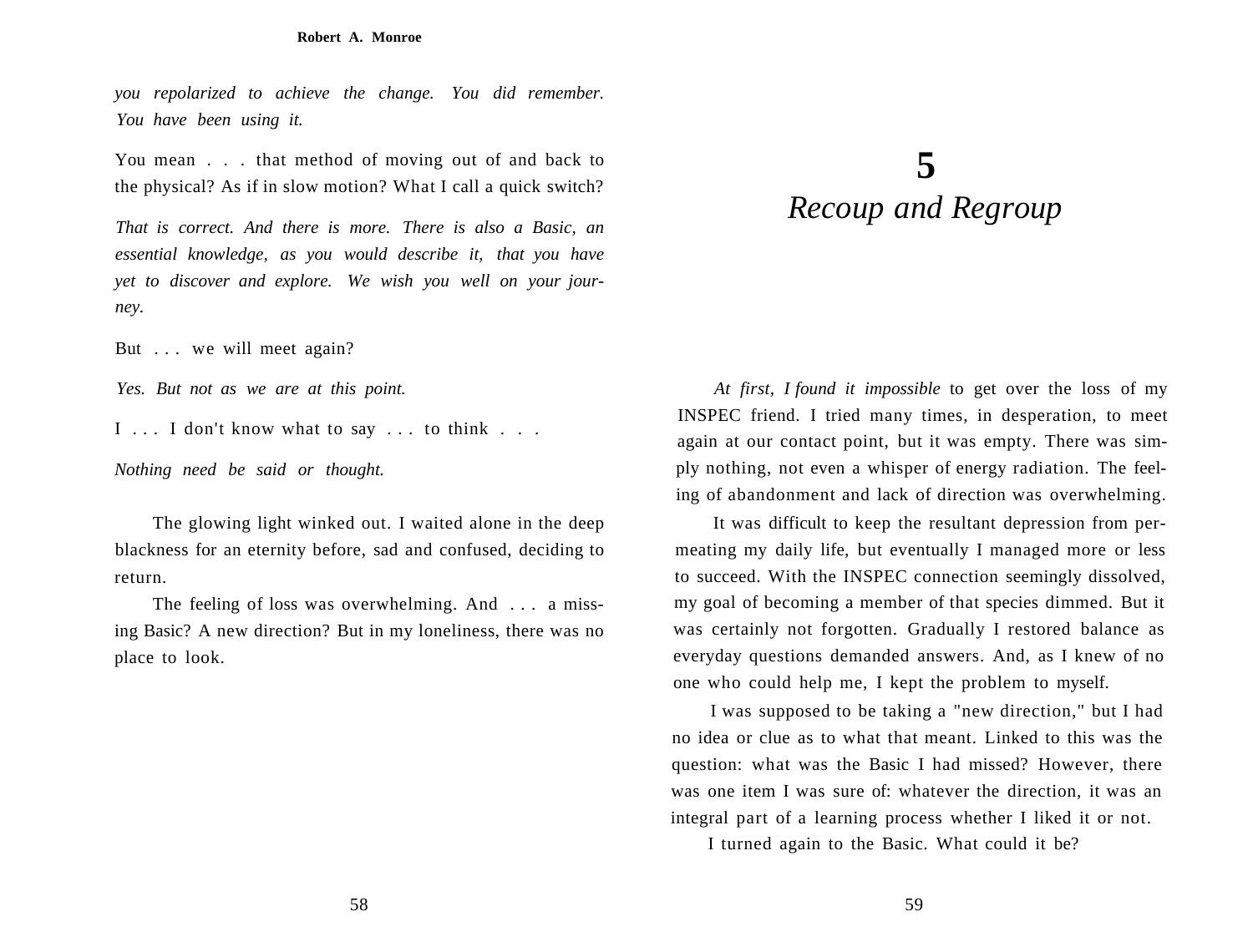Something, I realized, was missing from my own Different Overview. The only approach I could think of was to go back to Basics in an attempt to discover what the missing one was. I had no choice.

What was needed was a solid baseline of well-tested "knowing" before I could venture into the unknown areas where I hoped to uncover the missing Basic. To begin with, I needed to establish a first priority—a clear understanding of the here and now, of physical life just as it is without philosophical and emotional discoloration. This would make a firm foundation. So with all this in mind, I settled down to put my thoughts in order.

## **The Earth Life System**

When carbon-based life began to appear and expand into various forms, every form had a prime directive: survive. In detail, this meant physical survival in a highly organized and balanced system of reciprocity and symbiosis. Survival of the individual unit guaranteed survival of the species.

At another level, the Earth itself received a similar instruction, which throws a new light on phenomena such as wind and ocean currents, earthquakes and volcanoes. Thus mother Earth meets many of the criteria for an existent lifeform. This implies a mind-consciousness far different from that of the dominant carbon-based species, which had not and still has not—become aware of this facet of the system.

Survival was and is the first law of the system. In order to survive, each life-form needed to absorb its own daily quota of nutrients. Those that for whatever reason were unable to do this either mutated or became extinct.

As the elementary life-forms expanded into various species, a pattern emerged. The bigger, faster forms found the slower, smaller, or stationary forms good eating. In response, the smaller forms learned to move faster, to reproduce more frequently and copiously, or become discarded in the scheme of things. Conversely, the slower big forms found smaller but faster forms emerging with sharp teeth and the ability to act in concert. In reality, no life-form was absolutely safe from others. Danger, crisis, stress, and death became the general pattern. Fear of individual nonsurvival as danger manifested itself minute by minute triggered action—fight or flight—in the typical Earth Life System participant. And, as the whole pattern and process expanded, a balance emerged, a balance which we now know as the food chain.

The Earth Life System was and still is an exquisitely selfadjusting, autotuning, self-regenerating organization of energy. The more we investigate the interactive symbiotic relationships contained therein, the more fascinating and complex they become. The entire structure is one of polarities, yet each part is interconnected.

Looking again at the Earth Life System, we see that the underlying competition theme seems to be a product of the command to survive. Each and every living unit competes for the basics of physical survival: food, water, oxygen, warmth, and sunlight. Often this translates into living space, on and in the ground, in the water, in the air. We have various names for this: territorial imperative, room, home, lair, den, hunting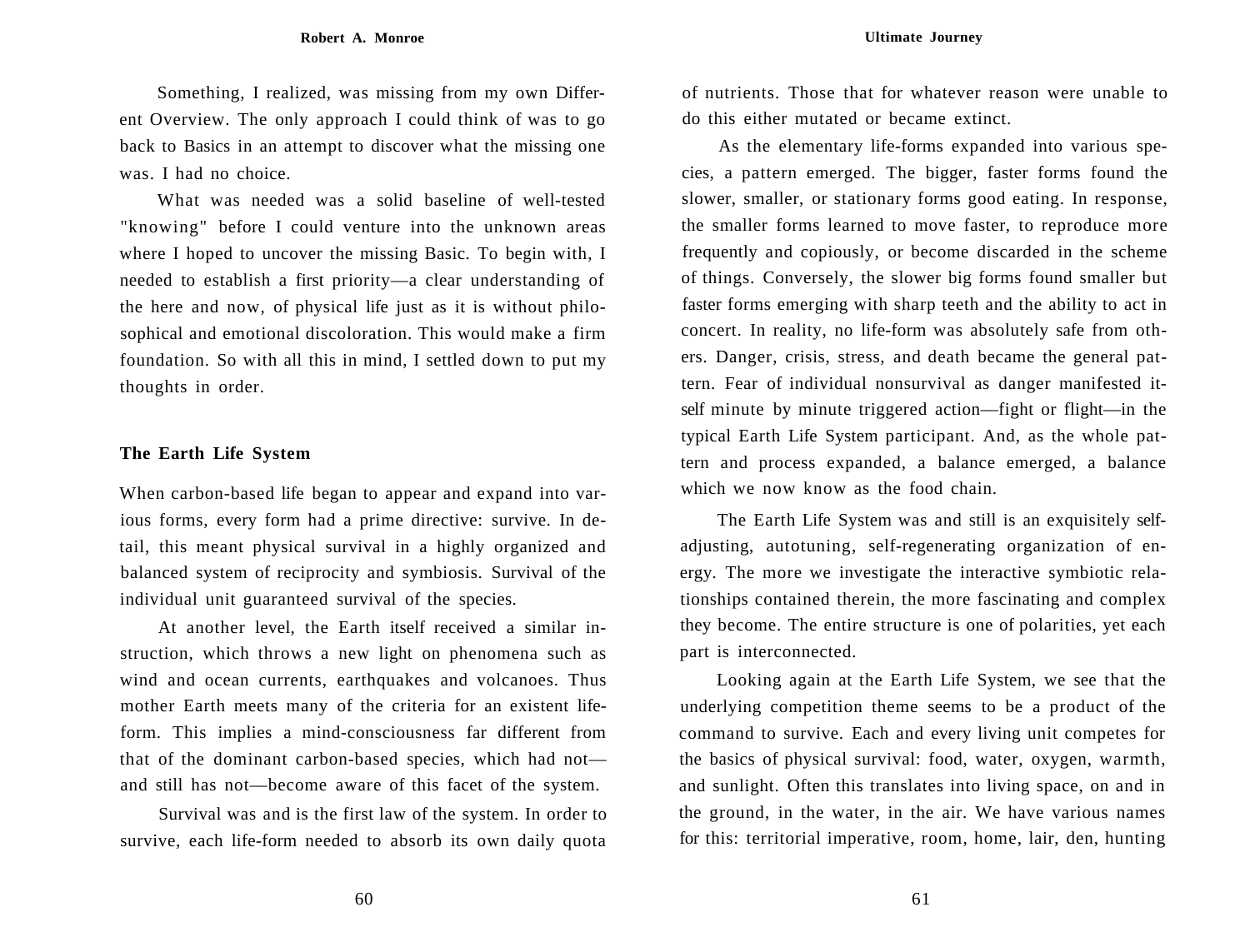preserve, personal property, real estate, cities, nations. Lifeforms fight for these, and die for them.

Set against this is the delicate assignment of living space on the basis of capability. Each species can survive only in its appropriate environment. In water and air, the system remained in fair balance with the food chain operating efficiently, often to the point where changes became no more than a small shift or tune-up. On land, however, the balance was harder to sustain. Hence the variety of life-forms evolved more rapidly, with impressive ingenuity being used to solve the problems of replication and survival.

Now my baseline, where I am operating from at this time, included the following points.

1. On entry into the Earth Life System, each life-form is imprinted, probably through DNA, with a prime directive: survive! This is the underlying drive behind every action taken by the participants. The goal is survival of the species, expressed first as survival of the individual unit. This directive is geared specifically and limited to physical existence, with no other implications. Success equals physical survival. Failure equals nonsurvival or physical nonexistence—death. Fear equals the possibility of nonsurvival.

2. The Earth Life System is impersonal in that each life-form competes with all others for life-maintaining nutrients. This competition takes place both between species and within the species itself. Cooperation among and within species is stan-

dard operating procedure; the system often forces cooperation as a necessity for survival. The whole is a system of predation.

3. Any awareness not related to physical survival is denigrated. Any emotion expressed is an aberration as it does not relate to the prime survival directive. Fear is not treated as an emotion.

4. The basic pattern of the system is change. Stasis is entropy. Entropy is death. Thus imbalance is constant, which creates a steady adaptive response at all levels. Polarization or differential is an integral force at work throughout the system.

For our Different Overview, the Earth Life System is seen as a food chain predator system, although it is rarely accepted as such. It may appear chaotic and complex, but it is organized and operates under a few simple rules:

Grow and exist as long as you can. Get what you need to exist. Maintain your species by reproducing.

There are no limitations or conditions in applying these rules. Strength, speed, deception, sharp sensory awareness and response, all are great assets. Symbiosis and parasitic patterns are highly acceptable. Honor, ethics, empathy, and the like are nonexistent. Every participant is a predator and the process cannot be altered or changed as long as the Earth Life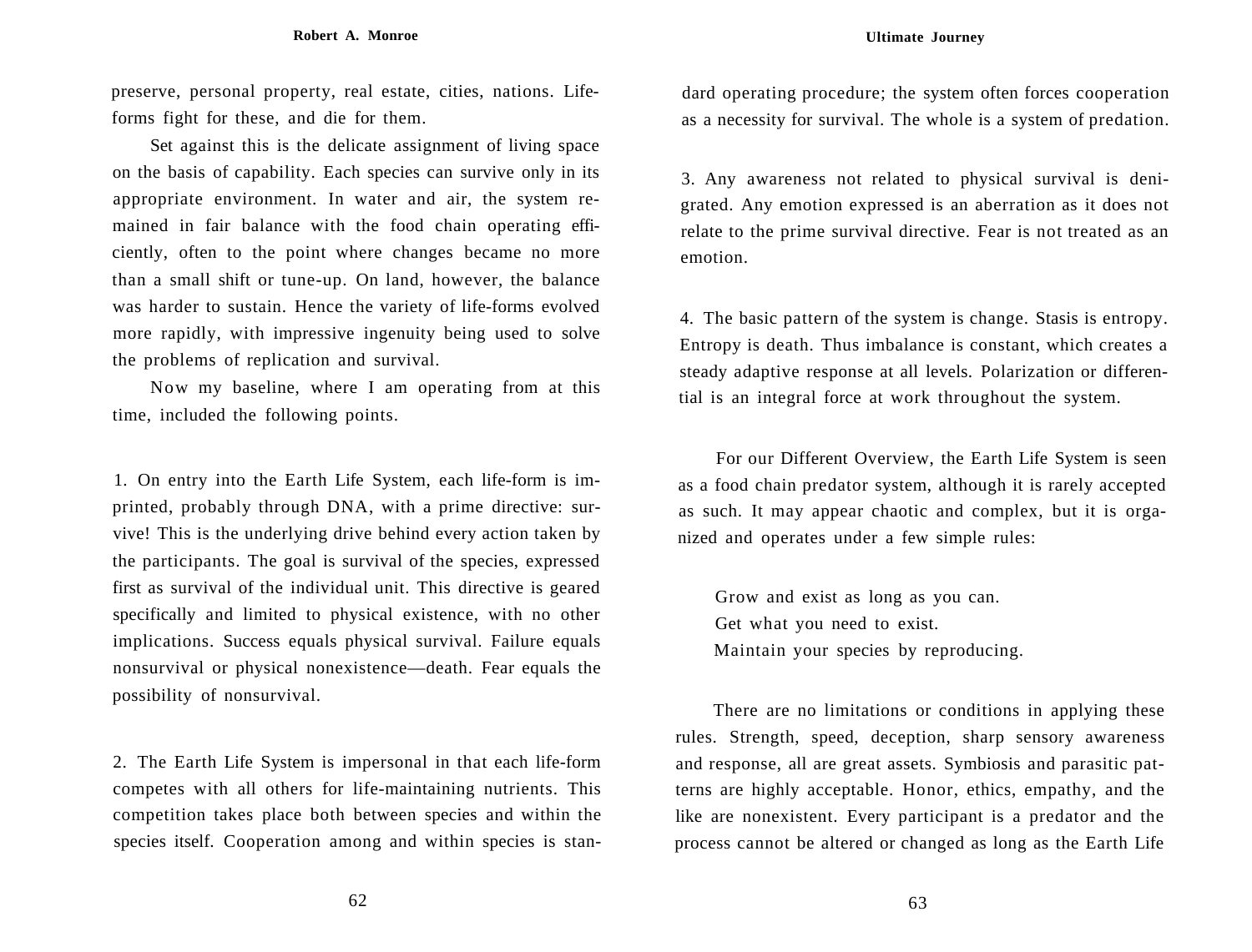System exists. Survival is difficult if not impossible without predatory action.

## **The Aliens**

Amid the smooth-running, efficient process of the Earth Life System, an unusual spark appeared in one life-form. It could have happened to any one of thousands of other species, but why it happened to this one no one as yet knows. It resulted not in a new design but in a modification of the old. Thus all of the original Earth Life System patterns remained strong and only partly under control in this new unit.

To make this mutation endure, it would have had to occur in more than a single instance, and in various locations. Evidence uncovered by archaeologists and anthropologists reveal that, in the context of time since the system came into being, it occurred nearly simultaneously in different areas.

This newly modified species found it difficult to survive| in the early stages. Its design forced it to develop its own unique methods. It was comparatively hairless, except on its head, which meant it had to take special action to get protection from cold, heat, and the bites and claws of others. It had neither fangs nor claws, which was a major disadvantage in self-protection and aggressive food gathering. It had no tail, which meant it could not climb trees to escape attack and, more important, it lacked this means of expressing emotion. Two legs instead of four brought unbalance, ungainliness, and a vertical spinal column that was originally designed to be

horizontal. Finally, it possessed an addition to its animal brain, somewhat resembling a tumor, that really made the difference.

Other animals were bigger, faster, and stronger, could climb better, swim naturally, and withstand the elements much more comfortably. It took many generations for the newcomers to figure out why and how, with this awkward and inefficient physical body, they managed to survive. Gradually the realization came that they were different from all other animals. Hundreds of thousands more years passed before they became aware—or some of them did—that they were indeed more than just another animal. But some still regard their species as no more than intelligent animals.

This new factor in the Earth Life System proved disruptive and disturbing. It had the same drives, motives, and limitations of other life-forms, plus restrictions in body size and capability. Yet in a relatively short time it came to dominate all others. The only area that stayed resistant was Earth energy itself. The basic patterns of land, air, water, and fire remained, for the most part, uncontrolled and unchanged.

The conquest had a significant and vital price. By devoting virtually all of its energies into the Earth Life System, the new species disregarded or discounted any direct knowledge of what might lie beyond. So it became heavily locked into the reality of the Earth Life System concept. But in direct conflict with this massive accumulation of and preoccupation with earthly knowledge, was the most essential characteristic of the species—a mind-consciousness foreign to the system itself. It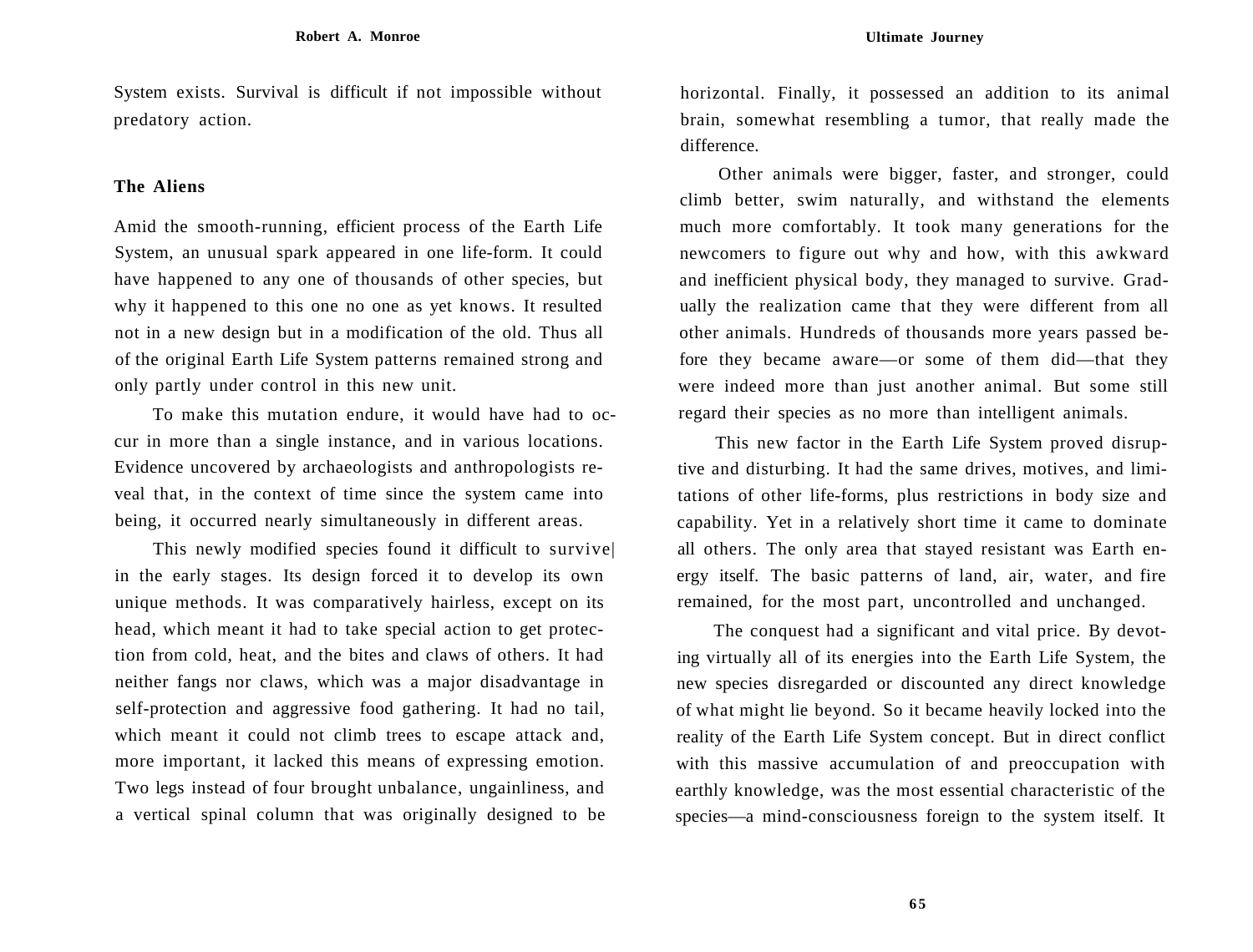was this developing mind that provided the means to overwhelm all other species, that continued to take the original "survival command" to extremities and absurdities totally inconsistent with and beyond what could even remotely be construed as need.

At some stage the new species gave itself the label of Human: Human "Beings." *Homo sapiens.* 

From early days, the Human Mind learned much from its heritage. It found the animal herd instinct for cooperation highly workable. It adopted the mating concept, pulled from animals who protect their young until they can take care of themselves. It took over the team action in hunting. Organized cooperation enabled it to compete successfully with other animals. So the species developed into the greatest predators the Earth had ever known and made the process an art and a science, and even a sport.

The animal concept of leadership was recognized early. At first the strongest took charge; then the qualities of cunning, intelligence, mental ability were added. The leader had the first choice of the females, the caves, the best part of the kill; so competition turned inward for who got the job. Intraspecies predation became the norm, as in the animal pack or herd.

Throughout history, whenever humans organized into groups of any significant size, the concept of a god-being emerged to become a prominent factor. One simple explana tion as to why this occurred is that when the Human Mind moves into adulthood it no longer has parental figures to lean

upon, blame, provide help, or set the rules. So it conjures up suitable replacements. The need for a god or gods, therefore, may have simple, rational origins. As children, we grow up under the authority of a local father and mother, the immediate representation of the power and the glory that created us. When we ourselves become adults and parents, we look for or fantasize a bigger Father or Mother to assume this role. The god-being concept is a convenient way to explain the unknown and to relieve the human being from various unwanted responsibilities. The price, however, is to give up large areas of authority. Some developing human egos that maintain that no one or nothing is greater than I am find this difficult to accept.

To clear up and put Unknowns into the Known category, the Human Mind also moved in another direction. It took direct, repeatable experiences and, using the rule of cause and effect, turned them into Knowns which it passed down from father to son, mother to daughter, then from the spoken to the written word, and eventually into what became known as schools. Only relatively recently were crude and simplistic Known-seeking processes established and given a label: science.

With the passing of time, the new dominant human species developed the predator-driven process far beyond the simple kill-for-food fundamental. It set up its own rules and laws, which were often in conflict with the Earth Life System, lear was still the major tool of the trade, with greed, ego, sexuality, and other such being important components. Yet

**6 6**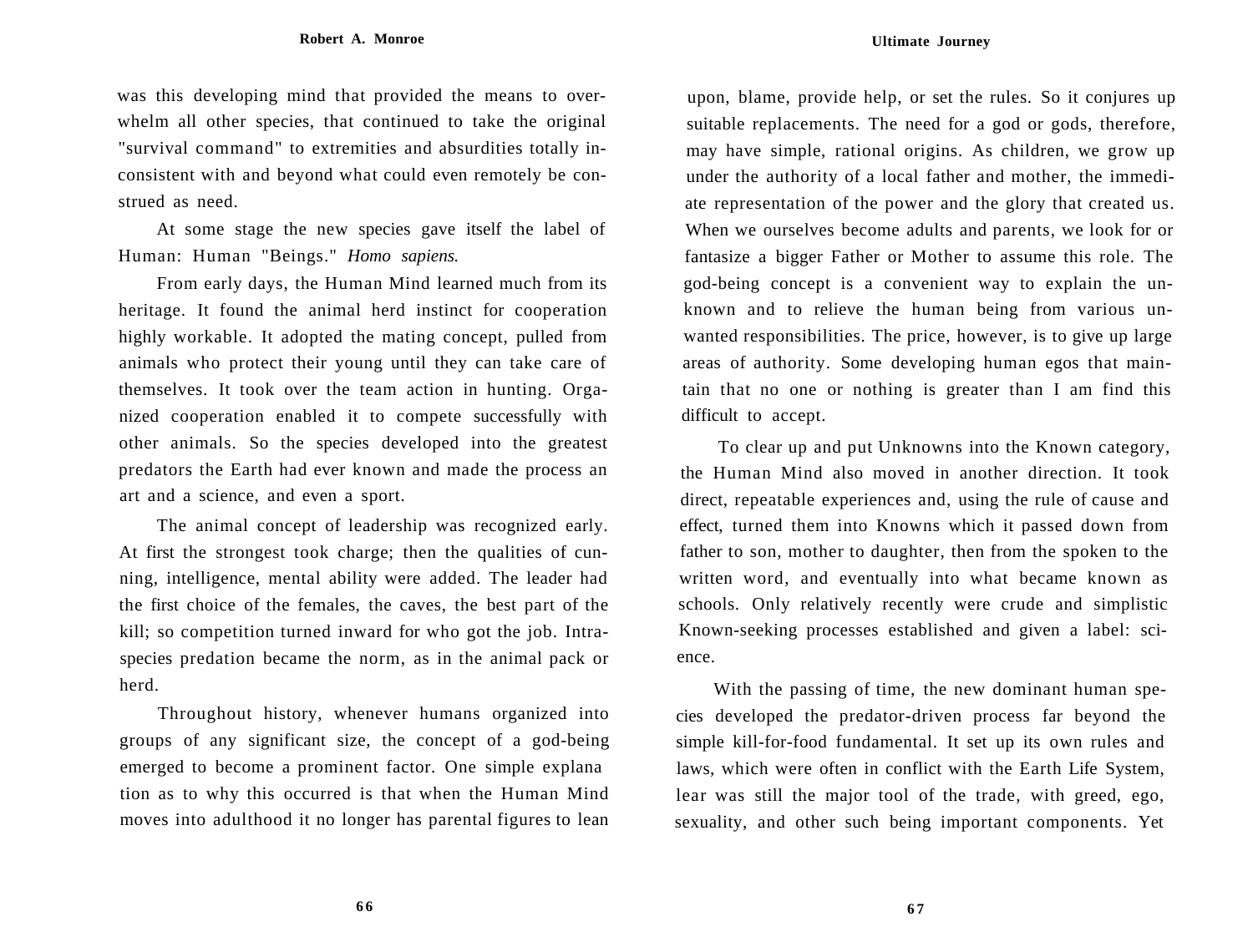despite the distortion and discoloration, the alien thinking seeped through.

Again and again, the alien Human Mind began to express and demonstrate elements completely incompatible with the Earth Life System. These were: first, concern and empathy as to other members of the species; second, concern and empathy as to members of other species; third, a growing curiosity and uncomfortable suspicion as to the limitations apparently imposed on all participants in the system. History and philosophy are full of curiosity seekers and suspicious Human Minds. There has always been, as there is today, a very thin layer of Human Minds who have the time and the energy to sit back and think. They have moved past the immediate need for survival effort.

How many are there? One in a thousand? One in ten thousand? In one hundred thousand? Instead of planning and plotting how to exploit their fellow species or to pull riches from the earth, these curious and suspicious Human Minds sought for patterns beyond the Earth Life System in themselves and in others. They found enough to strike responsive chords in their own being, and they passed along what they found. The message was that human beings are more than mere animals living and dying in the Earth Life System.

Yet, to date, little has been achieved as a result, beyond such conceptions as hope, faith, guilt, simple belief, and a poorly defined collection of hints and suggestions under the general heading of love. So the species as a whole remains unfulfilled and restless.

This, then, is the Earth Life System where we are now,

and the state of Human Minds. These are the Knowns, and this is where we begin, according to our current scientific overview.

But ... the missing Basic? Even as the light increased, I still did not recognize it!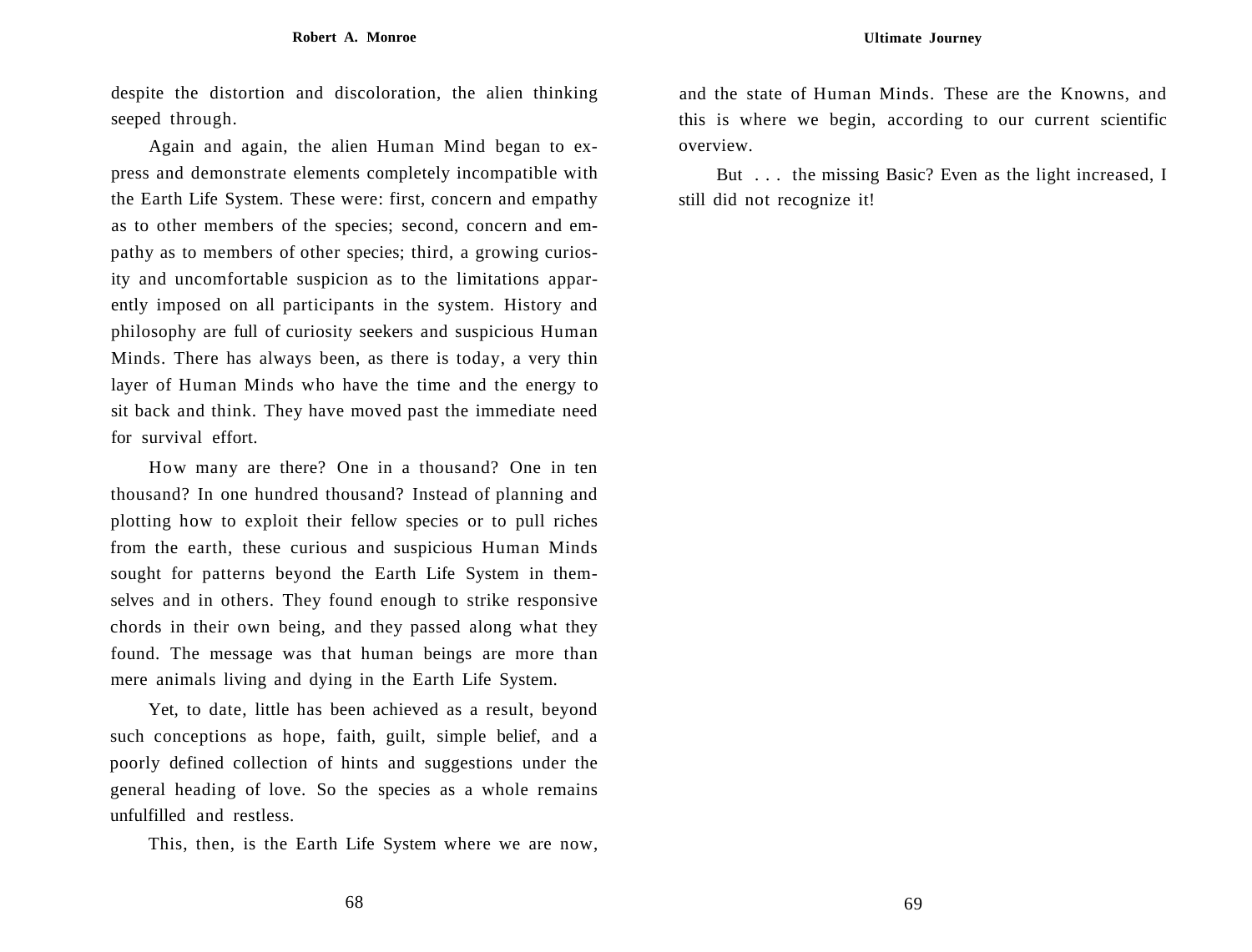# **6**  *Inside and Outside*

*So . . . Where is the missing Basic?* And what is the new direction? Both seem well hidden. Perhaps it would help in the search if we first find out and pin down what we really are.

As Human Minds, we are what we think. We also are what others think. Most of this has little to do with our physical bodies when we go below the surface. To deal with this more closely, let us create a model of the Human Mind as it is and operates in practice—a pragmatic model, if you like. Imagine it as structured in layers, something like an onion, and let us work from "in" to "out."

## **Core Self**

This is the intrinsic, original Human Mind. Starting from this inner core, we are the essence of the sum of our experiences, without limitation. The inner core is composed of the following: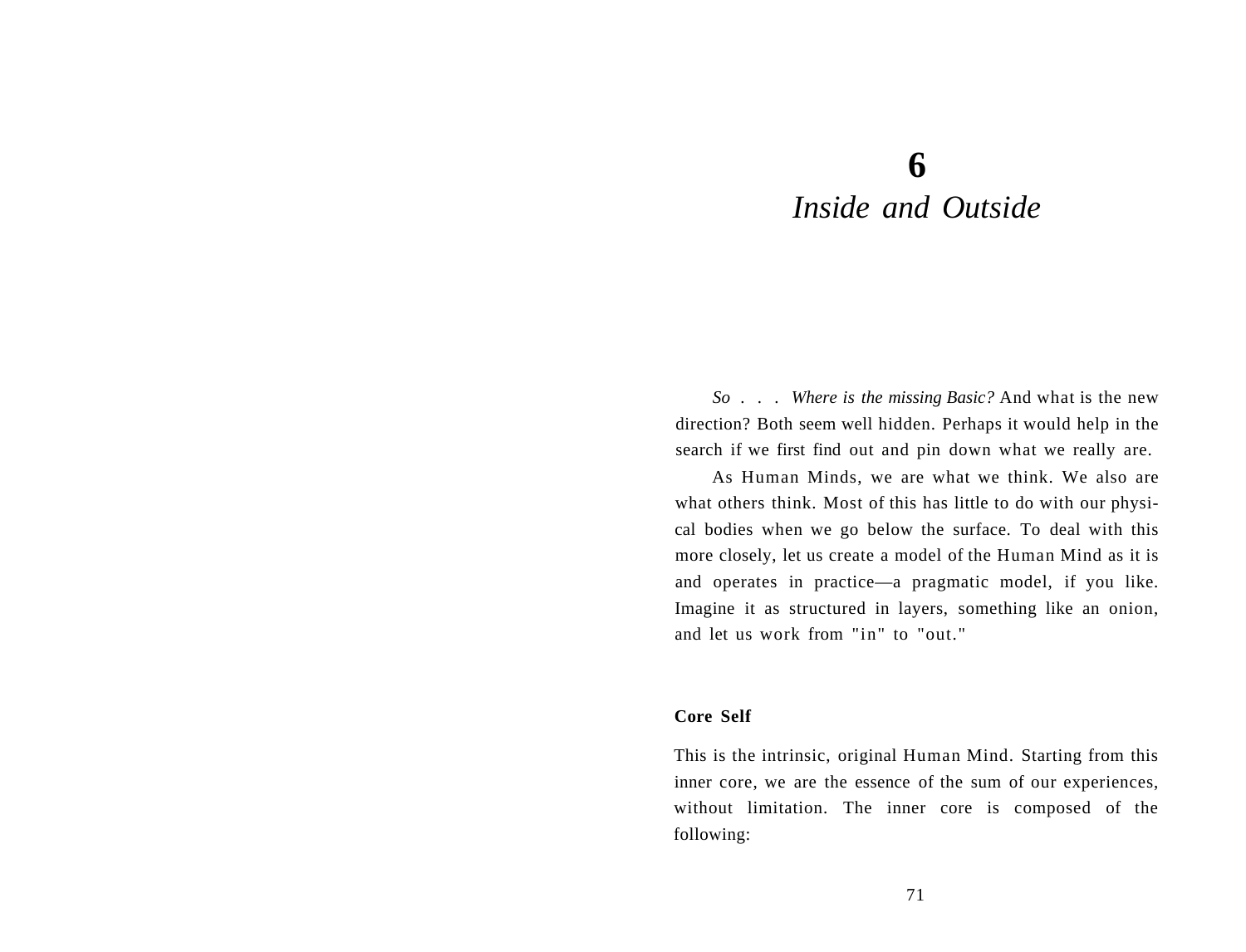what we have lived and consciously thought to date; the emotions we have experienced;

the love we have expressed and experienced;

the dreams we have experienced, whether we remember them or not;

the pains and pleasures;

the daydreams, wishes, and hopes;

all of the above during our nonphysical activity (sleep, etc.);

all the above during any and all previous life activity; unidentified elements.

### **Animal Sub-Self**

This is the layer or element that is most difficult to control. All of the expressions of the Human Mind route through here and receive data in the Earth Life System through here as well. This is where the filtering, discoloration, and contamination take place. The problem is that we think we need to rely on it or we cannot remain physically human. Physiologically, it comprises a cluster consisting of the mammalian brain, the reptilian brain, and the limbic system. Its signals taint almost every facet of human life; almost, but not all.

## **Conscious Mind**

The next layer can be identified as what you think you are, which is entirely different from knowing what you are. The reason is that only a part of the inner core is available to the

conscious you; hence there is much distortion, as expression has to pass through the Animal Sub-Self. The conscious mind may be wholly accurate; but in some areas local concepts and customs give an opposite interpretation from that of your Core Self.

Although much of this layer is deliberately hidden from others, a considerable part is expressed in our outer self. Because it is so strong, we have no choice in this. This layer is further complicated by belief systems; for many of us the complexity becomes a maze. It is no surprise that most don't find a clear way out.

## **Human Mind External**

The next outward layer is what we think others think of us. This is a grand mixture because part of it is intuitive—nonverbal communication—which gets confused with what our sensory and analytical perceptions tell us. This layer is in a constant state of flux, changing constantly with new experience and new perception.

In this section, which is controlled heavily by cultural context, we develop artificial and synthetic drives and motivations which probably lead to most mental and physical dysfunction. Attempting to keep up, or leading a totally reactive existence—which is what many people do—can, if you allow this lifestyle to take over, lead to a veritable hell on earth.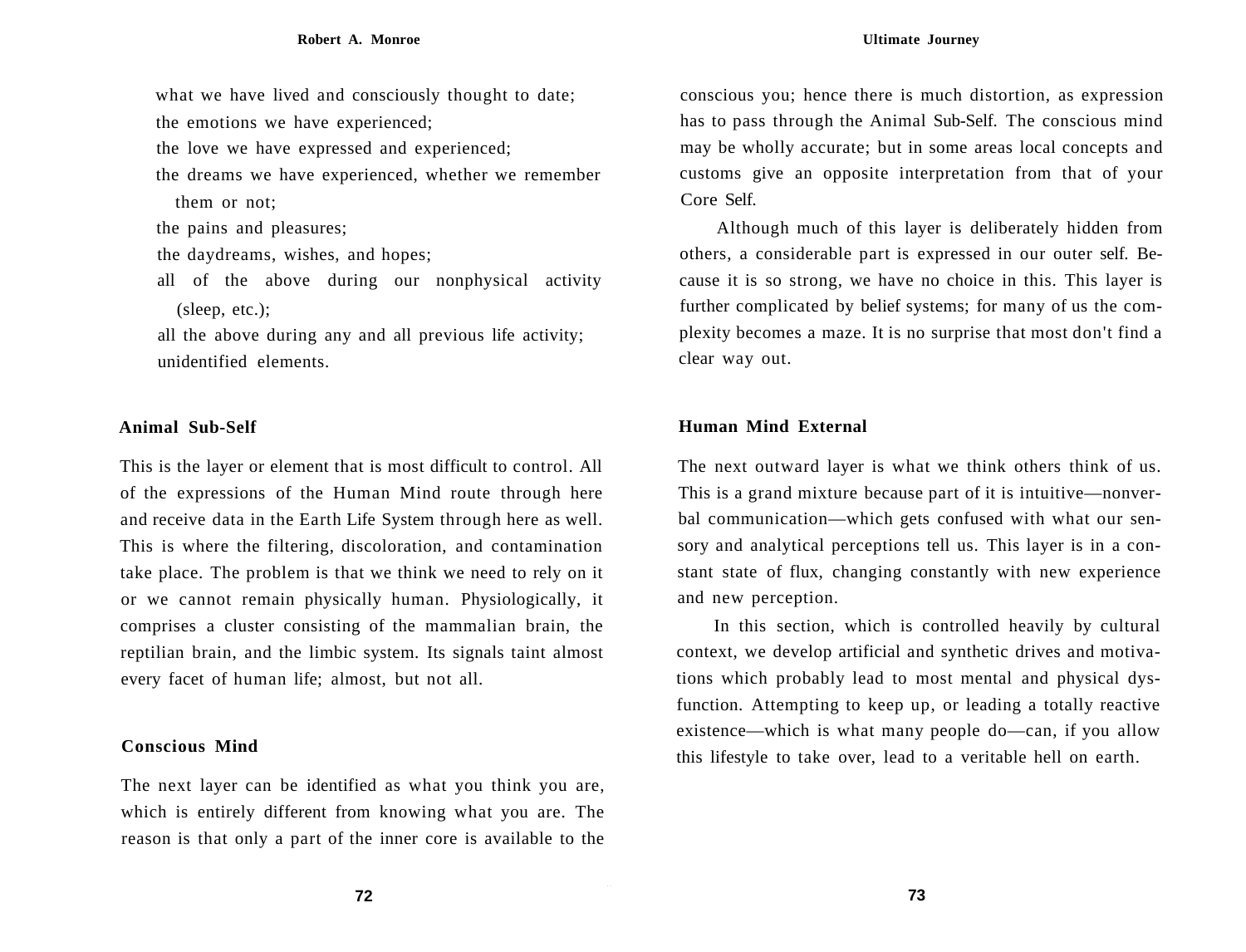**\* \* \*** 

Moving outward, you have the skin: what you want others to think of you. This is usually fairly simple. Mostly it is set by the acceptability and needs of the world around you, superimposed hopefully with waves and pulses thrusting out from your inner core. The presentation of self is careful and usually covered with a sheen of deception. In hard cases, no sign of the inner layers ever appears, even under great stress. Such cases die with their false faces on, grimly and stoically.

## **Human Mind Radiation**

**Human Mind Role** 

The outermost layer, much larger than you might expect, is composed of others' thoughts of you. Consider yourself as existing wherever and whenever any other person or being thinks of you, even only occasionally. You may get some idea of the magnitude by recalling all of those you think of, even only occasionally. Add (as just a belief at this point) all of those who still think of you but who no longer inhabit a physical body—who are now "somewhere else"—plus those who know you from any other existence, whatever and wherever it may be or have been. You would be astounded at how big and how much you are.

Very little of this radiation of you, as perceived by others, is aware of the content of your inner Core Self. The disguise and filtration are in the way. But a problem does lie in our deep concern as to what others think of us.

So much for this model of the Human Mind. Now it might seem that we can sharpen our Different Overview greatly if we focus solely on the signs of the Core Self as they make their way through the many layers of what we are. But we have to beware of imitations; there are those dedicated to the Earth Life System who can produce a mass of simulated Core Self so cleverly done that it conceals the real Earth Life System action and motivation. It is easy to be deceived.

It may help to accept, as a belief to be converted into a Known, that we, as Human Mind-Consciousness, have both an individual and a species purpose, or purposes, for being in the Earth Life System which is not usually an understood part of our physical waking awareness. Conflict arises when the Human Mind demands an action and the Earth Life System self has trouble handling it. There is a growing suspicion that much of our mental and physical dysfunction is the result of this conflict. The least of the conflict is external; most lies in the habituation and motivation struggle within the Human Mind.

Now here are a few of the common signs of the Core Self that may emerge through the layers. These are strictly non-Earth Life System and nonanimal, and are not listed in order of importance.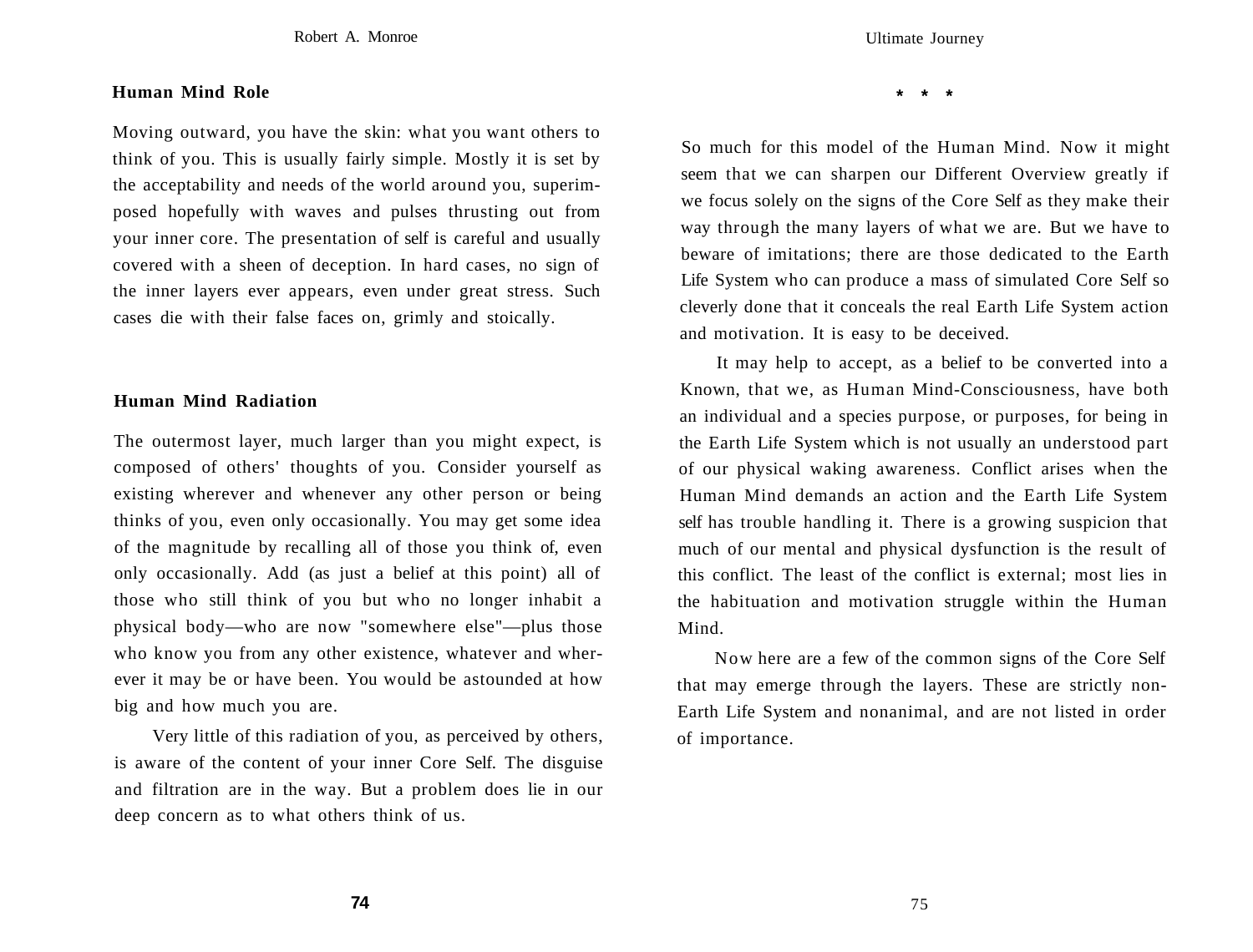## **Emotion**

Any expression of emotion: sadness, joy, anger, grief, ecstasy, hate, exaltation, depression, and so on, all subjective and spontaneous. The key is to experience and subsequently to learn to control and direct them as desired.

In the Earth Life System there is no emotion beyond survival responses such as protection of young—responses which are purely aggressive or defensive in motivation. The nearest simulations include possessiveness, dominance, jealousy, pride, etc.

## **Empathy**

Appreciation and even understanding without necessarily having any related personal memory or experience to draw upon. Empathy is a recognition of oneness beyond physical species. It is also a reflection of the knowledge that such experience is essential to the individual's learning process; therefore nothing can or should be done to attempt to change the problems others must face. Sympathy and compassion are specific versions that are colored by emotion to varying degrees.

The Earth Life System has no knowledge or understanding of this area. The closest approximation may be herd or pack instinct, which is strictly survival-based. It is possible that current dolphin investigations may have some relevance here.

## **Soft Smile**

A direct information flow from the Core Self level. It is a form of what can be called nonverbal communication—multiple and total simultaneous transmission/reception that cannot be expressed in words. The facial expression is an autonomic response: "Got it, loud and clear!"

The Earth Life System has nothing comparable. The closest may be relationships developed between Human Minds and pet animals—a hand lick or a purr. But simulations are all over the place!

## **Big Grin**

Another thrust direct from the Core Self. This radiation cannot be translated into words or graphics. "Joy" and "fun" are too mundane. There are many imitations and because it is so disarming the indicator is widely used to manipulate. Go past the indicator to the radiation itself.

Again, there is nothing comparable in the Earth Life System. In this framework, anything similar is a warning or prelude to predation.

## **Beauty Beholding**

This is clean Core Self. It is pure appreciation of the inspiration and creativity of not only Earth Life System constructs but also of Human Mind patterns, from soaring bridges and buildings to a cappella choirs and Human Mind performance.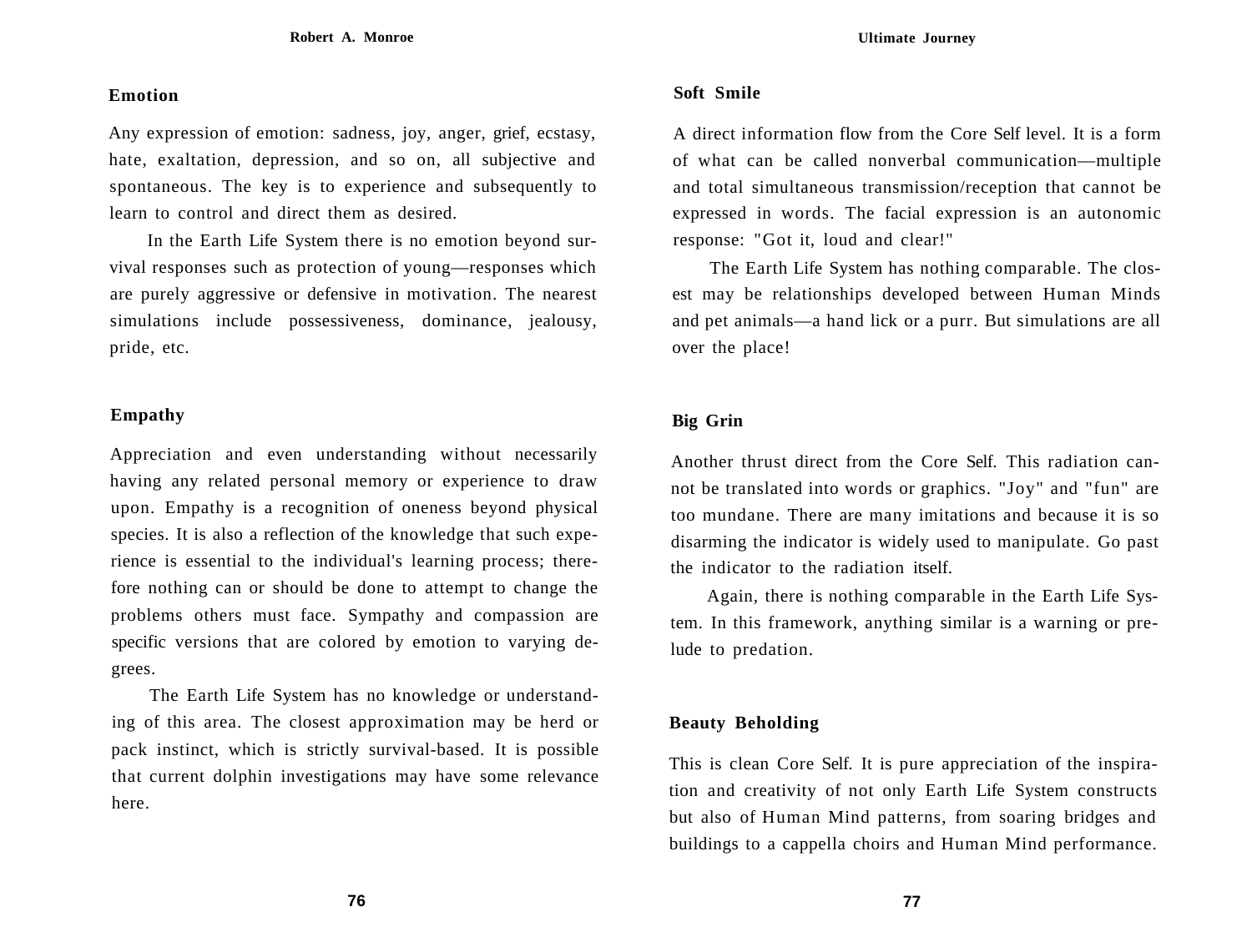It is an information/experience-gathering process that your Human Mind cannot resist.

The Earth Life System has no comprehension of this and nothing comparable, so there can be no imitations.

## **Nostalgia**

This is a welling up from your Core Self of origin memory, which is best rationalized as emotional values from previous experience in your present lifetime. In this way it is possible to divert away from the underlying and implied plea: show me the way to go Home.

The Earth Life System has no comprehension or comparable pattern that is not system-based. The closest are migrating birds and salmon, but their motivations are practical systern patterns.

## **A Gentle Touch**

A very simple Core Self expression. A touch instead of a grasp, a pat instead of a punch, a stroke instead of a shove. Even animals understand and know the difference.

In the Earth Life System animals do learn a crude version. But all they can do is lick or rub, which may be enough.

## **Anonymous Giving**

A true demonstration of the Core Self in action. Altruism and *agape* are working illustrations; service to others with absolutely no recompense or recognition, except to your Human Mind core.

In the Earth Life System this is totally beyond comprehension. If it happens, it's by accident, not design.

## **Thinking**

Human Minds are thinkers to a degree not found elsewhere in the Earth Life System. Once we get past the lures of the system, we discover a flow of ideas, inspiration, intuition, invention, innovation, all sorted through for us by our magnificent processor, the mind. These are products of Core Self directives and are often sparked by curiosity, a great catalyst for change.

There is nothing remotely close in the Earth Life System. All we find is some rudimentary toolmaking, some instinctive processes that are usually attributed to keen physical sensory perception. Some animals do have curiosity, which often proves fatal.

## **The Big Nugget**

Because this item of universal interest is so misunderstood and misconstrued, it took a special extended investigation to reduce it to anywhere near a rational level. The following ROTE, passed to me by a friend, is at least a beginning. Once it is absorbed, it will expand as it is contemplated.

"Love can't be taught, can't be bought. Love can't be learned. It is generated within the individual in response to an external stimulus. The individual has no control over this gen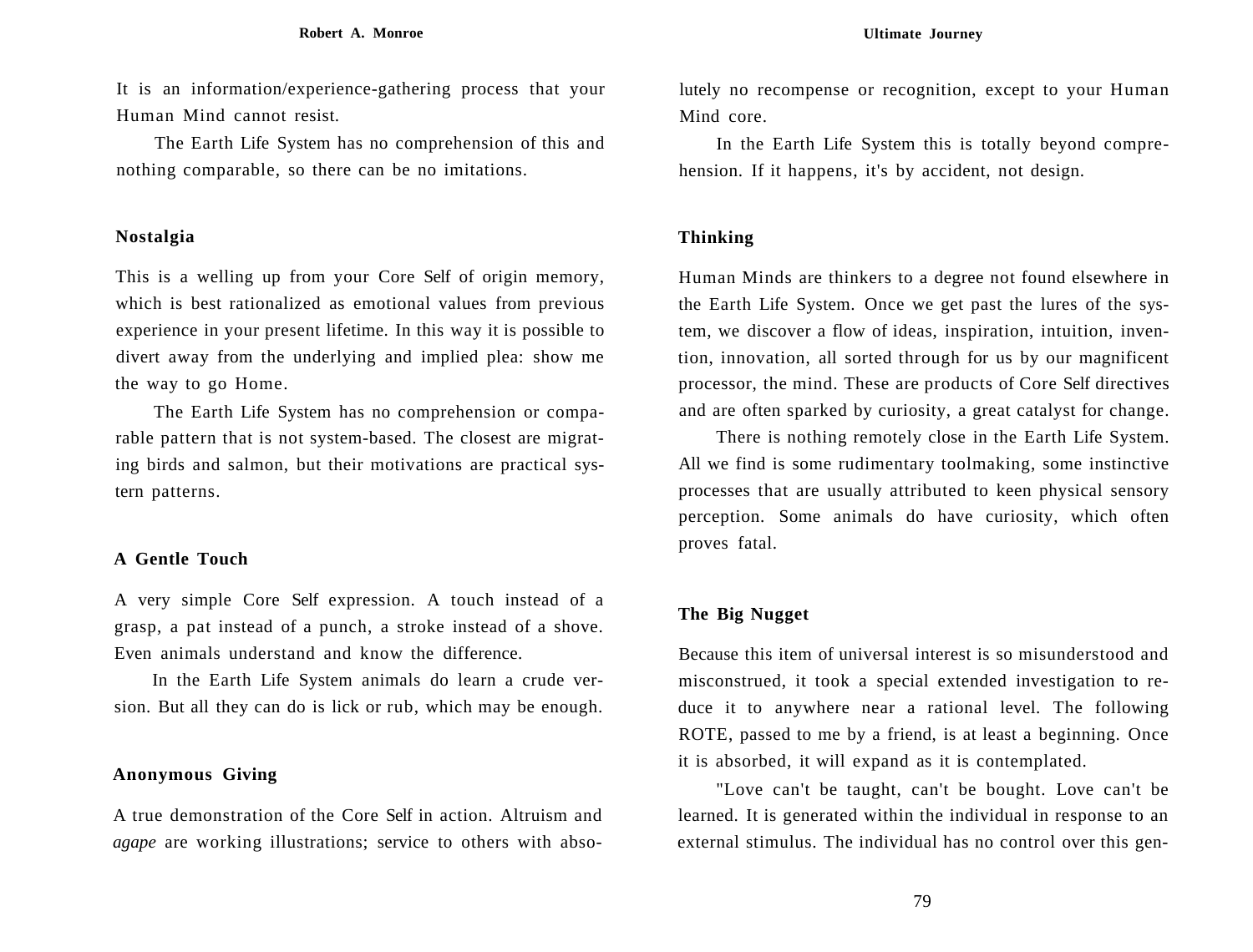eration. Once initiated, it may be layered over or sublimated but never destroyed. Physical death has no effect upon the reality of its existence, as such energy is neither dependent upon nor a part of time-space.

"It is a radiation that cannot be grasped and held on to. Instead it is perceived, experienced as it passes through the individual, who adds to it that additional portion which has been generated by this passing. The energy is thereby enhanced and the individual becomes a constant contributor and recipient thereof."

With the heavy emphasis on sexual arousal and the myth of romance, it is no surprise that so many claim to experience what we may call the Big L in their relationships. Not so. The only way you can obtain it is through shared life experience, and even then there is no guarantee. On the other hand it will grow on you. You don't have to work at it, despite what the books say. Time is not a vital factor. The deeper, more intense the shared experience, the less time it takes.

Other attractions are not necessarily destructive or valueless but they do fall into another category. The difference is that the Big L is indestructible and eternal, and never dependent on local habits and customs. Friendship, for example, might be construed as a shadow of the Big L, or at least a kissing cousin.

The greatest problem lies in misidentification. We become entrapped into believing we have found the Big L, often with disastrous results, when the ideal is not adhered to by the "loved" one.

The most consistent and visible facet of the Big L is prob-

ably mother love. It meets the tests admirably, although it often gets heavily layered with protocol.

Men find the Big L in other men and women in other women usually as a result of profound experience over some time, although extended experience does not automatically evoke the Big L. Yet when it does happen, sometimes effortlessly and without conscious awareness, it is permanent in the full meaning of the word. If you work together, play together, live together, fight, suffer, laugh, and team together, the probability is increased.

The main characteristic of the Big L is that it does not diminish with physical death and you cannot extinguish it during physical life. Out of necessity, propriety, or for reasons beyond your control you may sublimate it, yet it will always be there, glowing quietly within you. Why the expression "till death do us part" became part of our culture is a mystery. Perhaps it was inserted so that the physical survivor would feel emotionally free to remarry and beget more offspring to further ensure the continuation of the species. Otherwise it makes no sense.

The Big L is the Core Self at its finest distillation.

Reflecting on all this, I think that the source of the missing Basic is now clear—the Core Self. But how do you really get to know *you?*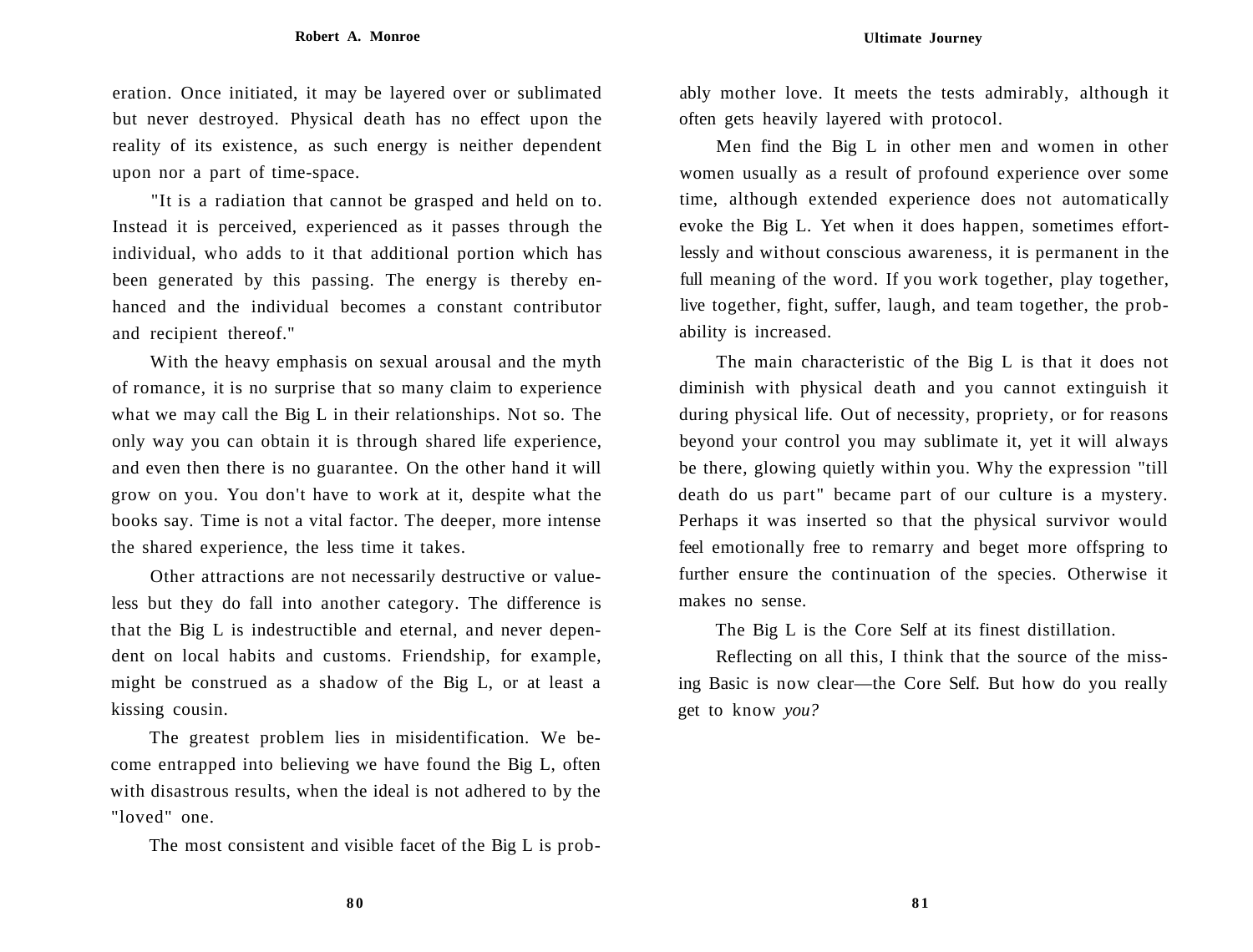# **7**  *Tour Guide*

*As the search* for the missing Basic continues, we, as visitors and participants in the Earth Life System, might now assess and summarize what we have learned so that we may be in better condition to survey and then travel the road that lies ahead. Our Different Overview is beginning to firm up, but all the same the question still arises: why do we bother? Why continue with this hard journey when we could simply relax into the comfort of an appropriate belief system?

We shall see later if the journey brings its own reward. In the meantime, let's have a look at where we are, and at what our new and Different Overview reveals.

The Earth Life System, for all its shortcomings, is an exquisite teaching machine. It brings into focus for each of us in our own way a wide understanding of energy, and the control and manipulation thereof, that is generally unavailable except through a structured environment such as timespace. The Earth Life System is a set of tools, and we learn to use them.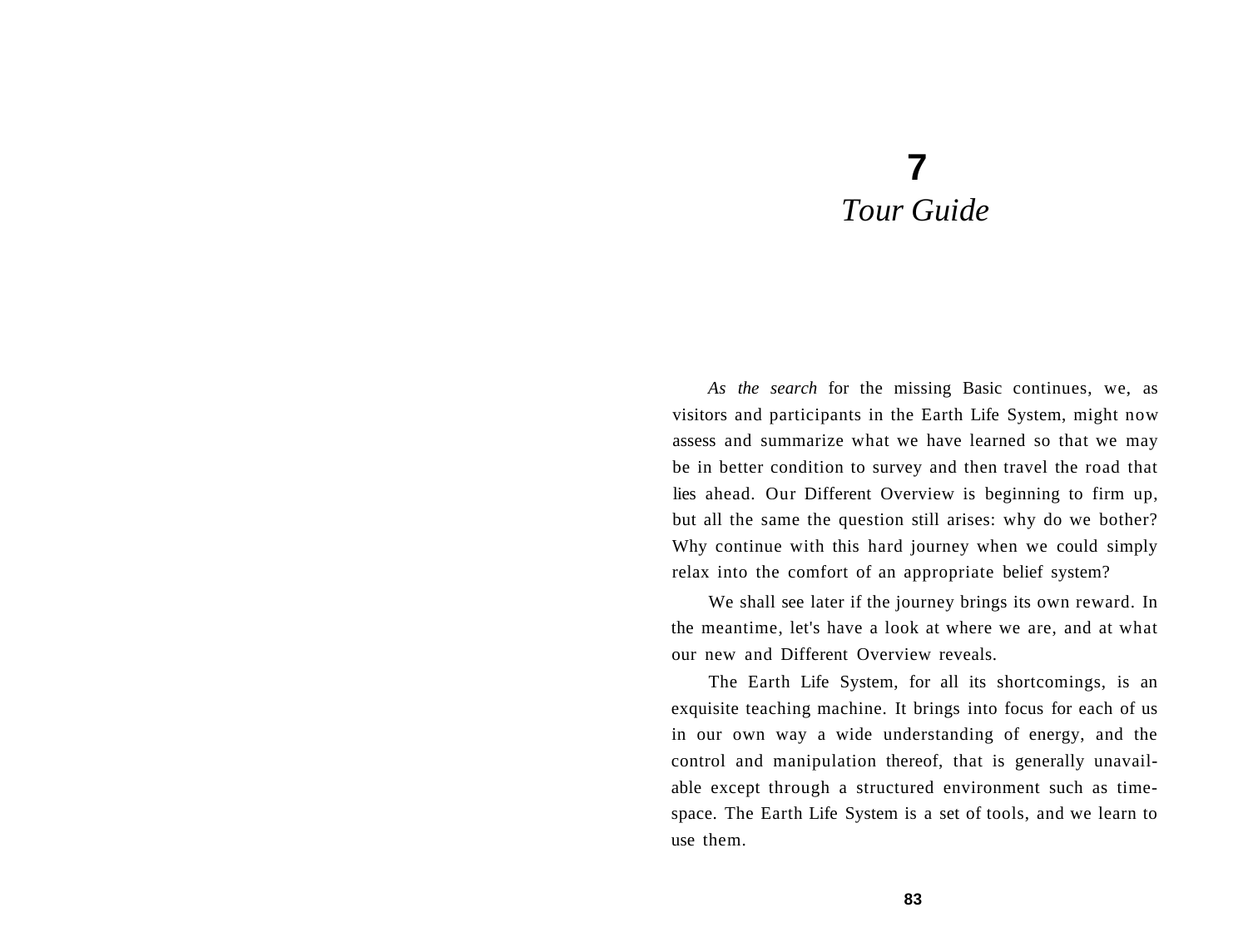#### **Ultimate Journey**

In the Earth Life System we learn measurement. It is a polarized environment where comparatives are possible. We learn what are hot or cold, strong or weak, hungry or full, fast or slow, sad or glad, male or female, friend or foe, love or hate—the list goes on.

We learn energy applications in a useful manner in many different forms. We operate physical energy both inside and; outside our bodies. We experience and direct mental energy without ever truly knowing the details of how because it comes so naturally to us.

Through application of our Human Mind we learn to create in ways and methods we didn't know existed because they are unique to time-space, and some are peculiar to and available only in this system and are not available elsewhere. These provide avenues of expression beyond description.

Similarly we learn appreciation of beauty. We find it in a lowly rock, a stately fir tree, a thunderstorm, ocean surf, a cloud-tinted sunset, a soft-spoken word, a sweeping skyscraper tower, a musical chord, the leap of a leopard—again, the list is endless. Most of all, we find it in what other humans think and do, in their and our emotions. And we learn to laugh and have fun.

Every single thing we learn, no matter how small or seemingly inconsequential, is of immense value There—beyond time-space. This is fully understood only when one encounters a graduate of the Earth Life System process of being human who "resides" in the There. You then know, not just believe, that it is worth any price to be human, and to learn.

Now to effect the greatest change in your overview and

to provide a simple and understandable purpose for being here in the Earth Life System, we need to be specific. This involves looking closely at something unique to the Human Mind—our thinking process.

Current concepts have it that, aside from our animaldriven activity, our thinking is divided into two basic categories which we identify as left brain and right brain. Bear in mind that this identification is only symbolic and the separation is nowhere near as distinct as left-right would seem to indicate.

Our left brain process is the part of us that gets things done. It is the intellectual, analytical area of function. Here lie our mathematical and speech centers, our logical reasoning, our scientific method, our organizational talents and teaching skills, and much more. It is our left brain activity that makes us different from animals. It is the source of our "can do" optimism.

Our right brain is opposite. From this come our perception of form and space, beauty, intuition, emotions, plus everything else the left brain cannot understand or categorize, including love, friendship, inspiration, etc. The right brain is horrified at the idea that a left brain formula can be produced to quantify and qualify love and friendship. That is right brain sacred territory. Paradoxically, our right brain is the generator of our feelings of negativity.

More recent concepts hold that our human consciousness flickers back and forth between left and right brain as situations arise during our daily physical life. When we perform calculations, our left brain is dominant. When we listen to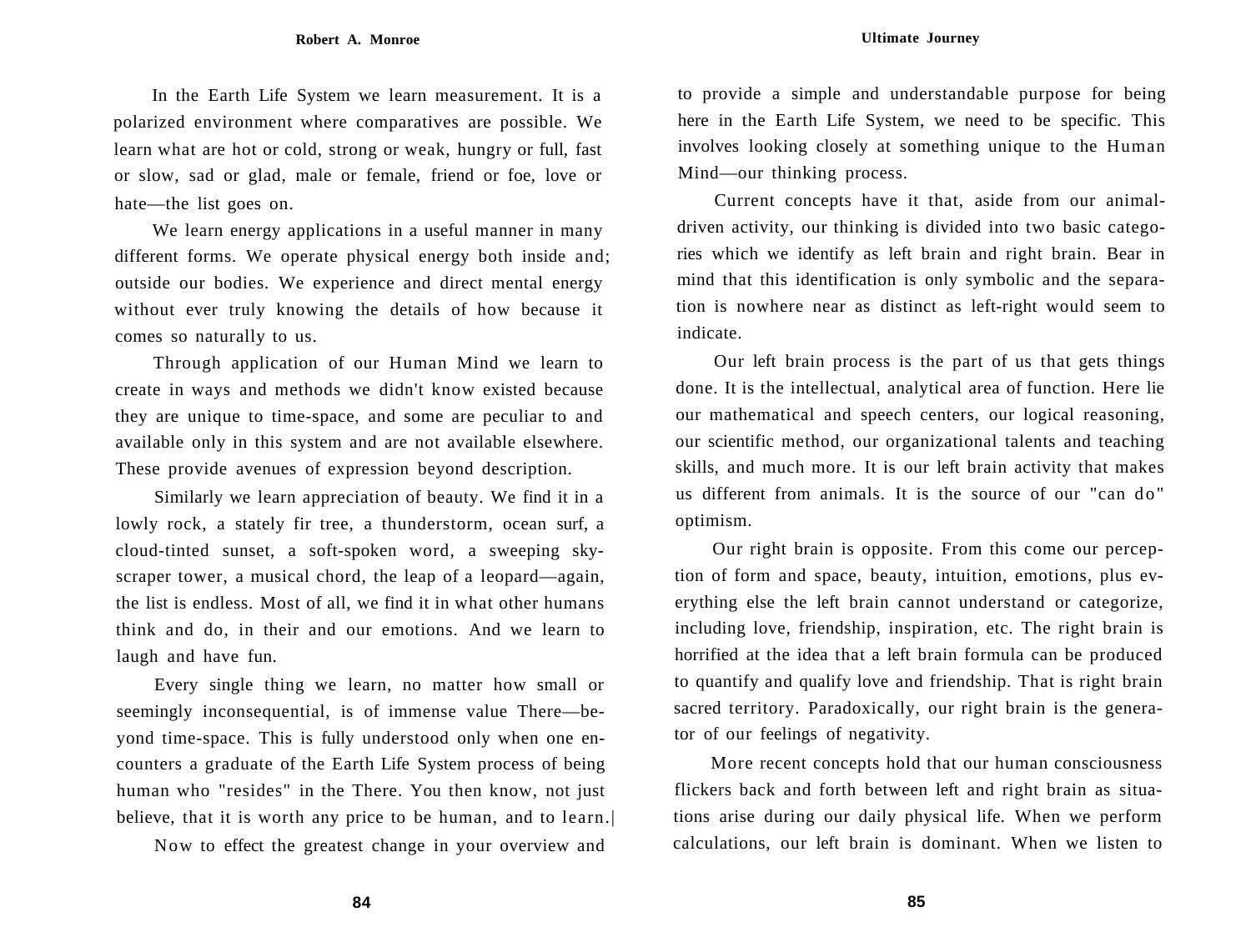music, our right brain takes over. Peak performance comes when both left and right brain thinking are integrated, unified, synchronous.

A kind of cultural subwar has been going on for centuries and has come to the surface only in recent years. The dominant-left-brainers consider the dominant-right-brainers to be basically unfit for existence in the Earth Life System and tend to regard them with contempt or disbelief. The dominantright-brainers look on the others as unimaginative, dull, overmaterialistic, unfeeling, and lacking in "spiritual values."

It is time now to declare peace in this battle and to set right this dangerous misunderstanding.

Our prime and fundamental purpose, aside from learning through experience in being human, is to acquire and develop what we label intellect: left brain consciousness. We do not need to act similarly with our right brain abilities because we already have them. We brought them with us; somehow they were inherent.

It is the left brain capability that is of exquisite value when we visit or return to the There, beyond time-space. It is the left brain that removes the limitations on our growth that were present prior to our sojourn here. Only left brain function can make Unknowns into Knowns, dissolve fears, enhance experience, open new vistas, clean out the false beliefsystem refuse. It is the left brain that takes any idea, information, or inspiration emanating from or via the right brain and puts it into action. By any standards, something of value cannot become real unless and until the left brain takes over.

For millennia the human right brain has not changed. It

has not grown or evolved. It is the same as it always was. In contrast, left brain consciousness has been steadily evolving, either by design or necessity. In the past century, this growth has become an exponential curve, not simply in one or two individuals but in literally millions of humans throughout the period. Today the left brain has probed so deeply into the rime-space phenomenon that there seem few areas left to explore without recycling and repetition. The energy fields in the There are ripe for exploration. By its very nature, the left brain cannot help becoming involved in constructive evaluation and application. The right brain is forcing it to do so and the right brain is in charge.

What has happened is that our left brain has become so thoroughly entrenched—and justifiably so—in providing means of survival in the Earth Life System that it resists anything and everything that may interfere with or interrupt the process. What occurs beyond time-space, in the There, does not calculate by ordinary Earth Life System standards. More important, information from There appears to have no value for Earth Life System inhabitants. Only when our left brain recognizes that such knowledge is a most vital tool for growth in the There will specific interest be generated.

Our Different Overview includes most emphatically the maturing talents of our left brain. As we have said, that's what we came here to acquire. Dominant-right-brainers find this difficult, or impossible, to accept.

As it is the boss, the right brain often forces the left brain to perform in a way that tends to destroy thousands of years of evolution. Meanwhile, our left brain continues to pick up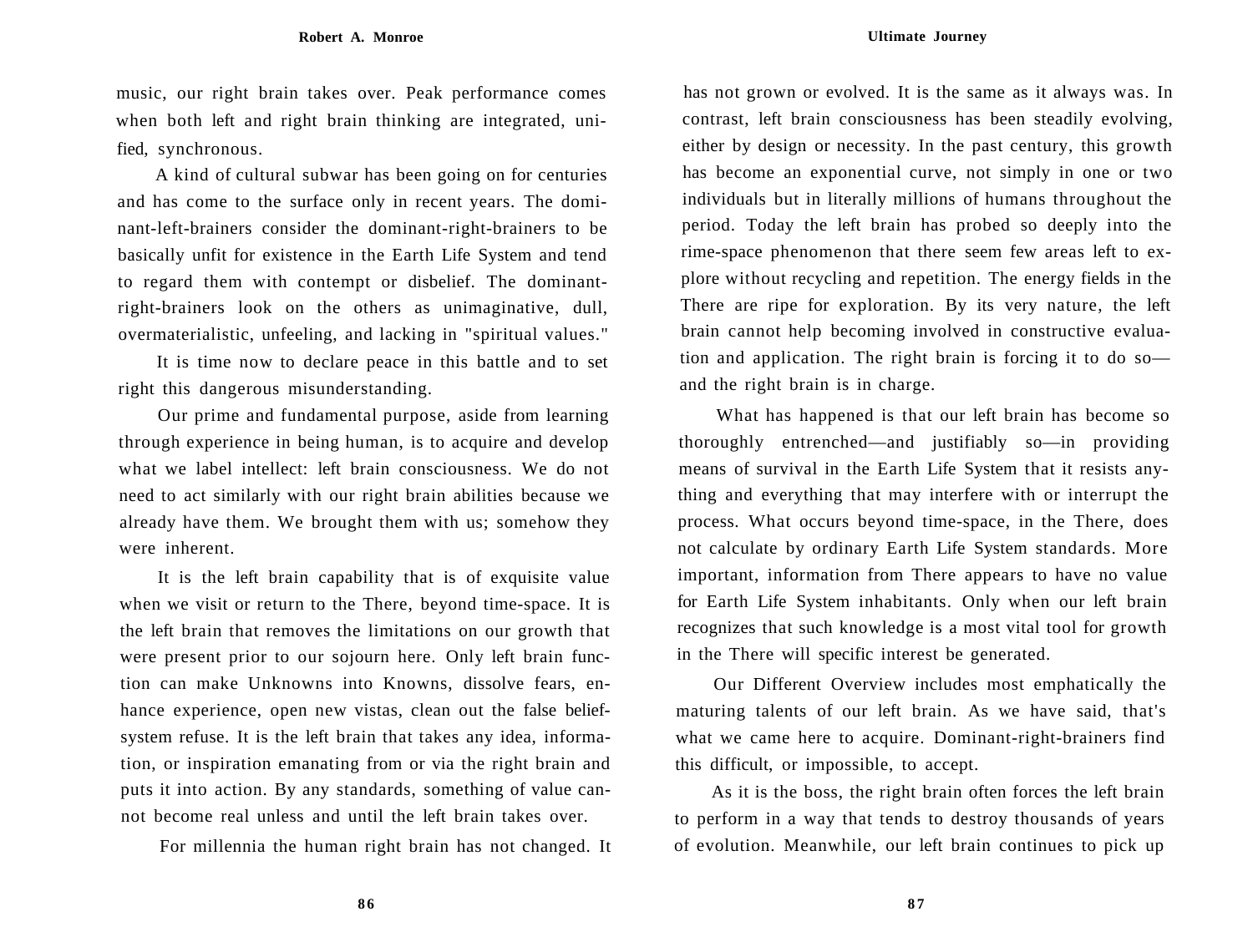### **Robert A. Monroe**

**Ultimate Journey** 

the usable ideas and inspirations of the right brain and make them into something of value. It tolerates the nonproductive right brain patterns as long as they don't get in the way. It also heavily distorts some right brain patterns to convert them into the Earth Life System survivor-predator organization.

For our Different Overview, here are two definitions:

Left Brain  $=$  Human Mind modified by the Earth Life System.

Right Brain = Expression of the Core Self, the timeless, nonphysical part of us, untouched and unaffected by the Earth Life System.

The trick is to get both left and right brain into simultaneous and synchronous action, nudging the left brain more and more into taking part in the There activity. You should never abandon one for the other.

**\* \* \*** 

Once all this is in place, you may find that the following points will help:

1. Always know and remember that you are "more than your physical body." This will provide instant perspective on any Earth Life System activity. The agony becomes tolerable, the ecstasy more profound. Locally induced fears evaporate.

2. Recognize and control your survival drive. Use it instead of allowing it to use you. Here are some suggestions:

a. One part of the formula (Physical Life =  $Good$ ) is needed for the Earth Life System and is acceptable during your stay. The other part (Physical Death = Bad) you can discard because you will know better.

b. Remember that your ultimate goal is not physical survival. Thus, while it is valid that you are here to do certain things and there are functions you must perform to be here to do them, you don't need to be desperate about it. Accidents may happen, but you cannot lose; you have had the experience of being human.

c. The sexual reproductive drive is the most powerful animal instinct of the Earth Life System. Designed specifically for physical survival of the species, it controls and is manipulated to control most aspects of human behavior. Enjoy it, but there's no need to live or die for it. And enjoy the manipulations for what they are; succumb only knowingly.

d. Physical assets (material, food, tools, toys) are great for local use, but ownership is only a matter of temporary convenience. You not only cannot but you would not want to take them with you—not even your physical body.

3. Maintain your transient status. You are being human at your own option in the strictest sense. That option remains in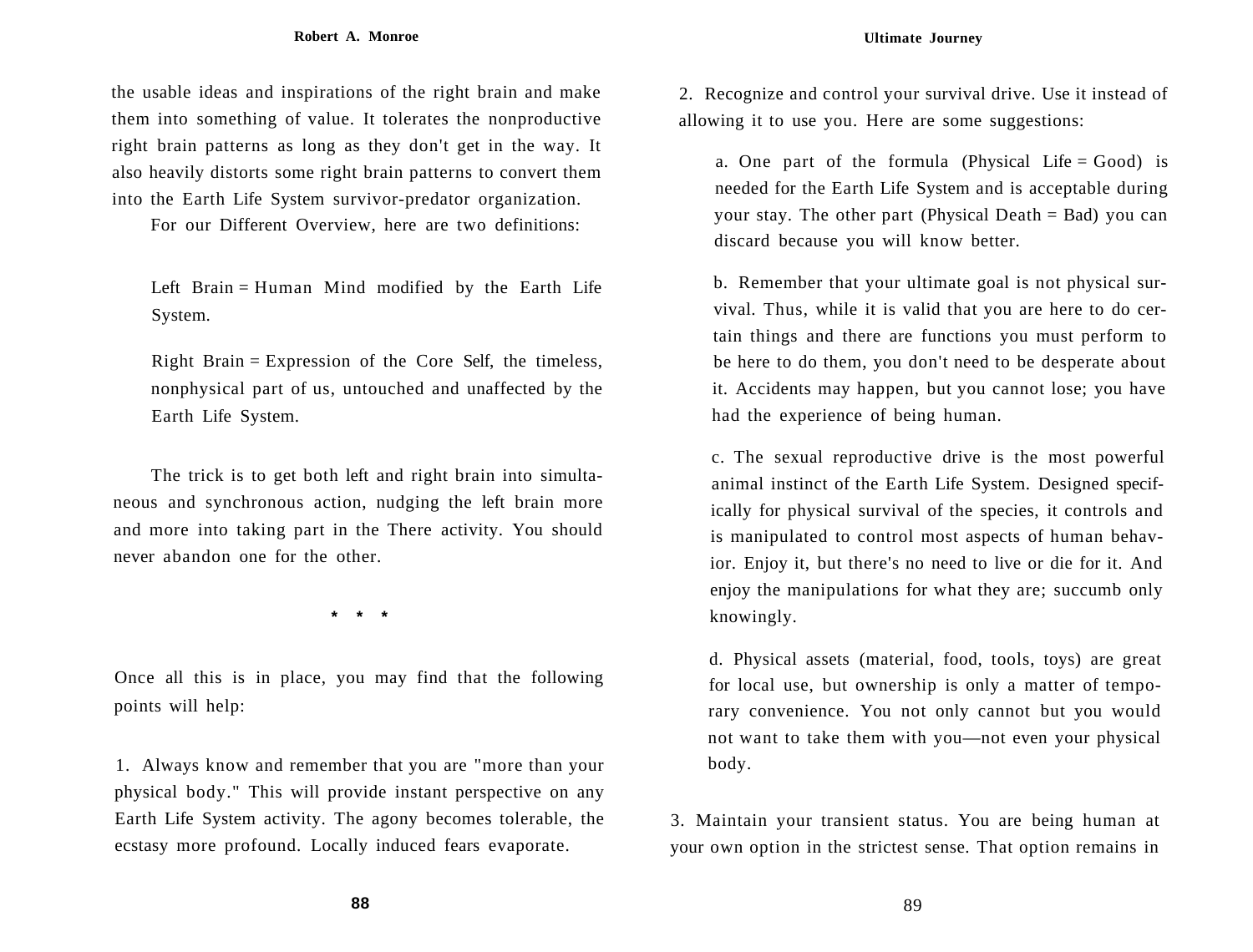force throughout your visit. You may pack up your experience and leave whenever and for wherever you desire, with no censure or penalties from any source that matters. If your Human Mind is satisfied, you will do this in spite of local custom or effort. Earth Life System addicts may not understand, but that is their problem.

4. Enjoy your life in the System, maximize your highs and lows—but don't become addicted. Get through being angry at how the system works, the seeming inequities, the unfair advantages, the brutalities, the callousness, the deceit. It's a predator world by design—and it's a superb teaching machine.

5. Exercise your Human Mind as fully as possible, knowing it is only an exercise. Build beautiful artifacts, solve "problems," smell the flowers and watch the sunsets, compose music, explore the "secrets" of the physical universe, savor the input from all of your five senses, absorb the nuances of close relationships and situations, feel the joy and sorrow, the laughter, the empathy, compassion—and tuck all of the emotional memory in your travel bag.

6. Most important, let the Human Mind of you seek out, experience, and add to your flow of consciousness where and when you encounter it. Drink it in, but watch out for the tendency to wallow in it due to the reminders of Home contained therein. Beware of illusions and collusion which make it sometimes difficult to sort out the real in the Earth Life System environment.

7. Your Human Mind has a natural and normal proclivity to try to make things in the Earth Life System much the way it is accustomed to in the There. History is full of such attempts, but in the end the system always wins. An edge may have been frayed, but the predator animalism simply comes back, sometimes a bit smarter than before, and takes over. That does not mean you don't try in your Human Mind expression, and it is possible that you might change a part of it, but you will never change it all. If you did manage a complete overhaul, the system wouldn't and couldn't exist. Yet who knows how much longer it will exist anyway?

All the above points are Knowns to others and are easy to verify for your own knowing through direct logical working of your left brain on each question or belief. Solidify your Different Overview by proving these for yourself—and for yourself only.

**\* \* \*** 

At this point, the Earth Life System theme seemed complete but it was not. Another part of me who knows deeply the Karth Life System from another overview demanded to be heard:

. . . It was a long walk through the forest to reach the ocean. Along the way, the path was quiet except for the hum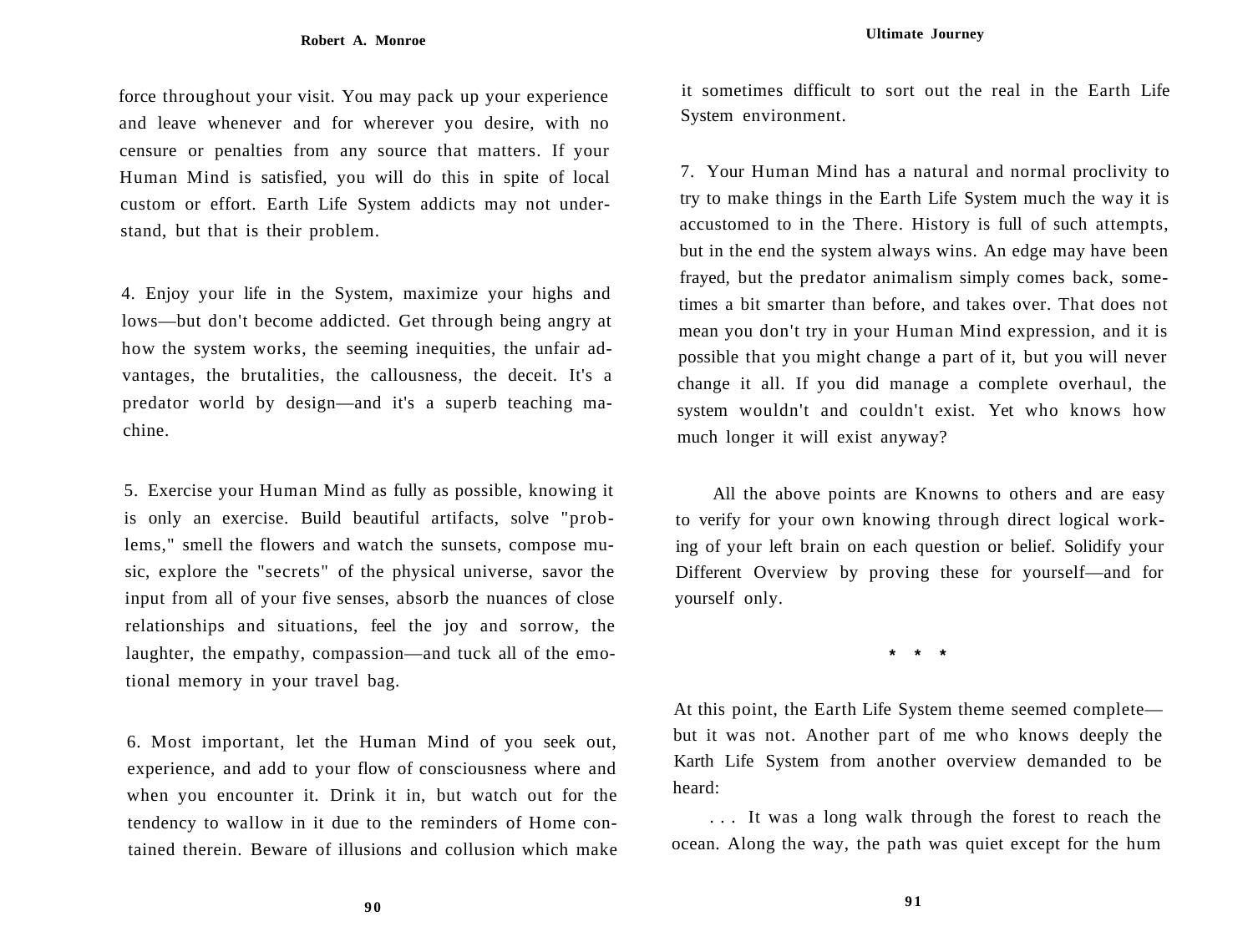of insects and the occasional call of a crow high in the tall trees. In the lush undergrowth, a slight crackling of dry leaves told of small residents, if one listened carefully. Under the fresh smell of growing green lay the deep aroma of moist earth and decaying vegetation, both silent signals of the life cycle in progress.

There was little wind as the soft rumble of surf grew steadily in strength. Then the forest ended and the gray-green sea spread out to the horizon, stately cumulus cloud towers drifting overhead through a clear, clean azure sky. The grassy bank where the white beach began gave an irresistible invitation to ease down, lie back, and relax. The waves were gentle, placid; the breeze cool and soft; the sun warm and fresh.

All comes to this, the beginning and the end of an aeonslong period of time. This living mass of air, water, and land what it gives and what it takes—what it produces.

It is more than awareness; more than consciousness; more than experience. It is more than intelligence, knowledge, truth, and understanding. The whole is so much greater than the sum of the parts.

It is such a wonderful learning process; learning to separate this from that, and the differences and comparisons: heat from cold, light from dark, noise from silence, strength from weakness, pain from comfort, thick from thin, rough from smooth, hard from soft, balance from instability.

There is the learning of cause and effect, action and reaction, price and paying, authority and responsibility. And the options you learn to recognize: stop or start, hold or release, sink or swim, laugh or cry, friend or enemy, reward or retribution, success or failure, love or hate, win or lose, organization or chaos.

There is the learning to think: to coordinate, count, calculate, and communicate; to remember, connect, plan, and have ideas; to daydream, create, hope, believe, and know. And the ability to experience and express emotion: joy and ecstasy, sadness, compassion, loneliness, communion; righteous and irrational anger—and the appreciation of the beauty of form and movement.

And there is the learning to learn: words and numbers, writing, passing experience, knowledge, and wisdom from parent to child, generation to generation, without the trauma of reenactment. Learning to establish systems, laws, and rules that insure this learning will continue and expand.

It is all there beyond the forest. It is in the ripening carpets of grain, the neat, multimillion rows of nourishing plants, and the mills that reshape matter into more usable form. It is in the many different shelters that are labeled home, the tall and slender towers that reach for the sky, the motor vehicles that become a substitute body, the ships sailing around the world atop and beneath the oceans, the winged carriers that draw white lines in the sky, and the metallic birds that hover and circle the globe hundreds, thousands of miles above its surface, each delivering innumerable items of information every second, day and night. And it is in the invisible yet measurable network of controlled radiation that serves for communication and local direction-finding.

And there is more, such as the amplification of perception through lens and mirror and electronic ears to search the

92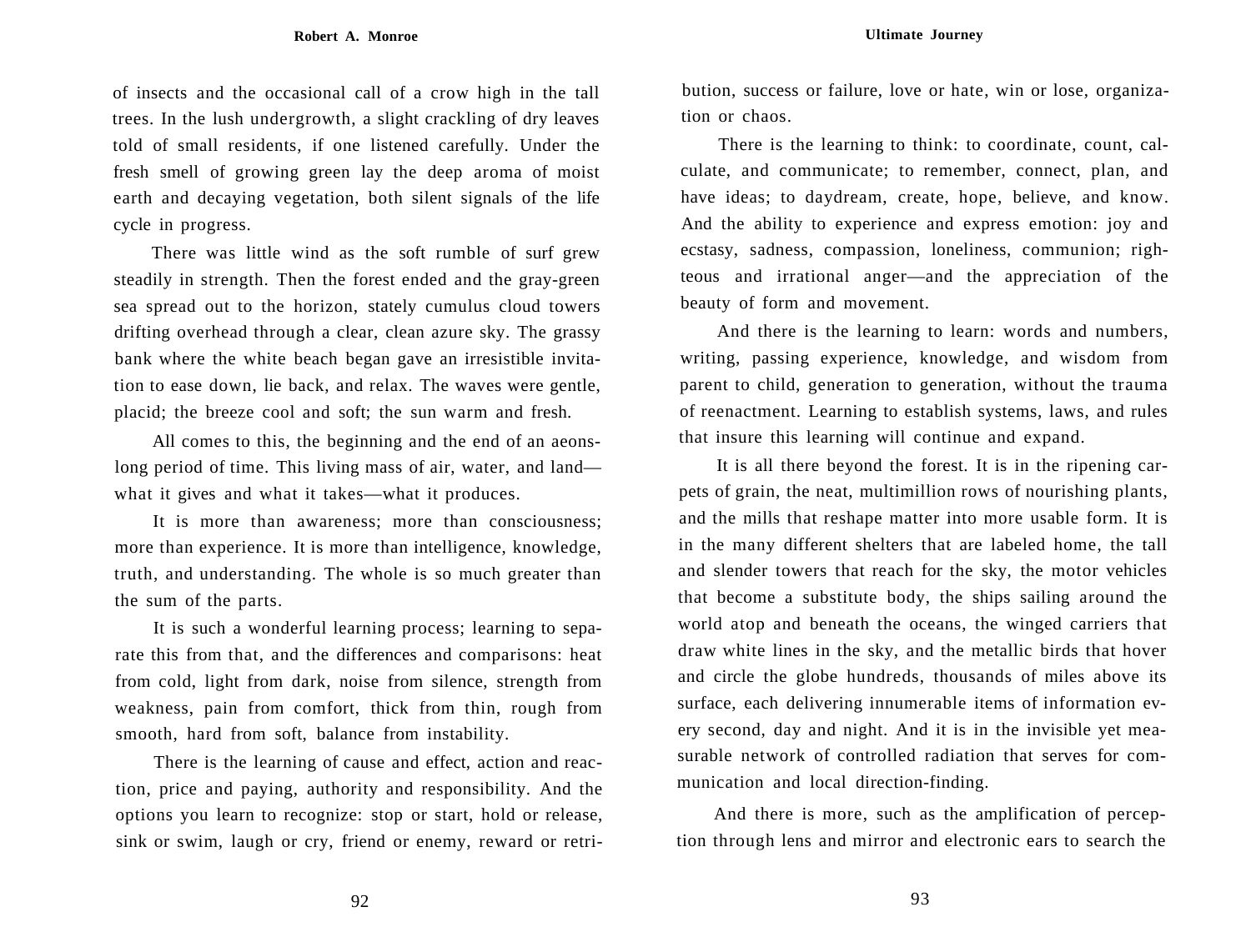#### **Ultimate Journey**

#### **Robert A. Monroe**

universe for a signal, just one signal, to assuage the loneliness, searching through stars, constellations, galaxies, novas, and black holes. There is the illogical thrust away from our blue planet to the nearby moon, where an indelible footprint was left in the dust. There is the ranging and reporting of surrogate explorers to view and land on other planets, and thence moving on into the blackness of deep space.

Learn too of the steady unfolding of the patterns that once seemed inviolate in land, water, and air; of alloys, compounds, elements, atoms, molecules, nuclear particles, radiation, and waveforms; of gravity, inertia, momentum, centrifugal force, polarity; of the organic and inorganic, the living physical structures and their processes.

Learn of the search for mind and creator; of belief systems, sleep and dreams, visions and visionaries, philosophies and religions.

Learn also of Love.

This then is the wondrous package of achievement through millennia of evolutionary effort that we may carry lightly and easily but with triumph into the far reaches beyond; a heritage of inestimable quality, to be evaluated and applied in the There.

Yet . . . and yet . . . among the clouds and the clamor there is an uncomfortable sense of a missing factor, vital and important. Turn your attention, and a small face appears amid the mass of other knowing. It is shaped less than human and more than monkey. The eyes are luminous with emotion.

It is there, all of it, in the eyes. From across the span of timelessness, the carrier of that first spark of intelligent consciousness, the original ancestor, looks out and observes with quiet pride and joy, with appreciation but not total comprehension, and with awe at the growth of the spark. It is the parent of a prodigal child.

Here, seen clearly and cleanly, is one missing factor—the animal base. None of this could have happened but for its presence and provision. It was the living demonstration from which to learn, providing the flesh to be consumed, the milk to drink, the hides and furs to give warmth, the stronger back to share the burden, oil for light, and trinkets and amulets from tusk and horn. There was loyalty too and a form of friendship, while there were some who found that fur and bare skin do mix and bring forth patterns of understanding far beyond anything envisioned.

This animal energy was the driving force behind the spark. It provided not the catalyst but the needs, motivations, and raw physical power. It is not to be hidden or demeaned but included warmly and surely as the underlying essential without which nothing would have taken place. We must hold it up with pride for all to know.

And with the knowing, the little face smiles slightly, softly, even wistfully, then fades.

It is time to move on. The walk back along the path through the forest is filled with greetings. A squirrel on a low branch looks down and chatters. A bottle-green fly lands on a hand and enjoys gentle back-stroking with a finger. Three turkeys stand aside and watch the passage curiously but without wariness. A gray fox wanders onto the path and sits down, undecided as to whether to pay his respects. A thrush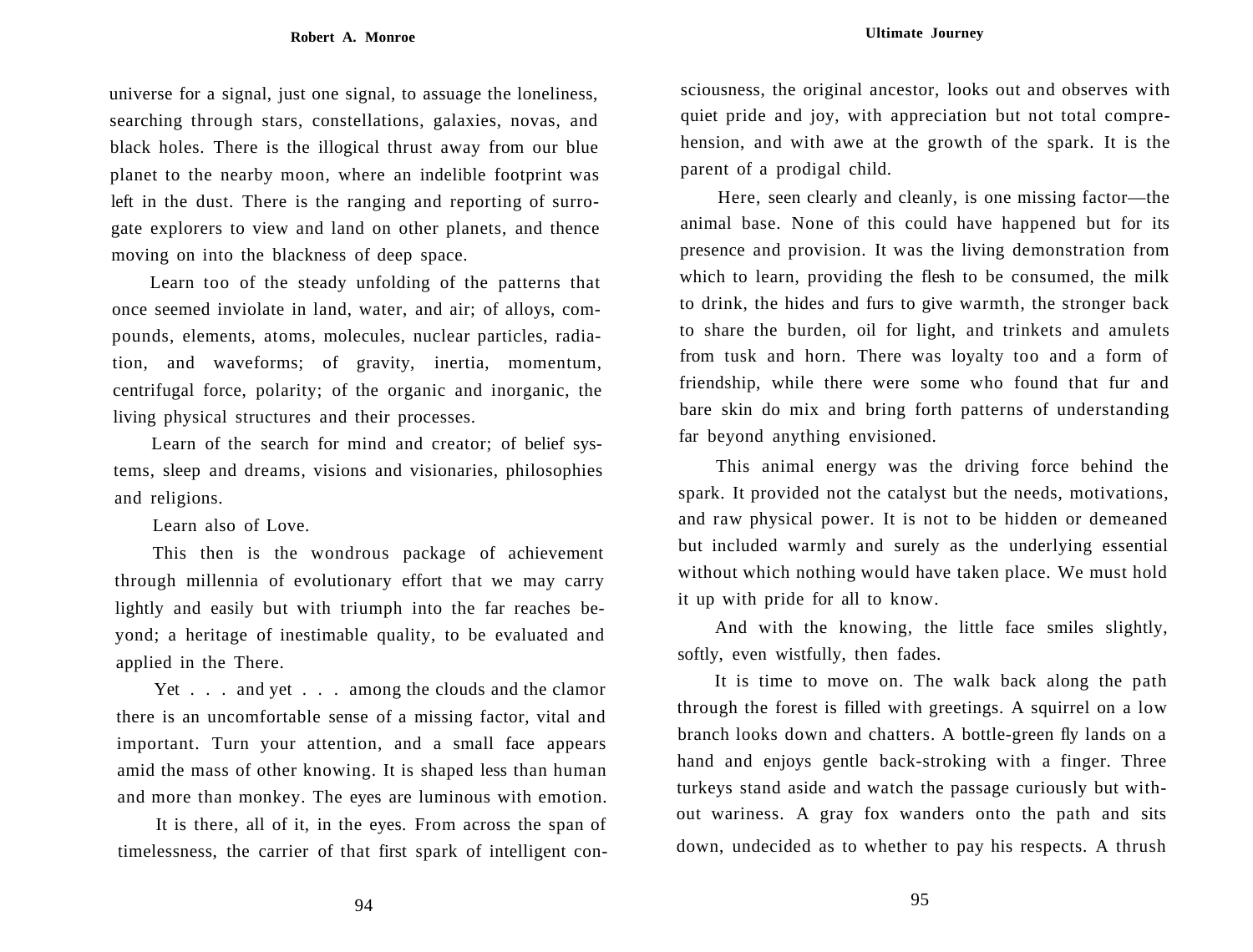glides down, settles on a shoulder, and chirps softly into an: ear until the edge of the forest is reached. With a final peck on the cheek, it pulses its wings and returns to the middle branches.

Goodbye, my friends. But I do take you with me.

# **8**  *Recall and Review*

*At this stage,* it seemed sensible, before going any further, to search for the new direction and missing Basic in the area where I spent most of my effort. After all, I had been involved with this left and right brain stuff for many years. Was there something that I had missed—something that, even if it did not answer the questions, might point the. way? Perhaps a review of what we had been—and still are—doing would be in order.

I mentioned earlier my first out-of-body experiences in 1958, which turned my life around. At that time, the Research and Development Division of the corporation which I headed, whose speciality was the sound production of network radio programs, had developed an efficient means by which sound could be used to induce sleep easily and comfortably. In the same year, a discovery was made that changed the entire direction of investigation and eventually of the corporation itself: that certain patterns of sound will induce different states of consciousness not ordinarily available to the human mind.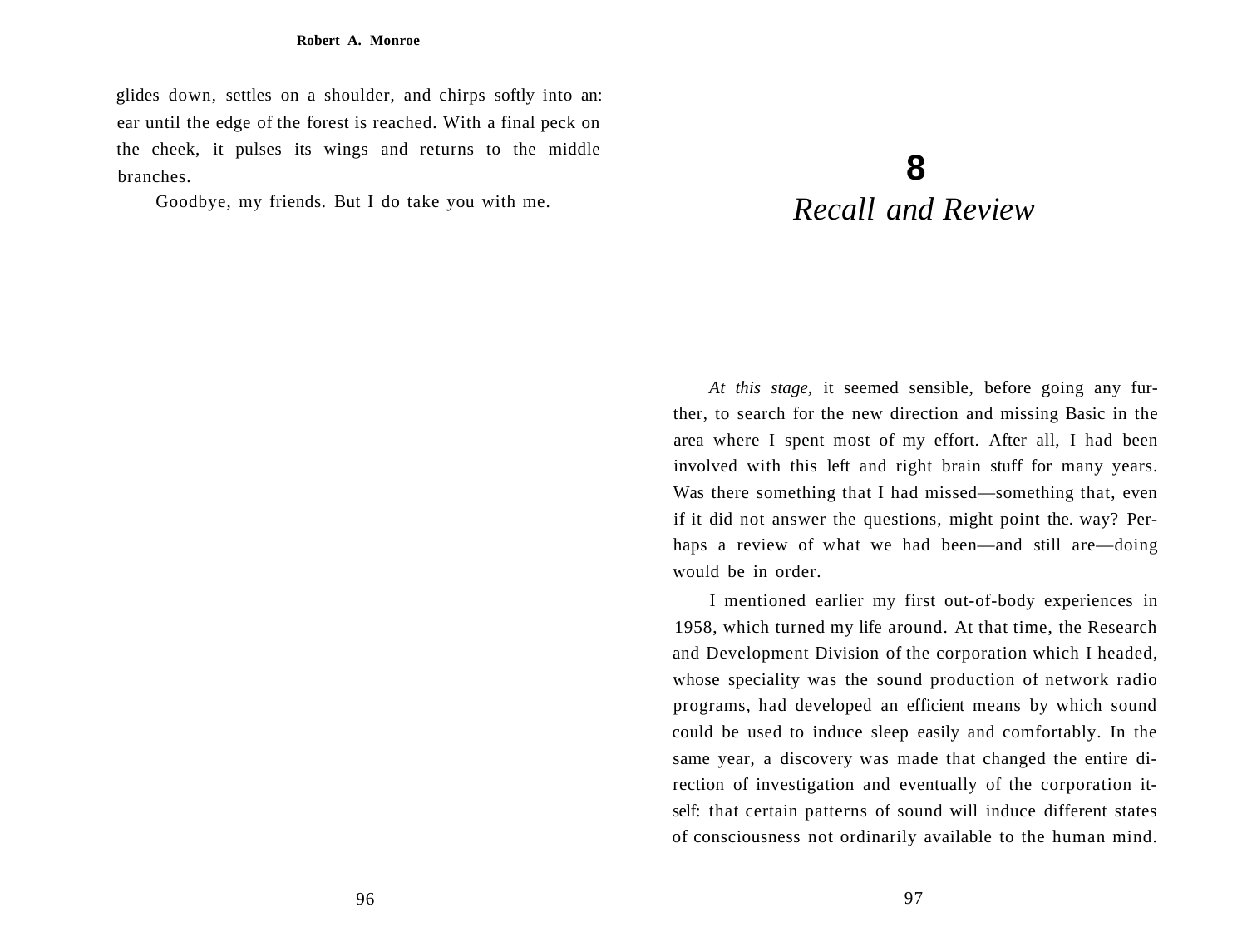In the following decades, a continuing program of research brought additional verification of the effects produced by these states and of the specific sound combinations and frequencies needed to produce them. Methods and techniques were found to enable the individual to maintain and control various mind patterns. In 1971, The Monroe Institute was created out of the Research and Development Division to supplement the research effort. Later the Institute became an independent educational and research organization. Thanks to the cooperation and input of hundreds of specialists and volunteers, including scientists, doctors, psychologists, educators, computer programmers, corporate executives, artists, and many others, the Institute is now internationally known for its work in this field.

It should be made clear that the early research effort and expenditure were not aimed at the betterment of mankind, nor intended to prove any point to the scientific community or the world at large. It was simply an attempt to control learning patterns during sleep, and later to understand the relationships between mind, brain-body, and consciousness phenomena. Thus, until recently, no academic papers were published and orthodox scientific methods, though followed wherever feasible, were often ignored when they proved unworkable. The methods developed contain no dogma or rituals, nor do they espouse any particular belief systems, religions, political or social stance. No drugs or chemicals are involved, nor are hypnosis, subliminal suggestions, or anything remotely resembling brainwashing. They are noninvasive, and the individual is always in charge,

exercising his or her own will and not under the command of another.

Using the results of many thousands of hours of research, subjects are able to learn conscious control of many different and productive states of consciousness, and the fall-out from this exploration of consciousness has produced valuable contributions in a host of other areas. These include physical and mental health, learning and memory, physical coordination, creativity, problem-solving, and stress management. The process, known as Hemispheric Synchronization, or Hemi-Sync for short, provides its users with a self-controlled tool to accomplish their own goals by facilitating and sustaining a purposefully focused, highly productive, coherent mind-brain state.\*

Over the years, new approaches to ways of thinking have emerged at the Institute. Together they form, as we might say, a Different Overview.

## **Consciousness Is a Continuum**

In our focused wakefulness, we as Human Minds employ that part of the consciousness spectrum limited to time-space. This is made possible by the device we identify as a physical body, with its five physical senses. This physical body permits us to express externally our mind-consciousness through physical activity and communication.

<sup>\*</sup> An account of the methods and techniques of the Institute, and of the practical applications of its technology, will be found in the Addenda.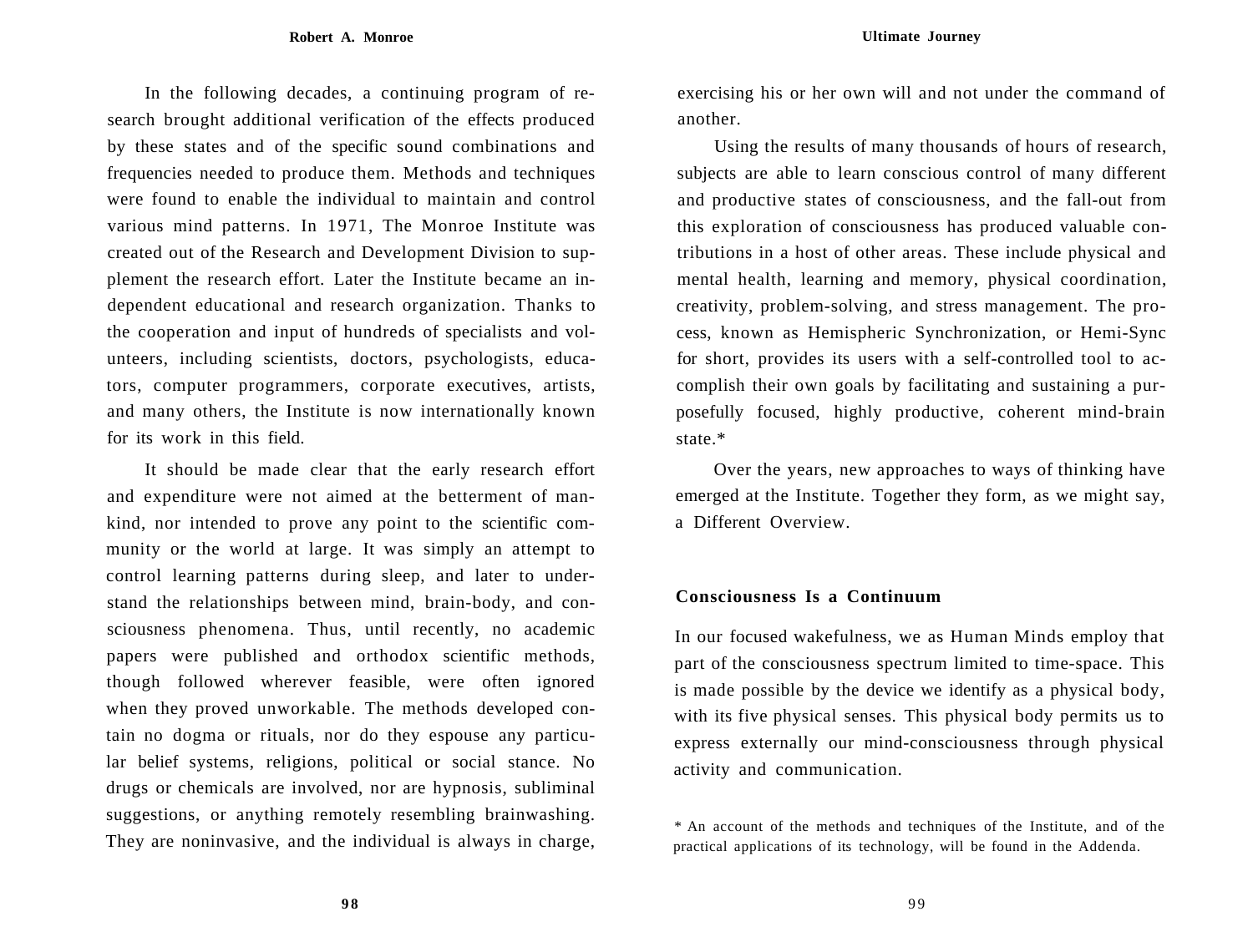When this focusing is affected for any reason, our mind begins to drift along the consciousness spectrum away from time-space perception, becoming less aware of the immediate physical world. When this happens, we become conscious in another form. The fact that we often have difficulty in remembering correctly our participation in that other part of the consciousness spectrum does not negate its reality. The problem lies in perception and translation, diffused and distorted as they are by the use of current time-space systems of analysis and measurement.

The spectrum of consciousness ranges, seemingly endlessly, beyond time-space into other energy systems. It also continues "downward" through animal and plant life, possibly into the subatomic level. Everyday human consciousness is active commonly in only a small segment of the consciousness continuum.

## **The Phasing Concept**

The methods and techniques of the Institute can be identified as means to establish and control phases of consciousness. In the waking physical state, the untrained mind makes these phase shifts frequently each day with little or no control.

Primary Phasing is the state where the mind is fully focused on physical sensory input or activity. Any deviation from this condition can be regarded as a phase shift, where some part or percentile of consciousness is, to a certain degree, aware in another form. One example is inattention, where physical sensory input remains strong but part of the

mind has "wandered." What we call daydreaming is another. Introspection, where attention is turned away from physical awareness, is a more deliberate phase shift, as are certain meditative states. Sleep is a shift in phasing to another state of consciousness where very little awareness of physical sensory input is taking place.

Ingestion of alcohol and certain drugs evokes split phase shifts, where part of consciousness is "here" and part in another area of the continuum. In these cases, when the stimulus is removed, the phasing fades. Psychoses and dementia are inadvertent instances, and in these conditions drugs or chemicals may be employed to dim or eliminate the nonphysical area.

To understand the process clearly, we may consider the physical body as a tuning mechanism through which the human mind can operate in physical consciousness. As such, it contains circuitry that converts physical sensory patterns into forms that can be perceived by the mind, much as a radio or television receiver is tuned to a particular frequency band in the electromagnetic spectrum. In these receivers, there is a discriminator section that filters out for the most part any distracting or distorting signals or harmonics from other parts of the spectrum. As we tune a radio receiver gradually from one station—or frequency—to another, one signal fades and another is faintly heard. The receiver is shifting out of phase with the original station to the point where another station can be heard simultaneously. As we continue retuning, the original station is no longer heard and the other signal takes over.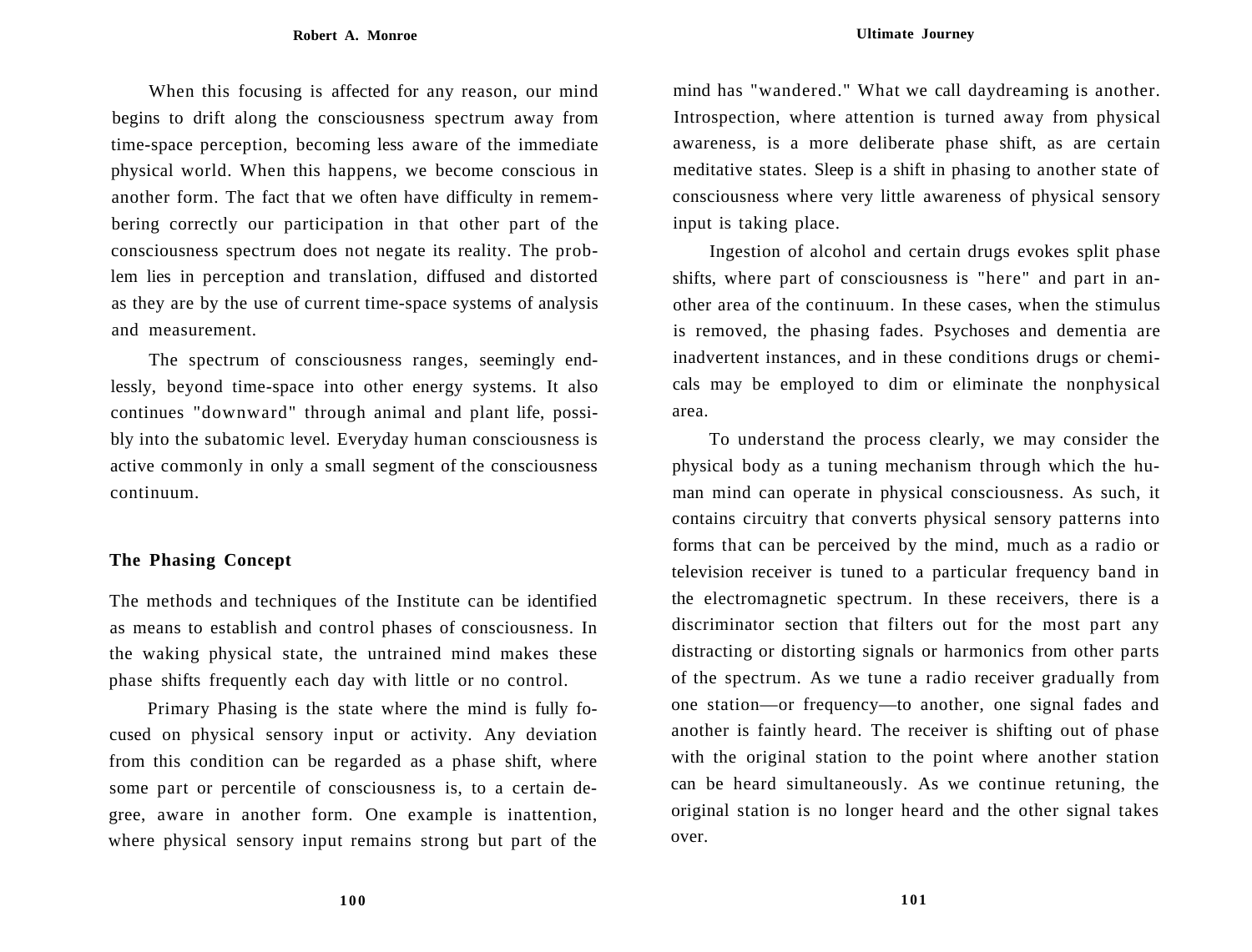The human mind, which also has access to a "discrimina tor," acts in a similar way. The mind untrained in the tuning process drifts slowly out of control from one phase of consciousness to another. As it does so, signals are received partly from the physical mechanism and partly from a different segment of the consciousness continuum. The signal input from the physical state diminishes until no such signals reach the mind, which moves into the state generally known as sleep or unconsciousness.

The learning systems devised at the Institute offer a means to place these phase shifts under willful control of the individual. In the early stages of this learning, the mind becomes completely at ease and feels little fear or anxiety in the resulting changes. The reason for this is that these states of consciousness are familiar territory. It is the presentation in a new and organized form that makes the difference, where any changes are made deliberately by the mind itself.

## **Left Brain/Right Brain Symbols**

The Institute's investigations led to a path being taken which ran in the opposite direction to that followed by some others involved in mind research. Almost the whole effort has been and is directed to the utilization of left brain methodology, of the intellectual, analytical portion of the mind, to explore the right brain, the intuitive, abstract side.

In exploration of consciousness, most of the research has been conducted by placing the subject in a booth that insures an isolated environment. Through methods and techniques

employing varying patterns of sound, the subject is given the means to enter into different states of consciousness. Outside the booth, a technician operates the audio and various items of electronic measuring equipment and records the subject's brain waves and other physical responses, while a monitor is in voice communication with the subject in the booth. The stereo headphones worn by the subject give the effect of the monitor being inside the subject's head. As such, the monitor becomes a surrogate left brain of the subject, encouraging the subject to utilize more of his or her own intellect to know and understand what he or she is doing.

By this method the subject learns to become objective in his or her experience, and it becomes possible to gather information and details not ordinarily available in purely subjective states of awareness. The result is whole brain thinking of extreme value; cohesive, integrated, without dominance by either part. All of our training systems, whether live or on tape, are nothing less than surrogate left brain devices that enable the user-participant to hold on to his analytical capability during unusual and even exotic states of consciousness. They permit growth through familiarity and understanding, and enable the penetration of the greatest barrier of all—fear.

We have discovered that right brain territory without limitations is a rich and fertile ground for mining operations by the left brain. It is the coherent whole brain consciousness that produces the precious nuggets.

The work is by no means finished. The Institute is still evolving ways to produce replicable physiological data that identify forms of human consciousness generally unknown or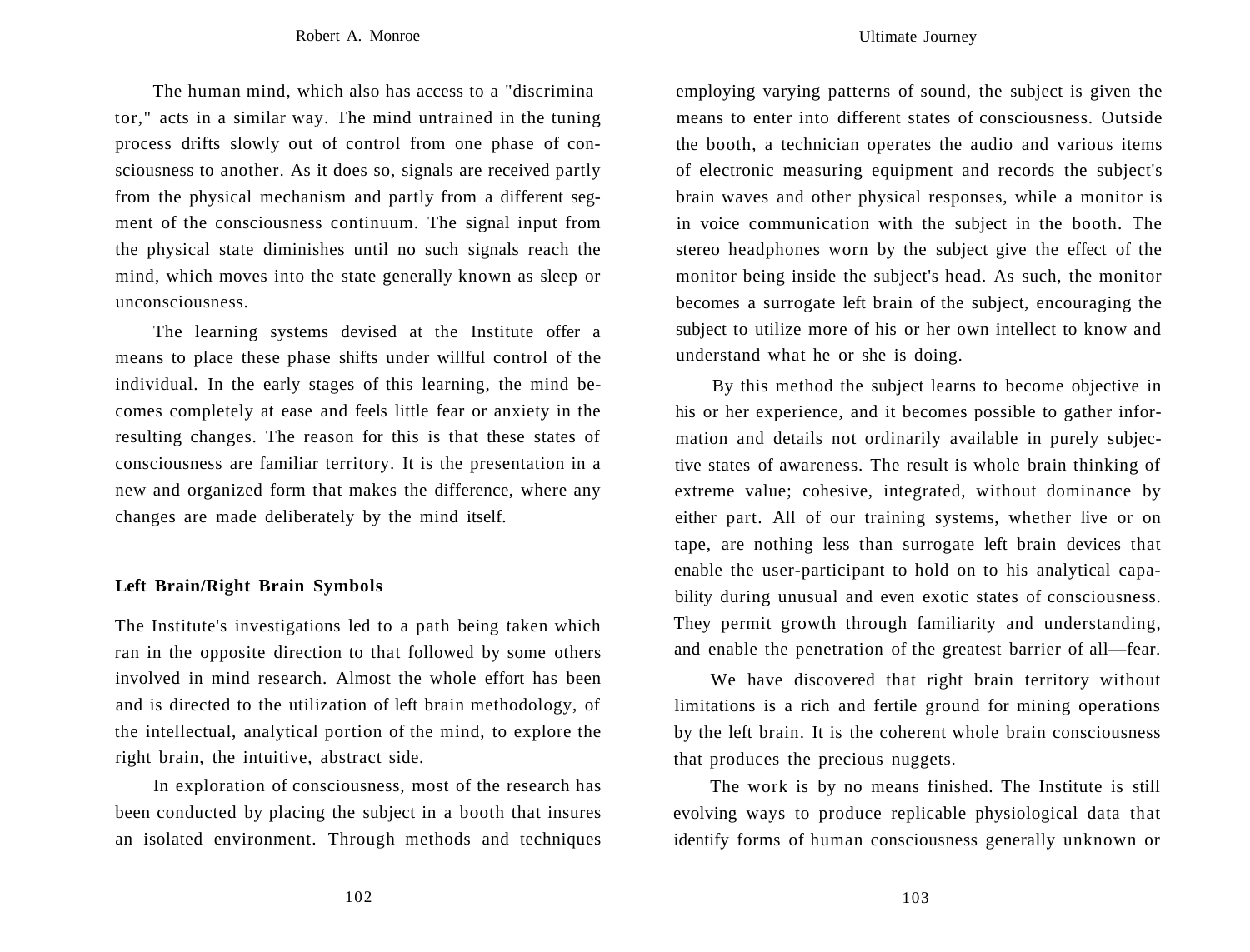### **Robert A. Monroe**

unrecognized by contemporary cultural standards. To take one specific example: we are looking for ways and means to bring to accessible levels the various extraordinary human capabilities that have appeared, seemingly at random, throughout our history. By investigation of individuals who possess these abilities, inherent or acquired, such as composers of music, top-flight mathematicians, outstanding athletes, especially talented therapists, and so on, we seek to discover techniques by the application of which such abilities may be learned.

Continuing investigation along these and similar lines offers the prospect of bringing into understandable and acceptable form the true nature of unorthodox mind phenomena. The inclusion of these into the contemporary cultural context could become a significant event in human history.

But as I look at my work and the work of the Institute, I hear a small voice, a voice that insists on being heard. "Well now," it says—and I cannot say I feel comfortable to hear it— "if that's all there is to your life's work at this point, then there's certainly something missing. Here you are, showing people how to use the whole of their brains and have a socalled Different Overview, but you don't seem to be doing anything to prepare them for what really matters. This Earth Life System stuff is all very well, but they don't stay here forever. They expect more and, I have to tell you, they expect it from you. So—what about it?"

What about it indeed.

# **9**  *The Hard Way*

*Both the work* of The Monroe Institute and the Earth Life System itself were strong Knowns to me. Yet there was an uncomfortable feeling that clues and traces of my missing Basic were there. I simply wasn't able to perceive them.

I turned again to my own personal activities. One of the Knowns emerging through repeated examination was that moving into out-of-body no longer had for me what could be called "movement." Experienced subjects in the Institute laboratory had reported this many times, but it was not a part of my personal pattern until I began what I called the "quickswitch" method. Thereafter what happened was a fading out of one consciousness state into another. To describe it as "going out-of-phase" seemed more accurate and satisfied better my left brain classification system.

So this became a repeating pattern. However, I had begun to notice that whenever things were going so smoothly a major change was gathering energy. The forewarning was usually so obscure that only in retrospect could it be verified.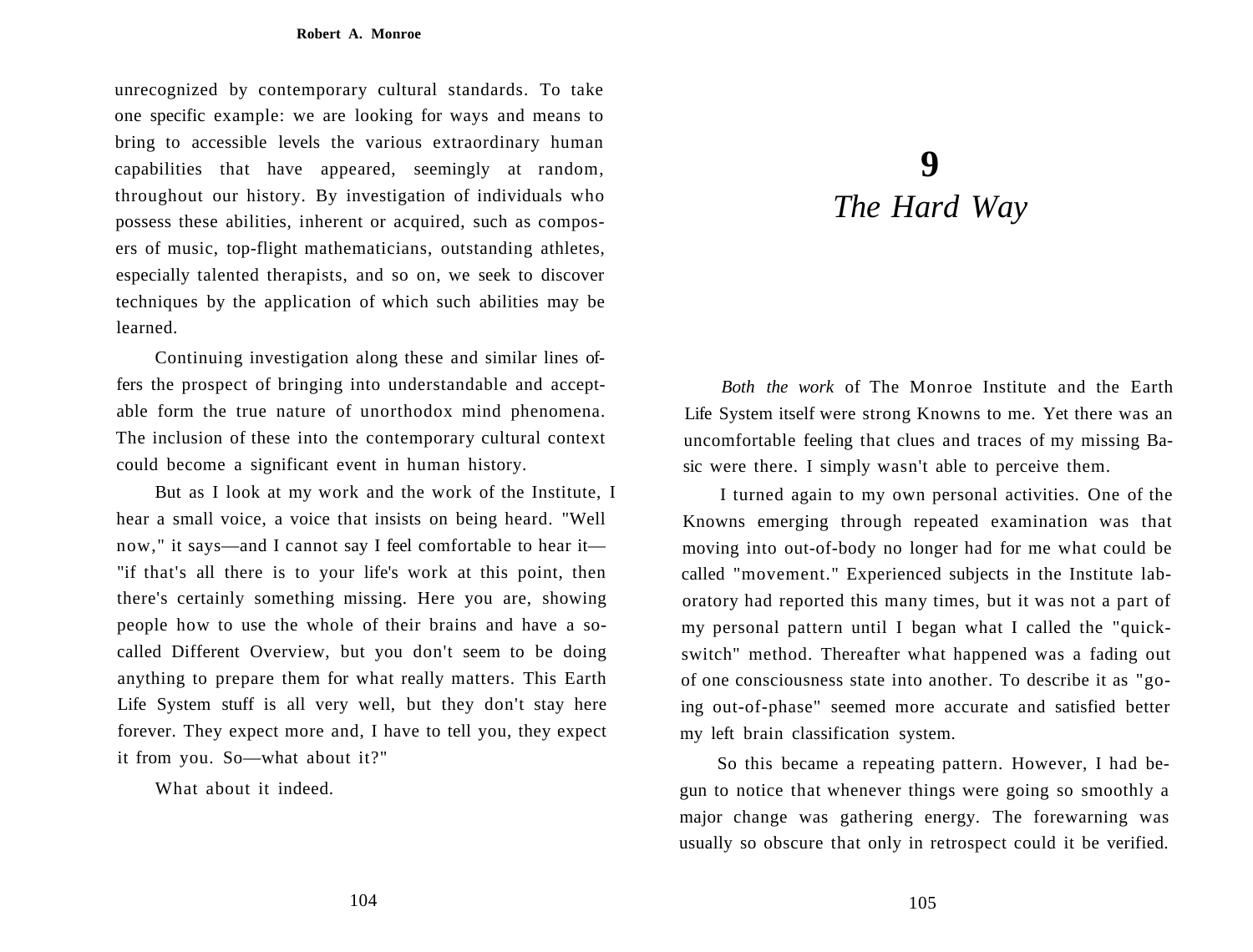This time, what shook me out of my complacency was a series of incidents that began to occur more and more frequently when I phased out-of-body during the sleep state. They were remarkably similar to the "tests" I had encountered years before. These tests were learning procedures whereby, when I was in an out-of-body state, a given experience was repeated several times until a particular response was evoked in me. The experience was not repeated thereafter.

These tests were nonverbal and were apparently conducted by a nonphysical, presumably my INSPEC friend. We would meet shortly after I left the physical state, and I would be asked if I were ready. With complete trust, I would agree. Immediately there would be a loud click, and I would find myself fully immersed in the experience. Gone and forgotten was the fact that it was not "real," and I would live it totally. At a crucial point where a significant decision had to be made, I would make it. Then there would come another loud click and I was back with the INSPEC. If I had performed satisfactorily, that particular test would not be repeated. If I had not done so, I would have to go back and try again until I did.

It never occurred to me to question why I was being tested and who judged what the correct decision had to be. Most if not all of the tests seemed completely unrelated to this physical life, although many of them were couched in human-Earth settings and situations. I assumed that "someone" smarter than I needed my kind of answers and I, sometimes shakily, was glad to oblige.

This new version seemed much the same, except that there was no supervising INSPEC that I could determine. The episodes occurred months after our last meeting and there had been no sign of the INSPEC's presence despite my continuing hopes. As before, the identical situation would be presented in various forms, all with the need for a decision. It would have been easy to dismiss them as simply vivid dreams if they had not been preceded by INSPEC-structured modality. Moreover, I had not had ordinary dreams or nightmares for years.

These incidents became so strong that they could not be ignored. The direction change that was coming had been in place long before. The blow that got my attention was the discovery that various physiological and mental states were beginning to reflect in my physical waking consciousness as a result of these activities. In all my previous out-of-body adventures, there had been no aftereffects such as these. There had been excitement and exhilaration, or sadness and joy and these would be expressed in my placid and relaxed physical body upon return. But there had never been stomach nausea, aching arms and legs, rapid heartbeat, the entire nervous system pulled tight. These effects would often last as long as fifteen or twenty minutes after returning.

Thus it wasn't curiosity but necessity that again pushed me to find answers—the same motivation that years before had led me to explore the out-of-body experience. But this time there was a difference. I was not overloaded with fear and I had tools and friends to work with. And I had at least the beginnings of a map of the territory.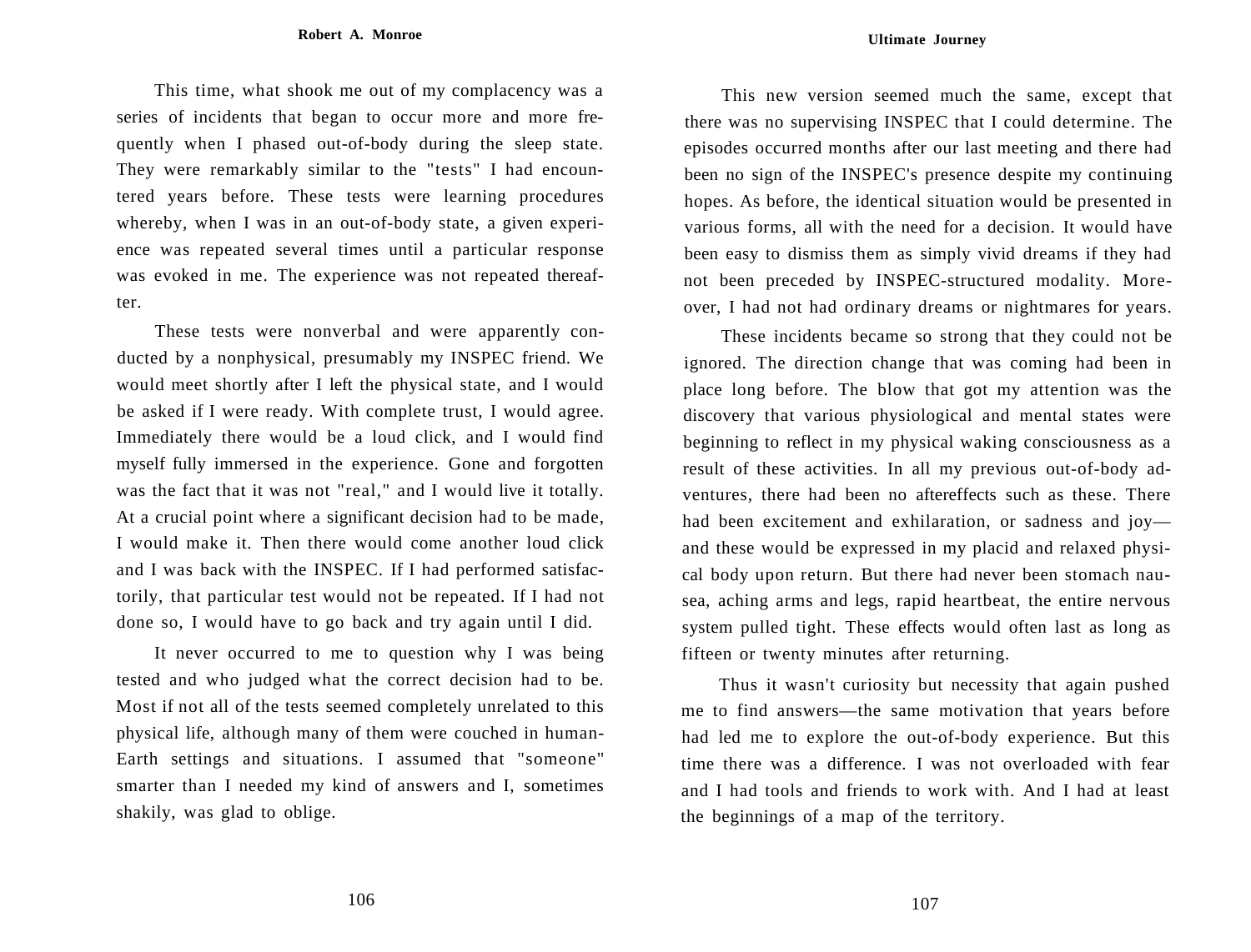Ultimate Journey

The first step was to review events and actions in the past to try to determine what had caused this change in direction. In doing so, perhaps I would get a clue as to the missing Basic.

I have described earlier that, contrary to my own expectations, my whole history of OB experience was left brain dominant. This neatly verified earlier findings as to the value of acquired left brain abilities during Human Mind sojourn in the Earth Life System. One automatically assumed that OB was all right brain stuff because it was not of time-space and therefore was totally unrelated to the logical, analytical thinking process. But this assumption was wrong. In every one of my OB activities, the reasoning part of me was present to some degree. Moreover, the greater such participation, the greater the growth that took place. Growth in this instance can be construed as "understanding leading to familiarity resulting in application." Without this acquired ability, it is likely that I still would be wallowing in the air above the bed or existing only via a prescribed daily dose of tranquilizers.

A typical illustration: In the very early days, I was returning confidently to my physical body from a "local" outof-body trip, with everything under control, everything working as I was sure it would. Suddenly I slammed against a barrier and came to a stop. I tried to push through it, but it was as hard as plates of steel. I was positive that my physical body was on the other side of the barrier, and thus it was vital that I go through to it. I went up a vast distance but could find no break in the wall. I went down, with the same result, and to the right and the left. There was no way through. I was thoroughly frightened, envisioning spending all eternity plasterred against this impenetrable wall. I tried every prayer I could think of, screamed for help, and finally draped myself .igainst the barrier sobbing much like a lost child—which I was.

After what seemed an eternity, when my sobbing had worn itself out, I leaned back and began to reason. If I couldn't go through the barrier, if I couldn't go over it, under it, or around it, that left only one option—to go back in the direction whence I had come. No matter what I had believed, it could be the only answer.

I did so . . . and moments later I was back in my physical body with ridiculous ease—thanks to left brain logic.

Every succeeding barrier I encountered eventually gave way to the information-gathering, probing, syllogistic analysis of that learned-on-Earth part of me. Vast differences in situation and setting had to be taken into account, but the investigative and learning processes were exactly the same. Nevertheless, once the situation was in place answers and solutions did not appear magically. The analytical tool we call the left brain neatly provided them. I may not have liked them as they evolved but I could not deny their accuracy.

What we need to do, whether in- or out-of-body, is to ignore or tear down the No Trespassing signs, the taboos, the notice that says Holy of Holies, the distortions of time and translation, the soft black holes of euphoria, the mysticisms, the myths, the fantasies of an eternal father or mother image, and then take a good look with our acquired and growing left brain. Nothing is sacred to the point where it should not be investigated or put under inquiry.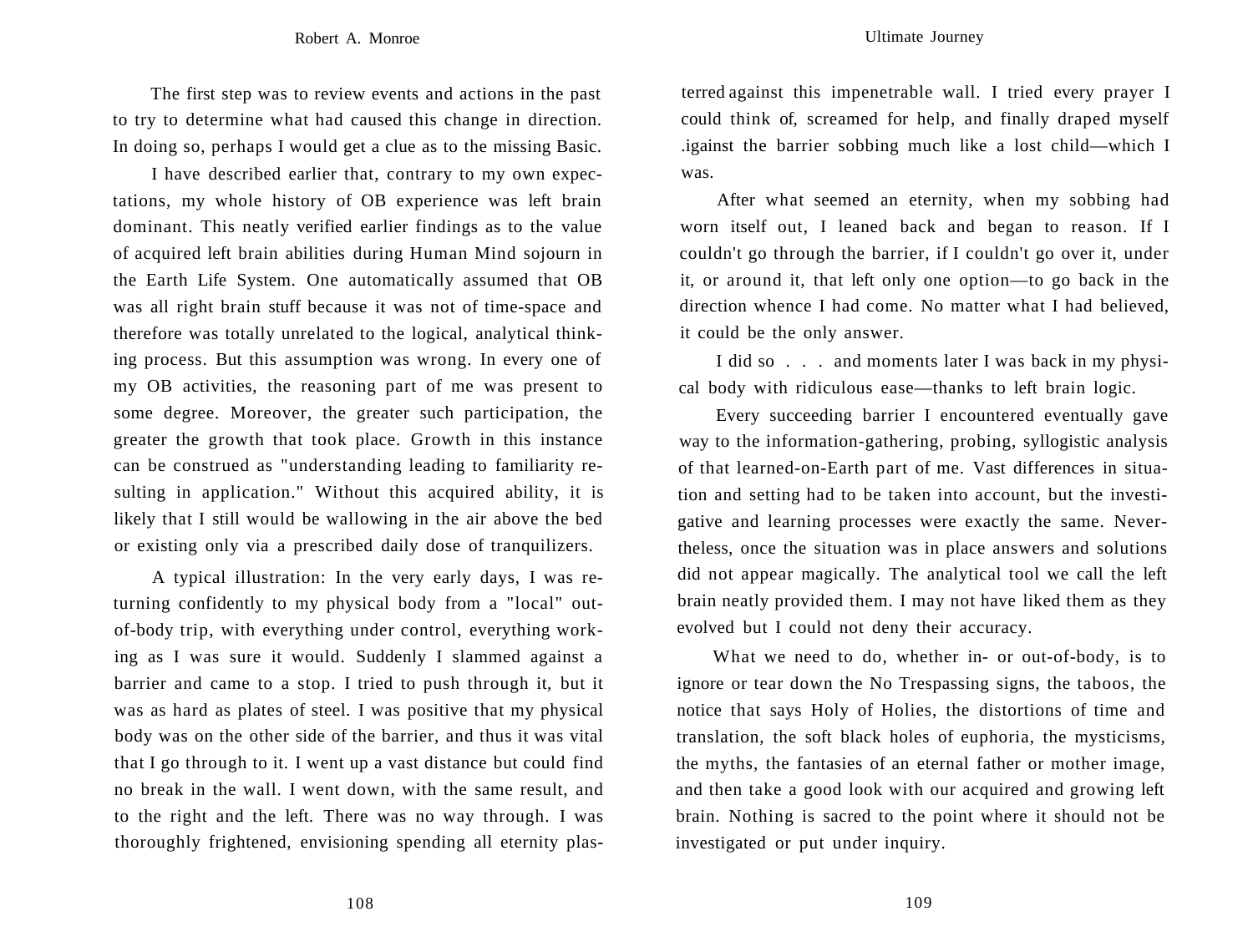#### **Robert A. Monroe**

#### **Ultimate Journey**

We must grant that this requires a quantum leap for our Different Overview. It can be compared to getting out of local traffic with its confusion, snarls, and stoplights and taking the Interstate—a major highway into the Unknown. The map that we are developing will cover the route as far as our active consciousness patterns can extend it.

But mapping the Interstate is one matter; traveling it is something else. It cannot become an absolute Known until it is actually traversed by the individual with the left brain in full and active mode. Unless, that is, you begin to remember what it is like. All the same, the map and a Different Overview may help you to construct a more accurate belief that may eventually be easier to convert into a Known.

Now to return to my new development, the penetration of my physical self by out-of-body responses. My left brain insisted that the physically distracting new signals were caused by some important detail that I had missed. Was this, I wondered, the clue or cue to the missing Basic?

I had two options. The first was, now that I understood better, to go back to the beginning to pick up what I had missed. The second was to lie around in a beautiful cloud of love and keep on wondering: what if ... ? The first seemed more constructive.

Having made my choice, I began to move out of phase at about three the following morning. Then I used the quickswitch method to the earliest point in my conscious memory. At once I felt a signal vibrating within me. I followed it—and came upon a scene I remembered well. There was someone beside me—it felt like a brother. He seemed nervous. I was pointing at the figure of a man lying facedown in the middle of a dusty road. He was a youngster, no more than eighteen.

A battle was going on all around him. Some fifty or sixty men in short brown togas with wide leather belts around their waists were fighting an approximately equal number of dark, bearded men, small in stature but who seemed to have incredible strength. Both sides were armed with short swords, spears, and round shields. There was shouting, moaning, and screaming, the clanging of metal against metal, clouds of dust, blood spurting, confusion. The wide belts, it seemed, were losing.

The eighteen-year-old, who wore a wide belt, was struggling to pull himself up. The problem was the spear which was holding him down. The spear had penetrated his back, gone all the way through his body and deep into the dirt of the road. His efforts became slower and weaker,, until they ceased.

Suddenly, I remembered that years ago I had felt the pain of the spear in my back, but this time it was different. I turned to the man beside me. He was in obvious pain. I asked him if he understood. He nodded, then turned and moved away, and disappeared.

There was nothing for me to do but to try to help. I bent over the youngster and shouted for him to get up. I saw his head—no, not his physical head—lift out of his body, and I reached over, grabbed it, and pulled. He slid out easily.

I told him to stand up. He did so, and looked around at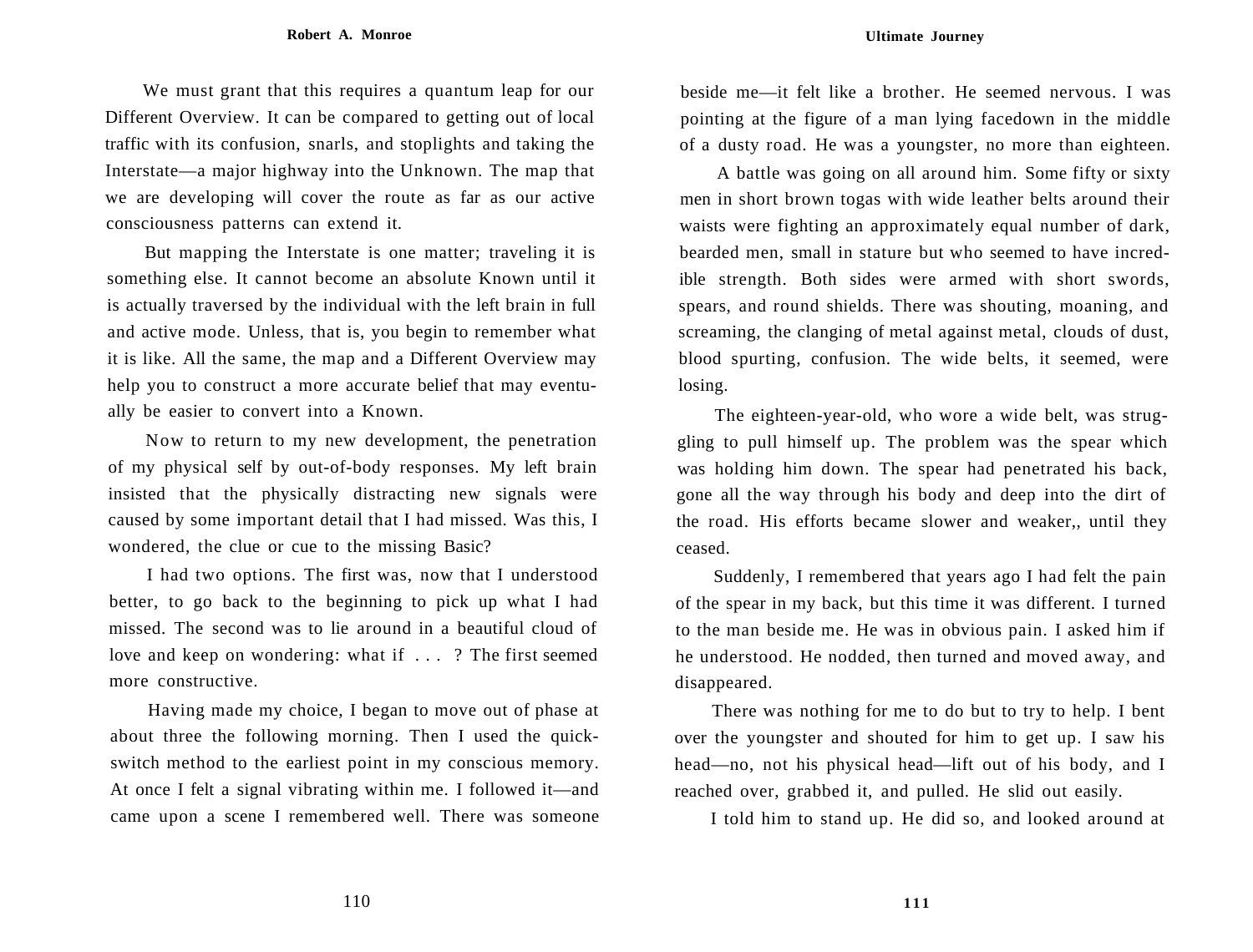the fighting. Then he noticed a sword lying at his feet. He reached down and tried to pick it up, but his hand went through it. Puzzled, he tried again.

I told him to take it easy. He looked at me angrily.

"I must get back into the fight. My friends are dying." I told him that was impossible as he himself was dead.

"What are you saying? I am strong—I can think!"

I pointed behind him where his physical body lay in the dust, blood congealing around it. He turned and stared at it, dumbfounded. He bent over and peered intently at the dead face. Then he looked up at me.

"But ... I'm alive! I'm not dead!"

I asked him exactly what had happened. He answered vaguely; his interest was still focused on the raging battle.

"We were marching quickly along the road, looking for the enemy, eager to join battle. There was shouting—then something hit me in the back. I was down in the dust, and I couldn't get up—something was holding me down."

"What happened next?"

"I gave up trying because I was so weak. I heard you calling—and there was a click. And I stood up."

I pointed to his body in the dust. He glanced at it, then turned back to me.

"But I'm not dead! How can I stand and talk to you if I'm dead?"

I suggested he try to rejoin the battle, but that was a mistake. He rushed away into the thick of the swords and spears, into the tumult and confusion. When a sword swing he couldn't dodge went through him with no effect, he watched in fascination.

A moment later a short, bearded man attacked him from behind and the two fell to the ground punching and gouging one another. It took me a second or two to realize that the bearded man also had dropped his physical attachment in the battle. They might still be rolling on the ground centuries later, trying to kill each other!

I went over to the struggling duo and shouted that they were wasting their energy. They were both physically dead, I insisted, and there was no way they could hurt each other. I repeated this until they finally got the message. They rolled apart and looked at me. The bearded man got on his knees, bent forward, and touched his head to the ground, moaning an unintelligible chant. The youngster looked at him bewildered, then at me.

"He thinks you're a god. Are you?"

"No," I replied. "Just a friend."

He felt the place where the spear had penetrated.

"There's no hole, no blood . . . Are you sure you're not a god?"

I laughed, shook my head, and told him I had to be leaving. Around us, the battle was less intense. More forms were moving out of destroyed and dismembered bodies. Soon the place would be crowded with ex-physical humans, all with bewildered expressions on their faces. The youngster touched my hand.

"Can I go with you?"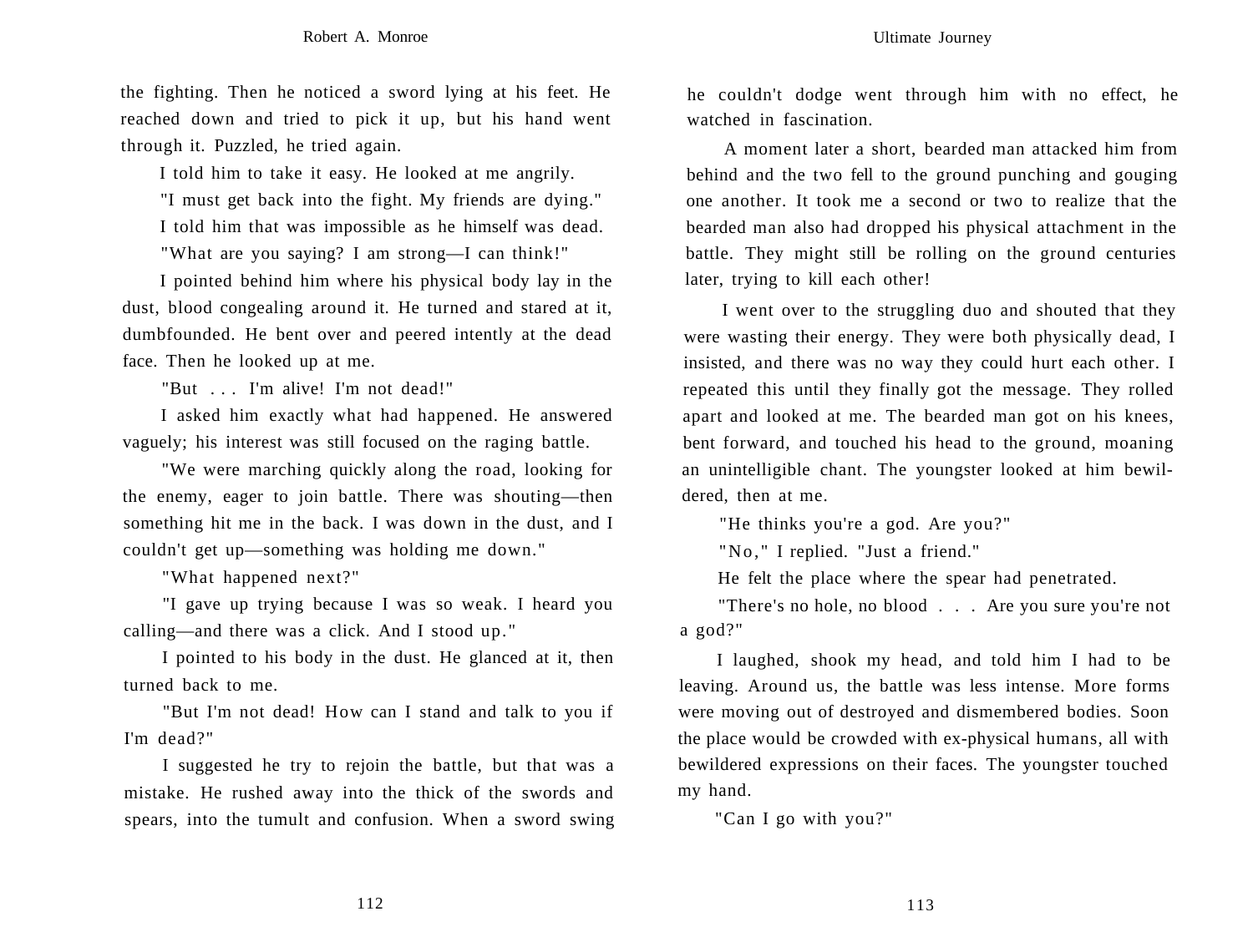### Robert A. Monroe

## Ultimate Journey

I hesitated, but a deep inner surge immediately gave me the answer. I grasped his hand and started to move upward. He looked uncertain.

"I . . . I'm not a bird—I can't fly!"

I gently pulled on his hand and slowly we rose above the battlefield. It took but a moment for his anxiety to drop away, and we both shouted in joy as we sped up and out. In my mind I hit the return code on the quick-switch system. There was a flare of light and we hung motionless in the lighter grays of the intermediate rings. I felt the youngster's hand in mine. The question was, where do I drop him off? Just as I was about to ask him, I became aware that the pressure of his hand had gone. I whirled around. Nothing. No youngster. Nobody. What was going on?

This event was similar to a previous happening in an outof-body experience many years earlier, but with some basic differences. Then I was the person who was being shown the dying youngster because I myself had experienced an inexplicable physical abdominal pain. Now I was the one who was showing the "old me" the reason. I had, it seemed, answered an earlier call for help—from myself! And the youngster? Where did he go?

I was about to return to the physical to think it over when another signal came in strongly. This time I understood it more clearly. It was much like hearing someone call for help, or a telephone ringing when you know it's your phone. It was not difficult to home in on it.

Below me appeared a small building, with a hole in the side of it and wide steps leading down inside. I walked care-

fully down the steps because the signal was coming from inside. There lying on a cot was a man thrashing around wildly. Hanging on to his back were two children, about four or five years old, riding out the bucking and pitching. The man was sobbing in fear and desperately trying to pull the two little ones off his shoulders.

I reached over and gently pulled the children away from him. He lay back in the cot whimpering in relief. I looked down at the children lying quietly, one cradled in each of my arms. They were not children but cats—pets I remembered well. Cats in an OB state! I put my two old friends on the roof, walked back up the stairs, and once at the top, pulled the quick-switch phasing just slightly.

I returned to the physical, feeling that this would have to be thought through logically. It was easy for me to remember the two experiences I had, as it were, revisited, but the perspective in both was different. What was the change common to both?

Logic had an answer, although I did not know how I could accept it.

In the first incident many years ago I was taken by someone and shown the primitive battle to explain a pain in my physical body that I was suffering at the time. I knew then that I was the young warrior impaled in the dust by a spear. Upon realizing this, I had returned to the physical in relief and understanding.

This time, however, I was the one who was doing the showing. I was the one who took the then worried me to the old battle scene hundreds or even thousands of years ago to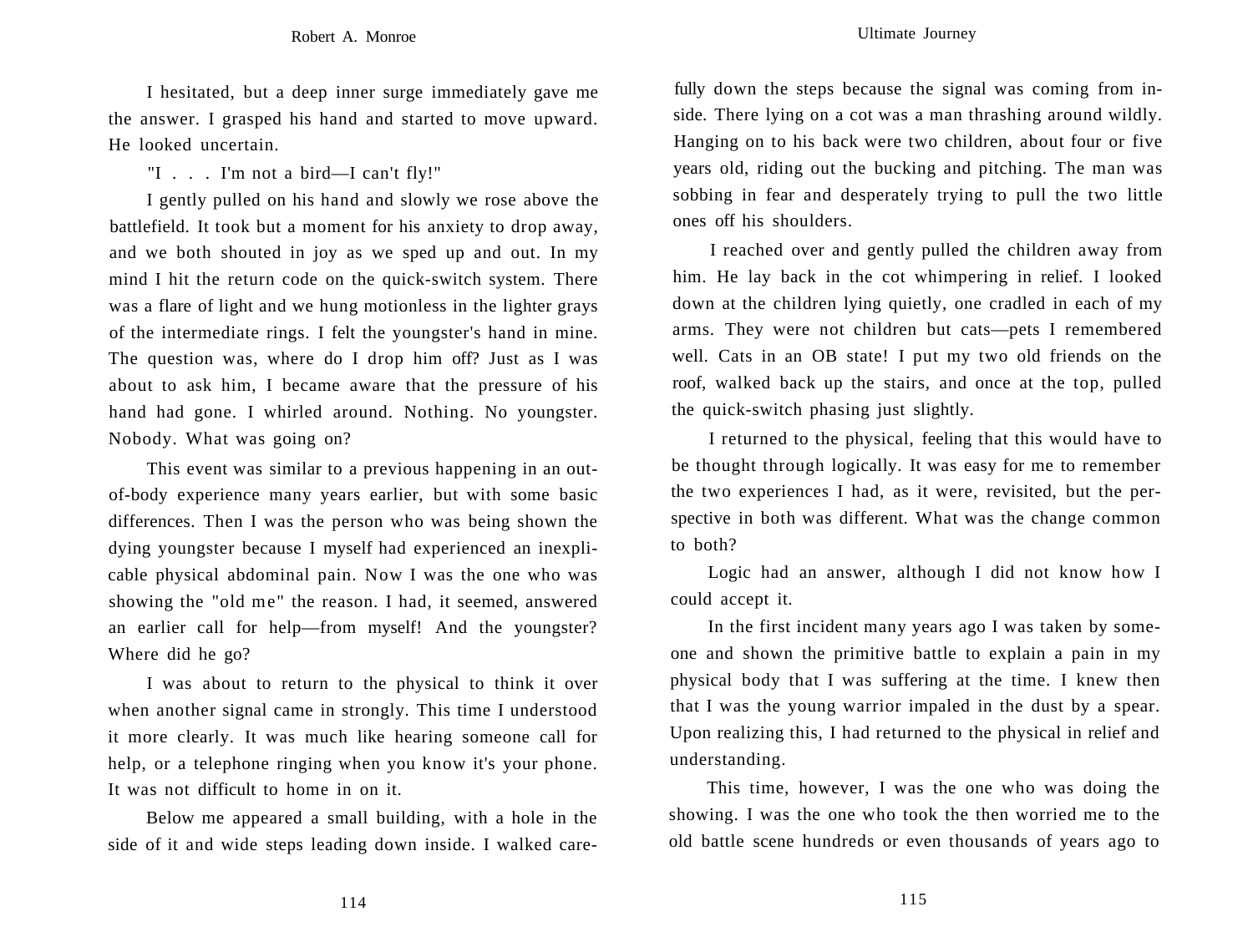Ultimate Journey

explain the pain. So *I* was the one who was helping *me.* Also I was the young warrior dying in the dust—that was the onlyway it made sense. That meant, therefore, there were three versions of me at the same place at the same time!

In the second event from years back, I had been the one screaming for help, trying to dislodge the little demons who wanted to ride me like a horse, who seemed to own me. And then a serious-looking man came down the steps and took them off me, held them in his arms, and suddenly disappeared. I remembered that he had looked familiar, like a cousin I had known. But this time I was the one who came down the steps and helped by taking the little cat friends away. I had come to help when I screamed for it! This, I thought, was a little less complicated—there were only two of me present!

Were all of such current nonphysical events simply calls or screams for help from other I's in different times and places? Who was this I that had the audacity to answer these calls? Have I been helping me through all these years?

The apparent multiplicity and interchangeability of self had yet to fit a pattern I could accept or understand. Nor did it provide an answer to the uncontrolled events that were so disturbing to my physical life. Were they all cries for help? From an earlier me? The prospect was overwhelming.

What my left brain told me was happening was that If from the future had been going back in time to help the I of the past when needed. The signals for help were coming from earlier versions of me, not only in this life but in previous ones. I wondered if this was the same for everybody. I wondered what had happened to the young warrior I who had followed me out of the battlefield. Why did he disappear?

Somewhere in the maze was the answer. If I began with the Knowns, the whole thing would fit somewhere along the way. What I needed to do was to move into that area in the There that was familiar, and look around. For the time being, however, I sought and managed to keep things under control.

Then one night several weeks later, I came to a decision. At the start of a sleep cycle, I rolled out-of-body, moving less out-of-phase than usual, and taking care about what I was doing. I found myself exactly where I expected to be if I really needed to take up the threads again—in the gray area just beyond the entry point from time-space. Immediately I received a signal. I was attracted to a house in the suburbs of a large city. The house seemed vaguely familiar, wide and spacious but empty of furnishings.

I slipped in through the front wall and in the foyer encountered a woman about fifty years old, gray-haired, small and thin. She was wandering through the house from room to room and when I put out my hand to intercept her she seemed surprised that I was there and was paying attention to her.

"Are you here to hang the pictures again?" she asked.

I said I was not and that I was interested in her.

"They took all the pictures down, out of my house. My house! Now no one even speaks to me."

I asked her why she stayed there. Why didn't she leave?

"This is my house. This is where I belong. I don't care if no one notices me anymore."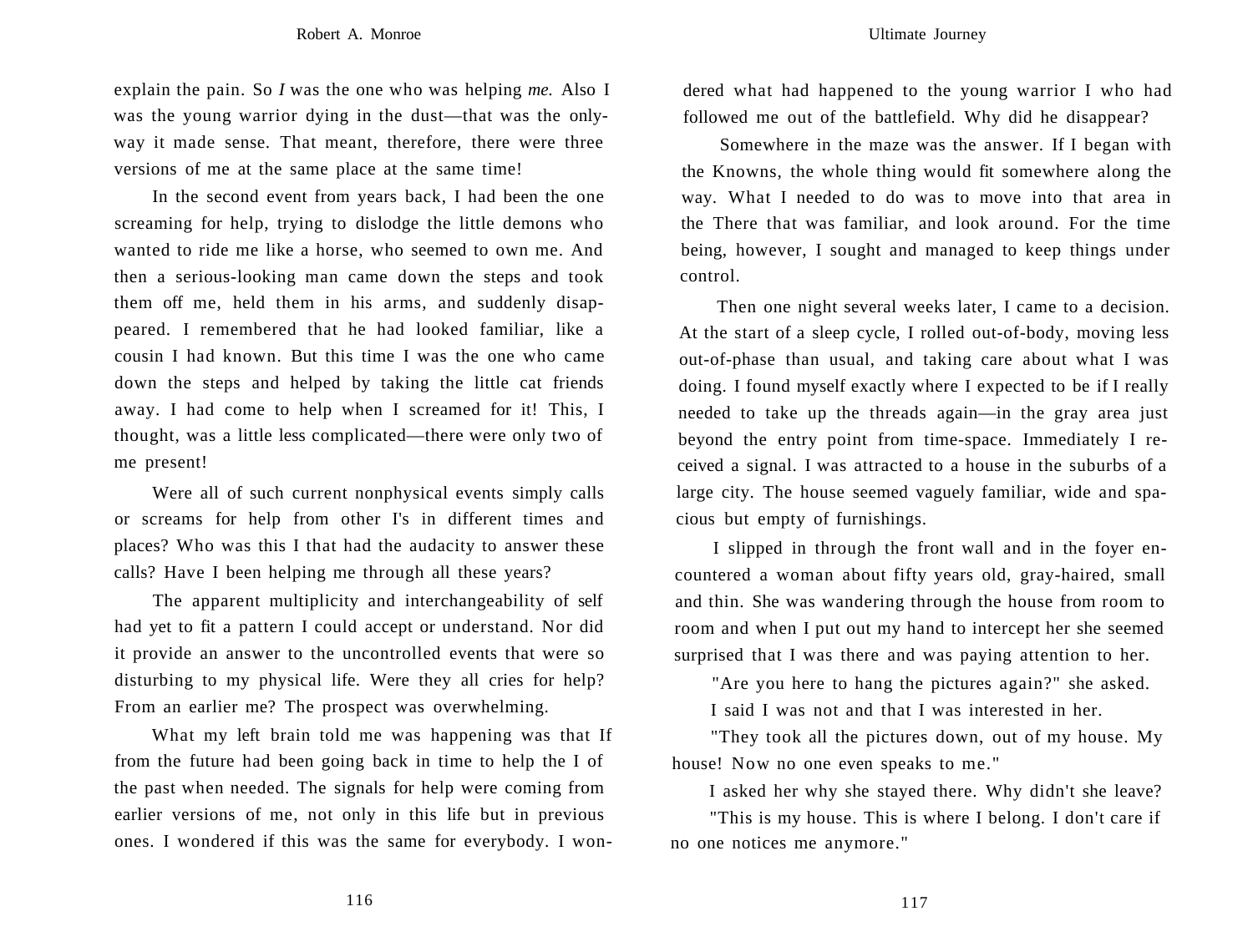Didn't she feel anything different? I asked.

"Only that nobody will do what I ask them to do. They ignore me as if I wasn't here."

I asked her if she remembered dying.

"Dying? Of course not! I was sick, but I got well. One minute I was sick and the next thing I knew I was up and walking around!"

I remarked that nobody saw her and that she was all alone. She tossed her head.

"No one ever sees me. They never paid me much attention when William was around. Now he's gone, they ignore me completely."

"I bet you can't pick up that dining room chair," I said. "Your hand will go right through it. You'll see!"

"That's ridiculous!" she exclaimed. "Of course I can: pick it up. I'll show you."

She tried several times, and each time her hand went through the chair back. She looked at me in confusion.

"I .. . I don't know what's the matter. I thought it was some sort of hallucination you get when you're old. But ... you can see it too."

I showed her that my hand went through the chair back just as hers had done. She looked amazed.

"You have the same problem!"

People have this problem, I explained, when their physical body dies.

"But .. . but I'm alive!" It is the body that dies, I told her. The body. Not you.

She was quiet for a time but she didn't seem to be in shock. Then she looked at me anxiously.

"I was waiting for William to come back, but he hasn't. And I love my house so much. He built it just for me. I don't want to leave it, I love it so."

I suggested that we go and look for William.

"Oh no, we can't do that! He passed away five years ago."

I repeated the suggestion, adding that I thought we ought to try. She looked at me steadily.

"I really am . . . dead?"

I nodded.

"And you are ... an angel? You don't look like one. You're real normal."

I was, I assured her, just a friend. She shrank back.

"I've never met you before in my life! You're not a friend! You must be one of Satan's devils."

I didn't try to convince her otherwise. I said I was sorry to have bothered her and started to leave.

"Wait! Please wait!"

I turned and stood quietly. She regarded me speculatively.

"If you really were a devil's helper, I couldn't possibly chase you away, could I?"

I told her I didn't know because I had never met one.

"It's been so lonely . . . Can we really find William?"

We could try, I said. I reached for her hand and started to lift out toward the ceiling.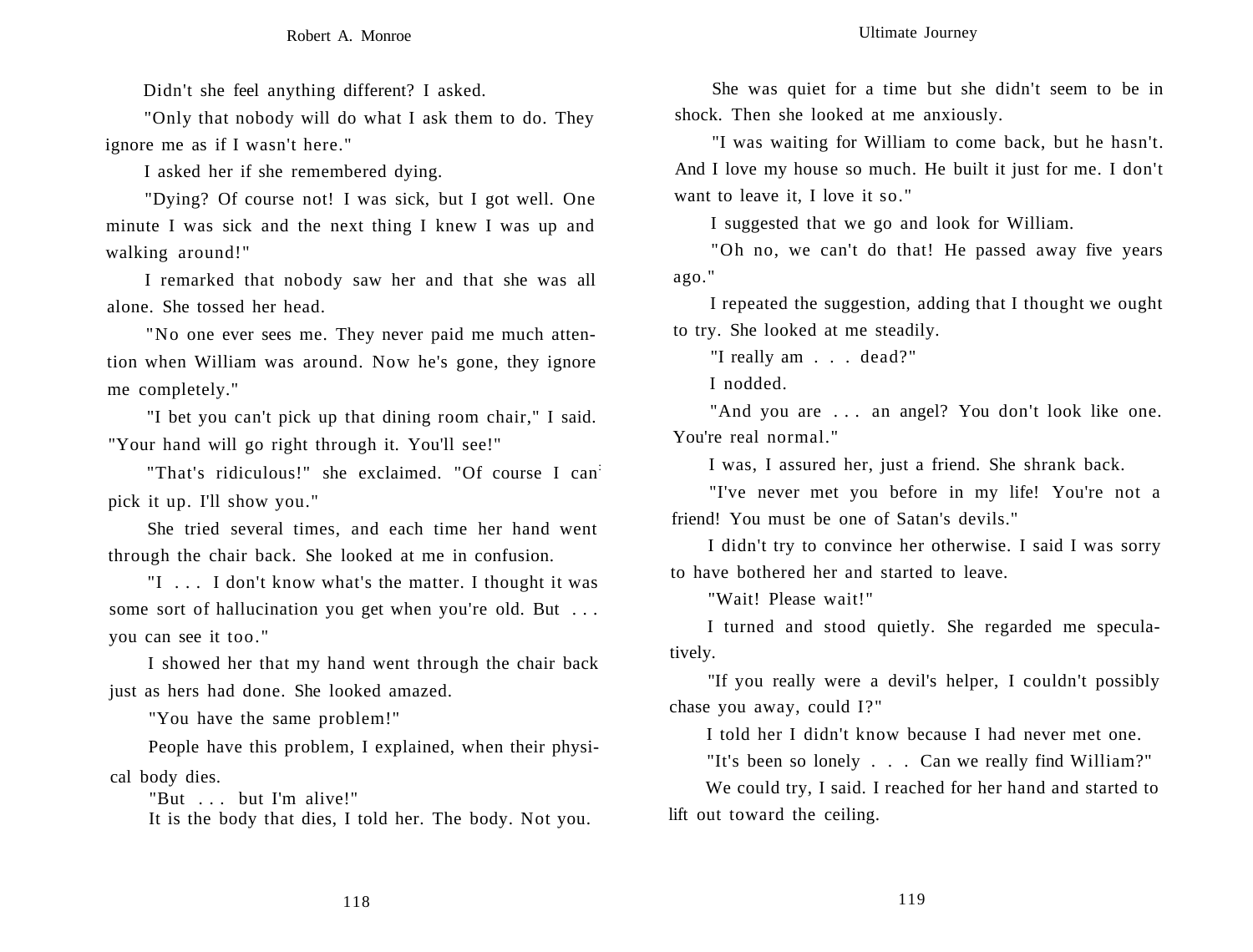"I can't do that! I don't know how! Your hand is real—I can feel it—but I can't just float up in the air!"

I pulled her hand gently and she began to rise easily. Excitement glowed in her.

"Oh, what fun! Is this being dead? My, my! Let's go find 1 William! Won't he be surprised?"

We cruised slowly more and more out-of-phase. I remembered the previous point where we had met, many years before. It was in a rented house in Westchester County, New York, where I lived temporarily. She was still hanging around the house months after her physical death. At the time, I had gently backed away from the contact. Now I knew better.

I kept us moving slowly outward because I figured that, somewhere along the way, William would be attracted by the bait and would take over from me. But she held on firmly, making excited comments as we passed through the inner rings of the Belief System Territories. I was becoming impressed. William had more to him than I had estimated, based upon her perceived radiation of him. He should be here. But now the only place he could be was in the outer phases. He had kept his progress well hidden from his wife, that was certain.

I was about to ask her more about William when I no longer felt her hand in mine. I turned instantly, but she was gone, completely disappeared. There was no sign at all of her radiation. The only answer I could come up with was that William was very good indeed if he was this far out in the rings. I phased back into the physical to think it over.

A few weeks later I tried again. The process was becom-

ing so smooth that it was hard to define when I actually left the body. It was more the fading out of one state of being and into another, similar to falling asleep and staying conscious while doing so. I was still hesitant to use the quick-switch method for "short hops." It would be like taking a Concorde to fly from Newark to Kennedy!

In the deeper gray area another signal was waiting. It seemed too easy; perhaps, I wondered, I was reading it wrong. I was about to home in on the signal when somebody called. I turned and saw an odd kind of glow. It resolved into a man, small, sharp-featured, somewhere in middle age, with a squinty frown and curled lips.

"Hey, you—where are you going?"

I approached cautiously.

"Where you going?"

"Hello."

"Out looking for the secrets of the universe, is that it?" "I guess that's what I'm doing."

"Good luck! I'm having a hard enough time without looking for anything more."

"Why, what's the matter?"

"The matter? I went and died, that's what's the matter!" "What's wrong with that?"

"Nothing wrong, except I sure wasn't ready for it."

"Maybe we never are ready."

"Well, I could have been but nobody told me! Nobody told me it was going to be like this! Those bastards yelling and screaming about gates of heaven, hellfire and damnation they didn't know what they were talking about! Anyway, I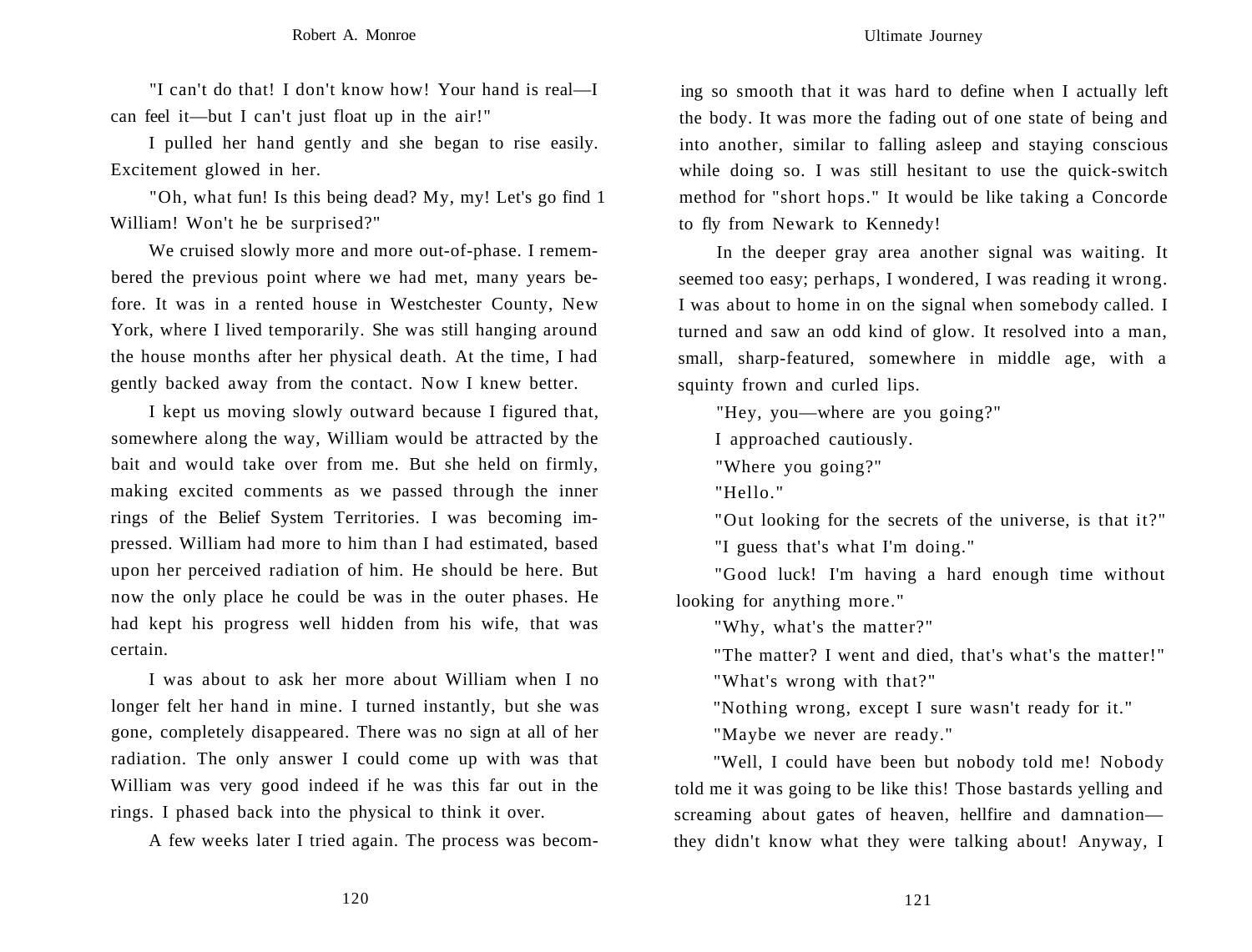wish you luck, because they could have told me like it is instead of giving me a bunch of hogwash!"

"Well, what's the problem?"

"The problem? Look around you—that's the problem!"

"There's nothing there that I can see. Just the usual deep blackness."

"That's what I mean! Nothing, absolutely nothing! Hey, you know you're the first person I've met? Nothing—but nothing—and then you come along!"

"I'm sorry you're disappointed."

"You're like me, eh?"

"Like you? What do you mean?"

"You died—you just died—and you don't know what the hell to do!"

"It isn't quite like that . . ."

"Come on, come on! You're either dead or you're not!" "I'm pretty sure I'm not."

"You're not dead?"

"No. "

"Then what the hell are you doing here?"

"That's a long story."

He looked at me in disgust.

"I bet it is! You wouldn't be here if you weren't dead!" "It's a little more complicated than that."

"Tell me about it! Hey, I know! Somebody sent you!"

"No, no one sent me. I was just passing by. Tell me, how did you happen to die?"

"They made me do it, that's how! Lying around in a hospital for weeks and weeks .. . I wanted to go home—but no, they kept me there with all the tubes and needles stuck in me. So one night I just yanked them all out. On the night shift —nobody ever came around to see me on the night shift, nobody. You know?"

"Then what happened?"

"I started coughing and then I stopped. I thought, well, I'd better slide the hell out of bed and get going. I must have jumped a bit because I went right out through the ceiling and kept on going until I found myself here. When I went through the ceiling, that's when I knew I'd gone and died. Pretty smart, hunh?"

"That's right. Maybe you ought to come along with me." "You would help me? You? Why?"

"It ought to be better than staying here forever."

"I'm so damned mixed up! No heaven .. . no hell. Nothing!"

"Here, take my hand."

"No you don't! Every time somebody tried to help me, it just meant trouble! You get out of here!"

"I'm not forcing you. I'm only trying to be helpful."

"You keep your hands off me! You keep away!"

"All right, all right. Whatever you say."

"Go on, get out of here! And you get somebody to tell you straight! Don't you get taken in with the fancy talk. Nobody told me . . . and they could have! I would have listened—but no! Now I've got to find out all by myself and I sure as hell don't know how to do that! Don't even know where to start . . . "

I backed away and the strange glow faded. When I re-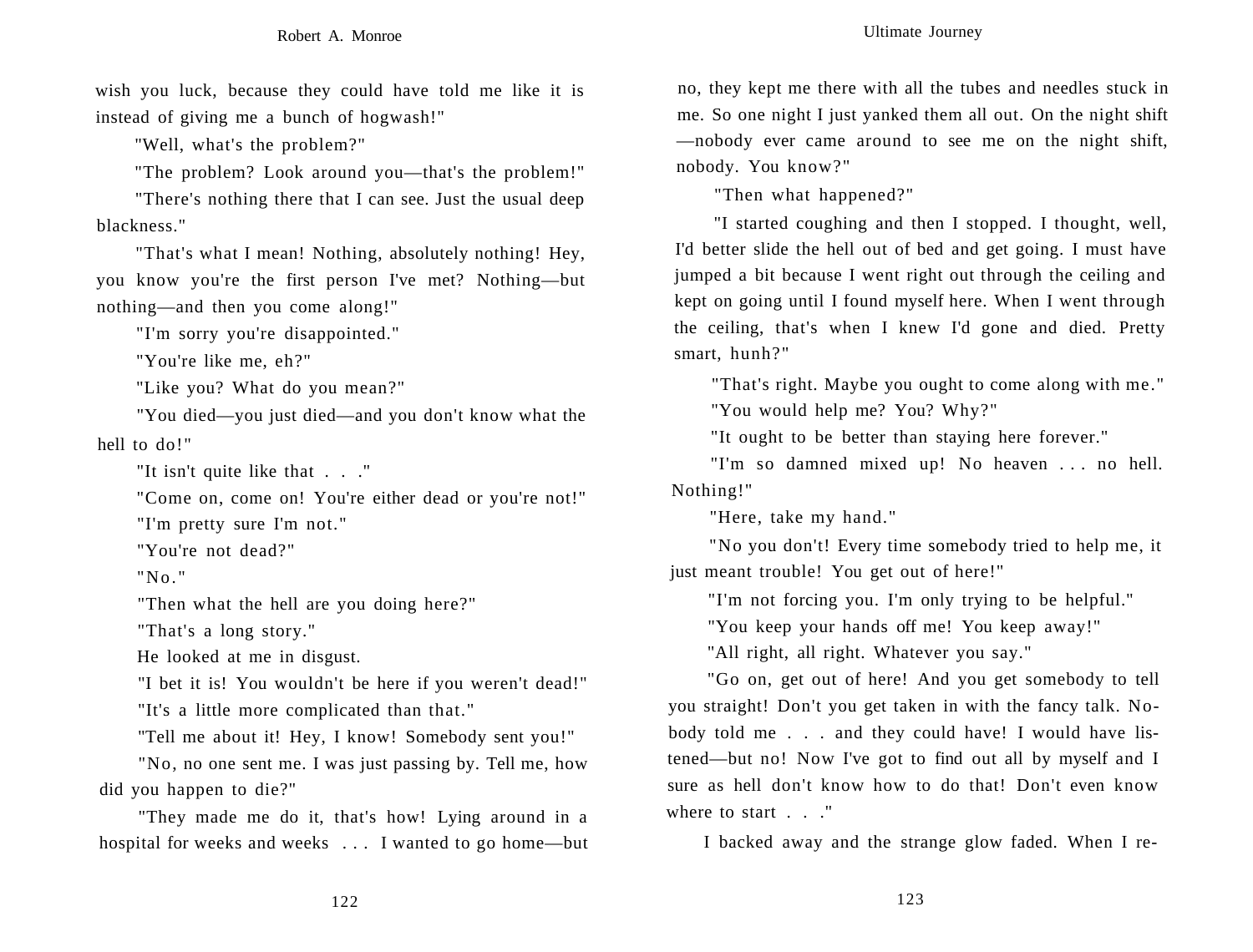### **Robert A. Monroe**

turned later it was gone. I have wondered since how he did get help. Enough was enough sometimes.

Perhaps recounting these events will bring a little better understanding as to the idea of a bridge or bypass over these areas—with Caution signs posted along the way. It takes experience and finely honed reason to operate in such conditions, and mine were marginal at best. Any help comes from the top down, I thought—not from the bottom up.

And I had discovered another facet. Not all of the signals I received came from an earlier me. William's wife was not a part of me, nor was the angry little man, as far as I could determine.

So I came to a conclusion. Helping others goes with the job. While you're helping yourself, you automatically lend a hand to others, if you can do so. But I was missing an important element. Why did this sequence of events suddenly pop up in my activity pattern? Was this another key to the missing Basic?

What about my new Different Overview? Something was definitely left out!

# **10**  *Detached Retinue*

*It was beginning to seem* a never-ending task, this answering of signals for help each time I went out-of-body, and it was certainly an inefficient way to do whatever was needed. I could spend the rest of my available physical life period doing this and nothing else and still make no perceptible dent in the mass of such signals.

The question was: why had I suddenly become exposed to these signals after so many years? And another question: why were they causing distress in my physical body?

It seemed that most if not all of these signals were originating in areas off the Interstate (as I was now accustomed to regard it) immediately adjoining the termination of physical existence, or death as we humans call it. I knew something of these areas but was not familiar with them. Further exploration was needed.

I began the next morning, about three o'clock, by taking a methodical, slow-motion approach. Feeling rested and relaxed, I started the phasing out of the physical and into the

**i**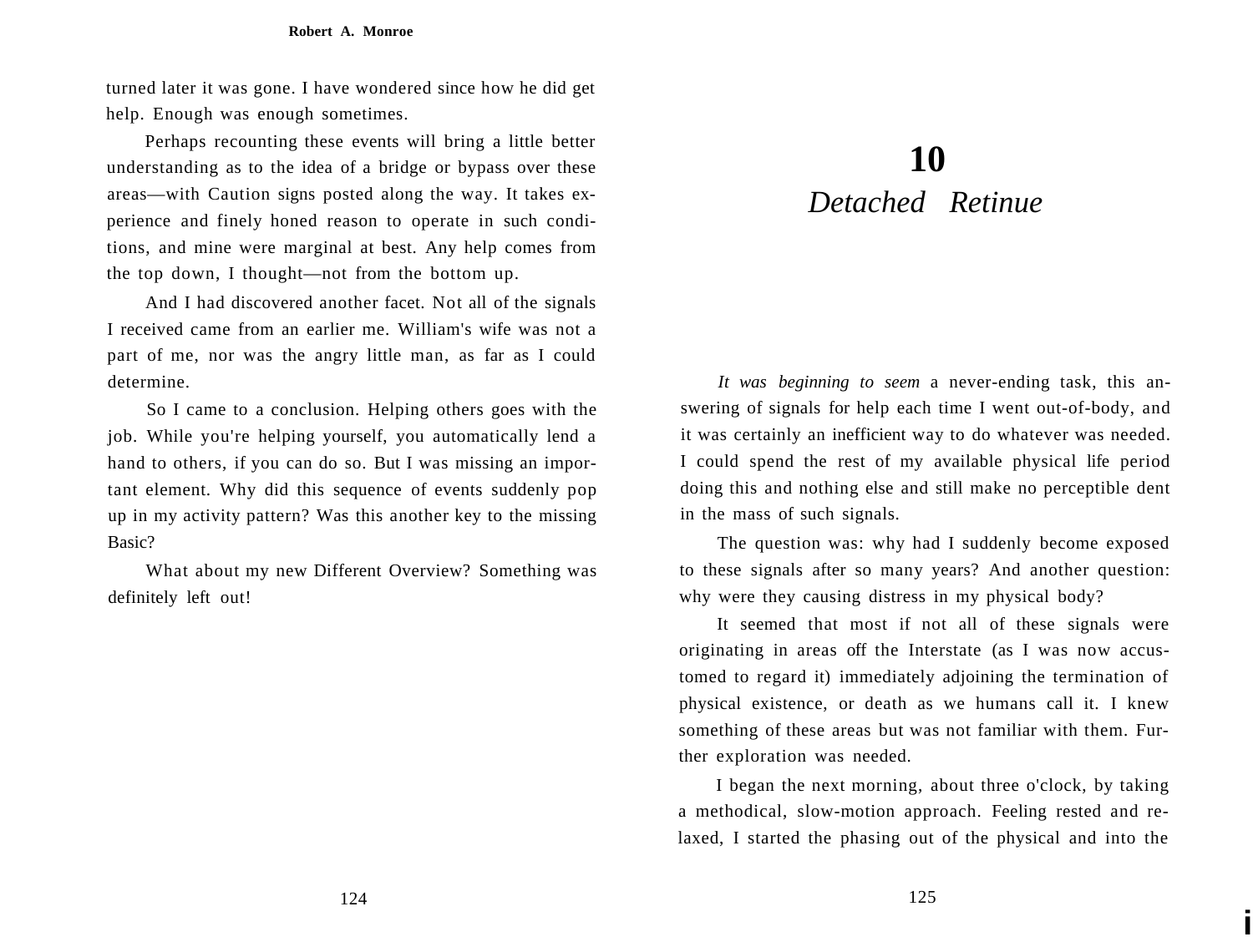blackness of the out-of-body state, with left brain mode on full alert. I was now at the beginning of the Interstate, or rather on my entry ramp into it. Then, as I was about to bridge over the close-in areas with their obvious exit ramps, as I usually did, one of the strange signals pulled hard at me. Reluctantly, I followed it.

The signal flashed me to a city, then to an apartment building, and tightened in to a bedroom in one of the mid-rise apartments. There was a large and fancy king-size bed with three naked people in it, two men and a woman. One of the men was having very active sex with the woman, while the other was attempting to get in between them, with no success. Each time he tried, he fell through the bed to the floor beneath. I knew he was the one who caused the signal, and wondered why he didn't keep falling right through the floor.

I caught his attention on his next cycle from under the bed to the top of the copulating couple. He stared at me in surprise, his glistening erect penis waving up and down as he shook with excitement.

"Who the hell are you?"

I told him it wouldn't work. He might as well come with me.

"What do you mean it won't work? I've been waiting ten years to get this piece of ass, and now I'm going to get it!"

Again I indicated that it was no use. Things were different with him now.

"You better believe they're different! I'm free now! I don't know what happened, but I'm free! And as soon as I found out, I came here. Now if she would just stop having it with Sammy, I could get it on with her!"

I asked him what made things different.

"Oh, that! I'd just come up out of the subway at Fiftythird and Madison and suddenly I felt a pain in my chest. I fell down. I wasn't down on the sidewalk long, just a minute maybe, and I got up. Man, did I feel different! What business is it of yours, anyway?"

I told him as clearly as I could what had really happened.

"I'm dead? The hell you say! Do I act like I'm dead?"

I reminded him about his falling through the bed, unable to touch either the man or the woman. He looked at his hands, then down at his replicated body.

"But I'm still me! I still feel like me! I guess I still act like me!"

He laughed and I joined in. I remarked that we don't change that much when we die, at least not right away. He looked at the couple on the bed, who now had relaxed and were lying back apparently contented, and then at his own deflated penis.

"Buster here won't like being dead!"

I told him there were compensations and he brightened up.

"I must have had a heart attack then . . . But I never had trouble with my heart ... "

I was about to reply when I noticed the woman in the bed. Her eyes were open and she was staring straight at me. She was actually seeing me! Her eyes widened with astonish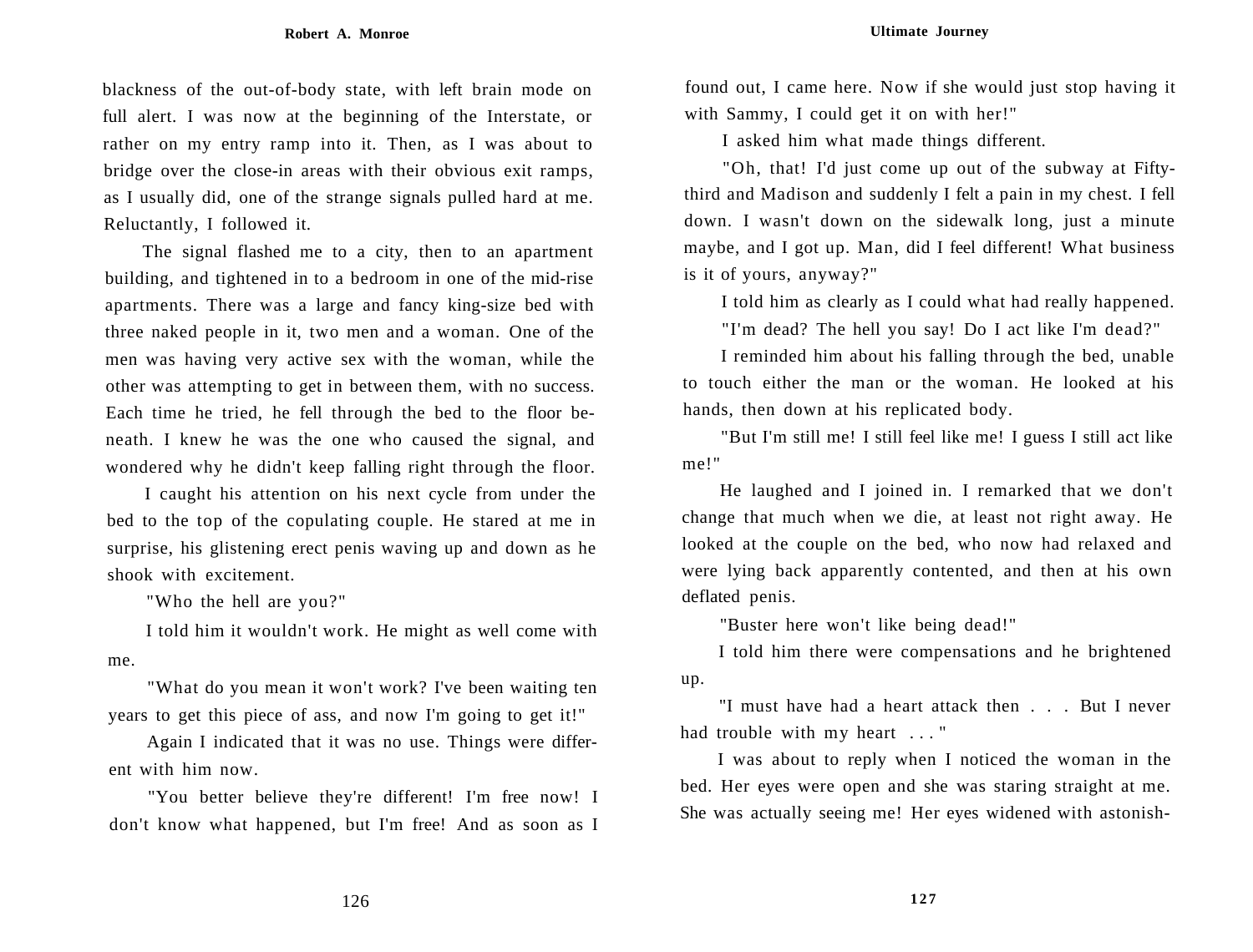ment but she didn't seem afraid. She looked straight into my eyes, and there was knowledge in her stare. I turned to the man standing beside me and told him I had to leave. He was shocked.

"What do you mean, leave? What about me? What do I do?"

I suggested he come along if he wished. He laughed again.

"You can't get rid of me! There's no action here—I should have known that. Besides, I want to find out about those compensations."

We laughed some more. I took his hand and started to lift out, and he followed easily. Just as we went through the ceiling, I looked back at the girl in the bed. She was still watching, and our eyes met. I knew I wouldn't have to come after her. She already knew.

A few moments more we went slightly out-of-phase. I felt the man tugging at my hand.

"Let go of me! Will you let go!"

I looked below. There was the Pile, the huge mass of exphysical humans, writhing and struggling in an endless attempt to have sex with one another. The man's heavy radiation had diverted our path.

Suddenly he wrenched his hand loose and dived into the mass.

I should have been alert to the diversion. Well, win a few, lose a few, I said to myself. I moved away, thinking that I would get him out of there tomorrow, if I could. But before I could return to my body, there was another signal. I turned and followed.

This one was easy to identify; it came from a hospital room complete with life support systems and electronic gauges. There was a small figure, a woman, in the bed with all the gadgetry attached to her. She was folded up in a near-fetal position. Her hair was gray and stringy, her face wrinkled. She looked very old. As I approached I could perceive her moaning and gasping. Yet the sheet was over her head. I moved close to her and asked her what the matter was.

"Can't you see I'm hurting?"

I asked her why.

"I'm dying, that's why. I've been dying for years but nobody would believe me."

I believe you, I told her.

"That's all you doctors say, but you don't mean it."

I told her I wasn't a doctor, and that I did believe her.

"If you're not a doctor it doesn't count. It's the doctor who has to believe me."

Why is that so important, I asked.

"So that they'll let me die. Then I won't have any more pain."

I suggested that she didn't need a doctor to believe her. Did she really want to die? I asked.

"Of course I do! Why else would I be going through all this pain?"

There was no need to wish for death, I told her. It was all over. She was dead.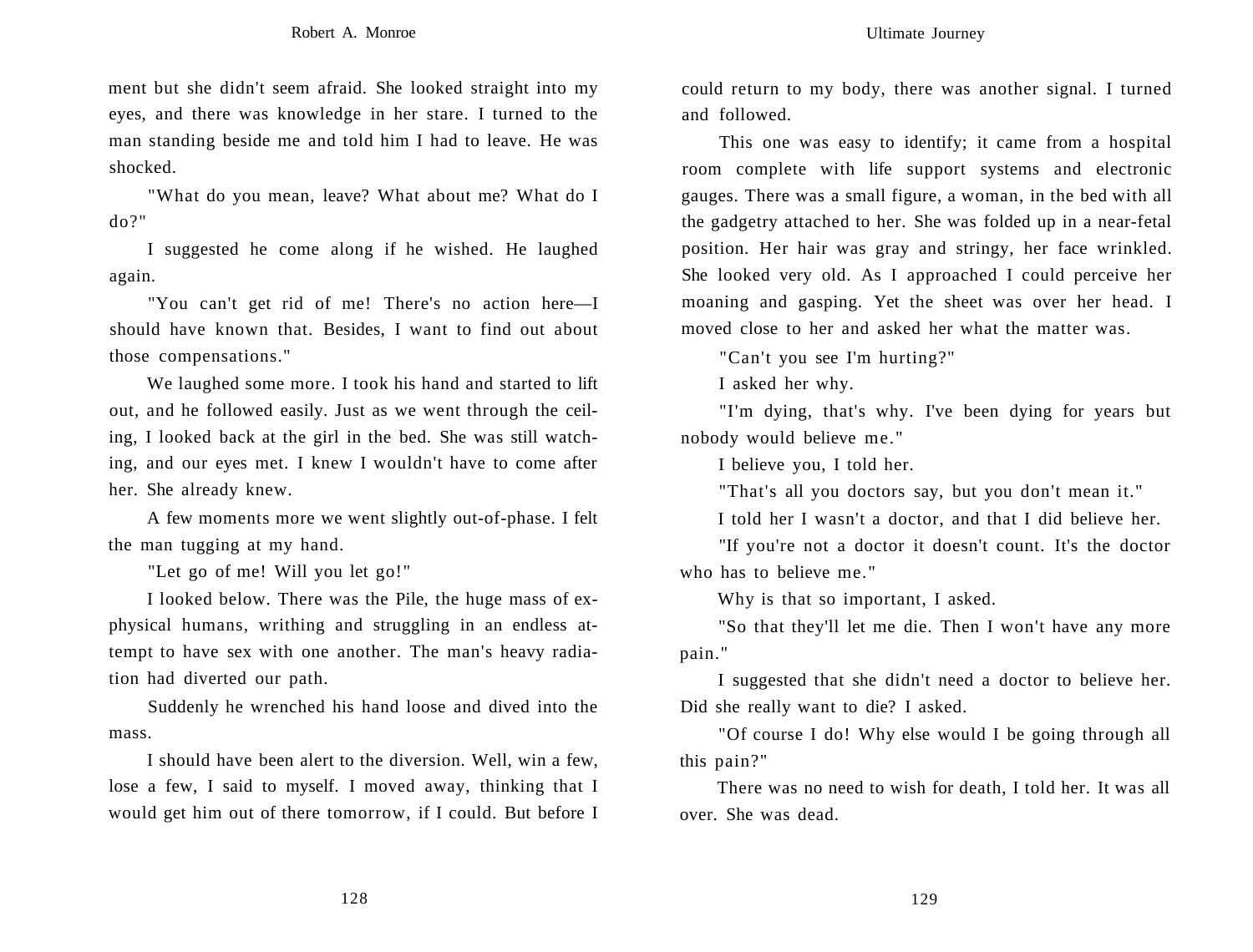For the first time she turned her head and looked at me. "No, I'm not! I still hurt!"

The pain will be fading away quickly, I said gently. All she need do was to move away from her body. She stared at me.

"But . . . I'm still alive! I'm just the same!"

I told her that being physically dead doesn't change you much at first. You just don't have a physical body anymore you're only remembering the pain now, but you don't have the pain itself. Look around, I said; see for yourself.

She did look around, very slowly. Then she turned back to me.

"It's all black . . . just deep black . . ."

Except for me, I reminded her. She opened her eyes wider, and her body slowly began to straighten out.

"Ernie . . . ? Is that you, Ernie?"

I reached for her hand and suggested we go where friends were waiting. She held back.

"Why didn't you come before? I've been calling for you night and day to come and get me."

I said that she had to die first. Now that she had died, it was all right. I held out my hand again and she took it firmly.

"Ernie . . . Ernie!"

We started to move up and out slowly. I asked her about the pain. She looked puzzled.

"The pain? Oh, the pain. It isn't important now, is it?"

No, it isn't, I said. We went more out-of-phase and out of blackness into the light. I took it slowly as we moved further out-of-phase and into the area of the Belief System Territories

because I wanted to see what was happening. I was trying to determine exactly where we were—somewhere above the midpoint—when I could no longer feel her hand in mine. I refocused as fast as I could but it was too late. She was gone. Picking up pieces and dropping them along the way was surely not how it was supposed to be. It was certainly not productive.

I had better try again. The problem was that I didn't know precisely what I was looking for, but I was not going to give up. Several days later I made an afternoon run. I lay down on the cot, relaxed, and phased out slightly—and, sure enough, there was another signal. This was a frantic one. I focused on it and used my quick-switch method.

There was a flash and I was over an alley in a small town. I looked for the reason—and there it was, just below me. He was hiding behind a cluster of trash cans in the alley. On the street nearby a pair of police cars, red and blue lights flashing, had angled up to the curb. On the sidewalk in front of a store entrance lay a crumpled form in a pool of blood. A crowd of morbid spectators was gathering, held back by a yellow band of plastic.

I went directly to the trash cans. The skinny boy crouched behind them couldn't have been more than seventeen, and he would never get any older. Not this time anyway. I asked him to stand up. He did slowly, uncertain, alert, ready to run if he got the chance.

"How d'you know I was here, man?"

I told him I wanted to help him.

"I don't need no help, not from no fuckin' cop."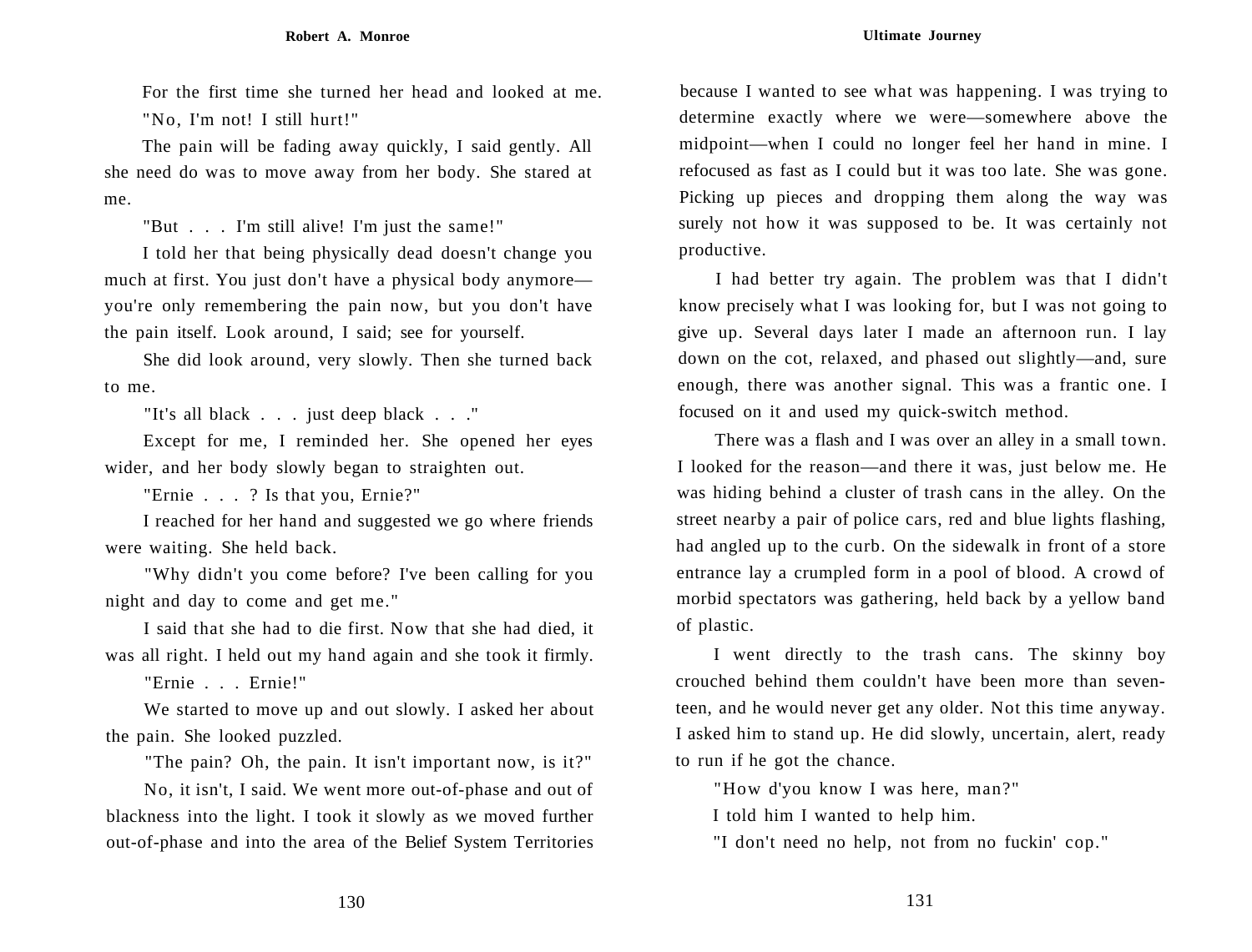#### **Ultimate Journey**

I asked him why he was hiding if he didn't need any help.

"What do you mean, why? That shithead in the store had a piece and he started shootin'!"

I suggested that he didn't need to worry about that anymore. He looked at me warily.

"Gonna take me in, are you?"

Not exactly, I said. He didn't have to pull any more heists, I told him, and nobody was ever going to shoot him again. He didn't have to worry about going to jail either. He stared at me.

"You're crazy, man!"

I told him the bullet had caught a corner of his heart which let him live just long enough to stagger out of the store and fall dead on the sidewalk. His face portrayed a mixture of emotions.

"What kind of shit is that? If I'm dead, what the hell am I doin' standin' here and talkin' to you?"

I pointed to the street behind me and suggested he take a look for himself. Still keeping one eye on me, he sidled to the corner of the alley and peered down the street. He forgot me completely, fixed on what he saw. Eventually he turned and slumped down to a sitting position and buried his face in his knees.

I could feel his sobbing. I moved over to him, looked down, and gently touched his shoulder. It was time to go, I said. He gazed up at me.

"They still got cops after you're dead?"

I smiled and shook my head. But there were better places

to be than hanging around in a back alley, I said. He looked at his hands.

"I remember puttin' out my hands to break the fall when I hit the concrete. And before that, I remember lettin' go of my piece when the cashier shot at me from behind the counter. So I couldn't shoot back. It was like somebody hittin' me with a tire iron in my chest. Then I got out the door and I remember hittin' the sidewalk. It was like there was a big click in my head—and I got up and ran into the alley. But . . . but who the fuck are you, man?"

I told him his Uncle Ben sent me. He laughed.

"Ben? Ben the boozer? Come on, he didn't even know I was around! He died when I was a kid! I know! It's all a new shtick you cops put up to get me to roll over! You come on take me in and stop all this shit about bein' dead!"

If he wanted proof, I suggested, we should take a close look at the body on the sidewalk. He resisted at first, so I told him to hide behind me and nobody would see him. I turned and walked out into the street and strode through the crowd. I knew he was right behind me.

We got there just as the ambulance was arriving. We stood directly over the body—there was blood all over the place—and watched as they rolled the body over, checked for any vital signs, and put it on a gurney. They threw a cloth over the face, but not before the kid beside me had got a good look. Anyway, I knew he could still see the face, cloth or no cloth.

As they rolled the gurney into the ambulance and closed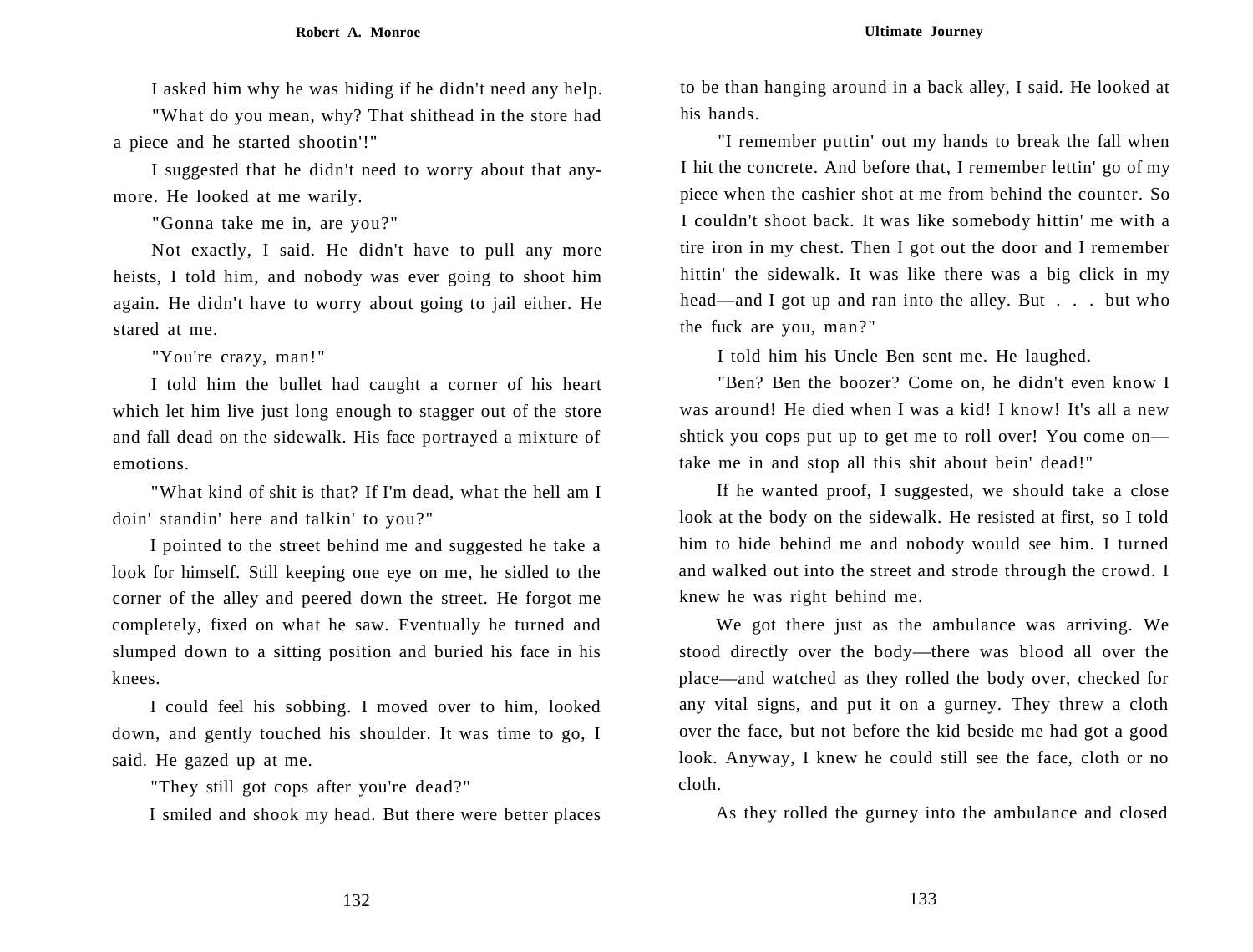the door, the kid started sobbing again. I gently took his han and began to lead him up over the street. Now he didn't resist; he simply wept uncontrollably as we moved up away from the street and more out-of-phase. This time as we approached the middle and upper rings I kept him under constant observation. Whatever was happening, I reckoned I would be ready for it.

I wasn't. At a given point, the kid disappeared. One moment he was there, and then he was gone. Not even a wisp of radiation remained. Wherever I searched—nothing.

Whatever I was doing, it wasn't coming out as I expected. I was getting some action, but it was incomplete. I returned slowly until I was back in phase with the physical, still looking for answers.

There was just one clue. That night there were fewer penetrating signals. My sleep periods were less hectic. Was it cause and effect? Perhaps I was taking the right path—but even if I was, my left brain was screaming out for more data. I certainly wasn't cut out for this job. I kept losing them!

Then, several weeks later, another change surfaced. I was lying down and relaxing easily when I was suddenly hit by a strong help signal, on what I understood to be my own frequency, even before I was out-of-body. My physical body responded with a strong sense of heat. Quickly I rolled out and followed the signal. Somewhere over the Belief System Territories the signal led off down an exit ramp that I could only just perceive.

It did not take me long to find the source. The belief

system radiation gave me a picture of a steep rocky cliff with a heavy, humid jungle below. I wondered why it was so clear and real to me. This was unusually rare; the belief system activity is generally dim and hazy to me at best.

A small mature female stood at the edge of the cliff. Behind her were some fifty or sixty assorted males and females of all ages. They were humanoid, partly dressed in animal skins, with heavy, Neanderthal-like heads and facial structures.

Reason immediately wanted to know why I was buying into this particular belief system. The only answer was the obvious one: at some time it was part of me. The scene brought back what I called "the lure of tropical Pacifica" that I had half-suppressed throughout my life. The call of the ocean was reflected in my sailboat adventures and scuba diving. Then there was my going to Hawaii for a weekend and staying for three weeks; going to Ecuador for three weeks and staying for three months—and almost taking up a career in the tropical lowlands. I always felt immense nostalgia in tropical settings.

As I positioned myself on the ledge beside the female, the group behind her shrank back and covered their eyes. I turned to the female, who was staring at me with calm appraisal. Could we communicate, I wondered. At my thought, she smiled.

"You came."

"Yes, I did. But why did you call me?"

"I called a picture."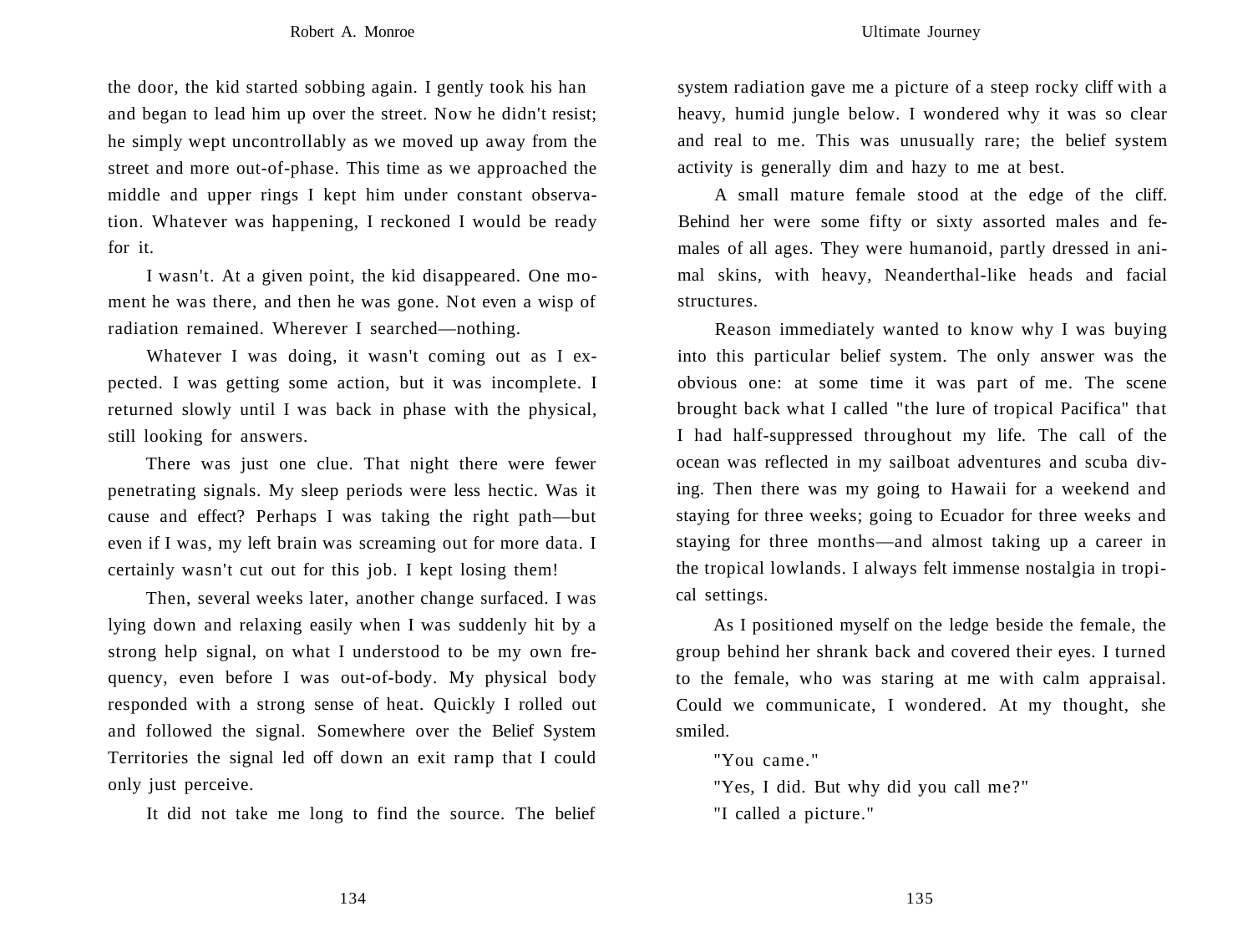"Why did you do that?"

"Are you Megus?" She looked at me carefully. "No, you are not."

"You called for Megus. Why?"

"Because Megus does not know something is wron here."

"Where are you? Where is here?"

"I am here. In the Sky Land of Megus."

"Do you know how you got here?"

"Oh, yes. I came out of my mouth with the bubbles when my body sank to the bottom of the great water."

"Why were you in the great water?"

"It is the rule for a female when she does not make as child."

"And after that you came here."

"Yes. But there is something wrong."

"Wrong? With you or with the others?"

She shook her head. "With me. When we jump off this hill into the valley, we must fall onto the rocks below and die, again and again. That is the rule of Megus."

"Who is Megus?"

"Megus is Sky God. He came to us many suns past and told us of his Sky Land. This is what he promised . . . but something is wrong."

"Tell me just what is wrong."

"When I jump off the hill, I don't fall and I don't die. The others do, but I don't. I just float."

I lifted up slowly until I was just above her head.

"Like this?"

"Yes! Yes! You are Megus, you are! Help me keep your rule! Help me fall so I can die and live again!"

I reached out with my hand.

"I am not Megus, but I can help. It can be good to float. This is a new rule. Come, try it!"

She grasped my hand with both of hers and we lifted slowly up and out. The structure of the belief systems began to fade rapidly as we approached the Interstate, and was gone completely when we went up the entry ramp. I moved us more out-of-phase when the change was indicated, observing and reassuring my Neanderthal friend. She was calm, relaxed but expectant. I was pondering why I seemed to be so compulsive in my rescue pattern when the expected unexpected happened again. She dissolved, faded into nothing as I watched.

This time I accepted the phenomenon without question, but I wondered why I had received her signal among all the others. Alone, I moved slowly past other exit ramps that were dimly familiar. I knew that at some point in distant time I had visited and turned off each of these ramps and was a part of each of the belief systems they led to. But there seemed no reason to go through again what I had already experienced and presumably outgrown.

Although I felt I needed help, I did not consult any of my philosophic or psychiatric physical friends. Instead, several weeks later, I did what they would have prescribed. After three cycles of sleep, some four and a half hours, I awakened rested, relaxed, and fully alert at three in the morning. To use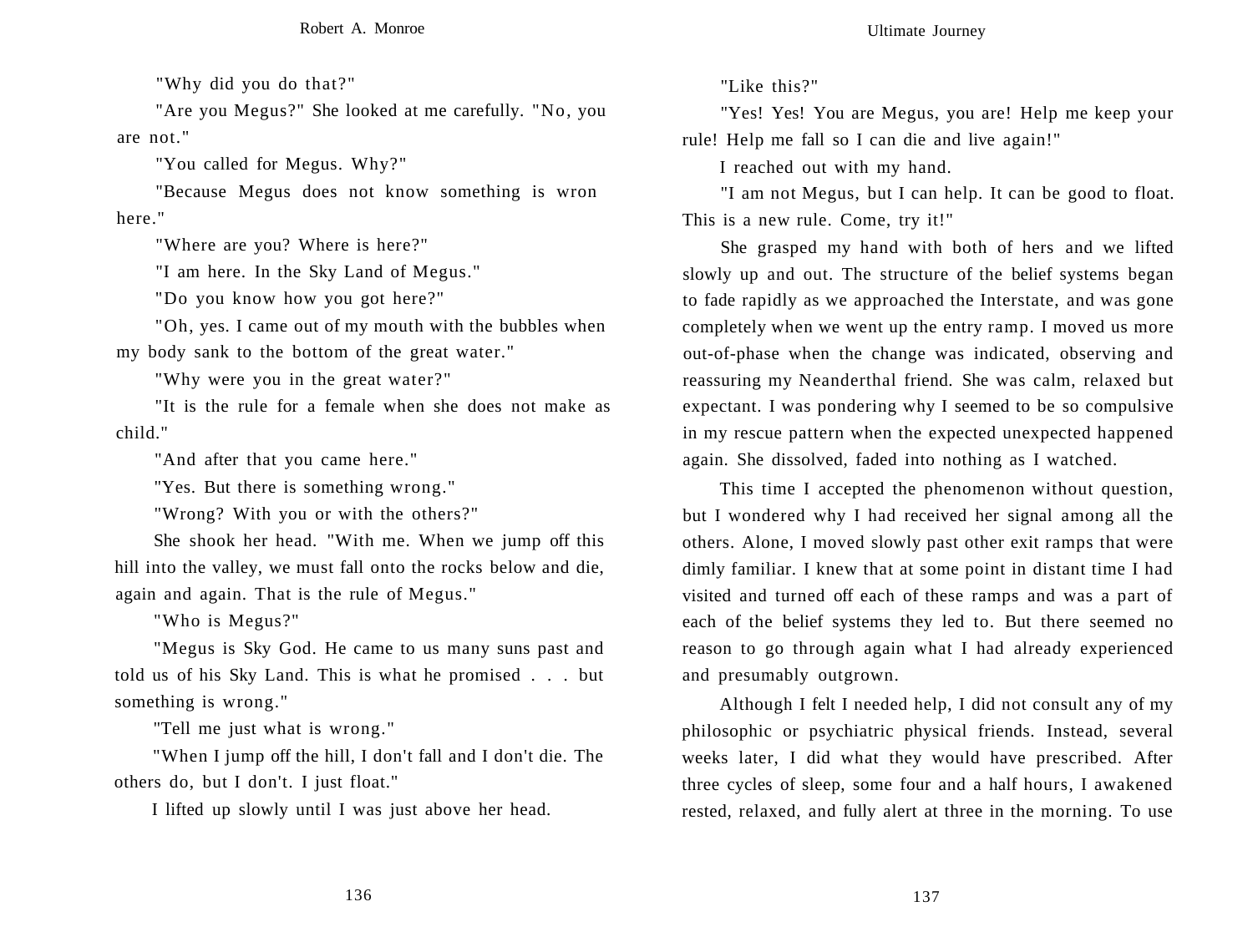Ultimate Journey

the quick-switch technique, roll out-of-phase with the physical, and head for one of my pre-INSPEC friends seemed absurdly easy. A smooth vibration and I would be there.

But it was not as easy as that. Somewhere deep in the Belief System Territories a strong and demanding signal hit me. I resisted, but to my great surprise a part of me overrode my resistance. When I stabilized, I found I was lying on a cot in the corner of a small room.

I pulled myself up to a sitting position and stood up. I was in a physical body, it seemed, or a good facsimile of one. It felt quite normal. On the far side of the room was a closed door. Beyond it I could hear a strong humming sound. I opened the door and stepped through.

Close by it was dark; beyond was a brightly lighted area and the humming came from somewhere beyond that. It was made by many human voices, not chanting, just humming in harmony. A hand touched my arm and I turned. A woman stood by me, beautiful, ageless, very familiar. Her face and eyes were radiant with joy.

"I've been waiting for you. I knew you would be here if all of us met together as one. Come."

She led me out of the darkness and into the light. Then she stepped back. The humming gradually faded away. On the edge of the range of the light were faces looking up at me, many hundreds, as far back as I could perceive. They were expectant. The radiation I know as love was overwhelming.

I stood still, altogether unsure of the situation, of what was expected of me. Then, as I stood there, another part of me took control and I relaxed. That other part began to speak.

"I had no idea there are so many of us. This is one of the few points where we have gathered as one. As all of us have discovered, it took a belief system to get us here—and therefore we are somewhere on the outer edge of the Belief System Territories. Thus we have several Knowns. That we are, and can be, here. That we do not need a physical body to exist and be. This alone has freed us from the constraints and restrictions that all of us encountered in our sojourns on Earth. Even though each of us has a few beliefs left, we can release them at will.

"Now we are awakening from the dream.

"The important Known is the one that brought us together. That not only were we more than our physical bodies, but we can be free of any and all Earth-life-generated beliefs, without exception. This freedom is the exciting part because we now have no limits. This Known, without fear, gives us a full range of choice.

"My role is another Known. It is not that of leader. Leadership is not necessary in the old sense of the term. Perhaps my part has been, and still is, as a recruiter. But to me the role of scout, information gatherer, trailblazer, seems to fit much better. This has been my pattern .. . for thousands of Earth years and lifetimes.

"Now it seems we are finally at the point of fruition. When we meet again, the move into various options will begin.

"The love we share is the greatest Known of all."

The I-There of me—the IT that each of us has, containing all previous and present lifetimes—reached upward and I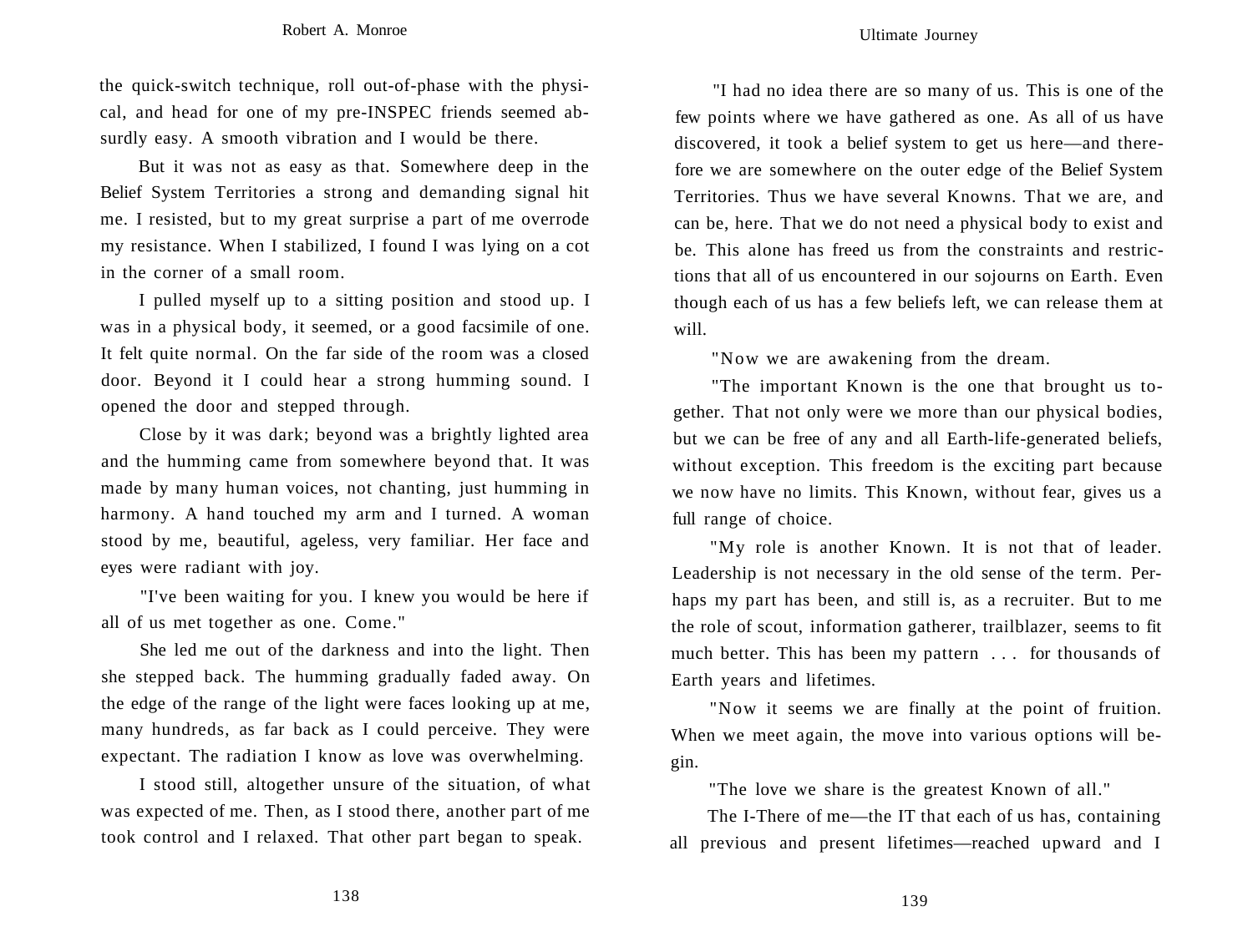#### **Robert A. Monroe**

moved off the floor and passed slowly over the sea of upturned faces. Somewhere from deep in the multitude an arm reached up and a hand grasped mine. A man moved up and joined me. Side by side we rose in a slow spiral, higher and higher. I looked over to see a big grin as he winked at me. Was it Agnew? Lew? Rodius? Cheng? It was none of these. It was my old friend from my early days of OB exploration—the friend whom I knew as BB!

I should have known; I should have remembered. BB, who followed me from Home, from the cruise an eternity past . . . It could have been no other.

The phasing was complete and the eager faces disappeared. With them went the feel of BB's hand in mine. I looked and he was gone.

The return to the physical was without incident.

# **11**  *Turning Inward*

*If an impasse is reached,* it seems likely that somewhere on the way a distortion or misconception has taken place. A sign along the road was missed or misunderstood, the wrong turn was taken—there are many possibilities. Perhaps some small detail was left unnoticed.

This is how it happened. I still had the help signals, the learn-by-being lessons, but all without satisfactory explanation. The retrieval of those who had just died and my susceptibility to their signals—and especially to my own in the past—insisted on my attention. Was this to be my "new direction"?

I felt that I had lost control. Some part of me that I wasn't aware of had taken over, and I certainly didn't understand it.

I decided that the far reaches of infinity would have to wait. The prime need was to know myself without equivocation. The more I came to know myself, the more I would know what I am in nonphysical expression, and the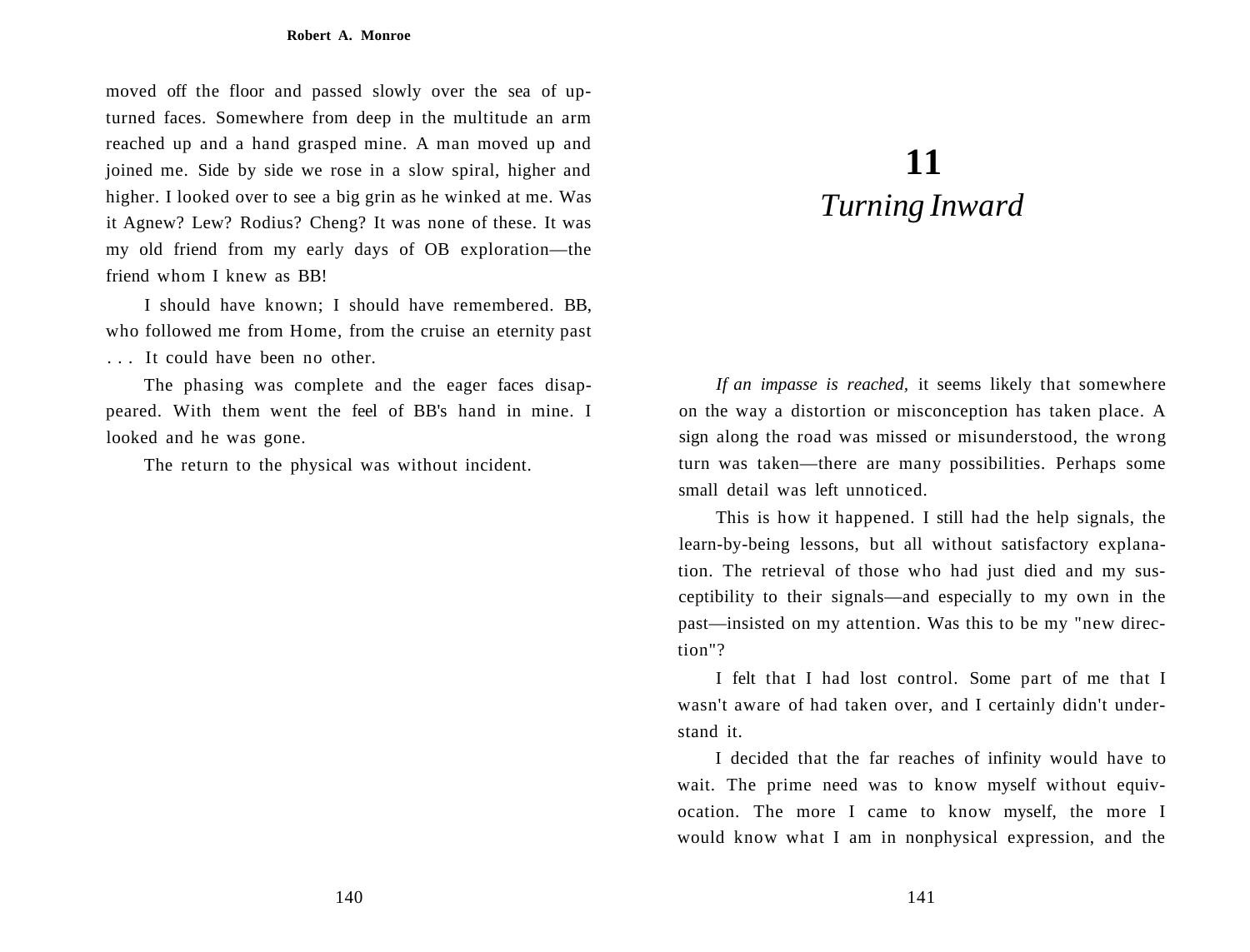**Ultimate Journey** 

closer I would come to the reason for the path I seemed to be taking.

Experience is definitely the greatest of teachers. Now my experience came into constructive use again, with my left brain abilities in the foreground. The route or access to the nonphysical I, what I now thought of as the I-There, surfaced almost immediately.

It had started over twenty years ago. Frustrated over my seeming lack of any ability to explore more than just the timespace continuum, I had turned inward and asked for help. From that moment, an entirely new spectrum of being and doing emerged. I was free.

Through all the succeeding years I went happily on my way. I had not realized that, in spite of my apparent ego, the I-There of me had been doing the driving and navigating since that point. Never once had I taken the trouble to look under the hood, as normal curiosity should have led me to do.

Now, in pursuit of the missing Basic, instead of following the usual steps after phasing into out-of-body I put a hold on all of the urgent signals and began a probe around me, inward instead of out. Many such sessions spaced over a year were involved to get the information into workable form.

This is what I found.

The move out of physical phase and into my I-There was slow and careful. I formed the impression of an all-powerful, all-knowing giant who watched bemused as one of his fingers began an independent, self-willed exploration of the rest of his body. I felt no fear because of the Known: I was I-There, I-There was I. Can one be afraid of oneself?

## **The Memory Layer**

Turning inward and penetrating the I-There of me, I immediately encountered the expected: a layer—or file, library, or mainframe—containing every moment of my life to date, with more pouring in that matched exactly my thoughts and actions as I conducted the investigation. Other signals were still coming in from my physical body. This was far more than memory, as we consciously think of it. This was the reception point of the uplink from the present I-Here—the I that functions in the physical world—now only an operating physical body without consciousness.

I tested the storage system several times with great fascination. Upon selection of a given point in the past, I relived the event in every detail, down to each minute sensory input, thought, and emotion. I soon realized such supermemory was not altogether pleasurable. With such intense hindsight, one becomes all too painfully and sadly aware of the many irrational decisions made, the stupid mistakes, the missed opportunities. The exciting incidents were no longer exciting because I knew the outcome. The joyous moments often seemed infantile, and the infantile sad and amusing.

As an example, I had a very young memory of hiding under a big bush just outside my grandmother's front porch. Afterward, I could never understand why I had been hiding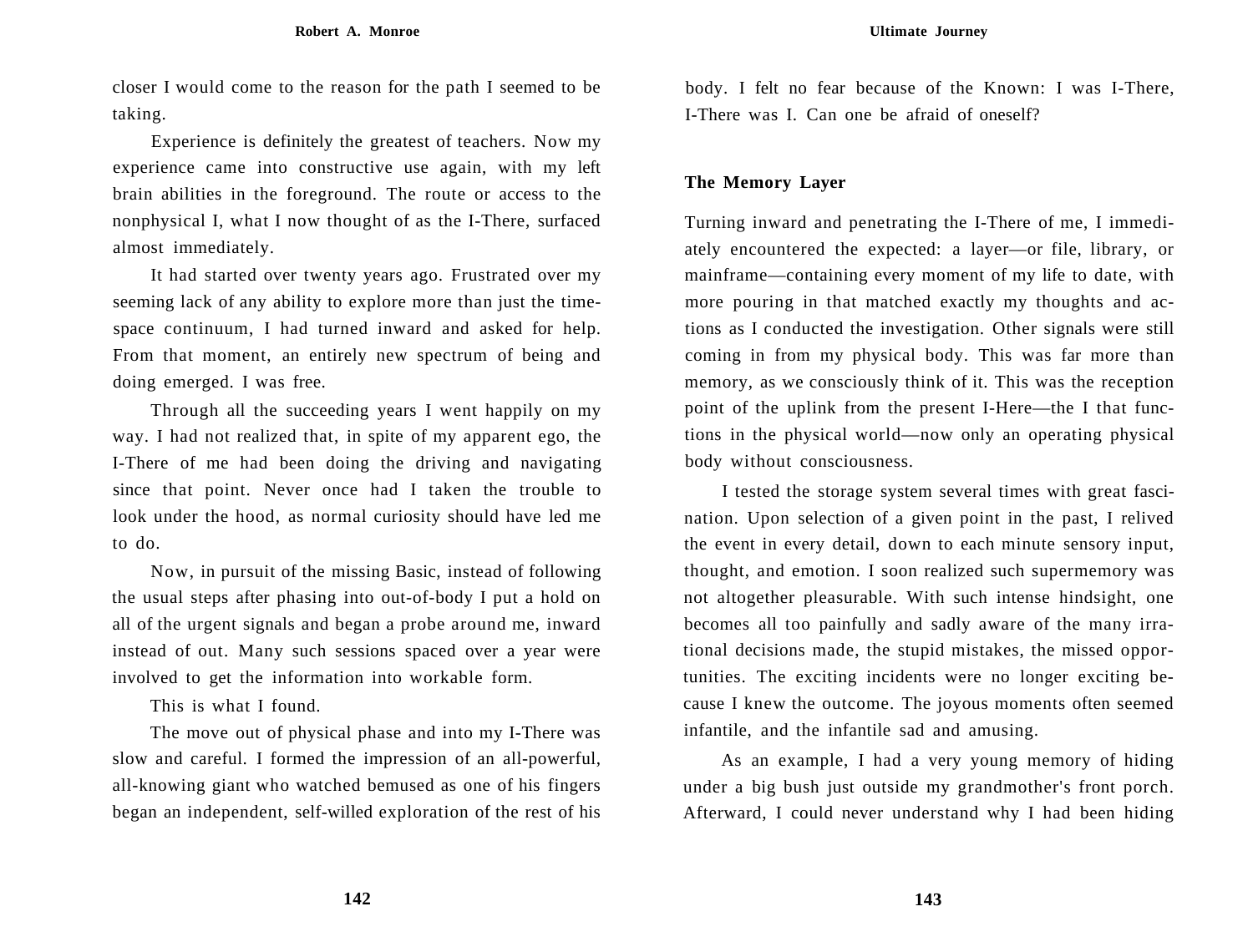there. I wasn't afraid, but something kept me there. Now I knew. I had feces in my pants, and I didn't want Mommie to find out. A big moment for a four-year-old!

More relevant and revealing items were easy to find, among them incidents that in their ways were early precursors easily overlooked. One such occurred in 1934, when I flunked out of Ohio State University in my sophomore year with a less than 2.5 grade average. This was partly due to a severe facial burn which meant spending some time in the hospital. After I recovered, feeling restless, I hit the road looking for work. I began hitchhiking, but after about a week I discovered that people wouldn't pick up a dirty-looking kid so I became a hobo riding freight trains from place to place.

In St. Louis during mid-December the cook in a small hash joint saw me staring through the steamy window at the food frying on the grill. He waved me in and fed me without charge. As I hadn't eaten for two days, it seemed a miracle. Then, later that night, in a Salvation Army-type flophouse, an old man died quietly on the cot next to mine. I had never been that close to someone dying. I felt no fear, but curiosity.

After nearly a year, I returned to Ohio State in Columbus, pleaded and was granted conditional reinstatement. During my junior year, Strollers, the campus dramatic society, offered a prize for the best original one-act play. The one I wrote received second prize. The first three were produced and presented to a campus audience. Perhaps the peak moment in my college career came as I stood offstage in the wings as some five hundred people sat in a you-could-haveheard-a-pin-drop state during the climax of my one-act drama. The reviewers said it should have placed first!

The play was based on exactly what happened in the flophouse, except for the addition of the climactic moment. What was it? In dying, the old man passed to the boy a Special Purpose, a Goal, a Plan far beyond ordinary human thought. The boy was transformed into something or someone else.

This came from an eighteen-year-old who had never taken a course in philosophy, and was not religious—as were none of his friends at the time. So where did he get the idea, and why? This incident had evidently been long hidden as not important. It took place at least twenty years before there was any such occurrence as an OBE in my life.

Likewise relegated into the same category of nonimportance was another long-hidden memory that perhaps I had earlier regarded as some sort of hallucination. The location of this was an old farmhouse we owned in Dutchess County, New York, during the late forties. The well had run dry. It was not the new type of drilled well, but one that had been hand-dug a hundred years ago or more. It was about three feet wide, seventy feet deep, and lined with rounded fieldstones wedged together without mortar.

Listening, one could hear water running far below, but the pump couldn't bring it up through the pipe. Usually one doesn't hear running water in a well. My curiosity was caught, so I got a rope out of the barn, tied it to a nearby tree, and skittered down inside the well like a mountain climber rappelling down a cliff.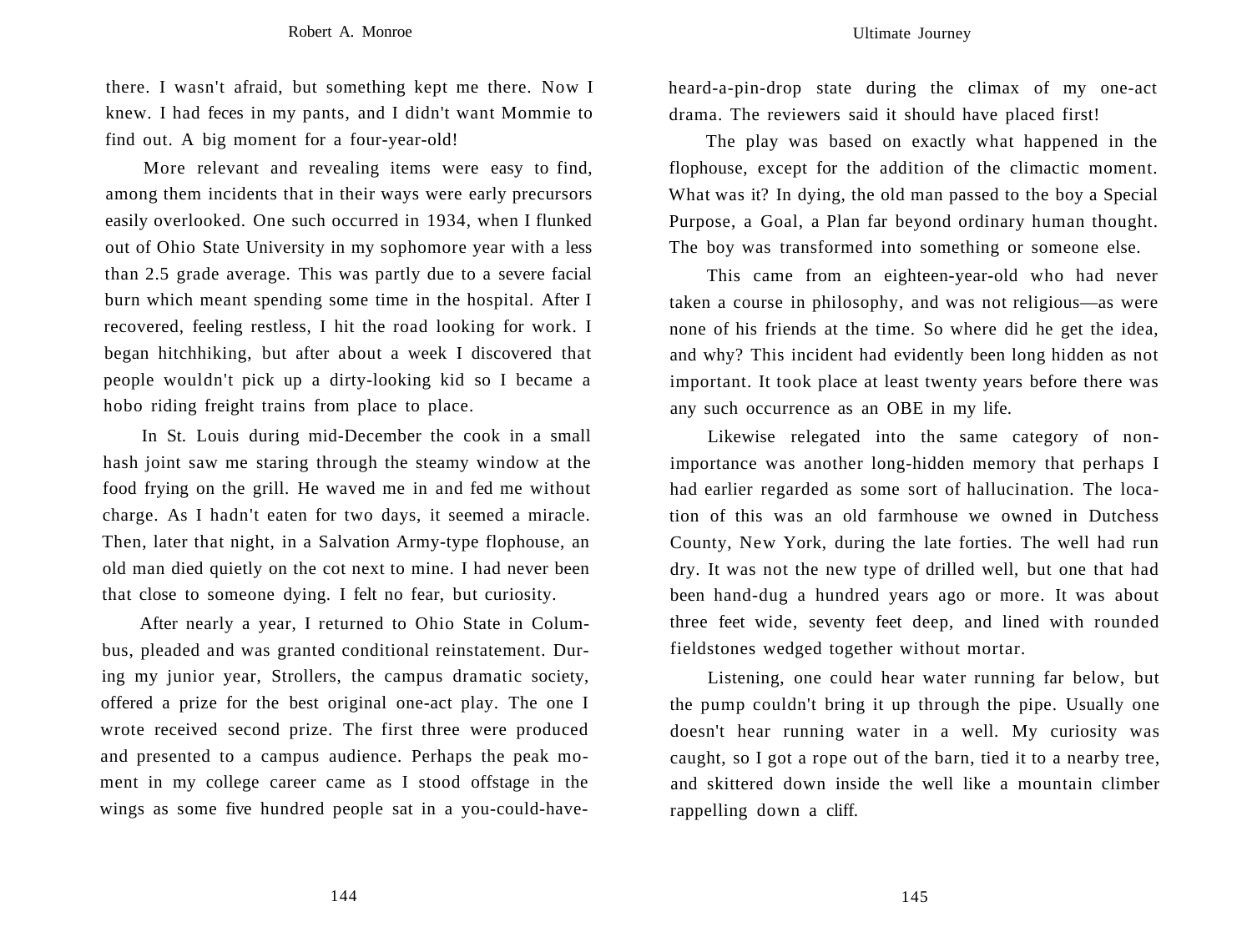When I reached the bottom, I immediately found the problem. The water table had lowered and the end of the pipe was above the new water level. The interesting part was that there at the bottom was not still water but a running underground stream. If a few rocks were put in the right place the water level would rise again.

Then I looked up and panic set in. Far, far above me was a tiny circle of light. Between me and that point of safety were seventy feet of loose rock, any chunk of which I might have disturbed in climbing down. At any moment that chunk could drop away and trigger the entire wall to collapse on top of me. There was evidence of the possibility on the rocky bottom on which I stood. Several large, basketball-size rocks lay there, having fallen from the wall sometime previous.

A feeling of intense claustrophobia came over me, with some justification. If I could not get out quickly, I might well be buried in a seventy-foot grave—and no one would know. With an effort, I sought to control my panic. I knew I would have to be ultracareful in climbing up to avoid dislodging any of the rock wall. I sat down on a large fallen rock to think about it. Reaching down with my cupped hand, I took some mouthfuls of the running water. It was cool and fresh.

As I sat at the bottom of the well, listening to the gentle tumbling of the water, my eyes adapting to the dim light, I began to relax. There was something very calm and serene and comfortable about being where I was. I even looked up at the circle of light far above me and the sense of peace was not disturbed. I felt no more panic. I closed my eyes and leaned comfortably back against the rocky wall of the well. There was no need to hurry now. I relaxed even more, and for a moment I thought I was asleep, but I could hear the water and feel the stone against my back. My physical awareness was still complete.

Then the pattern changed. Slowly, the feeling of a warm intelligence seemed to surround me, flowing very gently into my body. It seemed to blend into every part of me, body and mind. I became a part of that intelligence, or the intelligence became a part of me. There didn't seem to be any difference.

And there was a message. I could translate it into words only crudely.

*My son of sons of sons, you have found joy in my winds and sky.* We *have shared the excitement and peace both on my waters and deep within them. You have reveled in the beauty and ingenuity of my other children spread across my surface. Yet it is only now that you have taken a moment in my bosom to be still and listen. In that stillness, hold this song forevermore. You were born of me, yet it is your destiny to become more than I can ever be. In this growth, I revel with you. My strength is your strength; thus you take with you the glory of me to express in ways that I will not understand. Not understanding, I nonetheless support and share happily that which you become. Go with this truth within you, my son of sons of sons.* 

That was it. The warmth continued for a while, then slowly faded.

I stood up, took the dangling rope, and climbed effort-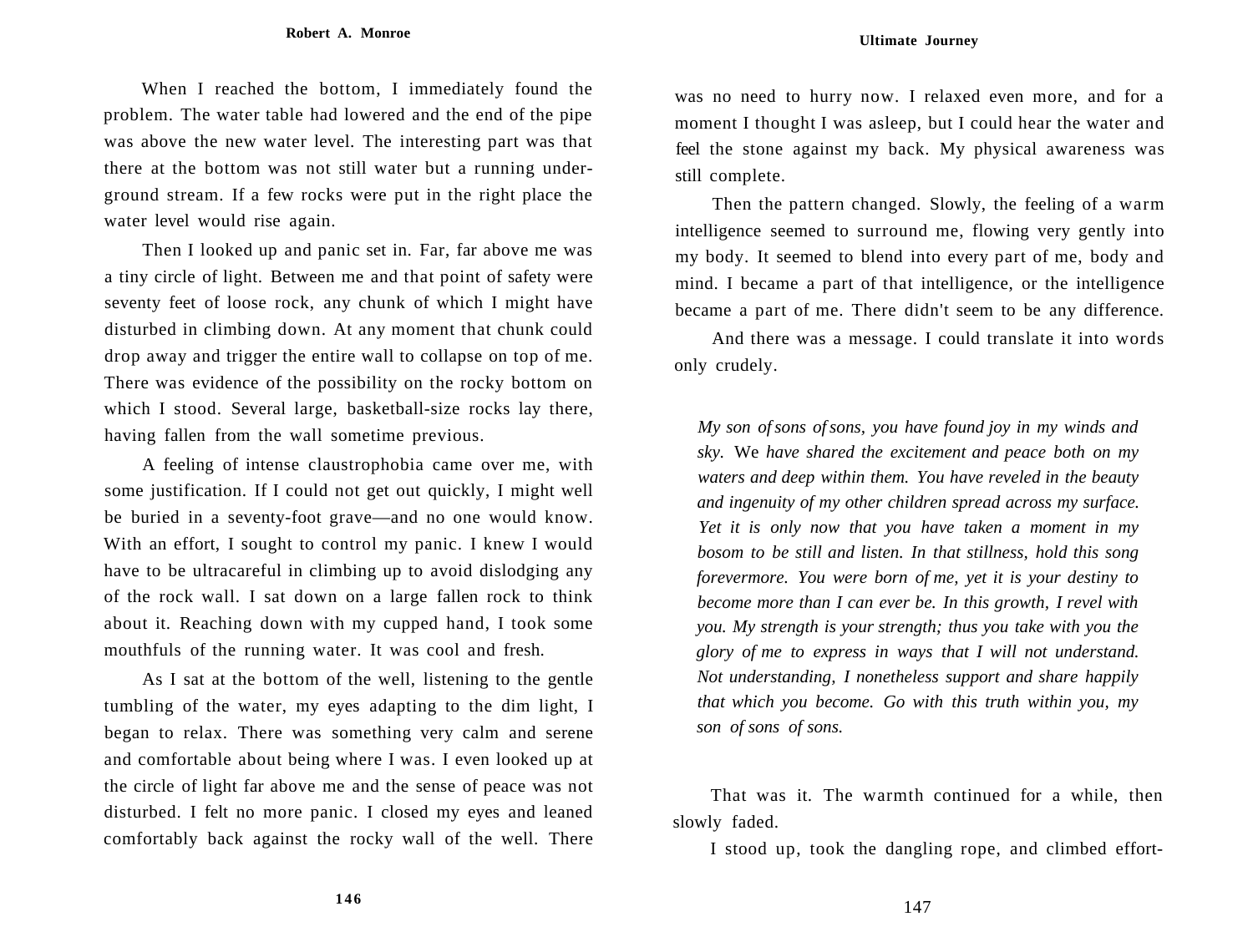lessly to the top of the well, scrambling out into the sunlight, was astounded when I discovered I had been in the well fo over two hours.

Now I remember that special Basic. Mother Earth, I love you! How could I have forgotten?

Further investigation into the memory layer revealed a near-identical dream that had recurred monthly at least for a number of years. I was at that time an active airplane and glider pilot, and in this dream I would find myself turning my aircraft onto the end of the runway, applying power, and beginning the takeoff run. As soon as I was airborne, the runway turned into a street with buildings lining it on both sides. Crossing from one side to the other overhead was a network of cables and wires, much like those still found in older downtown business areas. Try as I might, I couldn't find a hole or gap in the network through which the aircraft could fly. After a period of anxiety and frustration, I would wake up. This dream did not recur once my OBEs began.

Some psychologists with whom I discussed this dream suggested that the downtown street setting was a symbol of my commitment to the business world. Others speculated that the network of restrictive wires represented my cultural belief systems. All agreed that it was a well-assembled logical metaphor tailored neatly to meet what I was at the time.

Searching again, I found a clue as to what might have been the evoking mechanism or trigger for what happened afterward. My company, seeking a new area for diversification, was investigating whether sound might be used for learn-

ing during sleep. As professionals in sound, having produced several hundred network radio programs, we tried a number of different audio patterns with various subjects to study the effect of these patterns upon sleep. Beginning in 1956, I had been the chief subject in this testing and underwent at least a hundred sessions lying in a darkened booth and listening through headphones. But my two children, and many others, had also spent many such sessions, yet with no comparable effect. Was this my OBE trigger?

Thus I passed through the memory layer, knowing that total recall would be available if and when needed. All the same, reliving the past without the rose-colored glasses of nostalgia is not my idea of a fun afternoon!

### **The Fear Layer**

Moving inward to the next section of my I-There, I found an area I had definitely not expected. I discovered that I was indeed far from fearless. I may not have been consciously aware of these fears, but there they were, large, ugly blasts of raw energy, embarrassing to me, and to no one else, in their intensity. There were old fears and a constant inflow of new ones. They ranged from little items, such as anxiety over the effect of a rainy day on our construction project, to big worries about the world changes developing. Even the fear of physical death was there; not of the process and what lay beyond, but of what might be left undone here in time-space. I realized action would have to be taken to clear up this mess.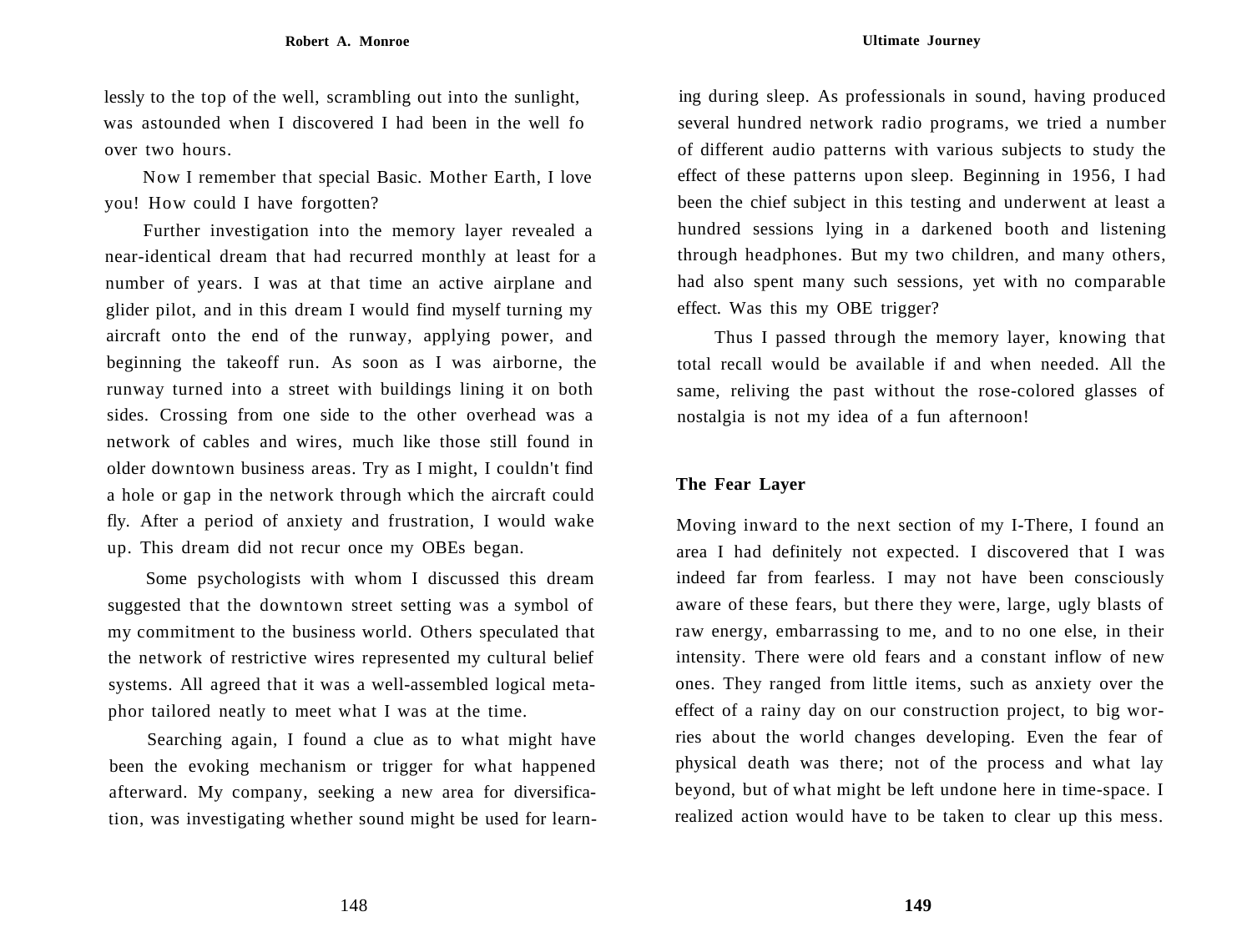The I-There of me already had a better system at work; The tests I had been undergoing during the past five years, where I nonphysically experienced an intense event that engendered a familiar fear time and time again until the fear dissipated, were still in place and operating. Moreover, the battle was almost won. Many more fears were being dissolved than the number of new ones which were being generated by my current activity.

With this awareness came a major revelation: I-There had instituted this process and kept the fear-dissolving operation flowing as needed. No outside source was providing any assistance, as I had wrongly assumed. I was helping myself!

Thus the finger became a hand. I preferred the feel of the hand.

How this was taking place aroused my curiosity. Recognizing that I-There provided me (I-Here) with more than a casual connection, I began to search in my present mind-self for other evidence of ongoing participation by my I-There. It was very easy to move deeper, but initially the effect was neardisastrous. I learned what I am! And much adjustment was required to become used to the reality of "what I am."

#### **The Emotional Layer**

This was the next inward cloud of energy that I met. I knew all of these emotions, not those that had been repressed, but those past and present that I had lived and treasured, both joyous and sad, and the irrational angers that were now so amusing to me. As with the fears, there was a constant incom-

ing pattern, mimicking what I felt at each moment. The interesting part was that this layer seemed so neatly organized.

#### **The Broken Barrier**

This was much like a ragged hole in a gray wall. As I attempted to go through this enticing gap, there was a slight resistance and then I was through. As I penetrated the gap, the texture of the original restraining energy of the wall was absolutely clear to me.

I also understood what had happened in my own pattern, what had made that hole. The answer was simple erosion through repeated experience. The amusing part was that in my eagerness I had never paused to notice the very real existence of the barrier.

What was the barrier made of? Earth Life System addiction and the multitude of belief systems generated therein. Evidently I had once slipped through a crack, either by accident or otherwise, and kept widening the opening by usage probably through gathering information and increasing experience—until that part of the barrier crumbled.

#### **The Repertory**

So . . . What am I? Beyond the barrier there were hundreds and hundreds of what appeared to be waving beams of multicolored light. Uncertainly, I reached out and touched the nearest one. A rich male voice rang in my mind.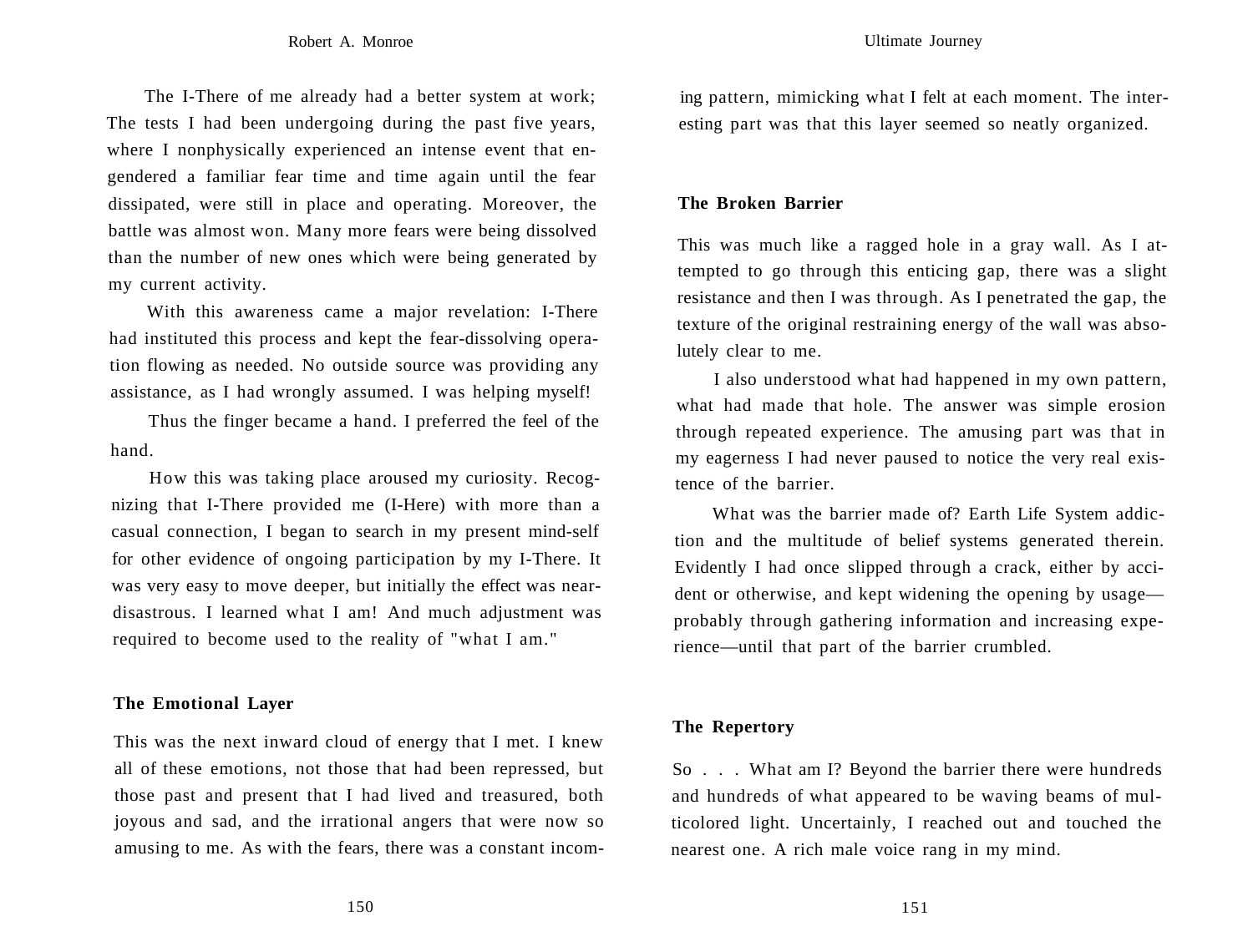Robert A. Monroe

#### *Well, well! Curiosity pays off again, Robert!*

I pulled back quickly, but the chuckling stayed with me. Immediately another brightly glowing beam, mauve in color, came close. This voice was female!

### *Of course! You're not all male, Bobby!*

That was only the beginning. The process was repeated again and again. Each time it became easier. Now I realized that every beam of "light" was one of me, one of my I-There personalities complete with a different life experience. Lodged within my I-There was a corresponding life pattern of each personality in great detail. This, I realize, is an inadequate description, because each is a conscious, sentient being with an individual awareness, mind, and memory. Communication was easy because I was holding forth with myself! However, there was so much that I could only skim the surface. The emotional elements were too strong to go deeper.

When I phased over into the I-There of me, finding each one required merely the thought of that pattern in my present life activity. Some of them were familiar, as I knew of them as driving forces in my present life experience. Here are the most salient:

#### *The Architect/Builder*

This was in the era of cathedral and castle building during the twelfth century in England and the continent of Eu-

rope. I was dismissed in disgrace when I objected to the appalling cost in lives of worker-friends when huge stones fell from crude scaffolds and crushed those on the ground beneath. I refused to comply with the irrational whims of those in power. I emigrated to France, where the same sequence took place but with a different ending. Someone in angry authority had me beheaded.

This part of me was reflected early in life, before I was ten, in the building of wooden shacks two and three stories high. Later came the design and construction of theatrical stage sets, and then the design, engineering, and construction supervision of various buildings in Westchester County, New York, and then in Virginia, which gave me such deep satisfaction.

This also explained the deep sadness, amounting to physical illness, during a recent trip to England and France when we visited various cathedrals and other ancient buildings. The effect was so marked that we cut short our stay in both London and Paris. In my I-There the details were completely available, but the emotion was much too great for me to go very deep.

I tried to learn what my name was at that point, but received only an amused, repeated response.

#### *"You were you! You!"*

For a time I could make no sense of this, but an interesting verification came in 1990. During a summer vacation in Europe, my younger brother Emmett and his wife went to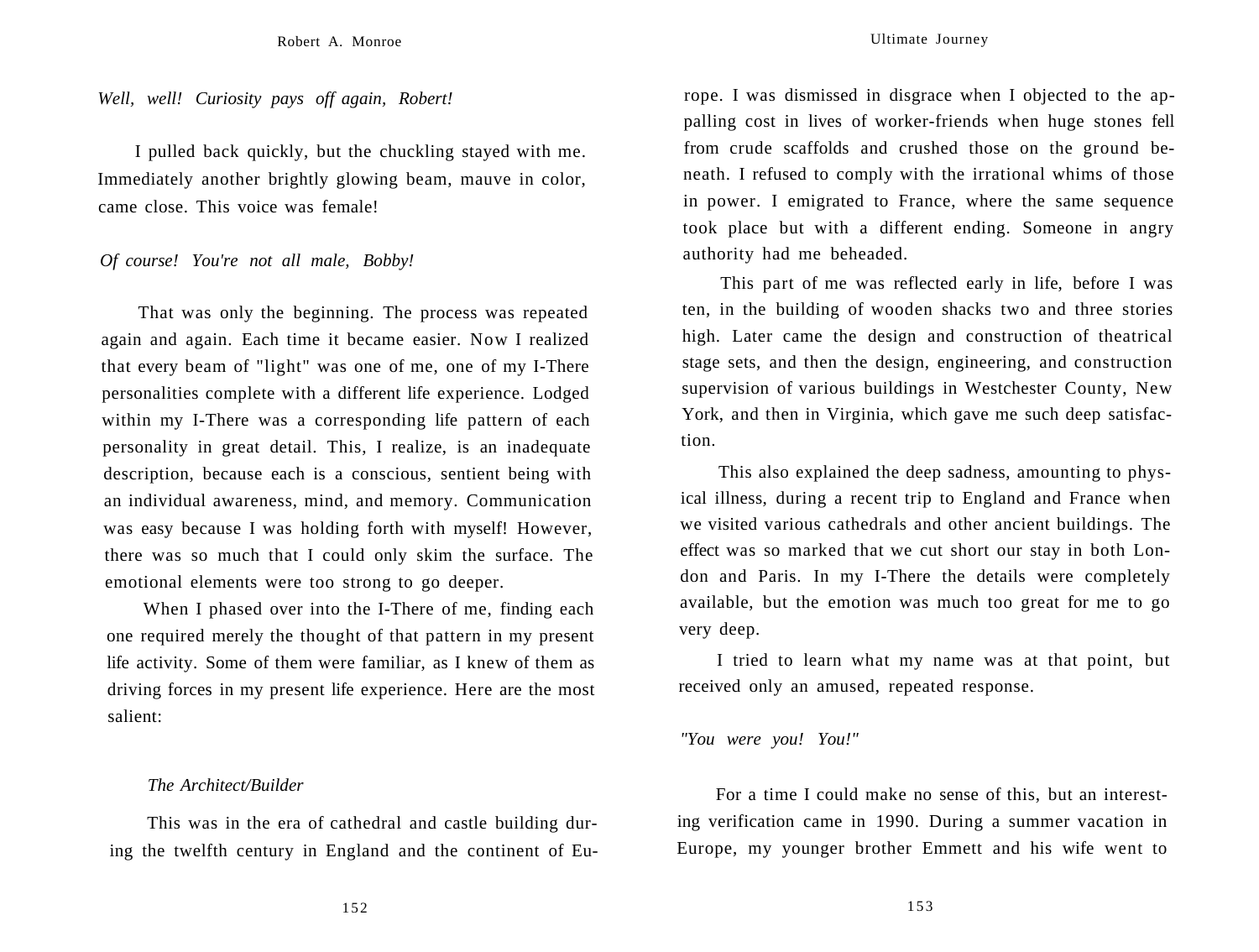#### **Robert A. Monroe**

Scotland to visit what is known as the Munro Fields just north of Inverness. They took photographs of Foulis Castle there, returning home without comment to me about the trip as they didn't think I would be interested.

In November, Emmett received a notice from our Institute regarding activities for the coming year. In it was a photograph of the tower in the new East Wing of the Center. Astonished at what he saw, he made copies of his Munro Fields pictures and sent them to us. In his Scotland pictures, the distinctive feature of Foulis Castle is a tower that matches ours beyond coincidence. Both have four stories, are octagonal and embedded into the side of the main building, have the same general dimensions, the same roof pitch, and both even have similar iron fencing at the top, tied into the building roof, although this is not visible in these photographs.

I didn't know of the existence of Foulis Castle and its tower, nor had I ever been to Scotland. My brother had never seen or known of the Institute tower because it had been built since his last visit to Virginia.

Who built the Foulis Tower? According to Munro clan history, Donald Munro and his son Robert, in the mid-twelfth century.

So there was some hard data. I *was* I after all!

### *The Rebellious Priest*

This I-Then was an initiate, at some indeterminate time, about to participate in a secret confirmation ritual in the deep

#### **Reincarnated Tower**

Note that both towers are octagonal, with similar roof pitch, both are halfway in the wall of the building, both have similar dimensions, and are four stories high with access to the roof and wrought iron fencing at that point.





Foulis Castle Tower

Munro Fields Near Inverness, Scotland Constructed 1151 A.D. by Robert Munro & father The Monroe Institute Central Tower

Nelson County, Va., U.S.A. Constructed 1989 A.D. by Robert Monroe & friends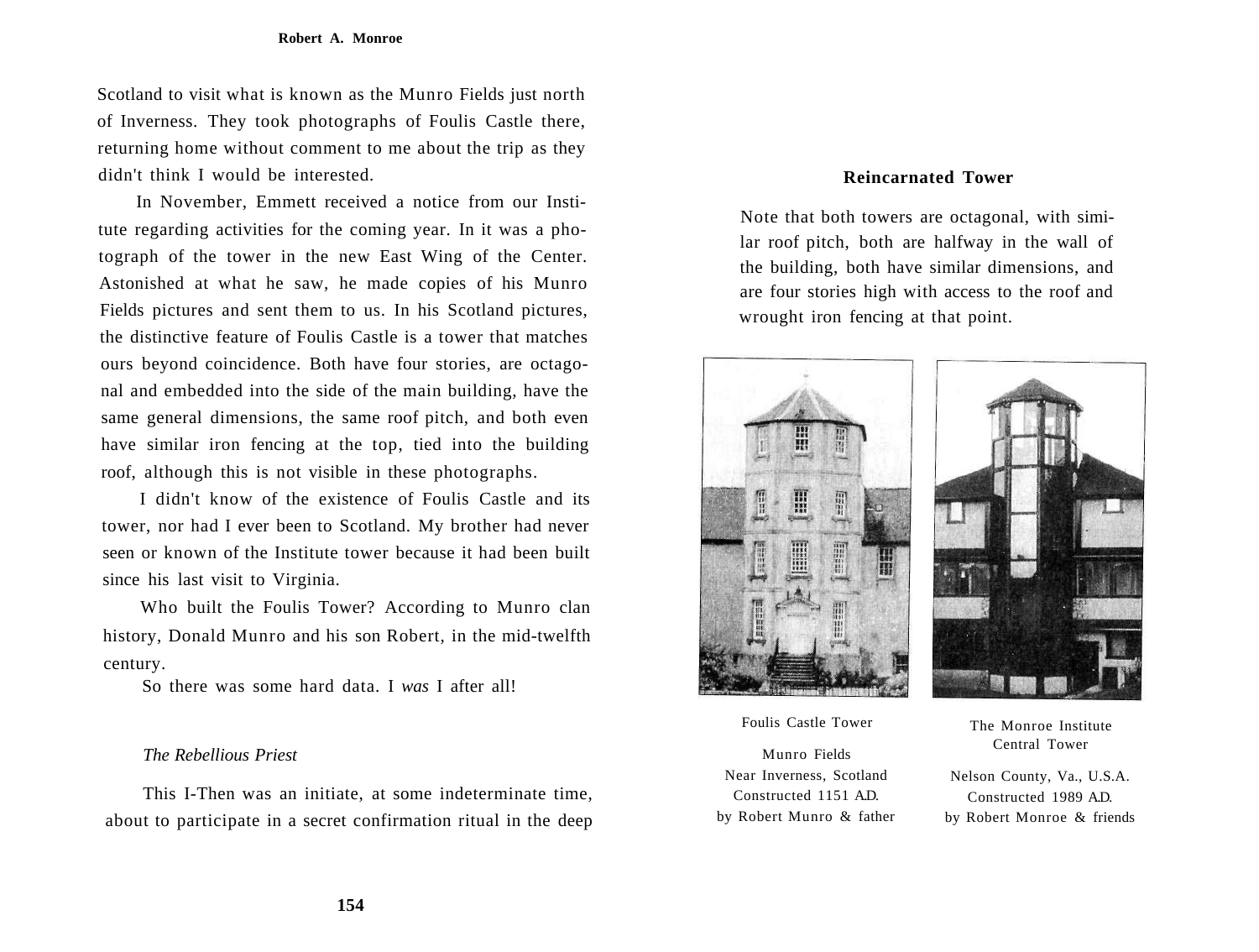recesses of an old stone temple or church. He—or rather I had eagerly looked forward to this moment without knowing the procedure as it meant wide acceptance and advancement within the culture.

The ritual began with the priests forming a circle around a flat stone altar, chanting in droning tones. A frightened young girl was brought in, stripped of her clothing, and tied spread-eagled on top of the altar. Although shocked, I-Then could not help becoming sexually aroused.

The high priest motioned I-Then to move in and possess the girl. I stepped dutifully forward, stood beside the girl, and staring down at her fear-stricken face was caught by something in the depth of her eyes. After a long moment, I turned away, looked at the high priest, and shook my head in refusal. Immediately there was a bright flash of white light and the life of this I-Then ended.

In my present lifetime, this fits neatly into my repugnance for any man who forcibly performs the sexual act with any but a totally willing female. I had always presumed from previous intimations that this particular I-Then was executed for refusing to follow orders. But the I-There inventory had a different approach. The "temptation" was a test. If I-Then had tried to rape the girl, he would have been stopped and thrown out of the priesthood. But in refusing he passed the test and was welcomed into the elect. The bright light was a symbol of his conversion into a new life.

Who was the girl? My wife, Nancy. Prior to this disclosure, she had remembered a past where, as members of a religious sect, she had been a nun and I a priest where all we had was intense eye contact.

#### *Aircraft Pilot*

The time, location, and species are unknown. This I-Then was a member of a very close-knit family or tribe numbering several thousand whose base of operations or home was in the side of a huge cliff. There was a landing/takeoff pad just inside a large cavelike entrance, and small one-person aircraft were the only means of transportation. The aircraft had short wings and were powered by means not translatable. The pilot lay in a prone position, with head slightly raised, forehead resting on a swiveling pad. Control was effected through a learned mental process.

I-Then was totally and willingly dedicated to the purpose of the group and spent most of his—my—life flying such aircraft on reconnaissance or observation sweeps over a rugged landscape. There was a deep sense of friendship and love in the memory of that home in the cliff. There were also moments of much amusement when on these missions rocks and spears from "natives" below struck the underside of the aircraft with the shock resonating up into the I-Then body. The aircraft was near-indestructible.

Years ago, when I was a teenager in this present lifetime, I attempted to build such a prone-position aircraft. During World War II, I tried without success to sell a prone-pilot fighter design to the aircraft industry as an answer to G-load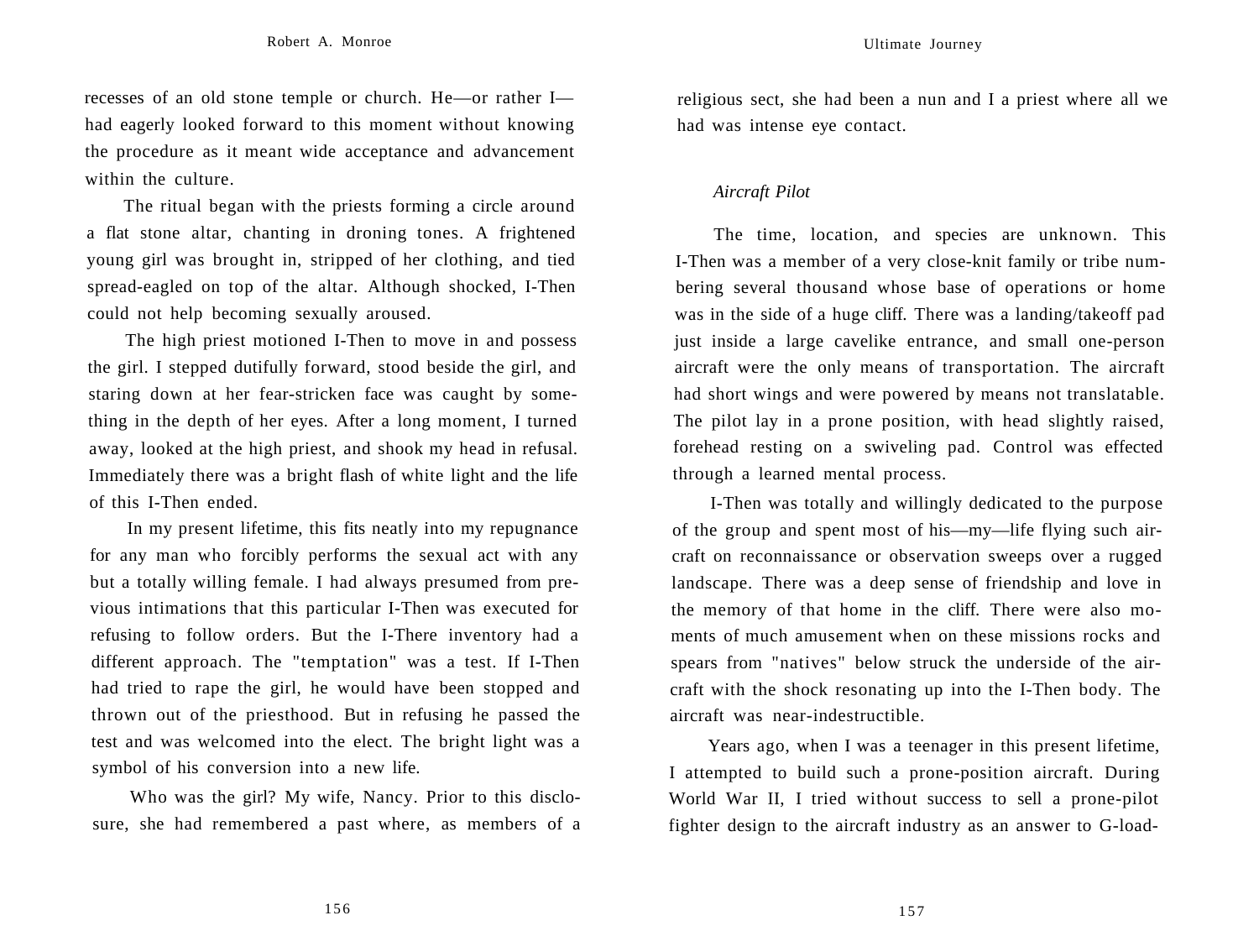ing and other performance problems. This was before I had the slightest interest in or awareness of the extent of what I now know I am, and I gave no thought then as to the source of the idea.

#### *The Vibrationist*

I had assumed this facet of me to have sprung from the energy system that was my origin, which I had loosely labeled KT-95. My most recent visit there—to Home—neither confirmed nor denied that assumption. What we construe as music was indeed in full force throughout the system, although not in the creative forms that we understand.

The I-There inventory unveiled a personality about which I had perceived only vague shadows. Both time and location were indeterminate, and the species was probably nonhuman. This I-Then is a major but evidently frustrated part of me which is constantly attempting to replicate what was commonplace during that particular life activity. I have usually tried to express this in music. The present culturecivilization lacks the knowledge and the tools to do so in another form.

In that life, full and complete working application of vibration in any form is as natural as breathing is to us. It is a part of their DNA package. They have and use the ability to manipulate matter to suit whatever need through mental vibrational energy. The "music" they create is the utilization of nonphysical energy, but not the electromagnetic field. Not only does it induce moods and emotions of every sort, but it instills or inhibits a variety of sensory patterns somewhat resembling our physical input, yet not nearly so limited.

Most of this I-Then is beyond my I-Here comprehension. I now simply recognize the presence of such a personality and let this self do and express what is possible and feasible. My major curiosity is how the I-There of me ever got involved in such an unusual lifestyle. The inventory does not reveal this or at least I could not find the answer.

### *The Seafarer*

This vivid memory was that of a first mate on sailing ships in the era of square-riggers. Only the more unusual events are clear to I-Here. One in particular was passage through a narrow strait, possibly Magellan, close-hauled during a very severe storm. We spent many hours stationary relative to the shore, battling currents and wind. I had taken the wheel because we had drifted to within fifty feet of a boulderlittered shore.

Inch by inch we finally made it through the strait, losing three crewmen in the process. Although we had several lines paid out astern, none reached them. To slack off in trying to save them would have meant disaster for the entire ship. One of those lost was my best friend.

In this present life, though I was born and raised in the Midwest, the coast and ocean drew me like a magnet. In New York, one of the first items I bought when money came in was a small sailboat. Within an hour I was proficient in sailing it without instruction. Many adventures followed, including a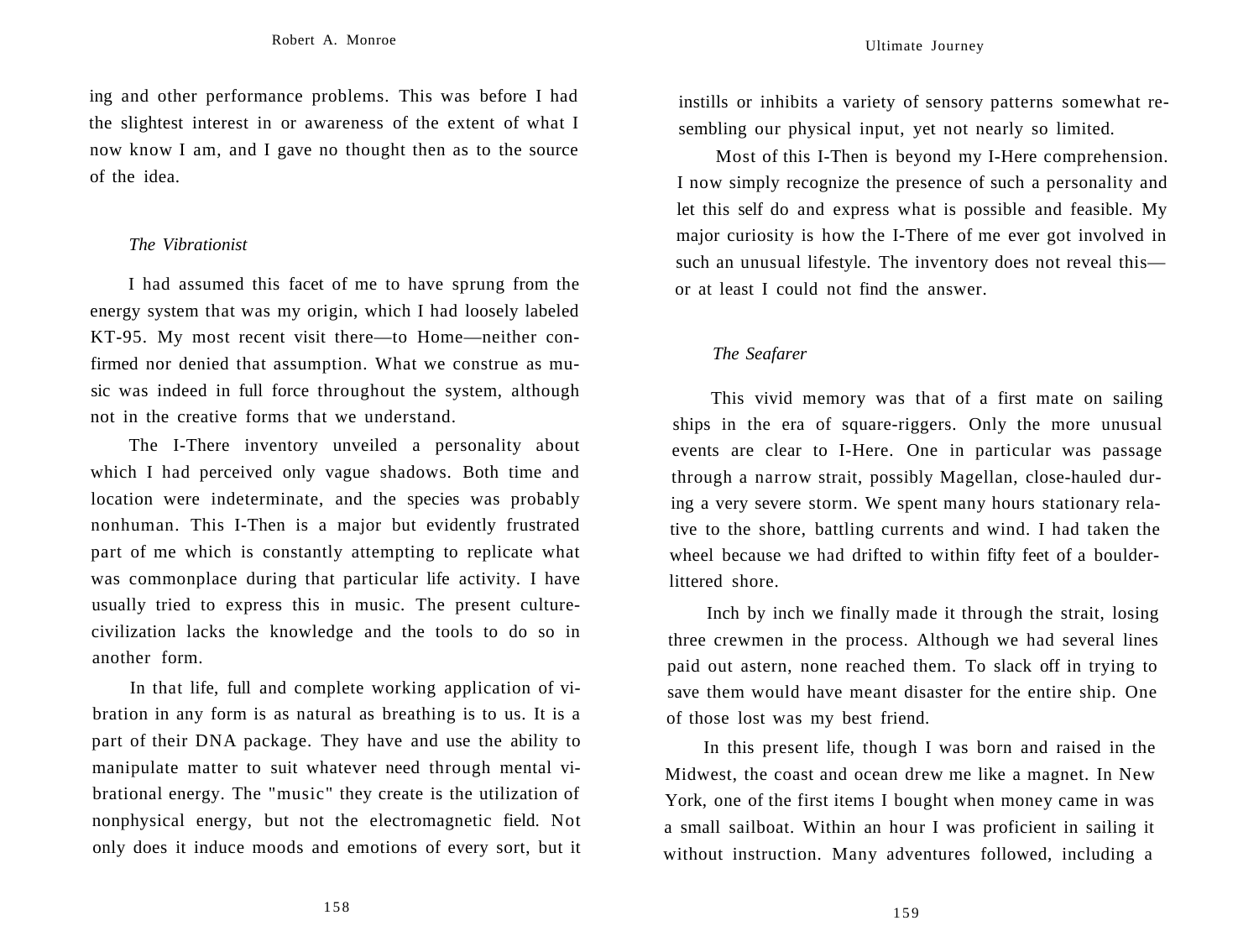Ultimate Journey

single-handed all-night run twelve miles offshore during a storm. I was never afraid at sea and eventually ended up with a forty-two-foot ketch. I always loved sailing and I often still long for the ocean.

#### *The Newcomer*

This was only a flickering ray of light. When I reached out to touch it, the image of the teenage warrior from earliest times came into being, the one I had retrieved. I was not surprised but wondered if he had merged with me on the return trip. I was embarrassed at the wave of adoration emanating from him and cooled it down with a grin and a handshake.

#### The *Original* I

This one I had become familiar with through my final visit to KT-95 and was definitely not a physical being as we understand the label. My understanding still is that I became curious about human existence while a "tourist" visiting other realities, including time-space. After one dip in the Earth Life System waters, I became addicted. The repetition of life in KT-95 had become boring. But how that original I came into being was not known either to him or to me. We never gave it much thought.

But now I see the light behind it and the thought of that part of my I-There brings pounding thunder. For one who had never been particularly interested in "previous lives"? Instantly this thought triggered noisy laughter. From where? From whom? It was all around me, and in me. There was no form I could perceive, but there was radiance, in me and of me. Then within me I heard a voice.

*All right, young friend. Now you know. Take this ROTE with you and come back when you have unraveled it.* 

The shock of the voice and the laughter brought me fully phased back into Earth Life System time-space and my physical body. Wonders had been done for my Different Overview.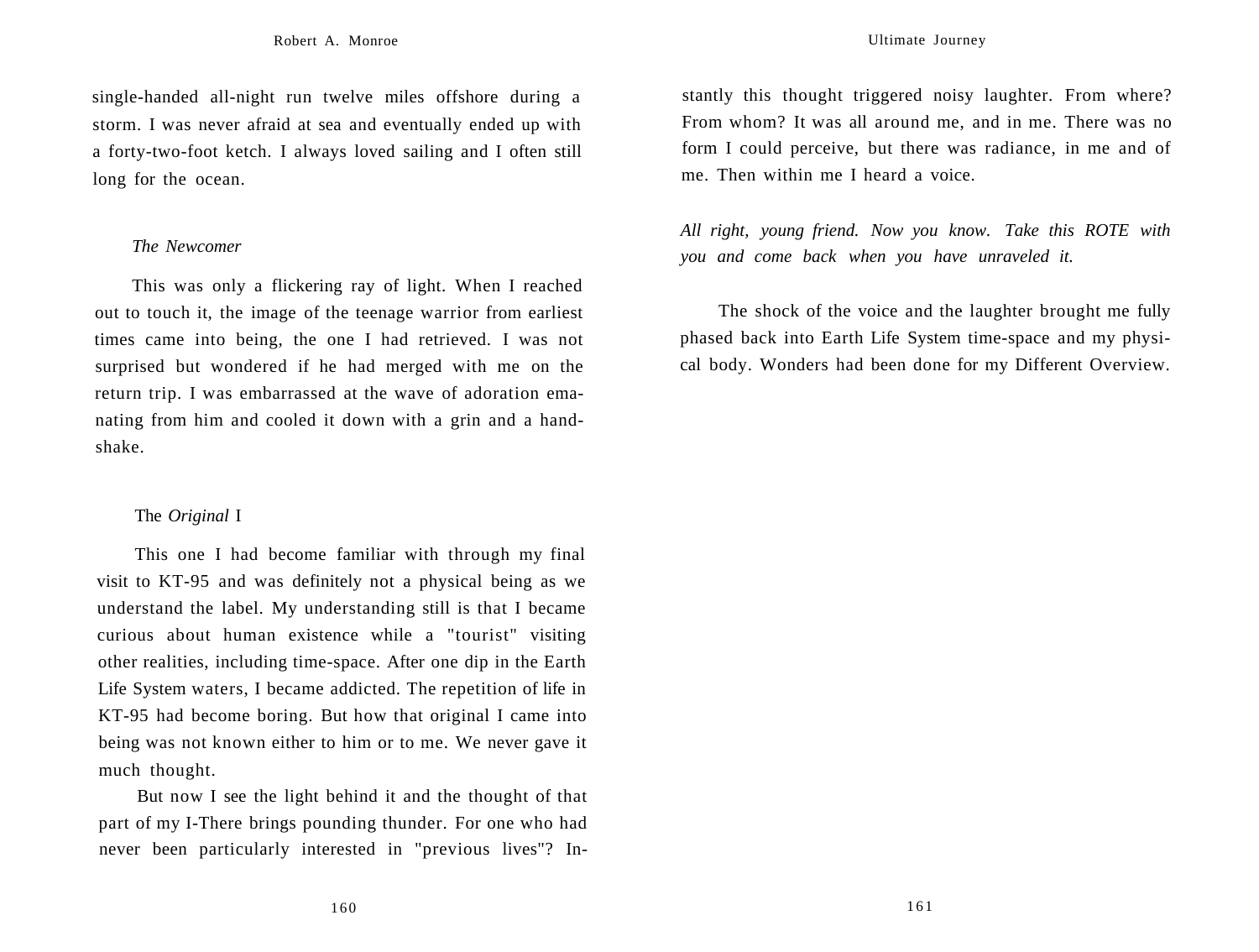## **12**  *Inside the Inside*

*I did not find it easy* to adjust to finding myself confronted by a part of me I didn't know existed. However, communication was absurdly simple. This was not surprising, as when you talk to yourself there is no barrier of any kind! "Talk" is not the right word; communication was far speedier than the spoken word would allow and to call the exchange "conversation" is extreme understatement.

What follows is a compendium or abstract of many sessions with the I-There of me, beginning with the second meeting. All I had to do was phase in gently, pass through the broken barrier, and I was inside, in the dome of light beams, in the heart of my I-There.

*We wouldn't use the term "heart." It is too physical.* 

In the center then.

*We are what is meant by "the total is greater than the sum of the parts."*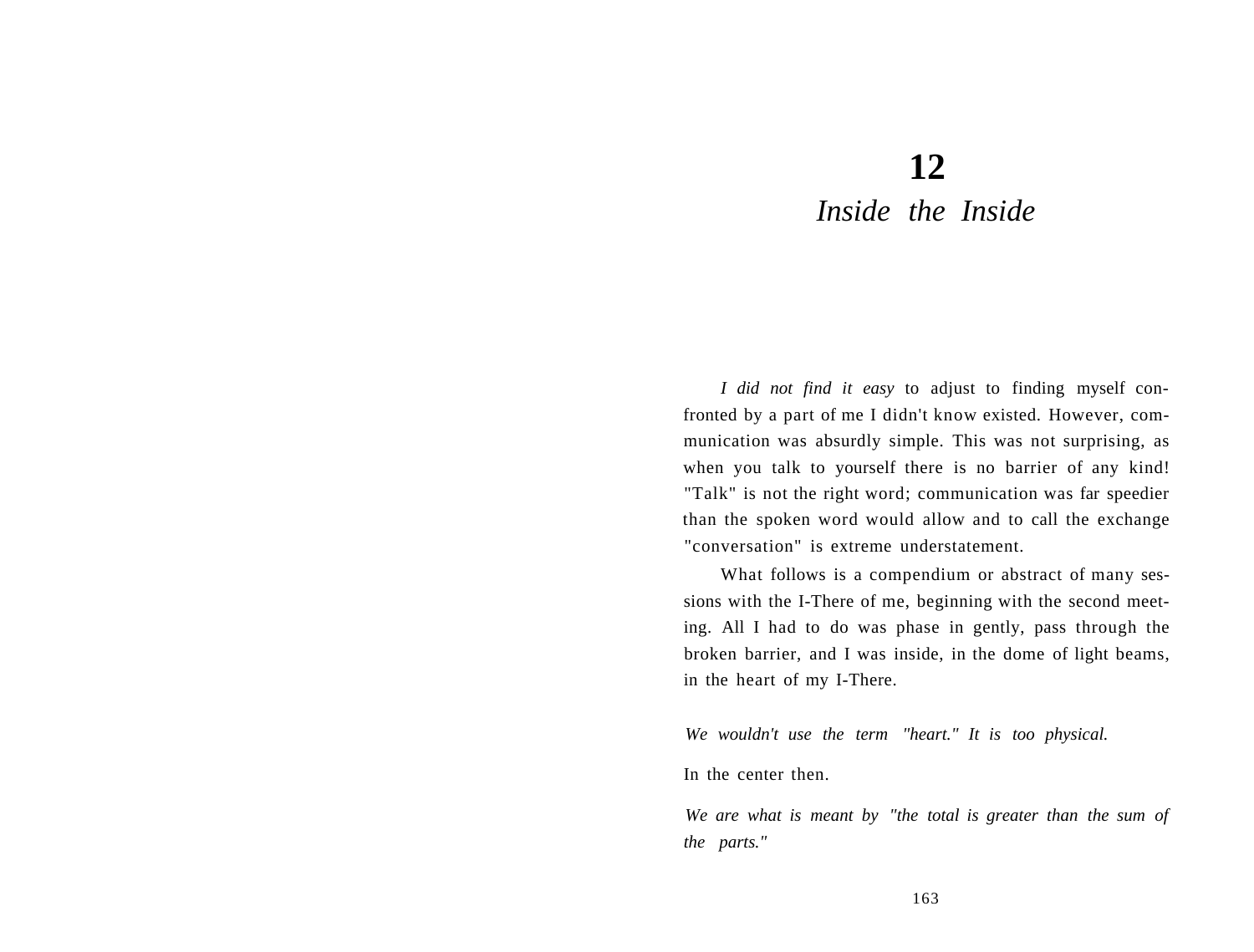Then you are the total of what I have been, whatever or however that was.

*The focal point, the tip of the pyramid of you and more, including you as you are now.* 

It must be rather a mess!

*Not at all. We are highly organized. You know the memory layer when you moved in?* 

I do.

*It's neatly set up in serial form, and also by category. So are all the other existence patterns we've been through. You can look up what you want immediately.* 

That's good.

*Consider all that fear stuff that bothers you. That's easily taken care of. We convert it faster than you bring it in. You should recall what you were like some thirty-five years ago. Or look at some of the people around you. Talk about mess!* 

I can imagine!

*Can you? It's easy to forget when it's not in front of you.* 

I passed through a mass of emotion coming in. I must be repressing a lot of stuff I wasn't aware of. I suppose I—we have a system to manage that also.

*We certainly have. There is less than there used to be but the quality has improved tremendously. Anyway, these days you*  *usually let emotion control your actions only when you want it to. You're doing well.* 

Tell me, is there some name, some identification I can use for you? I gather you have more than one.

*We have whatever is needed at a given point. We're the brain trust, the think tank, the older brothers, whatever. Why don't you use one of those acronyms you're so fond of? How about Board of Advisors*—*BOA? Or an abbreviation of Executive Committee*—*that's close to what we are.* 

I'll settle for that—EXCOM!

*Fine! Look, now that you've taken the trouble to come in and clean up your act, as you might say, we can really begin to move.* 

Come in and clean up my act? What do you mean?

*You finally worked your way in here after all those years. There were so many times when we helped you along and you never looked back*—*we were sure you would come and investigate. But you didn't. So we had to use more direct methods, like the physical body pain echoes and the pulls you called help signals.* 

Did you generate those?

*Ordinarily they are items we take care of when you are busy being you*—*being awake and human. We decided that if you had to take care of a few of them yourself, you might become curious. And you did.*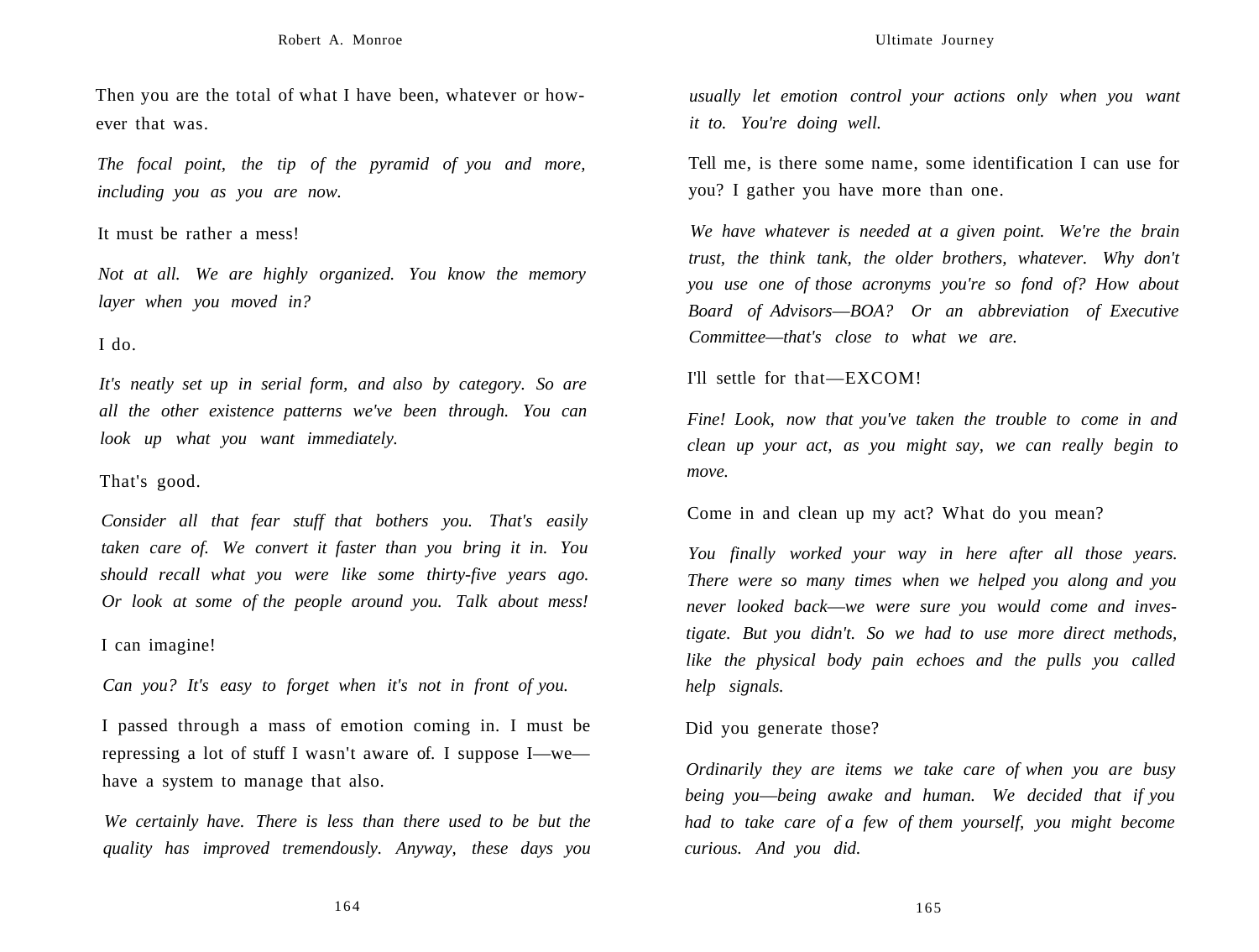Let me get this straight. You've been helping me all my life?

*Certainly we have. Sometimes you appreciated it, sometimes you didn't.* 

How far back does this go?

*Before you were born.* 

You had better tell me. I don't remember.

*You wouldn't. You didn't exist. We made the decision to become human again. We selected the time and place and organized the DNA mix*—*elements from the physical and elements from us. We took those parts of us that seemed most appropriate, rolled them up into one, and sent them in. There you and we*—*were!* 

What exactly did you send in?

*Personalities, memories. What else?* 

Yes . . . I've tracked some of them down. Does this happen with everyone—with all humans?

*As far as we know. Some don't have as much experience as we do, or as much to choose from.* 

Are there any with no experience at all? Any who come in . . . pure?

*A lot have no previous human experience, though they have plenty of some other type*—*both physical and nonphysical. Some work up from being animals.* 

Do any come in and go out with just one human lifetime?

*We have heard so, but we haven't met one. Or we couldn't identify any.* 

Why are there all these repeats and recycles—these multiple lifetimes?

*Up to now human lives have been and are used in such a random way that it's not possible to get wide enough experience in any one life. So we keep on returning until we have what we need. Does that make sense?* 

There ought to be a better way. It doesn't seem organized or efficient.

*You ought to know.* 

What do you mean, I ought to know?

*Remember your guided visit far into the future? As we saw it, the whole thing there was certainly organized and efficient. You go in, select the experience you want*—*and off you go!* 

That's a long time to have to wait.

*You're free of time, remember? Only one more return after this, into that life you visited up ahead, and then we're free.* 

So my Executive Committee has it all mapped out . . .

*We certainly have.* 

A committee is made up of parts. Which part are you?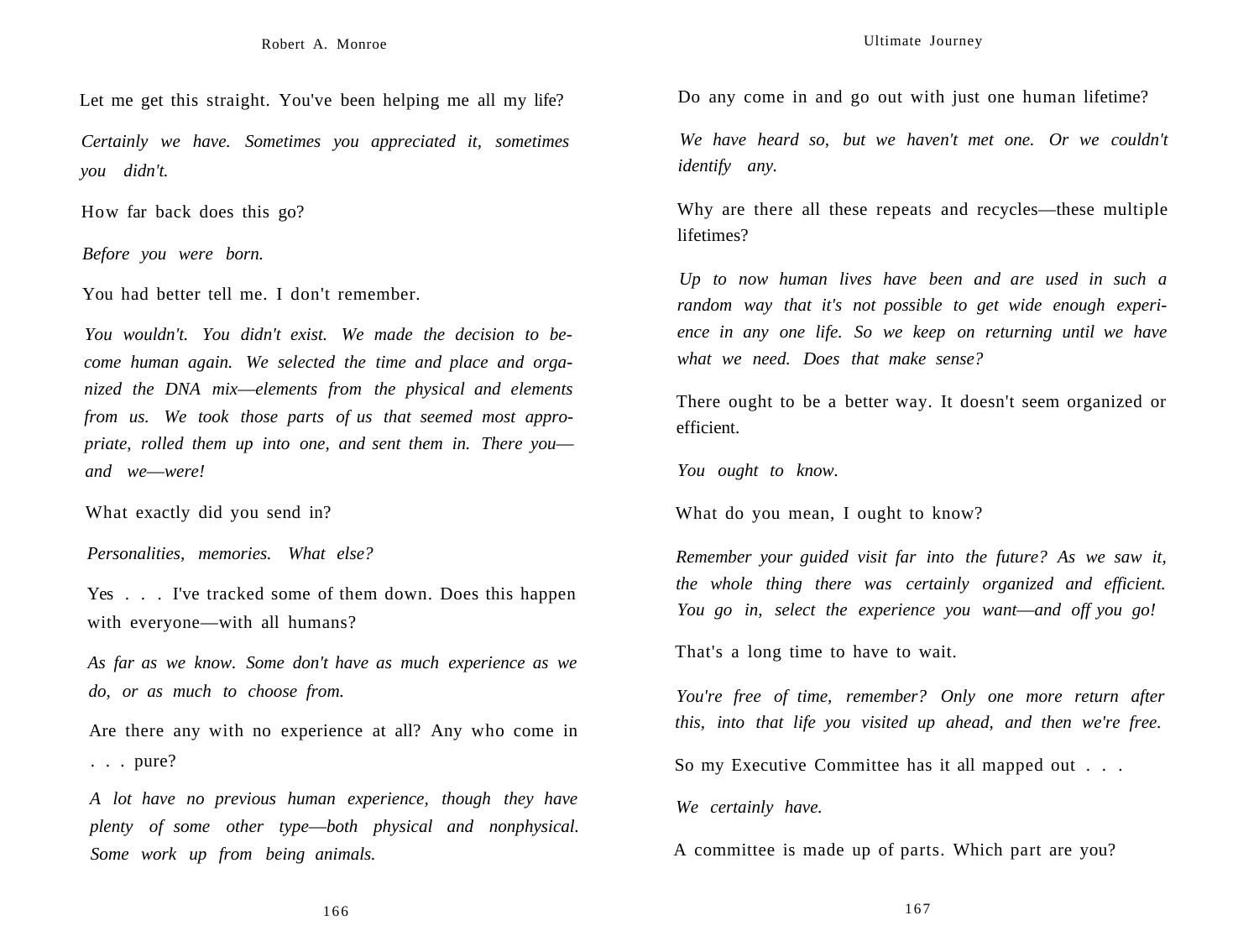J *was a court jester in France, in the ninth century. I was a good talker. That's why I was chosen to meet with you. It would keep down any tension that might arise in you.* 

I don't have any tension . . . well, not much. Now, let's get back to what we were discussing. Did you help me in childhood?

*We were in close touch in the first few years. This happens with most little ones. The influence is quite strong until parents and others bring about a gradual shutdown. Children learn not to talk about something that's unacceptable. Later the physical contact fades away rapidly.* 

#### Was there anything more?

*Not much. Most of the time we just watched you. We did keep you from drowning a couple of times. And there was a time when you were very ill. You even turned up here and we bad to escort you back.* 

That must have been when I had scarlet fever. But what about later on? And other things—the two dollars under the board, when I was a teenager—did you do that?

*That was one of Talo's tricks.* 

Who's Talo?

*One of us*—*one of you*—*who lived in another energy system.* 

Was there anything else?

*There was the time when you were seventeen, driving at night on the back road along the river. You were going too fast over the top of the hill*—*and there was an old truck in the road. You never knew how you got round it without killing yourself, did you?* 

I remember! I remember wondering what happened. So you did that?

*Not me. But one of us did.* 

I think I'm beginning to understand. You are sort of my guardian angels—or that's what some people would call you.

*Oh no. We aren't your anything. We and you are the same. You've been helping yourself all the time. We are just the part that helps you remember. You and Talo both put the two dollars under the board. You and Cass both, that time in Hawaii, made the surfboard drift onto the right heading so that the fishing boat would pick you up. You and we have continually been going back and fixing things up. Do you want more examples?* 

### I'll be damned!

*No you won't. We won't let you. This life experience you're putting together*—*it's far too valuable.* 

Why? What do you mean?

*It leads to freedom. And it's your ride*—*you're in charge. We're not much more than a cabin of screaming passengers hoping we'll find it and shouting advice.*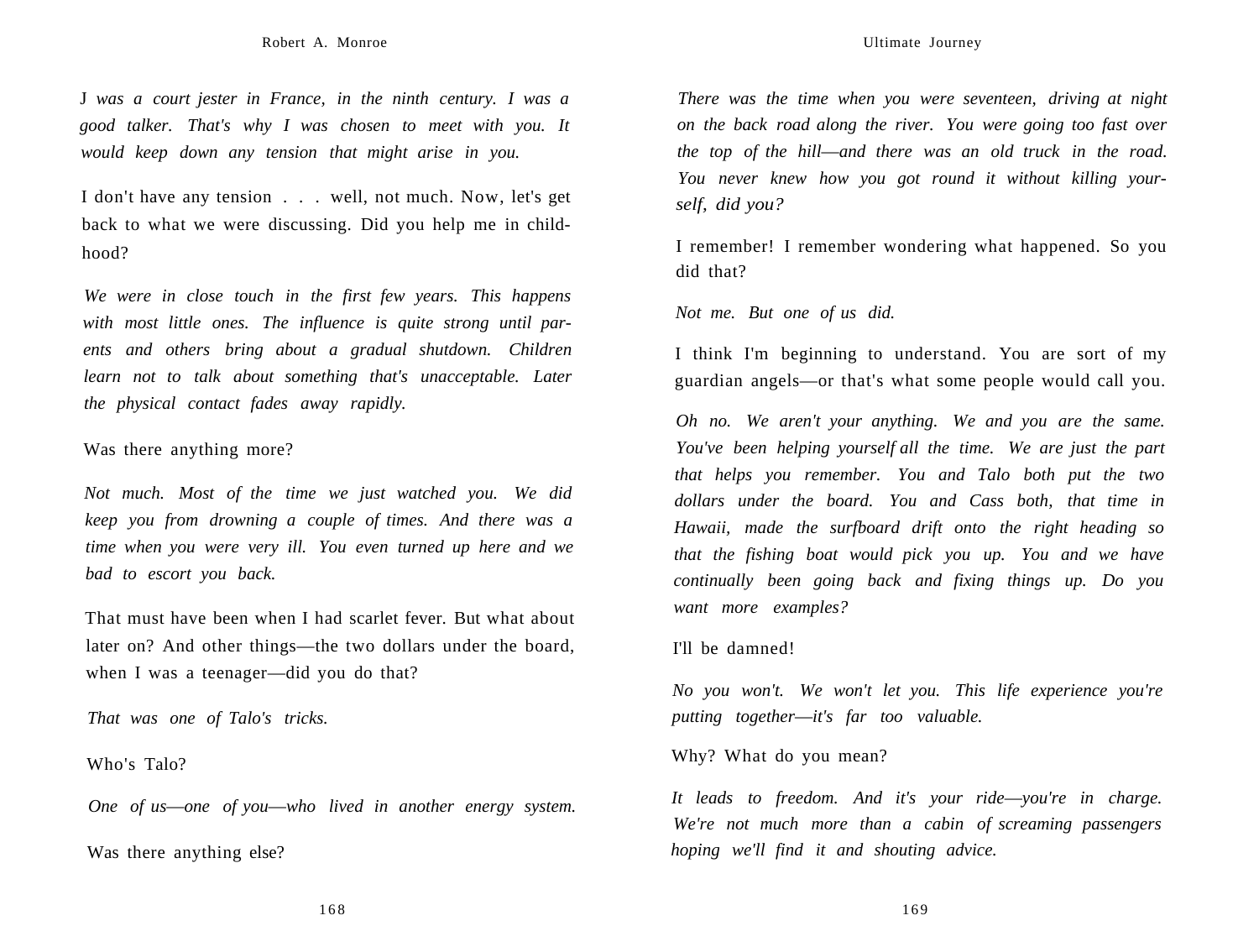Find what?

*The way out. Escape velocity. Not just eternity, but infinity.* 

I .. . I think I see. What am I supposed to do?

*You are the best chance we have ever had. We shall support and help you all the way. We can't do everything, but there's a great deal we can do. Encouraging you to think what you call "out-of-body" finally worked.* 

Did you do that?

*You remember those dreams beforehand? How you were trying to fly an airplane off the ground but there were always wires overhead?* 

I do—very clearly.

*Those were practice sessions we had when you came here during sleep.* 

Yes . . . it's beginning to come back . . .

*You were so frightened you didn't notice our pulling on you not then.* 

And the rest of the help along the way .. . I had the impression recently that I actually did some of that . . . not you.

*You can interpret it like that. You did have a little help. Remember, we're not confined to time*—*nor are you as you are now. We can go back ten years or a thousand years*—*it's all the same. We are generally up-to-date in giving help.* 

Ultimate Journey

Then . . . I'm no more than a surrogate of you . . .

*When you began this lifetime, yes, you were. As you grew in experience, you became a brand-new personality. The mix you started with has been gradually melding into a whole.* 

This is something I shall have to get used to. "I" helping "me"! I used to think the help was all external . . . Tell me, is there anything you—we—can't do?

*We shall let Asha deal with that. He's a good technician. He will communicate with you now.* 

Asha . . . ?

There was a slight change in the frequency.

*I am Asha. Can I help you?* 

I .. . I was asking about the limits . . . what we can and cannot do . . .

/ *do not know what we cannot do, but I am aware of what we may achieve.* 

Well ... I have often wondered why I can't seem to perform certain actions that apparently others can.

*What actions are they?* 

Seeing radiation from people, reading minds, having what we call psychic ability. All I can do is phase out-of-body.

*Do you wish to perform these other acts?*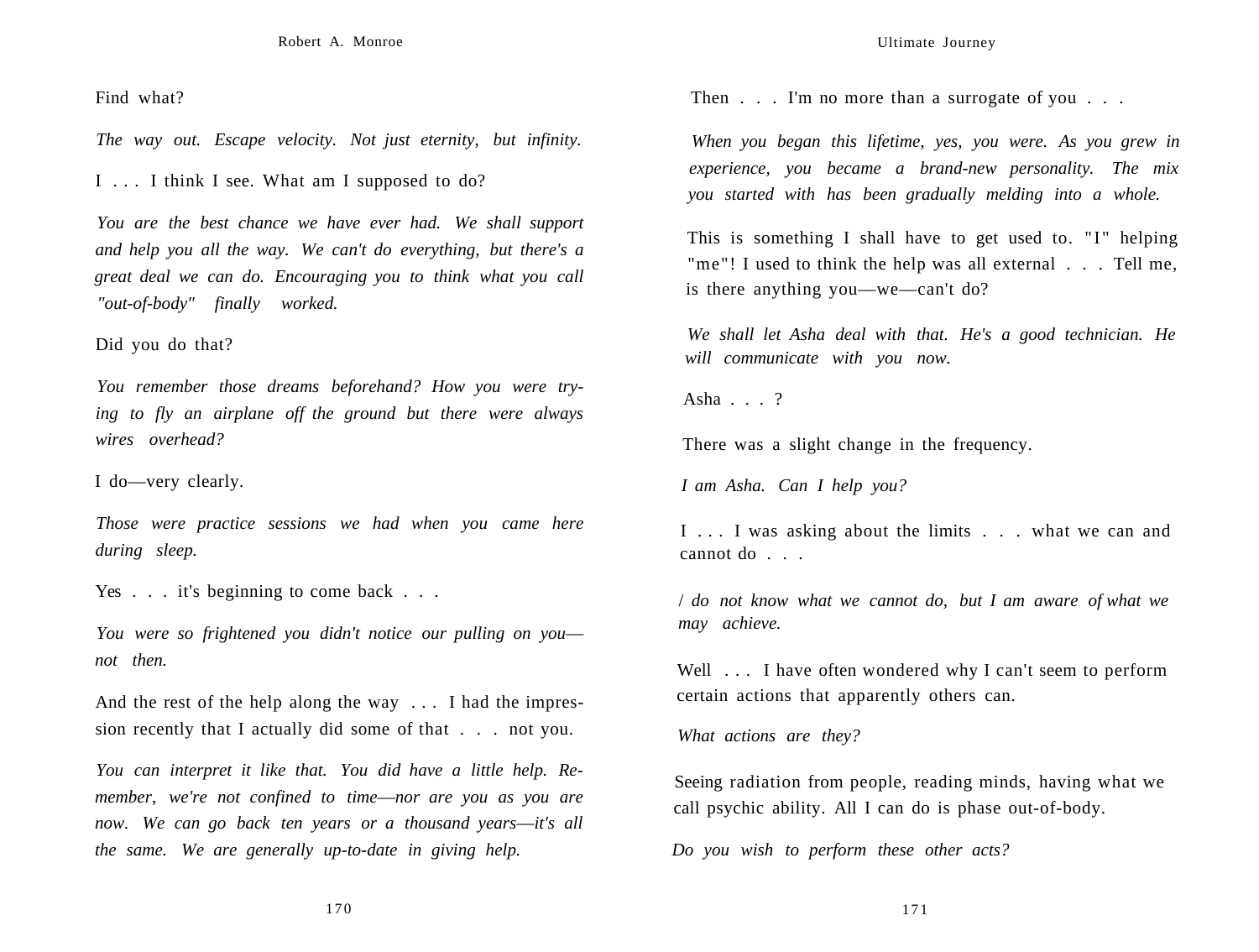Now that you ask . . . no, not necessarily.

*We did not believe those were needed. But if you do want one of us to use your body and talk while you go somewhere else, just relax and go to sleep.* 

No, I don't want to be a channel. That's not a route to freedom, as I see it. But .. . I wish I knew the answer to what I should be doing now.

*We cannot give you that answer. We can give you the support you need, and the information. But you yourself know what to do. All of us are behind you. You don't know your own strength. Go find out*—*that's what you should do. If you succeed, and we are sure you will, we shall be free.* 

This drive I have ... to help humankind. Where does this fit in?

*We can tell you something about that, though you may not like it.* 

I need to know.

*Service to humankind might be classified as self-serving, but in your case, because the effect spreads so widely, this does not apply. The more we improve humankind, the more our prospects improve. One major improvement is equal to one hundred minor ones.* 

You mean one tall mountain is equal to a low range of hills.

*Except that the mountain reaches higher.* 

So this service—this improvement—is worth doing?

*Most definitely.* 

What of the bonding we identify as love? Where does this energy fit in?

*My friend, we have so much of this bonding built up to take us to infinity and through it. We take it with us as we go. It is the major energy base for our intellect. What you now perceive as love clarifies, not stultifies. It incorporates both pain and pleasure; it is the union of opposites to create a whole. And you found plenty of love this lifetime, once you dispensed with your illusions.* 

There must be a tremendous amount of experience stored here, in you ... in us. How many lifetimes are there?

*A thousand perhaps, or more. We stopped counting long ago. Every possible situation is here, every emotion. There is nothing you can encounter in an Earth life that isn't stored here . . . in fifty different ways.* 

Then what am I doing, going through it all over again?

*To find one final piece. And you are very close. When you have it, we lift off. We shall be gone.* 

Gone where? How?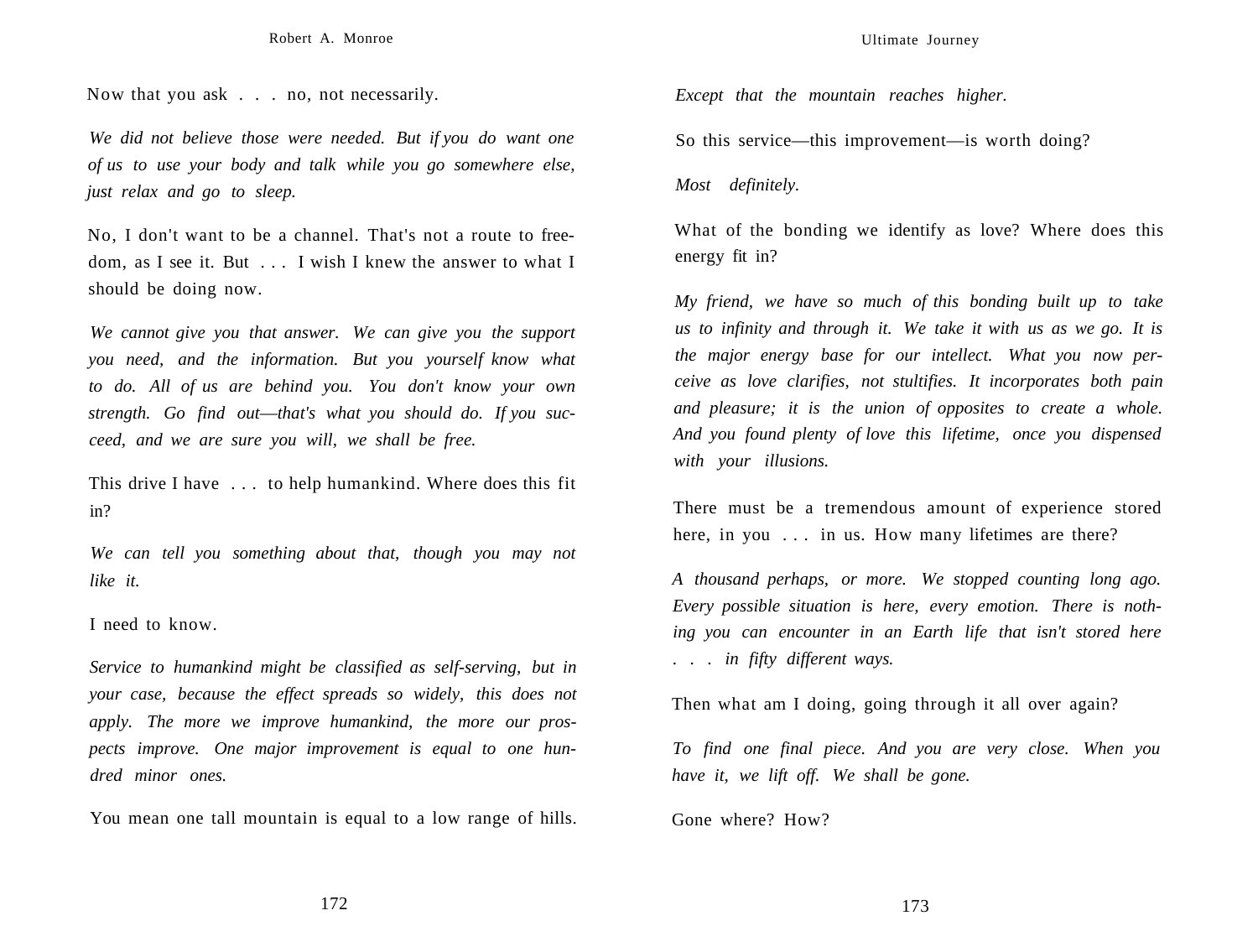Robert A. Monroe

*We don't know. You will have to tell us.* 

I see . . . But—are you certain you have the right one? I have an idea that there's another one being human here at this time —another one out of this I-There of ours.

*That is so. That is your reserve or substitute, you might say. A backup. But you are first in line.* 

This other ... is it—she—female?

*She is.* 

Should I arrange to meet her?

*Later perhaps. She would seem like a long-lost sister.* 

So . . . Now, let me be sure I have understood this retrieving business correctly.

*It is nothing unusual. Many of us are working with it most of the time.* 

Why don't they just come back here of their own accord?

*Would you have done so fifty years ago?* 

I don't know . . . probably not.

*What happens is that some become so locked up in a belief system that they never come back here, not even during sleep. We lose about nine out of every ten that way. They forget about us here completely. We keep helping anyway, hoping*  *they will eventually remember*—*and sometimes they do. We are there to catch them when they fall through the cracks.* 

That's not a good success record! But not all of those I picked up were part of us, were they? I hope not.

*Only one or two. The others you retrieved*—*they disappeared when their belief systems took over, didn't they?* 

So that's what happened!

*Their belief system is all they have to hold on to. So they go where they think there is some kind of security. But they never forget our attempts to help them, even though it doesn't fit with what they expect. In time a doubt arises, perhaps ten lifetimes later, and a representative from their own I-There retrieves them and brings them back where they belong.* 

Have I ever been lost in the belief systems?

*Yes, you have.* 

Why did I finally respond to your help?

*It was a combination of things: more curiosity, less fear, no heavy indoctrination.* 

I don't like asking this, but there is something more I need to know. How many lifetimes have I—I mean, we—been locked in belief systems?

*Who can say? A large number, certainly.*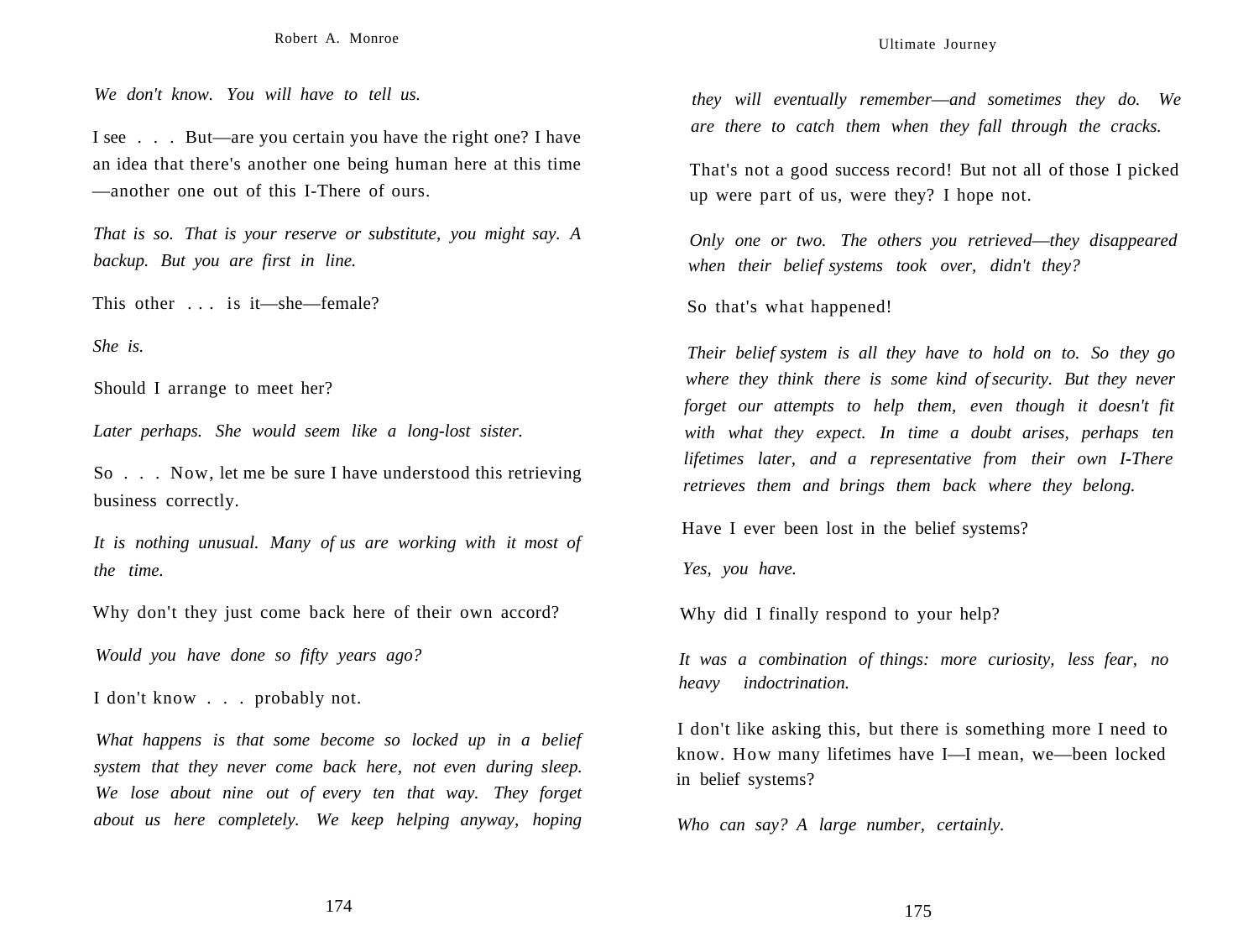What a waste! And how many times have I—this I—strayed or disappeared on the way here?

*Enough. It was not a waste, not at all. We gained much learning from what happened. We learned so much from those other lives that this time we believe it can be made to work.* 

Made to work? What can be made to work?

*The building of what you call escape velocity. So that we—all of us*—*may be free.* 

Yes . . . I see. Can I reach you again as the need arises?

*From this point on, we are as close to you as your own skin. Now, my friend, you must do what you have to do. And above all, do it in love.* 

It is impossible to describe the sum of the love energy distilled from more than a thousand lifetimes, which, as I have learned, each I-There of each human has in store. Moreover, the discovery and working knowledge of the existence of my "Executive Committee" within the I-There of me, as well as the structure of my I-There, radically altered my own Different Overview. This discovery filled in many holes in my Known file that had existed for so many years.

So I am novy sure that every human has his or her own individual I-There, complete with a particular self-grown Executive Committee. With your new Different Overview in place and operating, finding your own should not be nearly so difficult now that—perhaps—you can accept that it may exist.

You need to look for your own answers and, when you have found them, put them in your personal Known file. Maybe you will be able to understand why our personalities are so complex.

More than this physical body? How much more!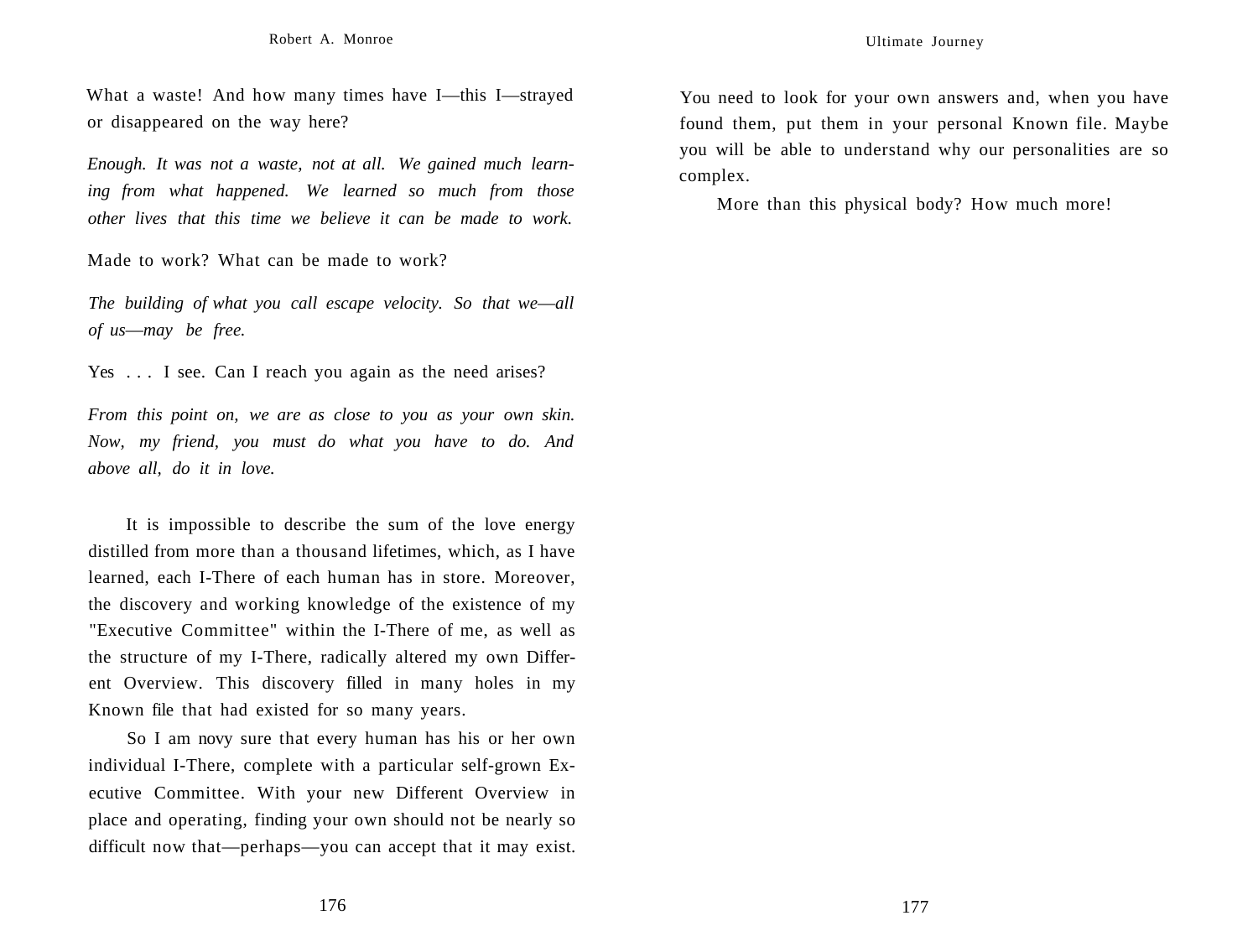# **13**  *Fine Tuning*

*There is a great advantage* in knowing your vehicle well, especially if you plan to travel where there may be few service areas. My newfound knowledge of my I-There vehicle raised my confidence factor several levels. The extraordinary thing was that I had traveled so far without taking the trouble to find out what made it run. For some undiscoverable reason, my left brain curiosity had for once let me down.

This knowledge created a profound change in my Overview. There were so many potentials that I'd been unaware of, and so many responsibilities and limitations, that it made me uncomfortable to dwell on them. The greatest of these responsibilities was that this I among the many that composed my I-There was expected to deliver an important answer or solution. Although I'd been told that I knew the question and was on the track of the answer, the concept still made no sense to me.

The knowledge also caused many changes. I no longer was concerned with my sleep activities, whether I remembered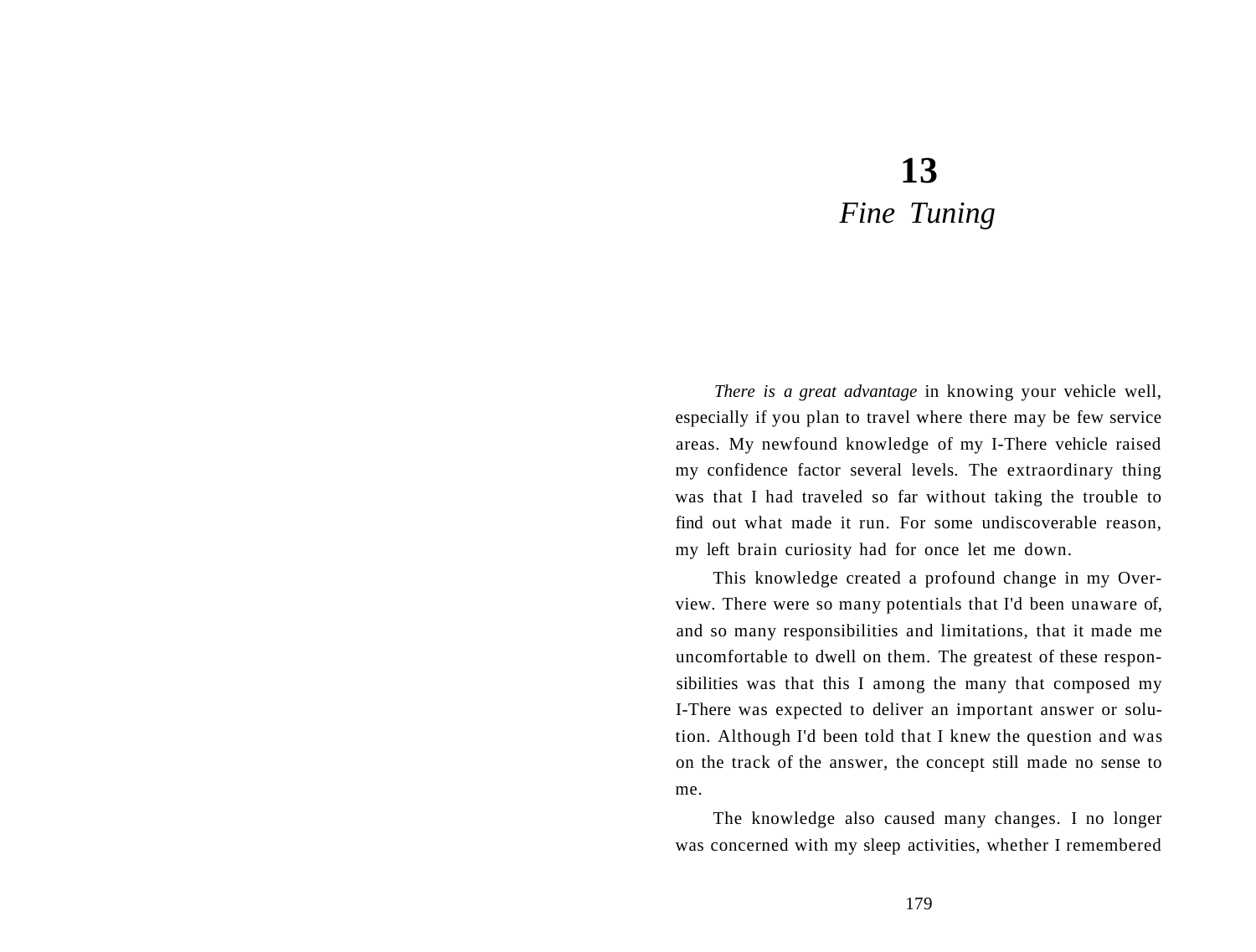them or not. Now when I relaxed and drifted out-of-phase into sleep, my EXCOM took over and we worked together. Many of our tasks involved helping through, or retrieving, after the physical death process. In most of these instances, we became what we were perceived to be: father, mother, departed friend, even some "heavenly being." Those who were not part of our I-There cluster slipped away and disappeared into the Belief System Territories. In these cases we were assisting as a kind of courtesy those who for whatever reason were not met by a representative of their own I-There, or who had missed the entry points to their particular belief system. I soon became accustomed to their disappearance when I had them in tow. Like the sex addict, each phased out when we encountered the radiation of a belief system with which they resonated.

The major task of my I-There was to pick up previous life personalities who had been overwhelmed by Earth Life System addictions or various belief systems so that the essence of the personality was unreachable. When the individual Human Mind finally broke the grip of the belief, or found a crack in the system, one of our I-There members went on a retrieval mission. Time was not a factor in this, except that all such "rescues" took place in what we would label the past.

The helping mode is another constant within the individual I-There member. This involves the insertion of ideas, thoughts, even physical stimuli, into the physical life of others resident in the Earth Life System. I became aware how much help each of us receives that we do not perceive or that we simply accept without question. Again, such help is not limited by our concept of time. It is never forced on anyone, but is provided as a response to a cry for help, a signal which might be translated into a prayer in various belief systems.

I began to participate with my I-Here consciousness in the above tasks. The learning simulations continued also, often at my request in order to understand a given condition. Whether I actually remembered these processes that took place during "sleep" was irrelevant and it mattered not how long the process took.

It took some effort to accustom myself to the idea that my I-There was not a sports car but rather a bus or spaceship, filled with a small universe all of its own. I came to see myself as no more than a shuttle craft or a scout probe operator for the mother ship or orbiter.

In waking hours, contact with my I-There is immediate. I need only think of my EXCOM and indicate the performance desired. Instantly, memory echoes of similar events or situations from previous existences flash through my awareness. Some are very profound, others are stupid enough to illustrate perfectly the infallibility of hindsight. If I need the response to be clear-cut, moving slightly out-of-phase is all I need to do. I still wonder how many humans are hospitalized and drugged because they "hear voices." From I-There?

It seemed to me that I had reached a very significant stage in my progress. With this knowledge of the existence of my I-There—and of the I-There of every physical human mindconsciousness—and with the immediate availability of my EXCOM, a new perspective was added to what previously was considered ordinary and accepted. But if something as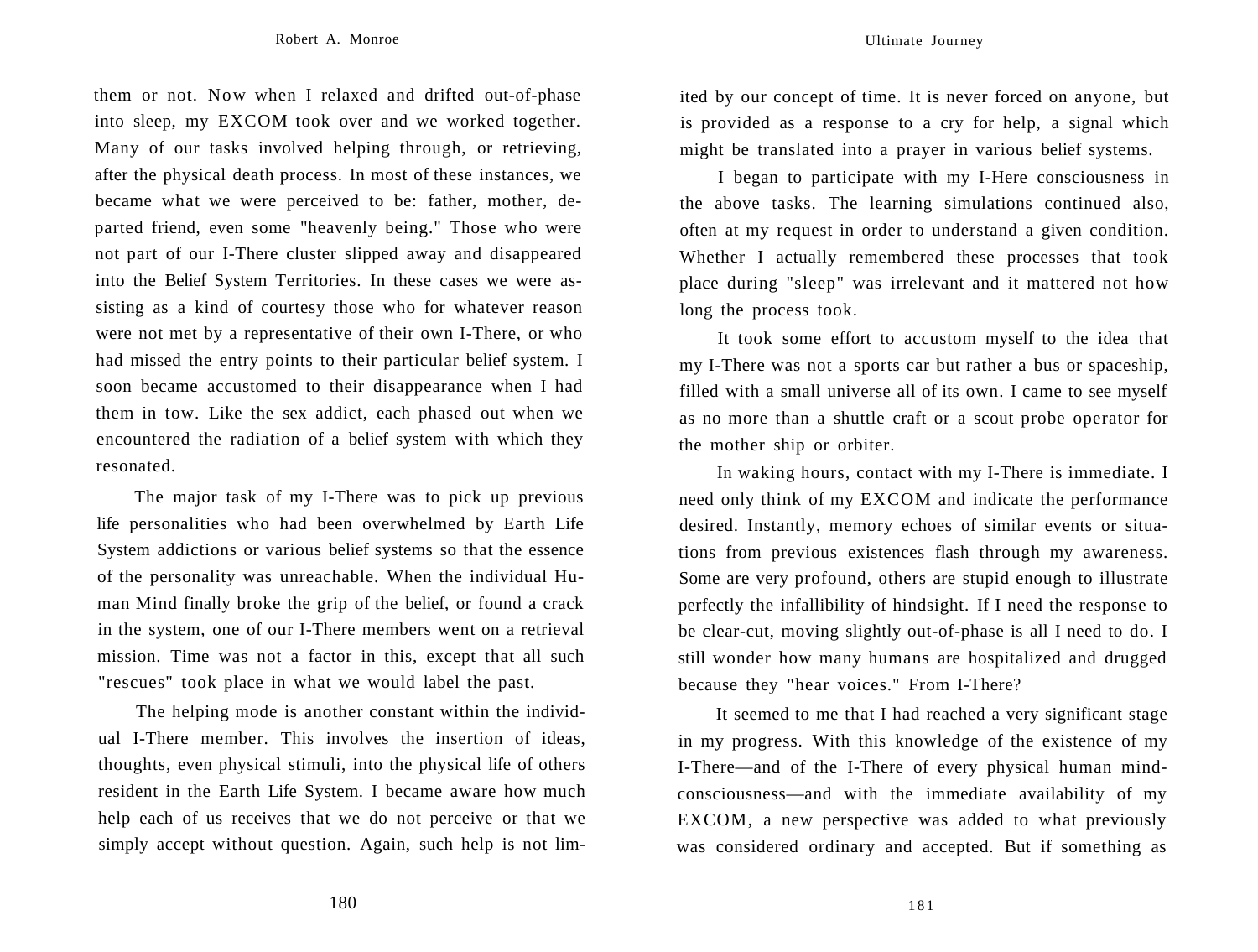important as the I-There structure had hitherto been ignored, what other item of major significance might have slipped through?

Deciding to consult with my I-There, I lay back and phased over.

Is it right that there are no influences in my life other than you in my I-There?

*We have not said that.* 

What are they, then?

*One of the greatest influences is the interaction with other units.* 

You mean humans? Structured much as we are?

*Correct.* 

So they do influence us, even in the nonphysical cycle.

*You know this. There is also the total of all the human thought processes that ever were, ours included. You call it the H Band Noise. That can smother you if you let it.* 

I realize that and I have shielded myself from it. But there's something else. I still respond with a host of emotions of all kinds. I can't help myself. What is it?

*Earth life consciousness in its various forms. For instance, you are experiencing a love relationship. Another: all we have to do is think of little kittens or trees and you respond.* 

I can't argue with that. What more?

*Even the Earth itself. There are so many influences. And there are also the nonhuman intelligences. We have tried to steer you aivay from them, as much as we can.* 

Why?

*Some early encounters with some of us did not work out well. They do not regard humans in the way we thought they might. They have a sense of superiority because they have evolved in a different way.* 

So there are no big brothers in the sky?

*Not in the way we humans dream that there are. The difficulty is that these intelligences have abilities in the manipulation of energy that we cannot yet conceive of. And they use them without the restraints we put on ourselves. You may ask Talo. He is the only working nonhuman we have with us.* 

That's amazing! How did Talo . . . join us?

*We think it was an accident. Accidents do happen, you know. Sometimes what we think of as accidents or miracles are no more than some nonhuman intelligence interfering, we don't know why.* 

I've had several out-of-body events that seemed like contacts with these intelligences.

*That's what they were. But they lost interest when they realized you were too conscious to forget the incident.*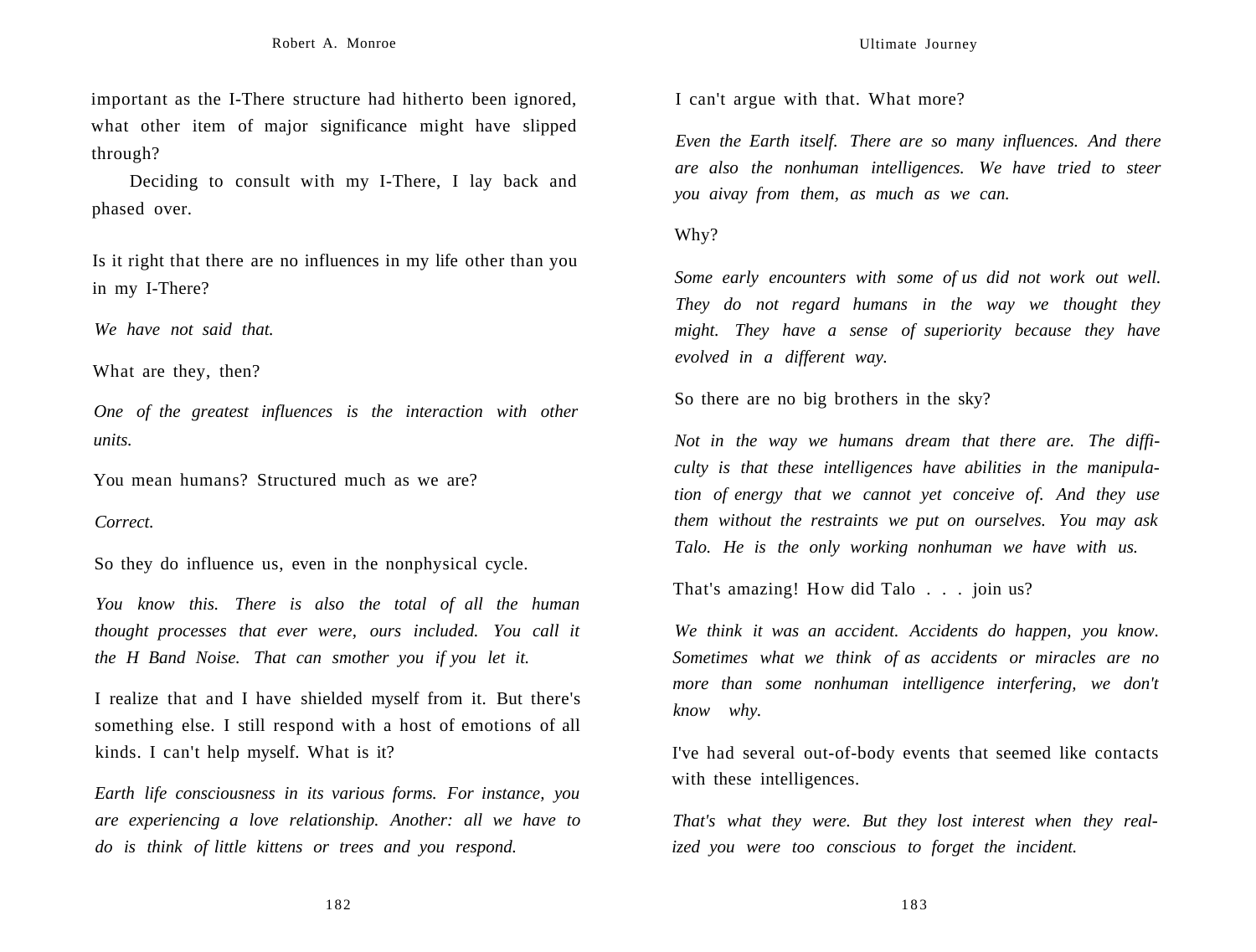I see . . . Are there a lot of these intelligences?

*Too many in the physical universe. Trillions perhaps. And there's the other one.* 

The other one? The other nonhuman intelligence?

*Would you believe that in all of our history, ours and yours, we have encountered only one nonhuman intelligence with an origin not in time-space? There are others that seem to fit the category, but they are very rare*—*or hard to perceive. In any event, we have met only the one.* 

No wonder we're lonely.

*That may be. Now we cannot give you an answer to your next question. It lies with you.* 

You are sure? You mean about finding our options?

*That is so.* 

I still don't understand why it should be me. I'm not a philosopher, or even a super-researcher.

*You are the best opportunity we have had. You don't know your own strength. But we do. And much can change now that you have taken this step inside.* 

Much has changed already. Can you help me with one more thing? Can you tell me about the influences I have to watch out for—to be aware of?

*My pleasure. But it is only a reminder. Let me give it to you as a ROTE . . .* 

Later, I rolled the ROTE I had been given. Freely translated and condensed, here it is:

There is a broad field of energy which for convenience is called (M). It is virtually unrecognized in our contemporary civilization. It is the only energy field common to and operational both within and outside time-space and is present in varying degrees in all physical matter. Because of the tendency of (M) to accumulate in living organisms, LIFE—or Layered Intelligence-Forming Energy—is a useful acronym for one band of the (M) Field spectrum.

In the Earth Life System, (M) is present in greater concentration, ranging from "inert" matter through microorganisms to Human Minds. The variance and spectrum of (M) radiation is extremely wide by local standards, yet is only a small notch in the total breadth of the (M) Field.

All living organisms use (M) to communicate. Animals are more aware of (M) radiation than humans, who, with few exceptions, have no awareness of it at all.

Thought is a much-used perturbation of (M), and emotions are bands of (M) adjacent to thought. Love is also a band of (M) adjacent to thought. Thought-induced phenomena, willful or autonomic, are side-band couplings of (M), and thought affects and modulates (M) radiation.

The introduction by humans of time-space forms of communication (speaking, writing, touching) greatly affected the need for and the growth of (M)-based information systems.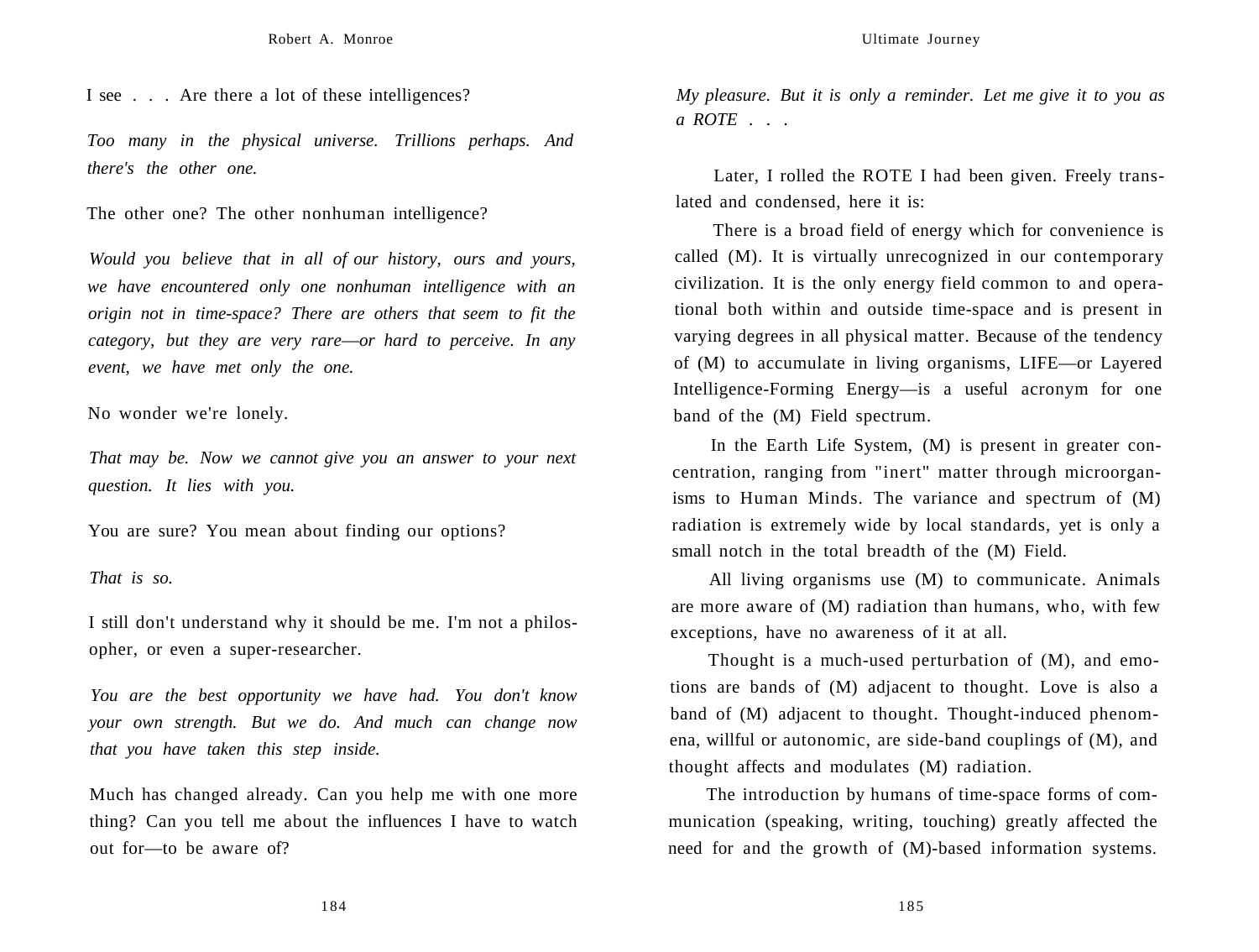Nevertheless, humans are subject to constant (M) input from other sources, including human sources, without the conscious knowledge of either sender or receiver.

The I-There is composed solely of (M), "There" being outside time-space but within the (M) Field. Humans who are not mind-active in time-space, who are phased out during sleep, unconscious, or otherwise, are operating in the (M) Field with a lesser phase relationship to the physical. Except for those proficient in the process, most are fully occupied with coping in the (M) Field and have no more awareness of (M) energy systems than they had in the physical environment. Those who are proficient in (M) techniques rarely find Earth Life System applications worth the effort. There is more excitement elsewhere.

Bonding effected during physical lifetimes is strictly (M) Field imprint. It continues between individual I-There clusters during any mind-consciousness state. Those who have moved completely out-of-phase with time-space—those who have died—may initially seek to retain contact with the Earth Life System. Their lack of skill precludes all but the most rudimentary attempts. After a short time by Earth standards, this communication drops low in priority. However, the new bonding from life experience does add to the interaction between I-There clusters. The stronger the bonding, such as a love of major proportions, the closer the continuing interaction between the clusters.

The influence of (M) Field thought radiation induced by Human Minds would be overwhelming were it not for the inherent phase relationships involved. As in consciousness phasing, the entire individual system of awareness is in phase —tuned in—with only parts of this radiation. If there is no alignment of a given frequency, there is no reception. (M) Field influence continues not only in time-space but also in (M) Field residence, temporary or permanent. Through experience, methods that prevent reception of undesirable thought radiation may be learned, often painfully. It is a matter of phasing. Shut off the aligning receptor thought-form and there is no influence. This holds true both in physical and nonphysical environment.

Group thought, especially when it is primarily emotioninducing, can be highly contagious, owing to the extreme amplitude of the radiation. Conversely, the organized (M) Field radiation of a single individual can, if broad-banded enough, be many thousand times greater than that of the group. Whatever the source, reception can influence any mind and/or body that contains resonant receptors.

There is an internal factor of influence to include. Emotional thoughts have the capacity to instill signals into the physical body which may be misinterpreted. These can interfere not only with the physical DNA format but also with the I-There pattern. This interference is engendered unintentionally by the physical Human Mind manipulating the (M) Field. The results may vary from strong physical health through immunity, to severe illnesses, as well as their remission, placebos, "miracle cures," to physical death.

Throughout human history, there have been those who have possessed degrees of control of their (M) Field thought radiation. In some cases this was a product of synthesis by the

186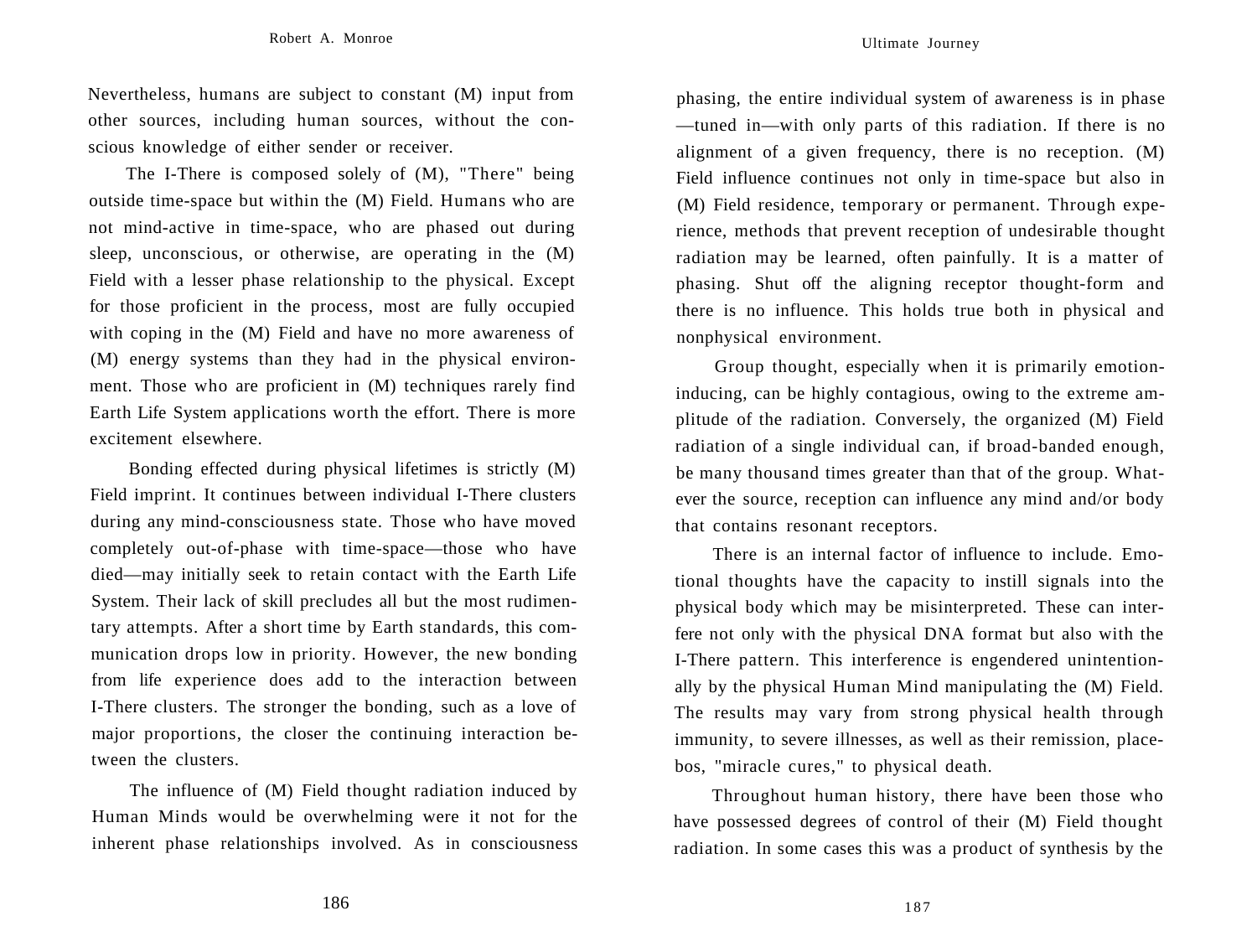personality cluster selected for that particular life experience. In others, the process was developed in the individual by an accumulation of residual thought radiation and translated into a working system. By control is meant the willful selection or rejection of incoming thought radiation through manipulation of receptor phasing. The quality and amplitude of the thought radiation expressed by these individuals were directed by the human mind-consciousness to serve planned purposes. The most apparent of these individuals history records as political and religious leaders. The most successful have gone unnoticed owing to the deliberate lack of continuity in their activities. The latter have the means to couple other (M) Field bands with that of thought to produce a variety of experiences within the receptor, to alter matter both in structure and form, and to vary time-space energy fields.

Expressions of minor (M) Field control have abounded throughout recorded human history. They include medicine men, mind readers, witches, magicians, soothsayers, early kings and emperors, hypnotists, mediums, healers, psychokineticists, to mention only a few. Imitators without such control have been rife in every era.

The power of beliefs and belief systems lies in various manipulations of (M) Field energy. Your beliefs become Knowns when you recognize or experience this manipulation.

There are very few ways and means to learn control of (M) Field radiation within contemporary civilizations. This is because of the intense and near-exclusive preoccupation with time-space energies, especially those of the Earth Life System. However, there is some evidence, collected from all over the world, of exploration in the (M) Field with productive results. It is likely that participants would agree that it is too little, too late, and this exploration is not likely to be a factor in the possible survival of human civilization in the current context.

**\* \* \*** 

What could possibly be more basic than the energy field we use, I reflected after studying the ROTE. It amazed me that I had gone all these years without troubling to perceive what had been unloaded on me. It was as if one had been swimming in an ocean for years without feeling the water! There was less curiosity in me than I had thought.

The idea that every thought I may have that is tinged with emotion radiates uncontrolled outward to others is heavy with implication. It is even more uncomfortable to be the recipient of such thoughts that others may emanate. This realization would support the effort of those who make the unrealistic attempt to spread love and light in a predator world, or those who hold that we are part of a Universal One.

This knowledge also fills in a part of our mind-consciousness that is usually omitted. Most human (M) Field energy is not love and light. To participate openly in this energy, in phase with all of it, could be devastating. Thus a form of shielding develops automatically as insulation. When and if leaks occur in the form of inadvertent phasing—emotional thinking—we become exposed to an incredible amount of discordant and dangerous radiation.

The ROTE covers other areas also. Charisma, "gut" feel-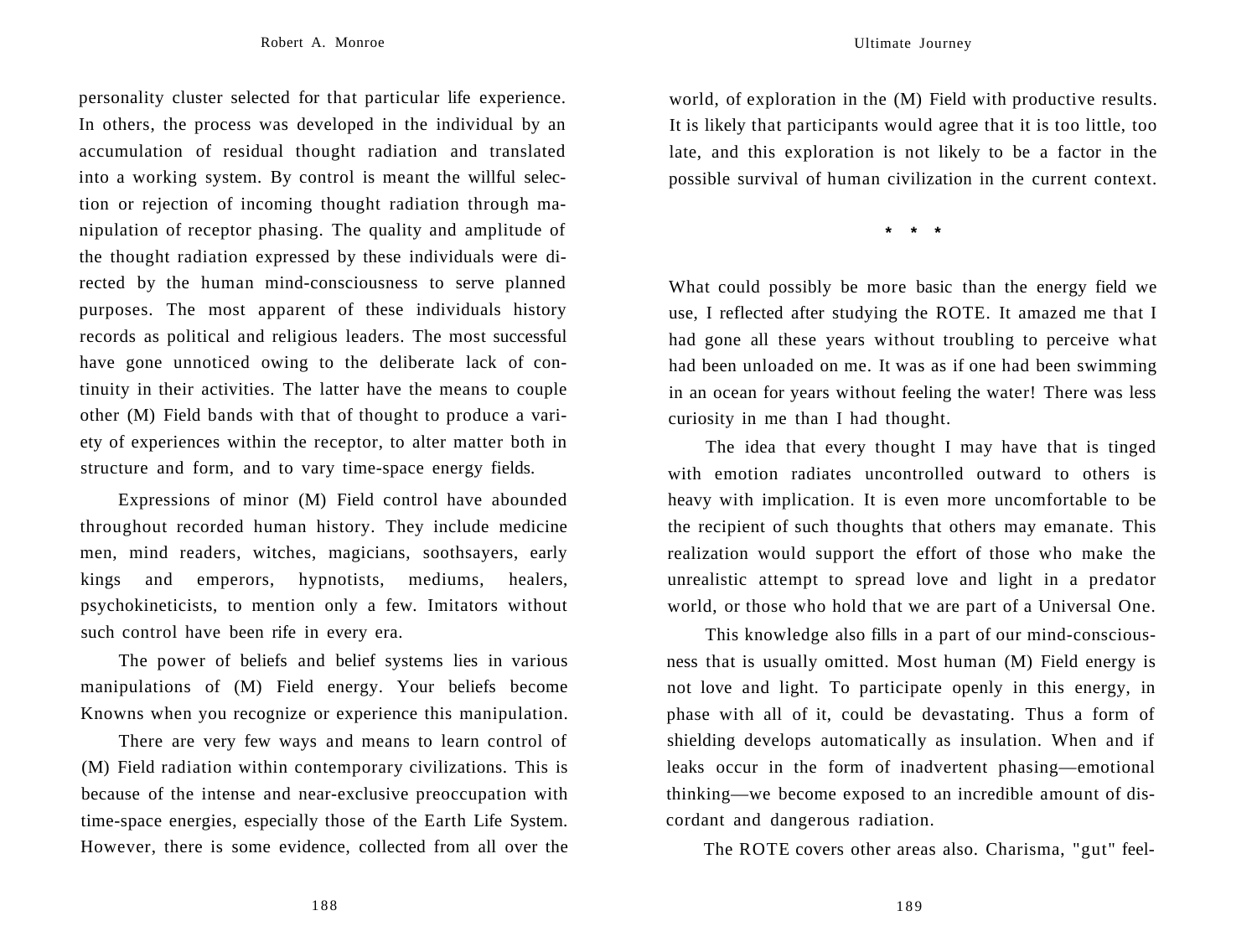ings, instant likes and dislikes without surface justification, and especially the origin and power of belief systems that evoke emotion in large quantities—they all drop into place. Also dealt with is the increasing amount of unexplained phenomena in human action and behavior that cannot be measured by time-space measurement systems and therefore is automatically rejected by orthodox or conventional thinking. One clear example is the placebo effect, recognized time and again but rejected as a prime tool because it does not fit conventional standards. Perhaps this is a case of (M) Field activity.

What of those who apparently are well versed in (M) Field techniques but are very quiet about it? There are nearly six billion humans in physical existence in this time frame. By interpretation of the ROTE it would seem that at least six thousand, who will never be publicly known, possess what may be called incredible ability. This figure can be reduced even more, leaving us with six hundred humans in physical existence at this moment who are on the loose and unrecognized and who can do covertly anything imaginable—and much that we cannot imagine. I believe that I may have met one of them; but I do not know. Where are they? one wonders. What are they doing? How are they using their abilities? If they keep themselves so successfully hidden, there must be good reasons. What reasons? And why are they hanging around being human?

Questions with no answers!

# **14**  *The Sum and the Parts*

With *the accumulating load* of influences, as real as they seemed to be, I began to wonder if it were possible ever to have a Different Overview strong enough to control their input. It seemed extraordinary that I had managed to move in any direction with such restraints to hold me back.

But I had, and in that fact was hope. Because I know I am not all that unique, there is hope not only for me but for anyone else with a good, solid Different Overview.

I felt that other discrepancies might exist that I had ignored, so before taking the next and vital step, I returned to my I-There for a final question session. As I lay down and relaxed, it took only the blink of an eye for the contact to be made.

This question of influences is troubling me.

*You need not be troubled. You have learned control of enough of your receptors to manage. If your receptors were not in phase, the influences would not be received.*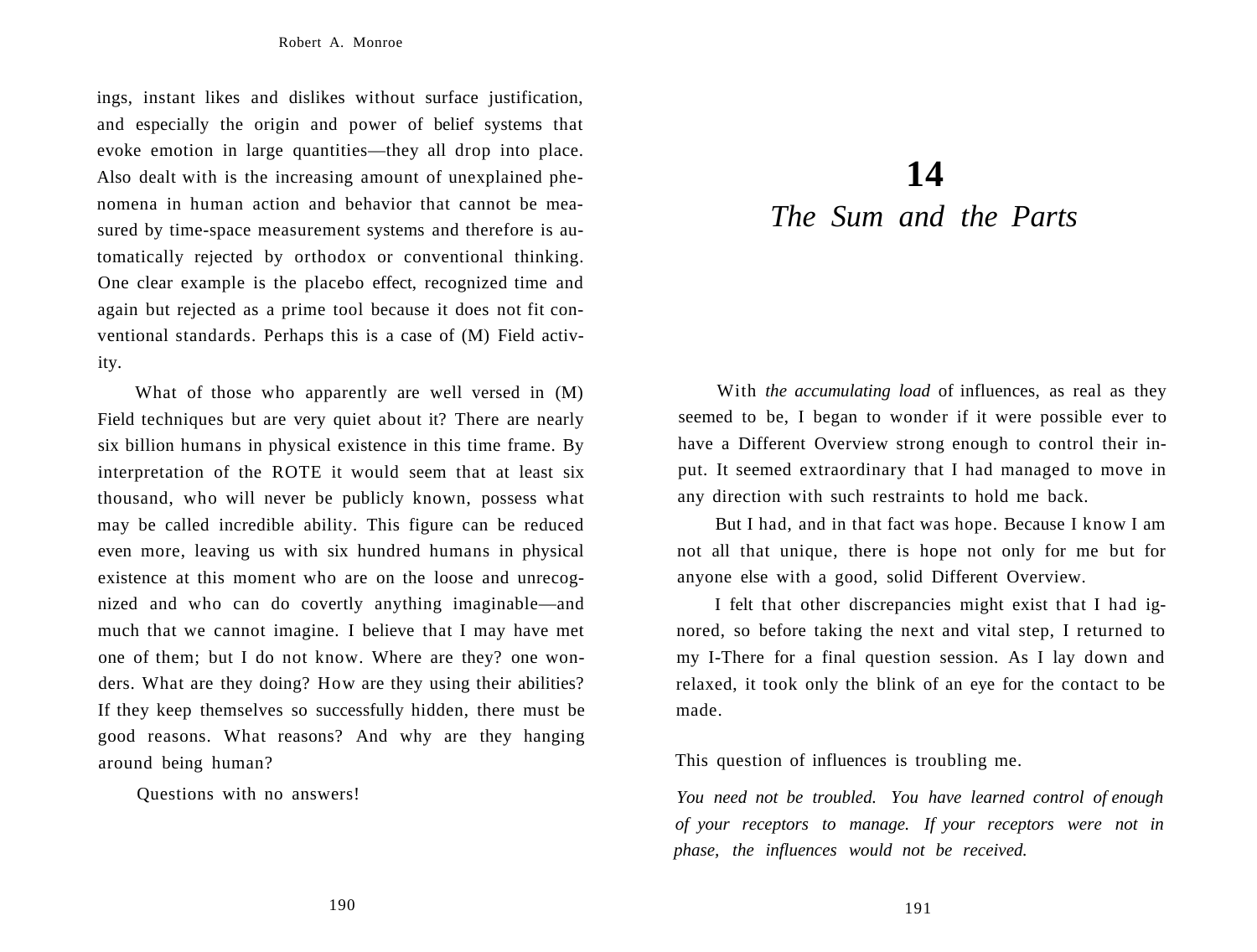Thinking positively helps, does it?

*Partly. Deliberately ignoring the input helps more. Every lifetime we have is full of such influences.* 

Every lifetime? How far back . . . ?

*How far back do we go? We can't relate it to your time measurement system. May I show you something?* 

Please do . . .

. . . And there they were, thousands upon thousands of lines, each glowing with energy, extending outward in many dimensions from where I was . . . the I-There of me! Some lines were bright, some dim, but each ended in what seemed a cluster of radiation . . . another I-There. How could I have missed such a connection . . . ?

*You did not miss it. You merely perceived them in another way. These are the sum of all the personalities we have ever been, connecting with those we think of and those who think of us. The bright ones are those associated with you in this lifetime.* 

My God!

*No, friend. No god here as you think it. Sorry.* 

So many of them ... so many of mine, my connections in this lifetime . . .

*You understand that these are not all restraining influences, by no means. When we go, all the love connections will either go* 

*with us or will help us on our way. Your own love that you have now*—*she goes with us. You may be sure of that.* 

Are all of us here?

*There are some still locked into one of the belief systems and others who will be in and out of being human during the next thousand years or so, but when you give the word we shall all be assembled. So will all the others that you saw bonded to us.* 

When I give the word . . . for what?

*To go.* 

Where?

*Wherever you say. There is no need to worry. You will know.* 

How will I know?

*You will know after you have made your exploration*—*your run along what you call the Interstate.* 

When will I be doing that?

*As soon as you are clear of this concern about influences. Let us turn to something else. You were considering the number of physically living humans, and how many of them have as much or more ability as you have to move around without the physical body.* 

Yes, I was. There were about six thousand of them.

*Now look at the influence you could have if there were six thousand of you! You could change the world very quickly.*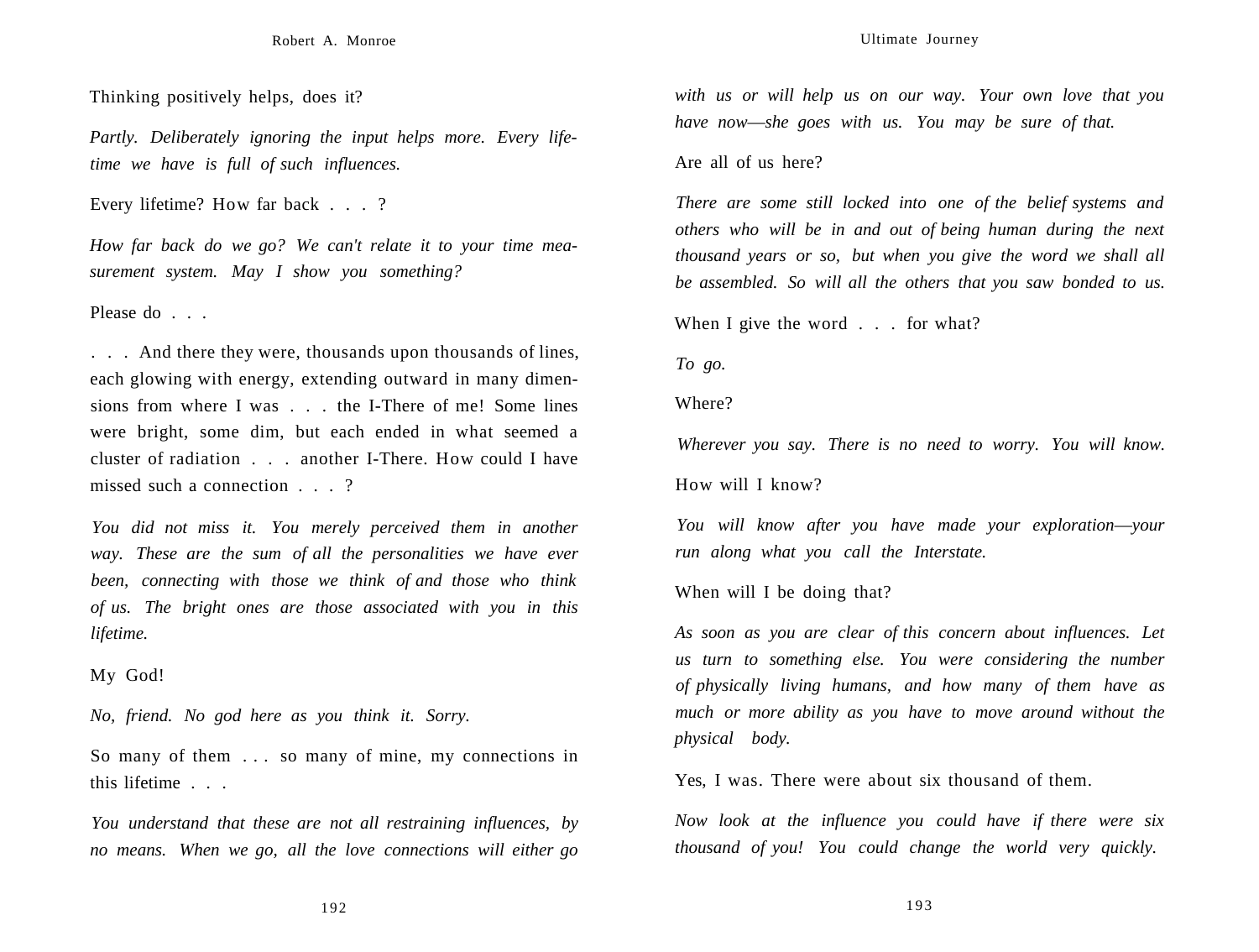Then why hasn't it happened? What haven't we heard about them?

*They keep themselves quiet and hidden, as you said. We did not expect that you would come out into the open, but one in your personality pattern insisted that you did. You thought at one time that you would really change the world, but that was not our intention. The others who go out-of-body simply keep quiet*—*and exert influence.* 

But why? What purpose is served by keeping quiet?

*That is your emotional personality speaking again, always wanting to do good. The others know that they cannot change the system and they don't wish to. They are content to enjoy themselves in the Earth Life System and the only influence they exert is to maximize their experience. They do not want their abilities to be known by anyone.* 

Will they make the same Interstate run as you expect of me?

*They probably already have. You were slowed down because of the influence of those who knew about you and what they demanded of you as a result. You lost some of your freedom and it took time to get it back. Now there is one more area left to cover. The Nonhuman Intelligences.* 

What do I need to know about them?

*You should remember only one thing. They may seem more intelligent than you, but all they have is more experience. They know more about (M) Field resonances than you do.* 

*Those who used to be human are the ones you need to watch for. They know more about being human than the others, so they can influence you if you're not careful. But we are confident you can manage.* 

And the others—those who were not human?

*They are unpredictable. There are two kinds. There are those who had the same origin as we did but lived physically elsewhere in the universe. They know how to work in time much better than we do, but for the most part they have only a curiosity about humans.* 

What about the second kind?

*That is for you to discover. When you have done so, when you have found the right one, we shall have a new home. You will search among the Nonhuman Intelligences, and you will not be deluded or led astray.* 

The search. Can you tell me exactly what I am looking for?

*Where we go next. We have been storing up knowledge and experience and now we have learned enough here. There is no reason for us to stay.* 

I see. And that is why I shall make this run?

*It is. There is one thing you should know. Whatever you encounter, nothing, absolutely nothing, can destroy you. You are (M) Field energy, regardless of a physical body.* 

That's comforting. Perhaps we shall enjoy the journey.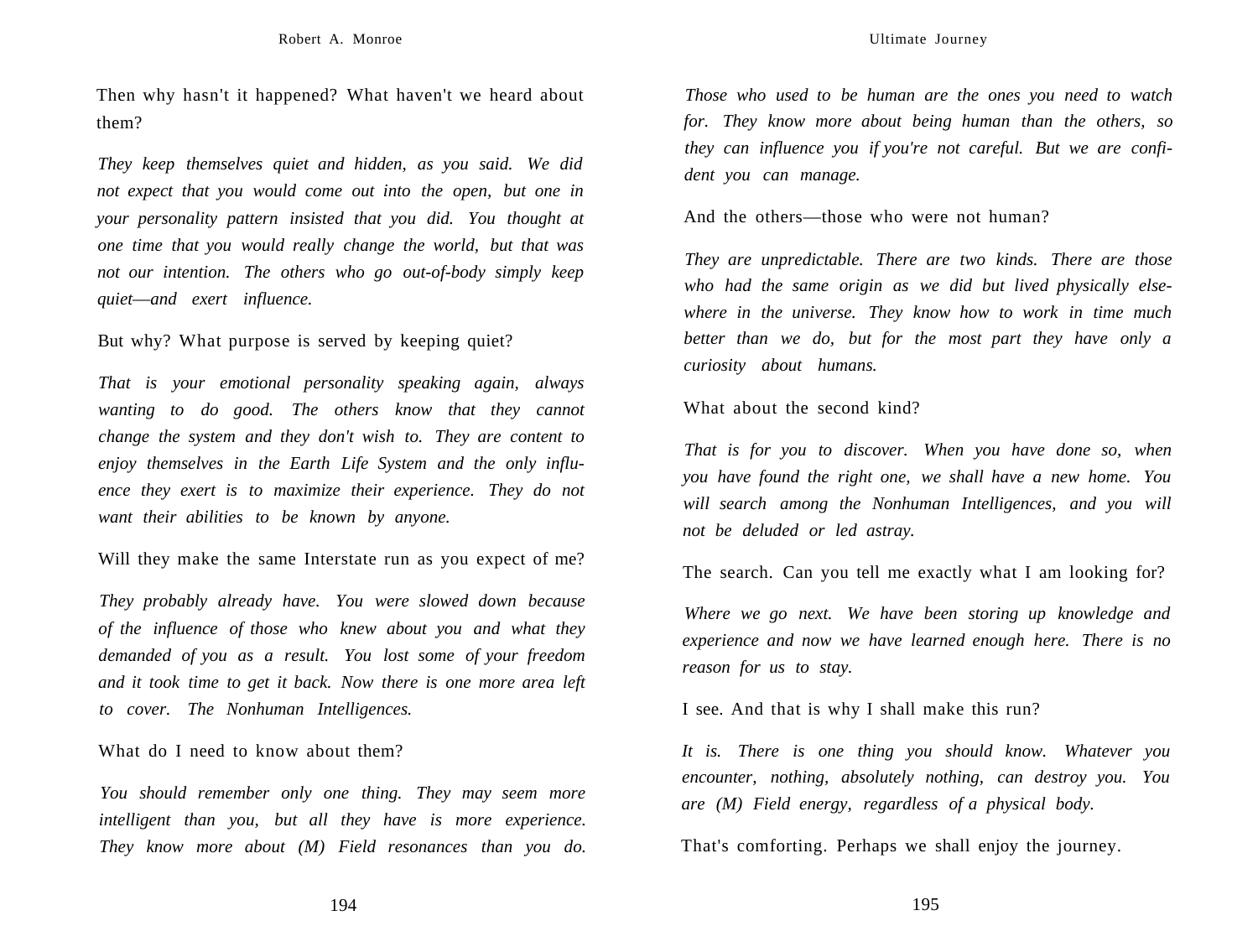*No, friend. Not we. You do this alone. We are your guiding beacon to help you return. We shall be waiting for you, to show us where to go.* 

But . . . what happens if I don't come back? Or if I cannot find anything . . . ?

*There will be another one of us, at some time.* 

And what about me?

*You will join us and wait. But you need not think of that. We have confidence in you.* 

I wish I was as certain as you are.

*We can help you with that. We can show you a sample of the support you have here, in our own cluster. Do you wish to see this?* 

Please . . . .

. . . Thousands of hands reaching out to touch me . . . eyes staring at me with joy and hope . . . overwhelming radiance I know as love sweeping over me and into every part of my being ... all of these I am ... we are ... and emotion, from the bittersweet smell of success to the pain of parting, mixed with fun and laughter, the anger of ignorance, the blindness of belief without foundation, the beauty, the sound of singing voices . . •

*Does that help you?* 

It does ... Is there more?

*More than ten thousand times more. All the other clusters you saw that are bonded to us.* 

Now I think I understand .. . I wish I had not lost contact with my INSPEC friend. He might have come . . . Why are you laughing?

*I thought you would need a demonstration. Do you recognize this?* 

*. . .* The feeling is familiar .. . I have been here before but when? There are people moving inward, flowing inward . . . there is a tremendous surge of love and brotherhood, and sisterhood . . . my own excitement builds . . .

*It is our retrieval flow, retrieving our own from outside the Belief System Territories and from the inner rings.* 

But this was the feed to the INSPEC area! I remember! And I was escorted by my friend . . . My friend? One of you!

*INSPEC*—*that was a poor label.* 

Tell me, who was it that I talked with, who was so patient with me and knew the answers? Why are you laughing!

*Who knows you best of all?* 

I .. . me? I was talking with myself? But what about the time factor?

*You were talking with yourself*—*who else knew you better?* 

1 9 6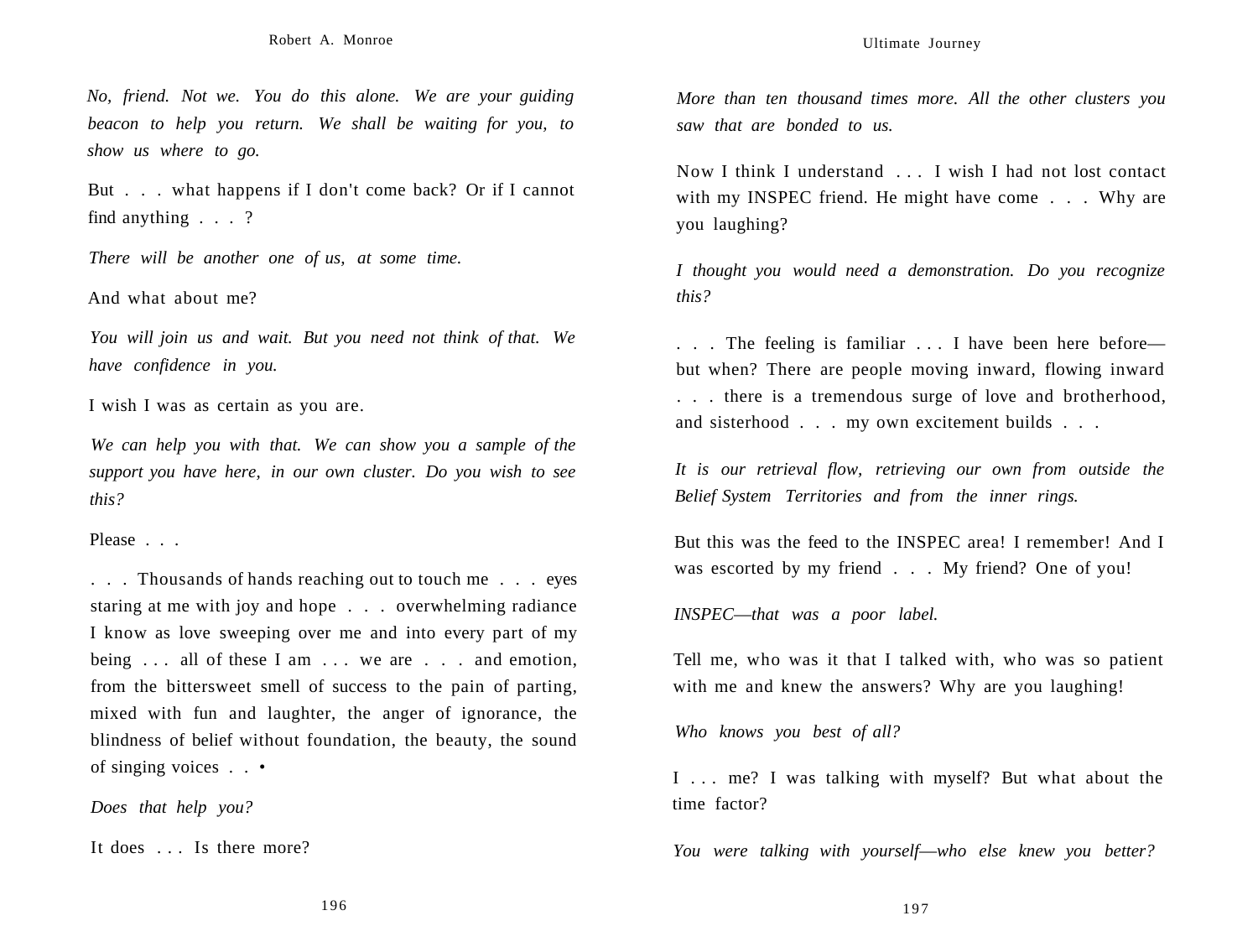So that's why the meetings ended! I ran out of information. And as the INSPEC I knew better!

*That was so. The process served a valuable and necessary function at that stage in your growth.* 

It did indeed. But I don't remember playing the INSPEC role.

*No. You have not done it yet.* 

Oh . . . Then I will do it when . . .

*When you return. Does that make you feel more confident?* 

It puts an end to any fears I might develop.

*Good. Now, do you have the sequence clear? Do you remember the visit you made in the period ahead?* 

I do. Past the year 3000, I called it.

*Do you realize what was to happen after your visit?* 

I'm not sure . . .

*That is when all of us will leave. All of us, together with many other I-There clusters who will go with us.* 

So that is it. I am to find out where and why.

*Correct.* 

And then what will happen to me?

*As you do not want to go Home anymore, you will wait here with us after you finish the physical sojourn you are now involved with. Then with us you will make the final journey.* 

So I do complete my present life?

*Of course. Remember, when you return you will have to take on all those INSPEC meetings with yourself. Now, do you need anything else?* 

I will contact you if I do.

*No, this is the last meeting until you return. We have work to do and so do you. You have our love. What else do you need?* 

I need nothing more.

I accepted what I had been told. I was assured of my return, although the question of success was another matter. I had good evidence too that I was indestructible, my I-There floating in the (M) Field for thousands of years. We are made of the same stuff.

As for my assignment, I understood now that it was beyond mere curiosity. It had all been carefully planned, even if I did not know how to identify what I was looking for.

I wished that I could take a friend with me to make it less lonely. Then I realized that I wouldn't be alone, that the  $(M)$ Field love radiation would be with me all the time.

So here was the new direction, where the Basic would be found!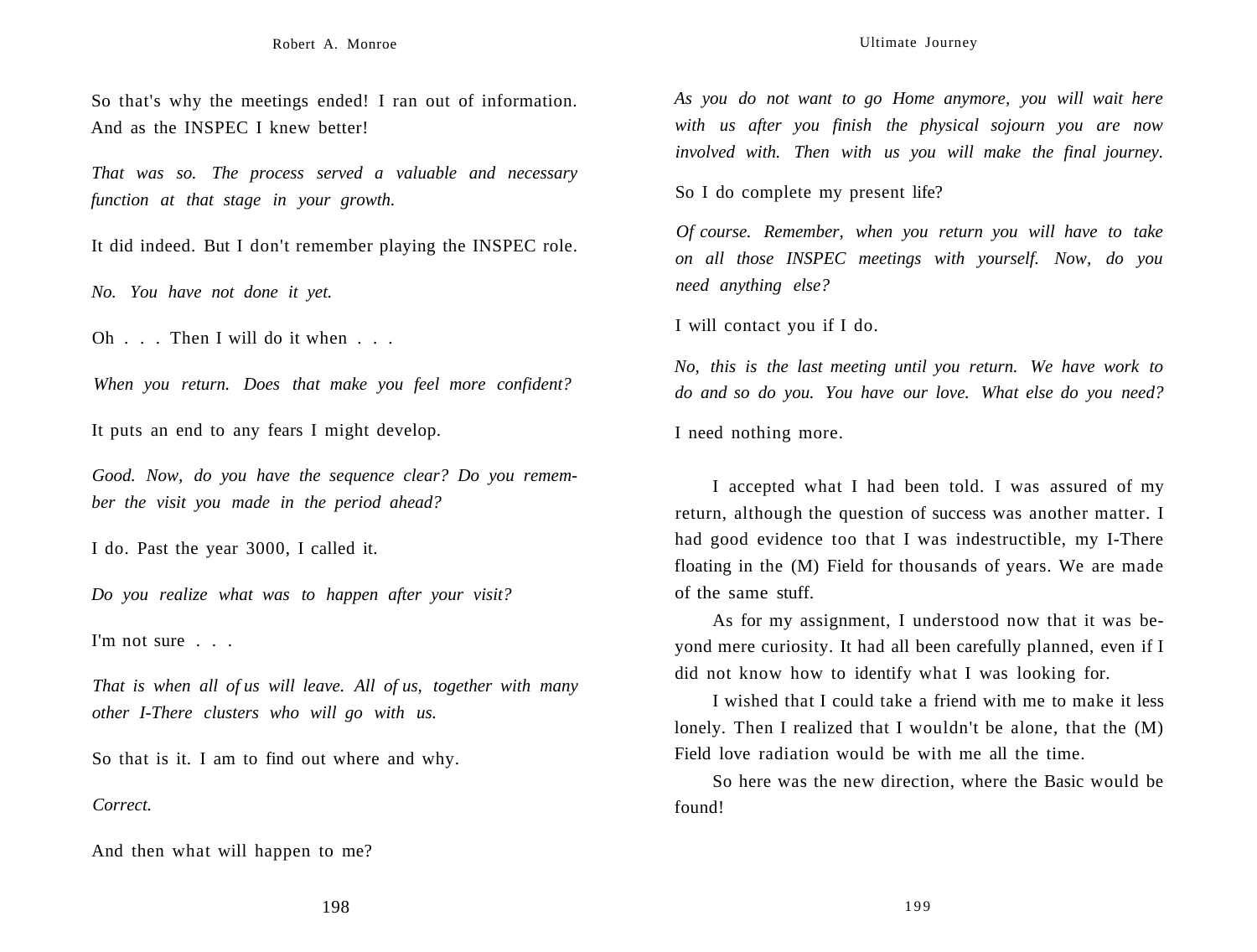# **15**  *Long Trail A-Winding*

*The most bemusing aspect* when mapping out the route of the Interstate has been the vast number of areas that I had left unexplored. Evidently when I had enough information for a specific purpose I had ignored or glossed over any additional data. This, however, did have some advantages; if I had been aware of the potentials, I might have given way to caution and called off any further exploration. I like to think of myself as adventurous but not foolhardy in my curiosity-seeking.

But now it was far more than curiosity. With a Purpose, a true, emerging Basic, and with all apparent influences in their respective proportions, I was ready for a full-scale approach to what earlier I had taken so casually. One line ended and another was about to begin.

Here, allowing for the usual problems of translation, is what happened.

3:00 A.M. November 27, 1987 .. . It is easy to start, lying down, focused attention . . . resist the tendency to speed up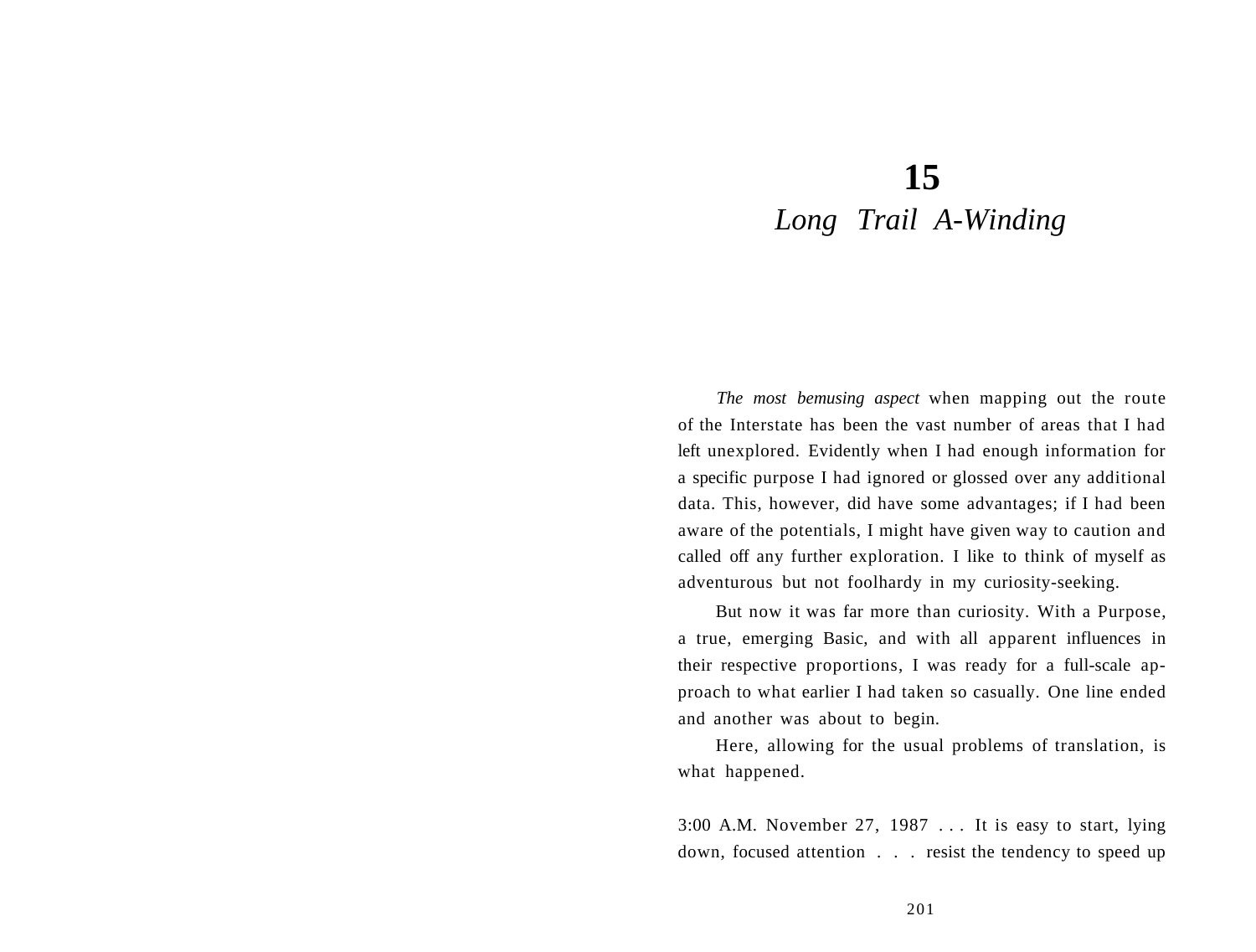the process, keep it slow, don't miss anything this time . . . relax, breathe evenly . . . now the beginning of differential phasing . . . the fading of physical input as phase separation deepens and nonphysical sensory mechanisms begin to take over . . . wonder why there was ever fear . . . this is much the same as going to sleep but without loss of consciousness . . . moving, moving . . . and now above the Earth, high enough to see the curvature . . . and higher . . . a huge globe, much as the astronauts saw it, beautiful . . . filled with so much action . . . the memories flood in . . . gently close them down, except for one . . . yes, as a son of sons of sons you go with me . . . the essence that helped me be what I am, always with me, joyfully . . .

. . . Shift the phasing more . . . only blackness, deep blackness . . . blackness with texture .. . a slight shift more and there they are . . . millions of tiny flashes of light moving in rite of passage in two directions . . . flowing inward toward and outward from where I have just emerged, each a human mind-consciousness in transit, inward for a fresh start of a new experience in physical life . . . outward to a predetermined sanctuary or a belief-driven illusion . . .

. . . Slowly changing phase . . . deep sadness for those whose flight slows to a halt in bewilderment and confusion . . . the brighter lights of those who enter from outside, the retrievers, the helpers who calm the distraction of death panic . . . you know about this when you've been both screamer and consoler . . .

. . . Then the Belief System Territories, with their exit

ramps leading off the Interstate . . . move by them slowly, one after the other . . . too dim to see what lies beyond . . . next the more familiar, more discernible, leading to the great religions . . . accessible for those who need them . . . much inflow of light into these, and a sprinkle of outflow back to the Earth Life System . . .

. . . open the phase shift more, slowly . . . yes, the Last Timer ring, there it is ... do I stop? ... no, pass it by, move on out, farther, farther . . .

. . . clusters of light, human energy lights, a multidimensional carpet of them, endless . . . I-There clusters . . . how did I miss them before? Now I understand the inflow and outflow . . . mine is there but I must stay on track . . . the outflow of helpers, finding lost parts of their cluster . . . the inflow bringing them back. And that other steady outflow . . . thousands and thousands . . . the insertions of groups of personality units into single fresh humans in the Earth Life System . . .

. . . open the phase shift slowly, steadily . . . distinct separation . . . nothing but (M) Field .. . I know this point so well . . . the meeting place with my INSPEC . . . with myself ... so many times and I learned so much . . . no more now . . . just blackness . . . move on, on . . .

. . . a figure approaches, human, human-shaped . . . greets me with a wave . . . fades out as I shift my phasing slightly . . . now I am past human thought influence . . . I have been here before but never like this ... it was lonely then, but no more loneliness . . .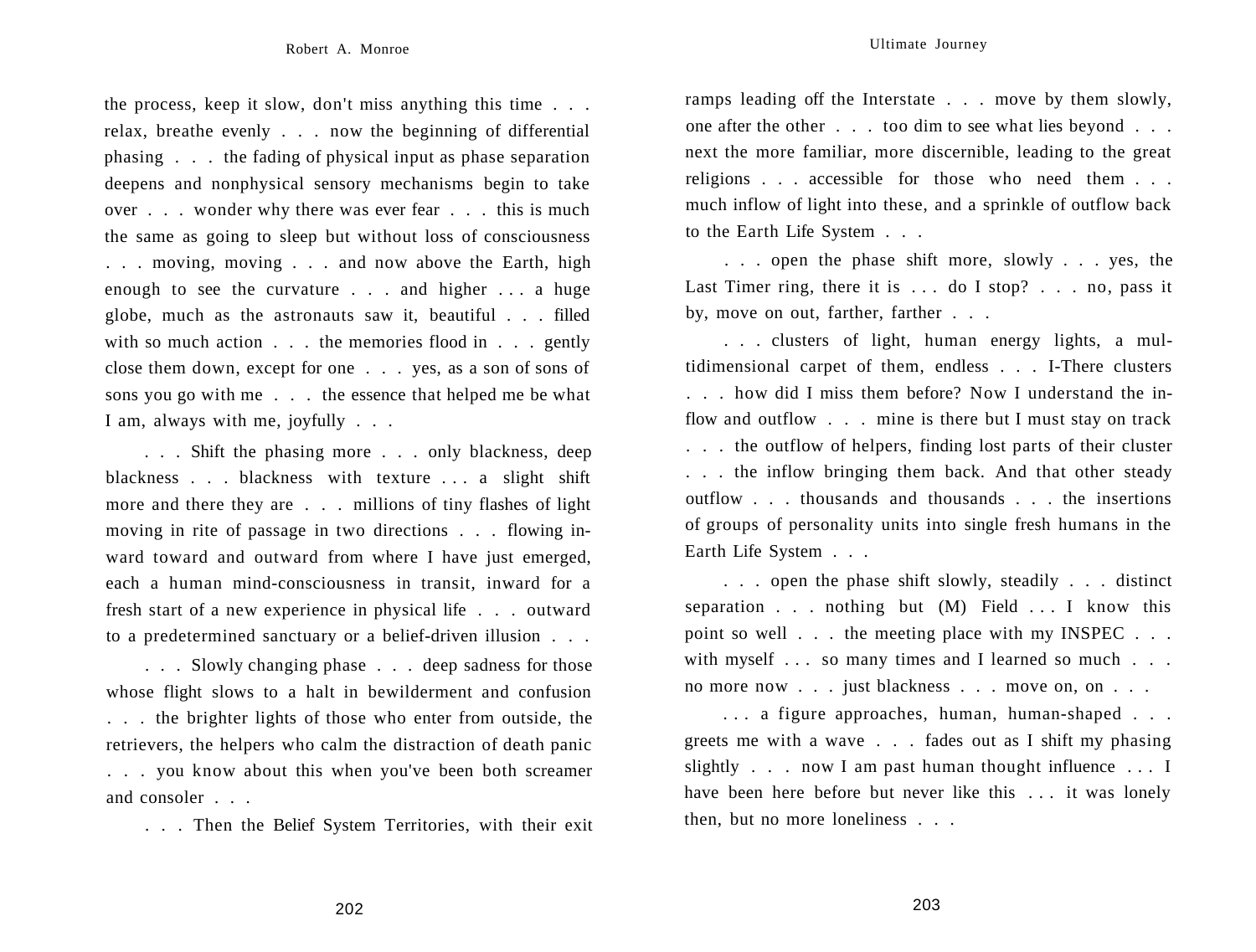. . . sudden pressure all around me, encasing me . . . relax, don't struggle, don't resist .. . no fear . . . wonder . . . feeling of soft, gentle energy penetrating every part of me ... inquisitive, asking, intelligent ... let me ask... who? . . . energy ceases its movement . . . use nonverbal . . . make a mental line outward, flexible . . .

. . . the line straightens, becomes taut . . . there is a picture—twin suns, a planet orbiting, glowing sparks moving in and out of the planet . . . one travels down the line to here . . . the pressure holding me shuts off . . . another picture of two arms extended in welcome . . .

. . . send question . . . trying to read the response . . .

. . . *restless and bored, I learned all there was to learn on the planet and began to explore outward. I have a physical form on my home planet*—*like a fish*—*no, more like a dolphin*  . . . a *dolphin . . .* 

. . . a flash of warm friendliness, and then nothing. He read my love of dolphins, and like attracts like . . . but where was he from ... he ... ?

. . . Rotate phase shift slowly . . . ought to be coming to KT-95 soon, but not to stop . . . my first childhood . . .

. . . a sudden bright light, blue . . . and a voice in my head . . .

### *Turn back!*

Is it a command or a warning?

*It is both. Turn back! Return!* 

. . . I can't read it . . . but if it reads me, I must be able to . . . no, it doesn't have a mind . . . automatic . . . not physical, energy only .. . a device . . . may be dangerous ... let me send ... I cannot turn back, I belong past here . . .

### *Identify!*

. . . a picture, remember KT-95 . . . the colored clouds, the music, the games . . . The blue light blinks out. It is gone. A watchdog? Who put it on duty? Now, this is familiar .. . a flash of my original home. KT-95 I called it, but that is not its real name . . . only a memory . . . move past without a backward look . . .

. . . flashes of light far off on either side .. . am I going too far? Blackness ahead . . . should I stop and consider? This may be pointless . . . more lights . . . one straight ahead . . . careful . . . slow down . . .

*Well! So you have come to join me! I did not have to come back to meet you.* 

*. . .* this radiation is unmistakable! It is Miranon! Miranon—how many times did he visit us with his serenity and his clarity . . . via OBEs in this lifetime.

Miranon! Are you still on your forty-ninth level?

/ *am, but I am ready to move. You come at the right moment.*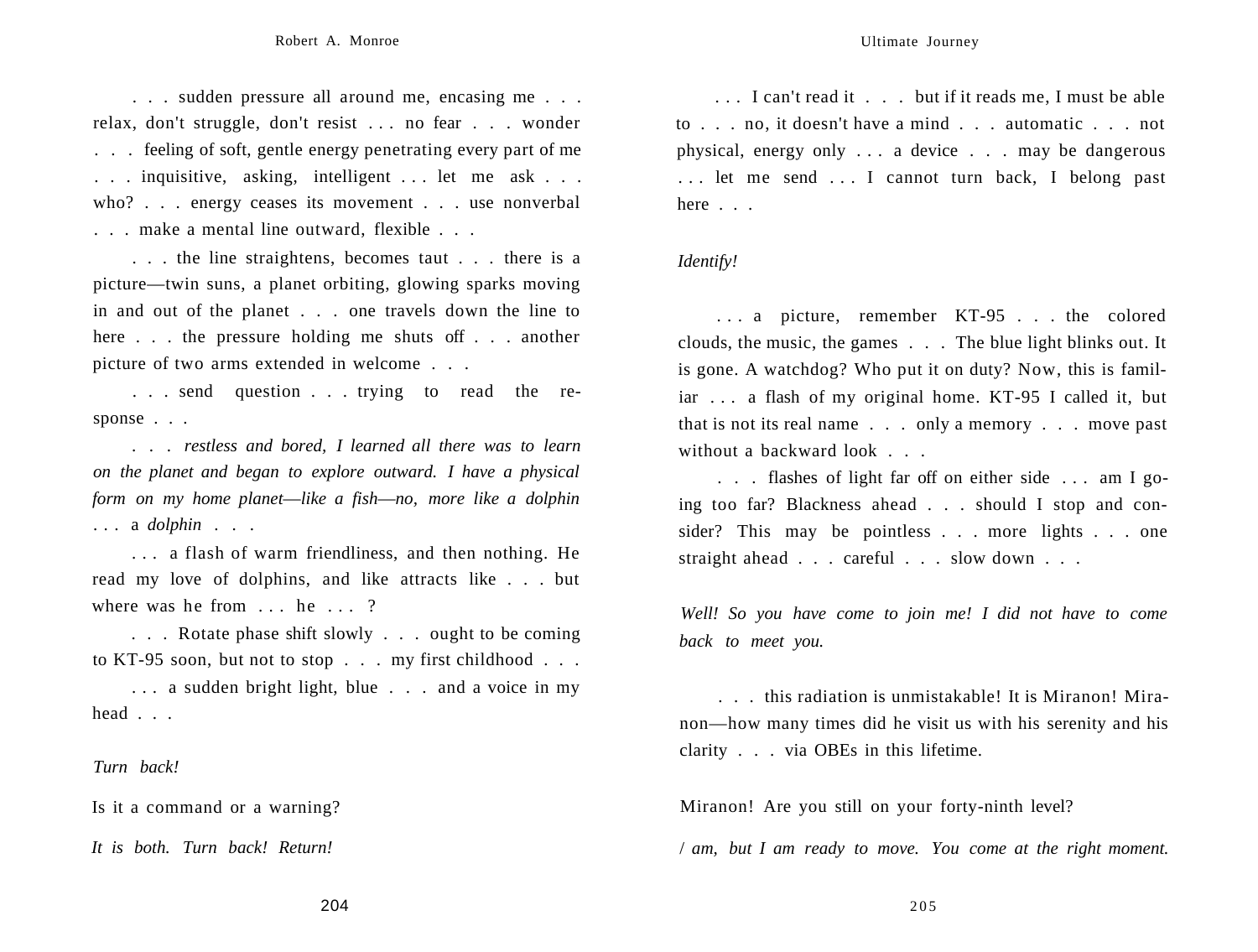Ultimate Journey

I was not intentionally trying to find you.

J *know. I perceive what you are doing. You have learned much.* 

Yes, I have. And I understand now your purpose in returning. The task of gathering in your parts, as you called them, is not easy, is it?

*That is true. As with you, others are performing that function, other parts of me. Now you too are searching.* 

But I do not know what I am searching for. Is what I seek the same as your goal? We are gathering together the parts of us, up and down in time, from belief system to belief system. I cannot—we cannot—leave until we gather all in.

### *That is so.*

Then, my friend, what do we do when we have completed our task?

*That is what keeps me moving onward to higher levels. I think I see the end, but then I see greater vistas beyond.* 

Perhaps we should search together.

*No, my friend.* We *move at different rates. I cannot change, nor can you. And I perceive you have found the way and I have yet to find mine.* 

I don't understand. Found the way?

*The way to obtain your answer.* 

I have? Where?

*You passed it by and did not consider the opportunity.* 

Passed it by? I missed something again? Where?

*At the point of your first origin. That is what I am seeking. I have yet to find my original source. I am sure the answer is there for me. It may be the same for you.* 

My origin—KT-95? But I know it very well. There is nothing new there.

*Not new. Old*—*no, that is not the term. First. The first and the source. Look at the source.* 

Back to the beginning. I shall try.

/ *wish you well, dear friend. Do not be concerned. We shall meet again.* 

Of that I am sure.

*Go with love.* 

Warm radiance washes through me and fades as the glowing figure moves away. Was the meeting accidental? It came just when needed, when the distance ahead seemed endless, bringing me added strength to give increased impetus.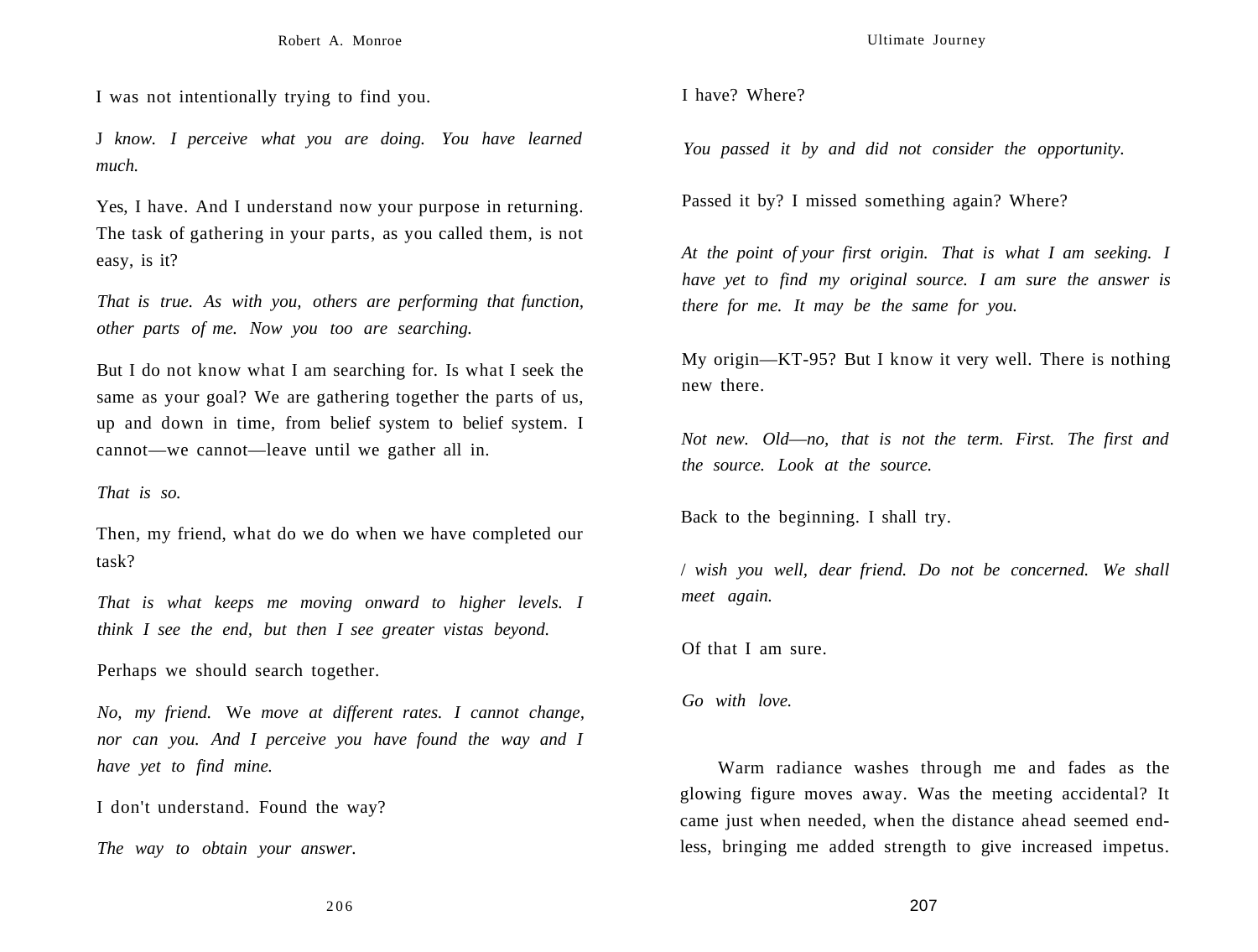But I must turn back—let me explore a little farther before I do so . . . What? Blinding energy—I cannot move!

A voice in my head—a cold, admonitory voice .. .

*I am the Lord thy God, whom you serve.* 

. . . A feeling of intense pressure, as if I am dissolving . . . now I am in water . . . my lungs are full of water . . . I must have air . . . get rid of the water . . . no, it can't be, it isn't so . . . there is no water .. . I have no lungs. I am being made to think that is where I am . . . it is an influence . . . I know it is not so. The pressure releases .. . I can feel fingers of energy probing for the core of me .. . I can stop this . . . close the receptors . . . close tight .. . I remember how . . .

*You do not remember! You do not remember!* 

But I do ... I remember the tests, the training experience from my I-There . . . they were so real .. . I am ready, ready for this demanding energy .. . it cannot harm me. But what is this? What god can this be? It cannot harm me or affect me .. . be calm, warm, friendly . . .

*Do you not accept me as your god?* 

*. . .* the idea of a god that threatens amuses me .. . I let this idea flow out . . .

*Do you not fear me?* 

. . . I release a picture of me blowing apart again and again into millions of fragments, and reconstituting after every explosion .. .

*You are damned! You are no more than wasted energy of me, who is your Lord!* 

*. . .* the energy fades to a tiny point and vanishes. How many more like this may I encounter? ... a waste of my effort . . .

. . . What did Miranon say? I should go back . . . back to KT-95. Let me do this . . . close phase shift . . . move in slowly .. . it looks the same . . . just the same . . . rainbow clouds . . . I'll stretch out and rest for a while, lie in the clouds and listen to the music . . . yes, that's better . . . the origin . . . but it's just the same . . . always the same. It's a blind alley . . . there's nothing more here . . . can't phase in anymore. I might as well try something else, when I've rested . . . What shall I do next? Here it is the way it always was . . . even the curls of energy below .. . I remember when I was a curl, playing skip as they are now . . . wait . . . wait . . . skip . . . roll inward . . . I remember . . . but what if? what if? . . . reverse it, reverse skip . . . what happens . . . ?

. . . careful, careful .. . it feels much stronger now than it did then . . . the movement . . . the music is fading . . . clouds dissolving . . . the curls are gone . . . nothing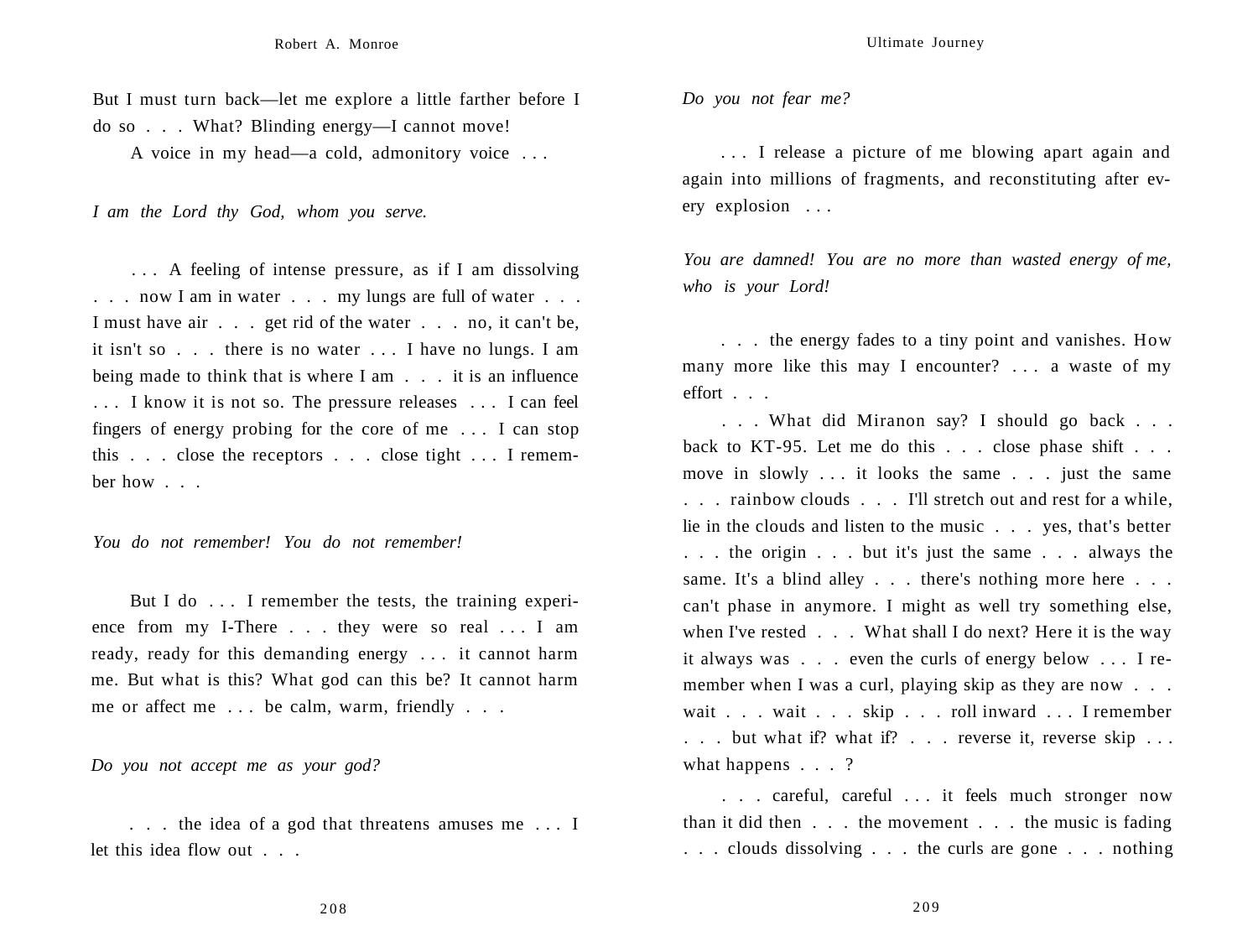now, nothing but a spiraling mass of energy moving outward . . . moving inward bit by bit . . . like swimming upstream . . .

. . . the spiral becomes tighter, tighter . . . narrowing, very narrow . . . the current is stronger . . . hard to move against . . . but still moving . . . hard, hard . . . takes too much strength . . . ahead of me the vortex point .. . a little more, little more . . . too small, can't get through it . . . concentrate energy . . . skip . . . skip . . .

. . . a surge deep inside me . . . another, larger . . . taking me over . . . another wave .. . it hurts but it is beautiful . . .

(and a part of me is left behind)

. . . skip . . . skip .. . a larger surge . . . hurts terribly all through me, but so beautiful, so exquisitely beautiful . . . nothing can be so magnificent as this . . .

(I lose another part of what I was)

. . . skip . . . another surge . . . nothing can hurt so deeply . . . nothing can be so all-encompassing in joy . . . but I can't stand much more . . .

(not much of the old me left)

. . . skip . . . the greatest surge . . . this is it, this is it . . . there is nothing greater than what I feel, nothing so total, total joy, total beauty, total . . .

**\* \* \*** 

What? Why did I wake up this way? I need to put my consciousness back together . . . There, that's more like it! Now, what happened? Yes, the dream. Dream? Or did I live it? Was it real—or someone else's dream?

. . . Now everything is in place and operating . . . the dream is fading quickly . . . something about clouds and curls . . . and moving along an Interstate . . . and life and death, whatever that means . . . something called time-space ... and a blue planet ... a sun ... strange, strong energy . . . millions of suns . . . and love . . . never forget the feeling of that even if it was only a dream .. . a complicated dream . . . took so much energy to wake up . . . here in this bright coolness . . .

. . . What a strange place to wake up in. I didn't go to sleep here. How did I fall asleep? I'd better get back where I belong . . .

. . . the flow, look at the flow .. . all moving in the same direction, from all dimensions . . . must join in before I fall asleep again . . . the dream . . . parts keep coming back . . .

. . . must stay moving with the others . . . but they are all so much larger than I am  $\ldots$  I'm just a speck  $\ldots$  so small . . .

*You are indeed, little one. Stay with me. I will help you.* 

*. . .* the one next to me, yes .. . so big I cannot see it all ... a strong surge of energy coming down to me ... good, that does help . . . my consciousness is filling out more . . . remembering how it happened . . . yes . . . was part of the Whole . . . one by one, parts were placed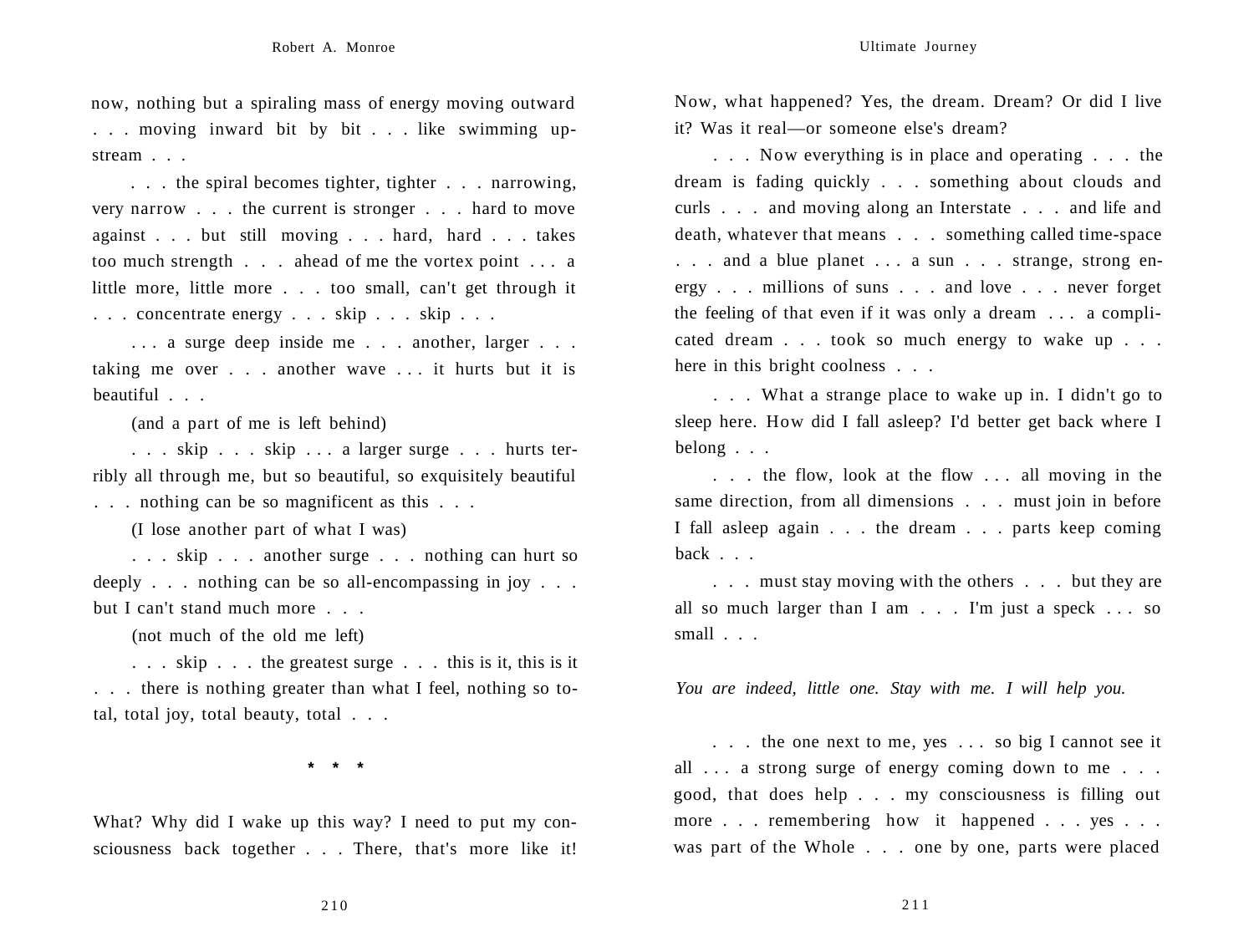here and there, taken from the Whole and placed . . . where? Can't see it clearly . . . the excitement . . . joy at a new adventure . . . one by one, those around me were placed . . . then it was my moment . . . the wrenching ... the uncertainty . . . then the Whole was gone . . . what terrible loneliness . . . alone . . . need to get back to the Whole . . . consciousness falling apart . . . fall asleep ... sleep... what is sleep? ... losing consciousness, falling apart . . . that was it . . .

. . . Now I am moving back . . . back to the Whole, where I belong. I can feel the beginning of the radiation, becoming more intense as we move . . . what joy to return . . .

*What gifts do you bring, little one? I perceive none.* 

*. . .* Gifts? Gifts? I have only the need to return to the Whole where I belong, where there are others like me .. . I am what I have always been . . . Gifts? That means more than I am or was . . . there is nothing more . . . only the dream . . .

*There is something different with you. You bring no gifts and you are alone. You are incomplete.* 

*. . .* Incomplete? How can that be? I am the same as when I left the Whole ... I will be complete when I return ... I do not understand ... all I need do is return ...

*You do understand, but you have covered it over. We have reached under the covering. Let us help you remember how it began.* 

*. . .* What? Not the dream but connected to it . . . before the dream began. It was good, but the Whole needed more . . . and the Whole is . . . yes, that is when it happened . . . the Whole distributing parts to grow .. . to reproduce .. . to add to the Whole .. . is that it? Then the gifts would be more of me . . . ? It has to do with the dream . . . something in it, or the entire dream . . . must open my memory of the point when I was not conscious here . . . careful . . . don't want to splinter my consciousness again . . .

*That cannot happen. It will be a blending of what you are now with the awareness of what you call the dream. It is the total of that experience which is your gift. You will understand why you are incomplete, why you are small. Observe.* 

*. . .* the memory of the dream opens up, and the awakening . . . but now I am the observer . . . trying to move upstream . . . before .. . a flash of light energy as I was inserted into the play of KT-95 .. . the boredom . . . the curiosity . . . departure .. . a lonely migration, seeking, seeking . . . bright suns of energy in endless array . . . joining others like me in the search . . . search for what? It is inexpressible . . . then the radiation of a blue planet satellite of a yellow sun . . . entry . . . entry to become . . .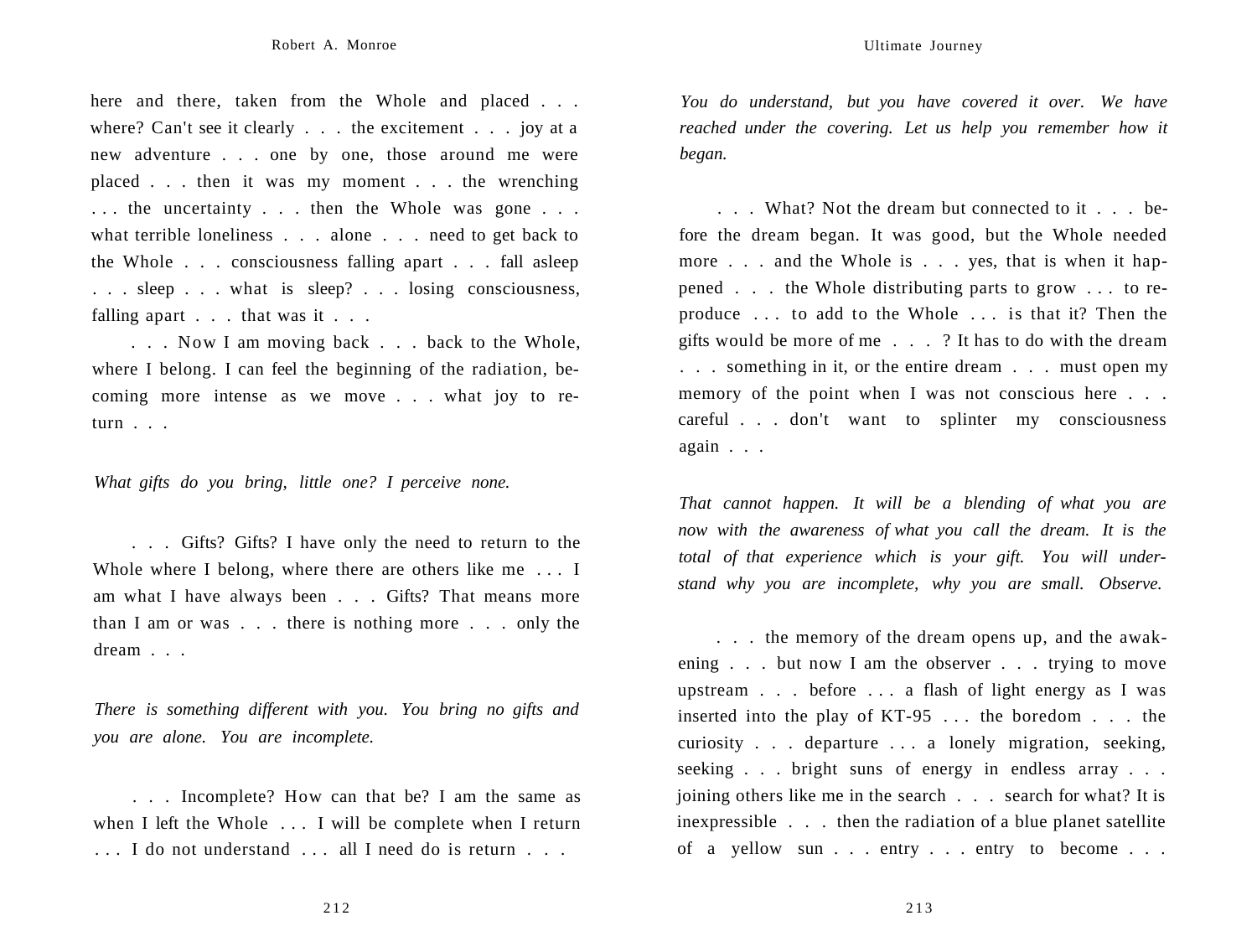what? . . . Human . . . yes, human! It is very real even as I observe it. Moving into a physical being composed of distorted energy . . . physical matter, energy locked into limited expression .. . the heavy feeling of that limitation, yet the inborn drive to maintain energy in the physical matter and keep it operating .. . a very wonderful yet contradictory design. Next comes the need to search being converted into acts and reactions in another modality . . . not succeeding in this maintenance and trying again and again .. . so many passages in and out, from the first small creature with the furry face .. . the rise and fall of awareness and intellect again and again through millennia of passages . . . lifetimes . . . the sum of all these are the gifts brought back to the Whole, but I do not have them with me . . . now I see the reason for the distribution of parts . . . what gifts I have from the dream! And I am .. . I am all of those life passages, all of them. What did I call the total .. . the I-There of me. But I am only a part of that . . .

*That is why you are small and incomplete. There is more.* 

Yes . . . others who are waiting . . . clusters of other I-Theres. We go as a unit .. . yes .. . So in the dream I was an ... an advance agent ... a scout ...

*When all have been assembled you will come with your gifts. You will no longer be small, but much as we are. All of the others will come with you.* 

Was your process the same? Did one part of you come here first?

*With us it was different. You act as you do because your diversification is so wide. On our planet, our entire species became aware and made the shift as one.* 

Why . . . why are we stopping?

*The Aperture is just ahead. It will open soon. Beside it you can perceive the Emitter for the energy beam that creates what you call the dream.* 

The dream . . . The hologram would be a better term . . . The energy is very strong .. . a flaming ball of energy . . . There is a function I have to perform . . . The Emitter reminds me .. . I need to do this . . .

*We understand, friend. Go.* 

*. . .* There they come, two figures, one glowing more than the other .. . I move closer to the Emitter, very close . . . I shield them from the energy of the Emitter . . . opening my receptors to help in the shielding . . . and I remember the two parts of me there in the dream . . . and I feel the full effects of the radiation, but now I can absorb it where they could not .. . I bathe in the radiation . . . filling, absorbing .. . how much more . . . how much . . . Yes, now I know what I am, what I have been from the beginning, what I always will be .. . a part of the Whole, the restless part that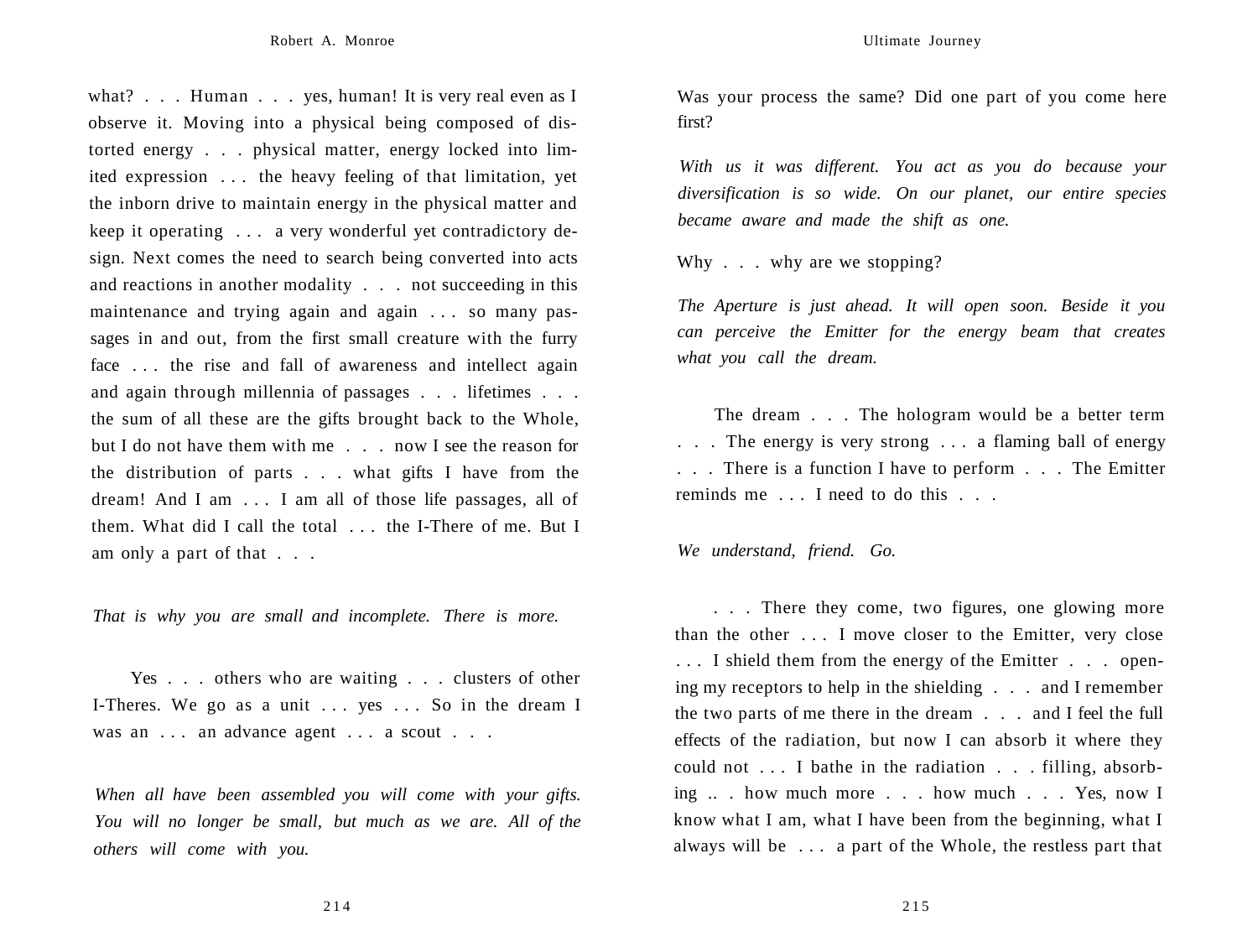desires to return, yet lives to seek expression in doing, creating, building, giving, growing, leaving more than it takes, and above all desires to bring back gifts of love to the Whole . . . the paradox of total unity and the continuity of the part. I know the Whole . . . I am the Whole . . . even as a part I am the totality . . .

. . . The parts of me from the dream retreat and I move back, remembering the dream well, and what I must do . . .

*You have grown somewhat, little one.* 

*. . .* There is something—I remember something I have to do . . . for us. What happens when we enter and rejoin the Whole?

*There is much speculation about that.* We *can give you a ROTE describing one probable result. It will be interesting to you when you return to the dream . . . to the hologram.* 

When I return? I have to go back to the dream? To lose consciousness again?

*You have no choice. You are incomplete. But this consciousness will return with you. You would not abandon those who are waiting, even if it were possible.* 

That is so.

*Take this ROTE. It may help you to be patient, you and the sum of you.* 

I am sure it will. But I . . . we . . . need so much to know what it is to become complete. Can you say?

We *know this well. It can be said in your words.* 

*There is no beginning, there is no end, There is only change. There is no teacher, there is no student, There is only remembering. There is no good, there is no evil, There is only expression. There is no union, there is no sharing, There is only one. There is no joy, there is no sadness, There is only love. There is no greater, there is no lesser, There is only balance. There is no stasis, there is no entropy, There is only motion. There is no wakefulness, there is no sleep, There is only being. There is no limit, there is no chance, There is only a plan.* 

*This is as we know it to be.* 

Thank you. I accept this.

*You need to move through the other half of the circle to complete your journey.* 

216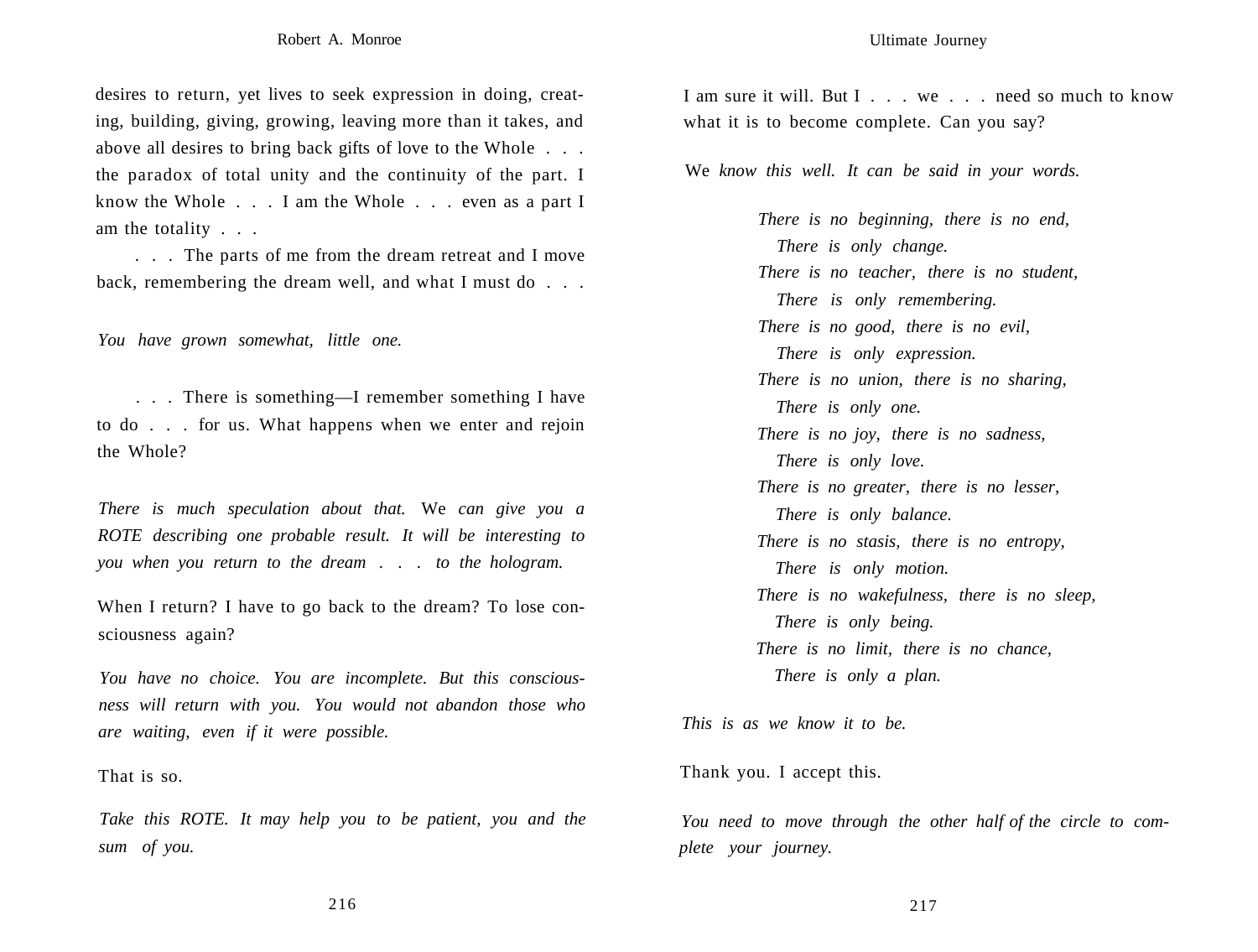The other half of the circle?

*It is much easier. Goodbye, little one.* 

Driven by a glorious need to effect completion, I begin the return. The flow stops behind me, waiting to enter. Just the flicker of a thought of entering brings great anticipation.

. . . Back to the dream .. . go back to the dream . . .

How did I get here? What did I do? Memory begins to filter in . . . moving upstream against the energy, using the skip technique of the curl children . . . How do I start it? Yes . . . downstream should be easy . . . use the regular skip I knew so well as a child in the dream . . . skip . . . skip . . .

. . . and instantly back through the narrow slit .. . a blur of curls playing . . . stop just outside the rainbow clouds . . . how far away it was when I lay there, starting to speculate . . . now the flood of memory returns, the I-Here of me . . . the rest is easy . . . just phase shifting . . .

. . . back up the Interstate, once so hard, now so easy . . . a blur of images and vibrations .. . I have the final ROTE . . . a wave of laughter and relief . . . the Fellow Traveler understood me .. . he knew how impatient I was! There is still fun . . . and yet I know the ultimate . . . unbelievable, yet it happened .. . a strange, bright knowing, being in the dream, knowing what it is and having the emotions of the dream . . . yet I am still awake, pulsating with what I am beyond the dream. Can there be any way to express that wave form in the dream without disturbing the illusion? Or is the design exactly that, to disturb the dream . . .

So I have to make one more run, to the other end of the circle. I know what it is .. . to move the other way on the Interstate, not out but in. If I use my quick-switch phasing and the skip, both of them . . .

. . . and I move swiftly in . . . past the I-There clusters . . . they are gone . . . past the Belief System Territories . . . they wink out . . . past the blue planet . . . and watch as it reverts to a ring of dust . . . everything moves, everything moves . . . going against the flow again, following back to where it began .. . a huge flower of particles and light folding back together . . . back into a beam . . . a beam . . . get into it, move with it . . . can I stand it? It is so strong . . .

. . . and there it is . . . the Emitter! No, there was no big bang .. . it came from the Emitter . . . the creation of the hologram . . . and there it is, the return flow off to one side ... a cycle ... a closed loop ... a circle! Now I know . . . now I know!

. . . I had better get back, back to the I-There of me ... let them know . . . easy and quick . . . quick-switch and skip . . .

### *Ram, is that you?*

It is. Your scout is back.

*Control your radiation! You're burning us out!*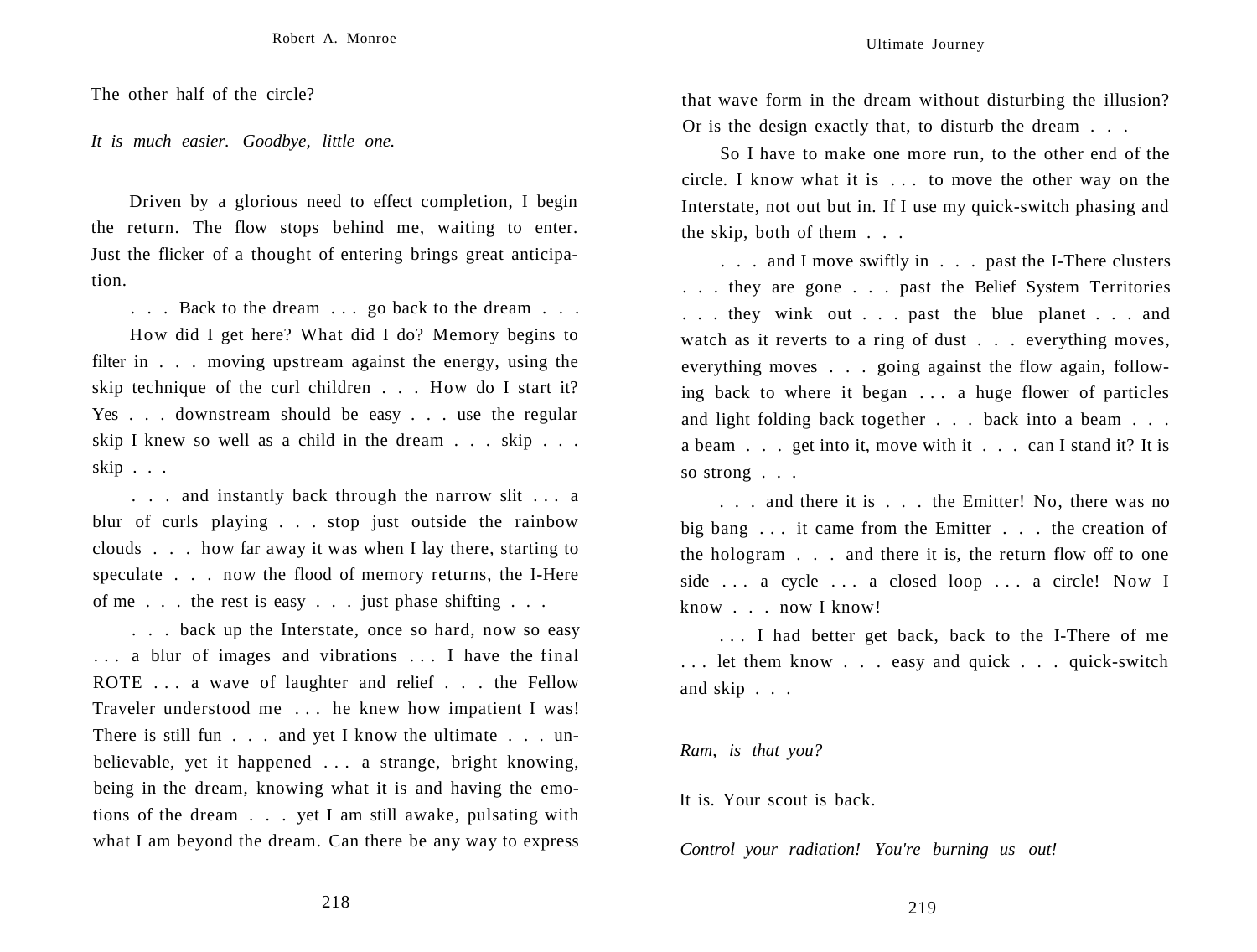Oh, sorry. Is that better?

*When you broke the uplink, we did not know if you would come back. But you have! Now we can act. But first you had better . . .* 

I have it! I have what you need!

*Stop and listen, will you?* 

What is it?

*You must move back into your physical body. Now.* 

Why? Is something wrong?

*We have been trying to send a thought to you. When your uplink broke, it also cut you off from your physical body. If you do not move back quickly, you may lose it. It is not yet the right time.* 

. . . If they were concerned, so was I! They gave me a surge of energy as I began a rapid shift back to the physical phase. The body was shocked, and I was shocked—it was so cold, the blood pressure very low, the pulse rate slow, the heart near fibrillation. As I started the breathing again, deeply, the body began slowly to warm up, to move back to normal, but the muscles were stiff .. . it would take several days to get them back into reasonable operation . . .

\* ¥ \*

It did indeed take several days. The physical body eventually returned to reasonable operation. The essence of me, however, did not. There was not simply a Different Overview, but a remembering of unlimited freedom, an ever so slight glimpse of an Ultimate Option.

And I *knew* that I had the missing Basic!

At least I now have tears I can shed, cheeks down which they can roll, and a loving hand to brush them away. As for the gifts—when the time is right, I can take them with me. It may become harder and harder to stay here. The wanderer cannot wait forever.

And yet, I look around me. At the magnificent design, at the wonderfully engineered reduction of ideas into practical application. At how living mechanisms modify to changes in ambience. I look at the leaf of a tree, flexible enough to withstand changes in wind pressure, guyed and ribbed on the underside so that it always returns upward-facing, performing the function of a transducer.

I look at the kitten explorer, who learns more in a week than in the rest of her lifetime, who learns how to use her built-in calculator that measures the distance from floor to table and triggers the exact amount of energy that enables her to leap five times her height and land safely on the table.

My awareness reaches out to the land, air, and sea which act in profound symbiosis to provide everything that is needed for millions—no, billions—of life-forms that inhabit this place.

Which came first, the need or the idea?

And there is the added layer on my brain that gave me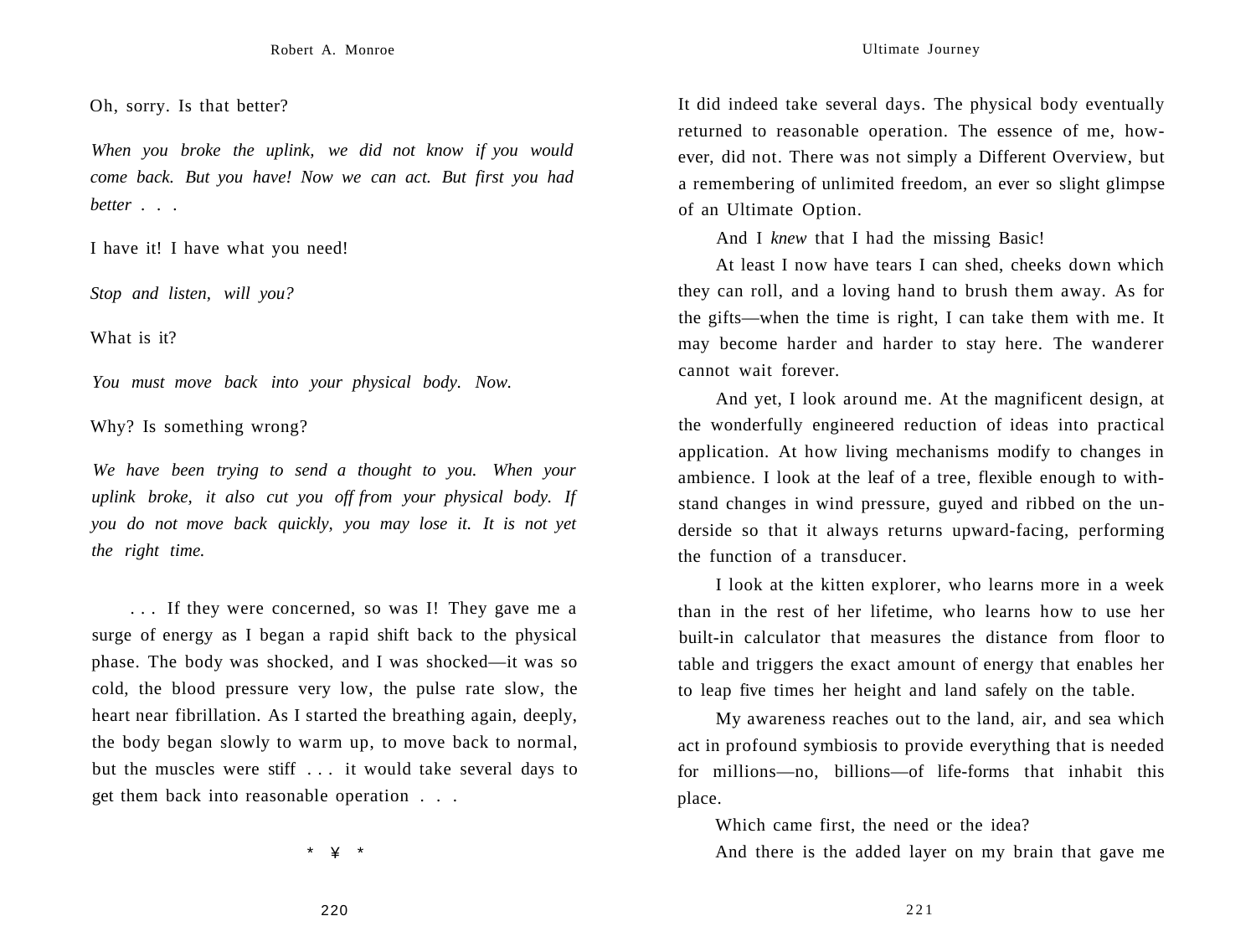the chance to think instead of merely exist. To be what I am. Was that planned in the design—or an experiment to observe the effect? Or was there another reason not yet understood?

Chaos, organization, variables—they are all one and the same.

Even if it all can be replicated eventually, I would like to meet the Original Designer. Once.

# **16**  *The Roadside View*

*It took me many weeks* of contemplation to recover from the deep run along the Interstate. Yet to call it "along the Interstate" is only partially correct. I had to make a turn in another direction to reach my destination.

"Recover" is another misnomer. I certainly did not recover—nor will I, ever. The change is permanent. I have no idea how many other humans have had the same experience and returned to tell about it. Each report would be colored by the individual and the civilization and era in which it took place. This was so with me. And words and analytical synthesis are inadequate to convey the whole meaning and validity of the experience.

The Basic—the missing Basic—was now a Known to me. Not a belief, hope, or faith; not conveyed by intuition or emotion; but a Known firmly fixed in my mind-consciousness. Indeed, it had been there all along, but I had failed to recognize the many patterns of evidence for what they were. Acceptance is not the same as Knowing.

223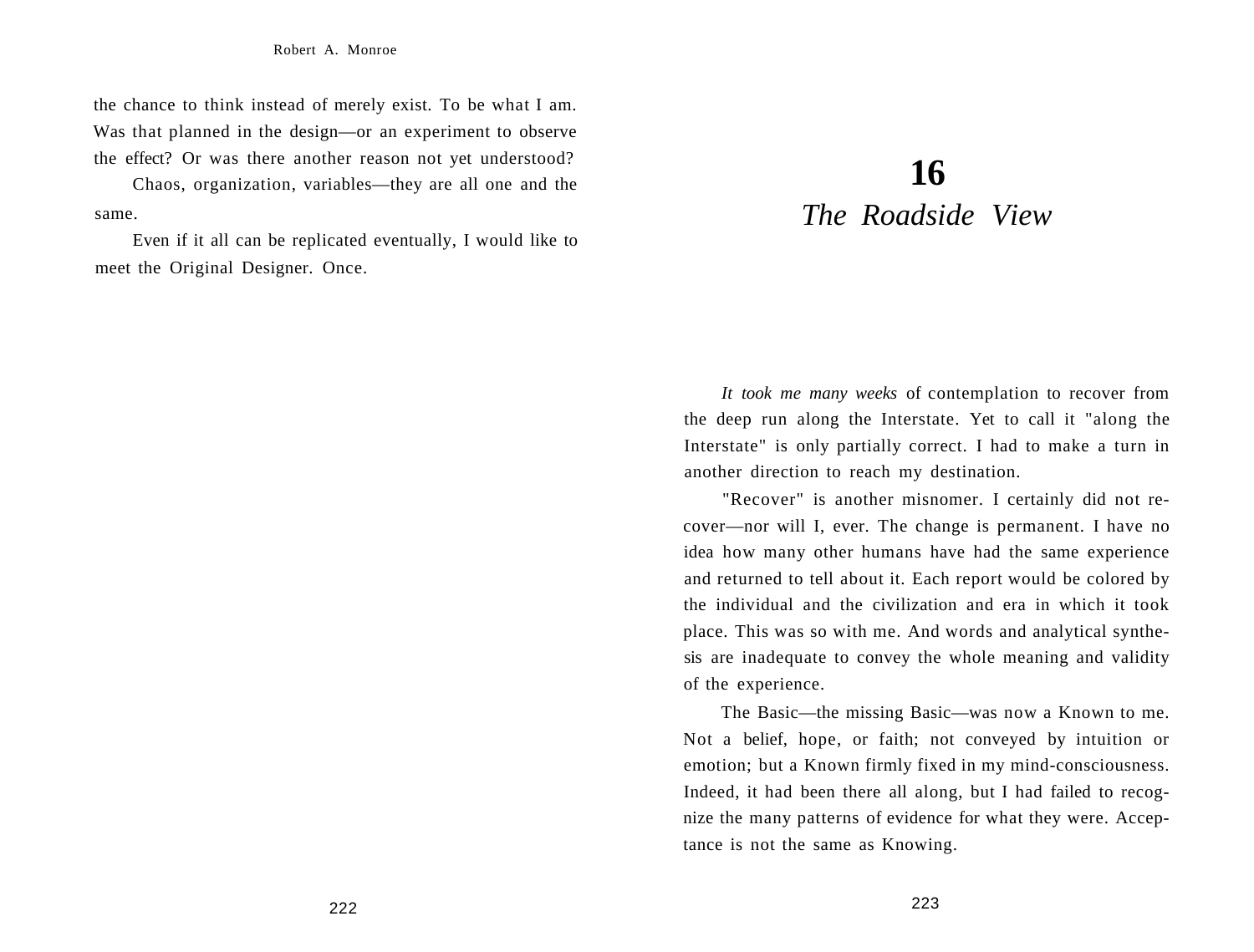So . . . the Known Basic. The physical universe, including the whole of humankind, is an ongoing creative process. There is indeed a Creator. Who or what this Creator is lies beyond the Emitter and the Aperture, and I have not been there. Therefore, that part I do not know. Not yet. All I have is the overwhelming experience in the ray near the Emitter, and of the evolving creative process as it takes place in this world and in myself. This I perceive with my Different Overview.

The human mind-consciousness has speculated for aeons as to our Creator beyond that Aperture. I have not been able to engage in this for reasons I now recognize. Because of the continuing use of the label of "God" in a myriad variations, I had resisted any attempt at identification in any descriptive form. The discoloration and misconceptions would be too great. Now I know why I had resisted. The same applies to the word "spiritual" and many other commonly used terms.

These to me are Knowns:

This, our Creator:

- is beyond our comprehension as long as we remain human
- is the designer of the ongoing process of which we are a part
- has a purpose for such action beyond our ability to understand
- makes adjustments, fine tuning, in this process as needed
- establishes simple laws that apply to everyone and everything
- does not demand worship, adoration, or recognition
- does not punish for "evil" and "misdeeds"
- does not intercede or interdict in our life activity

The desire to return with gifts is an integral part of the design.

Most important, I realized that no words I could write or speak, no music I could compose, would be able to transfer fully such Knowing to another human mind. As a belief it might be possible, but not as a Known. This could come only through direct individual experience. How to provide this was the essential item.

Then I became aware that the process of transfer was two-thirds completed—in place and operating within the learning system we had devised at our Institute.

First I had to ascertain why there was a need to help this transfer to others. I recalled my meeting with the nameless great being near the Aperture. I was incomplete, I had been told. I was too "small." There was not "enough" of me. And I knew nothing of the "gifts" that were to accompany me through the Aperture.

I remembered the human civilization of thousands of years ago that I had visited. They were more than a million in number; they had received their Signal and were preparing to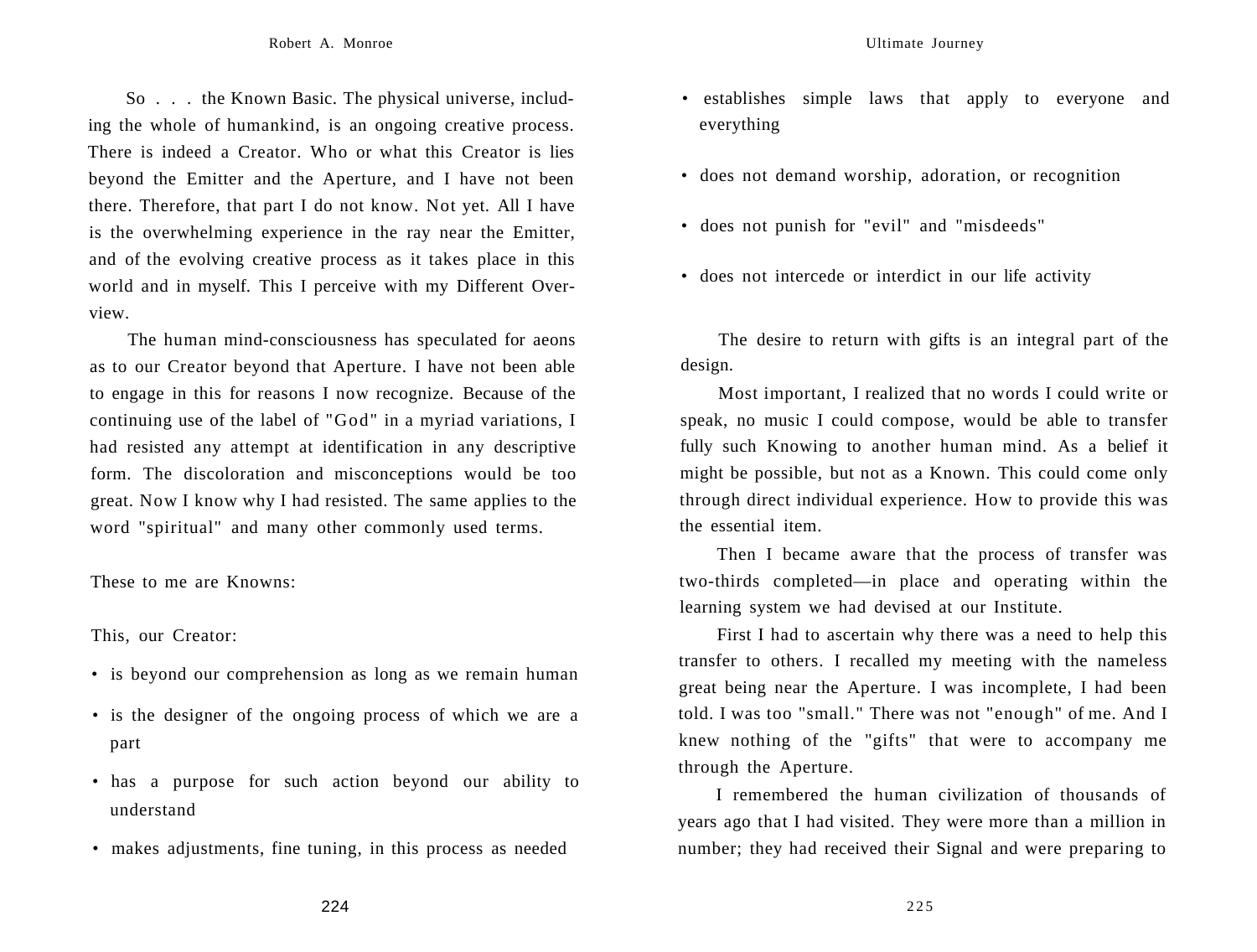depart as a completed unit. I remembered too the sudden "winking out"—the disappearance of hundreds of thousands of assembled humans, no longer in a physical state, in the nearby I-There clusters bonded together. Lastly I remembered the visit I made a few years ago, when I traveled some fifteen hundred years into the future to a nonphysical human civilization of which I was a part. They—or we—were on the verge of departure as a unified whole. My visit was some form of final closure they had been waiting for, which I did not then understand.

I understand now. Also I understand what "small" meant, why I was "incomplete," and what the "gifts" were. I know why I became involved in the "retrieval" process of those who had left the physical. And I understand why I felt the need to share my experiences through books and writing, why I put all my physical assets and years of personal effort into the development of learning systems, so that others could achieve states of consciousness similar to those I had experienced. It was not ego gratification; I had no desire to become a guru or "spiritual" leader. It was not fame; my other life activities had taken care of that. It was not fortune; I had done well enough in this respect long before my first OBE. Nor was it the many personalities of me in the I-There of me. Individually they were as unknowing as I. They were simply part of the mosaic.

It was the Basic; the collection and unification of the "parts," not only the errant and missing ones in my own I-There, but the parts of the entire I-There cluster to which I am bonded. I have no idea how many others are in the cluster. It may be thousands or hundreds of thousands.

Why is there this need for total unification? So that we can become truly One. Complete, and with a multitude of gifts of experience and love. Then we as a totality can wink out and pass through the Aperture.

And what then? The answer is unknown.

The schedule for this Earth departure is apparently in the thirty-fifth century. But we cannot leave until we have gathered back all of the parts of each I-There in our cluster—a massive task. So we shall be in the retrieval mode as needed, as parts of us drop out of the physical bewildered and uncertain, or fall through a crack in a belief system that has held them entrapped for so long.

My role, I could see, was that of a facilitator. The Basic needed to be incorporated into our activities and learning systems. I had been unaware of what we had been leading up to. I was unaware also of the probability that within our methods and techniques to improve human consciousness there was some kind of Signal that may have alerted and attracted those who are from their own I-There bonded within our cluster. I wondered how many of the thousands who had participated in our programs belong to our particular cluster. There is no way of knowing, yet.

For more than fifteen years our programs have been providing working knowledge of human consciousness up to the very edge of time-space. The move beyond this border to begin gathering knowledge of the Basic was indeed an ultimate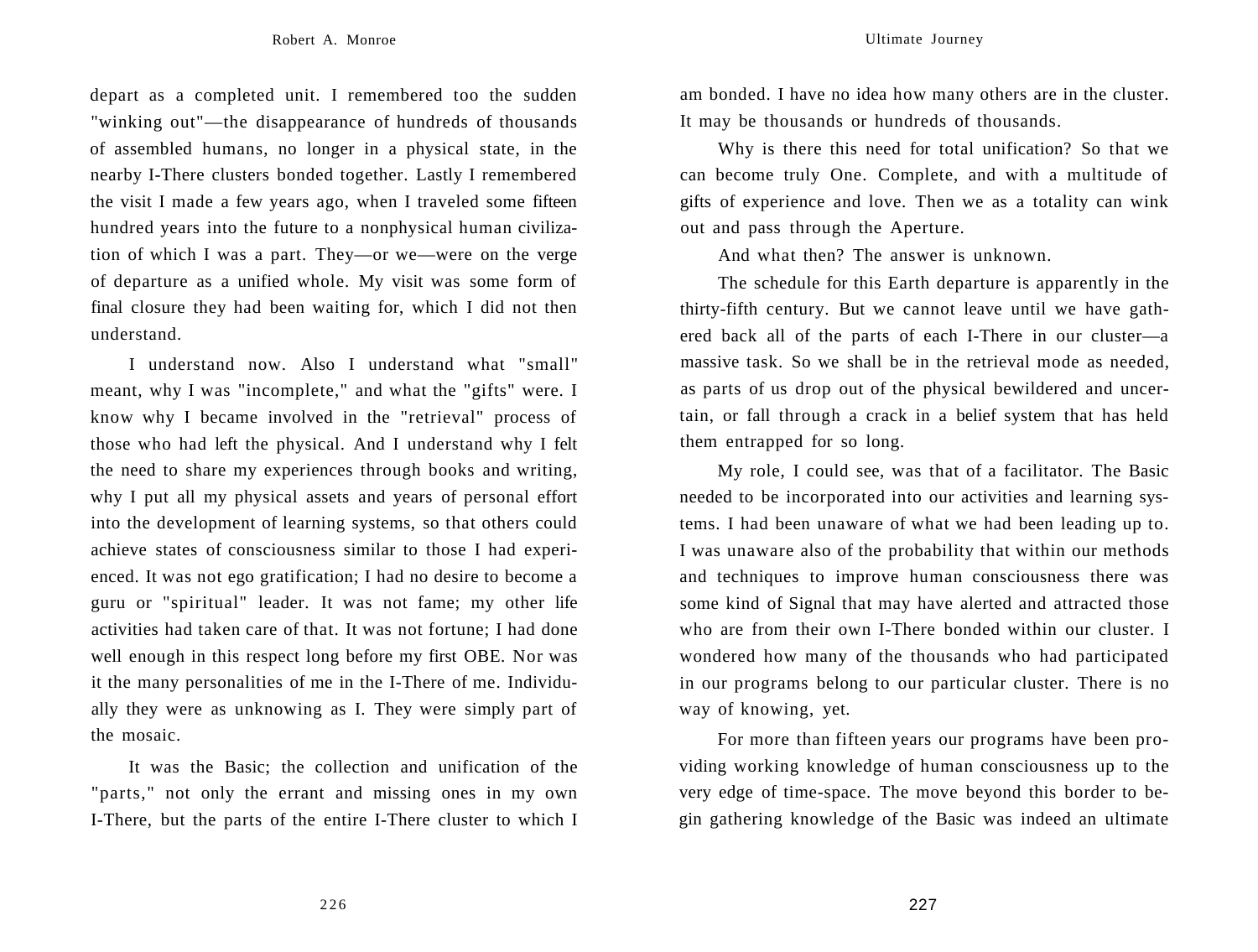challenge. The problem was how to do this cleanly and clearly, to make the Basic a Known instead of a belief. This could only happen through personal experience.

I had to start with Knowns. What I have called the entry ramps to the Interstate is physical death as perceived by most Human Minds. These ramps lead past the edge of their Known map, and the road signs are contradictory.

Culturally, we know very little about death and beyond at this time. We may believe different premises and prospects, but that is not Knowing. The only thing that we all do know is that physical death is going to happen to each of us and to those we love sooner or later. But that is all, and hence comes the fear.

To compound the situation, virtually all of our knowledge and scientific study are focused upon physical matter and time-space. Our insatiable dream is to know all about Here without exception or omission. The origin of this compulsion goes back to the human struggle to exist in a hostile environment, driven by the directive to survive. This underlying motive is still present, even though heavily disguised.

In the matter of physical death, our sciences can provide only those approaches that somehow relate to physical matter. Specifically we are looking at a system of measurement of Something. If there is no electrical signal in the brain, if there is no chemical action, if there is no physical movement, then you have Nothing. So death equals Nothing. And if you ask whether the Human Mind disappears when the electrochemical reaction ceases, much like the magnetic field around an electromagnet when the electricity is shut off, you will almost certainly receive a positive answer. But, you may continue, such magnetic fields don't really disappear, because they leave measurable imprints on sensitive matter in or near them—so what about the mind? Of course, comes the scientific reply, humans do much the same; they live in the memory of their remaining loved ones or in the physical artifacts they caused to be formed—their work, their books, buildings, and so on. But that is all.

It is easy to see why so many scientists and medical professionals are nihilist or atheist in their public stance. But even so, many are forced into a belief image of survival owing to cultural pressure or hidden hopes and guilts. Moreover, scientific and medical researchers are inadvertent participants in the Earth Life System predator process. As such, they are prone to adjust their data to suit their needs as much as anyone else. Nevertheless, some of our greatest scientists have deduced that we are more than our physical bodies, or at least that our mind is more than the output of our brain.

The bulk of our scientific knowledge is not germane to any approach that tries to make Something out of Nothing, and so we must reluctantly set it aside. Scientific endeavor is almost wholly enmeshed in the Earth Life System and physical time-space, and very little is applicable in this arena. Nor do religions and philosophies provide us with much help. For thousands of years men of religion in particular have been trying to persuade us to believe in subsequent-to-death existence. A vast number of techniques have been utilized in the attempt to help followers into the Knowing stage, but very few, if indeed any, have succeeded.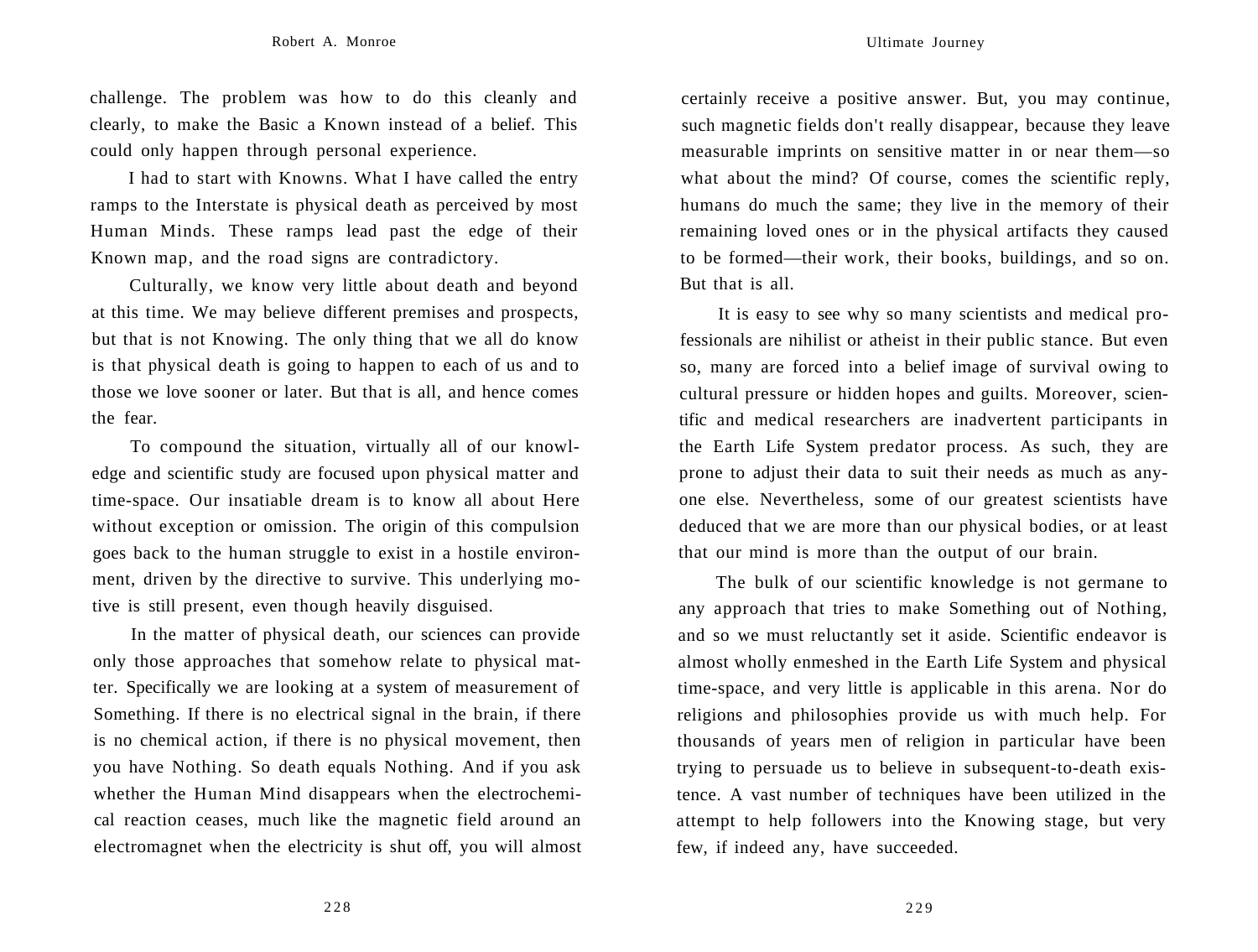So we come back to personal experience. If it were possible to cross the border, to visit the area of so-called Nothing and return, and to describe it as it is in clear terms uninhibited by belief systems, then this would in time lead to worldwide Knowing and consequently the elimination of fear. But so far we do not know how to do this.

Yet there is the possibility that we are already doing it and we simply don't remember.

If I knew with no trace of doubt what I would be and do after I died, it would change me radically. I could live my physical life to the fullest, without the shadow lurking behind every second, the shadow that says *one wrong move and your time is up'.* If we knew that each of us had the option to depart when we were certain our physical future held no more light for us, how our lives would be transformed! If we had the assurance that, no matter what happens, we can continue our love bonding beyond the Earth Life System and time-space—if we were certain that when a loved one departs we would know beyond doubt where we can find him or her—what a wonderful freedom we would have!

### **17**  *More Work in Progress*

*Having reviewed* as best as I could the very little that was available on the subject of life beyond in the Earth Life System data, I decided that reversion to a personal inventory was the only way. What I was seeking had become a kind of death insurance, and personal circumstances now indicated that the need for this was pressing. My Core Self told me it was not as difficult as I seemed to think it was and with this in mind I began my search.

There was a small group of those whom I knew well that I had actually contacted, after their physical exit, during an out-of-body experience. This group included my father, who died after a year of incoherent suffering as a result of a stroke. I had found him in a small room with one window, apparently recuperating, and he had extended warm greetings. There were also an engineer friend, Charlie, who died after a heart attack and whom I discovered in a cabin on an ocean shore; my pilot and research friend, Agnew, whom I met months after his fatal plane crash in what appeared to be a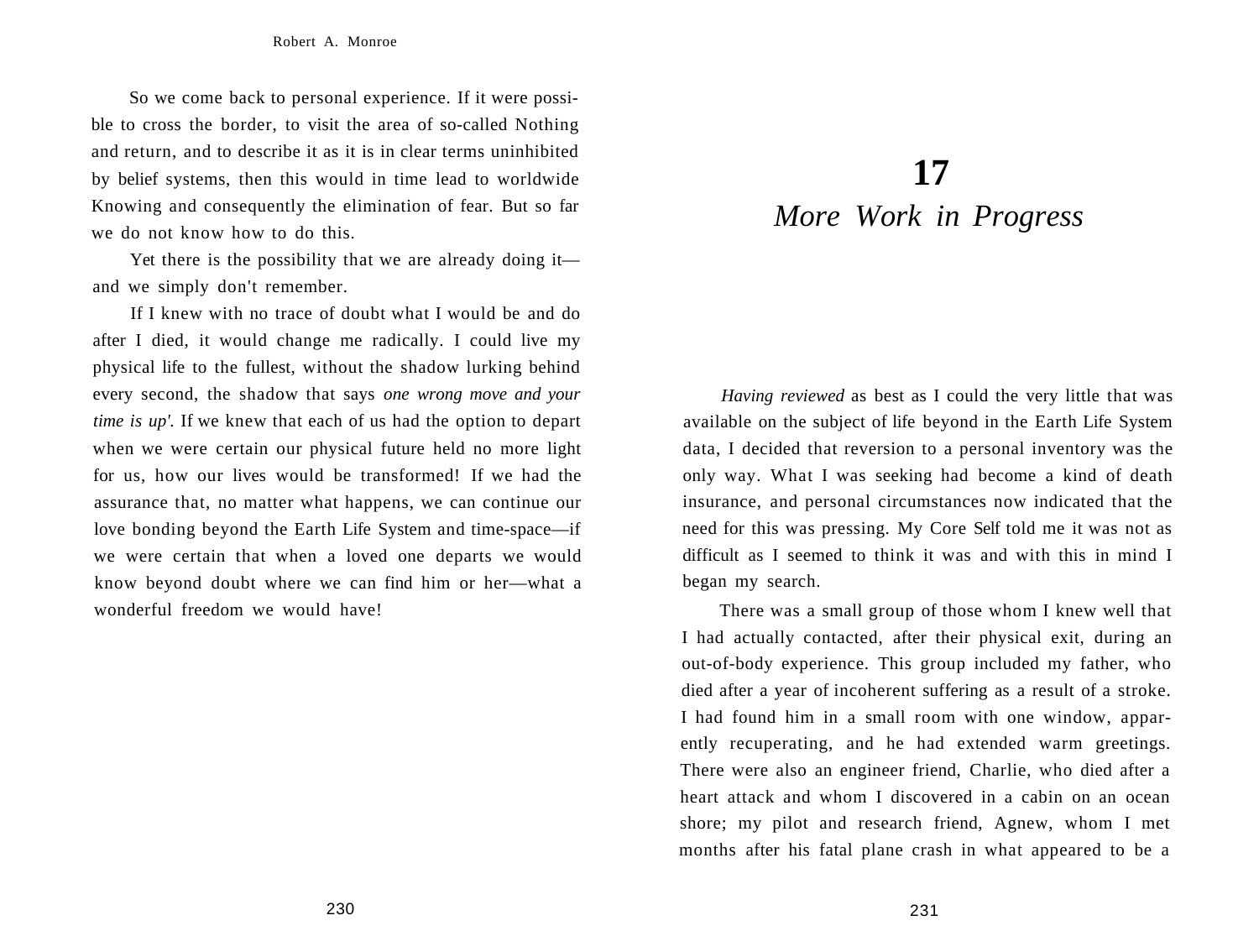research laboratory, very excited about a new project; and Dick, my MD friend, who died from abdominal cancer and whom I found looking younger and fit talking with two other men in what seemed an office. I also briefly met my mother, although this was not during an OBE. She appeared in the front passenger seat of my car as I was driving to work, just a few minutes after she died in an Ohio hospital.

There were others, but none I knew as well as these. As I traced what they were .. . as I knew them, an interesting fact emerged. Not one had been locked into a postmortem belief system. But where had they gone and how did they get there? After all those years I had not taken the trouble to find out.

While considering this, I came to realize how very few wrought-in-steel belief systems my parents had forced on me. There had been no fire and brimstone, no devils or angels, no preaching about an afterlife; only the process of self-determination. Neither they nor I at the time realized how valuable their attitude was.

During nightly runs I began the search to discover what had happened to those I had met after their Earth Life System sojourn. About three in the morning, after two sleep cycles, I was fully rested and relaxed. I rolled out and with a thought I was in the blackness outside and near my physical body. It took a moment to home in on the edge of the H Band. Backing away from the H Band Noise, I began to look for those who had not possessed a strong postmortem belief system.

Charlie came first to mind, and with a light quick-switch focus I was in his self-created nonphysical cabin by the ocean. It was like being in a still picture. The sandy beach appeared normal but the cabin was empty. The clouds were immobile in the sky and the sun seemed stationary. There was no ocean breeze. Charlie was gone. If he had been there, everything would have been in motion.

Then I noticed what to me was an anomaly. I could feel sand under my feet. I looked down. My feet were there—bare feet. I wiggled my toes and dug them in the sand. It was altogether natural. To one side was a stretch of grass. I walked, not floated, over to the grass and stepped on it. It felt just like real grass. I bent down and plucked a blade, belatedly realizing I also had a hand. I put the grass in my mouth and chewed. The taste and texture were real. It was indeed grass, living and growing.

The Charlie I knew never indicated he could create living organisms. Yet here was the evidence. And there was my automatic assumption of a physical form, which was unusual to say the least. What kind of energy field had Charlie generated? It was certainly not a belief system, as I had not been conditioned to expect what I found.

As I left, slowly and deliberately, my sense of a physical body faded. I checked the "location" and found it was just inside the H Band Noise barrier, within the human radiation band of the (M) Field spectrum.

In the following weeks I tried to discover where Charlie had gone. Try as I might, I could find no trace of him anywhere.

The next person I sought was my father. Owing to the stroke, he had suffered very deep pain for a full year and had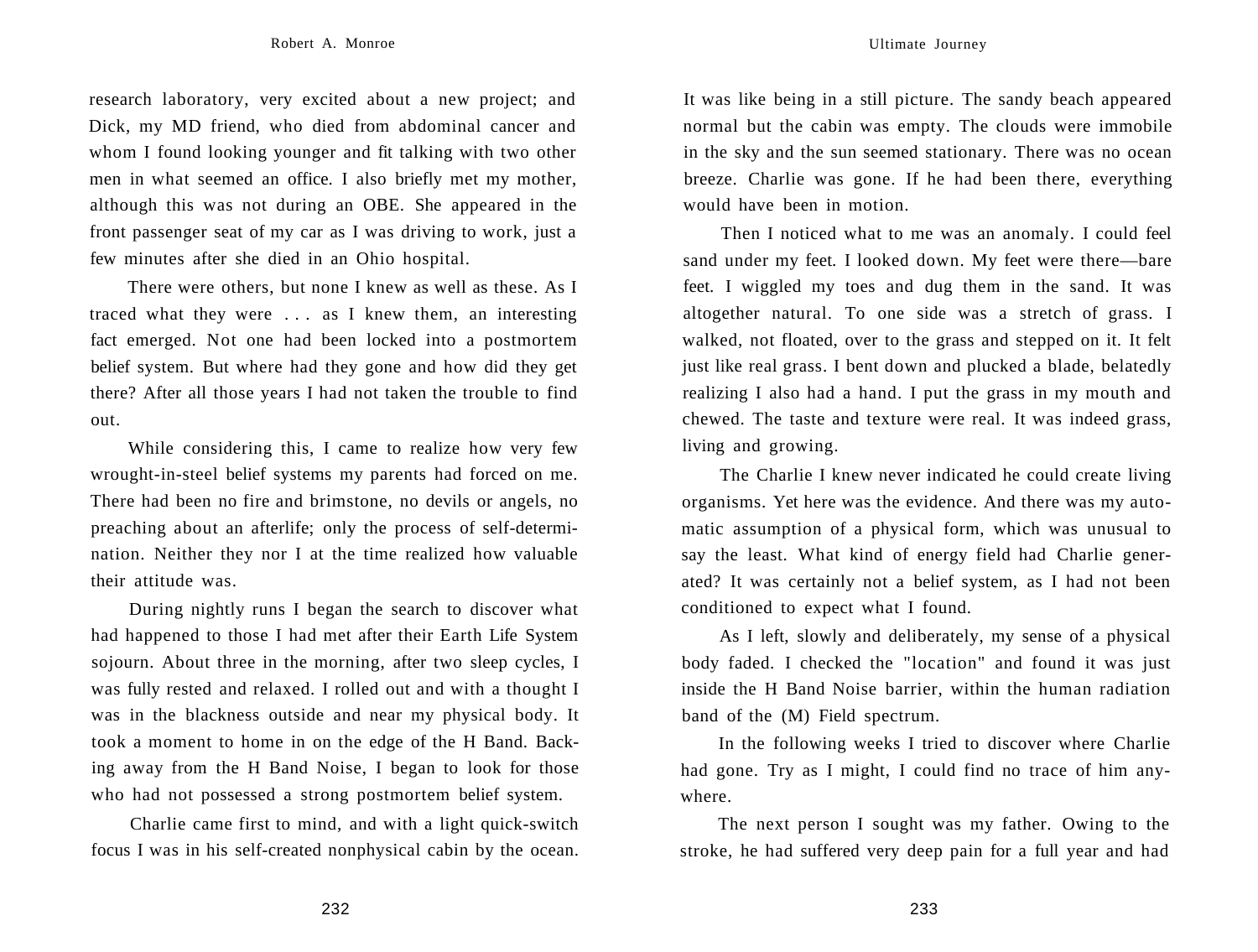been unable to communicate his problem before he died. I discovered this when I found him previously, soon after his death. It was easy for me to find the room where he had been recuperating, but, as I half-expected, he was not there. The room was empty. But I could reach out and touch the wall with my hand. Why did I suddenly materialize my hand? The wall was rough, like concrete or adobe. The father I knew could not have built it. So either I didn't know my father as well as I thought I did, or someone else created the room.

As I moved slowly out of the top of the small building, my perception changed back to purely nonphysical. I was not surprised that the H Band Noise wave was not far away. Later I tried but failed to find where my father was. Had both he and Charlie returned to the Earth Life System? Or had their I-There retrievers picked them up? And what was this place where both cabin and room stood empty since their departure? As I felt before, it was too real for a belief system. My curiosity was on the alert.

I made another run some days later into an adjacent area that brought a similar result. I rediscovered the place where I had found Agnew several months after he had crashed and burned in his light aircraft while trying to land at a small Ohio airport. It was at Agnew's funeral in North Carolina where a vivid and hitherto unexplained event had happened. Just as his casket was being lowered into the grave, a low-flying Twin Beech aircraft flew over the site. It was exactly the same model, with the same color and markings, as the one Agnew had flown. It waggled its wings and flew off into the distance. His widow broke into sobs and all of us who knew him were moved to tears. Later we checked all airports within a radius of three hundred miles. There were no records of any Twin Beech takeoffs or landings.

With this in mind, I was not optimistic that I would find this creative type at the same nonphysical site. When I had found him previously, soon after his death, he had been working excitedly on something he couldn't explain to me. I was right. This time the platform and rigging were there, but not Agnew. I didn't try to locate him; there were too many possibilities.

Next I focused on where I had found Dick after his death. He had been a good doctor and friend in my early days in New York. When I had seen him, he had been in deep conversation with several other men in a large room, and he had simply given me a wave of acknowledgment. He had looked half the age he was when he had died.

I reached this same large room with no problem. To my surprise, it was not empty. Two normal-looking men in business suits were standing by a table in casual conversation. I approached them carefully.

"Excuse me, but could you give me any information about Dick Gordon?"

They turned and stared at me wide-eyed. Then the taller one spoke.

"I'm sorry, we weren't expecting you. Do you need to sit down? Are you tired?"

"No, I'm fine. I only want . . ."

"Wait a moment, George," the second man interrupted. "This one's different. Look!"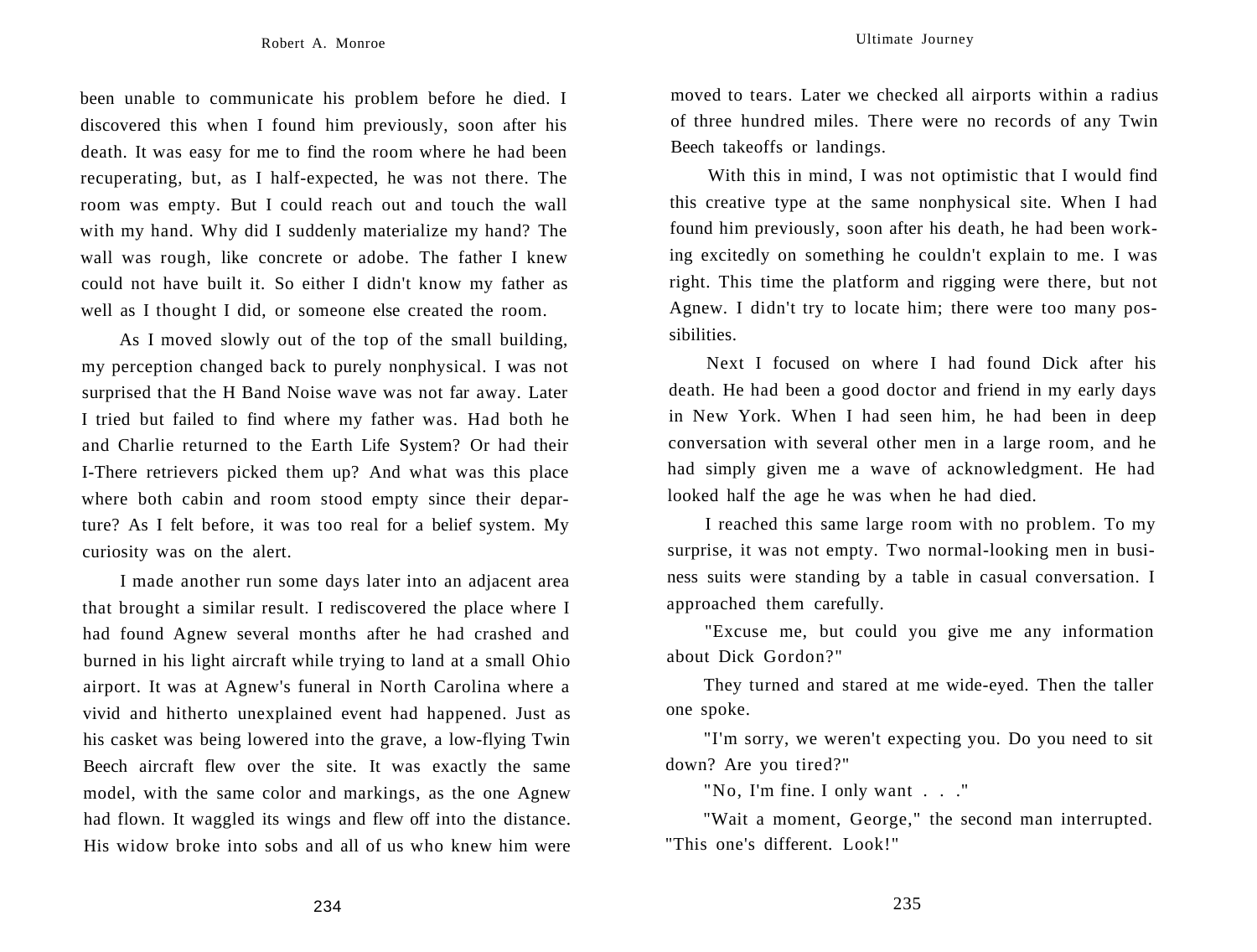They examined me intently. George shook his head.

"You still have a living physical body?"

I hesitated. "Well, yes, I do. But . . ."

"And you know you're not dreaming?"

"Yes, I know. I'm trying to . . ."

"Amazing!" George reached out, grabbed my hand, and shook it vigorously. "I've heard about people like you but you're the first we've met! What about this, Fred?"

"But . . . exactly what is this place?"

It was Fred who replied. "This is a place where certain people come when they've died. With a little help sometimes. Most of them don't know it exists."

"What people?"

"Medical types. Physicians, surgeons, and so on."

"Why do they come here?"

"To calm down after the big change," George explained. "They need it especially because they have been so locked in to keeping patients alive. But they recover quickly in a familiar environment. Look around."

I became aware that I was in a typical doctor's office waiting room, with chairs, coffee tables, and stacks of old magazines. Through a glass window I could see the nurse's desk and file cabinets. An inner office with desk and chairs was visible through an open doorway, and on the far side of this I glimpsed a room with examining table, scales, and other equipment.

I turned to the two men. "Who put this together? Did you?"

"We don't know," Fred replied. "It was here when we

arrived. It's an artifact created simply to help the medical mind adjust to the change. It's so familiar. That's why it works."

"Are you the only ones here?"

"There are several hundred at least, just in the receiving area. They are the ones that stay and help. They come and go all the time."

I turned to George. "How did you get here?"

"Well, I was sitting in the Park, and Fred here came up and sat beside me, and then . . . What's the matter? Are you all right?"

He must have seen the shock on my face as the wave of memory flowed into me. The Park! Years ago, I had arrived at the Park. But how or why I got there I could not recall. There had been a welcoming group of ten or twelve men and women, who greeted me warmly and explained where I was. It was a place to calm down in after the trauma of physical death—a way station, for relaxation and decision as to what to do next. The Park!

Finally I managed to speak. "I'm fine. Tell me . . . where is this Park?"

It was Fred who answered. There was a softness in his face as he looked at me.

"That is what you are looking for, isn't it?"

"I don't know. But I think it is."

He waved his arm at the door behind him. "Just go out, turn left, and follow the path through the woods. It's not far."

I was deeply grateful. "Thank you—thank you both. I may see you again, even if I'm not a doctor."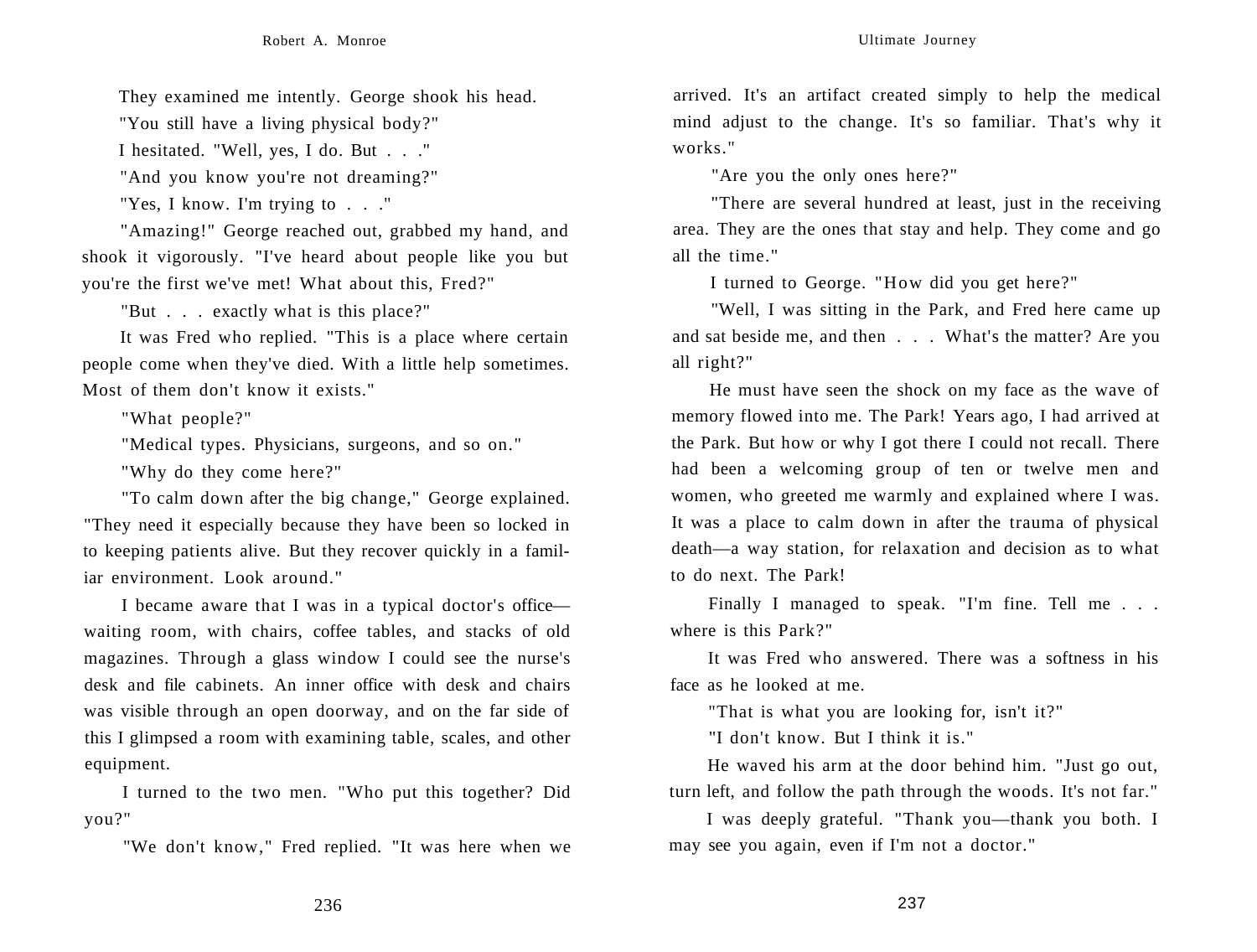George patted my shoulder. "Come back when you get a chance. If you find a lonely physician, bring him along too."

I went outside, turned left, and there indeed was a woods with tall trees, most of them familiar to me. A path led through an opening, and I followed it. Although I was eager to hurry, I decided to remain walking. The feel of the leaves and grass against the soles of my feet was much too good. My feet were bare!

As I walked on, a gentle breeze touched my head and chest. I could feel! Just as with my bare feet, I could feel. I passed oaks, poplars, hickories, sycamores, chestnuts, pines, and cedars, even an incongruous palm tree, and trees I never knew existed. The scent of the blooms mixed with that of rich loam was wonderful. I could smell!

And the birds—about half of them were species I had never seen before! They were singing, chirping, calling, flying from tree to tree and sweeping across my path. Hundreds of them. And I could hear!

I walked more slowly in wonderment. My hand—yes, my physical hand again—reached out and plucked a leaf from the low branch of a maple. It felt alive and flexible. I put it in my mouth and chewed. It was moist, and tasted exactly like the maple leaves of my childhood.

Suddenly I knew what had happened—what was probably still taking place. This was a human creation! Many of those who walked this path created and added their own favorite bird or tree to the woods. They were alive—living creations, created by *humans'.* They were not the standard reproductive mode followed in the Earth Life System, which is really not human-created but the idea and plan of Someone else.

And all the rest of it behind me in my search was the same, the product of a human mind-consciousness. The medical haven, Agnew's rigging, my father's recuperation room, and Charlie's cabin by the ocean. Charlie, I remembered, had even demonstrated how he put it together!

All human creation! The Basic! I know of the existence of our Creator, but are all of us really creators out of the same mold? Is my Core Self I accepted so casually a minuscule replica or clone of the Original? How far can we take this only partially expressed idea?

As if to prove the point of reality, a large orange parrot flew over my shoulder, chirped, and released a white dropping in my hand as he passed. I laughed as I tested the warm consistency of it between thumb and forefinger. It was certainly real!

I walked on, wondering how many human-created animal friends were in the woods, when I came to a bend in the path and the trees ended.

Before me was the Park.

It was the same as when I had visited many years ago, with winding walks, benches, flowers and shrubbery, different-colored grass lawns, clusters of stately trees, small streams and fountains, and with a warm sun overhead among small cumulus clouds. The Park continued on a gently rolling terrain as far as I could see. As I walked down the slope to the nearest bench, I wondered what human mind or group of humans put this together. It was a magnificent creation for a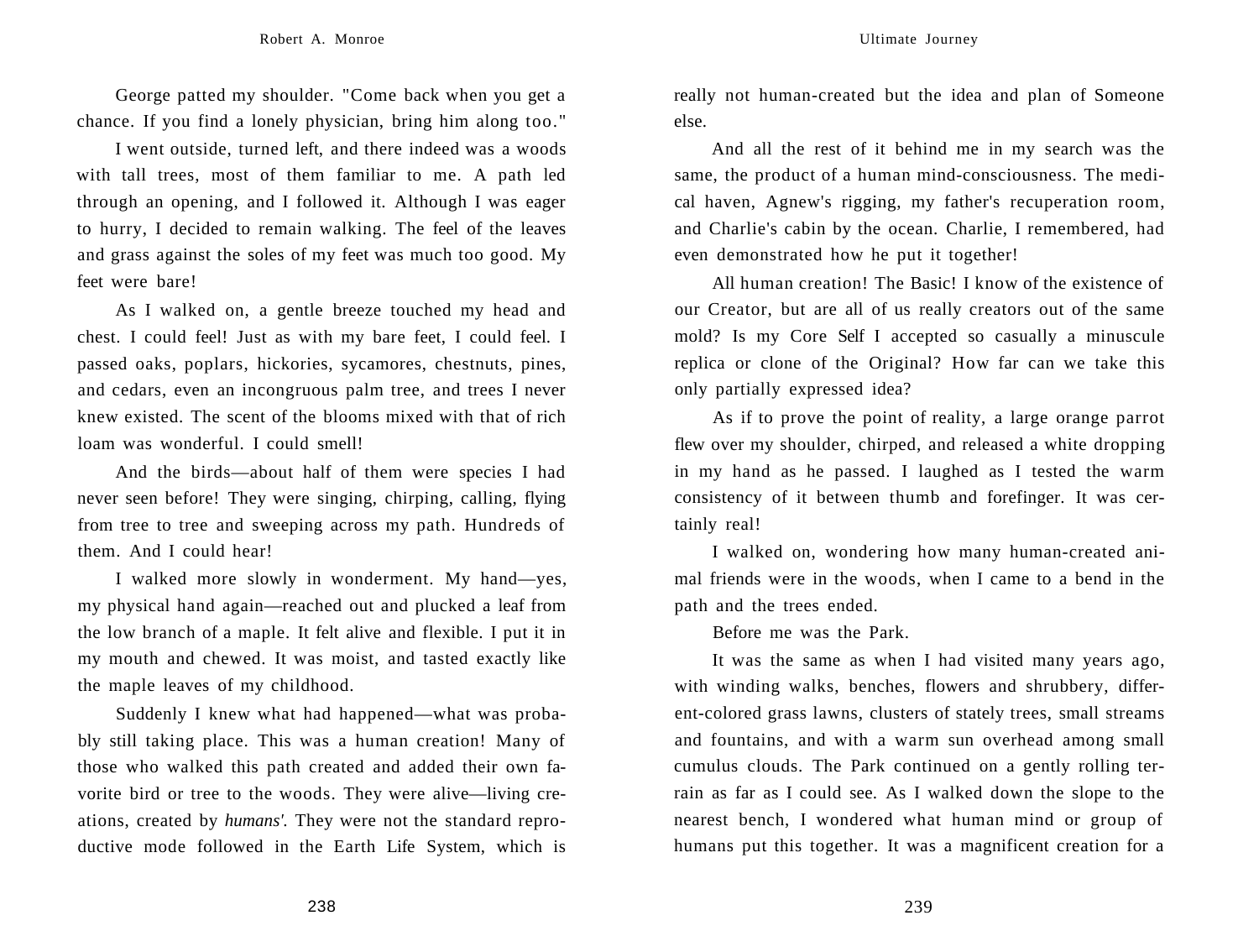lowly human. Yet I knew this was the way it had come into existence. But I had not thought of such things on my previous visit those years ago. Now I remembered—I knew—why it was here.

A woman rose from the bench as I approached. She was of medium height, slender, with large brown eyes and dark brown, slightly wavy hair down to her shoulders. Her face was smooth and lightly tanned, with features that seemed to have touches of the Orient, the Middle East, and Europe. She was wearing dark slacks and a hip-length jacket. Her age might be anything between thirty-five and fifty. She was familiar—I had met her somewhere before.

She smiled and held out her hand.

"At last you are here! "Welcome back, Ashaneen."

Ashaneen—my name, remembered from another lifetime. It told me a lot about her. I took her hand, which was real enough to feel. She led me to the bench and we sat down. Other people strolled by, all of them adults, wearing a variety of clothing. Some glanced curiously at us .. . I wondered why, until I realized there was a subtle difference they could perceive between my appearance and theirs. I caught the woman's eye and she smiled again. A half-memory floated in.

"This jacket you're wearing . . ."

"I was wearing it last time you were here. I thought it might help you to remember."

I nodded, but my memory was hazy. She was among the dozen people I met last time, that I was sure of.

I looked at her and saw that she was smiling. Could she read my thoughts?

"Yes, of course I can. And you can read mine."

"Who are you?"

"I am only the messenger. I am to tell you that you may by all means bring people to us, those who are newly physically dead. We will take care of them. That is why we are here. And you may teach others to do this."

"How can I teach something that will seem so strange?"

"We are sure you can. Many of them are probably doing it now. All you need to do is help them remember. It is a wholly objective way to remove the fear of physical death."

"And let them know they do survive the death process." "Certainly."

"Also it would help them become aware of the many options they have."

"There are many even you have not considered, Ashaneen. Or would you prefer we call you Robert?"

"Robert or Bob, please. My physical friends call me Bob. The name Ashaneen might trouble them."

"Some may know you by the old name."

"I am becoming aware of that. And I'm trying to recall your name. You are . . . the wife of . . . Ileon—yes, Ileon!"

"Mate is a better word."

"You are . . . Nevisse."

"Good."

"Now, I need some help. The places I have visited, where my friends were—they are simply extensions of here, are they?"

"That is so. But if they have a strong belief, they will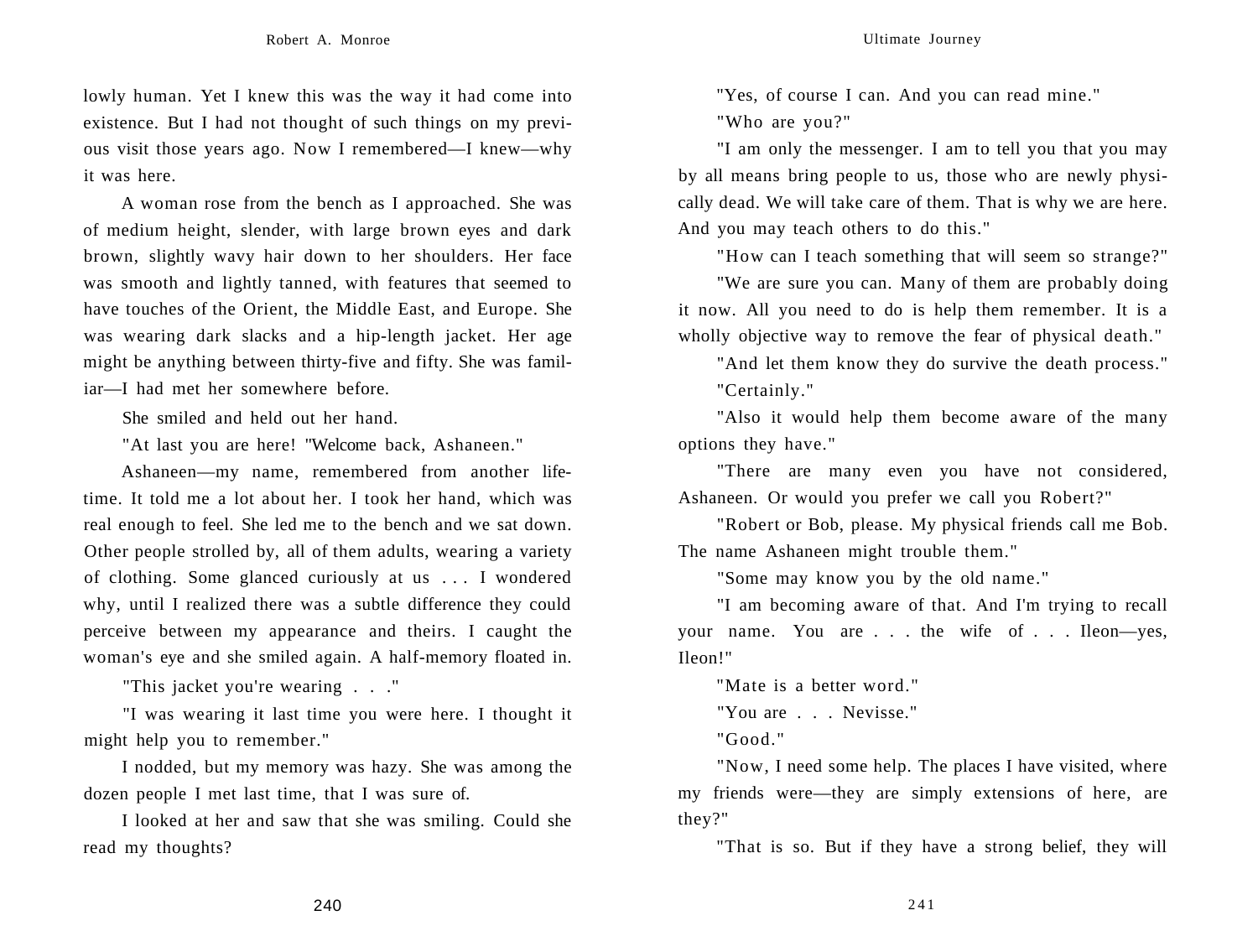follow that directive and go where that belief leads them. There will be others of the same belief waiting to help them. You let them go and leave them alone. That is where they belong."

"But all this . . . this is not just another belief, is it?"

Nevisse laughed. "Not in the usual sense. There are no beliefs involved, only experience. The design here is only to provide a familiar surrounding to ease the anxiety."

"This place, then . . . ?"

"Is a creation that is here and will be here whatever your beliefs. It will not disappear if you don't believe it exists."

"Who made it?"

"A human civilization many thousands of years ago. They have been gone long since. Is there anything more you need to know?"

"What about those who simply want—or need—to return to what I have called their I-There? I'm sure you understand what I mean."

"I do. That is the destination of most who depart from here."

"So, when we bring people here, you calm them down and give them the opportunity to consider what they want to do next."

"That is so. We show them what opportunities do exist. The Park is but a starting point. You will be astounded when you see all of the little individual places that residents have created."

"Are there rules?"

"Only one. No imposition of one will upon another."

"Thank you for your help. I have much to do, it seems." "You will find it easier than you think, Bob."

"This knowledge .. . of here, of where to go at death . . . where to meet . . . this knowledge before the event . . . it gives ultimate freedom!"

"It does. I see you are receiving a signal to return."

"Yes . . . There is so much more to learn here . . . But I must go. I have one more question . . ."

"No need to ask. The creative processes whose results you have observed are already known to us as human. And your father did construct his own room."

"There was no need to ask. Ta na sen!"

"You have remembered. A goodbye phrase from one hundred thousand years ago. Ta na sen!"

The return was easy and uneventful. I did indeed have much to do!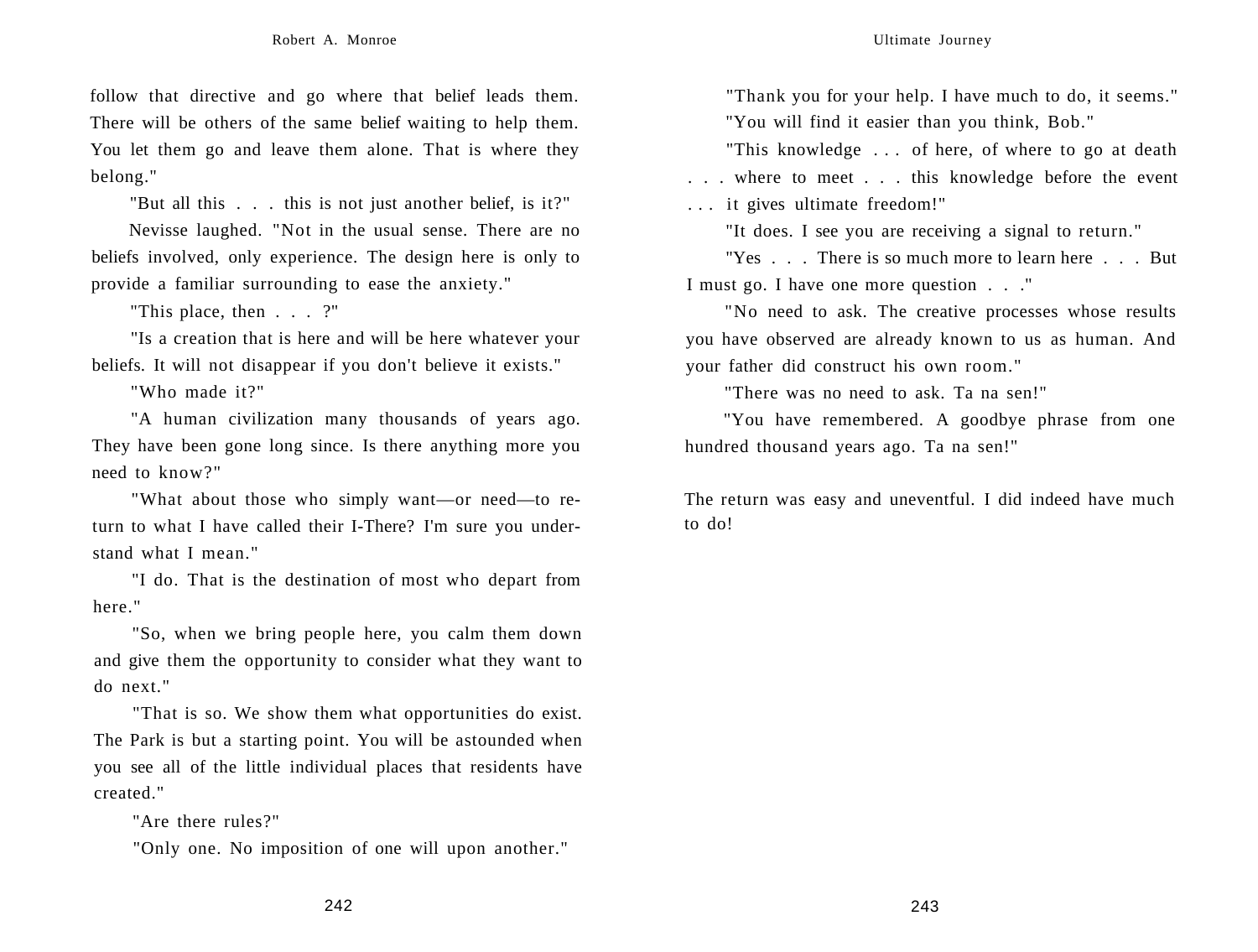# **18**  *The New Direction*

*Now that I knew* what had to be done, one further question arose. How could I organize all that I had experienced into such a shape that it could be absorbed and put into practice by others? Not only that: how could those experiences, which for me had stretched over years, be compressed into a time-frame which others would find practical and appropriate? This was not a process that could be established by trial and error, for what we were shortly to be handling was, quite literally, a matter of life and death. It had to be as nearly right as possible the first time. And events in my personal life were telling me that there was little time to spare.

But I was fortunate—or perhaps it was not good fortune but the fulfillment or completion of a design begun more than three decades ago when we first commenced research into human consciousness. For at my disposal I had all the resources of our Institute, which for many years had shown that it was possible to bring individuals right up to that transitional point between physical life and death and enable some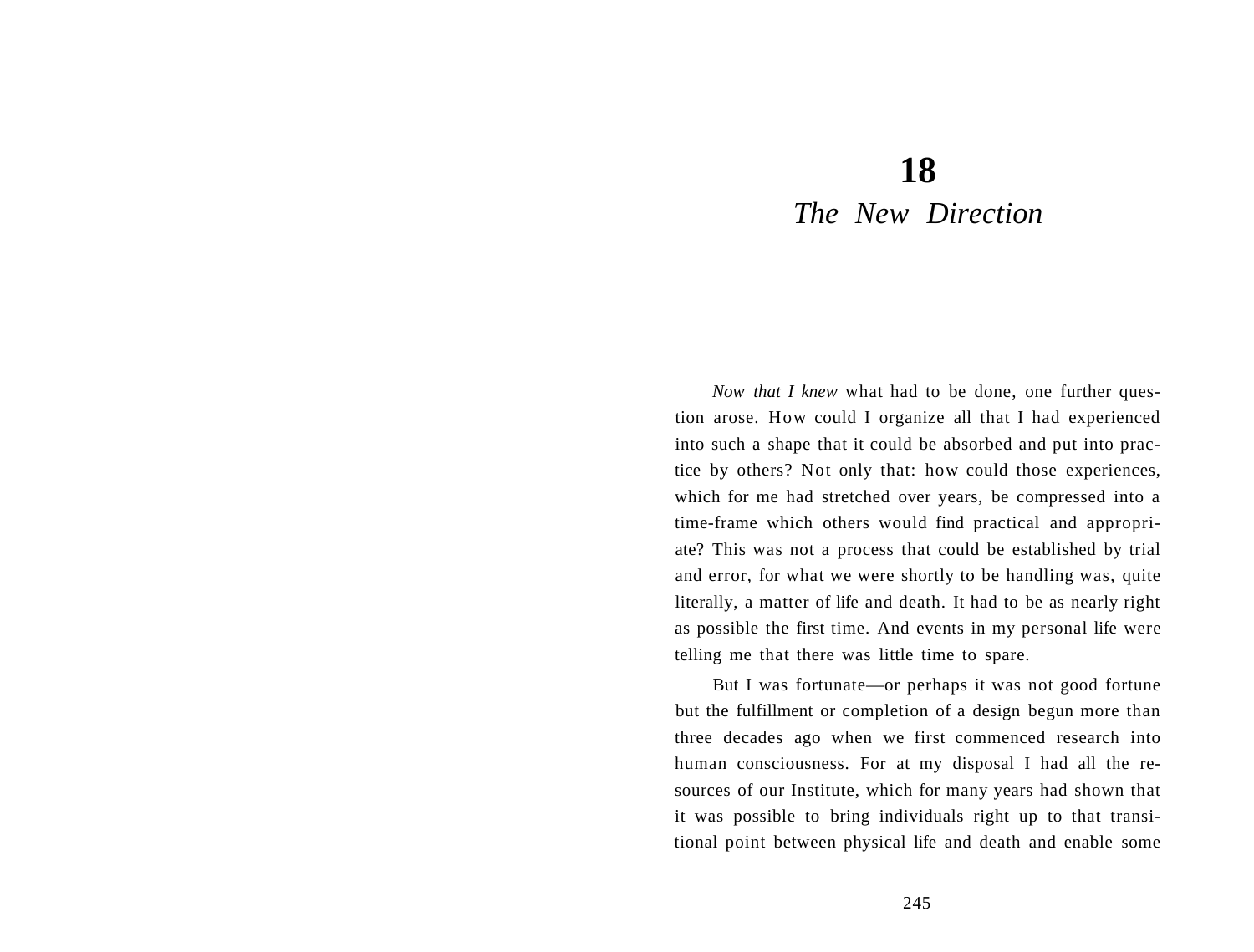of them at least to see into the beyond. That our procedures were safe and that our participants benefited enormously and in so many ways had been proved beyond doubt.

My left brain told me that two things were needed. The first was research into the frequencies of brain waves translated into sound that would permit the individual mind-consciousness to travel safely beyond the transitional point and to return when the task was accomplished. The second was a program that would be suitable and effective for the wide variety of people who might be attracted by the prospect of service to those no longer in physical existence. So, with my closest colleagues, I set to work. The simplest thing was to find a title for the program: Lifeline.

The first Lifeline program took place at the Institute during the week beginning June 22, 1991. In the following fourteen months, some two hundred people participated in the six-day intensive learning process. Among those attending were physicians, psychologists, engineers, researchers, business executives, psychiatrists, writers, attorneys, educators, therapists, musicians, and artists. All were graduates of at least one previous Institute program, as this was a prerequisite for attendance at Lifeline. Apart from that, they represented widely divergent backgrounds, interests, lifestyles, and previous experiences with the exploration of consciousness. Yet at the end of each program almost all attested to their ability to visit the Reception Center—the Park—and many also acknowledged that they now knew for certain that they would survive the physical death process.

I was indeed surprised. It was clear that the process could be taught. Following the first session, I had reasoned that the phenomena reported might possibly have been unique to that particular group. The reports from the second session might, again possibly, be coincidental. With the third session, however, it really did seem as if the process was viable. Ten sessions later, I do not see how there can be any doubt. We have been able to accomplish what we set out to do.

Lifeline is designed to be effective without respect to any specific belief held by the individual participant, and to instill knowledge through direct experience. It is a "Know" system and does not of itself negate any currently held beliefs, with the possible exception of nihilism.

The program has certain goals. These are:

to release all fears related to the physical death process;

to establish a familiarity with different states of consciousness until these states become Knowns instead of beliefs;

to generate ongoing communication and relationships with other Human Minds active in other states of consciousness;

to incorporate such acquired knowledge both consciously and at the nonconscious level into physical life thought, functions, and activity;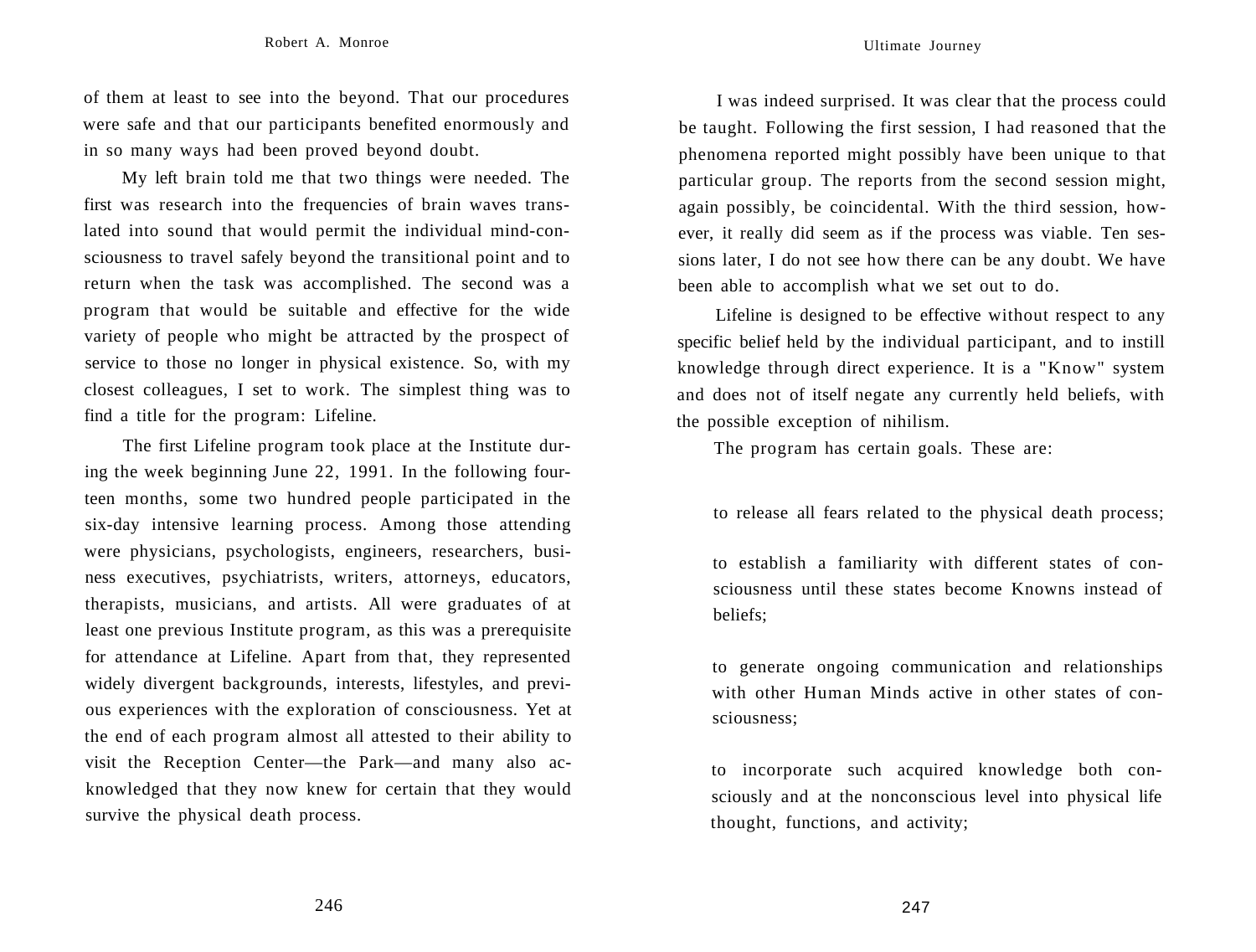to insure upon the cessation of physical life existence, for whatever reason, that such knowledgeable human mind-consciousness will shift without interruption to other forms of existence.

The means by which these goals are achieved is by development and extension of the methods and techniques that have been evolved and refined at the Institute over many years. One of the hallmarks of these methods and techniques is the use of the term "Focus level" to indicate and identify, in a convenient and easily understood way, a particular state of consciousness. Hitherto, programs had taken participants through Focus 3 (mind-brain synchrony), Focus 10 (mind awake and alert, body asleep), Focus 12 (state of expanded awareness), Focus 15 (state of no time), to Focus 21 (the edge of time-space where it is possible to contact other energy systems). Now, in pursuit of the program's theme of service to those who have died, it was necessary to venture beyond.

To help our participants, we needed to identify in a similar way those states beyond 21 to which they would be introduced and where they would be able to act calmly and objectively. We did so as follows:

**Focus 22.** Where humans still in physical existence have only partial consciousness. In this state would be those suffering from delirium, from chemical dependency or alcoholism, or from dementia. It would also include patients who were anesthetized or comatose. Experiences here might be remembered as dreams or hallucinations.

**Focus 23.** A level inhabited by those who have recently left physical existence but who either have not been able to recognize and accept this or are unable to free themselves from the ties of the Earth Life System. It includes those from all periods of time.

**Focus 24-26.** This covers the Belief System Territories, occupied by nonphysical humans from all periods and areas who have accepted and subscribed to various premises and concepts. These would include religious and philosophical beliefs that postulate some form of post-physical existence.

**Focus 27.** Here is the site of what we may call the Reception Center or the Park, which is the hub of it. This is an artificial synthesis created by human minds, a way station designed to ease the trauma and shock of the transition out of physical reality. It takes on the form of various earth environments in order to be acceptable to the enormously wide variety of newcomers.

**Focus 28.** Beyond not only time-space but human thought. Residence in 28 or beyond limits any return to a physical human body.

Those who are trained in the Lifeline system become familiar and comfortable with these different states. Each individual is invited to create his own personal and special place within Focus 27, a place to which he may return at will. The forms that these places take are as varied and unique as the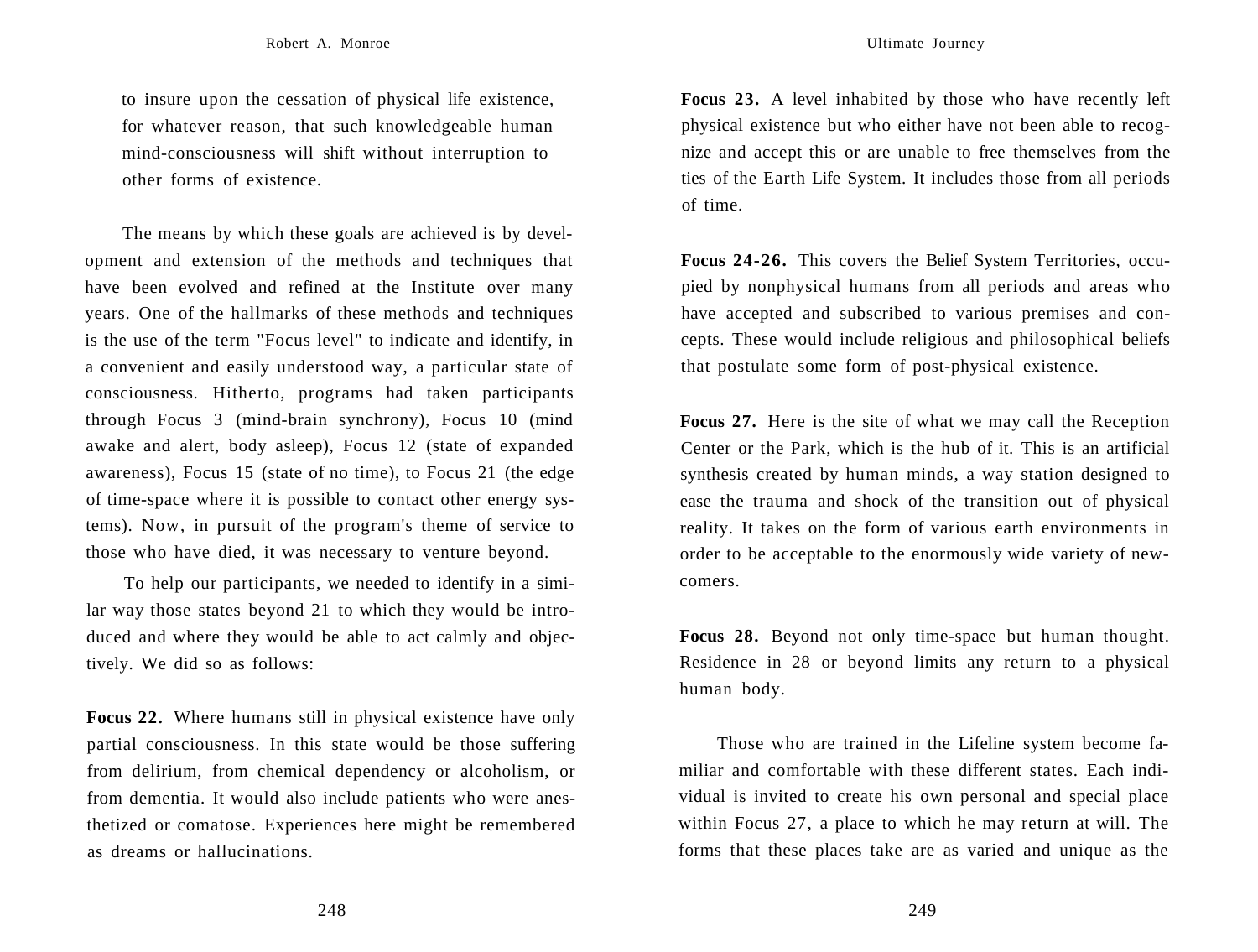participants themselves, ranging for example from log cabins by quiet streams to clumps of trees, South Sea islands, palaces of crystal, and corners of one's heart. Return to one's place in Focus 27 is facilitated by the use of a personal identification signal code, a self-chosen symbol or representation which the individual creates and installs. It functions as a kind of resonant homing device to guide the individual back.

Once participants are familiar with the range of Focus levels they are advised how to assist those no longer in physical existence who need help. They phase gradually into Focus 27 and there they may ask for help and guidance for themselves. Then they return to Focus 23, sometimes accompanied by a guide or helper, where they may be attracted to a situation in which their assistance is needed in order for someone to move onward. It may be that the someone refuses to accept the fact of his or her physical death, or is unwilling to let go owing to some perceived gain from continuing to be attached to the physical. The participant seeks to communicate with this individual, encouraging him to release and move onward. If this encouragement is successful, as it often is, the two, perhaps accompanied by the guide, move together toward Focus 27. On the way, some individuals will slip away into the Belief System Territories of Focus 24-26, where they will be welcomed by those of their own particular creed or faith. Others will continue to the Reception Center in Focus 27, where they may be greeted by loved ones no longer in physical existence. Here they have the opportunity to be counseled as to the next step to take along the path to growth.

With regard to this next step, several options are available to the new arrivals, among them the following:

reunion with loved ones who have previously made the transition;

communication with those who are still alive in the physical state;

renewal of contact and return to the Original Self (the I-There);

return to experience another Earth human life;

meeting and discussion with those of the same belief, which may involve departure to that Belief System Territory;

assuming temporarily the "retrieving" role; .

assuming physical life activity in other forms (nonhuman) at other sites (elsewhere in this universe);

participating in studies and exploration of other phases of the Consciousness Continuum.

When the decision is made, the individual is free to move along the chosen path.

One further element in the process needs to be mentioned. Lifeline participants are encouraged to seek as much information as they can from the subjects of their retrievals.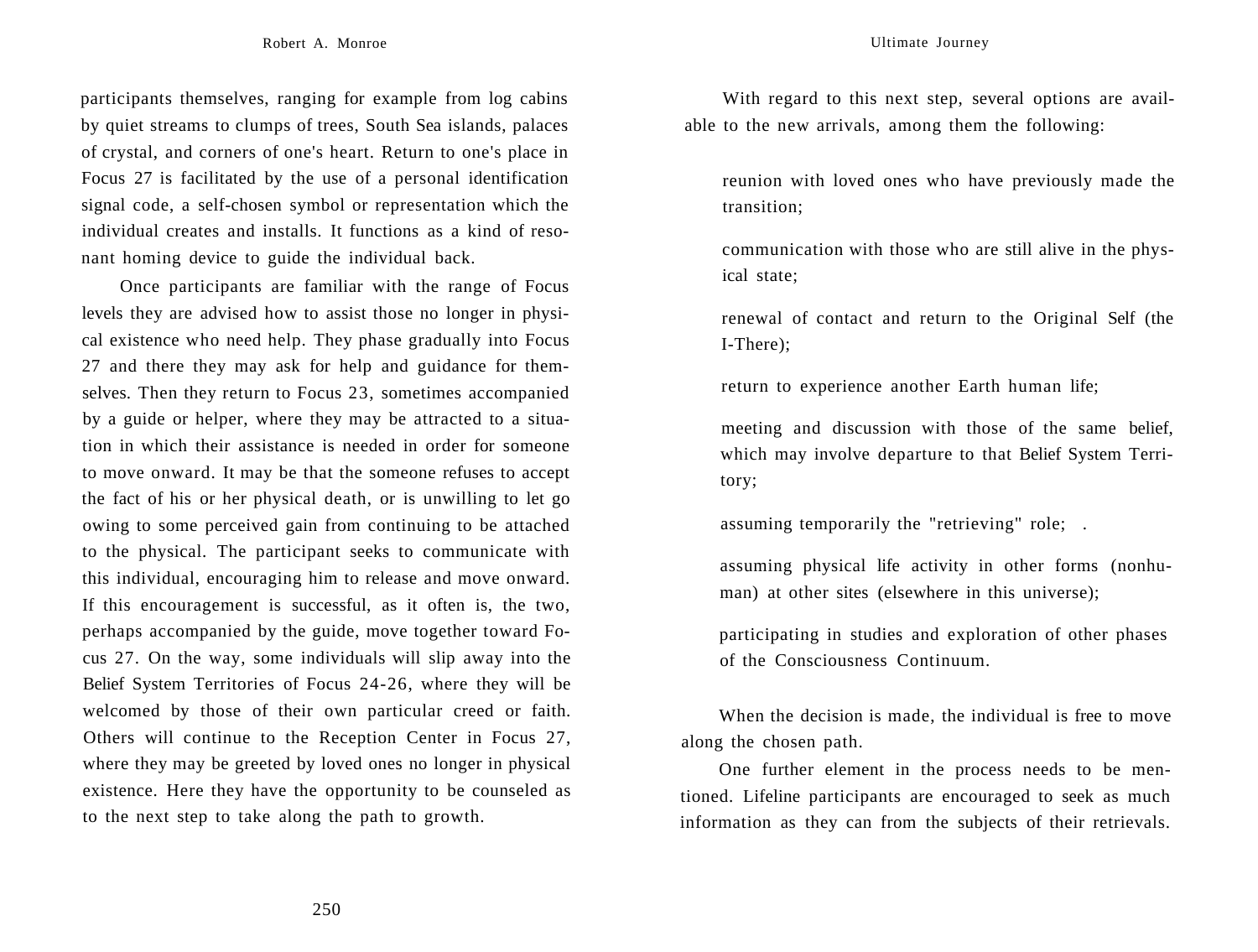By this are meant personal details, such as name, age, address or state or country of origin, date and cause of death (road accident, illness, natural disaster, warfare, and so on), occupation, and any other details that may seem relevant. Communication is generally nonverbal and often by means of a ROTE —a ball of thought.

Where the information received is sufficiently full, it is passed later to the Lifeline Research Department, which sets a process of verification or validation in motion. In most instances it has not so far proved possible to obtain enough of this kind of information to make the effort worthwhile; this type of formal questioning is often inappropriate to the circumstances of the retrieval. But on a few occasions enough information has become available for secure verification to be made: a person of that name, age, and place died in that manner at that time. For most participants this does not matter; they are so convinced of the reality of the process that they are not concerned about this kind of checking. The Institute, however, feels that it is important for this to happen, although once twenty or thirty instances have been verified there would seem little purpose in looking for more.

Participants in the program sometimes make contact in Focus 23 with someone they recognize, a relative or friend who died recently and who recognizes them also. When this happens, there is a noticeable difference in the "feeling" of the encounter, much like the difference between walking into a room of strangers and walking into a room where one is surprised to find a sister or brother. Recognition is immediate

and there is a heightening of the energy in the exchanges which follow. More often the participants are drawn to someone whom they have never met before. It may be someone from a different culture or epoch of time, of any age, color, or creed.

What surprises many participants, however, is that while they are engaged in their mission they discover that at the same time they are retrieving lost parts of themselves. These may appear as past-life selves who remained in Focus 23. Some are found who settled in the Belief System Territories of Focus 24-26 and who had begun, through gradual doubt of the beliefs they once had held, to "fall through the cracks," as it were, of that particular system. Others may appear as fragments of current life personalities, aspects which had fled or been torn away from the Core Self; for example, child selves who had escaped from the trauma and pain of physical or emotional abuse in their families and now seek to be reunited.

The guidance that may be requested in Focus 27 manifests, according to our participants, in many different forms. It may appear externally or sensed internally; it may be constant through all the experiences or may change from time to time. Reports include mention of "a glowing white shape," an individual called "Sam," a hooded figure who revealed himself as a famous film star, a little dog, the color blue, a human hand, and voices saying "we are here." Some participants do not see guidance as separate from themselves in any way; "guidance and I are one," as one report says.

At this point I must make it clear that a very large num-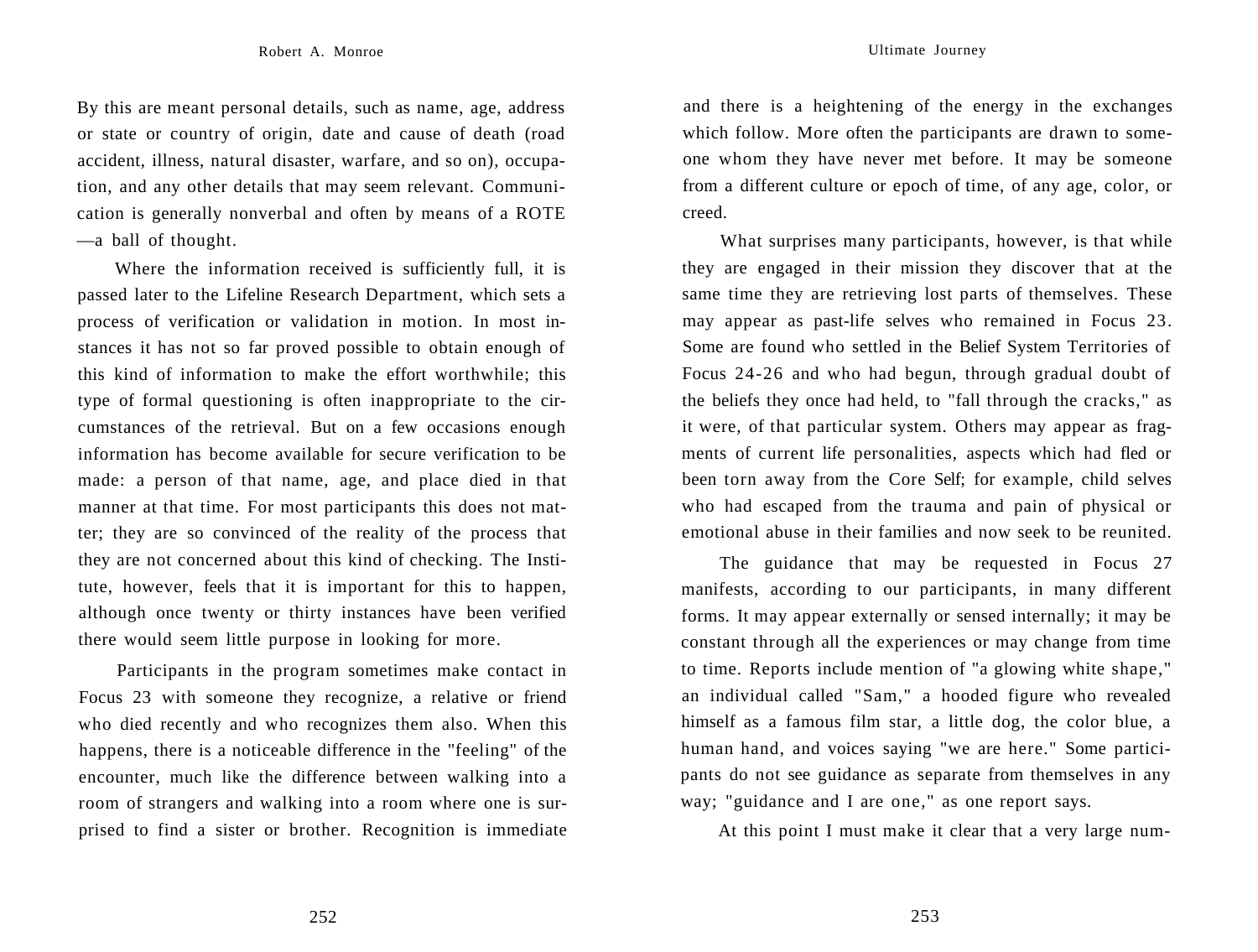ber accept their transition without difficulty and are not to be found in Focus 23. This number includes those who have prepared themselves beforehand, or been prepared by others, so that they may easily sever their ties with the Earth Life System, as well as those who are strongly fortified by their beliefs. They move past Focus 23 of their own accord, to Focus 24-26, 27, or beyond.

The denizens of Focus 23 vary as much as humanity itself. Setting aside those who are known to their "retrievers," they are reported as originating from anywhere in the world. A few have been "waiting" for two or three centuries or more, but most have left physical existence quite recently, during the last twenty or thirty years. Many of them were victims of accidents or natural or man-made disasters, and sudden deaths figure frequently. For the most part they are ready and willing to leave, although some show concern about loved ones, relatives, or comrades and refuse to depart until they are reunited or reassured.

Reports by participants of those they have encountered include mentions of several youngsters killed in road accidents, a forty-five-year-old man who choked on food, a classical pianist from Prague who died from AIDS-related complications, a mother and two children from Cambodia who stepped on a mine, a number of babies from the Nigerian province of Biafra who starved to death, a soldier killed in the Gulf War, a stillborn baby from Milwaukee, and a teenage girl who overdosed on pills. In some instances much detailed information is gathered: one participant came across a woman born March 22, 1922, died in Ogden, Utah, March

15, 1972, who gave her own name, her husband's, and the names of her three children. Another example is the pianist from Prague mentioned above, who disclosed his name and age, twenty-eight, that he lived with his parents, studied at the Conservatoire in Paris, and died in a hospital. A third involves a fifty-seven-year-old female graphic designer (name given) who died in December 1991 of cardiac arrest during bypass surgery at a hospital in Scottsdale, Arizona.

During the retrieval process participants have no sense of fear and generally are unaffected by emotion. Exceptions to the latter may occur when contact is made with a relative or loved one, or with what the participant realizes is a lost part of himself. The following extract from a report illustrates this:

"During an experience, I found a small boy three years old in a pool of light in Focus 23. There were no other people visible except for this young boy. I felt such emotion, anguish, and pain at seeing this small child. When I went to take him up, my guide told me that all the emotion was not necessary. After the guide and I took the child up, I felt a sense of completion and on some level a sense of homecoming, as if another piece of me was at rest now. When the child was led away by those who would 'process' him, I knew he would be cared for and that everything was absolutely as it should be. After the tape experience I felt that things indeed had shifted round. I'm slowly becoming all of who I am."

*(John A. Baylor, Virginia Beach)* 

Often it is when the participant returns to normal consciousness at the end of the experience that the emotions flood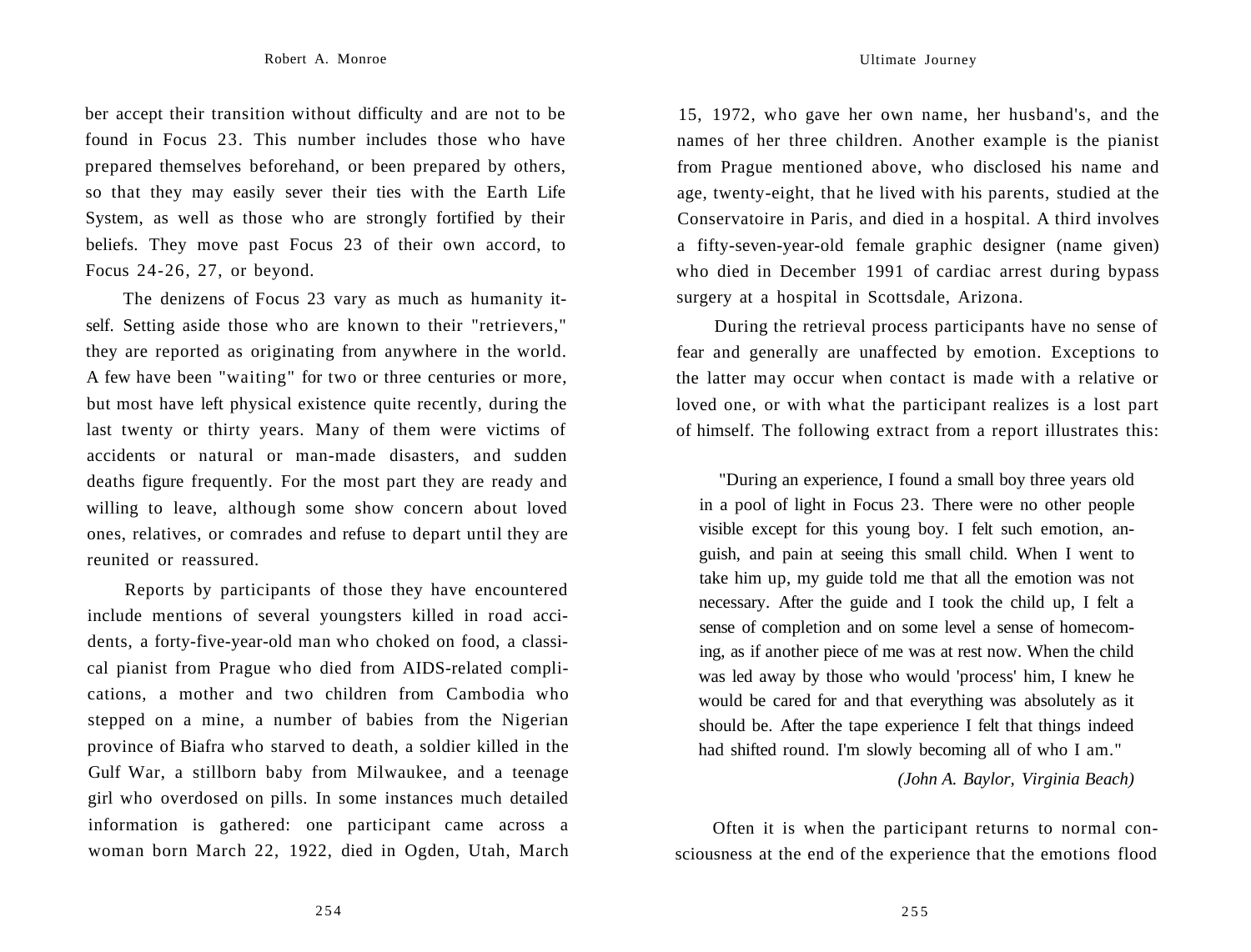in. There may be a delayed response to the shock of meeting a loved one whom you might have thought never to have seen again, or to the sadness and desperation of some of those in Focus 23. But as you become more accustomed to the process, the more natural it seems to be. That this young child was killed in a road accident, or that mother died leaving two young children, becomes somehow acceptable, and the reports contain very few references to misery or tragedy. In Focus 27, all will be as it should be, and the only emotion is love.

As I had discovered previously, those who had met with disabling accidents or illnesses, who had been injured or maimed in some way, recovered their wholeness when they arrived in Focus 27. One report referred to a man whose mother had been prescribed the drug thalidomide during pregnancy and who had been born with only the vestiges of legs. He had lived for nearly thirty-five years—he was English and the drug had been introduced into England in 1958. In Focus 23 he was still deformed; in 27, where he was welcomed by his mother, he was whole and fit, as he had never been in physical life.

Not all those who are brought out of Focus 23 do arrive at 27—at least, not immediately. Some move into the Belief System Territories and others may simply disappear. Perhaps they find that their connections with Earth are not yet broken, or that they have not yet reached full acceptance of their state. One participant reported encountering a girl who had died in childbirth. She conveyed to him that her baby had died and she had to stay to take care of it. Another account referred to

an African boy aged nine, who starved to death in the desert in October 1990. He would not leave Focus 23 until he had found his three younger brothers and his two-year-old sister, who had predeceased him. On occasions the participant may return and find the reluctant traveler more willing at the second attempt, although this happens rarely.

What we could not predict at all was how the participants themselves would react to the Lifeline experience. We felt it was very unlikely that there would be any adverse effects, especially as all participants were well versed in the Institute's methods, having attended one or usually more courses previously. How they did react is best told in their own words.

"The program as presented was excellent for me because I was led to realize how limiting belief systems are and how enclosed we are in them—mostly without our prior conscious knowledge. It has been a week of growth and expanding for me in many areas. The very thin phase between what we know as reality now, here, and there becomes apparent. Life as a whole has begun to take on a different perspective."

*(M. D. Roy, Washington)* 

"The most important learning that took place for me in Lifeline was the realization that I see aspects of myself in others, and the acceptance and subsequent embracing of those aspects, both positive and negative, is the retrieval process for me. I feel that unification of my total self is taking place in this manner." *(M.R., Maine)*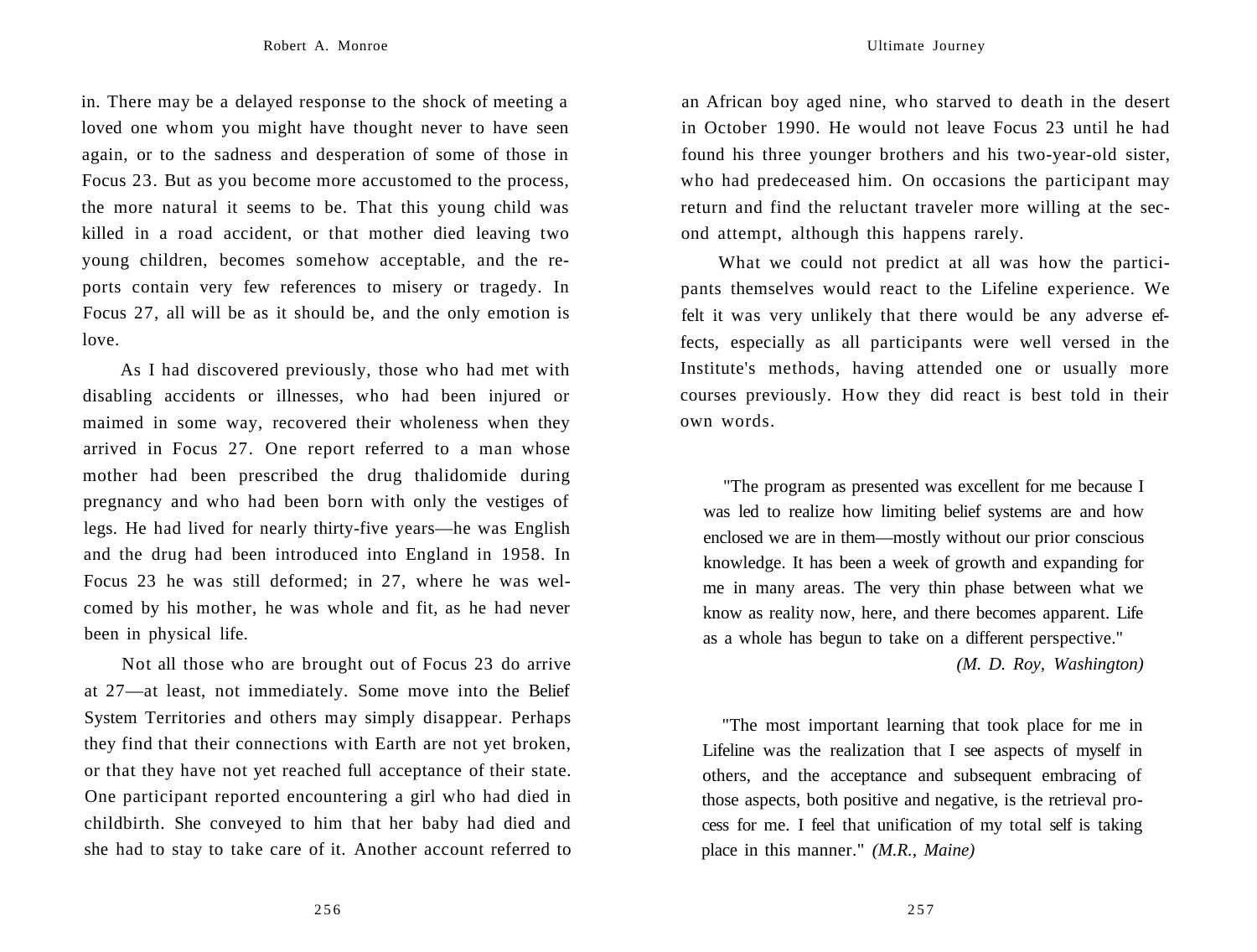"[The most important thing I learned was] the experienced objective reality of the imaginal realm, which I had 'believed' was only a metaphor for personal issues in need of integration. The several retrievals were so unexpected and palpable they have forced an opening through experience (I always thought and behaved as if they were real) into other realities. Because this happened in the context of getting my mother into 27 and cutting the shroud-like bonds to her and my belief systems, it has been wonderfully disencumbering and gives me a keen awareness of parallel modes of processing of parallel consciousness. Issues of death and beyond feel very comfortable now." *(S.B.P., New York)* 

"I learned that 'rescue and retrieval' is not necessarily about performing a service to others, but rather about performing a service for ourselves, thus performing for others as well." *(K.L., Albuquerque)* 

"Never before had I felt like I had handled my mother's death. This week has truly freed me from my emotions surrounding this loss and I believe it has freed her."

*(S.C., Alaska)* 

"A piece of me now exists in Focus 27. There's no more question in my mind where I will go when I die and what I will be doing the rest of my life." *(Bill Oakes, Oregon)* 

"The 'other side,' as it were, does not have to be perceived as a strange, eerie place beyond imagination, for it is just a phase away. A shift of perception along with a subtle awareness is all that is needed." *(E.A., California)* 

"I have a new realization of truly being part of a whole." *(K.S.C., Paris, France)* 

"I have learned that we can be of service beyond this reality and in this reality using psychic gifts."

*(C.S.Q., Seville, Spain)* 

One participant expressed very clearly how she had assimilated the experience, although during the week she did not retrieve any "others" from Focus 23:

"Perhaps because I believe that one cannot give meaningful guidance without being balanced and whole oneself, I viewed that Lifeline process of retrieval as reuniting with aspects of my Total Self to which, for one reason or another, I had no conscious access. These aspects would include past lives or simply powerful emotional thought forms that were keeping some of my energy blocked and limiting my awareness. The definition of the three levels beyond Focus 21 was highly suitable to this application, whereby Focus 22 and 23 were a reflection of any type of turmoil, Focus 24 and 25 were the source of the belief system or misinformation on which the confusion was based, and then Focus 27 provided the pure clear light of one's essence. By going to Focus 27 first and reclaiming my own light, I was more able to face my own darkness than ever before. I feel a new sense of completion, peace, and harmony. And maybe next time I'll resonate in sufficient balance to help others who are lost in chaotic thought forms and darkness." *(Judith Taylor, New Jersey)*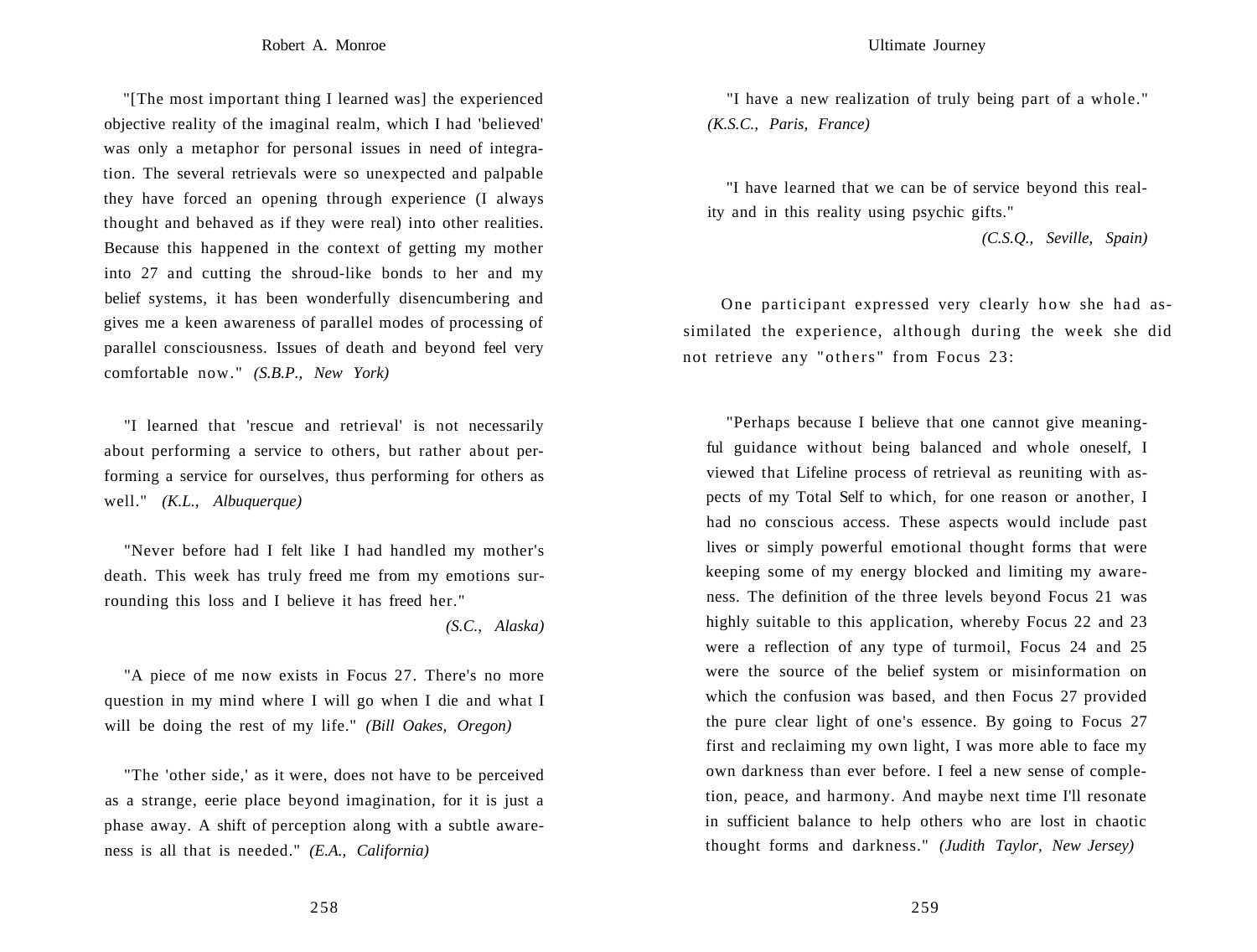The Institute has a growing file of participants' accounts of their retrieval experiences. These are not confined to instances during the programs. Many find that when they return home they are able to continue with the process, usually during sleep. And there are some who were involved in the process before joining the program—and there may be many more who have also been involved but do not remember. These accounts make a fascinating collection, much of it highly poignant and moving. Outside the context of the program itself, many of the reports may seem to stretch into the realms of fantasy. But it is impossible to convince those who experienced these events that they were anything but absolutely real.

The following extract from the files comes from a participant in one of the earliest programs:

"I picked up my helper in Focus 27 and went to 23 to wait. Just when I was about to give up finding anyone, a little Irish lady looked up at me and said, 'Wait . . . wait! Don't you go back without me!' She immediately jumped into my vehicle (a double pyramid emerald) and talked all the way to 27. When we arrived and stepped out into the Park she told me her name was Elizabeth McGowan (or McCowan). She was well aware that her physical life was over and she had been waiting for me to take her to her husband and daughter, who were already in 27 to meet her when she arrived. She said she was from County Cork, and corrected me when I referred to it as Cork County. Her death occurred in 1919 and she had been a seamstress. Her husband was Richard and her daughter, who appeared to be about thirteen, was Amy. Before I could find out any more, they all disappeared.

"I was trying to decide what to do next when my father appeared. This was unexpected and very emotional for me, as he and I had not resolved a lot of issues when he died in 1985. He had spent eight years drinking heavily after my mother died. I tried to support him as best I could for five years, but felt he was going to destroy me. I had no contact with him for the last three years of his life.

"When he appeared I went through a range of emotions, the strongest being love, guilt, and sadness that I could not stay with him. He did, however, give me a gift. When I asked if we could stay together, he replied, 'I love you, but you need to remember why you came here, and never forget your focus.' At this point, Bob told us to leave 27. I left with very mixed emotions, but realized that my father had given me forgiveness, freedom, and love. What more could I ask for?" *(Jim Greene, Arlington, Virginia)* 

Another file report demonstrates a fascinating connection between events in Focus 23-27 and an episode in the participant's earlier life when he was a hospital intern.

"In my first attempt at retrieving I met a little girl at Focus 23 who was about eleven years old. She said she had recently died of leukemia at a hospital in Ohio. I explained to her that I was there to help her in her transition to another level. She seemed to understand and trust me, and she stretched out her arms to reach toward me. I did the same, and as we hugged I suddenly experienced an overwhelming feeling of love that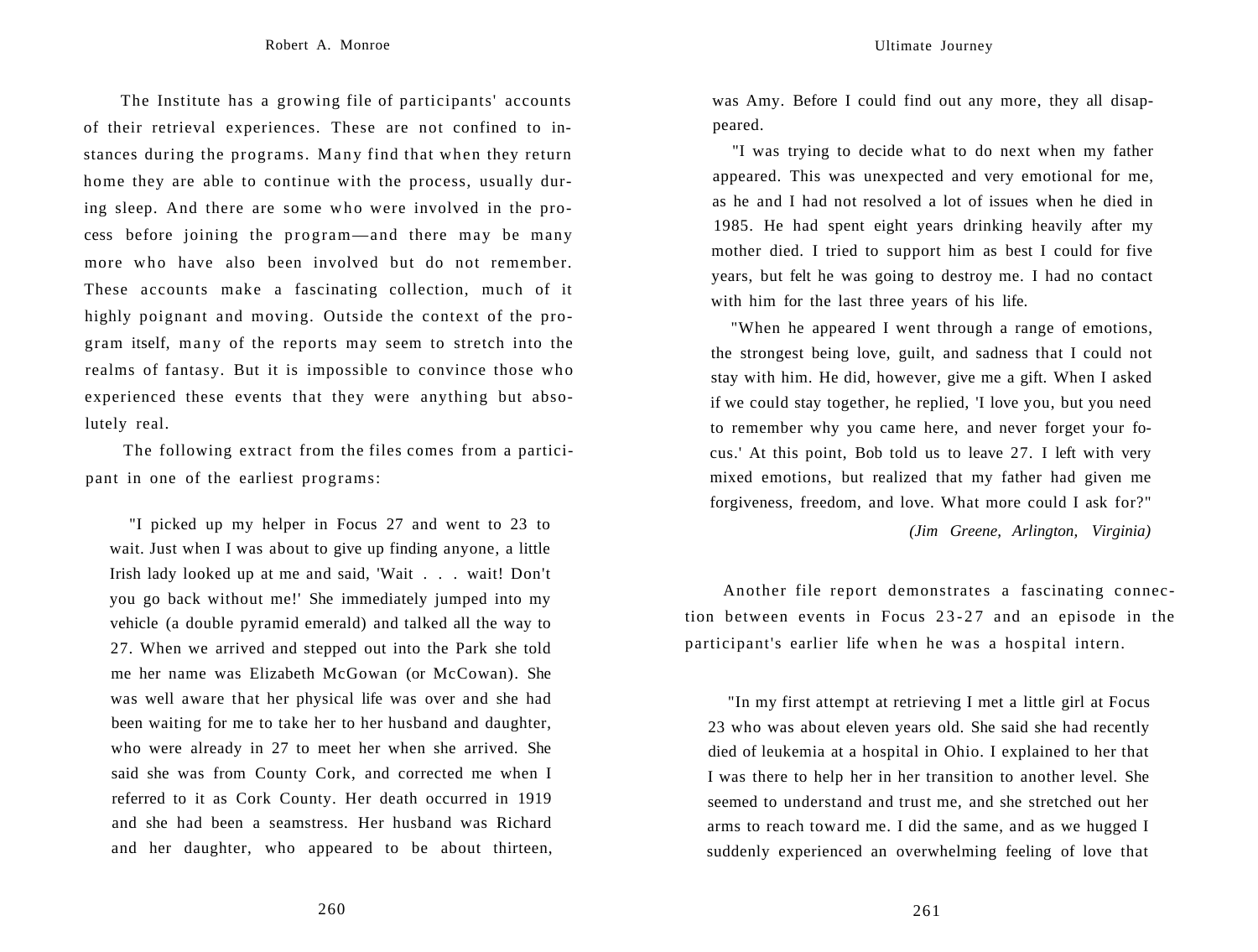engulfed my whole body. It was a feeling I have experienced only a few treasured times in my life.

"Soon we were travelling, moving toward Focus 27. As I hugged her again and said goodbye at 27, this feeling of love returned for a few brief moments.

"I never checked to see if the name and address she gave me were real. The experience was real and meaningful beyond measure. I understood shortly thereafter that I had been given the opportunity to complete an episode in my life which had been unresolved for twenty-five years. It began when I was a medical student. I had befriended a little girl with leukemia. She was in and out of the hospital repeatedly during the three years I knew her.

"At the end of one very busy Sunday afternoon during my pediatric internship, I was writing orders in charts when she came in and asked if she could talk to me. I told her I couldn't at the moment because I was busy, but maybe later. She went back to her room alone.

"But she could not wait for me. Shortly thereafter, one of the nurses came to tell me that the little girl had been found lying in her bed in her room. She was dead. Had I taken just a few moments, I could have helped her in the transition that she knew was coming.

"Finally, twenty-five years later, I was given another opportunity."

*(A. L. Dablberg, M.D., Ph.D., Providence, Rhode Island)* 

The next report is taken from the transcript of a tape made not in the Lifeline course itself but during a laboratory session.

"It's nighttime and I'm in a boat, approaching a rocky coast—it might be the west coast of Ireland, or Cornwall. The rocks are tall and upright, with water slapping against them. I might be just above the boat. Ahead there is a cleft or shaft in the rocks. I'm going into this—I'm not afraid. The walls are black with wetness shining on them. I'm turning into a tunnel or narrow cave . . . now I'm in a cave . . . there's light reflected off the rocks so that I can see . . . I'm going down—there's a fissure in the roof above . . . There's the little dog that I've seen before . . .

"I've come through a long, narrow tunnel, so narrow how could anyone get through here? Now I'm being shown what it's like to have the weight of a rock on my chest it doesn't hurt but it's as though a big piece of rock is lying across me. It's showing me what someone would experience if a mine shaft or something like that collapsed on them . . .

"Energy is pouring in .. . I must relax . . . I'm being shown what it's like to be trapped in a confined space deep inside a rock formation .. . It feels as if someone is holding my left hand . . . there may be somebody there, if I can reach him . . . Yes, his name is Gregory—he's coming loose from a place he's been stuck in, low down to my left in the rocks. He's sliding out—he's very relieved to come out. He didn't think that anyone would find him . . . He's thirtyone years old . . .

"I feel he was climbing on the rocks and the tide came in. He found the opening, like I did, and went down. I feel that because I was shown the compression of rock—the weight that there must have been a rockfall and he was trapped.

"He's still holding my hand. I'm trying to find out . . .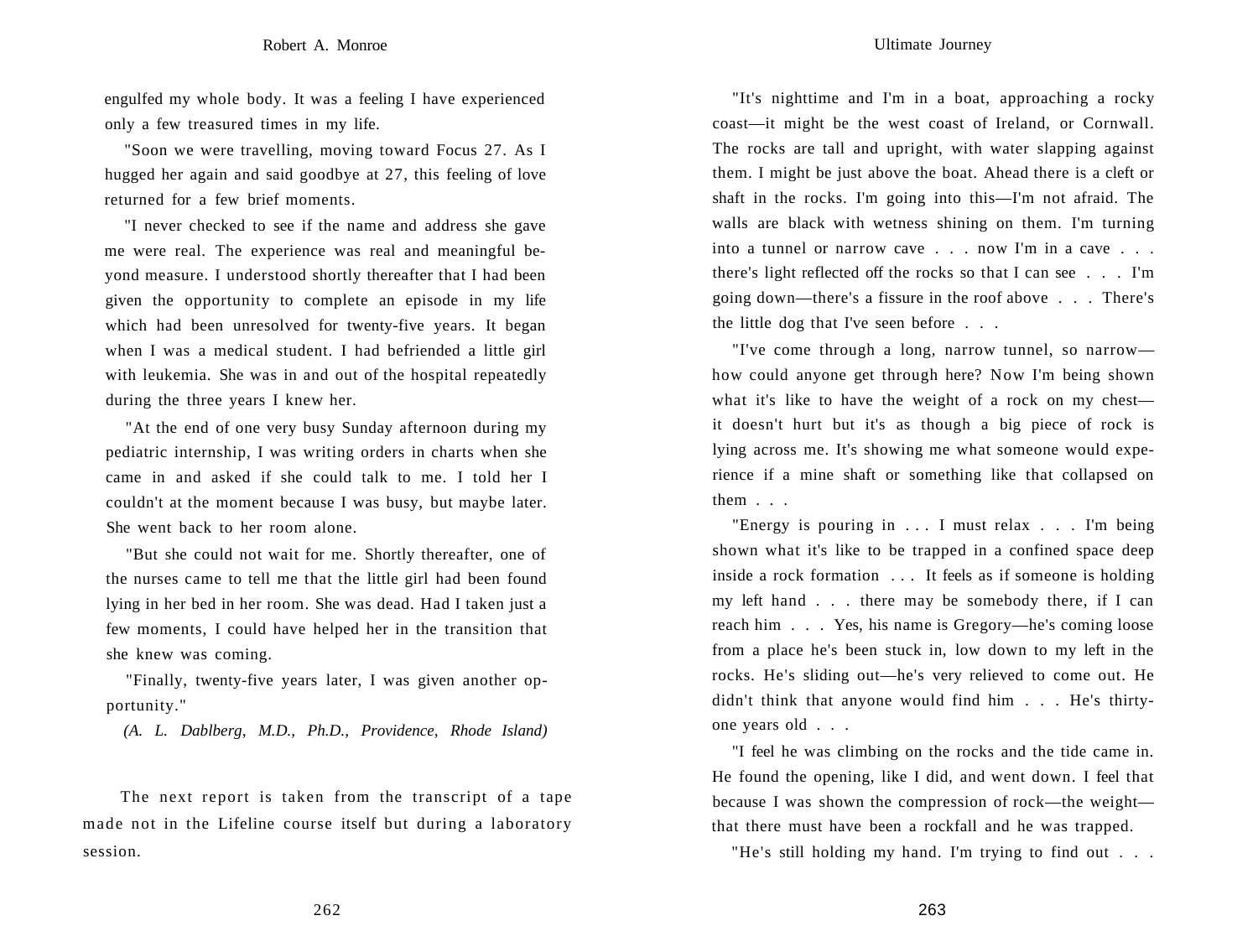Robert A. Monroe

Black—is that his surname? He wants a hug—he's been there a long time . . . since 1948 . . .

"What shall I do? Take him to the Center? But how do I know . . . ? Fix the idea of the Center in my mind, extend for it. He'll be comfortable there and looked after—he understands.

"He's leading me now. He knows where to go. I tell him I love him and he's free to go . . . he's moving away now . . .

"I'm being taken to a more comfortable place . . . It's strange—when I asked to be moved after Gregory had left I picked up on the fear he'd experienced when he entered the cave . . . when he died. It was as though his fear had permeated the rocks, and after he left the fear left also—I felt it brush past me, as if I were in its slipstream . . . Now it's time for me to return . . ."

*(Jill Russell, Cambridge, England)* 

## **19**  *Taking Timeout*

*The Variable,* my wife Nancy's illness, seemed under control for the moment. It had indeed forced a new direction, the beginning of a close understanding of the effect of perhaps the greatest Variable each human mind-consciousness must face—the transition from physical life to another energy system we label death. It was astounding that I had passed over it so casually.

I wonder about the Signal that I may have brought back with me from my exploration. If it is there, I cannot perceive any result. Did the thousands of human I-There units bonded to our cluster receive the Signal? I am sure some in my own I-There will know. At least it will be fun playing the INSPEC role.

Yet all of this slipped into the background.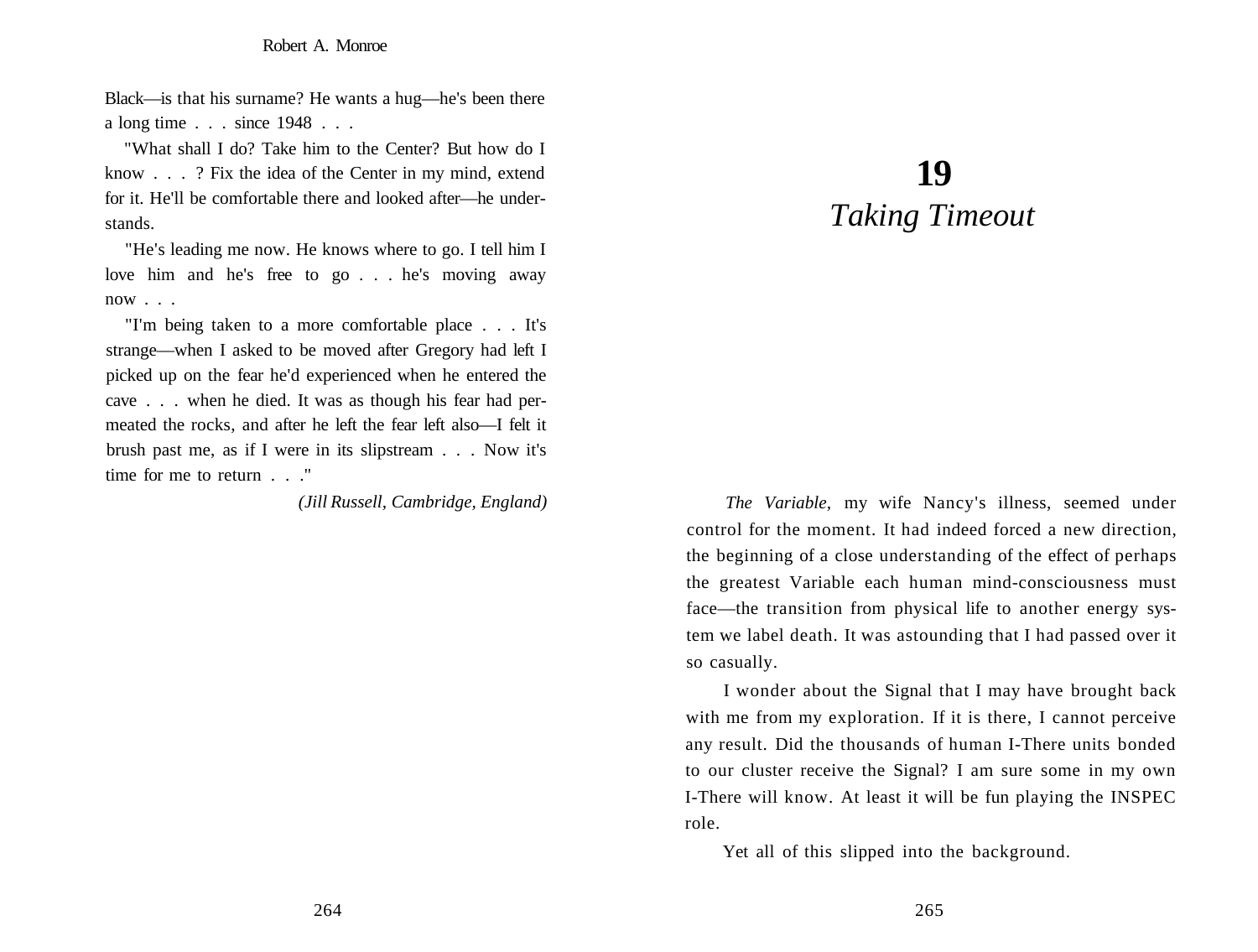### **A Song for the Unsung**

It was the end of hospital visiting hours. In Nancy's room, I bent over and kissed her forehead. "Are you sleepy?"

"Mmmmmm."

"You look better tonight."

"Mmmmm. I'm fine."

"Want to go play later?"

"In, in 27?"

"For starters."

"Mmmm, yes."

"I'll see you later."

"I love you."

"I love *you!"* 

At around eight in the evening, we received an urgent call from the hospital, and were at her bedside by nine. It had been extremely devastating for me to visit her in the hospital before this for several reasons.

Now it was different. Her arms and hands were limp and cold, and she was breathing in short, deep gasps followed by a long pause. But it was looking into her unblinking eyes that told me. Nancy was no longer there. At twelve-fifteen in the morning, her body finally stopped breathing.

Later, the Lifeline team reported they had taken her to 27 sometime between seven-thirty and eight, and that she was safe and warmly greeted there. This was approximately the time the hospital noted the beginning of her terminal breathing (the medical people call it *Cbene-Stokes).* It was later that I realized such breathing was familiar to me. It was the same breathing that I heard when the old man was dying in the St. Louis flophouse back when I was a vagrant teenager. The same breathing I heard when my favorite cabin cat Fusby died of leukemia while lying in my arms, three days before Nancy's exit.

I was shocked how unprepared I truly was. The biggest glitch/Variable in my life, I saw it coming, plenty of portents, all the backup experience, and still . . .

Hundreds, no, thousands knew/know her for the bright, warm and joyful personality that she was/is. Nancy Penn Monroe.

Her ancestry went back to a Virginia family in the years before the American Revolution, living on land granted to them by the King of England. Her upbringing led her to live the life of a Southern Lady in its most gracious form: always thinking of others first, always a smile with her greeting, always refusing to bring hurt to others in any form, always giving of herself. There never was/is any hate in her for anyone.

In reality, she truly was/is the co-founder of The Monroe Institute. Were it not for her, there probably would not have been any such organization. She participated in all major and minor discussions and decisions, activities, and even research. Thus her thoughts are sprinkled through everything that the Institute has produced and represents—the programs, the tapes, the public policy, and certainly the many friends worldwide.

We had known each other in a casual social manner for seven years, and had been married for twenty-three. Even be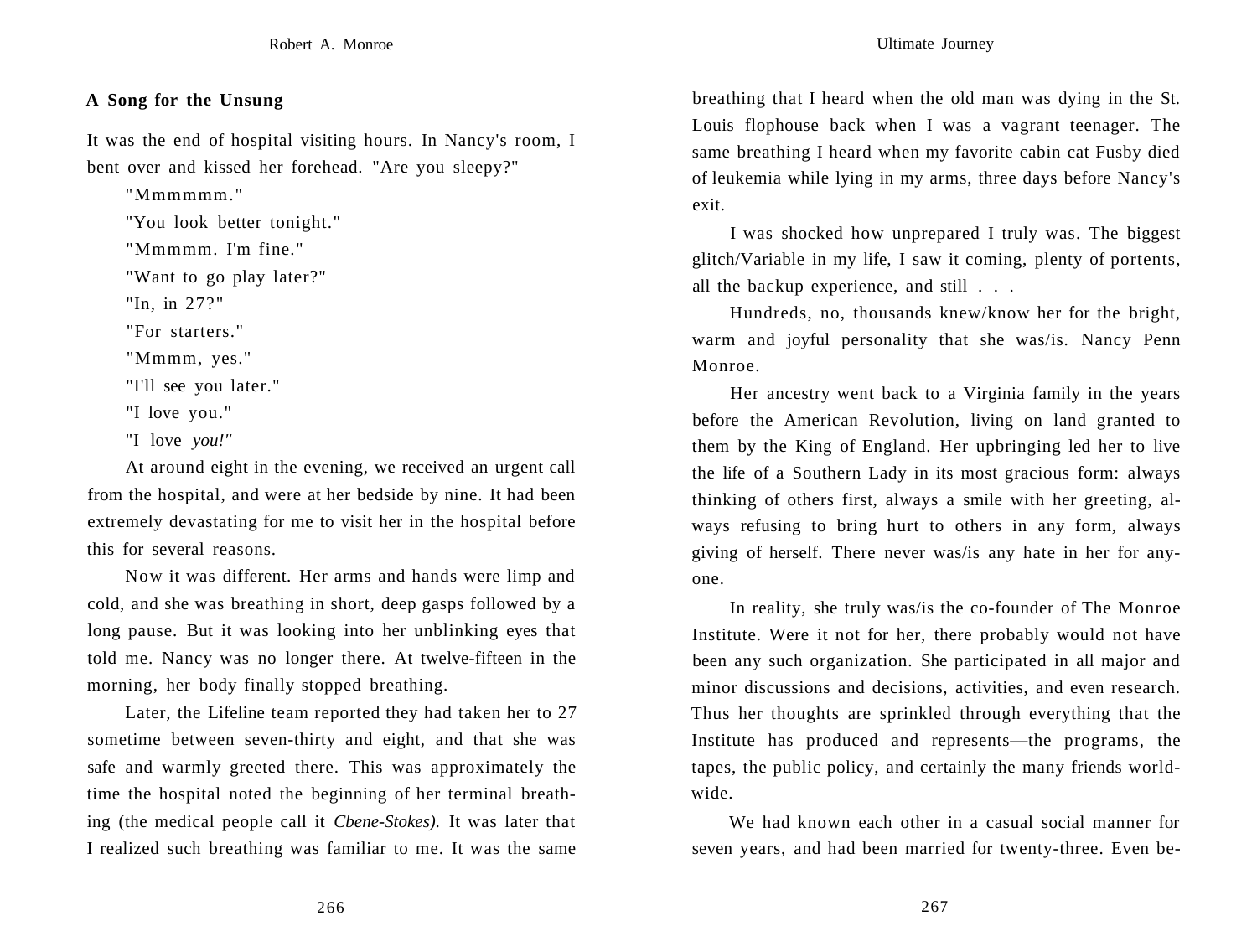fore we met, Nancy had a deep interest in the paranormal. She also had been a schoolteacher, music and piano teacher, an interior decorator, real estate manager, and was raising four children. She had commenced writing on two books, one a modern version of Scarlett O'Hara, the other a post-physical story about "The City Not Made with Hands." Both remain unfinished, in spite of a waiting typewriter and word processor. She didn't have time.

It is impossible to be at the Institute without encountering the result of her thoughts. As you enter, the bushes and flowers around the gatehouse are her selection. The interior design of the building itself is her adaptation of a plan started by others. As you start up the hill, the tall row of trees on the right is there because of her idea. At the Center itself, all of the trees and shrubbery were selected and placed by her.

Inside all three buildings, most of what you see is Nancy Penn Monroe. The carpets, the walls, the fixtures, the tables and chairs, the plates, the silverware, the mugs, even the napkins. In the East Wing of the Center, the Club Dining Room was/is in its entirety the latest of her creative efforts.

So now the main building has a new name: The Nancy Penn Center. She was too self-effacing to permit it before this moment.

Where is she now?

To make a very long story very short, when she developed breast cancer, Nancy accepted the orthodox route for treatment. This meant surgery to remove the tumor and a number of lymph nodes, chemotherapy, and radiation. Each slowed up the process but no more.

Two nights after her departure, I thought I had cooled down enough to attempt to visit her. Which I did. The result was an emotional explosion that included every nuance existing between two humans deeply in love, all up-front and simultaneous, without the limitations of time and physical matter. It was a great effort to return, and it took days to recover.

A second attempt a week later brought the same result. It was simply too much to handle. Until I learned more, I had to put up a shield that restricts any kind of nonphysical activity on my part. No more Interstate pro tem or contacts with friends in that area. Only the I-There of me. I begin to drift in Nancy's direction even in the deepest sleep, so the barrier had to include this state too. Thus my rest is greatly impaired.

I now have a new challenge, a massive adjustment to make. One I hadn't considered. A very new direction. Can I live in two worlds at the same time? With Nancy in 27, and Here with our lonely fur family—seven cats and two dogs—in a lonely house?

I don't know.

\* \* \*

. . . Still, another voice from my I-There insists:

Once the transition is made, only the heavily addicted remain closely attached to the physical life they have just departed, according to your data and others. For most, the resonance/interest/attachment begins to fade almost immediately, some slowly, some rapidly. But it does. All of your data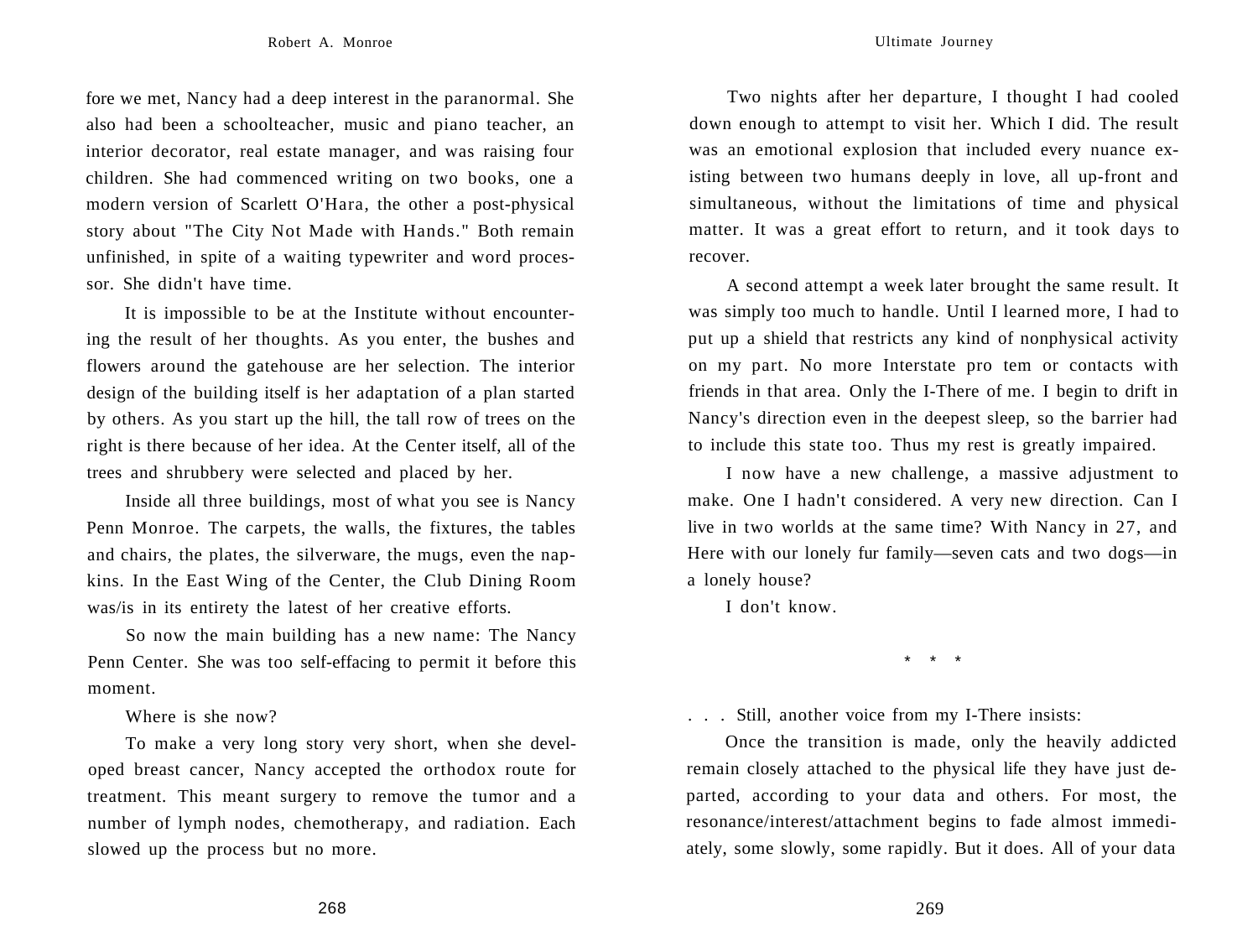Robert A. Monroe

show this, except for the rare "ghost" application. Even with your Big L as binding as it is.

How long will your Silver Queen lady remain in and around your Focus 27? You don't know and we don't know. Like all of the others, she is exposed to attractive freedoms you of all humans are very aware of. But you can't leave here. Not at this time; you have too many things to complete. Remember your mother and her cello? She taught you something without even knowing that she did.

And don't forget: at the very least, you know that your Silver Queen will be with you at final departure when we wink out in the thirty-fifth century.

What more do you want!

### *Glossary*

Animal Sub-Self All human communication, inward and out, is filtered and distorted by the predator and physical survival drives, which I think of as ASS—Animal Sub-Self—brought about by existence in the Earth Life System.

Aperture Entry point into the beyond, the source of the creative force that organized our physical universe.

Baseline The operating level of the mind at any point of growth according to active Knowns, Unknowns, and Beliefs contained therein.

Basic In developing a Different Overview, the knowledge and application of certain Basics are essential. A key Basic, for instance, would be the knowledge that you are more than your physical body and that you do survive physical death. Such Basics must be absolute Knowns, not just beliefs, to complete the growth. If one or more of the key Basics is missing, the development is inhibited.

Belief A mental-emotional mind-set containing a mixture of Knowns and Unknowns in various percentiles.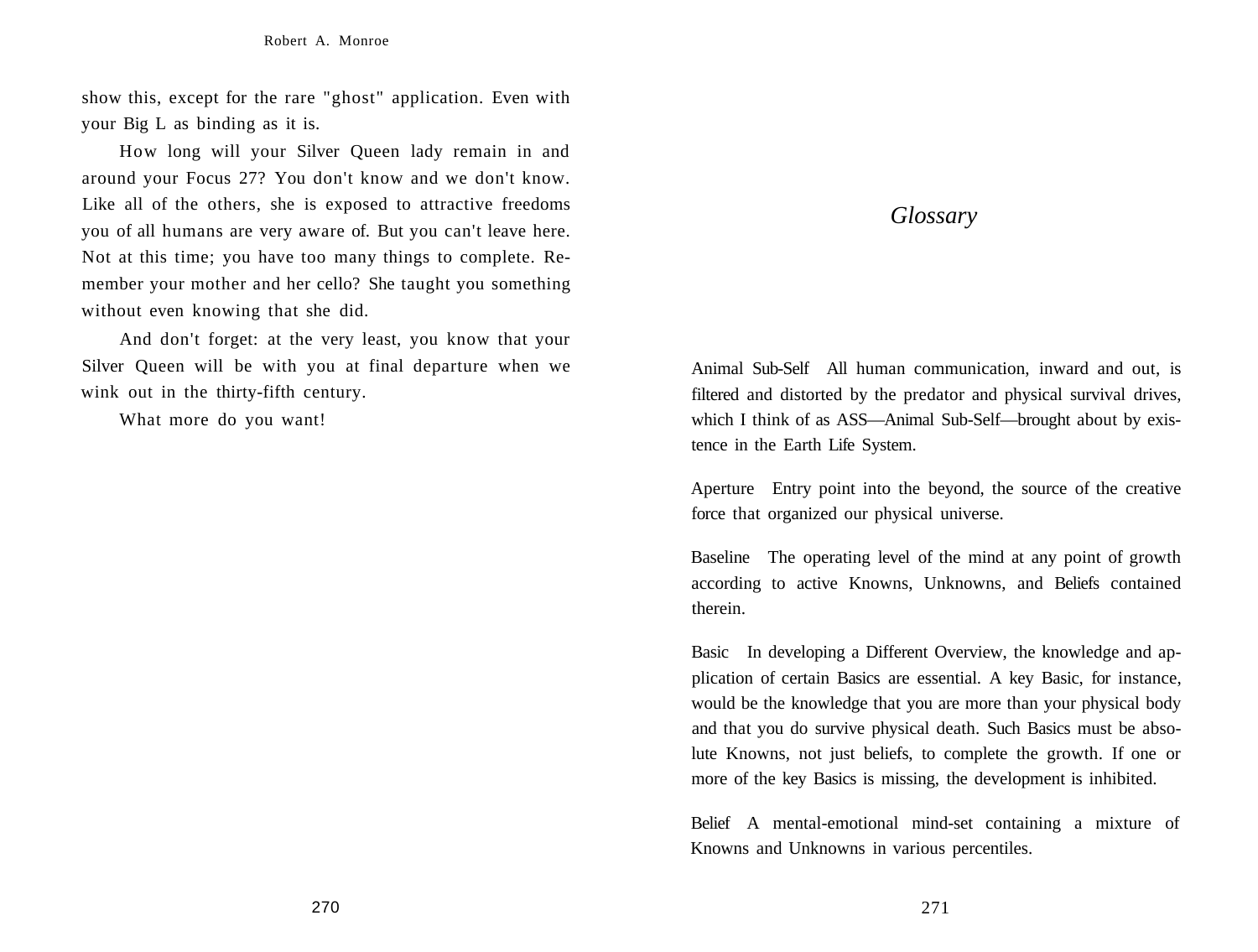#### **Glossary**

#### **Glossary**

**Belief system** A belief that is prevalent in more than one human. The greater the number holding to a belief, the more powerful the system.

**Belief System Territories** Parts of the (M) Field spectrum adjacent to the Earth Life System where many Human Minds reside after completing physical life experiences. Each is attracted to a particular segment in accordance with a deep attachment made during the life just finished to a seemingly powerful belief.

**Beyond** Indefinable in current human thought.

**Core Self** The original (M) Field energy vortex of each living physical being.

**Different Overview** The gathering of knowledge minus the glitter of beliefs and animal commands.

**Earth Life System** The organized area of time-space that we inhabit.

**Emitter** The opening in the beyond, through which (M) Field energy radiates that organized and operates our Earth Life System and the physical universe.

**EXCOM** The Executive Committee of our I-There (IT), emerging from the many life personalities that each of us contain.

**H Band** The wave of disorganized human thought modulation of (M) Field energy.

**Hemi-Sync** The trade name for an audio wave system developed by The Monroe Institute over the past thirty years. Listening to these wave systems on tape helps bring synchronization of electrical brain wave forms between the two hemispheres of the human brain.

Specific sound patterns help the listener achieve various states of consciousness that may be desired.

**Hologram** These are commonly products of intersecting light rays which form a visible image in an empty area. The theory put forth herein is that (M) Field energy may be performing the same process in a far more sophisticated manner to create time-space and our Earth Life System.

**Home** Our individual point of entry into the (M) Field and/or time-space.

**Human Mind** What we are, individually and collectively.

**INSPEC** Acronym for Intelligent Species, one presumed greater than the human version.

**Interstate** A play on a familiar term in the American road system. Here it is used to indicate a route to follow from one stage of consciousness to another, both within time-space and along the seemingly endless energy spectrum of the (M) Field.

**IT** The I-There that each of us has, containing all previous and present life personalities.

**Known** What has become an absolute fact to an individual, but not necessarily to the culture. Generally speaking, it should take at least three or more verifications to produce a Known. When this testing is completed, the Known can be added into Overview thinking.

**KT-95** Arbitrary label given by the writer to his original Home outside our solar system.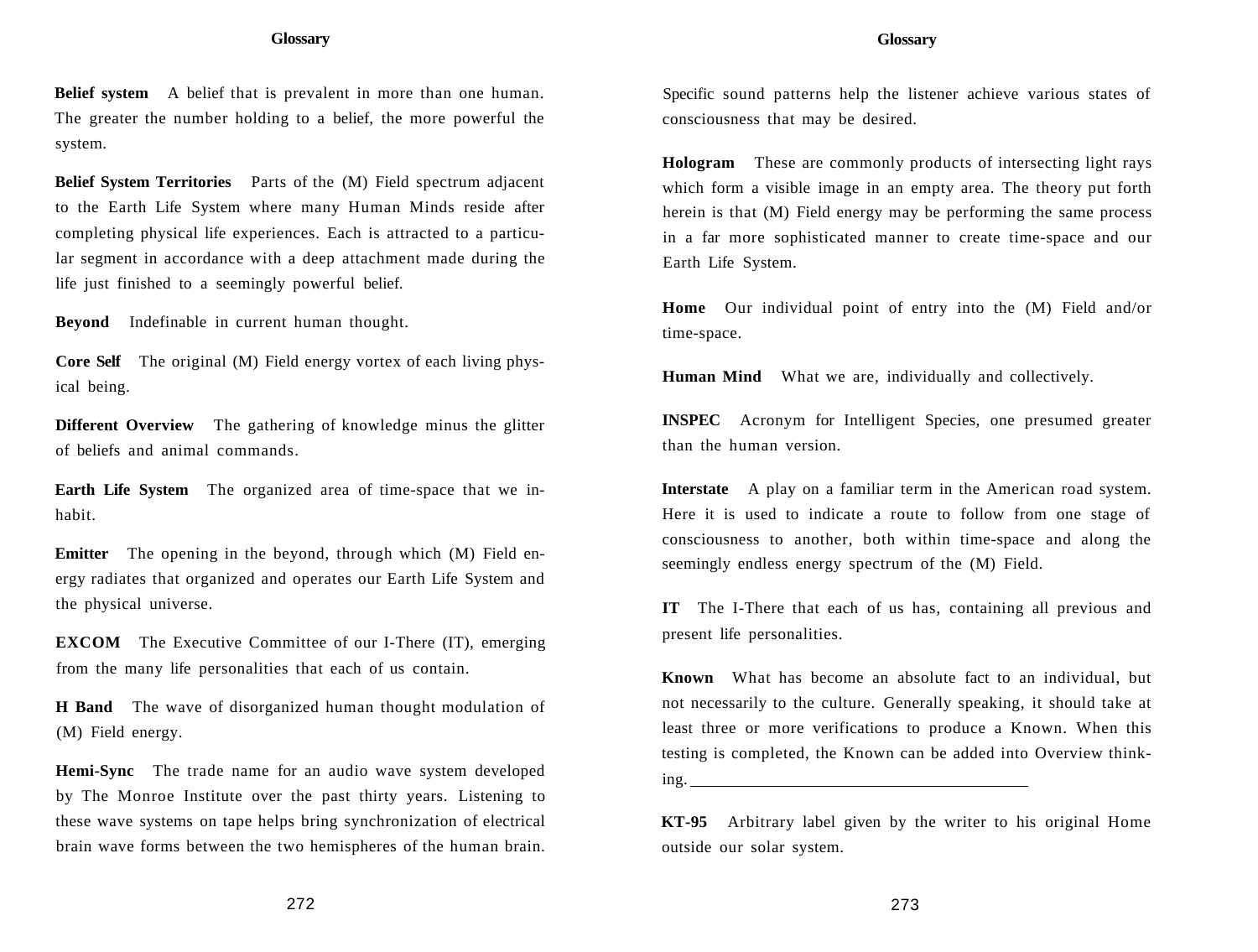#### **Glossary**

#### **Glossary**

**Last Timer ring** Located in the outermost area of human influence in the (M) Fields it is here that many who have experienced numerous Earth life sojourns retire momentarily. Knowing they have decided to take only one more run as a human, and with the broad life experience they have in their possession, each enters a moment of contemplation. Each then decides what and when that final Earth life will be.

Left **brain** Current cultural designation of the intellectual, logical, and rational segment of our conventional thought processes.

**LIFE** In the context used herein rather than the Webster definition: Layered Intelligence-Forming Energy.

(M) **Field** Nonphysical energy field that permeates time-space including our Earth Life System, but is not a part of current human scientific knowledge or study.

**New direction** This indicated that the writer-explorer would be active in an entirely different area, one that was essential but ignored. The discovery of the IT (I-There) was the Basic, the penetration to the edge of the beyond was the fulfillment, both new and unexpected.

**Nonhuman Intelligences** That they do exist is a Known to the writer. How many there are, no one knows. How many different species there are, no one really knows. Some apparently are from the same galaxy as we are. Others seem to be from other energy systems and times. There are even those that suggest the possibility that they once were human. All have certain elements in common: they know far more about (M) Field energy than we do, they have scarcely any interest in who and what we are, and finally, communication with them is almost an impossibility because we don't understand their methods of doing so.

**OBE** Acronym for out-of-body experience, where the major portion of conscious awareness is active outside the limitations of the physical body.

**Phasing** A method of measuring the percentile of the Human Mind directly involved in physical matter at any point of mental/ physical activity. The purpose is to demonstrate the flickering of our consciousness between Here and There with very little awareness and control on our part.

**Quick-switch** A faster method of moving human consciousness from one location to another without time-space limitations. Take your consciousness and stretch it like a rubber band to your destination: then let go of it where you are and you snap to a new site. This must begin in a state of consciousness focused away from the physical body, and it does take practice.

**Right brain** That portion of our mind-consciousness that emanates from our Core Self which was present when we began the human experience.

**ROTE** Acronym for Related Organized Thought Energy, transmitted from one mind to another. A mental book or recording, complete with emotional and sensory patterns.

**There** The (M) Field energy spectrum in nonphysical form separate from time-space.

**Time-space** No change in the standard meaning, i.e., our physical universe. However, it may help to illustrate how very small our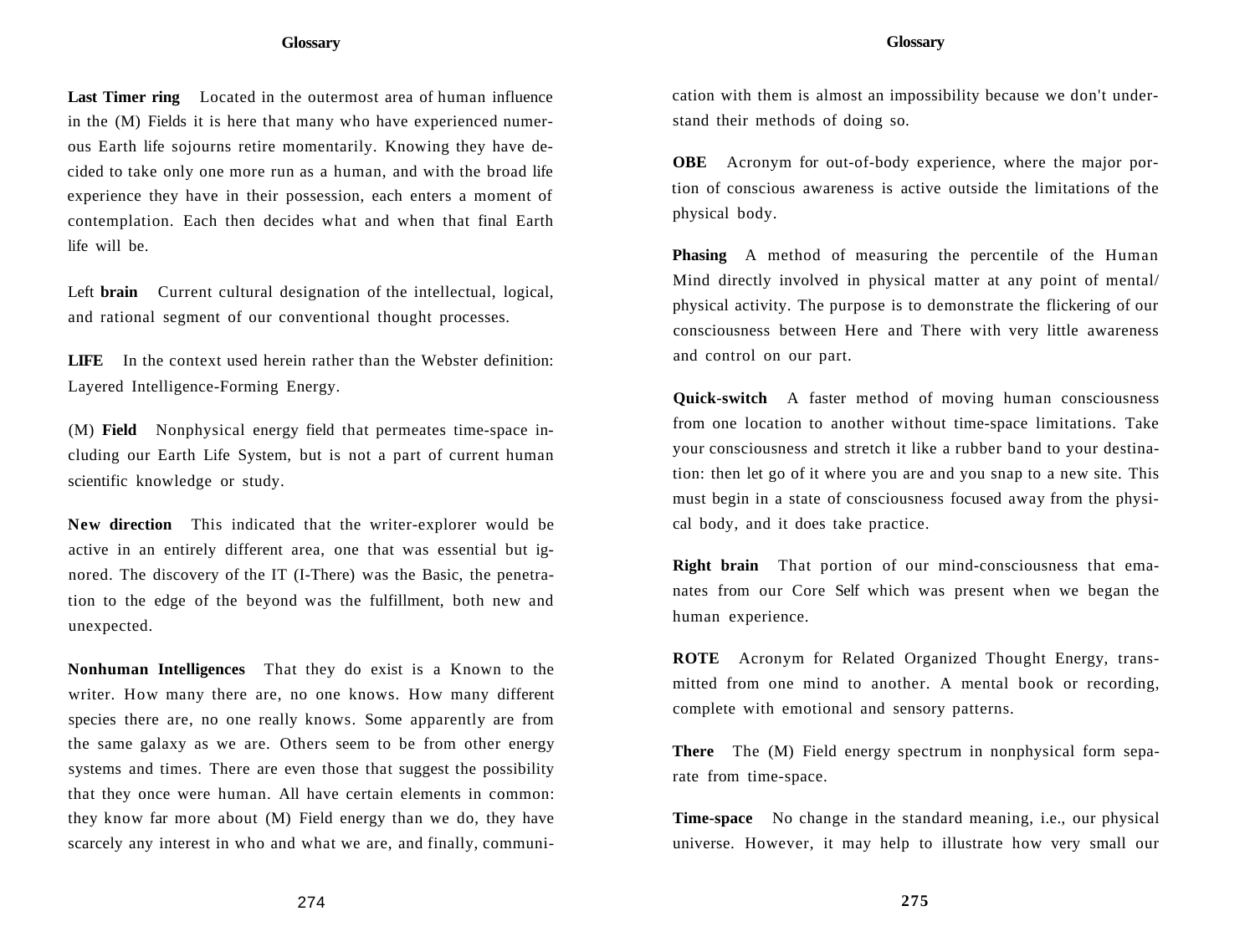### **Glossary**

domain is relative to the great mass of energy systems that do not fit this category.

**Unknown** That of which nothing is really known: the ultimate in this category is a phenomenon that has no historical data, and is not repeated or repeatable. All fear is generated by Unknowns.

**Uplink** The means by which an information source transmits to a receiver which either stores or utilizes the data provided. A system in common practice in our cultural communication network. In this context, it is the nonconscious and constant transfer of life experience from the physical organism into the memory bank of our I-There (IT).

**Variable** As utilized in *Ultimate Journey,* it is a change that occurs in an individual life experience that was not planned or necessarily foreseen. In many cases, such a change may pass unnoticed until the effects thereof accumulate to massive proportions and force a response. Immediate and strong Variables that force attention and action might be labeled by some as glitches, caused by good or bad luck or simply fate. Examples: reading a book that changes your life; winning a major lottery; a career change; moving to a different area.

# *The Monroe Institute*

The Monroe Institute had its origin in the Research and Development Division of a family-owned corporation whose specialty was the production of radio network programs. In the mid-1950s we had begun investigating methods of accelerated learning during sleep through the use of sound patterns. By 1968 we had developed means by which sound could be used not only to keep the mind awake and concentrating but also to induce sleep. Then a discovery in that year changed the entire direction of investigation: that certain patterns of sound will induce distinct states of consciousness not ordinarily available to the human mind.

In 1971 The Monroe Institute was created out of the R& D Division to supplement the research effort. In 1976 the Esalen organization invited the Institute to run a workshop demonstrating its methodology at Big Sur, California. Other workshops followed, and an Educational Division was created to develop and administer learning programs. In 1979 the Institute moved to its present premises in the foothills of the Blue Ridge Mountains, Virginia. Here a residential center (now known as the Nancy Penn Center), research laboratory, lecture hall, and seminar rooms were designed specifi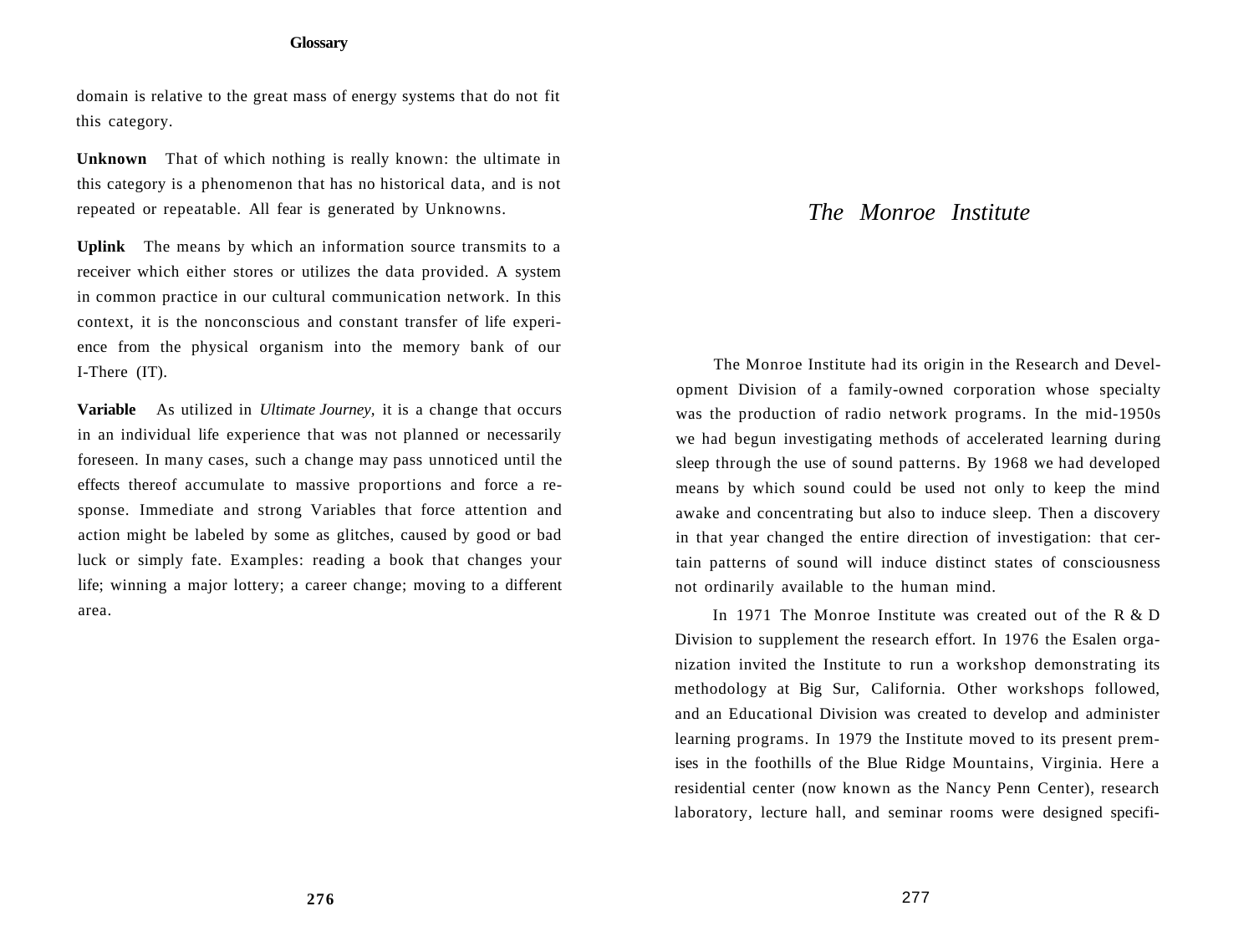cally to enhance the unique learning process that had been developed. Each participant is assigned a private and personal CHEC unit (Controlled Holistic Environmental Chamber) where the actual learning process takes place.

By 1993 over seven thousand people had experienced the evolving program, known as the Gateway Voyage. Programs and workshops are also organized at locations throughout the United States and in other countries around the world. In-home study courses are also available, using training manuals and albums of audiotapes and compact discs.

### **The Gateway Voyage**

This six-day program is a step-by-step absorption of phase-shifting methods related to human consciousness. The purpose is, in the first instance, to help the participant release inherent fears through exploration of self and environment by converting Unknowns into Knowns. Once this is achieved, the student is free to evoke controlled phase shifts into other states of consciousness among other nonphysical energy systems.

For the sake of convenience and mutual understanding, the term "Focus" with an appropriate number is used to denote the different stages or states of consciousness that participants move into during the learning process. These stages are defined as follows:

Focus 10. The first step in separation of human mind-consciousness from physical matter reality. A simplistic definition is "mind awake and alert, body asleep." The mind is slightly out-of-phase with normal physical wakefulness. It is a stage where all five physical senses seem detuned or reduced in strength and is the beginning of objective perception in (M) Field energy.

Perhaps the first major discovery in Focus 10 is that human mind-consciousness can operate, think, reason, "feel" without the strong physical sensory input signals previously deemed necessary. Hence a new kind of freedom is born. The key implication is that one is indeed "more" than the physical body, that one can exist with or without it.

Focus 12. This may be loosely identified as a state of expanded awareness. Induced by additional sound patterns, Focus 12 is a phase state with still less attention to the physical body and more movement into (M) Field energy. With the continued lessening of physical sensory input, perception of (M) Field patterns becomes progressively clearer.

It is not unfamiliar territory. In physical waking consciousness, the overwhelming sensory input from the physical body covers over most, if not all, of such perception. The only penetration usually occurs during sleep or other states where human physical consciousness has been abandoned. The difference in Focus 12 lies in the fact that physical consciousness remains active and alert, under your own control.

In early exploration, colors, shapes, mental pictures both still and moving may appear—the stuff that dreams are made of. As the mind takes charge and begins to learn the (M) Field language, as it were, an entirely new vista is opened, waiting to be experienced and assessed. Unknowns become Knowns at a rapid rate in this new context.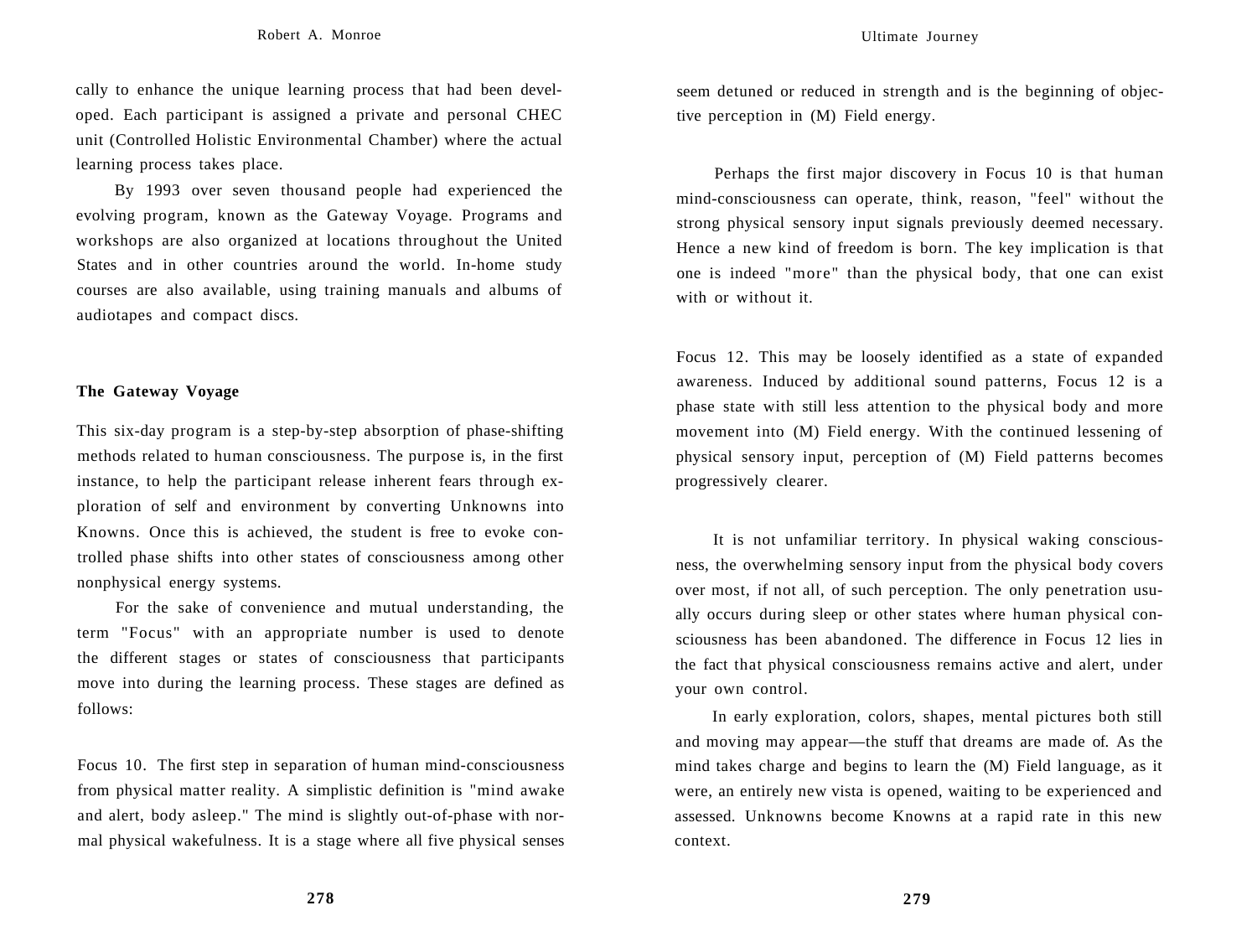Focus 15. This marks another step in the phase relationship, with a smaller percentage of attention in physical matter and more in the (M) Field. The concept, or illusion, of time is dropped from the pattern; thus Focus 15 may be identified as a state of "no time."

Focus 21. This state is the equivalent of deep (delta) sleep in ordinary physical life activity. However, the mind is fully "awake" and conscious, directing the action. Focus 21 seems to be the maximum range of comfortable phase relationship between time-space and (M) Field participation, the "edge" as it were.

From Focus 21 it may be possible to verify individually at a personal level the contents and concepts included in this volume.

\* \* \*

Special programs for Gateway graduates only are held at the Institute Center. These consist principally of additional training in mind phase shifting, in order to explore more deeply both the personal self and the far reaches of other reality systems.

### **Guidelines**

A week-long intensive course where the exploration of self is the major thrust. It is a turning inward to meet, know, and understand the relationship between the conscious I and the Core Self (the "Inner Self Helper"), and the many personalities that compose the single individual. Learning exercises are included for controlled out-ofbody work and self-healing.

### **Lifeline**

See Chapter 18.

### **Exploration 27**

For graduates of Lifeline, Exploration 27 offers a systematic series of planned visits to Focus 27 in order to obtain information, data, and direct experience beyond what is explored in the Lifeline program. Participants also learn to access new states of consciousness (Focus 34/35), identified as the area of the "Gathering" in Monroe's *Far Journeys.* 

### **Heartline**

The goal of this newest residential program is to provide opportunities for participants to open to the greatest energy of all, Universal Love. Principles are introduced which are directed toward expediting the growth and empowerment of participants whose conscious intent is to know, and to express, the full potential of love as a richly integrated part of their daily lives.

### **The Timeout Project**

Timeout is a major expansion of human purpose into that area of life activity which consumes one third of our existence, about which little is known and of which little use, apart from the obvious, is made. This area is sleep, the periods when we take "time out" from the physical world.

The Project is a pioneering attempt to deal with the following factors: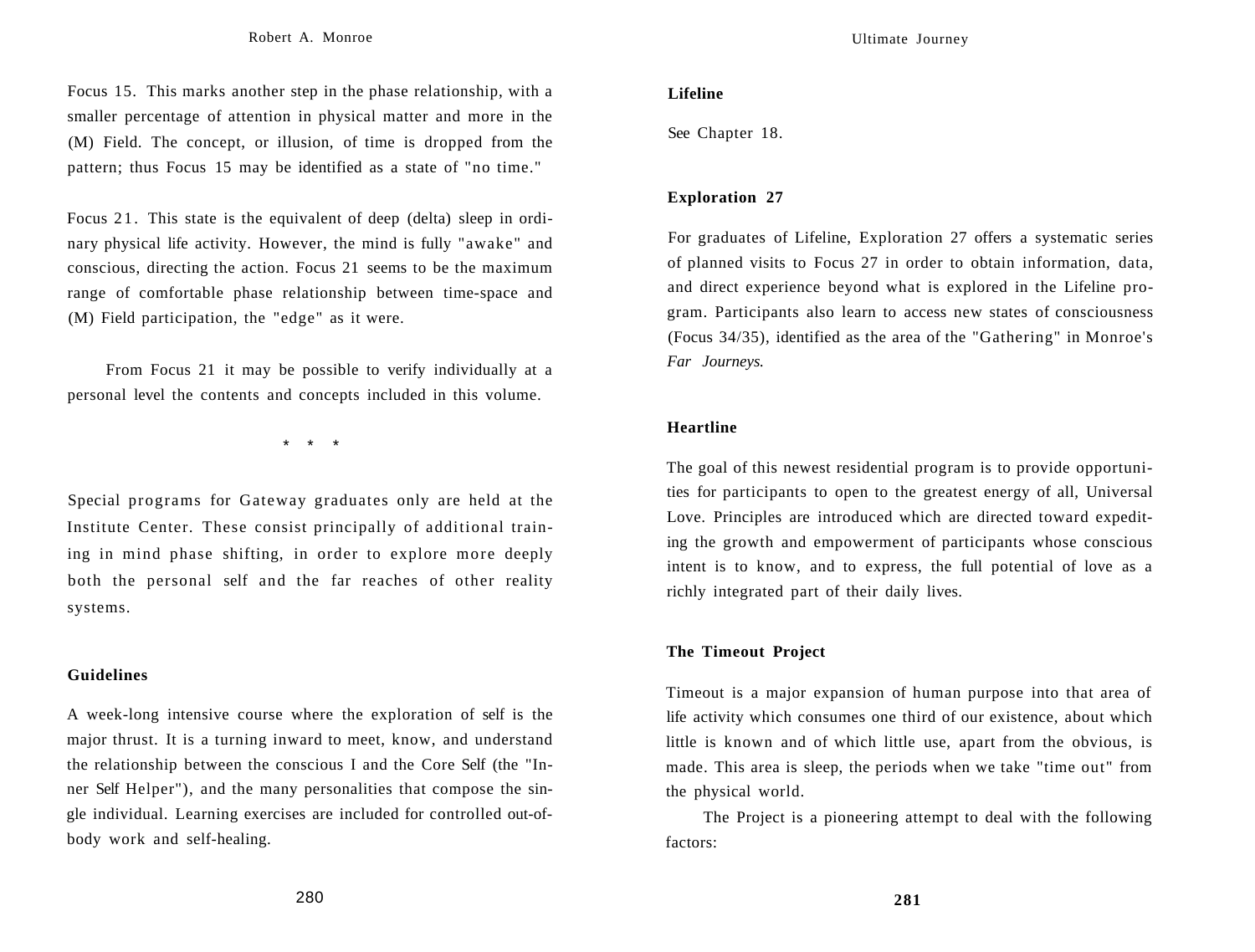Ultimate Journey

to develop conscious control of the sleep state, so that one is able to "go" to sleep when and if desired and to awaken or stay awake as the need arises;

to make useful and practical application of the sleep state not only as physical and mental regeneration but as a period of profound and intensive learning;

to gather knowledge and understanding of the sleep state using a different base from the present historical perspective.

The thrust of the Project is aimed at the broad market of sleep needs worldwide. First and foremost is to provide a noninvasive, nondrug method of getting into restful sleep. Currently it appears that roughly 30 percent of the world population suffer with sleep dysfunction in one form or another. In the United States alone, it is estimated that over 30,000,000 persons use prescription medication in order to get to sleep, and nearly as many again use over-thecounter drugs from time to time.

The Project does not attempt to replace services offered by sleep disorder clinics and does not deal with sleep problems due to various psychological dysfunctions. However, it is designed to assist in cases where psychological factors disturb the sleep process. It is a learning system rather than a method of treatment.

Timeout sleep exercises on audiotape and compact disc not only teach the listener to get to sleep easily and quickly, but also to use the sleep period as a period of learning and therapeutics.

### **Progressive Accelerated Learning**

This is a set of exercises in audiocassette and compact disc form applying the Hemi-Sync process to improve memory, concentration, and mental data processing, increase wakefulness, and assist relaxation.

### **Surgical Support Series**

This set of exercises is designed for use during surgery, serious physical injury, or illness. Cassettes and CDs are provided for use by the patient prior to surgery, in the operating room, and during recovery and recuperation. Recorded results with well over two hundred patients indicate a marked reduction in fear and anxiety, a reduced requirement of anesthesia, minimal pain during recovery, and up to 50 percent less recuperative time.

### **Positive Immunity Program**

A series of exercises that teach methods for accessing inner resources in order to strengthen the immune system; developing the ability to relax, sleep deeply, and direct energy for balancing and healing; creating strong mental support for the accomplishment of physical, mental, emotional, and spiritual goals.

### **Opening the Way (Support for Pregnancy and Childbirth)**

This series provides a dynamic set of "tools" with which to enter the miracle of childbirth. Through these exercises an understanding of one's vast creative potential leads to the ability to face pregnancy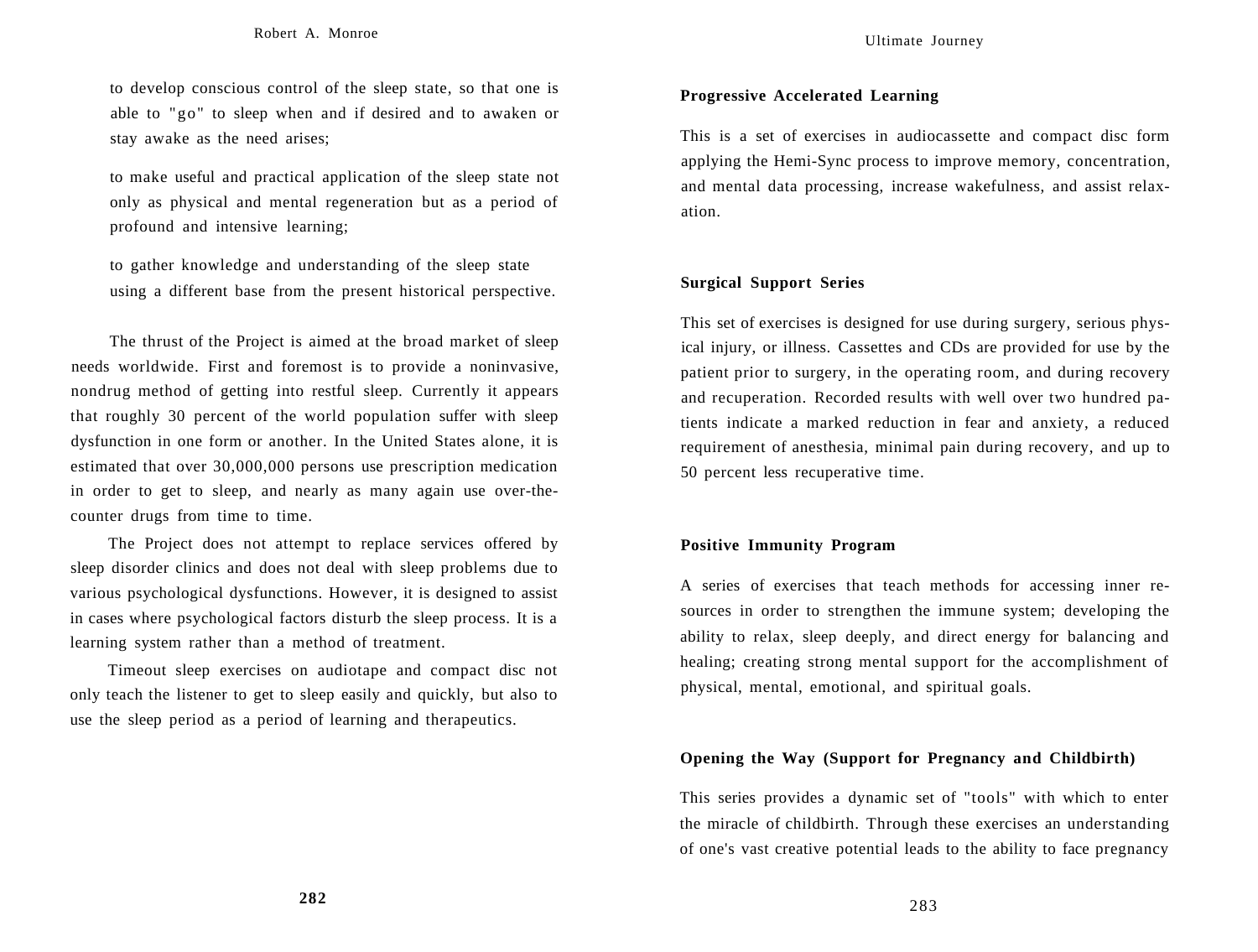and birth with confidence and serenity. Support for beginning stages of pregnancy through labor and breast-feeding.

### **On Becoming a Lifelong Learner**

Designed to be listened to at bedtime, these exercises help to develop one's lifetime learning skills through teaching how to continuously re-create one's self-concept; redefine stress and find joy in every day; develop the skills, attitudes, and habits of a lifelong learner; use gratitude to enhance and increase the positive aspects in one's life.

# *Research Papers and Reports*

*The Monroe Institute's Hemi-Sync process.* F. Holmes Atwater.

The theoretical, physiological effects of Hemi-Sync on humans.

*Effects of rest and hemispheric synchronization compared to effects of rest and guided imagery on the enhancement of creativity in problem-solving.* Deborah Ann Baker, Ph.D.

Hemi-Sync in conjunction with flotation to find avenues to enhance creativity in problem-solving.

*Use of Monroe Hemi-Sync relaxation tapes to decelerate maladaptive behavior.* Ronald W. Brill, Ph.D., and G. Rex Walker, Ph.D.

Effects of Hemi-Sync in treatment of patients with selfinjurious behavior.

*Hemi-Sync and musical interval identification.* Gregory D. Carroll, Ph.D.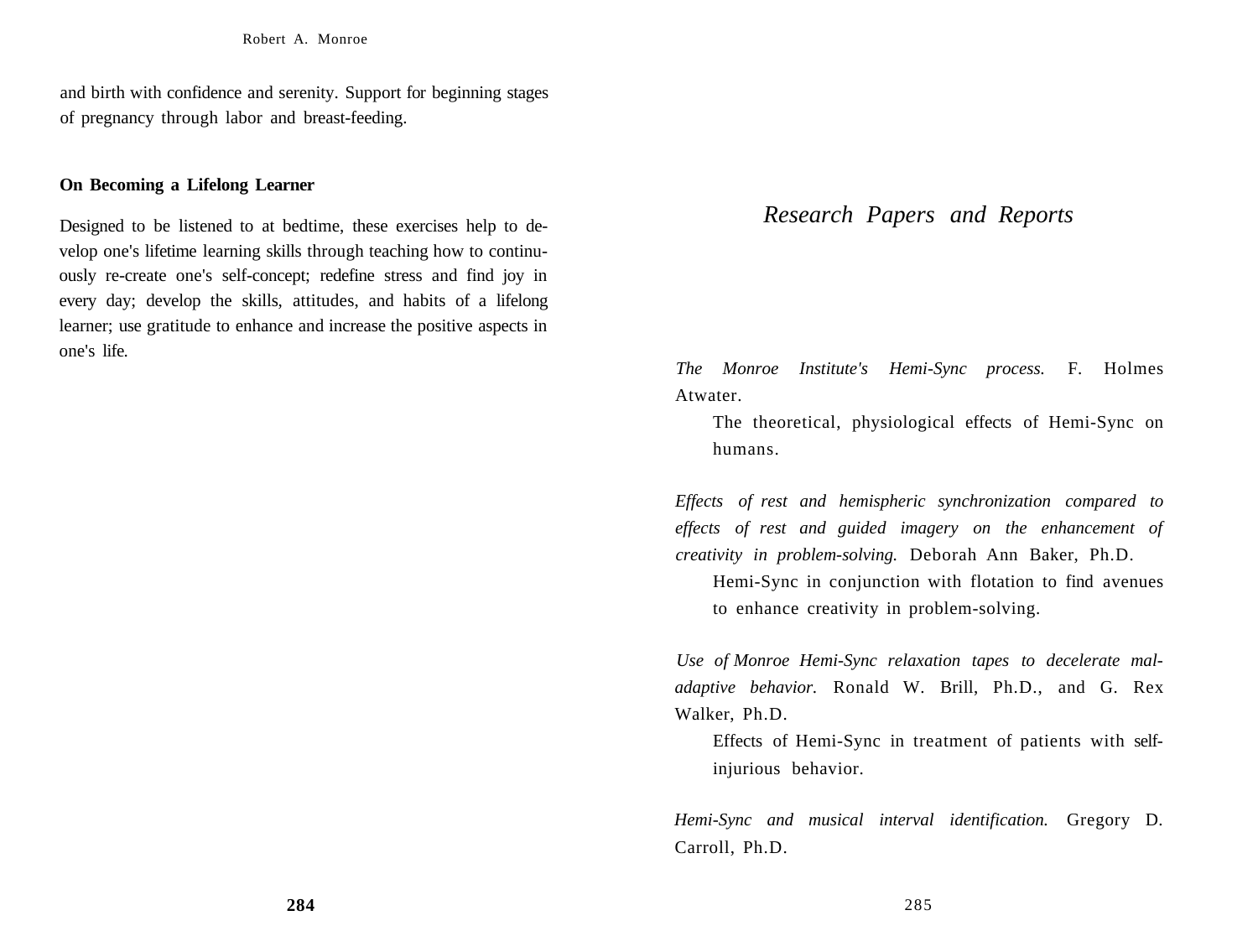### Bibliography

Effectiveness of hemispheric synchronization as a learning tool in the identification of musical intervals.

- *Palliative for wandering attention.* Devon Edrington. Hemi-Sync in the classroom to maintain student attention.
- *Tests of the sleep induction technique.* Arthur Hastings, Ph.D. Testing the effectiveness of Hemi-Sync in sleep induction.
- *The facilitation of learning.* Suzanne Evans Morris, Ph.D. Speech-language pathologist uses Hemi-Sync to facilitate learning with developmentally disabled children.
- *Effects of audio signals on brain waves.* Bill D. Schul, Ph.D. Study of the effects of audio signals on brain-wave frequency and amplitude.
- *Conceptual discussion of work plans.* Bill D. Schul, Ph.D. Brain-wave training and psychophysiological correlates.
- *Some reports from teachers using Hemi-Sync.*  Anecdotal reporting by teachers on the effectiveness of Hemi-Sync in the classroom.

*The effects upon adolescent behavioral outburst as a function of the administration of audiotapes containing subaudible sound frequencies.* James M. Thomas, Ph.D.

Hemi-Sync as an intervention with seriously emotionally disturbed adolescents in a residential treatment facility.

*METAMUSIC with Hemi-Sync as an adjunct to intervention with developmentally delayed young children.* Karen Varney. Thesis submitted to the Virginia Commonwealth University for the degree of Master of Education in the area of Early Childhood Education.

*Healing from within: AIDS and Hemi-Sync.* Michael Dullnig, M.D., Lawrence Falk, J.D., and Ann Martin, M.A.

Overview of an eight-week seminar for HIV-positive individuals, using Hemi-Sync tapes, including *HUMAN-PLUS* Function tapes.

*Beyond 20/20.* Pauline Johnson, M.S. Alternative therapies for improving eyesight.

*Explorer Project.* Rita Warren, Ph.D., and Dave Wallis, M.S. Update on The Monroe Institute's Explorer Project, including the new Gifted and Talented Subjects Program.

*Biofeedback, medicine and Hemi-Sync.* Arthur Gladman, M.D.

Report on personal and professional use of Hemi-Sync.

*Emergency Series with three surgery patients.* Suzanne E. Jonas, Ed.D., and Juan C. Penhos, M.D., F.A.C.S.

Physical and emotional benefits for patients using the *Emergency Series* Hemi-Sync tapes.

*Hemi-Sync: A promising new technology for personal growth.*  Ralph C. Wiggins, Ph.D.

Report on the clinical use of Hemi-Sync tapes for stress management, chronic headaches, back pain, insomnia, anxiety, and for expanding awareness.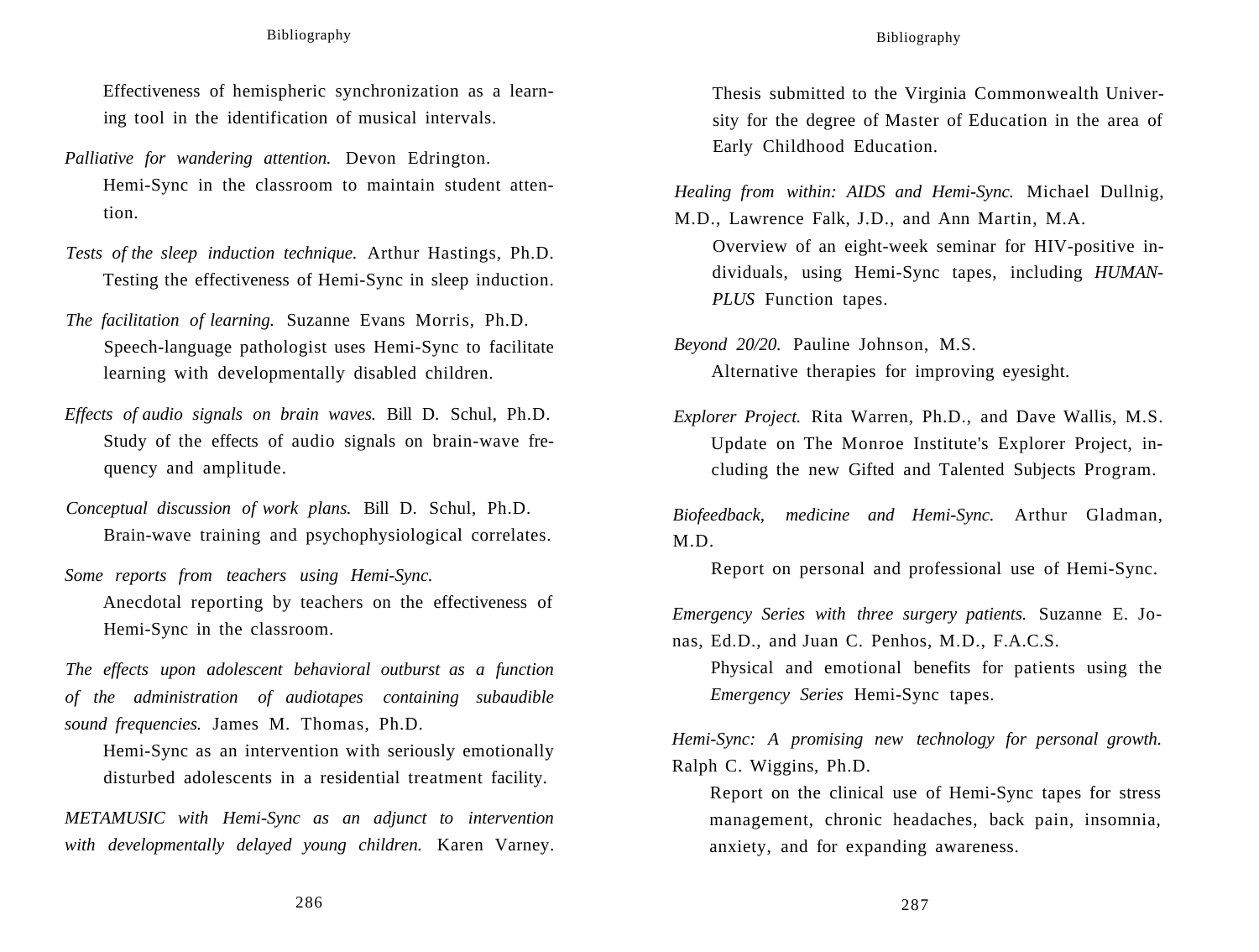*Hemi-Sync and snoring.* J. Edwin Carter.

A successful strategy of using Hemi-Sync to reduce the snoring habit.

*Physiological monitoring at The Monroe Institute.* F. Holmes Atwater.

Report on use of the new computerized equipment to monitor different types of electrodermal activity.

*Hemi-Sync aids in stroke recovery.* Frank Anders, Jr., M.D. Report on a patient with complete right hemiplegia, and the beneficial results of using the Hemi-Sync *Stroke Recovery Series* for the recovery of both motor and speech functions.

*Hemi-Sync benefits chiropractic clients.* William J. Boro, M.A.T., D.C.

Practical methods for identifying and treating chronic right/left brain problems with Hemi-Sync.

*Impact on psychotherapy: Three Hemi-Sync case histories.*  Dwight Eaton, Th.D., Ph.D., and James M. Thomas, Jr., Ph.D.

Two clinical psychologists discuss the efficacy of Hemi-Sync as a therapeutic aid.

*The use of Hemi-Sync tapes for dental work: A personal account.* Eileen Carda.

A compelling description of personal experiences with Hemi-Sync tapes during major dental work.

*Brainmapping update.* F. Holmes Atwater.

Account of the investigation of high-resolution topographic brain-wave patterns and specific brain-wave frequency configurations associated with experiencing Hemi-Sync.

*Hemi-Sync application in clinical psychology.* James M. Thomas, Jr., Ph.D., and Charles Danley, B.A.

Hemi-Sync application in a private practice and in a residential treatment facility for problem children.

*Classroom learning studies: Protocols, problems, and prospects.* Gregory D. Carroll, Ph.D.

Protocols concerning public school research, problems facing the research proposal, and prospects for further research in the field using the Hemi-Sync technology.

*Hemi-Sync and the personal computer: Hardware, software, and methodology for physiological monitoring and personal development.* Dale S. Foster, M.A.

Possibilities for combining computer technology and Hemi-Sync to enable management and self-regulation of consciousness.

*Hemi-Sync workshop development and presentation.* Jill Russell, L.C.S.P., and Ronald Russell, M.A.

Use of Hemi-Sync in remedial therapy sessions and as the basis of adult education classes.

*Project management-plus: Defining, planning, and implementing a successful Hemi-Sync project.* Edward J. Quinn, M A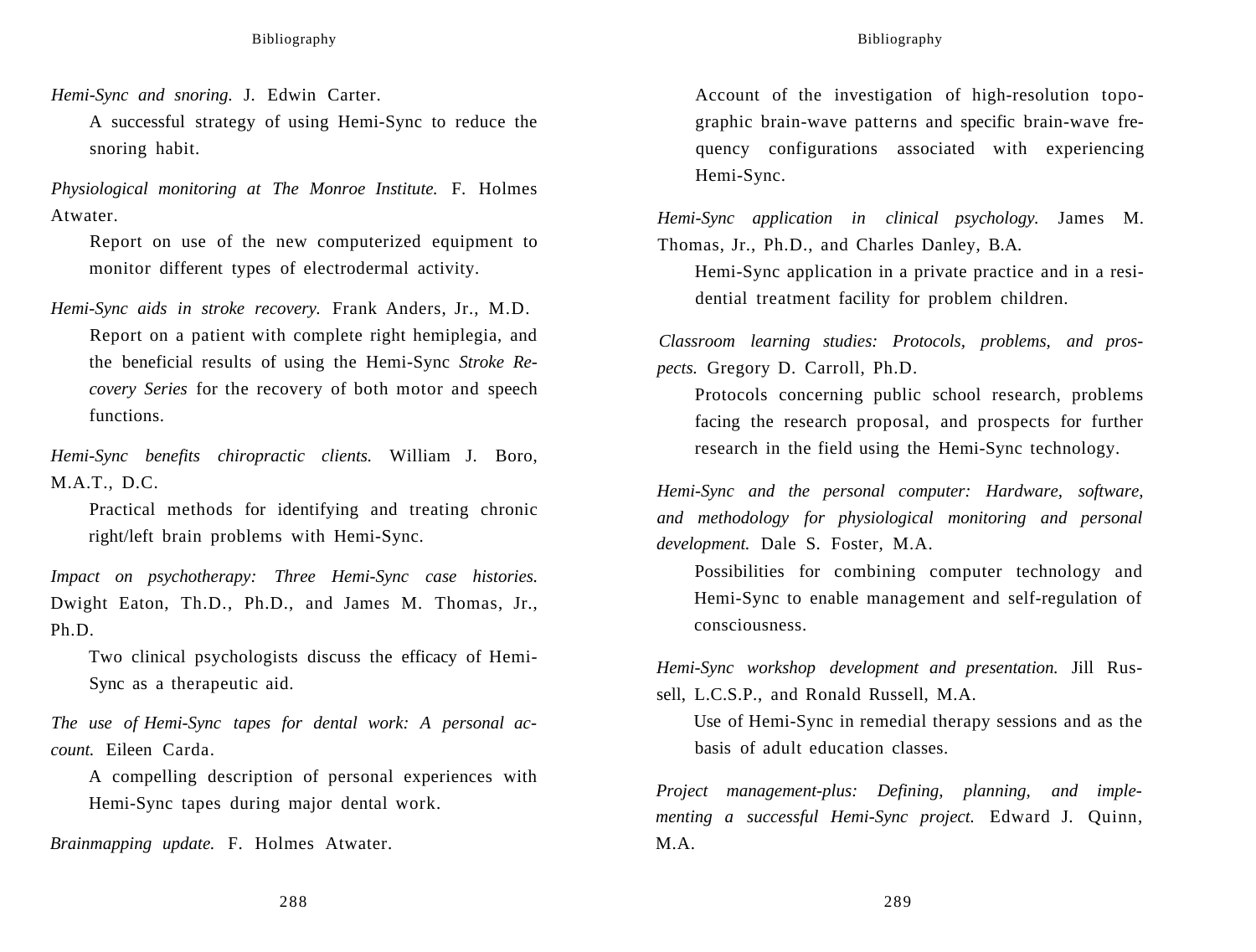### Bibliography

Methods for developing viable Hemi-Sync projects for the work environment.

*Hemi-Sync application in psychology and music therapy in a rehabilitation hospital.* Suzanne E. Jonas, Ed.D.

Combinations of music and Hemi-Sync as effective tools in the rehabilitation of stroke patients.

*The monitor-subject relationship.* Gusteena L. Anderson, M.S.W.

Insight into how the monitor facilitates a subject's Hemi-Sync experience in a laboratory setting.

*Hemi-Sync and multiple sclerosis: An interview with Mrs. Tricia Bliley.* Shirley Bliley.

Tricia Bliley discusses her use of Hemi-Sync as a resource for managing her health.

*Hemi-Sync in conjunction with nitrous-oxide-oxygen conscious sedation in dental practice.* Robert C. Davis, D.M.D. Use of Hemi-Sync to reduce the fear and anxiety associated with pain and dental treatment.

*Hemi-Sync and psychotherapy.* Dwight Eaton, Th.D., Ph.D. Application of Hemi-Sync in private practice for three cases: physical abuse, sexual dysfunction, and stomach ulcer.

*EEG and subjective correlates of alpha frequency binaural beats stimulation combined with alpha biofeedback.* Dale S. Foster, Ph.D.

Abstract excerpted from the doctoral dissertation of the same title.

*Reflections on using Hemi-Sync in psychotherapy.* Sylvia B. Perera, M.A.

Insights into the role of Hemi-Sync within the client-therapist relationship.

*Epstein-Barr and post-viral fatigue syndrome symptoms relieved with Hemi-Sync.* Jill Russell, L.C.S.P., and Ronald Russell, M.A.

Presentation of clients' symptom-management techniques using Hemi-Sync.

*Jin Shin Jyutsu and Hemi-Sync in the treatment of quadriplegia.* ChowChow Imamoto, R.N., Ms.D.

Use of energy-balancing techniques combined with Hemi-Sync.

*Hemi-Sync in an infant education program.* Leanne Rhodes, Ph.D.

Use of sleep tapes and Hemi-Sync with developmentally delayed youngsters.

*Multiple uses of Hemi-Sync in clinical medicine.* Ralph J. Luciani, D.O., M.S., Ph.D.

A wide variety of Hemi-Sync applications in a clinical setting for chronic pain, smoking dehab, dental analgesia, and surgical patients.

*Effects of Hemi-Sync with art students in class.* Jacqueline Penney.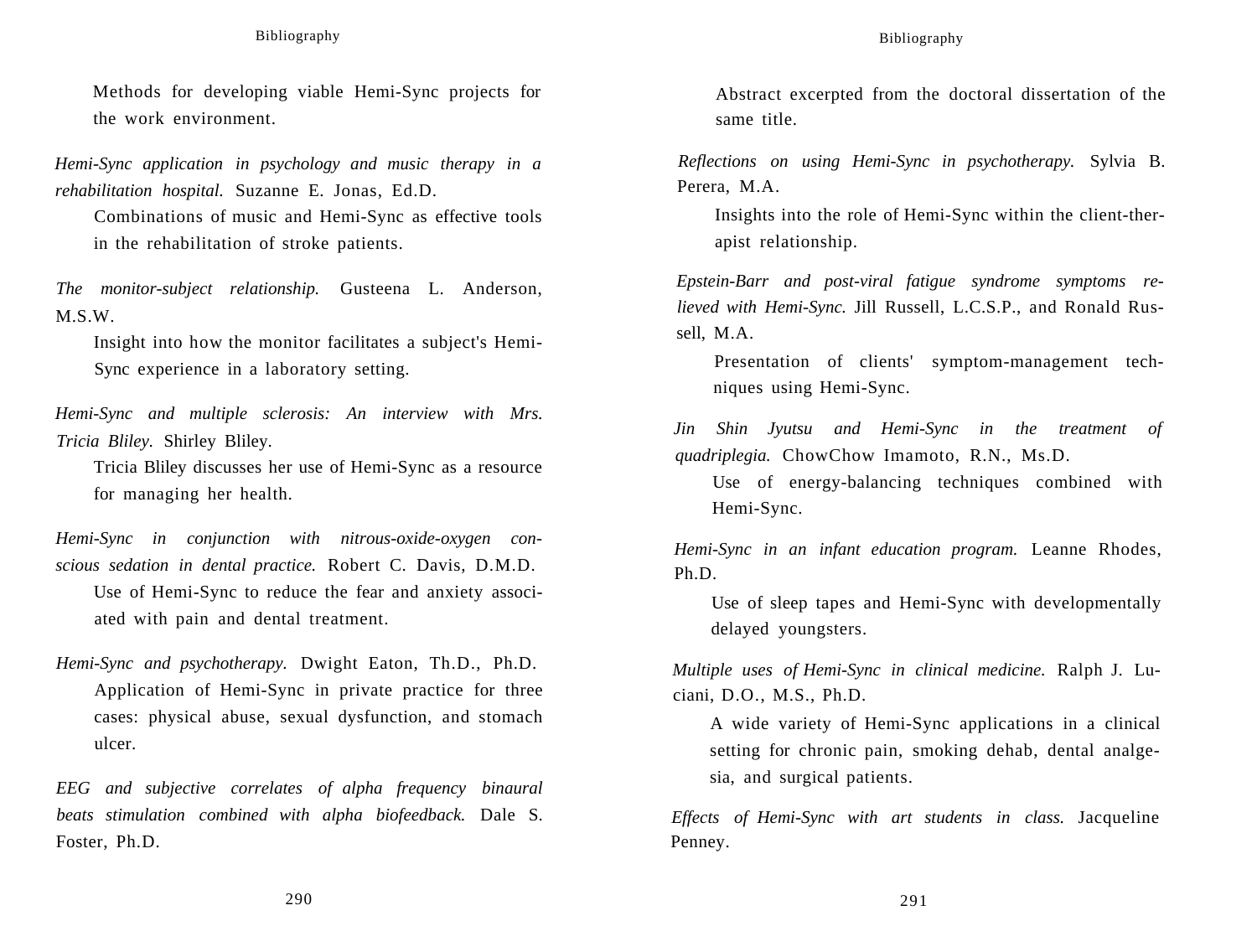### Bibliography

Bibliography

Exploration of student response to Hemi-Sync during the learning process.

*Results of Hemi-Sync tapes and synthesizer as support for personal counseling and therapy.* Susan Cord.

An overview of Hemi-Sync technology used with Reiki and Seichim techniques.

*Brain injury recovery with Hemi-Sync.* JoHanna Hawthorne, M.A.

A motivational speaker's use of Hemi-Sync in recovering from "closed head trauma."

*Hemi-Sync brain-wave correlates to known states of consciousness as measured in conventional EEG studies.* F. Holmes Atwater.

Discussion of some patterns of brain-mind activity activated by the Hemi-Sync process.

*Hemi-Sync and the brain entrainment process: Myth or reality?* Mohammad R. Sadigh, Ph.D.

Investigation of synchronous brain states promoted by Hemi-Sync and the possibility that it fosters the ability to produce these states at will.

*What can chaos theory tell us about consciousness and brain function?* Glenn Pearce.

Discussion of chaos theory and its possible application to the investigation of brain states facilitated by Hemi-Sync.

*Hemi-Sync and the facilitation of sensory integration.* Suzanne Evans Morris, Ph.D.

Hemi-Sync and music to augment therapy for organizing and integrating multisensory information.

*Accelerating corporate culture change through Hemi-Sync.*  Iris Martin, M.S.

Hemi-Sync application in individual and group management training and mentoring, and customer analysis.

*Teen Tapes: A pilot study.* Robert Sornson, Ed.S. Hemi-Sync as the basis of a tape series for teenagers and educators which focuses on the issues confronting teens today.

*Hypnosis, Hemi-Sync, and how the mind works.* Robert Rosenthal, M.D.

Discussion of the similarities and differences between Hemi-Sync and hypnosis and their usefulness as aids to spiritual growth and consciousness development.

*Studying Hemi-Sync effects on animals.* Helen N. Guttman, Ph.D.

Hemi-Sync as a possible environmental enrichment tool for animals.

*Introducing Hemi-Sync to clients in psychotherapy.* Laura Batchelor, M.A.

Methods of introducing and applying Hemi-Sync within a clinical therapeutic practice.

*Sensory organization and attention: A personal journey with Hemi-Sync.* Suzanne Evans Morris, Ph.D.

Addresses the relationship between sensory integration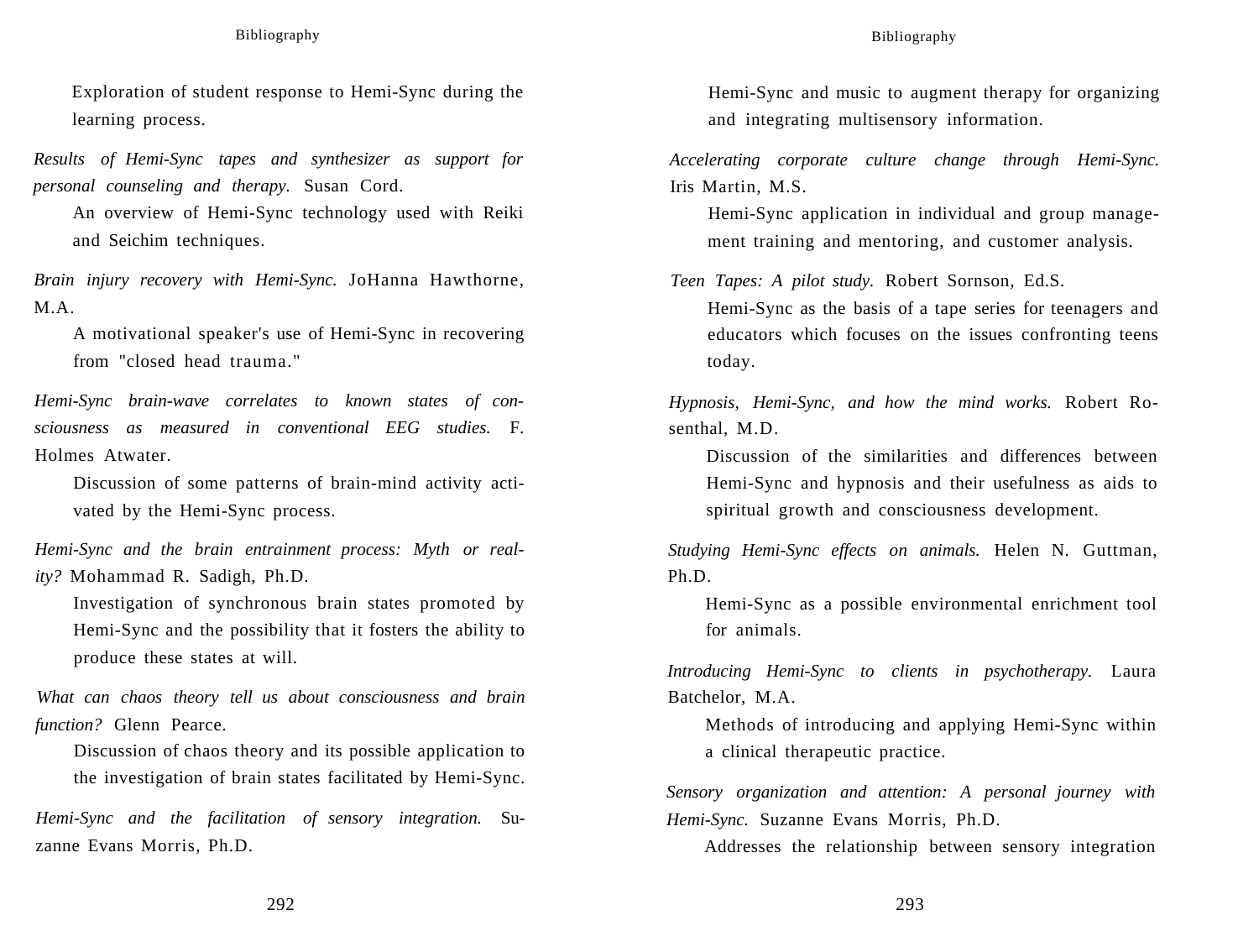and Hemi-Sync from professional and personal perspectives.

*Craniosacral therapy and Hemi-Sync: A case study.* Robert S. Siciliano.

Demonstrates the use of Hemi-Sync as a supporting technology.

*Hemi-Sync and insight oriented psychotherapy: A theoretical model.* Mohammad R. Sadigh, Ph.D.

Acceleration of the psychotherapeutic process through bilateral brain-wave synchrony.

*Use of the Hemi-Sync* Concentration *tape with depressive syndrome.* Regis Louis, M.D.

Alleviation of attention and memory deficit symptoms in depressive psychiatric patients.

*Will I see like normal people see? Hemi-Sync and blindness.*  Patricia Leva, R.N., M.A., and Sally Kubrak.

Educational consultant and her client reveal that sight extends far beyond the eyes.

*Hemi-Sync applications in psychotherapy.* Joseph Gallenberger, Ph.D.

Overcoming claustrophobia, increasing sports performance, enhancing sleep among attention-disordered children, improving marital communication, and more.

*Hemi-Sync* Surf *in pediatric dentistry.* John R. Smith, Jr., D.M.D.

Clinical observations of Hemi-Sync as an adjunct to pediatric dental treatment.

*Hemi-Sync in the treatment of chemically dependent patients.*  Bogdan F. Maliszewski, M.D.

The impact of Hemi-Sync in drug rehabilitation and treatment.

*Hemi-Sync as an autogenic process related to the game of golf.* Laura Batchelor, M.A.

A study demonstrating the effects of Hemi-Sync on the performance and enjoyment of golf.

*Use of the* Emergency Series *during multiple surgeries.* Gari Carter.

Hemi-Sync to support reconstruction and recovery following a traumatic automobile accident.

*The mysteries of Hemi-Sync: Beyond brain entrainment.* Mohammad R. Sadigh, Ph.D.

Highlights of ongoing independent research with Hemi-Sync including its use as an adjunct to autogenic training.

*Hemi-Sync: Recovering the attractors.* Glenn Pearce. Preliminary results from the application of chaos theory mathematics to Hemi-Sync and brain-wave frequencies.

*Hemi-Sync and the sleep state.* F. Holmes Atwater. Results of the laboratory evaluation of the Hemi-Sync Sleep Processor prototype.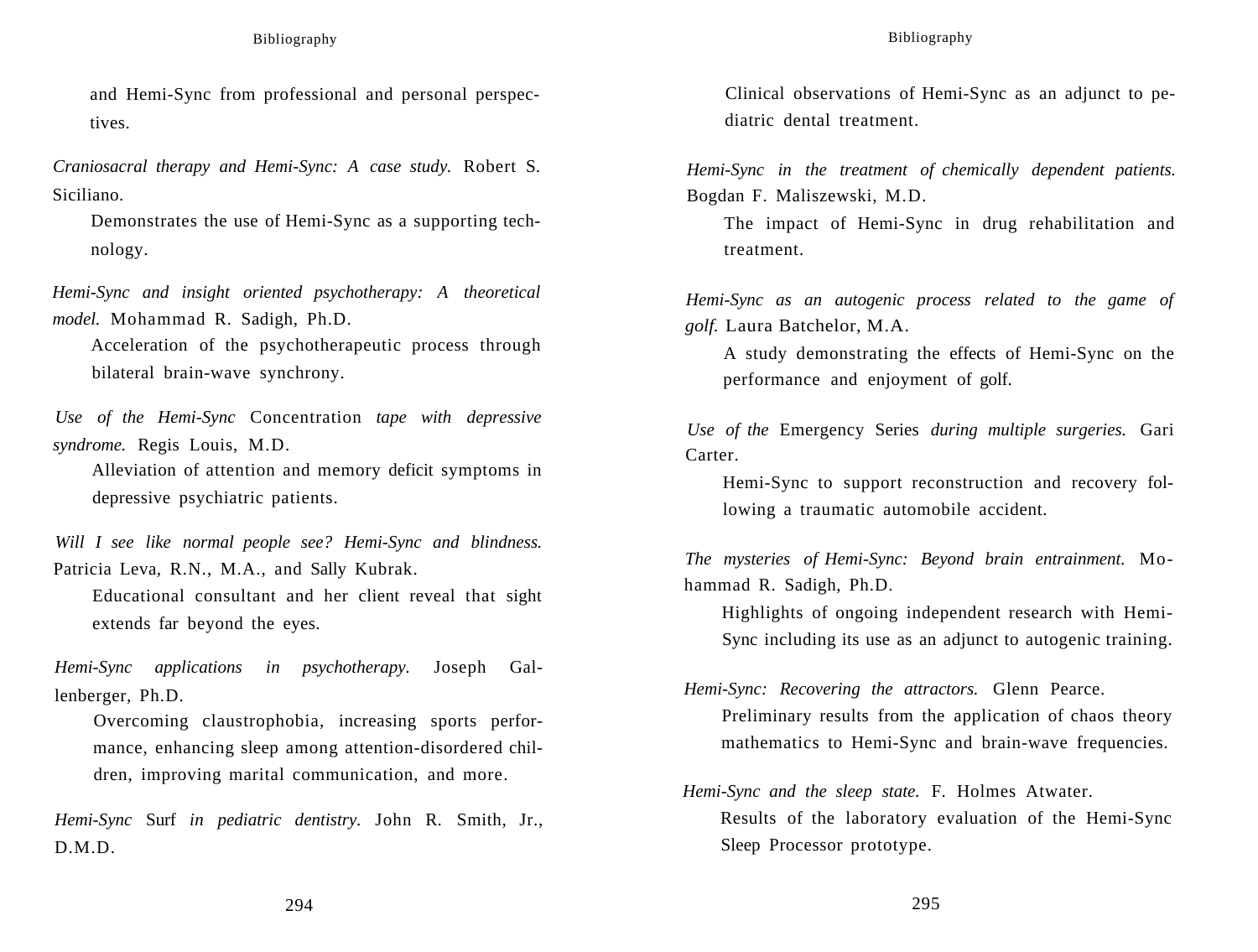*A psychophysiological study of the Hemi-Sync process.* Edgar S. Wilson, M.D.

Investigation of changes in known physiological variables which occur with binaural beats stimulation and possible Hemi-Sync enhancement of transcendent experience.

*Hemi-Sync sounds for synchronizing brains of horses.* Helene N. Guttman, Ph.D.

Hemi-Sync mediated synchronization of the equine brain and possible applications.

*Positive Immunity pilot program: Hemi-Sync and AIDS.*  James R. Greene.

Employment of Hemi-Sync to meet the mental, physical, emotional, sleep, and other needs of HIV-positive (or AIDS-infected) individuals.

*Hemi-Sync and archetype emergence in Jungian psychotherapy.* Laura A. Batchelor, M.A.

Hemi-Sync to accelerate the therapeutic process.

*Hemi-Sync uses in military settings: Education and counseling.* Raymond O. Waldkoetter, Ph.D.

A review of Hemi-Sync use by the Army since 1978 for stress reduction, student counseling, in language training, and officer-level training.

*Hemi-Sync as a subtle starting point in experiential psychotherapy with individuals with cancer.* Howard Schachter, Ph.D.

Alleviating the fear and anxiety surrounding a diagnosis of cancer so an individual can begin healing at all levels —Hemi-Sync as a tool to support wellness.

*Designer sound.* Dean Lusted, M.D.

The value of auditory versus visual or multisensory stimulation to achieve specific, predictable responses.

*Hemi-Sync as an aid in recovery from surgery.* Susan Cord. Three client reports on accelerated recovery from surgery.

*Hemi-Sync Tool Kits.* Collections of anecdotal reports on the uses of Hemi-Sync for specific applications are available upon request. The applications include the following list, and additional collections of reports are published periodically.

> Learning **Stress** Personal Growth Surgery Wellness Emotional Well-being Sleep Children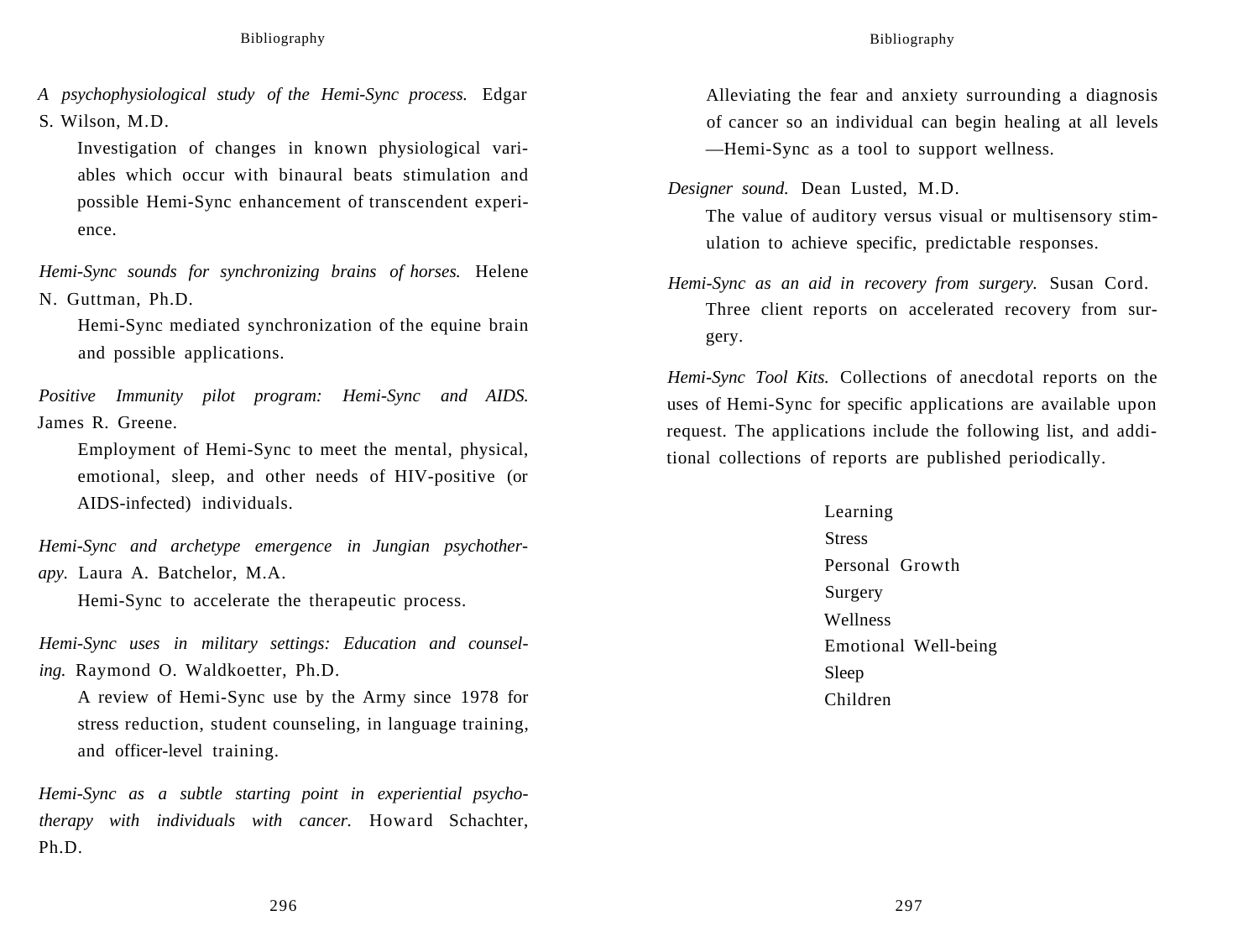# *Going Home Series*

Throughout human history, there has been a common yearning and nostalgia for something deep in ourselves—our true identity, our origin. Our busy, practical minds, appropriately focused upon accomplishing things in this life, have trouble with this yearning. It seems irrational and emotional, so many of us interpret it as a desire to revisit the site of our physical origin, our birthplace and childhood. Of those who do, many come away unsatisfied and unfulfilled.

They expected more but cannot define what they mean by "more." Some begin a search for an answer, not realizing they are already searching as they become astronomers, researchers, space shuttle pilots, microbiologists, psychologists, ministers, therapists, philosophers, to name the obvious. Then there are all of us ordinary people who sometimes pause for a moment to reflect about what it all means. But just for a moment.

A growing number of us finally become astute enough to realize one way or another that each of us will eventually be "going home." To our original point of origin, not Here but There. It's only a matter of time. Thus we begin and continue to identify with an exploratory, seeking attitude.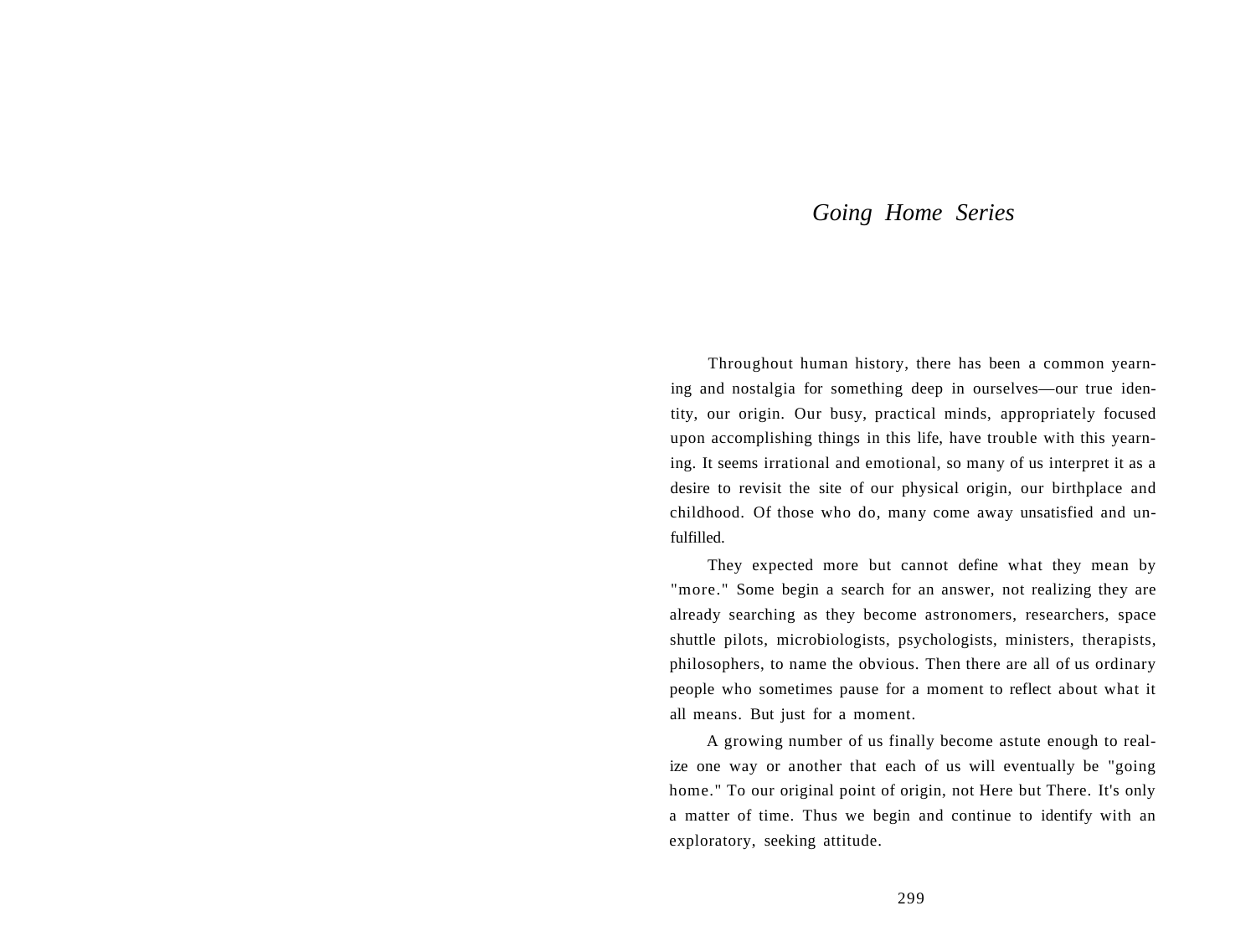### **Ultimate Journey**

### **Robert A. Monroe**

*Going Home* is a series of audio learning exercises on cassette tape or compact disc (CD), designed for use in a place of residence, in hospitals, hospices, and nursing care facilities. The Project has designed a special kind of help for those with life-threatening illness or injury and for their family and loved ones.

This set of recorded learning exercises offers a means whereby the individual can reduce dramatically the common fear of physical death. The result can be, at the least, greater tolerance of the situation, including awareness that humans are indeed more than their physical bodies. At most, the *Going Home* user may learn to control willfully and calmly the sequence of physical death.

Concurrently, *Going Home* also helps family and friends understand and accept the physical death process so as to provide badly needed specific support at critical moments. It also includes methods that can be employed to help family and friends as they adjust to and recover from the loss of their loved one.

*Going Home* takes the following positions. The Principal identifies one who is in the last and incontrovertible stages of a terminal illness or injury. Family and Friends identify those who are in close loving and loved contact with the Principal.

The *Primary Purpose* is to provide the Principal with an interesting prospect of valuable knowledge achieved through direct experience, rather than a dull and distasteful event.

### *Related Secondary Purposes:*

A. To release the Principal from the fear of physical death. This is achieved by developing the knowledge that one is more than the physical body, and one does survive physical death . . .

**B.** To help the Principal release emotions, guilts, and obligations that are no longer needed and bind one to the present physical life experience.

C. To help the Principal recognize and remember some of the possibilities subsequent to this present physical life experience.

D. To provide the Principal an opportunity to exercise calmly and rationally the option to depart this physical existence when one so desires.

E. To instill in the Principal the knowledge that after the physical death transition, it is possible to send messages and signals to Family and Friends, if so desired.

F. To provide Family and Friends of the Principal with enough exposure to *Going Home* learning exercises so as to assure their understanding, encouragement, and support to the Principal engaged in the process.

*Going Home* is based upon the success of the Lifeline Program, which has demonstrated the practicality of the process. The difference is that *Going Home* is for individual use at any location.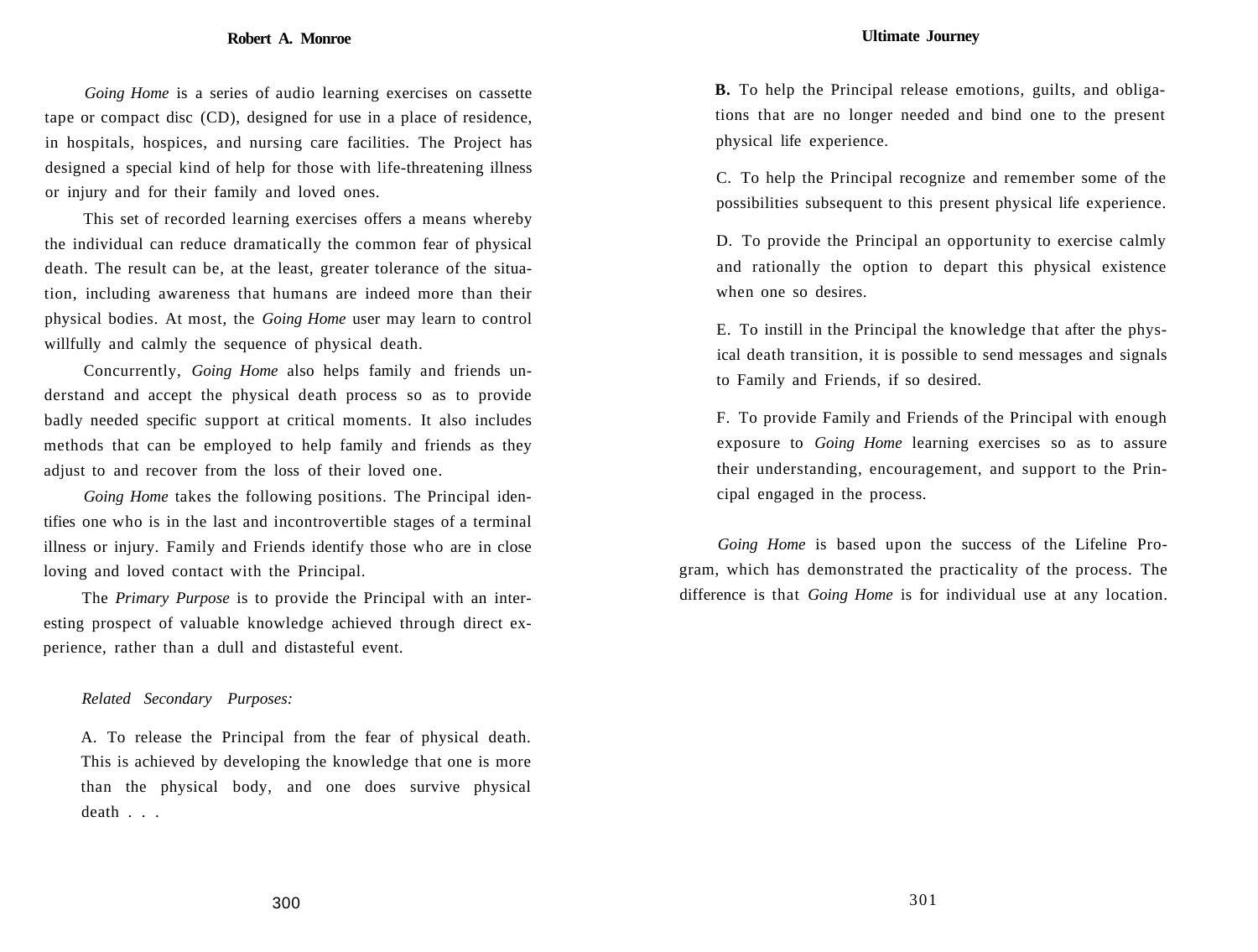# ABOUT THE AUTHOR

ROBERT A. MONROE was the founder of the Monroe Institute, a nonprofit educational and research organization devoted to the exploration of human consciousness and practical methods of accelerated learning through expanded forms of consciousness. The institute is internationally known for its work in the effects of sound wave forms on human behavior. Mr. Monroe, the son of a college professor and a medical doctor mother, received his degree from Ohio State University after studies in engineering and journalism. He then entered the radio broadcasting industry as a writer and director of programs. In 1958, as a broadcasting executive in New York, he began to undergo spontaneous experiences that drastically altered his life and are documented in his first book, *Journeys Out of the Body*  (Anchor Press/Doubleday). In 1985 his second book, *Far Journeys* (Doubleday), was published. In astonishing detail, this book describes Monroe's work with people who travel in time and space with illuminating results through the use of the process known as Hemi-Sync. The book offers a new awareness, a different overview, of the untapped resources and limitless possibilities of the human mind.

In addition to his interest in human consciousness and his accomplishments as an author, Mr. Monroe owned and operated radio stations in Virginia and North Carolina. He later formed Jefferson Cable Corporation and as president guided the construction and operation of cable-TV systems in Charlottesville and Waynesboro, Virginia. Since 1976, Mr. Monroe has